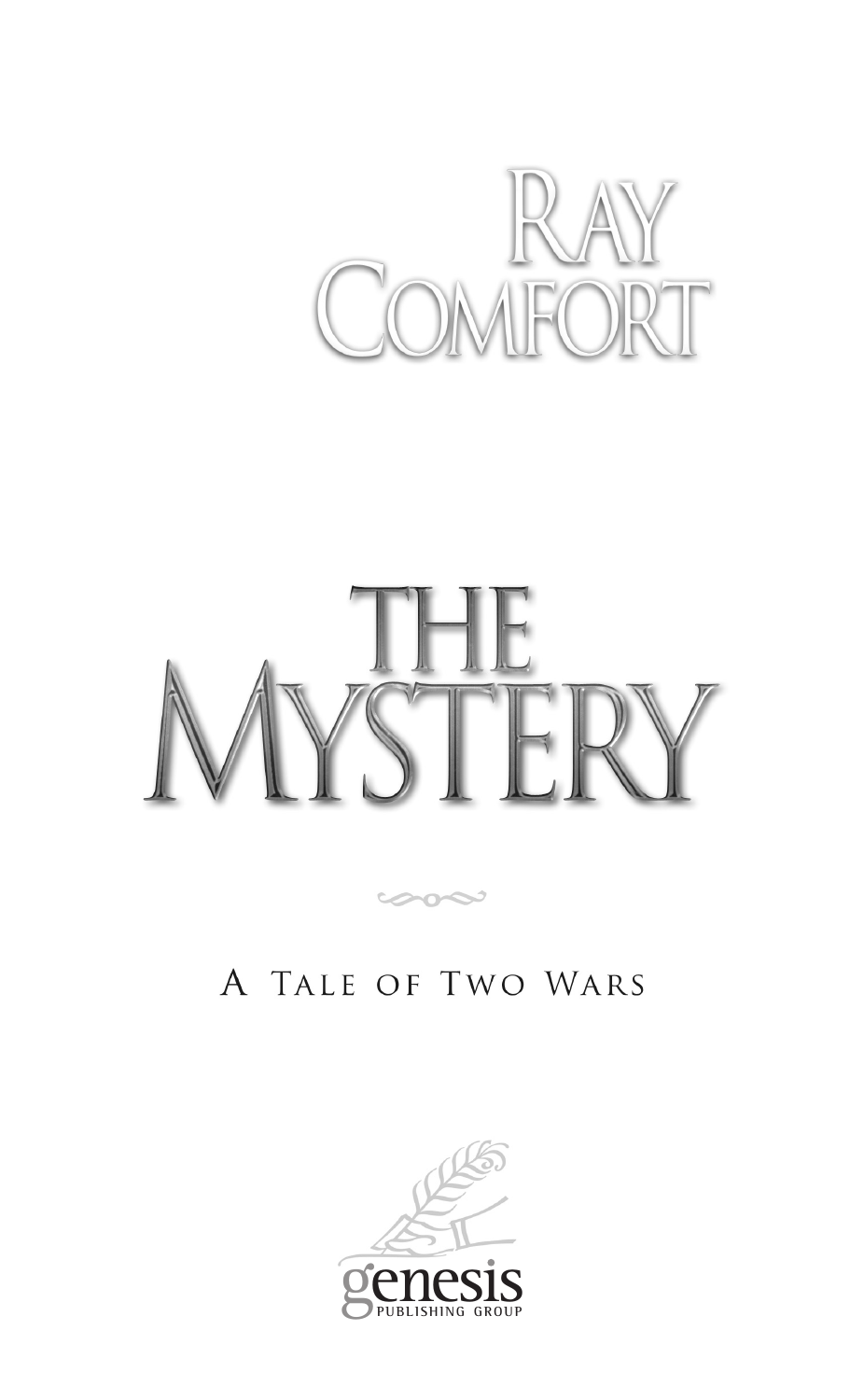### **The Mystery: A Tale of Two Wars**

Published by Genesis Publishing Group 2002 Skyline Place Bartlesville, OK 74006 www.genesis-group.net

© 2014 by Ray Comfort. All rights reserved. No part of this publication may be reproduced, stored in a retrieval system, or transmitted by any means—electronic, mechanical, photographic (photocopying), recording, or otherwise—without prior permission in writing from the author.

Edited by Lynn Copeland

Cover illustration by Erik Hollander, erikhollanderdesign.com

Cover layout, page design, and production by Genesis Group

```
ISBN 978-1-933591-17-9 (pbk.)
ISBN 978-1-933591-18-6 (e-book)
```
Printed in the United States of America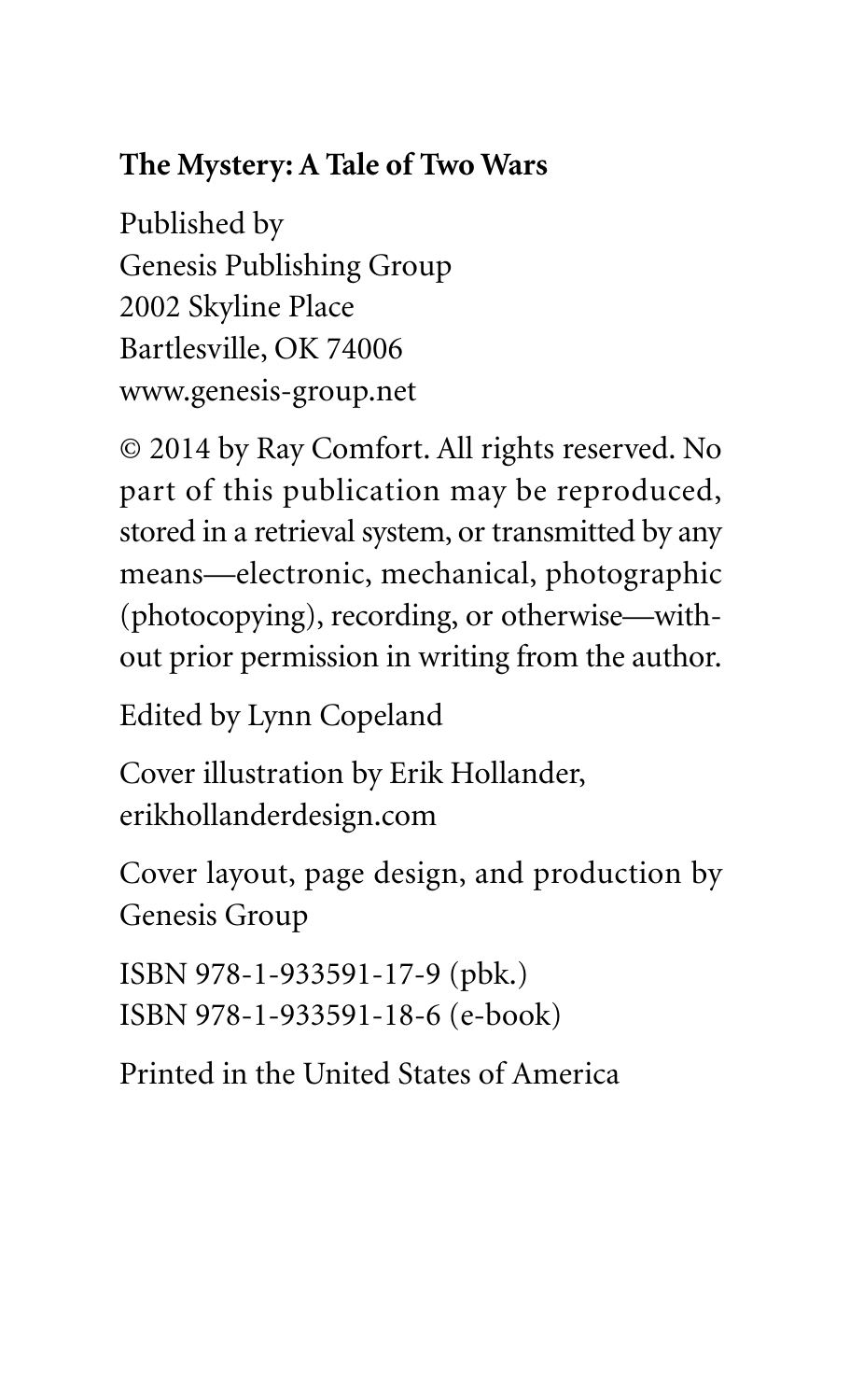# **CHARACTERS**

 $\sim$ 

Jeremiah (Jerry) P. Adamson—lead character Samuel Adamson—Jerry's father Esther Adamson—Jerry's mother Lillian Adamson—Jerry's sister Hilda—Samuel's mother Karl von Ludendorff—Jerry's childhood friend Mr. von Ludendorff—Karl's father Joseph Greenberg—Samuel's cousin Marian—French Resistance member Jean Moulin—French Resistance leader Henri—French Resistance member Andre—French Resistance member Rachel—Jewish woman Rabbi Cohen—Jewish rabbi Charles—French Resistance member Francois Berdau—French Resistance member Ingrid Berdau—Francois's wife Pierre—French Resistance member Jacques—French Resistance member Connie—Jerry's wife Johnny—Jerry's son Elizabeth—Jerry's daughter Bill Lovock—Farm worker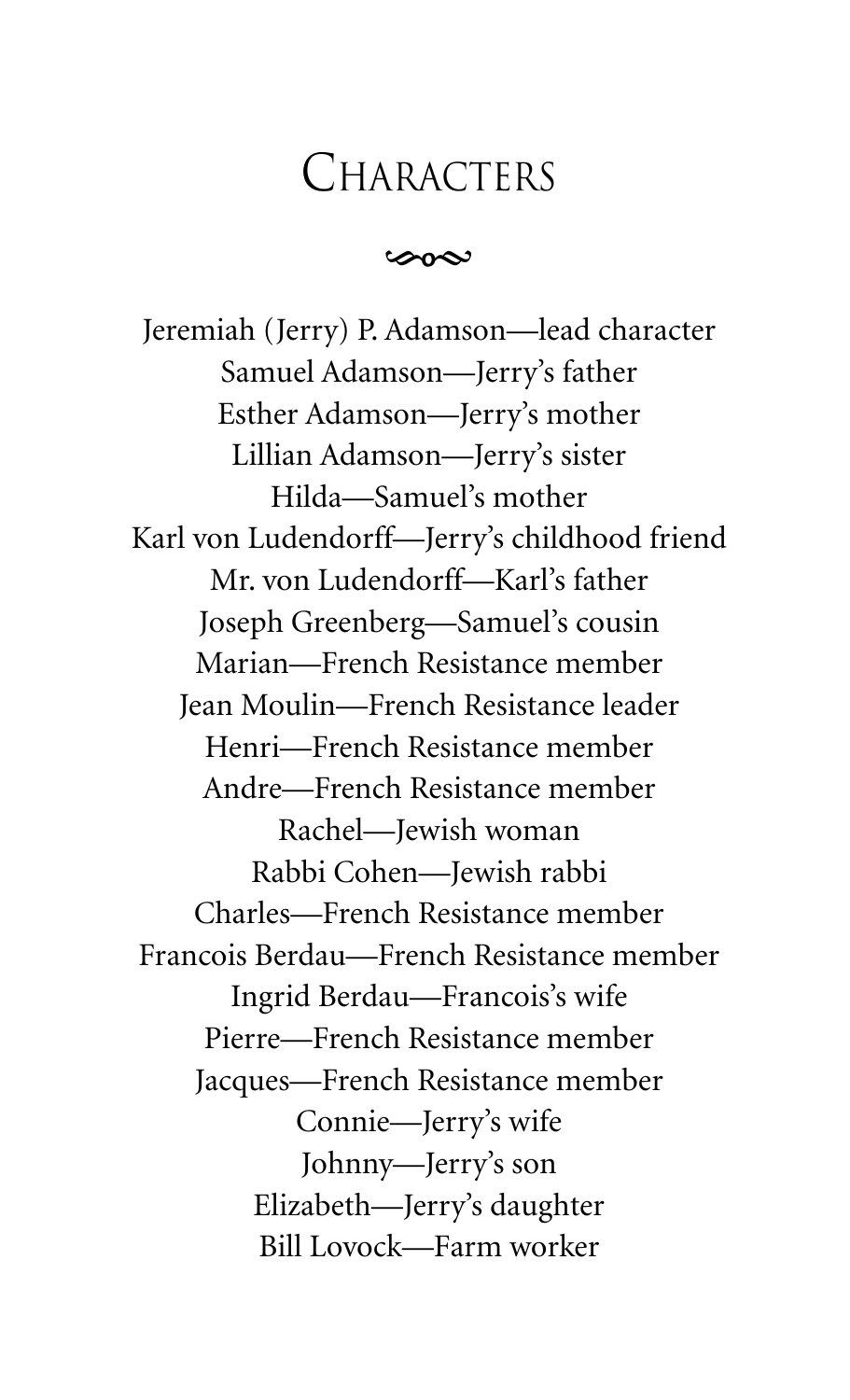### THE MYSTERY

Vance—Jerry's accountant Theodore and Grace Lawson—Jerry's neighbors Darlene—Johnny's girlfriend Jack—Dallas nightclub owner Lips—Drug dealer Edwin Smalley—Connie's minister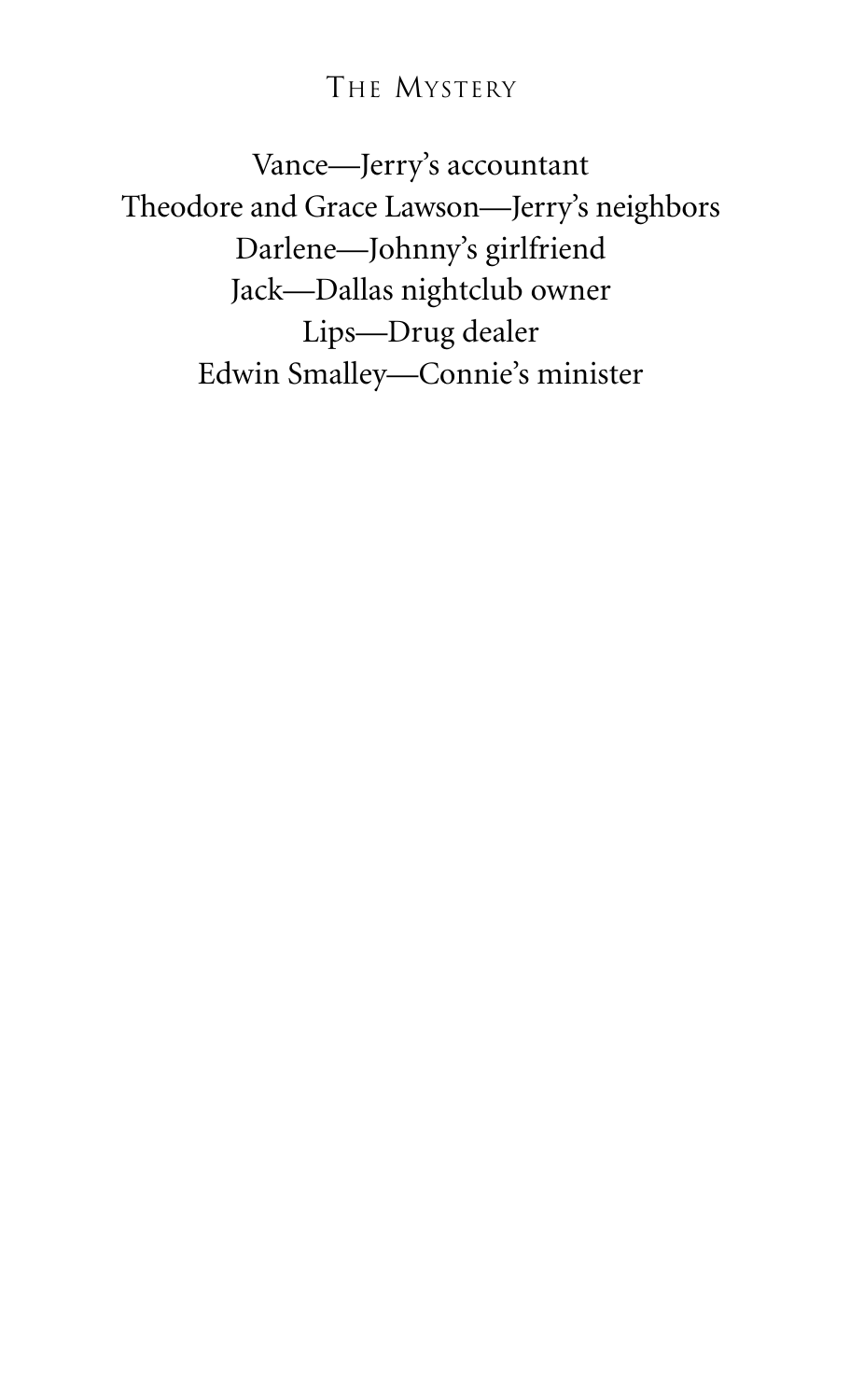### CONTENTS

 $\infty$ 

**ONE:** Enemies of the State 7 **TWO:** The Reign of the Reich 28 **THREE:** Echoes of Thunder 34 FOUR: Blood, Toil, and Tears 46 **FIVE:** Family Camps 57 SIX: Tall Order 67 **SEVEN:** The Secret Room 84 **EIGHT:** There Is No God 97 **NINE:** Crawling with Germans 104 **TEN:** Liberation! 115 **ELEVEN:** A Faithful Friend 120 **TWELVE:** Heat of the Naked Flames 127 **THIRTEEN:** Not in the United States 131 **FOURTEEN:** Who Is Luciano? 135 **FIFTEEN:** Glimmer of Light 145 **SIXTEEN:** I Need a Favor 151 **SEVENTEEN:** Risk-free Territory 160 **EIGHTEEN:** Educated Man 174 **NINETEEN:** The Number Forty 184 **TWENTY:** A Spectacle of Yourself 197 **TWENTY-ONE:** The Enemy of God 205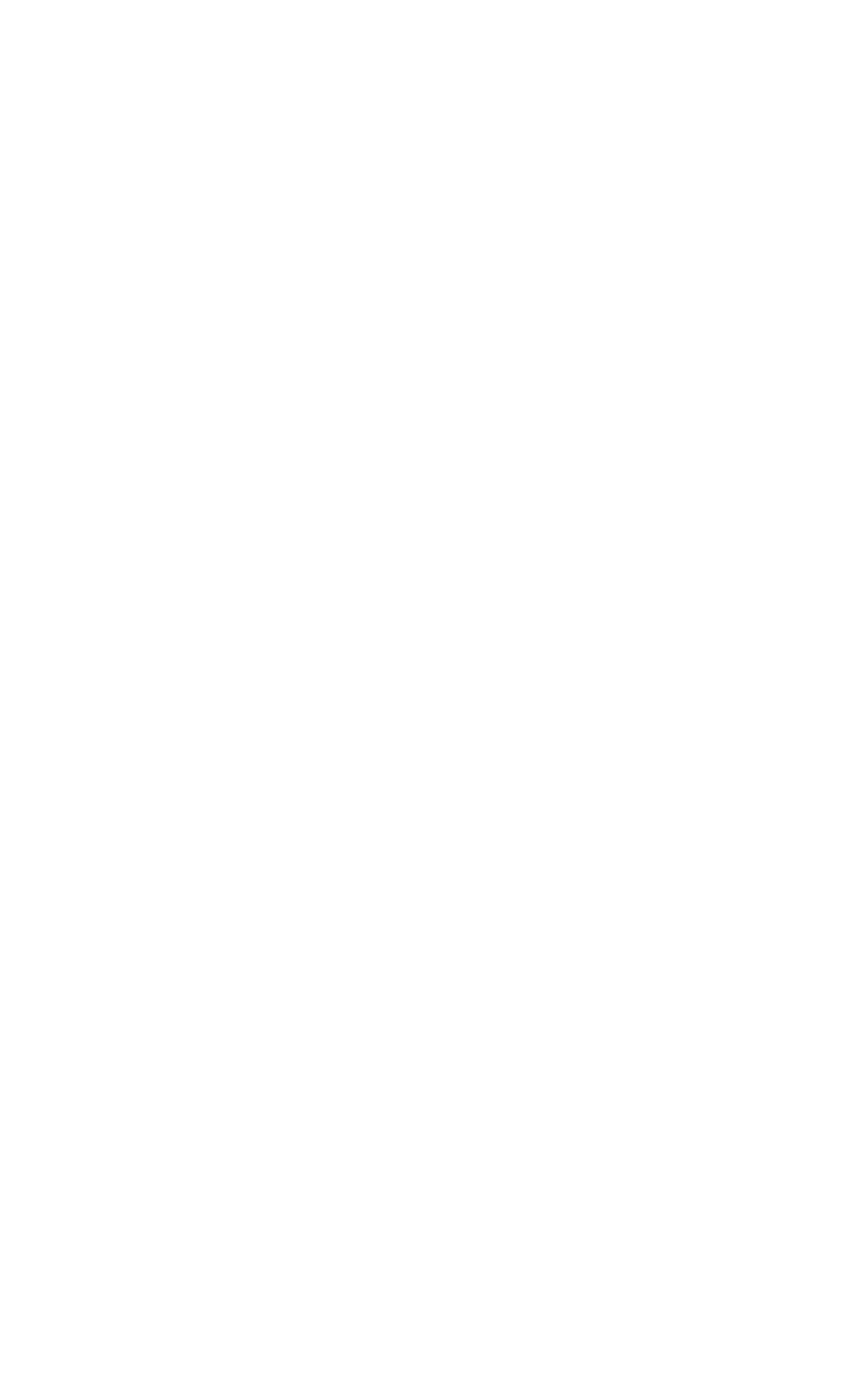# CHAPTER ONE ENEMIES OF THE STATE

#### $\infty$

J ERRY COULD feel his heart pounding like a hammer in his chest. Blood gushed from his left shoulder as he rounded the corner of what was once a bakery in the city of Bialystok, Poland. Many times he had casually walked to the bakery with friends, purchased soft white bread and eaten it while it was still hot. But bread was the last thing on his mind as he fled for his life like a wounded animal, pursued by three Nazi soldiers.

Minutes earlier, he and his beloved father had run out the back door as the soldiers burst through the front of their home. Shots rang out, one hitting his father and another striking Jerry in the shoulder. His father dropped to his knees and with an impassioned cry, yelled,"Run, Jerry! *Run!*"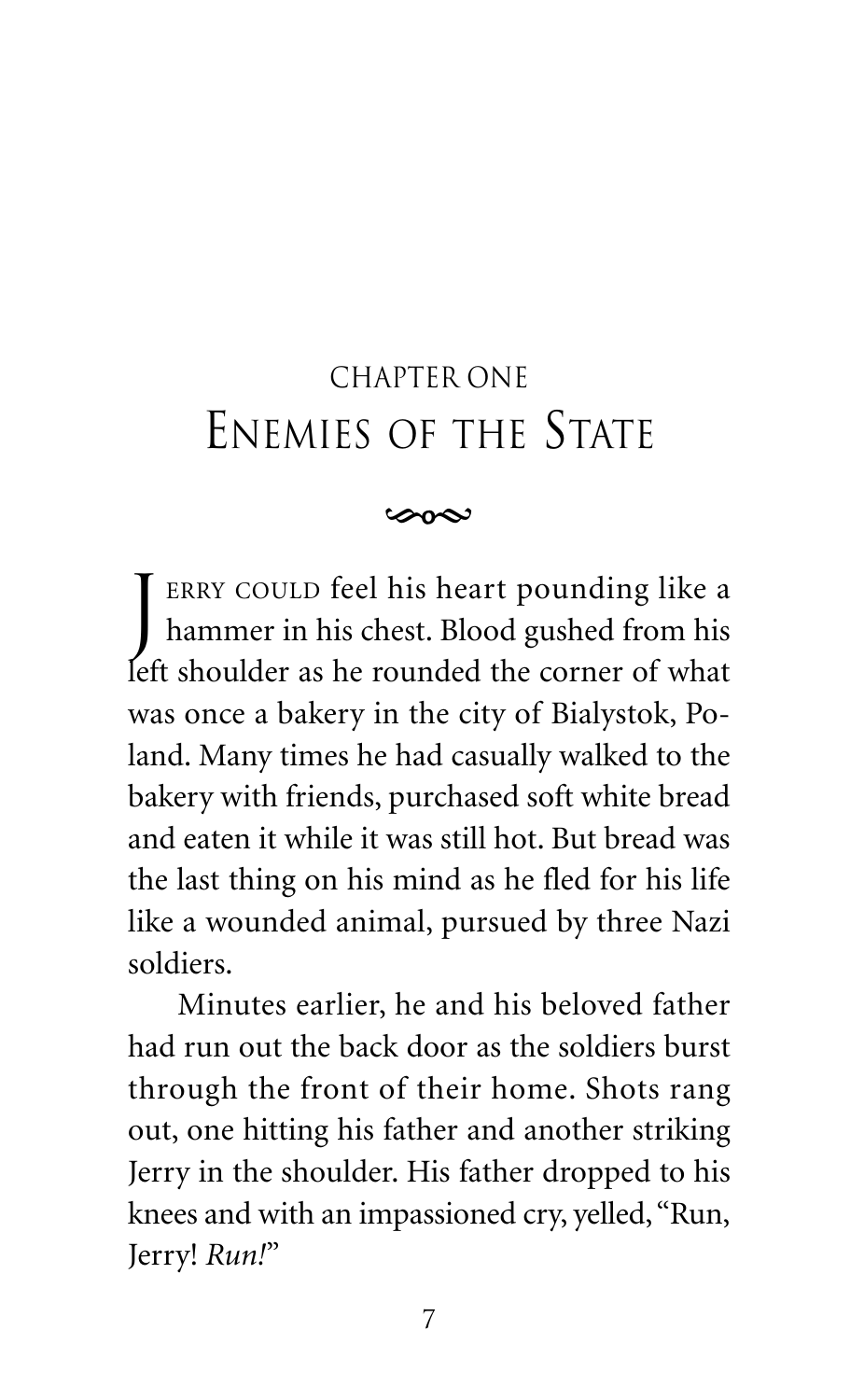As he rounded the corner, he remembered the narrow alley between the bakery and a shoe store. At the end of the alley stood about two dozen old wooden crates piled against a six-foot fence. On one side of the crates was a 14-inchhigh gap into which he often crawled. That opening led to a crawlspace underneath the bakery, a cramped but suitable hideout for smoking cigarettes with another teenage friend, something his father would have frowned upon . . . if he knew.

Jerry's eyes were wild with terror, not only because he had been shot and was being chased by Nazis, but for fear of what had happened to his father. As he crawled under the bakery floor he heard another two shots ring out. He stopped moving and whispered, "Dear God...what is happening?"

The ground was damp and cold and there was barely room for him to lift his head. He tried to inspect his bleeding shoulder. It appeared to be just a flesh wound but it scared him. The bullet had entered at the back of his shoulder, missed the bone and passed through the front, tearing the flesh as it went. It was burning as though it had been clamped in a red-hot steel vise, causing uncontrollable groans to well up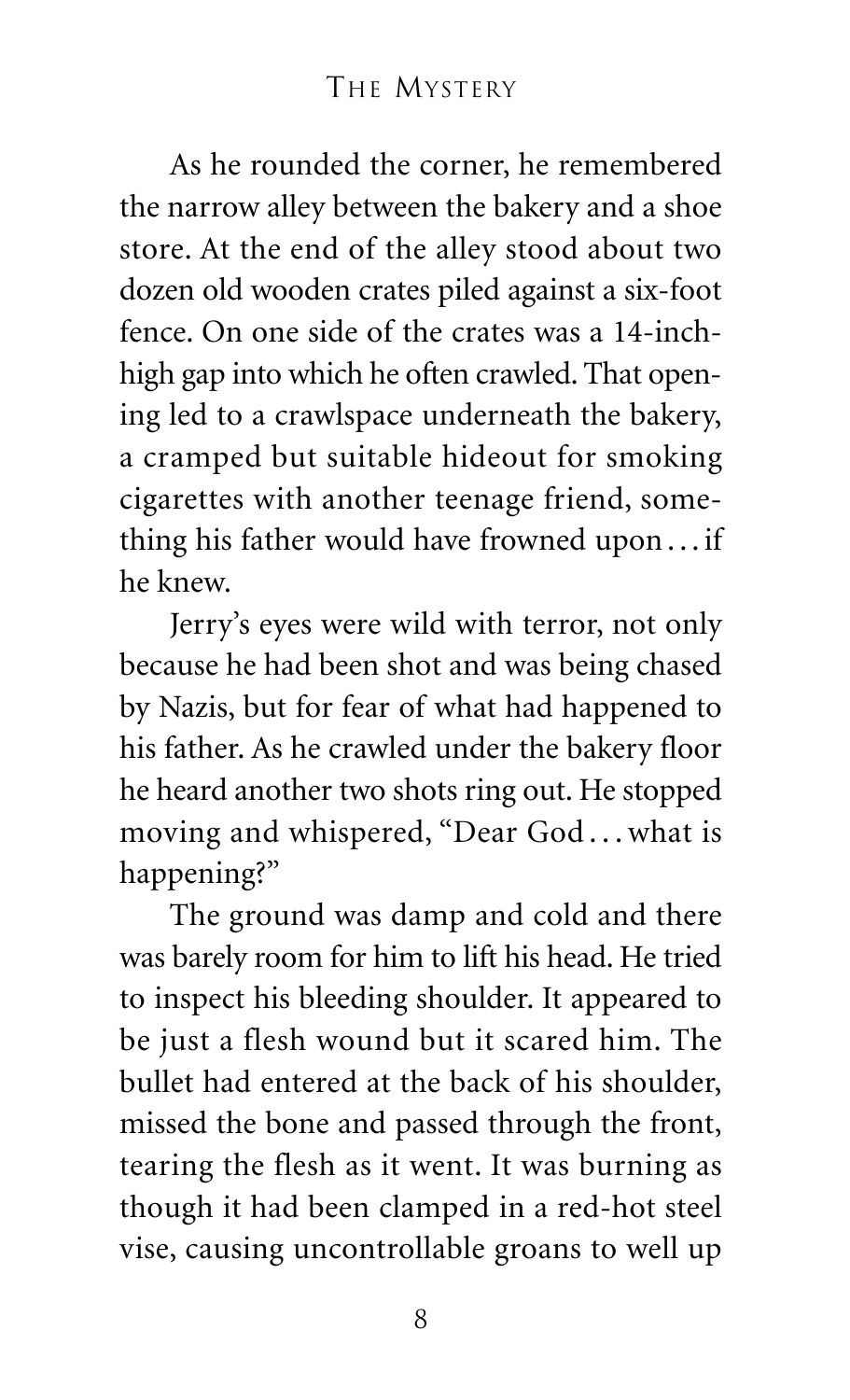from within him. His breathing was deep and fast and his chest heaved and burned as the chilled night air was drawn into his lungs. He clenched his teeth and closed his eyes to try to stop the tears, both from the pain of his shoulder and the dread that gripped his heart. Even with his right hand held tightly over the injury, his sleeve was crimson with blood down to his wrist.

His eyes widened in fear at the thought that entered his mind. *What if he had left a trail of blood?* Suddenly he heard footsteps! It was the unmistakable sound of leather-soled boots crunching the stones in the alley. Jerry held his blood-drenched hand over his mouth to quiet his loud breathing. He could hear voices, and through the cracks of the wooden foundation he could see the legs of the three soldiers who had terrorized his family. *His mother and sister!* What had happened to them, and to his grandmother, back at the house? He prayed that the soldiers had left them alone. As far as he knew, it was only the men who were being rounded up and shot.

From the German dialect he had learned, Jerry heard one of the soldiers say, "He's just a lad!" Then he said something Jerry couldn't un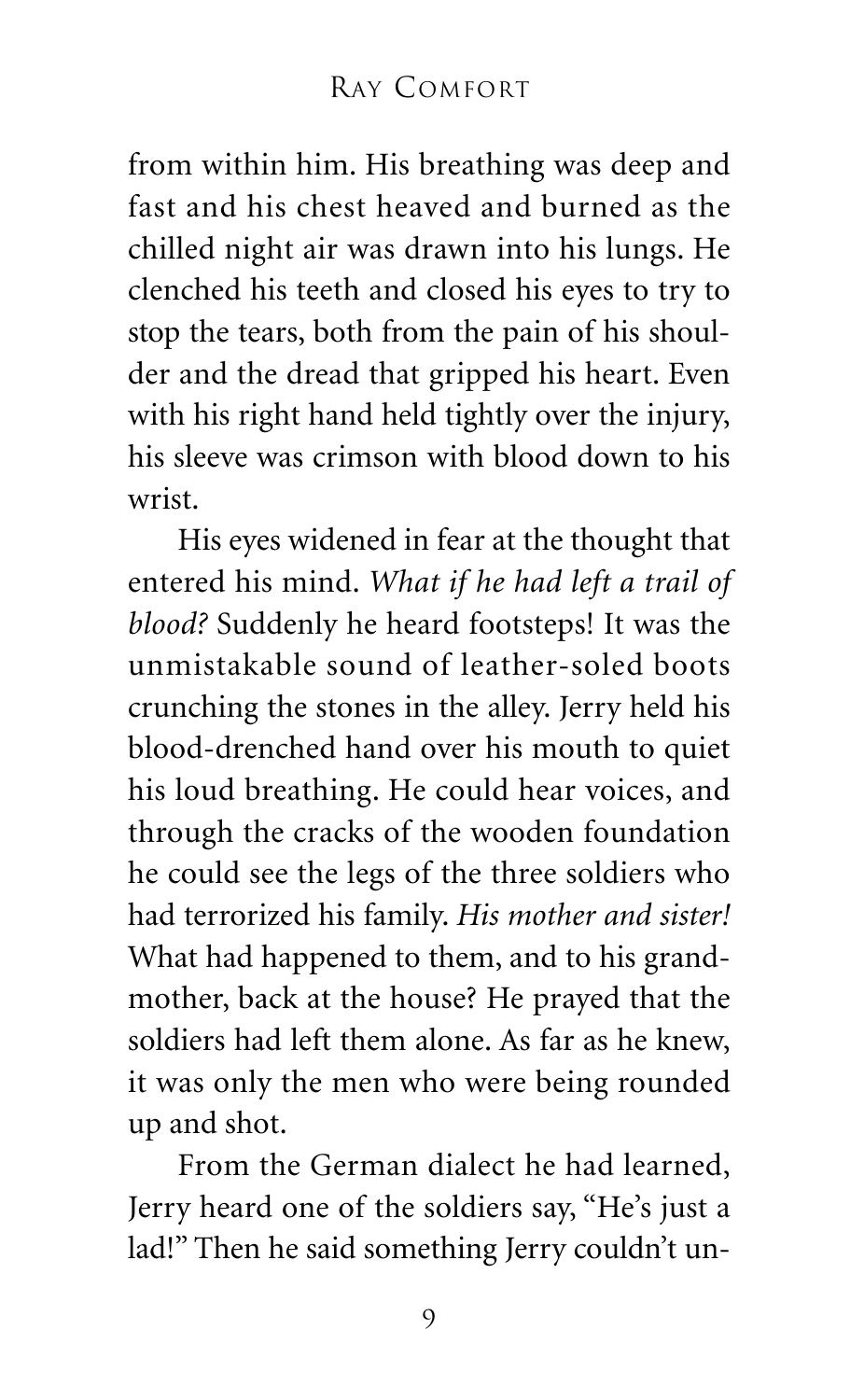derstand. The footsteps then headed off into the distance, followed by silence.

Jerry slowly removed his hand from his mouth, took a deep blood-tasting breath, and gave a guarded sigh of relief. With daylight beginning to dawn, it would be twelve long hours before he dared to move, and in the safety of nightfall make his way back to his home.

#### $\infty$

WHAT WAS AN American family doing in Bialystok, Poland, in 1939? Six years earlier, Samuel Adamson sat on his farm porch in Texas, reading the newspaper. Samuel sure looked like a farmer. He was a wiry-framed five foot ten with a weathered body that showed signs of the outdoors. The hot southern sun had left him tanned with an earthy appearance, as he leaned forward with interest in what he was reading. His pipe sat as stationary in his mouth as he did in his old wooden chair. It was September 1933. On the home-front Robert A. Chesebrough, the chemist who invented Vaseline, had died. The ninety-six-year-old attributed his long life to eating a spoonful of the sticky substance each day. Samuel raised an eyebrow and mumbled, "Probably choked to death."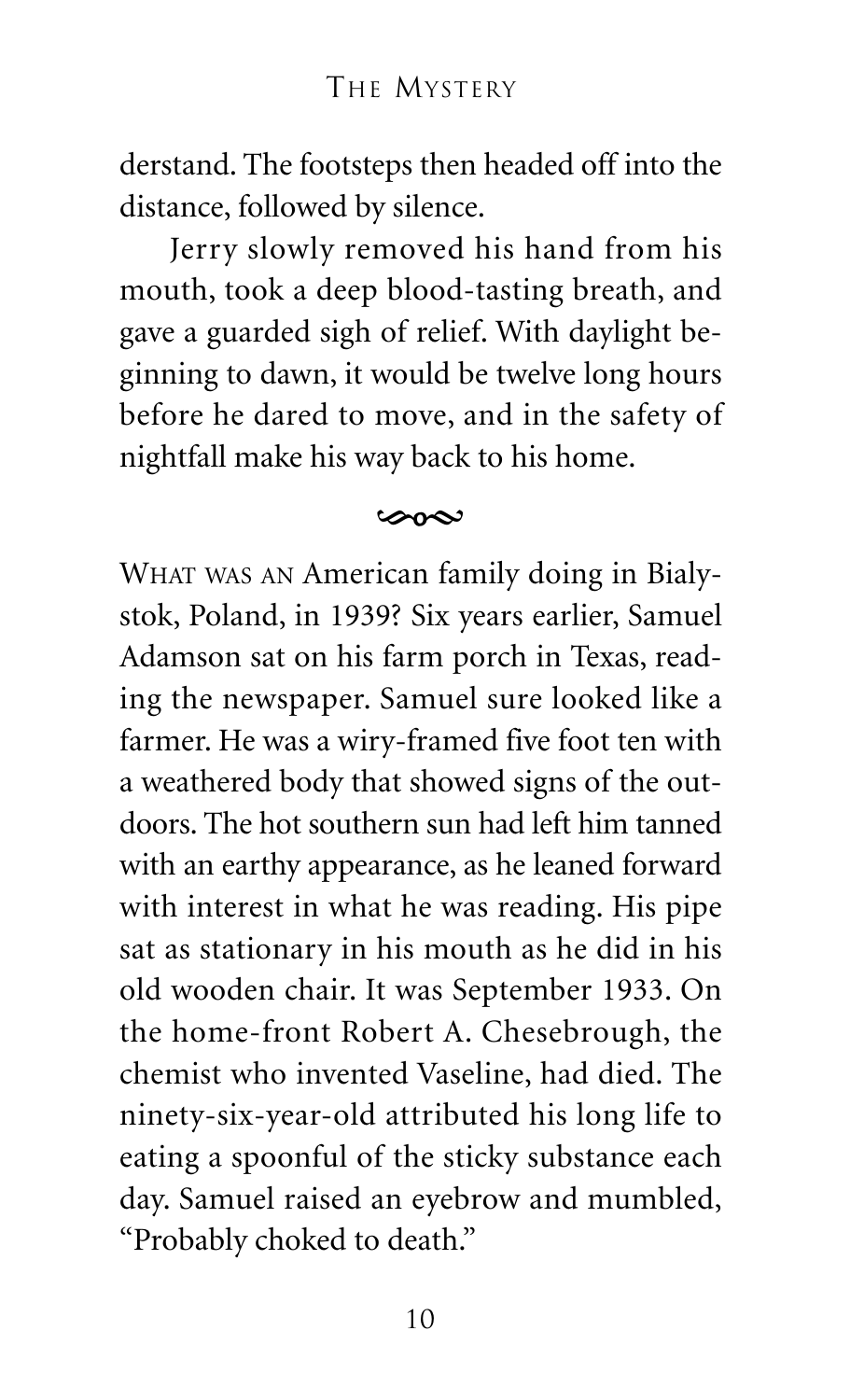Overseas, the largest political group in Germany, Adolf Hitler's Nazi Party, had enacted a controversial program of involuntary sterilization. The program was for people who were said to be "idiots" or schizophrenics, suffer from depression or epilepsy, or have physical weaknesses like deafness or blindness. Samuel had followed the political life of Hitler since the early twenties. Not that he sought out what the man was doing, but simply because whatever he did was news. Hitler had joined the German Workers' Party in 1919 at age thirty, and the very first time he spoke his hearers were impressed with his oratory skills. In later recounting the experience in *Mein Kampf* Hitler wrote: "I spoke for thirty minutes, and what before I had simply felt within me, without in any way knowing it, was now proved by reality: I could speak! After thirty minutes the people in the small room were electrified and the enthusiasm was first expressed by the fact that my appeal to the self-sacrifice of those present led to the donation of three hundred marks."

Pleased with his verbal prowess, the German Workers' Party began promoting Hitler as their main attraction. He spoke passionately against the Treaty of Versailles with anti-Semitic out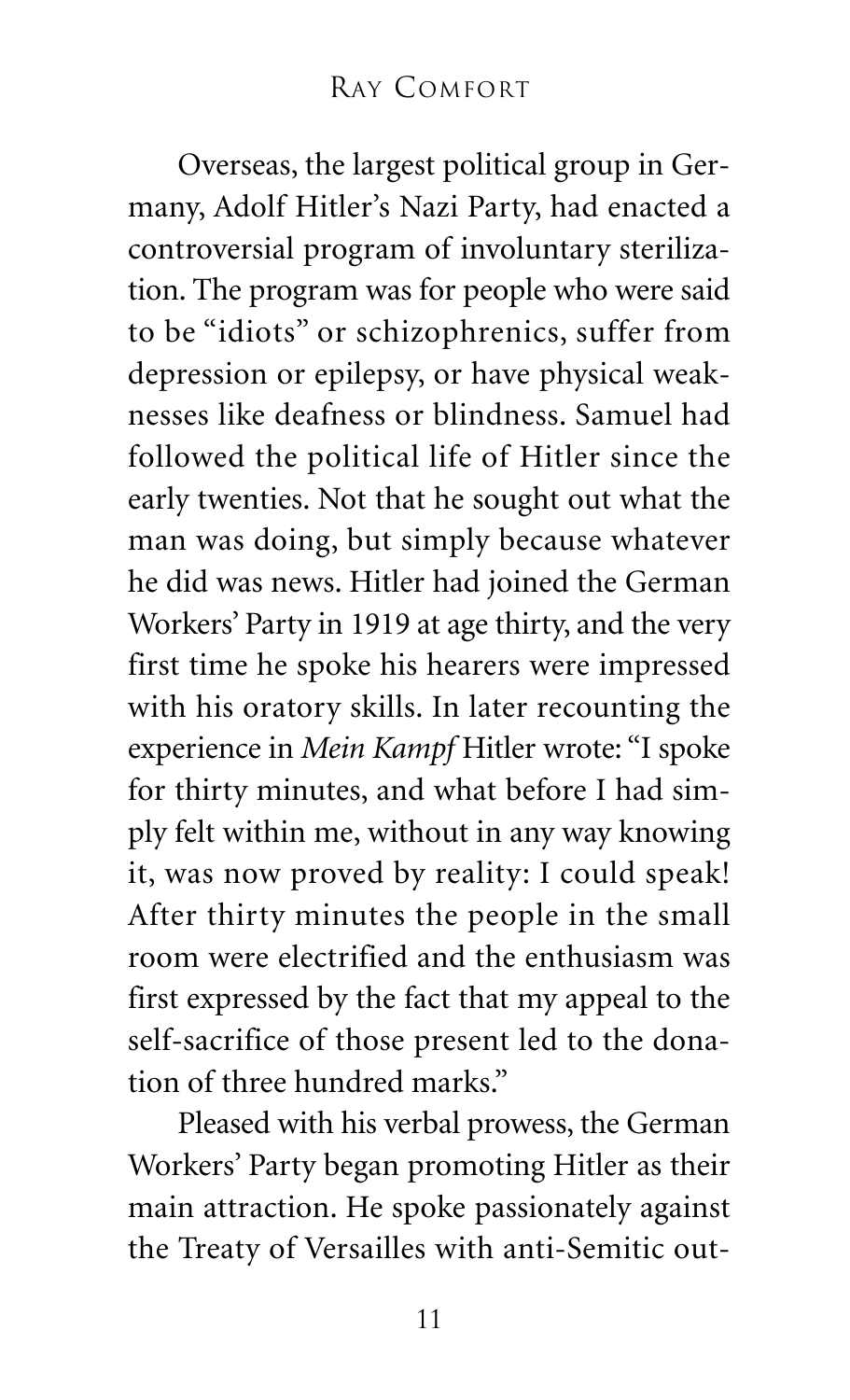bursts, blaming the Jews for almost all of Germany's problems. Many empathized with his message and joined the Party.

In February 1920, the German Workers' Party began to hold its first mass meetings, with Hitler outlining its political platform. These Twenty Five Points of the German Workers' Party included: the union of all Germans in a greater German Reich; rejection of the binding Versailles Treaty; the demand for additional territories for the German people (*Lebensraum*); citizenship determined by race with no Jew to be considered a German; the confiscation of all income not earned by work; a thorough reconstruction of the national education system; religious freedom, except for religions which endanger the German race; and a strong central government for the execution of effective legislation.

As he read through the Twenty Five Points, Hitler asked the rowdy crowd for its approval on each one. And they certainly approved. "When after nearly four hours the hall began to empty and the crowd, shoulder to shoulder, began to move, shove, press toward the exit like a slow stream," Hitler recounted, "I knew that now the principles of a movement which could no longer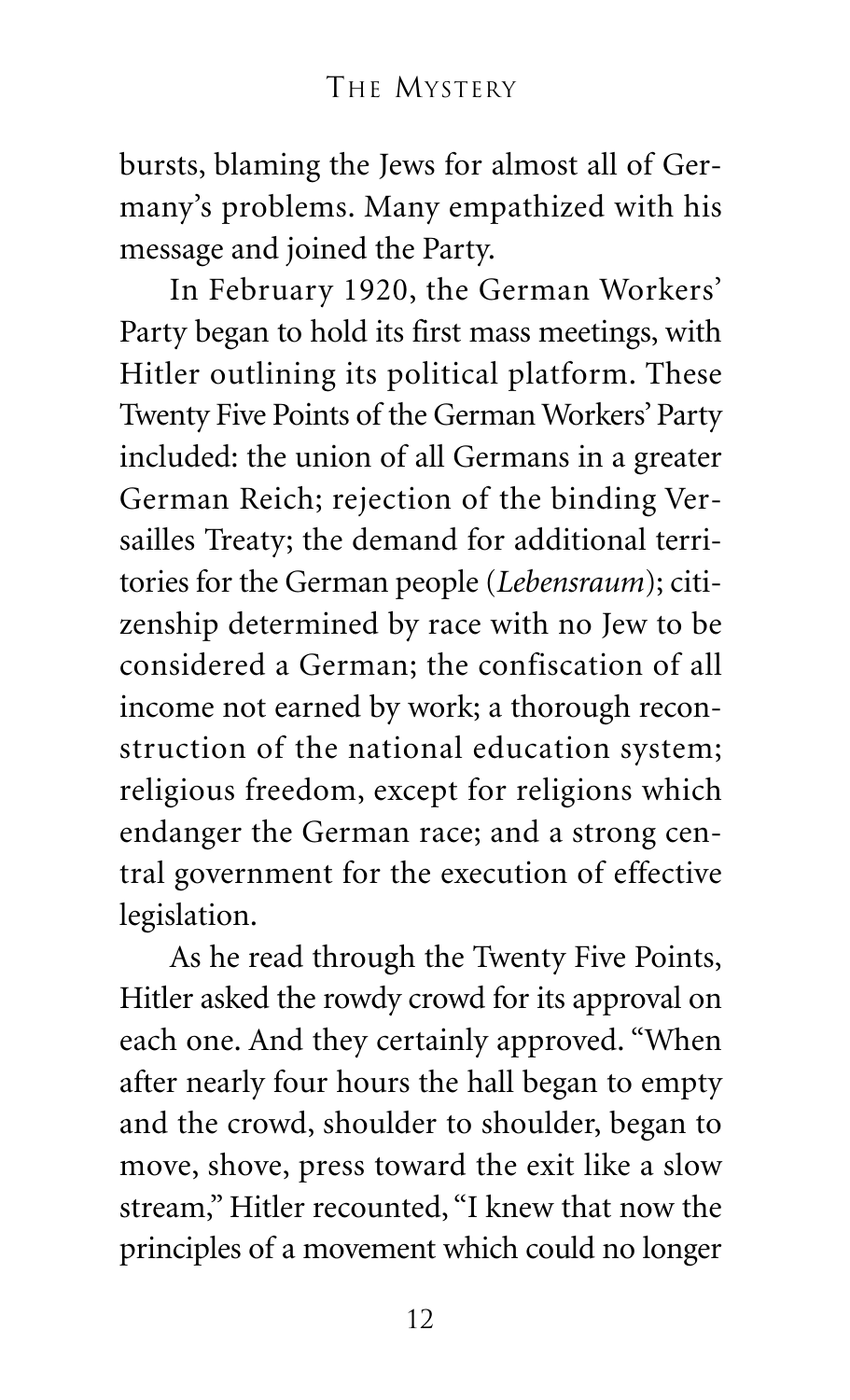be forgotten were moving out among the German people...A fire was kindled from whose flame one day the sword must come which would regain freedom for the Germanic Siegfried and life for the German nation."

Not long after that Hitler chose the symbol of his fledgling movement: the swastika, a symbol Samuel had seen often as the American press reported on this man's rising popularity. "In the red we see the social idea of the movement," Hitler explained, "in the white the national idea, in the swastika the mission to struggle for the victory of Aryan man and at the same time the victory of the idea of creative work, which is eternally anti-Semitic and will always be anti-Semitic<sup>"</sup>

But it wasn't until 1933 that Samuel became concerned about Adolf Hitler and his political aspirations. Samuel's mother was a German Jew living in Waldenberg, and even though many spoke of Hitler with a new sense of excitement, with each passing day he grew increasingly uneasy about the policies of the Nazi Party. In April of that year, Jews in Germany were officially prohibited from holding public office or civil service positions and were prevented from involvement in the legal field. Two weeks later, Samuel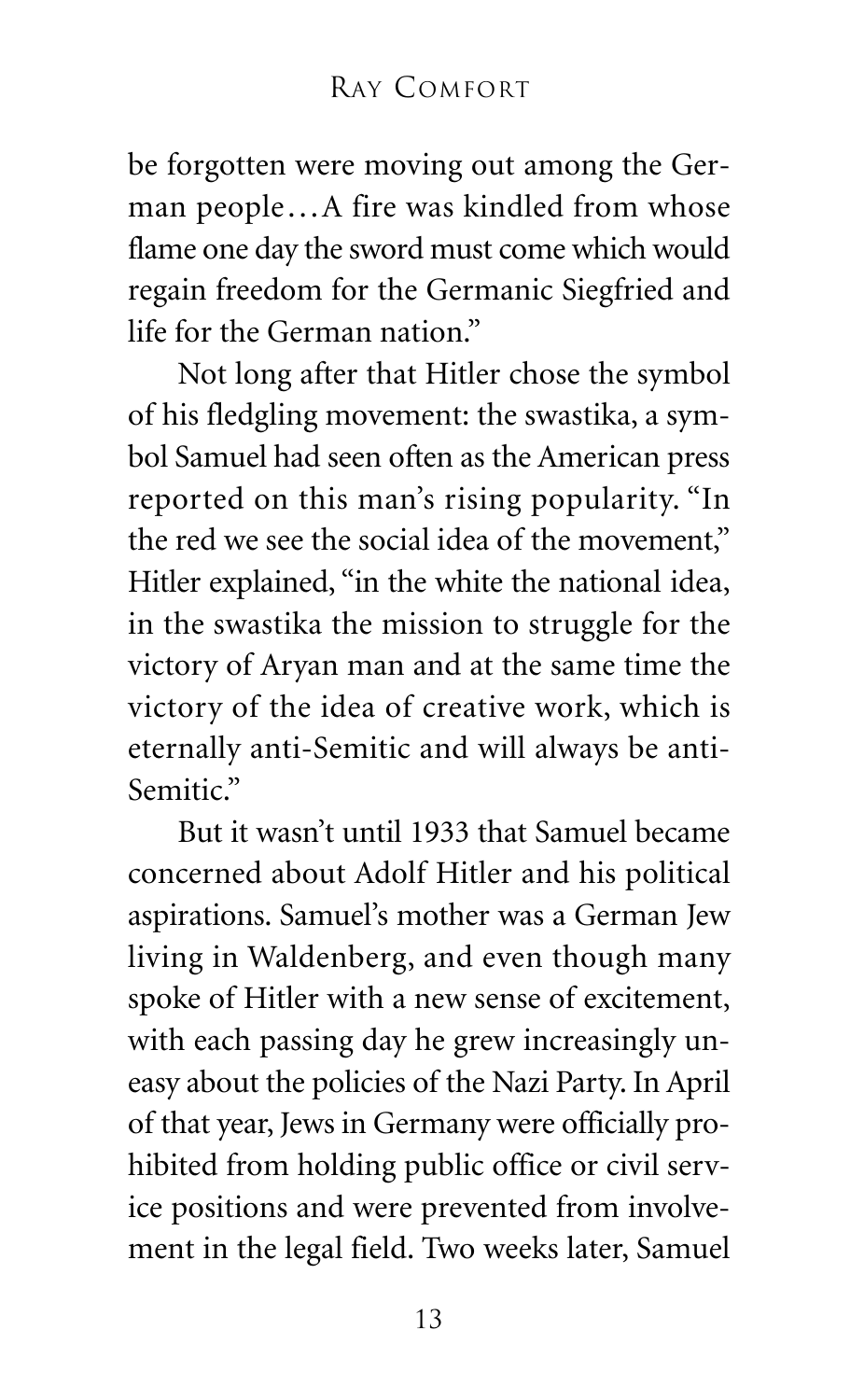read where Jewish students were affected by the "Law against Overcrowding in Schools and Universities." Then, on July 14, the De-Naturalization Law allowed the Third Reich to remove the citizenship of Jews and other "undesirables."

With his mother being Jewish, Samuel wished he could be nearer so he could keep an eye out for her. That was one of the reasons Samuel Adamson decided to leave his beloved farm in the hands of a trustworthy friend and move his small family to Germany.

Although their farm had been doing quite well, the 1929 stock market crash had a devastating effect on the U.S. As what was being called the Great Depression deepened its hold, unemployment increased to an all-time high. Throughout the country, it was common to see long lines outside rescue missions, as hungry people waited to get food for their families.

When the Adamsons's farming market ground to a halt, it seemed a good time to start over somewhere else. They had just enough money to pay for the long boat trip and set up some sort of business.

After the death of Samuel's father, his mother had carried on the family clothing store, building up a number of regular customers over the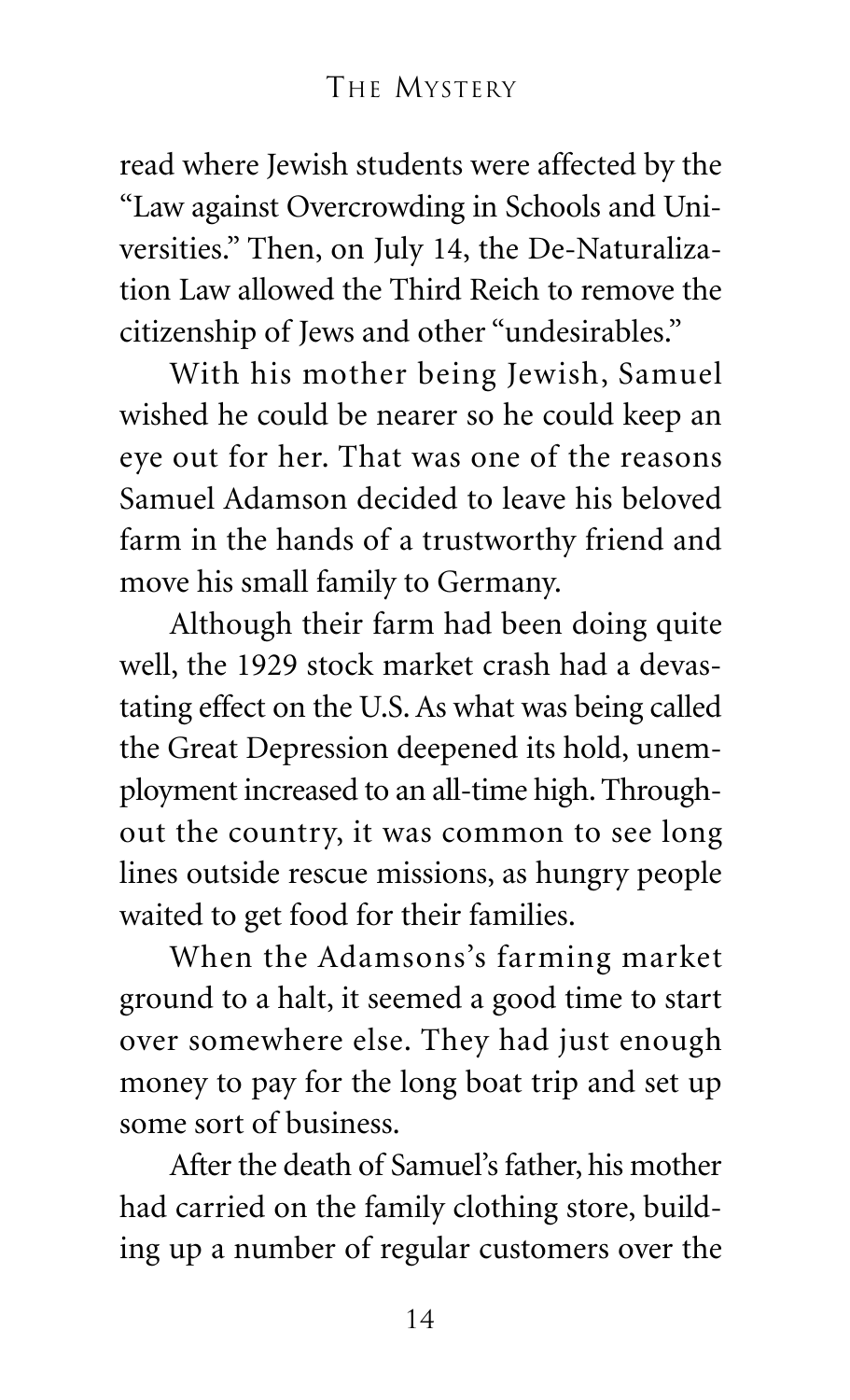years—and her business was going reasonably well until recently. But the Nazis had begun posting billboards all over the country saying "German people, defend yourselves! Do not buy from Jews!" They publicly burned books that were considered "un-German," and were revising the school curriculum to teach "race science." According to Wilhelm Frick, the Nazi Interior Minister, "The schools must constantly emphasize that the infiltration of the German people with alien blood, especially Jewish and Negro, must be prevented."

Unsure of exactly what they were getting themselves into, on a cold January day in 1934, Samuel and his wife, Esther, sailed from New York with their two children. Lillian, age twelve, had been named after the popular actress Lillian Gish. When her parents were first married they saw the star in Victor Seastrom's MGM film *The Wind*, and she left such an impression on them that they decided to name their first girl after her.

Two years younger, Jeremiah was named after the biblical prophet, at the insistence of his Jewish grandmother. He hated the name and was pleased that his friends called him Jerry. As he grew older he came to prefer the seasoned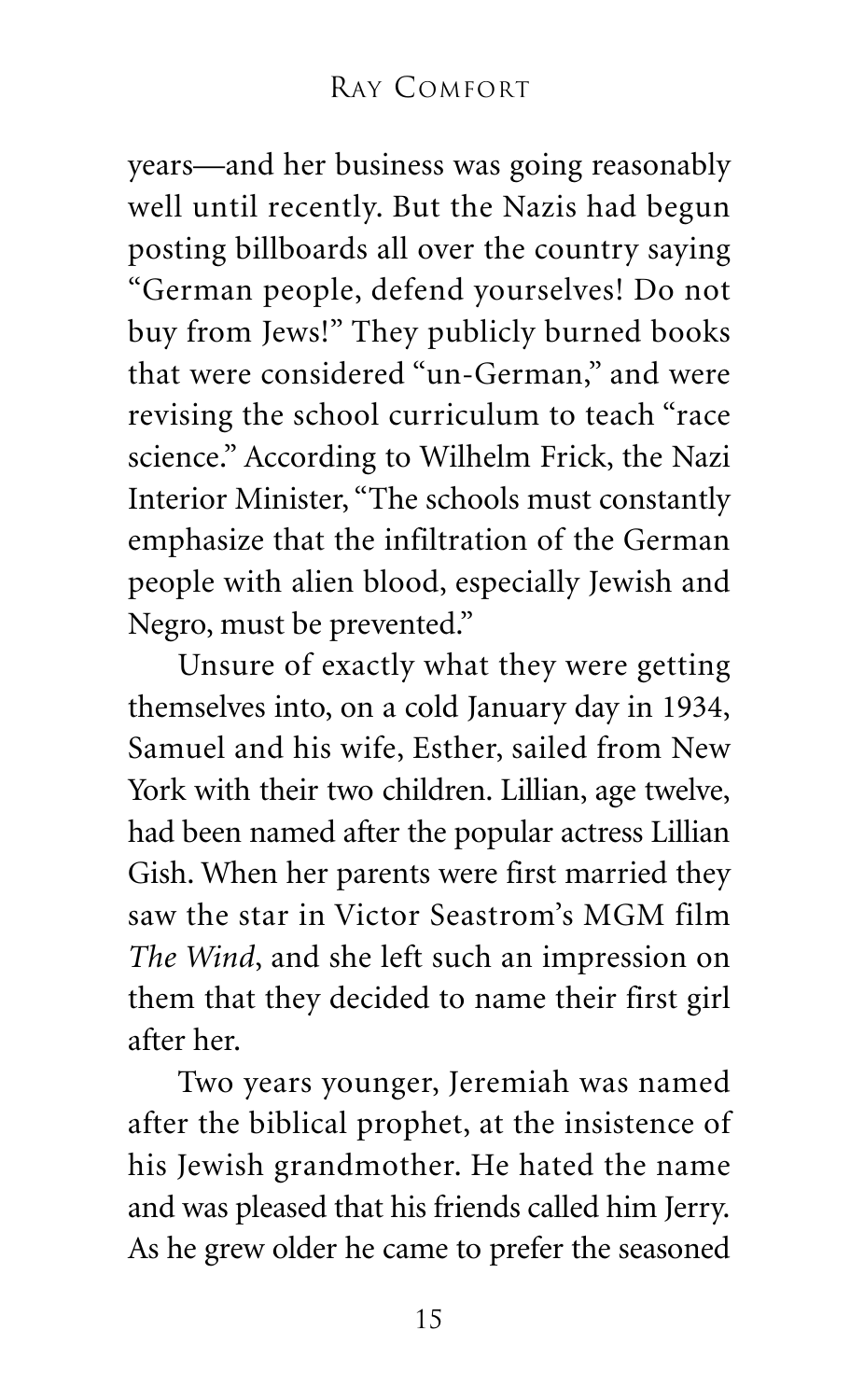sound of "Jeremiah," but even though he always introduced himself that way, people consistently reverted to "Jerry."

After a long voyage across the Atlantic on the French liner *Normandie*, the family arrived on the shores of France, then traveled by train to Waldenberg, Germany.

Samuel and Esther immediately sensed a climate of fear in the city, as people hurried about and kept to themselves. Nazis were everywhere, with their neatly fitted uniforms and their rigid manner, constantly stopping people to check their documentation.

Samuel's mother, Hilda, was standing anxiously at the back of the railway station's platform, waiting for soldiers to inspect the family's credentials. Her clothes were plain and colorless, and as she stood clutching her bag with her scarf pulled tightly around her lined face, it seemed she was hiding from the coldness of the soldiers around her as much as from the cold wind. They seemed to take forever to document her loved ones. When they stamped Samuel's passport and told him to move on, she walked eagerly toward the small family, tears in her eyes and her lips trembling with emotion. It had been a long nine years since she had seen them,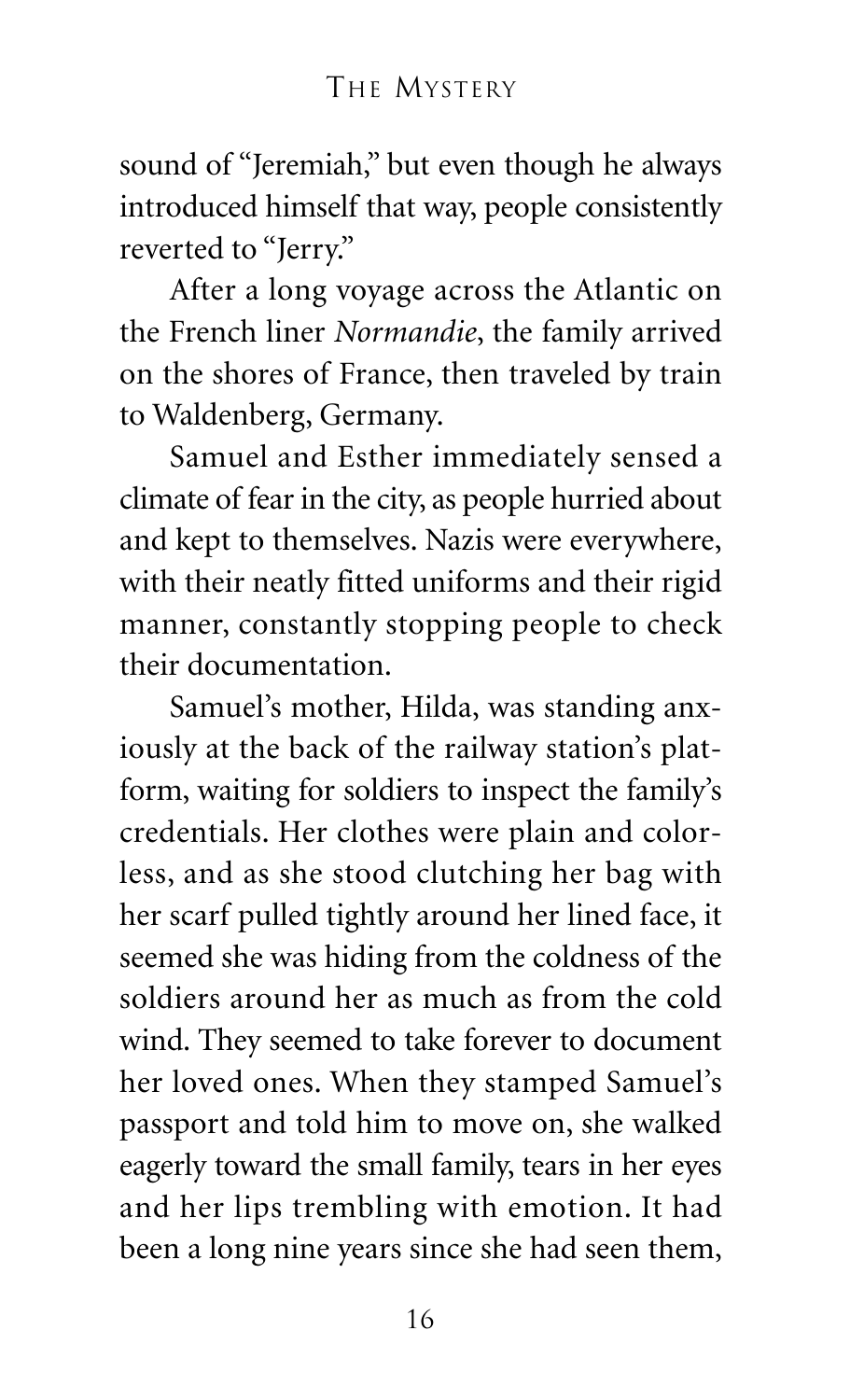and with the passing of her husband, she pined even more to embrace them once again.

Back at her meager apartment, Hilda poured her heart out to her cherished son and daughterin-law. Since the Nazis had posted signs directing Germans to boycott Jewish businesses, even her most loyal customers had been afraid to support her. Their fears were justified. There were threats of murder, beatings occurred openly in the streets, and bricks had been thrown through her shop window twice. She had been afraid to mention what was happening in her letters to Samuel for fear of Nazi censors, who often took mail from the post office and opened it to identify any who weren't supportive of the Party.

As the family sat around the wooden table, she reached across and like a typical Jewish mother, took Samuel by both of his hands and said how pleased she was to see them. Even though Samuel was just as concerned, he tried to assure her that things would eventually turn out all right. The sound of a male voice in the home made her feel so much better.

Samuel and his family settled into life in Nazi Germany as best they could. To try to revive the family clothing store, Hilda officially retired from the business and transferred its owner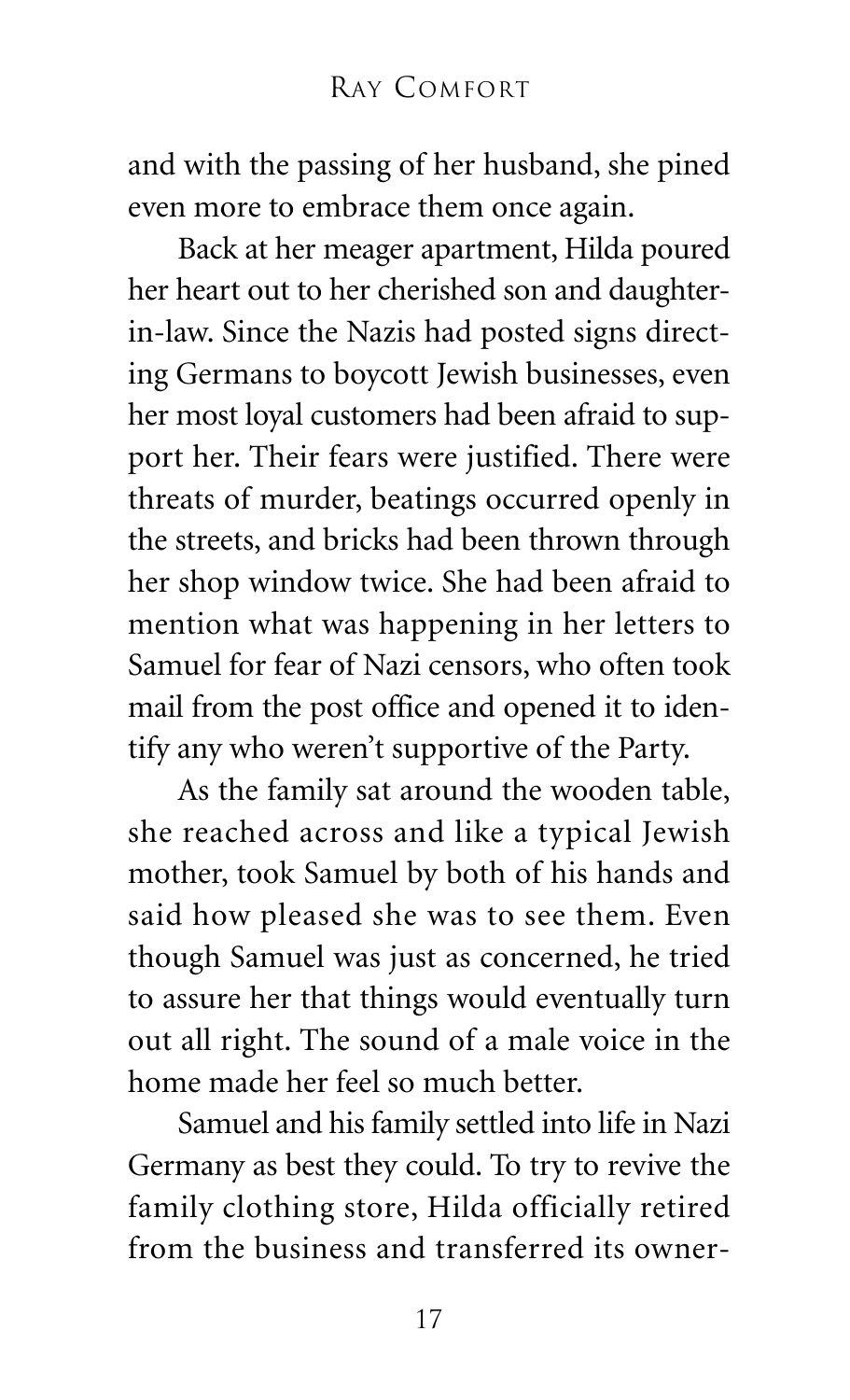ship to her son. Samuel invested some of his savings into the small and ailing shop, changing its name, then advertising that it was now "American owned." Much to her relief, the change in ownership brought back a flood of old customers and set the business back on its feet.

Hilda would often sit in a wooden rocking chair knitting scarves and sweaters in a back room with the door slightly cracked, so that she could hear what was going on in the store. She loved watching Esther grow more confident in interacting with the customers. When the store became quiet, they would chat about the different characters who came in and their interesting traits. Some would have a little gossip to spread, while others were very quiet. One elderly man would saturate the store with a not-so-unpleasant smell of tobacco, after going through his daily ritual of filling his pipe and lighting it. He never failed to accidentally drop tobacco on the floor as he grasped it in his trembling fingers and stuffed it in the pipe.

Despite the presence of the Nazis, Samuel enjoyed the challenge of running a business, although he did have a problem with the language. He was in his early forties and found it difficult to learn a foreign dialect.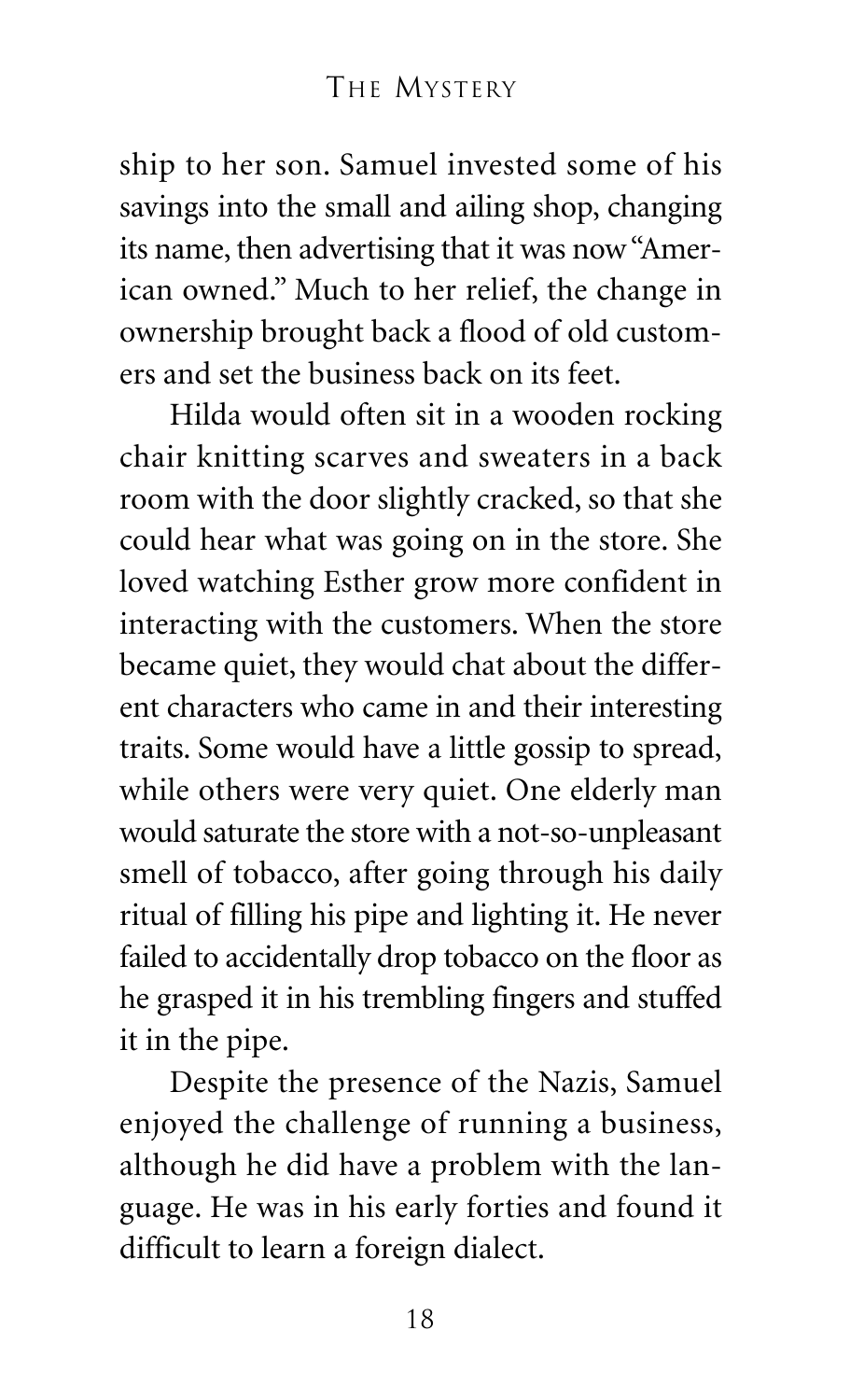Jerry, however, picked up the language easier from talking with new friends who were fascinated that an American had come to their school. Jerry was a gangling kid; he looked like a younger version of his dad, but less weatherbeaten and with a lot more hair. It was at school that he made one particularly close friend. His name was Karl von Ludendorff. Karl was different from the other boys his age. His friendship was more than a superficial fascination with the fact that Jerry came from the country where Hollywood movies were made and people drove big cars.

One day he asked Jerry if he would like to attend a church meeting with him. Although Jerry had been to the Ludendorff home a number of times over the years, he had never visited their church services. Jerry had attended church for a time back in Texas when he was younger, and when he asked his mother if he could go, she suggested that they go as a family.

As the four entered the von Ludendorff home early on Sunday morning, they were warmly welcomed and then ushered into the living room where about two dozen chairs were facing a wooden table. Though this was unlike any church service he'd ever experienced, when Jerry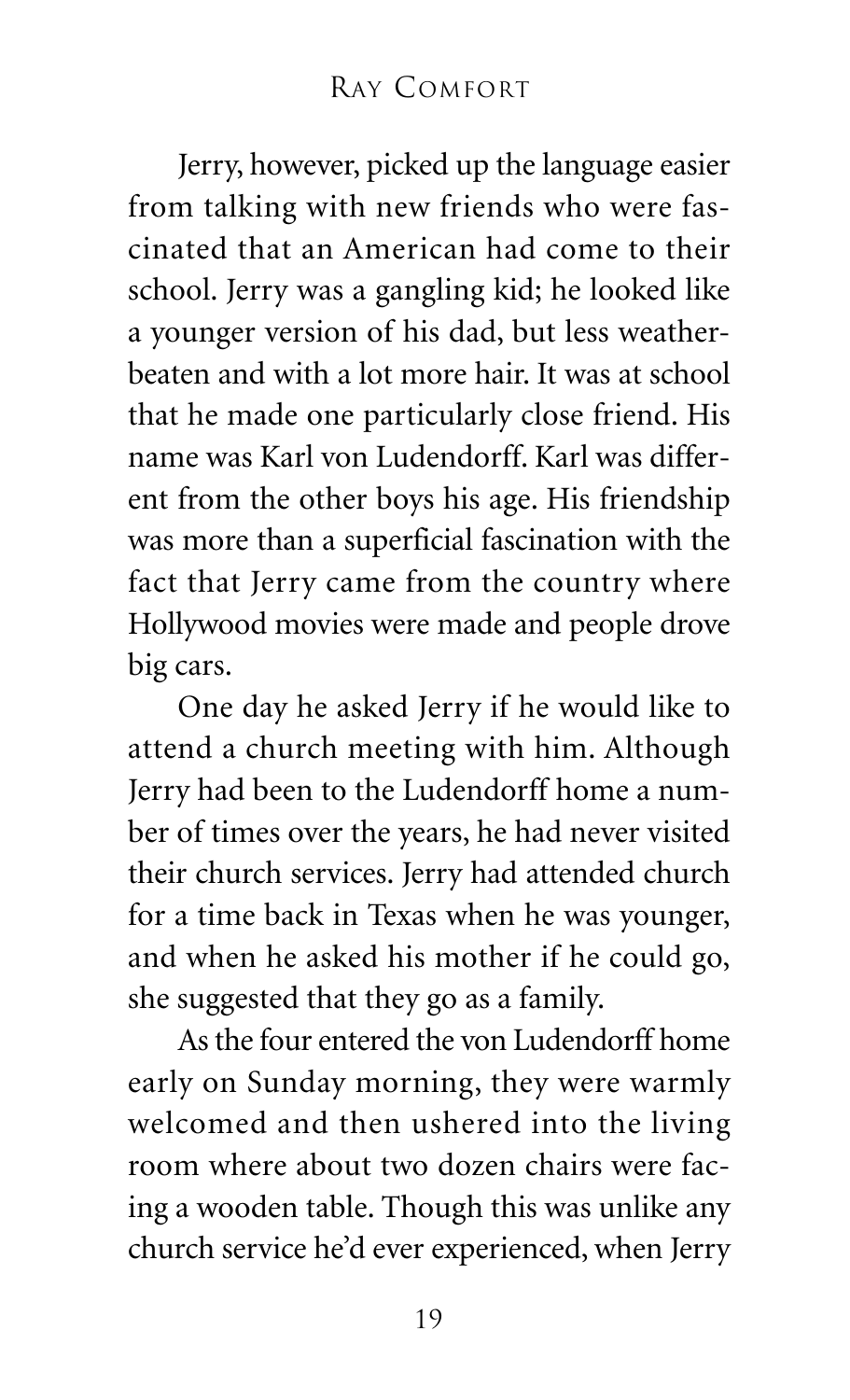walked in, he felt strangely peaceful. On the table rested a large opened Bible, a small loaf of bread, and a silver cup.

"Fresh from the bakery this morning." Jerry turned to see a smiling Karl standing by the bread.

"Have you ever taken communion before?" Karl asked, as he walked toward him. Jerry explained that he had often taken communion when he attended a small Baptist church in Texas.

As the boys sat down, Karl told him that they were closely linked to the Baptists and that their church was called the International Bible Researchers. "Sounds impressive, doesn't it?" he laughed.

As they were talking Mr. von Ludendorff entered the room, winked at his son, leaned forward with an extended hand and said, "Jerry, good to see you! Welcome," in English, but laced with a strong German accent.

Jerry shook his hand and said in his best German, "Nice to see you again, sir." Karl's dad smiled warmly then looked at his wife chatting with Esther and Lillian, while Samuel flicked through a small book he had found on his chair. Mr. von Ludendorff greeted the family, shaking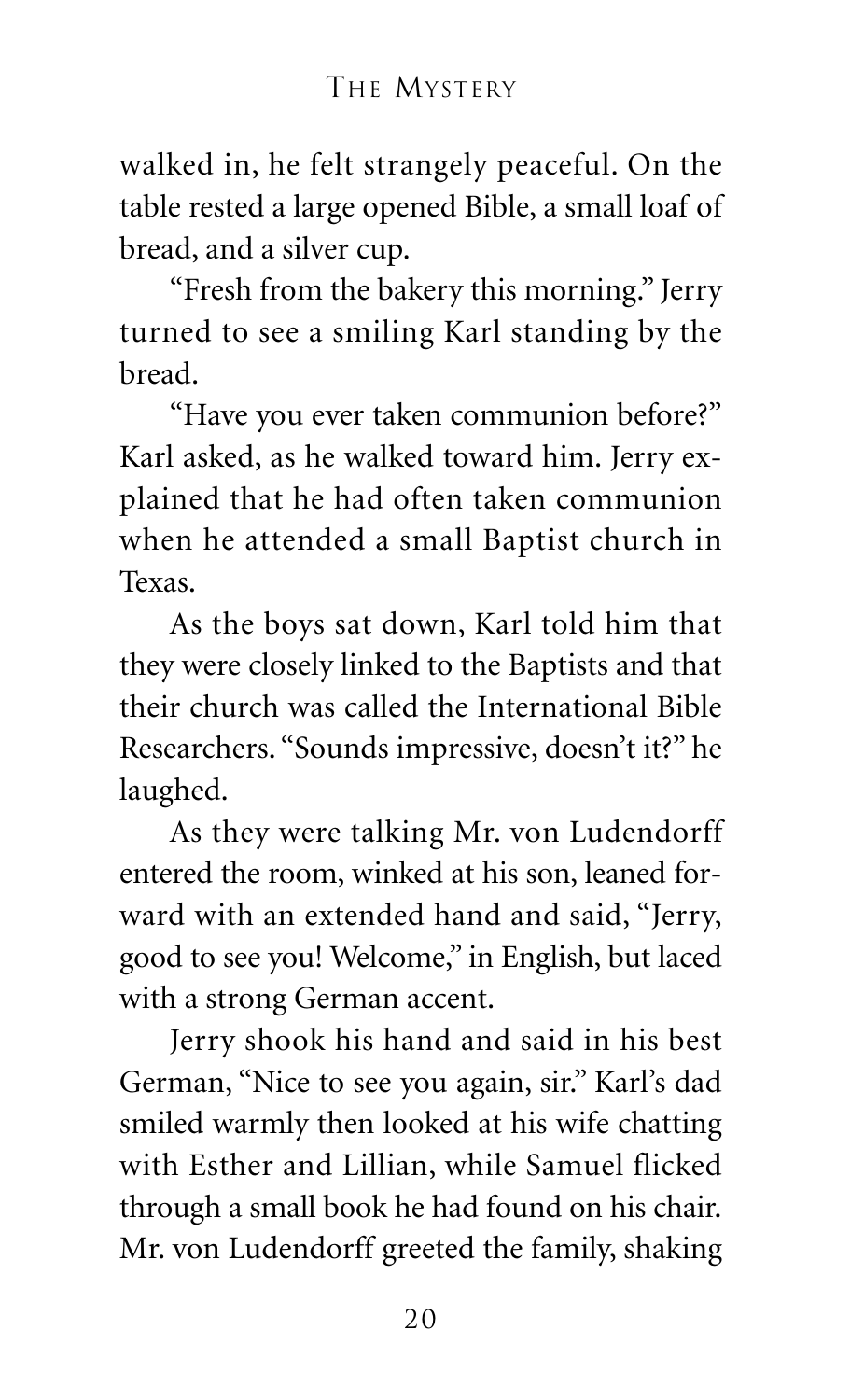Samuel's hand firmly as if he were an old friend. It was time to begin the meeting.

As the tall man stood behind the wooden table, the dozen or so regulars took their seats. He grinned broadly and said in his native tongue, "We are so excited to have such distinguished visitors with us this morning . . . "His voice then cracked with emotion. It was evident that he was feeling the strain of the Nazi oppression. He composed himself and continued, "We are truly thrilled to have members of the Adamson family with us today. After I open in prayer, for the sake of our honored guests the rest of the service will first be in German and then in English." Looking directly at the guests he added, "This is not only to help them understand what is going on, but to show off the English skills I picked up while studying in Great Britain some time ago." He smiled again, then opened in prayer.

Jerry hadn't mentioned to Karl that he hated attending church in Texas and that he went only because his mother made him go. As a child, he never understood why he had to sit for so long and listen to a boring minister. He used to stare at the second hand of his watch as it marched around the dial, then he would count the grooves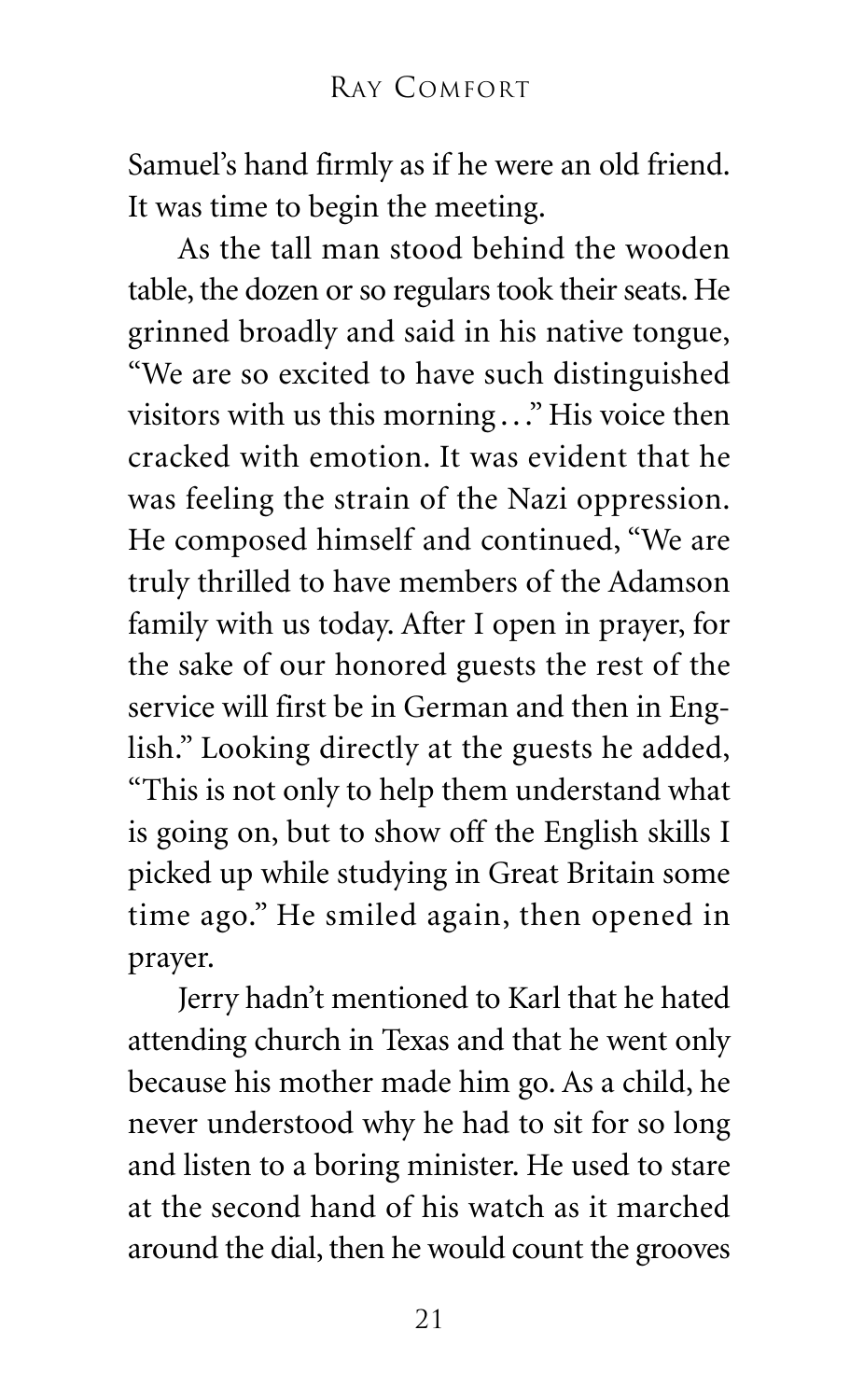in the paneling, bulbs in the ceiling lights, and ladies wearing hats. Jerry joked that church gave him a taste of "eternity," but today's service was different. Even if there had been grooves on the walls Jerry would have ignored them. The conviction in the voice of Mr. von Ludendorff held him spellbound.

As the man prayed, through squinted eyes, Jerry saw a tear slowly roll down his cheek. He spoke reverently and even though the prayer was in German Jerry could understand what he said: "We are so thankful for Your great mercy. Thank You for the mystery of Christ. Thank You for divine provision . . . for Your love. Help me today to speak Your mind, that Your people might be edified. Now Father, we lift up this nation. We pray for our people ..."

His voice again cracked with emotion. He paused for a moment then continued, ". . . we pray for our people. May Your hand be upon them. We pray for the Nazis. Please touch this nation. Help us in this time of trial. May Your wonderful name be glorified in our lives, whether by life or by death. Amen."

The small congregation echoed "Amen," then there was a rustle of paper as Bibles were opened in anticipation of the sermon.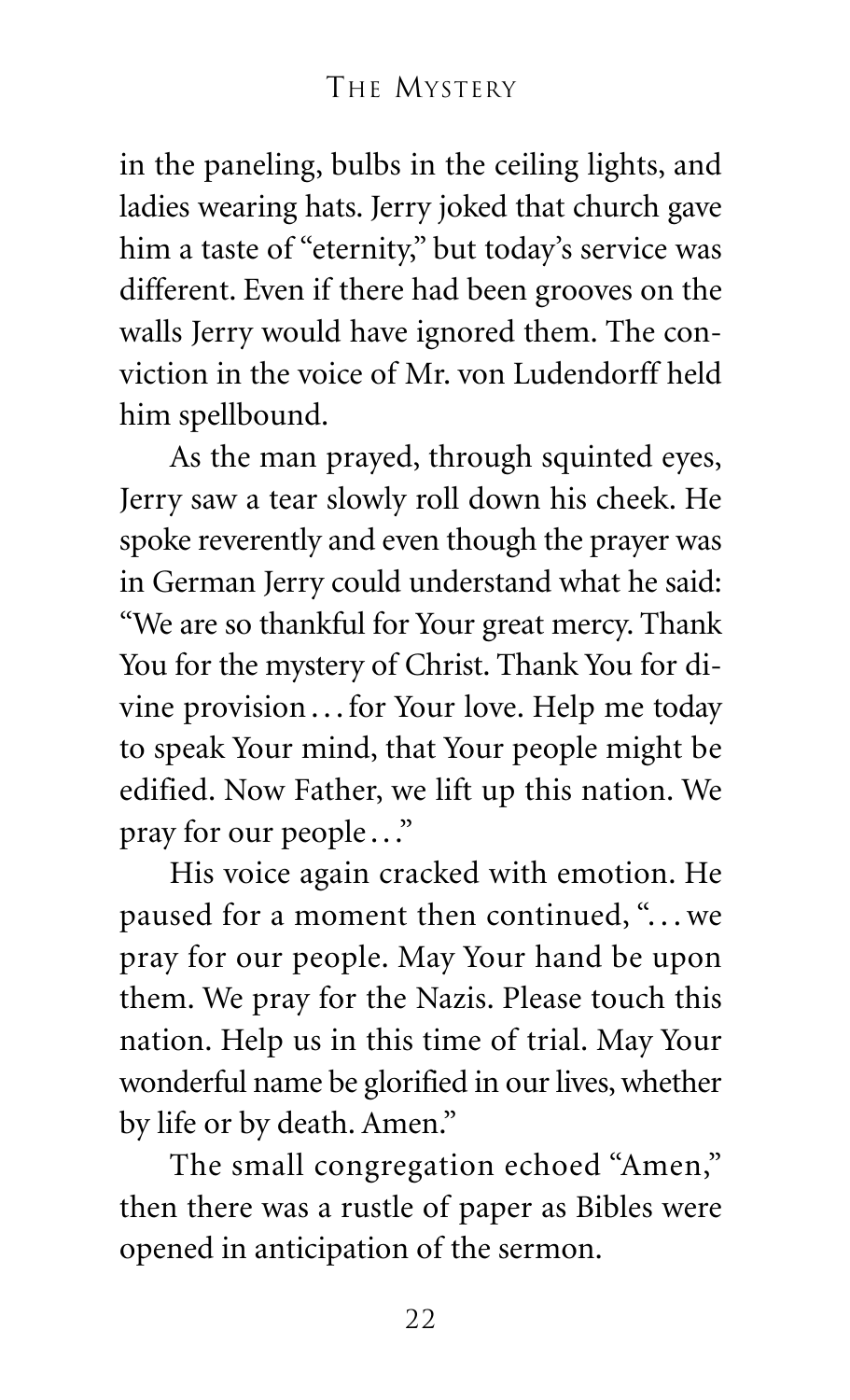Mr. von Ludendorff began, "Today is a very special day for me. It is May 14, 1938, twenty years since I met my beloved bride. Twenty *wonderful* years." The small crowd watched with delight as he stepped forward, kissed his wife on the cheek, and said with a twinkle in his eye, "And today I love her with even more passion than when we first met." He then stepped back behind the homemade pulpit and continued, "We are going to look first at Romans 16:25, at the 'mystery, which was kept secret since the world began.'"

Jerry loved mysteries and listened with anticipation to what Mr. von Ludendorff would say next.

"This is a secret that God Himself has hidden from humanity from the beginning of the world," the preacher continued. "Not only does Paul speak of this mystery in the book of Romans, but also he writes in Ephesians chapter 3 verse 9, of 'the mystery which from the beginning of the world hath been hid in God.'" His face seemed to glow as he asked, "Do you know this extraordinary secret that God has hidden from the beginning of the world? Have you discovered the mystery?"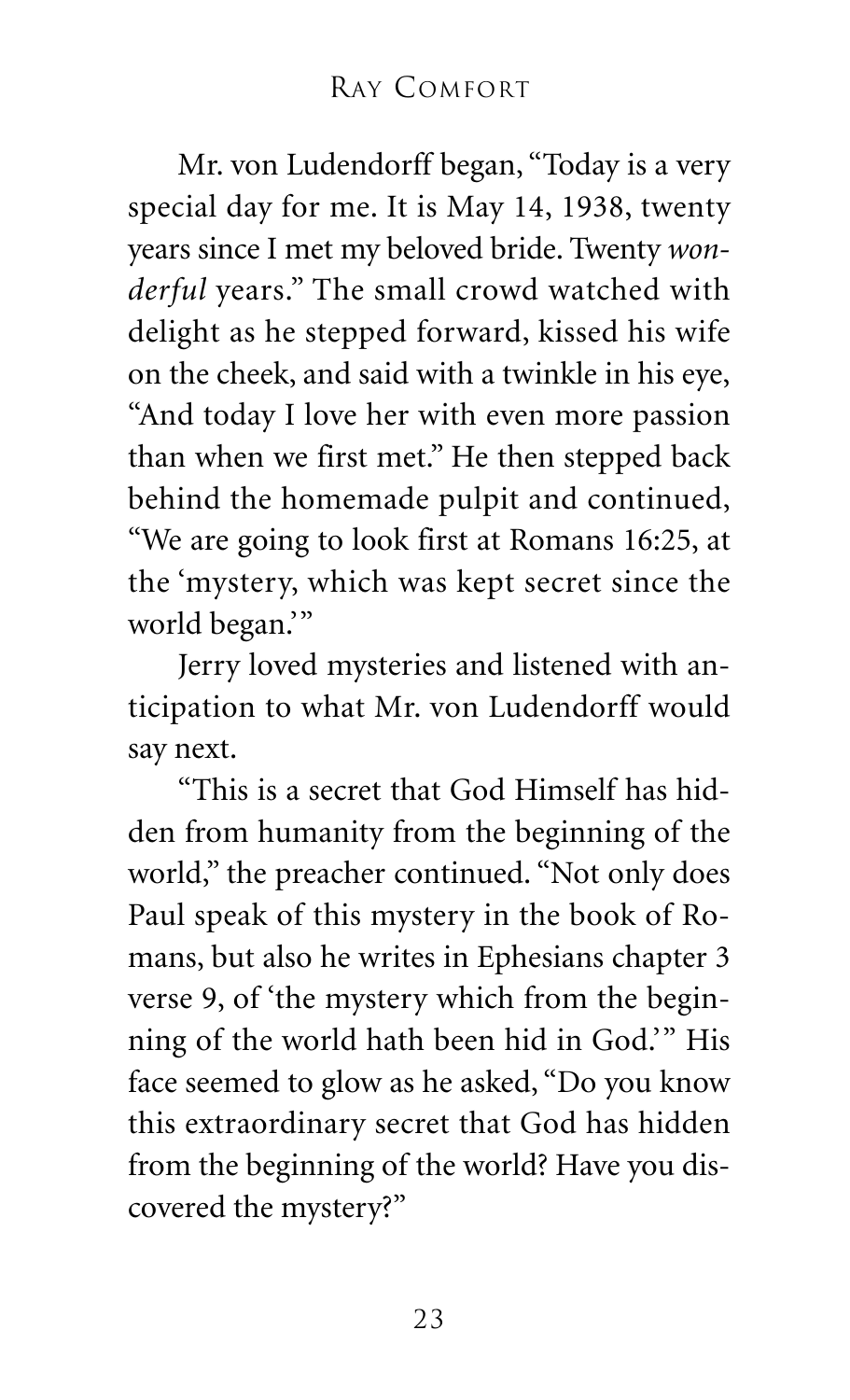Jerry's curiosity was stirred. His old pastor was a walking cure for insomnia, but this man was rousing something deep in his heart. It was as though he had something to tell Jerry, something he was *supposed* to know.

"The apostle Paul also spoke of this hidden mystery in the book of Colossians. In his letter to them he mentioned, in chapter 1 verse 26, 'the mystery which hath been hid from ages and from generations.'" Mr. von Ludendorff looked up again, lifted his eyes above the congregation as though he were seeing something above their heads and said, "The Scriptures say, 'Awake thou that sleepest, and arise from the dead, and Christ shall give thee light.' Thank God that He gave 'light' to me as a young man of seventeen and revealed this incredible enigma. What is this most remarkable mystery? What is this amazing secret that God has hidden from all the eyes and ears of humanity?"

Jerry was intrigued. He felt like calling out, "Tell me what it is! Please tell me!"

Seeming to read Jerry's thoughts, the tall preacher smiled and said, "I am going to tell you what this mystery is. God hasn't left us in the dark. Please turn with me to—."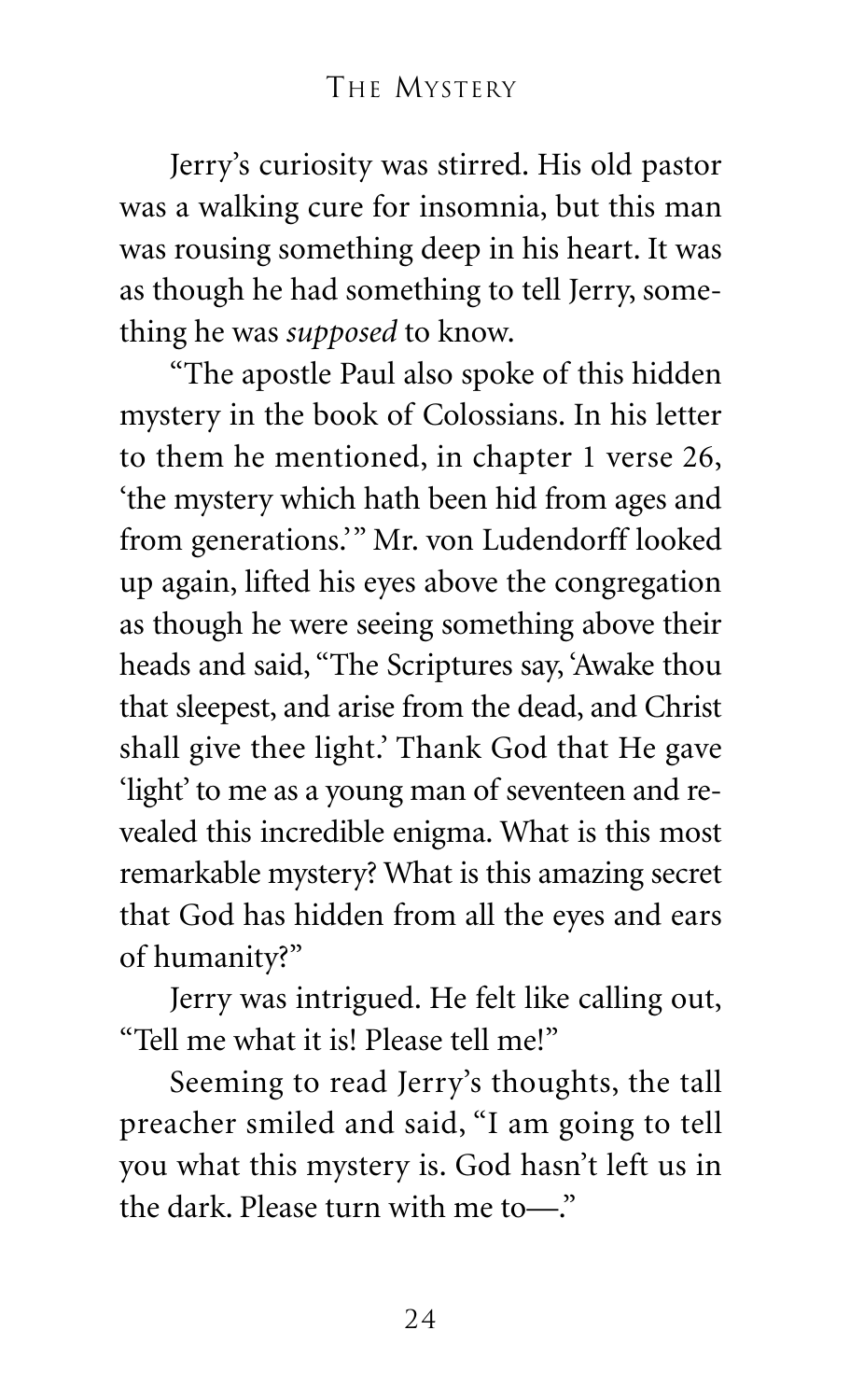He paused mid-sentence and stared at his wife with a look of fear. Everyone knew what had stopped him from finishing his sentence. It was the sound of tires squealing to a halt, followed by the unmistakable sound of boots *soldiers'* boots. Mr. von Ludendorff closed his eyes and whispered, "Dear God, please . . . not my children."

Suddenly the door burst open and Nazi soldiers filled the tiny room. They seized a family of four and thrust them outside. The officer in charge had papers in his hand and seemed to know exactly who he was looking for. It was strange that they were the only ones arrested.

Jerry felt sick with fear as a member of the Gestapo looked over his family's documents. After glaring at the small family, the officer stamped "May 14, 1938—SS" on their papers and spat out that they were to leave and never enter the home again.

The experience so scared Jerry, it was a date he vowed he would never forget. They didn't have to be told twice to leave.

The family had heard that in other parts of Germany the Nazis had entered church meetings and sent the people home, but they thought they were safe in Waldenberg.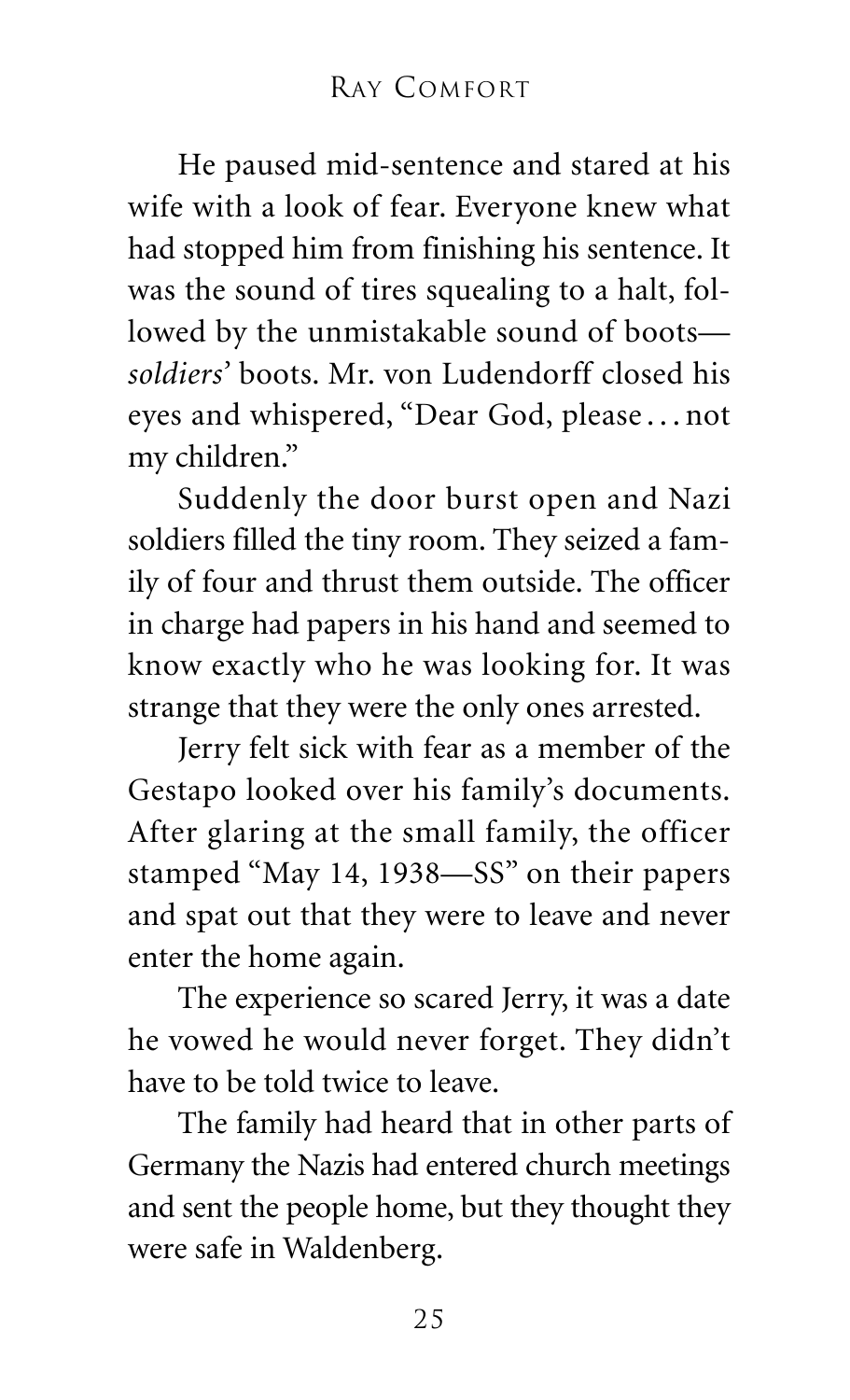At school, Jerry had another friend named Steffen, who wasn't as close to him as Karl. He'd had a different influence on Jerry's life. He was the one with whom he smoked cigarettes in the cramped hideout under the floor of the bakery.

Two days after the incident at church, Steffen banged on the Adamsons' door. When it was opened, wide-eyed and between breaths he sputtered,"They've taken away the von Ludendorffs!"

"Who has?" Mr. Adamson demanded.

The boy looked scared and said,"The Nazis!"

Samuel knew that, as pacifists, the von Ludendorffs had refused to teach their children Nazi ideology. He heard that after the church service had been broken up, there was some sort of court hearing set in motion. He discovered the details in that night's newspaper. Under the headline "Enemies of the State" he read:

**Waldenberg:** The courts have had children removed from their parents. They deemed two members of a Christian sect called "The International Bible Researchers," Mr. and Mrs. Otto von Ludendorff, unfit to be parents of their two children. The court accused them of creating an environment where the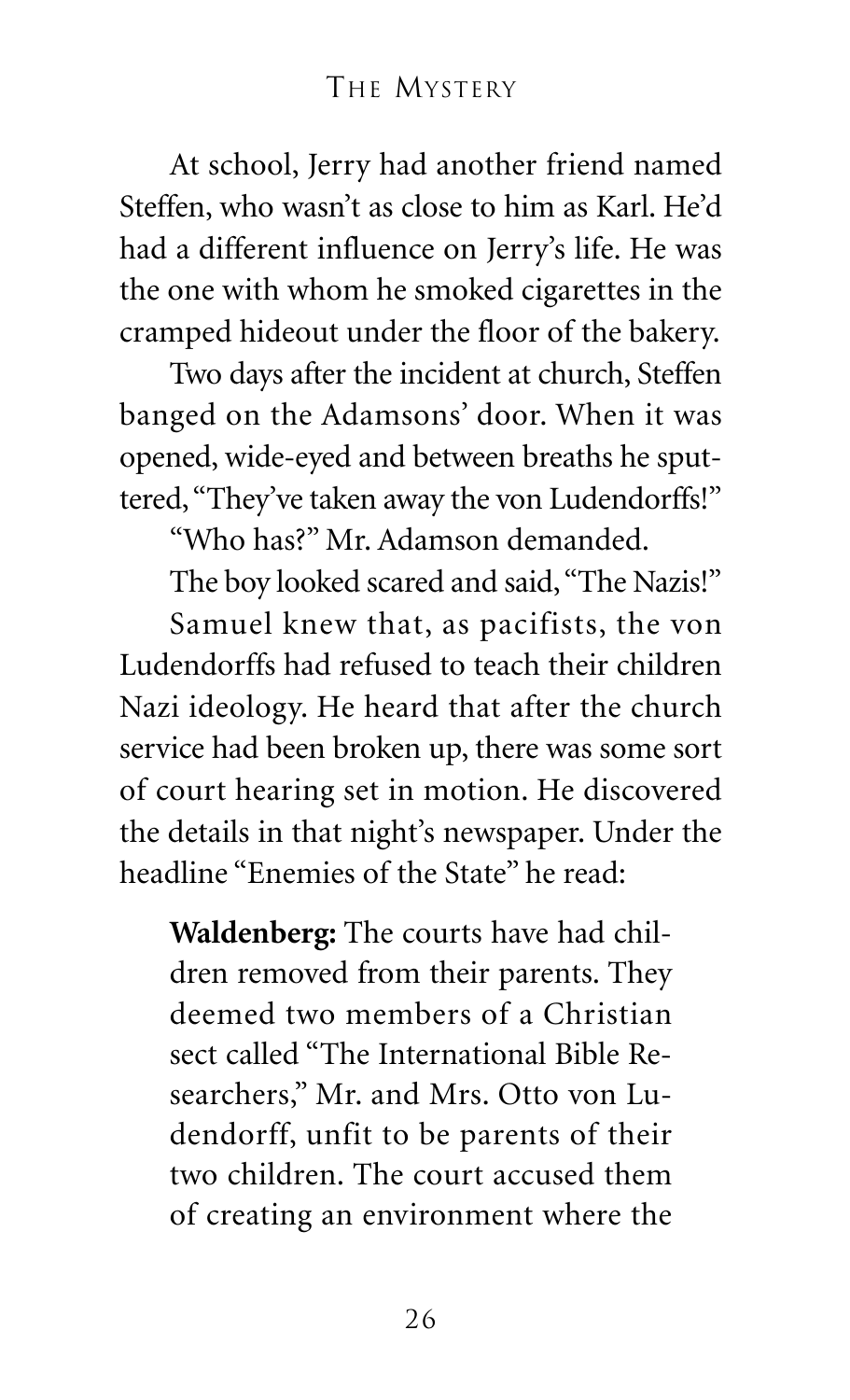children would grow up as *enemies of the state*. The children were surrendered into the state's care. The judge delivered a lengthy statement reading in part,"The law as a racial and national instrument entrusts German parents with the education of their children only under certain conditions, namely, that they educate them in the fashion that the nation and the state expect."

Samuel looked up at Esther. She could see the concern in his eyes. He put the newspaper down and gazed toward the door, then back at her. "We've got to leave this place," he said.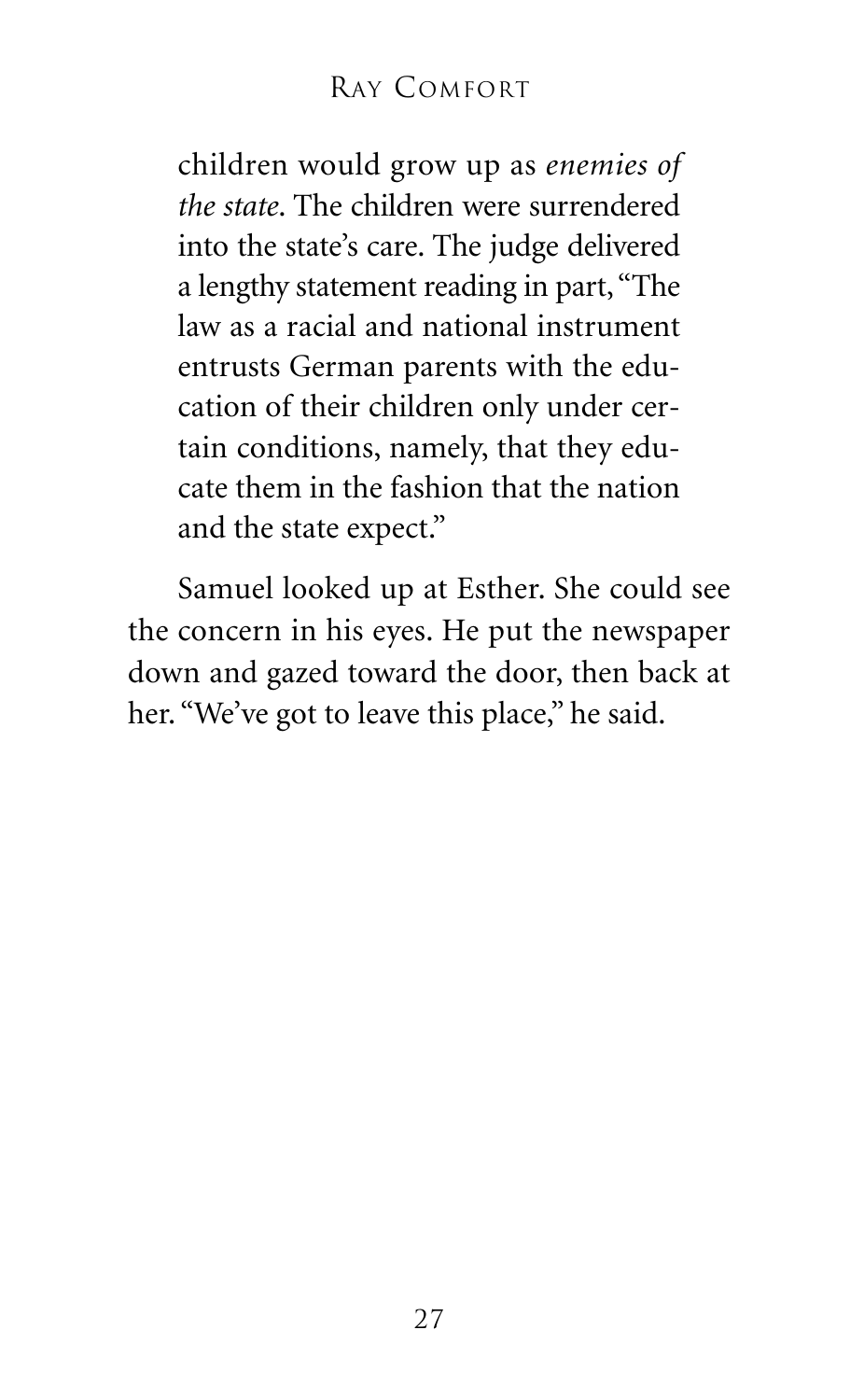# CHAPTER TWO THE REIGN OF THE REICH

### ىممە

MITHIN A WEEK, Samuel sold the clothing business to a German banker and purchased a car. Then he, his family, and his mother headed for Poland, relieved to be leaving Germany. Some years earlier, Hitler had amassed the largest ever gathering at a Nazi rally in Nuremberg. The streets were lined with storm troopers, and church bells chimed as Hitler arrived for the opening of the National Socialist Congress. The Führer reviewed an incredible parade of 600,000 men. Back then Samuel couldn't help but think, "Why on earth would that madman gather so many troops if he wasn't planning to take Europe, and perhaps the world?"

Samuel and his family would stay in the Polish city of Krakow, in the home of his Jewish cousin, until the U.S. Immigration and Natural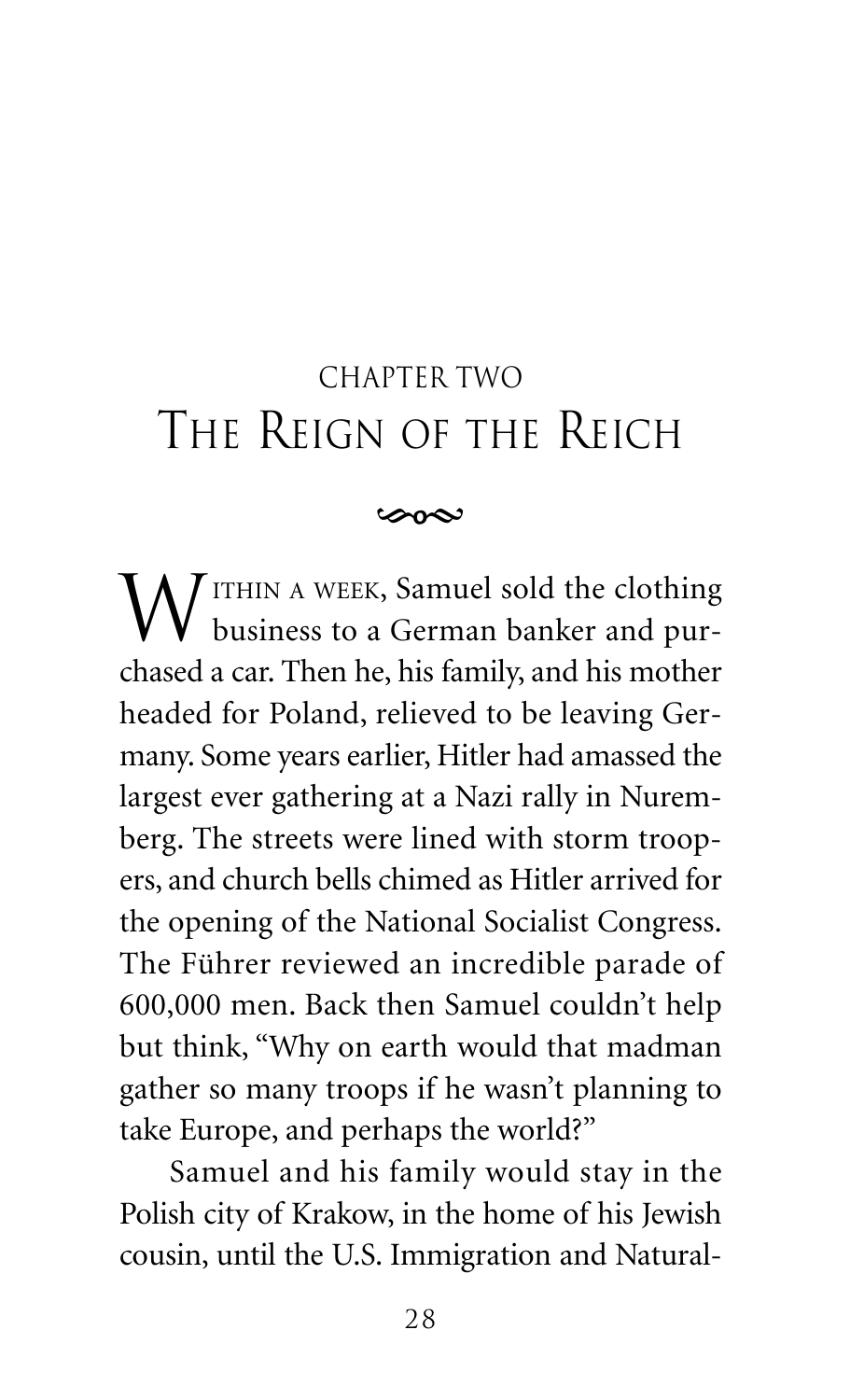ization Service sorted out a few "complexities" in his mother's application to immigrate. Little did he know that it would be a two-year battle with the U.S. bureaucracy. It seemed that America didn't want Germans migrating to the United States. They could see how volatile things were in Europe, and after a rally of 20,000 German-American Nazis took place at Madison Square Garden in New York, they virtually closed the doors. America had too many Nazi sympathizers.

Samuel's cousin, Joseph Greenberg, was a cheerful man. He had changed his name to Joe Ackerman after his relatives were arrested, and now looked a little out of place in Krakow dressed like a stereotypical Texan. He was a tall man with a prominent belly, standing six foot two inches, and a large moustache that reminded Samuel of the horns on longhorn cattle. He didn't wear a ten-gallon hat, but he insisted on wearing his well-worn boots that he had brought with him many years earlier when he emigrated.

Joseph had never cared what people thought of him when he was a child. Samuel remembered him when he lived in Texas. He was always trying to entertain people, either by wearing bizarre hats with feathers sticking out of them, or by telling jokes and laughing. He had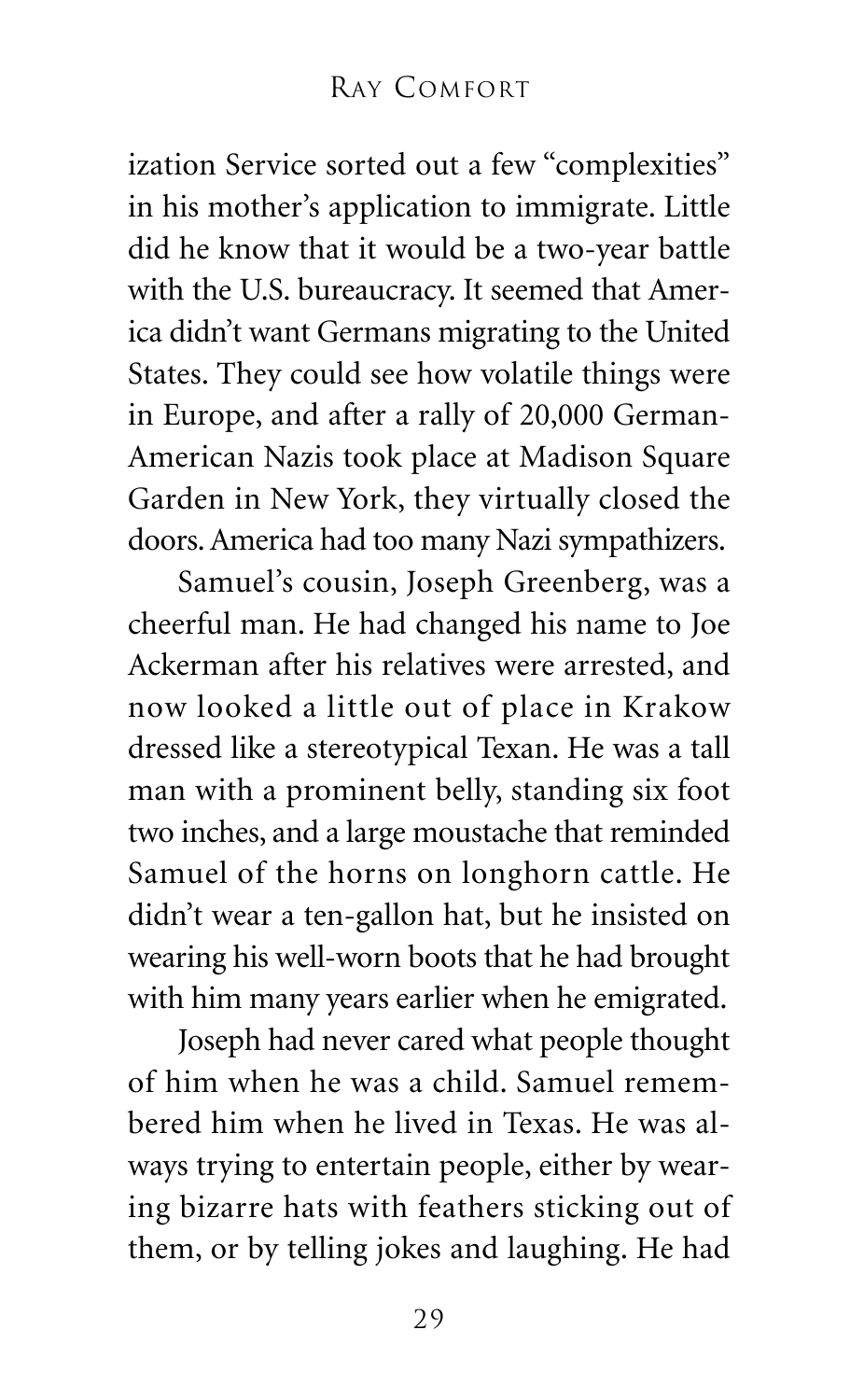an endless stream of jokes. He would burst into a room and say, "I have six eyes, three ears, and two noses. What am I?" When people couldn't guess, he would say, "*Really* ugly!" and run from the room. He still delighted in making people laugh, although his concerns about the Nazis weighed heavily on him.

Samuel too was deeply concerned in Poland as he carefully followed what was happening back in Germany. Early in 1938, Hitler promoted himself to military chief giving him unprecedented power. He named himself the "Supreme Commander of the armed forces," and seized direct control of foreign policy. In March 1938, he returned to Austria, his native homeland, and proclaimed *Anschluss*—a union between Austria and Germany. Any opponents were immediately arrested. Hitler held a referendum and concluded that 99 percent of the Austrian people approved of the confederation.

Joseph told Samuel that on April 26, Hitler had passed a law requiring all Jews to declare their assets. Those who failed to comply could receive a hard-labor prison sentence of ten years, as well as having all their possessions seized by the Nazis. Joseph said that his German relatives were terrified and immediately complied. They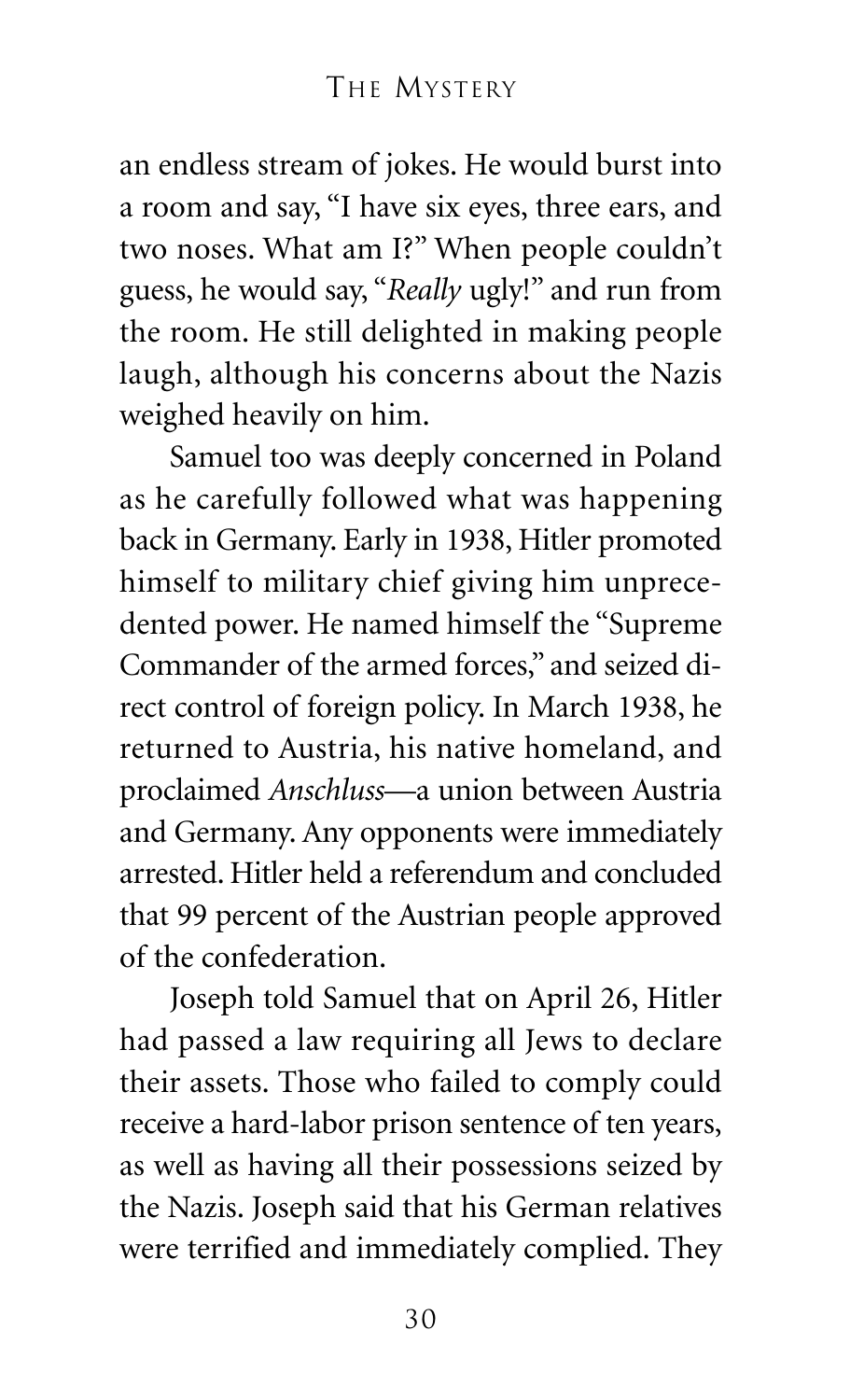had to identify the amounts and locations of their savings, describe jewelry they owned with its estimated value, and even give details of insurance policies. They were forced to list *everything* of value. He then said that, despite their compliance, every one of his relatives had been arrested and sent to concentration camps.

Samuel slowly put both of his hands onto his forehead, closed his eyes, and sighed deeply. "That's why! That's why the Gestapo took away that family of four from church that day," he told Joseph. "They knew who they were looking for because of that detailed disclosure. They knew exactly how much they were worth because, like millions of other Jews, they had revealed it in detail a few weeks earlier. I think those who filled out those forms were filling out their own death warrants!"

In October of the same year, Hitler's troops marched into Sudetenland, a border area of Czechoslovakia. Large crowds lined the boulevards, waving Nazi banners and tossing flowers into the street as they greeted the Führer. Germany had been given that area, occupied mainly by ethnic Germans, in the Munich Agreement signed in September, but Hitler was not content with that expansion.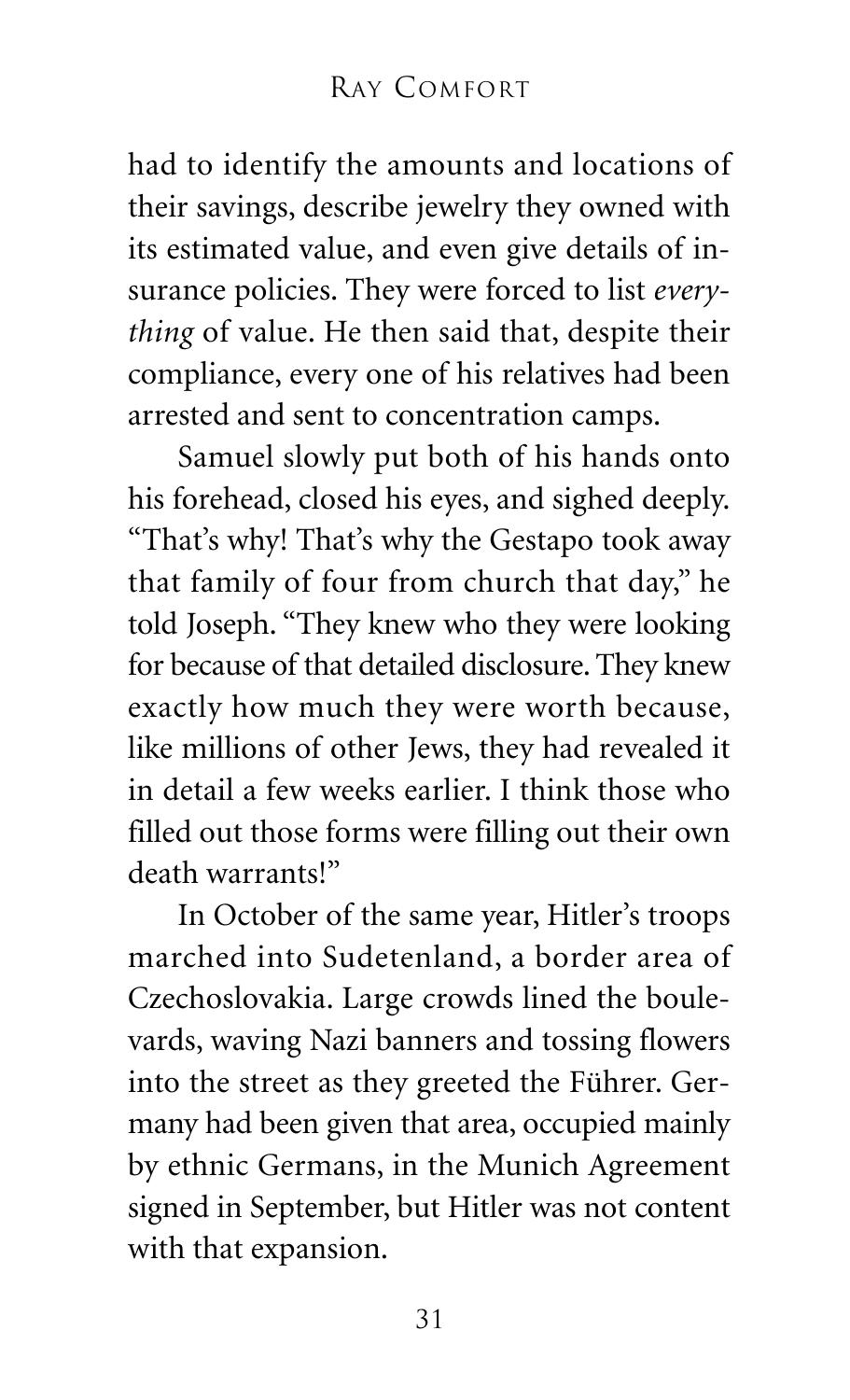In March 1939, the Nazi cancer spread even further—into Prague, the capital of Czechoslovakia. Hitler then divided up the country into several regions, each under the reign of the Third Reich. His entry into the city was not as celebrated as in Austria or Sudetenland. Many jeered at the soldiers and others wept openly as the swastika was raised above the buildings. A curfew was immediately put into effect. Public buildings and banks were taken over by Germans and the Gestapo fanned through the city with lists in their hands.

Samuel was alarmed at what he could see slowly happening. Hitler was taking Europe with little resistance, and because no blood was seen to be spilled, the world leaders were tolerating his fanaticism.

Samuel, however, wasn't the only one who could see the time bomb ticking. He was heartened to read that half a million people lined the streets in New York to watch a "Stop Hitler" march with 20,000 participants. Through BBC radio he heard that the British Prime Minister, Neville Chamberlain, informed Poland, "Should the Polish government feel that its independence be threatened to such an extent that it had to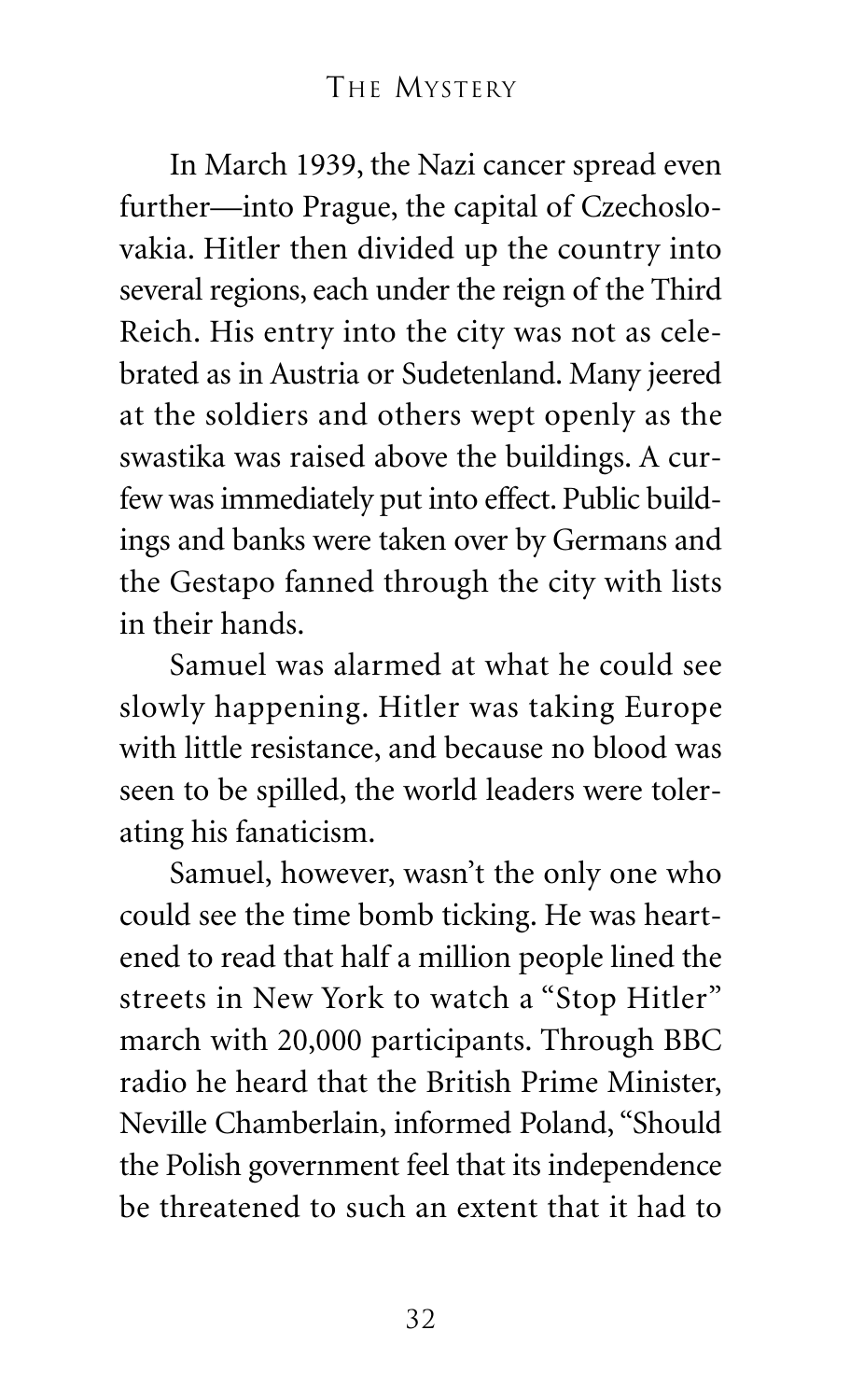resist by force, Poland would find Britain and France on her side."

It was only because of the knowledge that Hitler would be kept in line by the threats of Britain and France that Samuel and his family remained in Poland. Had he known how insane the man was and what was about to happen, he would have immediately left the country.

Chamberlain's proclamation merely stirred the demons in Hitler. He told 100,000 of his followers at a rally that Germany would not allow Britain to initiate its "devilish plan." In May of that year, the Führer signed an alliance with Italy, a union that was referred to as a "Pact of Steel." Then he shocked leaders of Western Europe by signing a non-aggression treaty with the Russians. He boasted that the treaty thwarted Britain's efforts to form a circle around Germany.

That left Poland isolated in Eastern Europe. Britain evacuated thousands of children out of London, and France whisked their children out of Paris and awaited the inevitable.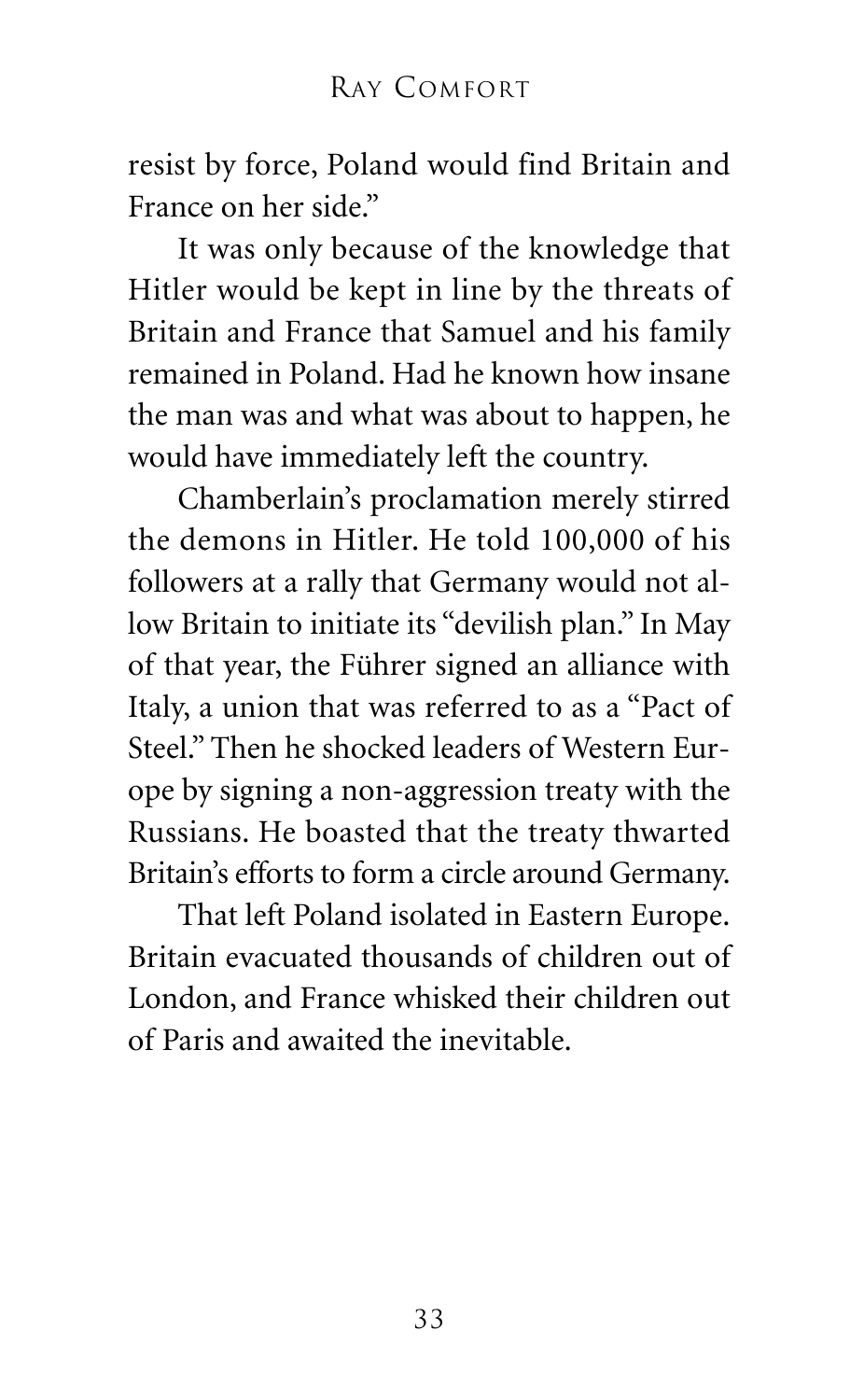## CHAPTER THREE ECHOES OF THUNDER

#### $\infty$

FTER TWENTY-ONE years of peace, Europe was suddenly thrust into war again. A massive German force of 1.25 million men swept across the Polish border on September 1, 1939. Russian troops invaded from the east and Poland began to fall into the hands of a merciless enemy. Britain and France quickly declared war on Germany, fulfilling their defensive obligations to Poland. In a communiqué, the two nations said they invaded to bring order to Poland and to help the Polish people confronted with the collapse of their state.

Three weeks of nightmarish bombing left Warsaw in devastation. The Nazis called the invasion its *Blitzkrieg*—a "Lightning War." The name was certainly appropriate. By the end of September, 60,000 Poles had been killed by the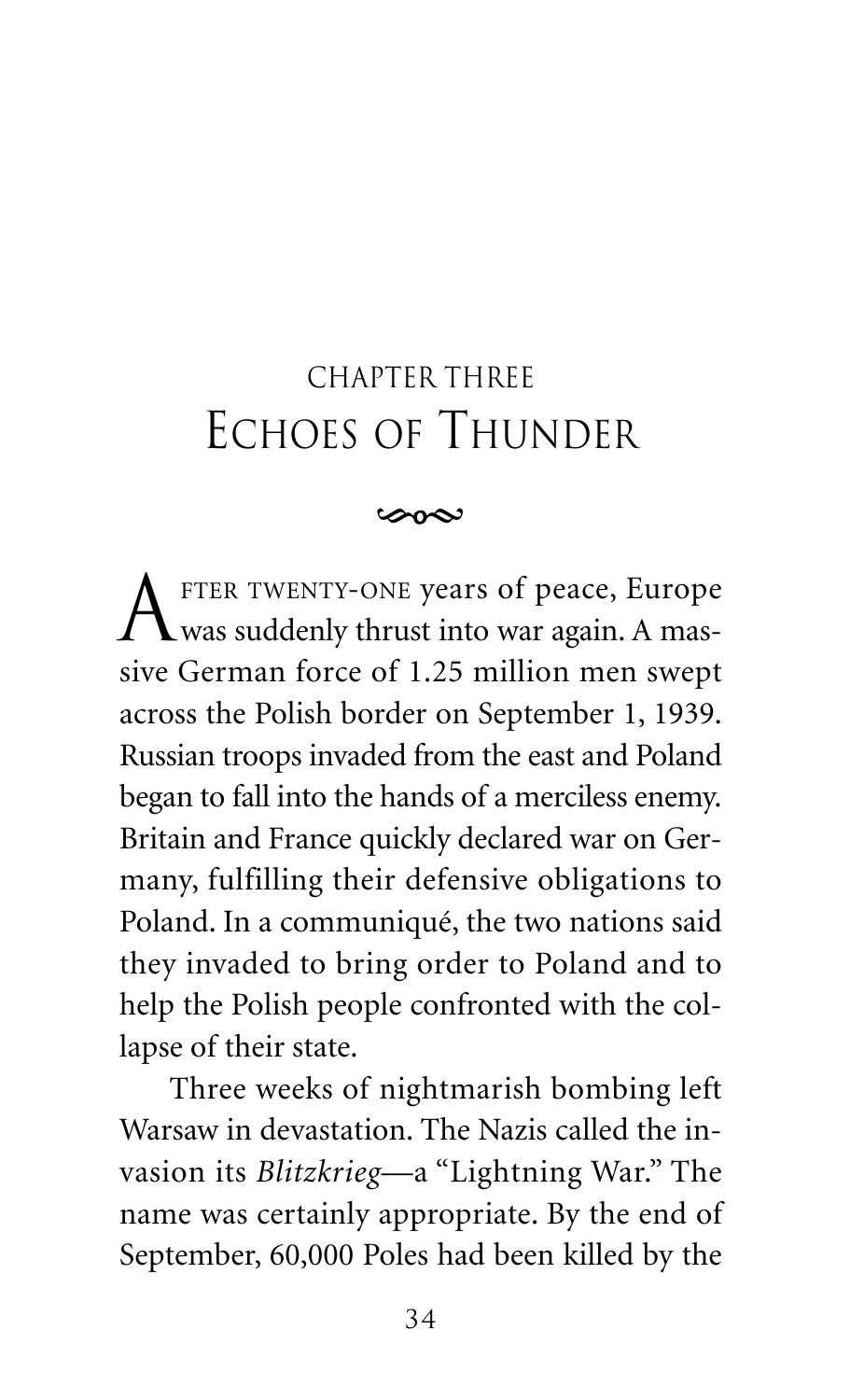Nazi invasion, 200,000 more were wounded, and 700,000 soldiers were being held in captivity.

Krakow was one of the first cities to be assaulted. Samuel mistakenly thought that the Polish troops would hold back the enemy front, and that Britain would come to their aid. But the truth was that he and his beloved family were now trapped. If they went south they would confront hostile Hungarian troops sympathetic to the Nazi cause. Since the invasion, he had no idea where the U.S. stood militarily. If they had entered the conflict, then his U.S. documentation would be a death warrant. If his family went east, they would face Russian troops who were as merciless as the Nazis. The Germans had taken Bromberg to the north.

The only safe option was to stay where they were and pray—and pray they did. That night Samuel wept openly, and took his family in his arms and pleaded with God for their safekeeping. Jerry had never seen his dad like this before. Until now he had scoffed at any thought of faith in God.

Samuel's knowledge of Germany's recent history added to his dread. The Nazis were so coldly systematic . . . like a disease insidiously spreading throughout a human body. They had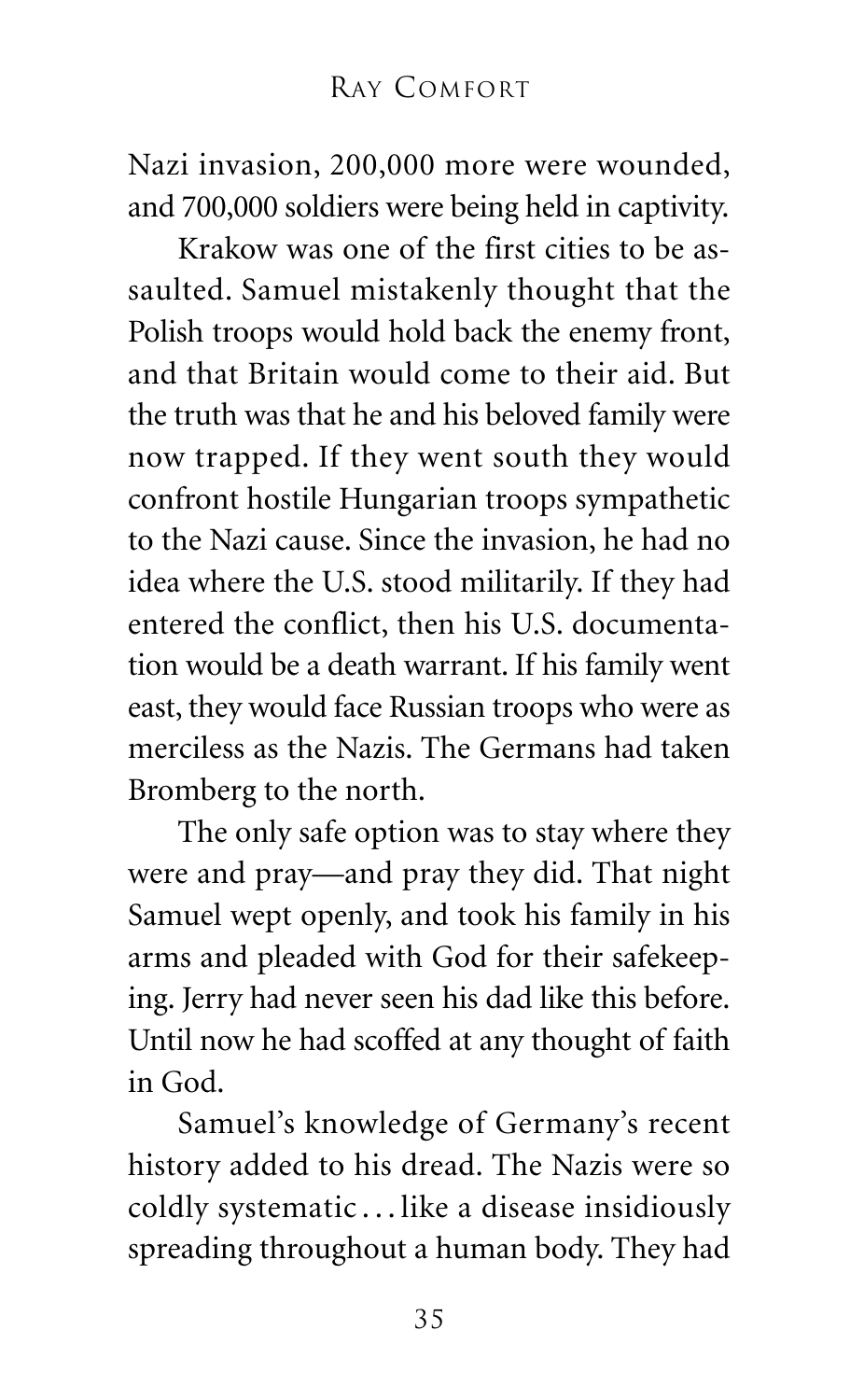persecuted the Jews in stages. He remembered reading in U.S. newspapers how it began well before World War II, with legislation that systematically removed Jews from society. Following Hitler's takeover of power on January 30, 1933, he began his first nationwide Jewish boycott. Nazis stood outside Jewish businesses throughout Germany to intimidate Jews. The boycott wasn't particularly successful, yet it was declared to have served its purpose and ended after one day. Samuel remembered seeing a translation of one of the boycott posters:

### **German people's comrades! German housewives!**

You all know the disgraceful methods that so-called "German" Jews abroad are using to incite against the German people and Adolf Hitler's national government. If we do not want to give up and sink into deeper misery, we *must* defend ourselves. We therefore call on you to heed the appeal of our Führer, the German people's chancellor, for a *boycott against the Jews* and expect the full support of each person in this defensive action.

Do not buy from Jewish shops!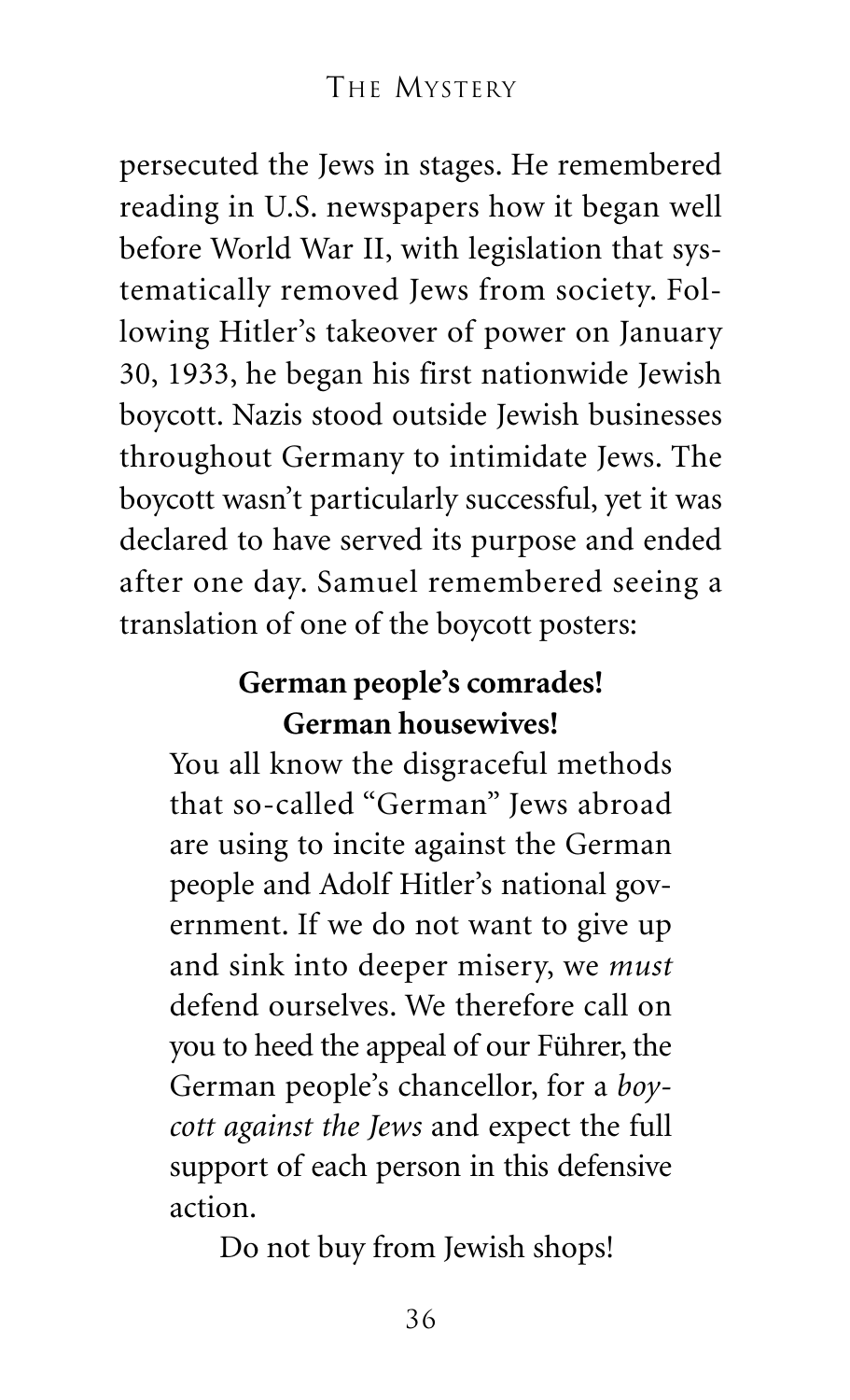## RAY COMFORT

Do not go to a Jewish doctor!

But maintain the strictest discipline. Do not even touch the hair on a Jew's head. The boycott begins Saturday morning at 10:00 a.m. From that moment on, we will watch to ensure that the boycott is strictly followed. He who tries to ignore the boycott will be seen as an *enemy* of the German people.

The American media reported that the boycott had failed and that the Nazis would back off. But they didn't. Instead, the Nazis began a concerted effort to change Germany's perception of Jews. They portrayed Hitler as a savior, equating his "deliverance" of the German people to the biblical exodus from Egypt, while the place of the Jewish people in other Old Testament accounts was distorted. A Nazi educational slide set included an image called "David and Goliath." It showed a stereotypically drawn "Jewish" David crouching naked and Neanderthallike behind a bush, while his opponent, the giant Goliath, loomed in Aryan splendor before him. And in one of the most famous speeches of his career, to the German Reichstag on January 30, 1939, Hitler assumed the role of a Hebrew prophet, calling down destruction on a sinful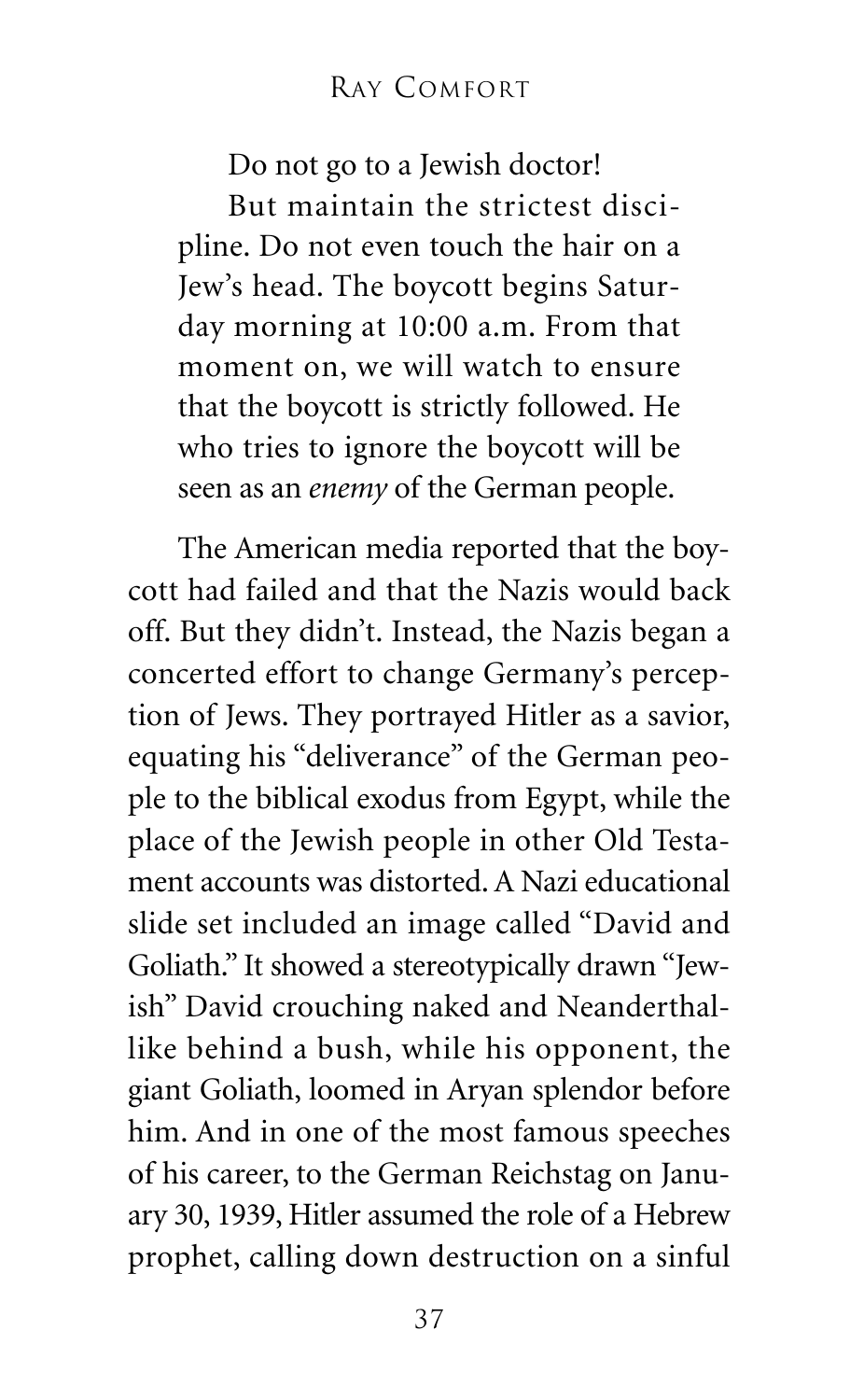Jewish people. His words echoed a theme common in anti-Jewish "Christian" literature of the time. The Old Testament, some of its defenders argued, was to be salvaged, not because it honored or glorified the Jews, but precisely because its prophets and punishments proved God's displeasure with those "stiffnecked" people. In a 1939 flyer they were painted as being "destructive Jews" and likened to those in the time of Christ—"the same Jewish criminal people who nailed Christ to the cross!"

In Krakow, Samuel's family heard the constant and terrifying sounds of war. Echoes of thunder came closer and closer to Joseph's home where they were staying. On the third day after the invasion, very early in the morning, Hilda awoke to the sound of gunfire. She climbed out of bed to peer out her small window.

In the predawn she could see soldiers arresting people in the adjacent street and lining them up for questioning. Her eyes squinted as she tried to see if she could recognize any of them. As she did so, she whispered to herself,"It's just the men..." She jumped as she felt a hand on her shoulder and glanced around to see Samuel. "They're going to question the men," she told him, trying not to sound alarmed.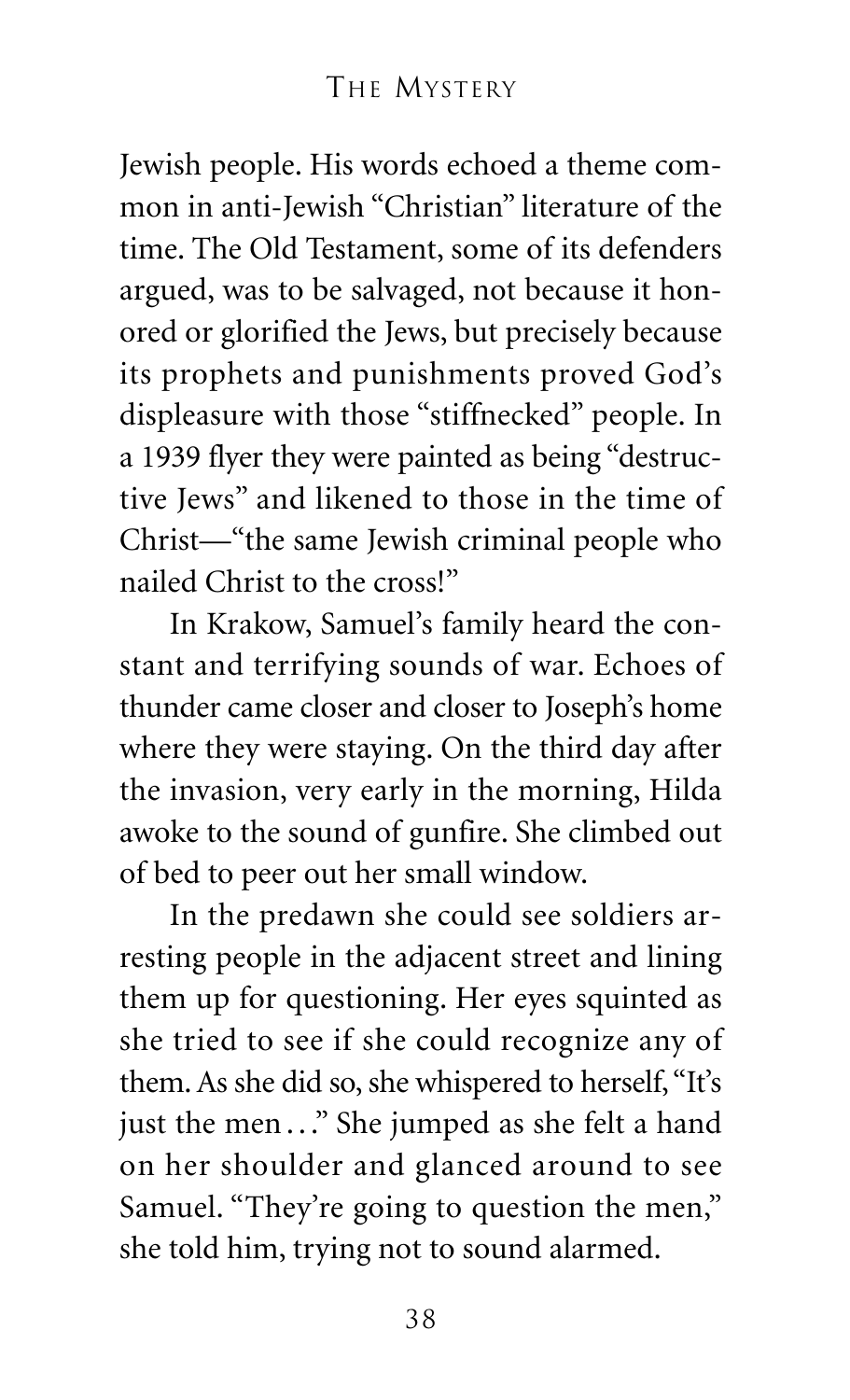He shook his head and soberly whispered, "*No . . .*" His mother looked questioningly into his deep brown eyes. Just then she flinched at the sound of guns being fired in unison and looked back to see about a dozen men fall to the ground. She put her hand to her mouth and gasped, "Dear God, they've shot them!"

The voices of his father and grandmother through the paper-thin walls had been enough to wake Jerry, who had gotten up and slipped on some clothes. When he heard the shots, he burst out of his room. Samuel ran across the hall, grabbed him by the arm and said, "They're shooting the men! We've got to hide bef—."

A loud pounding on the front door made their hearts stop in terror. By now Hilda had come into the hallway. She whispered,"The back door, *quickly!*"

Samuel opened the door, pushed his son ahead of him and said, "Run, Jerry! Run for your dear life!"

#### $\infty$

TWELVE LONG, cold, pain-filled hours passed beneath the floor of the bakery. The bleeding from Jerry's shoulder wound had stopped, but not until after he had lost enough blood to make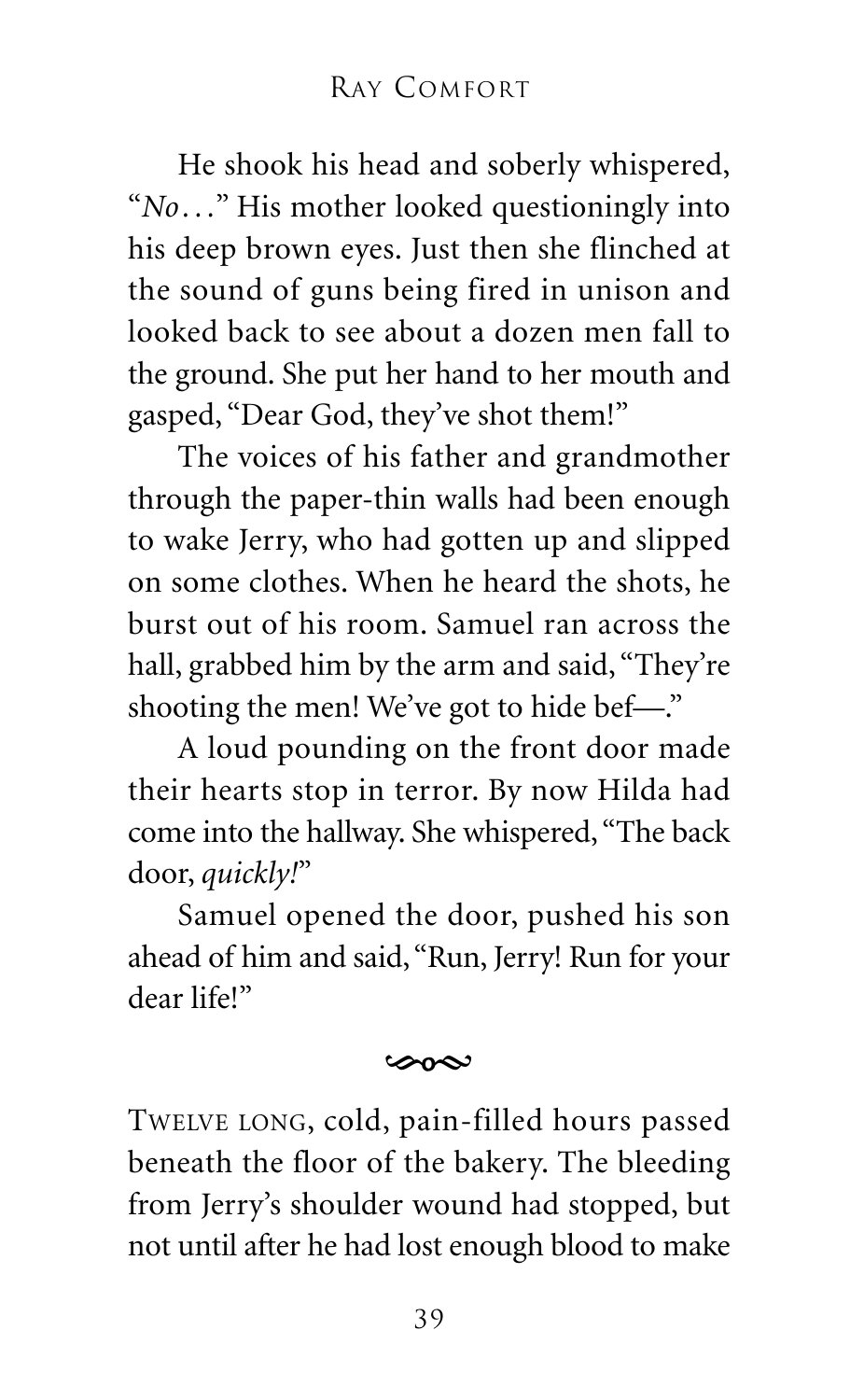him dizzy and weak. By now it was dusk and the horrifying sounds of war had quieted down. The firing squads, which throughout the day could be heard about every ten minutes, had mercifully stopped.

It took some time to maneuver his injured body back through the small opening into which he had crawled. As he stood to his feet for the first time in a dozen hours, his head spun and he stumbled into the wooden crates beside him, knocking them noisily to the ground and sending a wave of fear through his mind. Had anyone heard him?

Three minutes later, he stood in the shadows beside the back window of Joseph's house. The curtains were drawn but he could hear male German voices coming from the living room. There was a tiny gap in the curtain, but he was fearful to lean across the window to look in, in case he was seen. Were his mother and his sister okay? Did his father escape? What had happened to his grandmother and Joseph? Whose voices could he hear?

His concern for his family partially overcame his fears and he slowly leaned over and peered into the home. To Jerry's relief, two Nazis stood with their backs to the window so they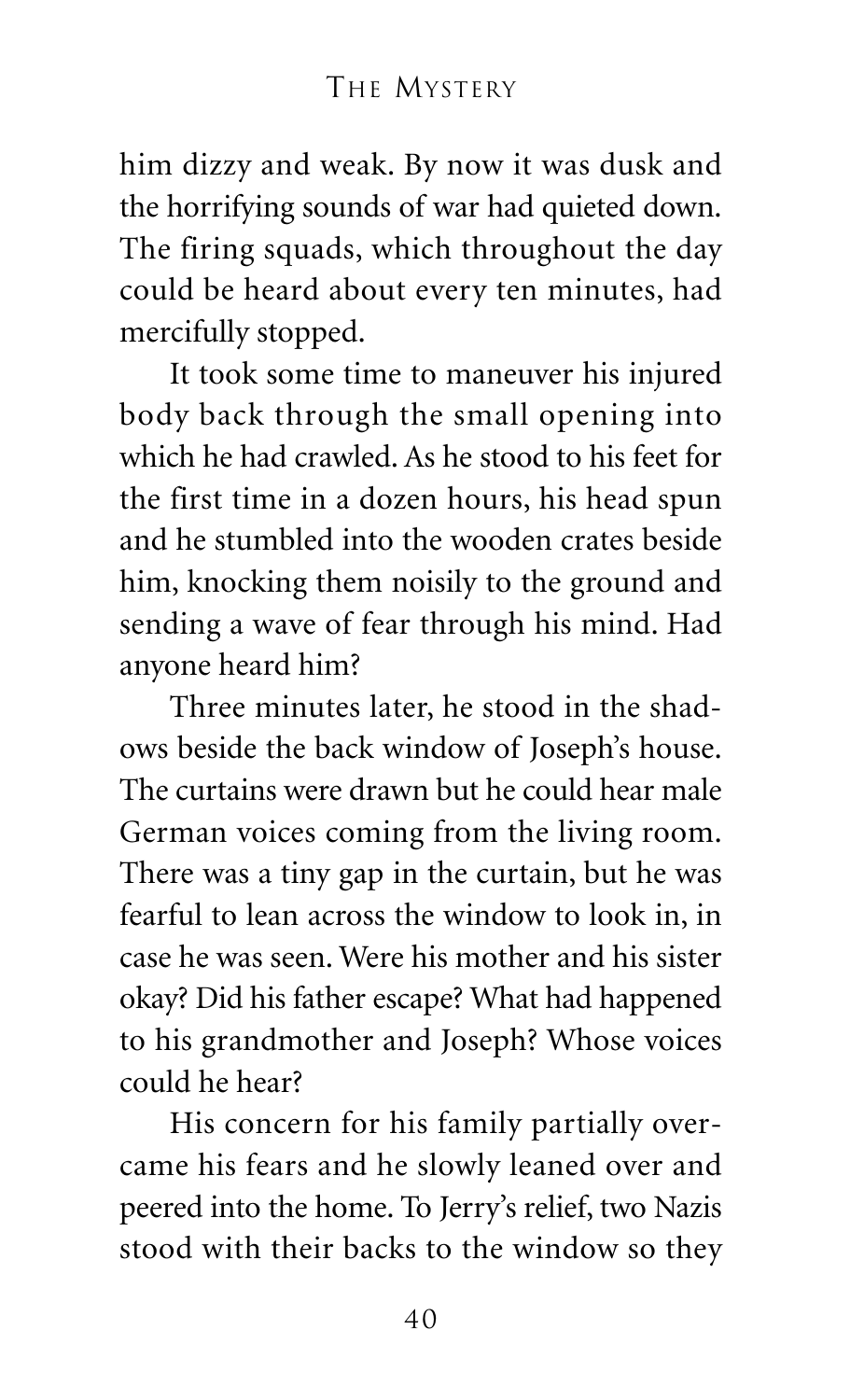didn't notice him. From what he could see through the small window, they were officers of the Third Reich. His mother and sister were huddled together in a corner. *Thank God they were alive*. The officers, who were stationed there while awaiting orders from the front, laughed as they drank their foaming mugs of beer, then one reached into his pocket and pulled out a coin and tossed it into the air. Jerry's heart sank with pity as he saw the fear in the eyes of both women. One of the officers then walked across to Lillian and lifted her from the floor. A thought flashed across the boy's mind: *Rape!* He mouthed, "Dear God, no! Please don't let this happen."

Jerry experienced a wave of emotion he had never felt before. He was outraged that these animals would assault his beloved mother and sister. His fury seemed to overcome his fears and clear his mind.

It was then that he remembered a gun his father had brought with him from the U.S. The loaded handgun was hidden under a loose floorboard in the bathroom. Quickly he made his way to the bathroom window and pried it open.

For the first time since he was shot he wasn't aware of pain in his arm as a reserve of adrena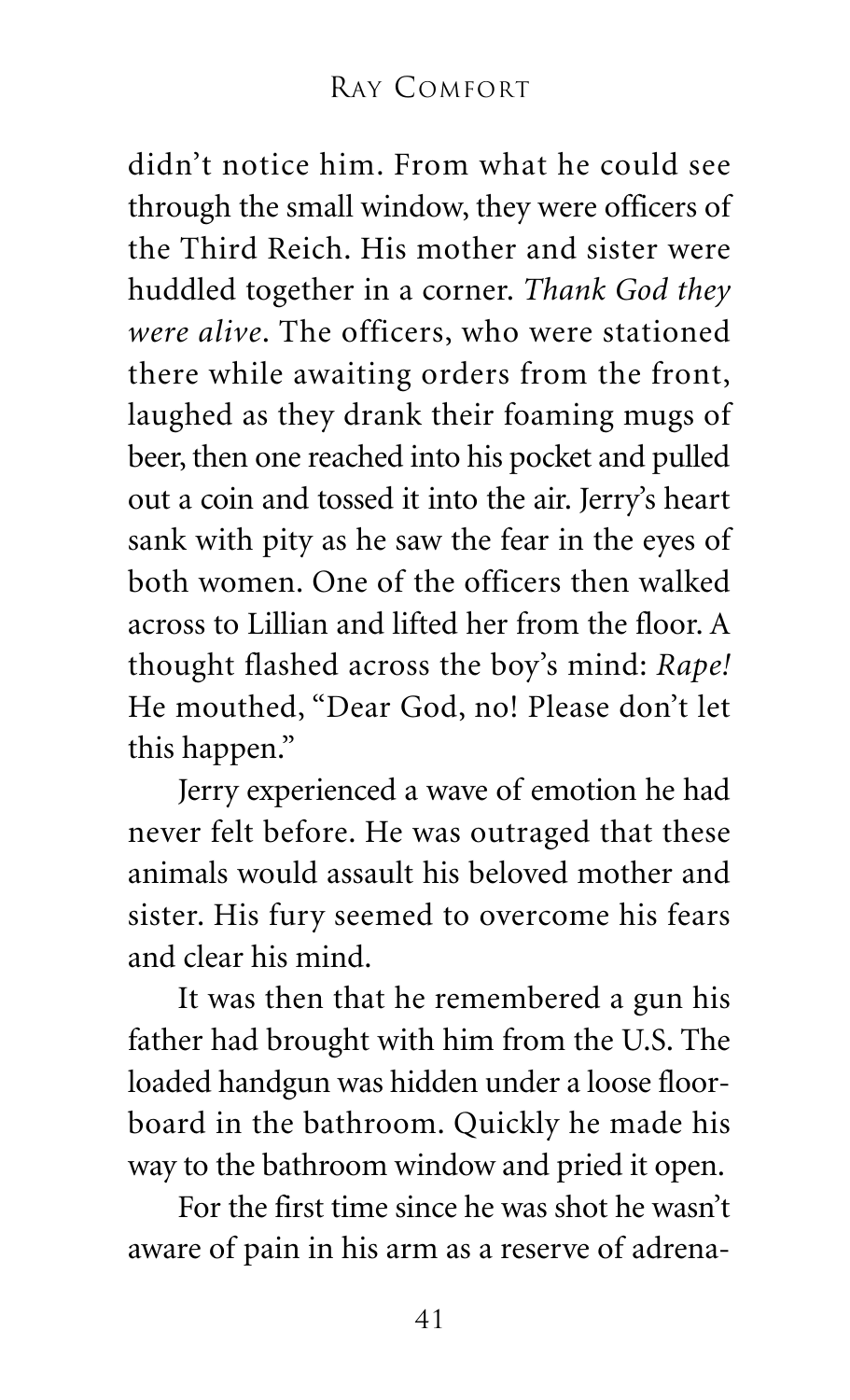line pumped through his body. He quietly slid down onto the floor, dropped to his knees in the darkened room, and slowly pried up the loose floorboard. He felt for the gun and for a moment feared it was gone, but then his fingers touched its smooth surface. He grasped the cold steel and held it firmly in his hand. Only once before had his father let him touch it, and that was to show him how to release the safety mechanism, if the time ever came that he needed to.

In the semi-darkness, he carefully flipped the safety with his left hand and held the gun tightly in his right. He then quietly opened the bathroom door, entered the dark hallway and deliberately stopped for a moment to calm his thoughts.

As he stood in the hallway, he could hear the pathetic cries of his sister coming from one of the bedrooms. Gritting his teeth in rage, he turned the familiar handle and pushed open the door to see the dark figure of a man pressing his terrified sister against the wall. He had his back to Jerry, had hold of both of Lillian's wrists and was forcing himself upon her. The officer looked for a moment at the change of expression on Lillian's face as she saw Jerry. He then turned his head and mumbled something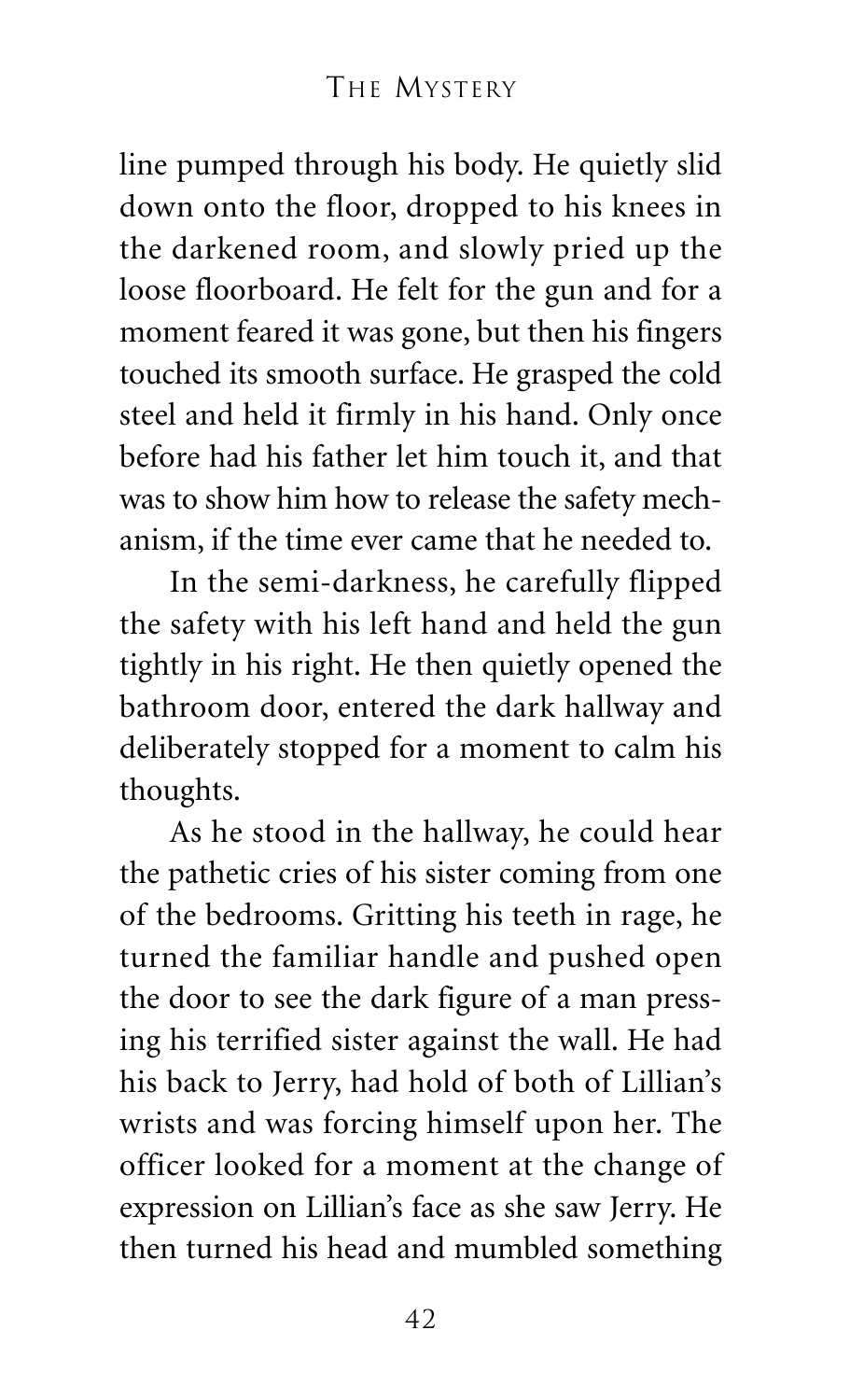in German, thinking it was the other officer. But when he saw Jerry's figure standing with a raised gun, terror filled his eyes. He released Lillian and scrambled for his revolver.

Jerry fired two shots into his chest, then ran to his sister and pulled her up from the floor. As he did so, he heard a voice say in German, "Uncooperative, huh?" as the other officer, hearing the shots, appeared in the doorway. Jerry took careful aim at the silhouette and fired. One bullet pierced the man's upper chest, and as he crumpled to the ground, Jerry put another bullet into his back.

Then Jerry collapsed in exhaustion.

It was morning before he regained consciousness. The distant sounds of war had become louder as it neared the small home. However, there were no more firing squads in the area—probably because there were no more men in the vicinity who were left alive. As Jerry opened his eyes, the first words from his lips were, "Dad . . . is Dad okay?"

His mother seemed to look right through him as she replied, "Your father's dead."

As the first shots came as they ran from the home the previous morning, one bullet penetrated Samuel's leg and put him on the ground;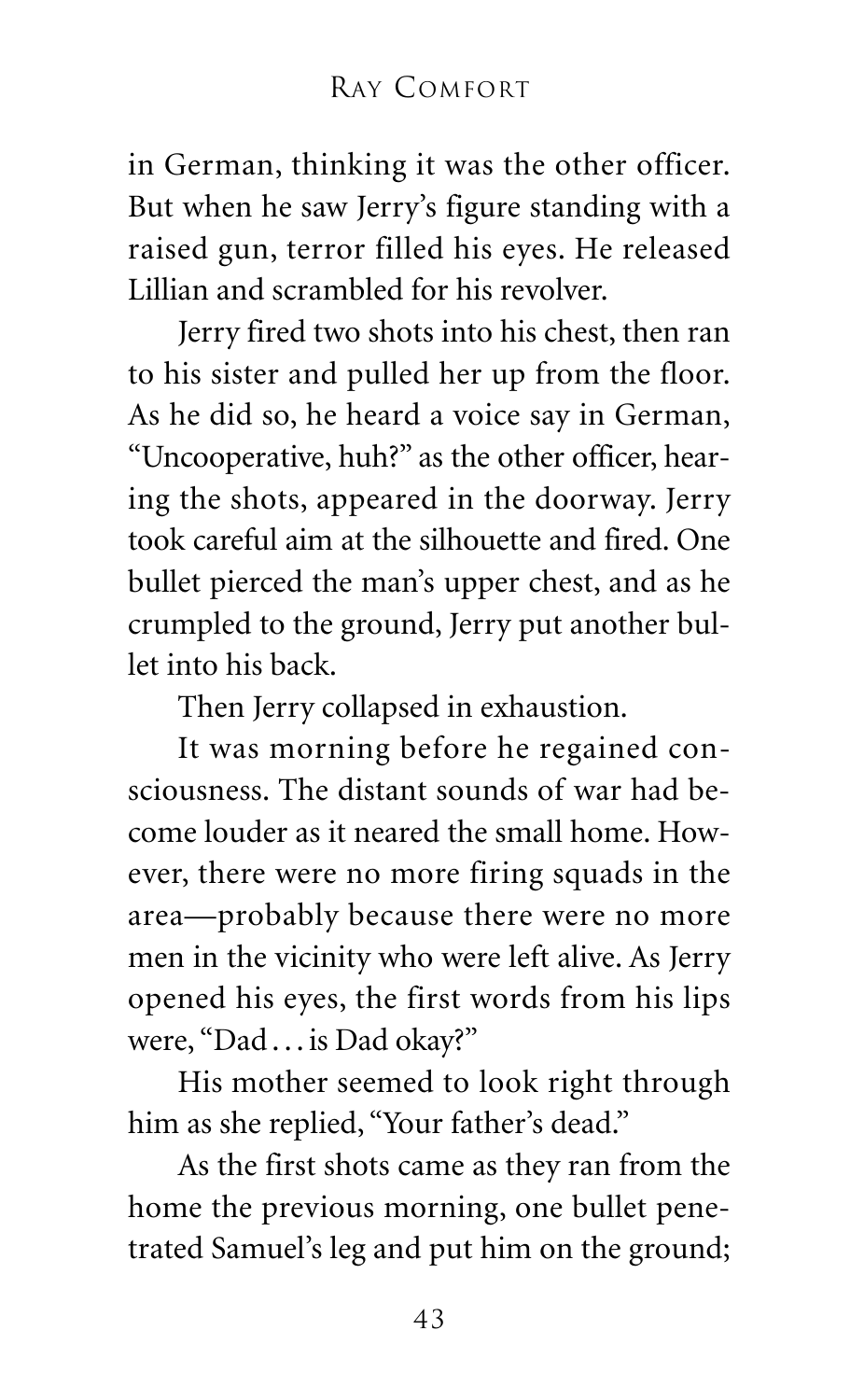another hit Jerry. The next two shots Jerry heard a moment later went through the back of his father's head, as the Nazi soldiers mercilessly ignored his pleas that he was an American citizen. Esther, Lillian, and Hilda stood in the doorway in unspeakable horror and witnessed the incident. To the soldiers, Samuel was just another raving Jew, and Jews were to be exterminated. Some went quietly; others protested.

After seeing Jerry, bloody, run around the corner, the women resigned themselves to the fact that he was also dead. They were more than astonished to see him show up at night with a gun in his hand, and kill the two Nazis.

They then filled him in on the events that had taken place that day. Joseph had been dragged from his bedroom and shot along with six other men right in front of the house. Their bodies were later picked up by a truck and hauled away. Around mid-morning, two members of the Gestapo pounded on the door and demanded to see the women's documents. When they discovered Samuel's mother was a Jew, other officers arrested her on the spot and said that she was to be sent to a concentration camp.

When Jerry had gained his composure, he asked where the bodies of the officers were. In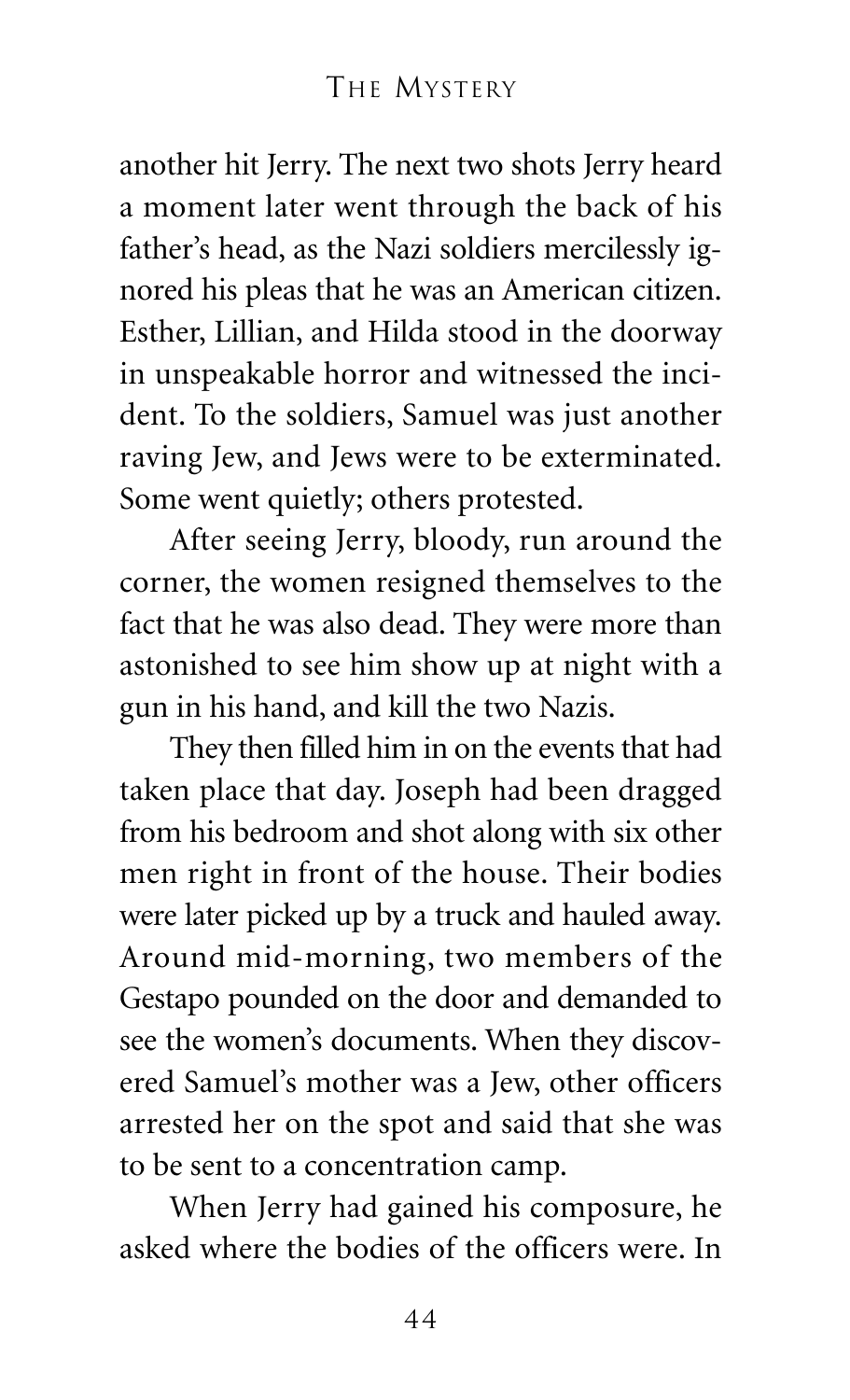the blackness of the night, the two women had loaded them into their car and dumped them about a mile from the home.

Jerry pressed his hands against his face in grief over the deaths of his beloved father and Joseph and the arrest of his grandmother. He then heaved a deep sigh of relief regarding the officers, and reached around to clutch his aching shoulder. Looking down at a clean bandage, he noted, "You two have done a good job."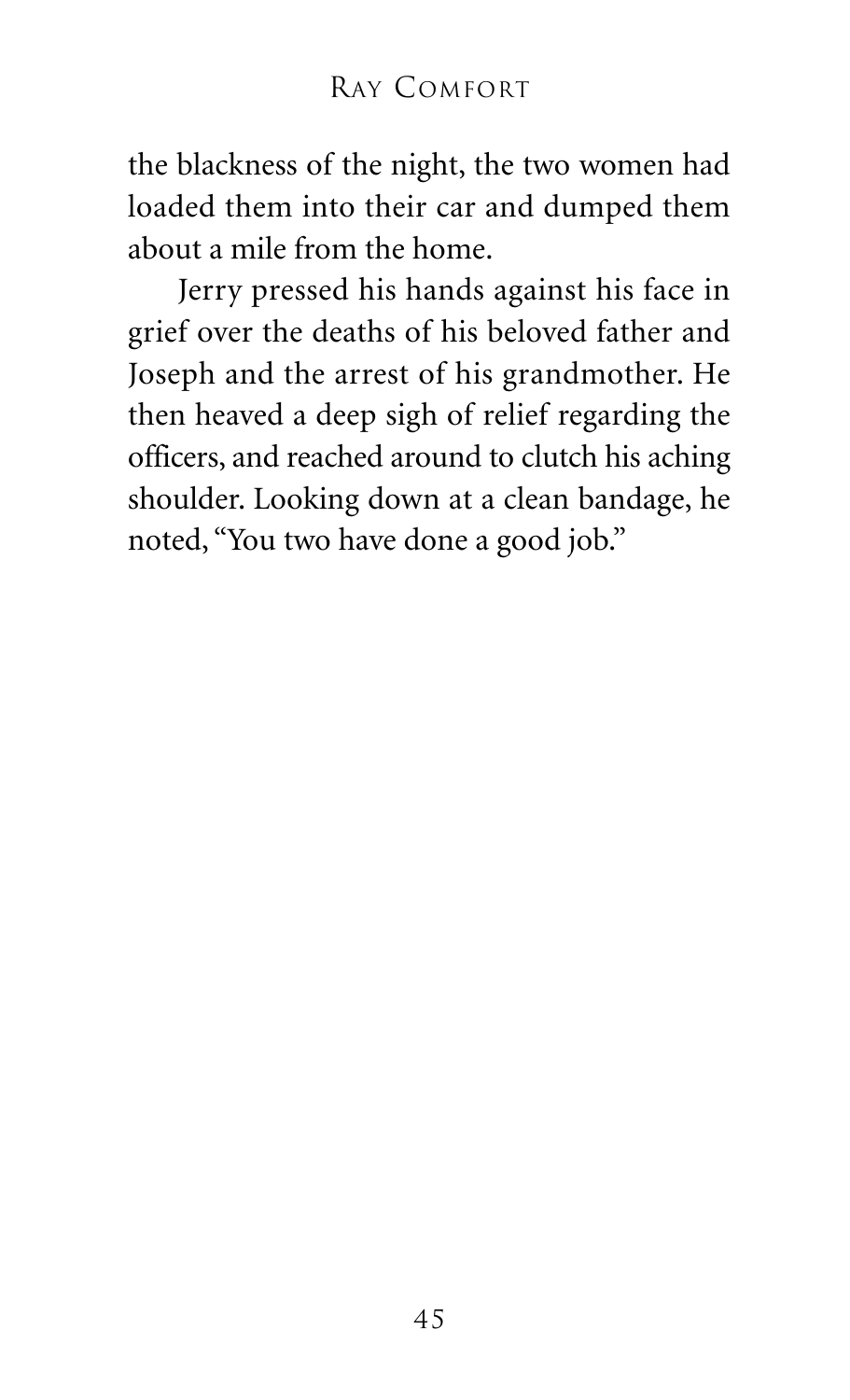## CHAPTER FOUR BLOOD, TOIL, AND TEARS

#### $\infty$

I T HAD BEEN three weeks since Samuel was killed, and in that short time Jerry matured from a sixteen-year-old boy into a man. He had to. After losing precious members of their family, he felt he needed to be strong to lead his grieving mother and sister, and he had to be brave.

During those three weeks, despite the risks involved, they took turns driving south into Hungary, west through occupied Austria, and then into France. They could either stay and be sitting ducks, or take their chances in flight. They chose the latter. Fortunately for them America was still neutral, and their documents got them through six tightly secured border patrols. While their hearts skipped with relief at being allowed through, many times they saw the heart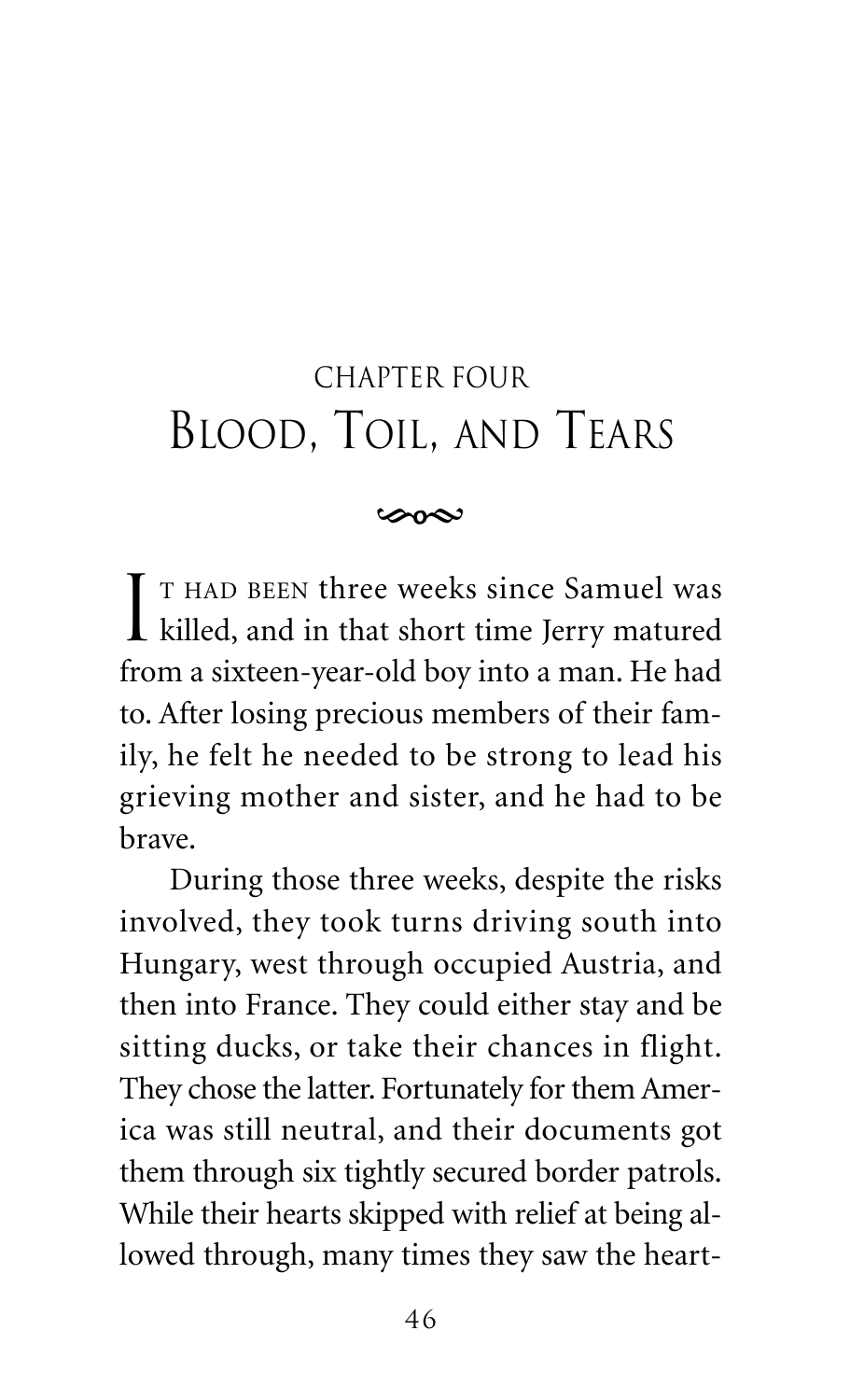breaking sight of Jewish men, women, and children being rounded up like cattle, both in Hungary and in Austria.

Once in France, Esther used their savings to rent a small apartment and buy food. They still had most of the proceeds from the sale of the store, in addition to Hilda's assets; she didn't trust banks and had kept quite a bundle in a secret hiding place. The family kept a close eye on what news they could find. They heard that six people had been killed in Munich on November 8, 1939, when a bomb exploded in a packed hall of Nazi veterans. The bomb had been intended for Hitler, but he had left the hall 15 minutes earlier than expected. In Prague, on November 24, the Gestapo executed 120 students they accused of anti-Nazi plotting.

By now, Jerry was growing frustrated and disappointed that the U.S. still hadn't joined the war. Back in the States a group of "isolationists" had formed what they called the America First Committee, counting among its members such high-profile figures as the famed Charles Lindbergh, Robert McCormick (publisher of the *Chicago Tribune*), and a few U.S. senators. Their powerful voices opposed American intervention in what was referred to as "the European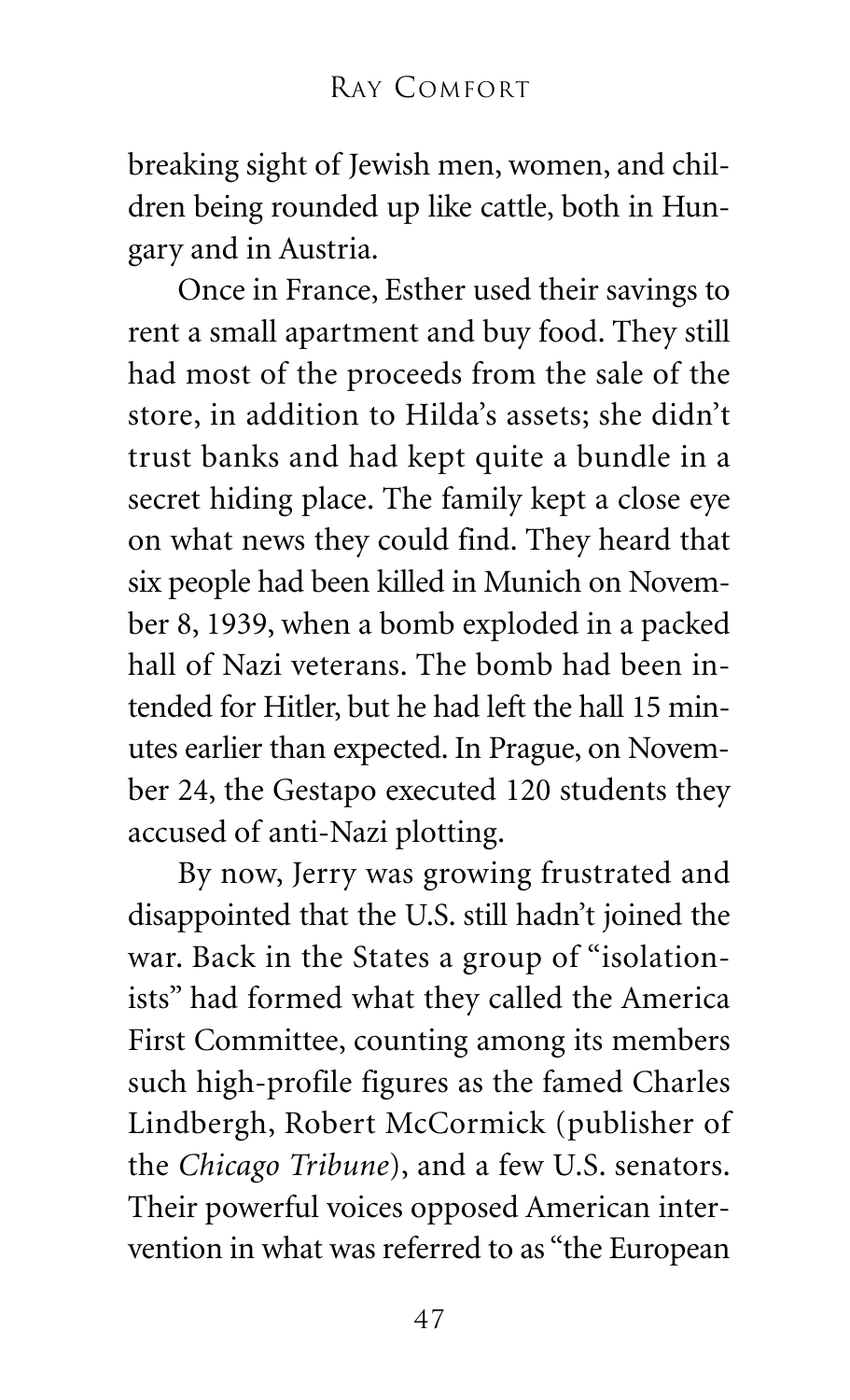war," yet Jerry knew that only if the Western nations banded together could they defeat fascism.

A few months after Samuel's death, Esther longed to get back to the security of their home in the United States. Their family no longer had any ties to Europe, and she wanted them to leave as soon as they could. With the U.S. economy picking up a bit, she was hopeful that they could once again make a living there.

The kids, however, were enthralled with Paris, and wanted to stay a few more weeks to enjoy a bit of the summer in France. Having spent most of their "growing up" years in Europe, they were not as anxious to return to the Texas farm they had left behind six years earlier. At 18 Lillian was now an adult, and Jerry a responsible 16, and the two managed to convince their mother that they were mature enough to stay safely in France while she went on ahead.

Esther reluctantly left them the first week of May. It turns out she got out of Europe by the skin of her teeth. Numerous attacks began shortly after she left, making it unsafe to travel.

On May 10, 1940, Hitler began attacking Holland and Belgium with his *Blitzkrieg*. Jerry huddled close to an old wireless radio and listened to the BBC report that hundreds of Nazi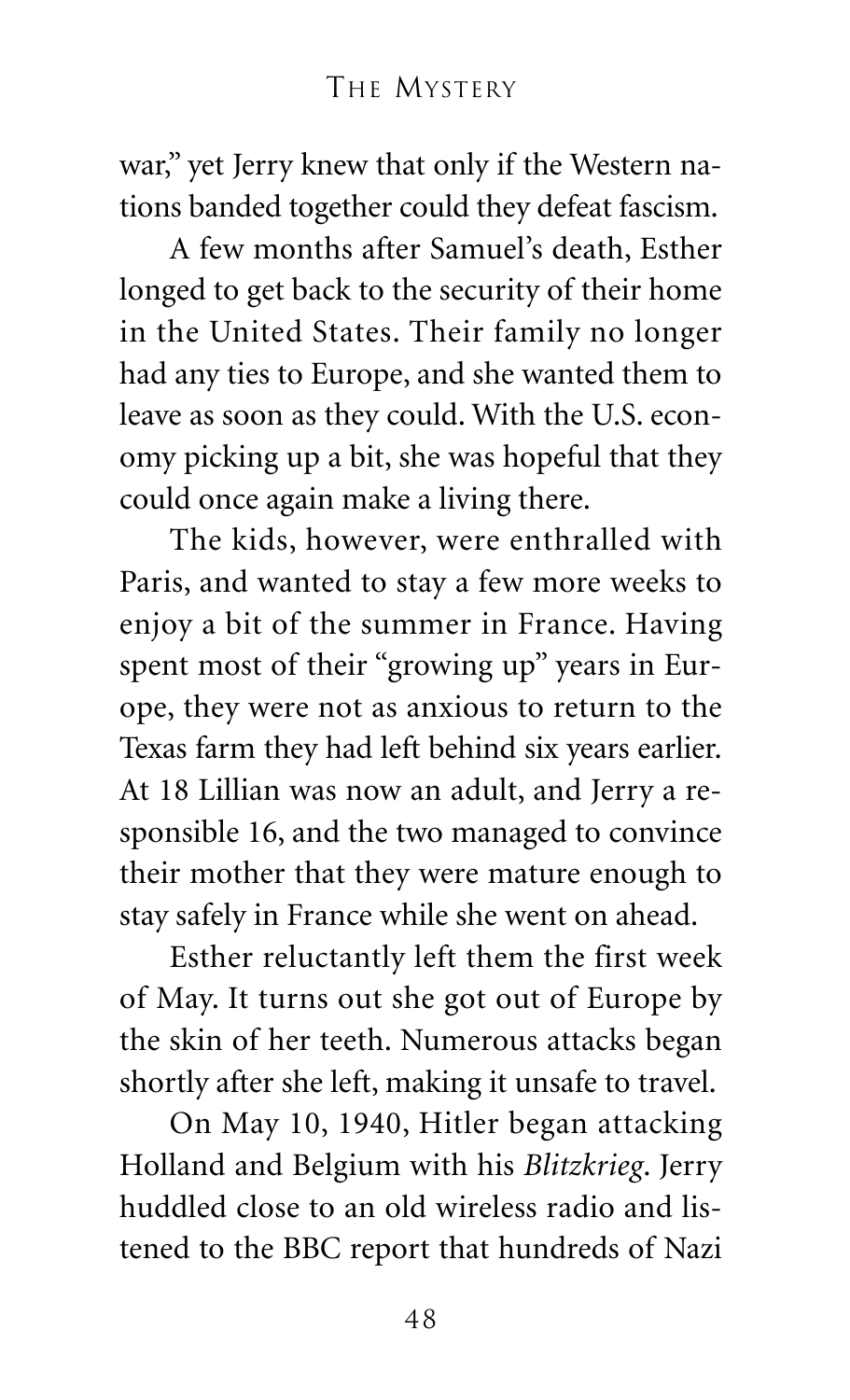planes had swooped over their cities, dropping German parachutists often dressed in Dutch military uniforms. Holland's queen was outraged at his betrayal and issued a statement: "After our country, with scrupulous conscientiousness, had observed strict neutrality. . ., Germany made a sudden attack on our territory without warning."

The Belgium Prime Minister declared a "state of alarm," hoping that Britain and France would come to their aid. The reason for the attacks, Hitler claimed, was that he believed Britain and France were about to use these countries as steppingstones to invade Germany. "The Allies were preparing an onslaught on Germany which the Reich could not tolerate," the German Foreign Minister declared. "In the life-and-death struggle thrust upon the German people, the Government does not intend to await an attack by Britain and France."

It took only two weeks for Germany to conquer Holland and Belgium, bringing the Nazi war machine to the edge of the English Channel. The Allies, fully aware of what was next on Hitler's agenda, had every reason to be nervous. France's Premier Paul Reynaud was grieved at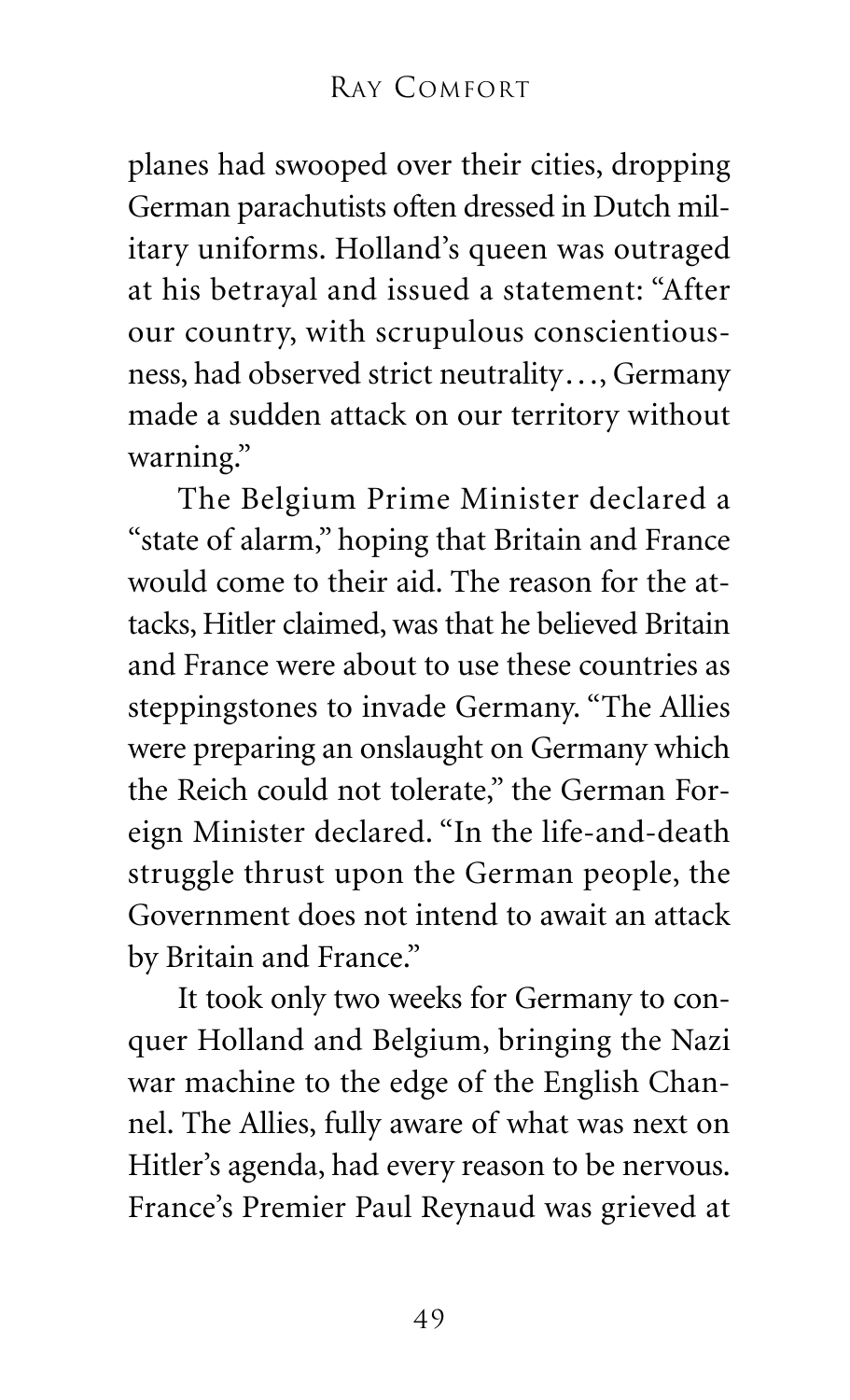the fall of the two countries, saying that their surrender made the situation "dark" and "grave."

The following day Jerry heard that President Roosevelt, in an effort to prepare for the worst—America's direct involvement in the war —had announced plans to train 50,000 military pilots. Congress supported him, and passed legislation backing his proposal. It was this awareness, and the first speech by Britain's new Prime Minister, that made Jerry want to stay in France and do all he could to stop the onslaught of Nazism. As he tuned into the BBC, he heard the distinctive sound of Winston Churchill. "I have nothing to offer, but blood, toil, tears, and sweat," Churchill intoned. His voice moved something deep in Jerry's heart.

The month of June was an unspeakably depressing one for France and for the two young Americans. On the third of the month, two hundred German planes dropped a total of eleven hundred bombs on Paris, killing many. Fortunately, none came close to Jerry and Lillian although they could hear the continual, terrifying explosions. Then, to their horror, the two heard reports that German soldiers, fighting their way across Northern France, had trapped 340,000 Allied troops on the beaches of Dunkirk. The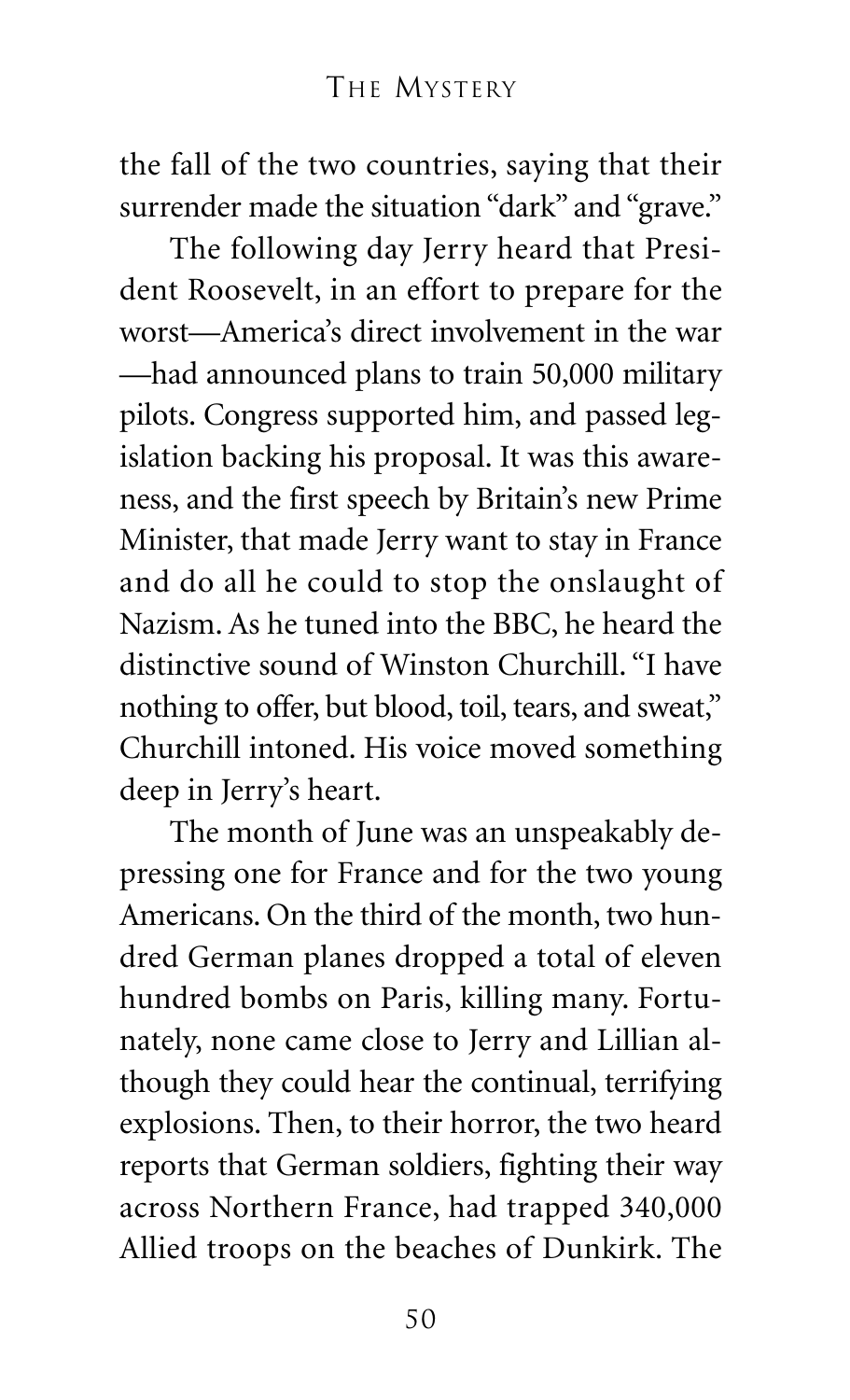ruthless and confident Germans forced back the battle-weary British, French, and Belgian divisions to a point where it looked like they would be annihilated.

When the French and British troops had rushed to the defense of Belgium and Holland and the countries surrendered, it exposed their left flank. Hitler's forces took advantage of the opportunity and stormed through the gaping hole, trapping the Allies. Although around 130,000 died, the Royal Air Force fought an air battle against the *Luftwaffe* (German air force), which gave time for an evacuation that was hailed as the "miracle of Dunkirk." In nine days, a massive Allied effort pulled 340,000 grateful troops back across the channel. It was a bittersweet victory.

The evening of June 4, as Jerry tuned in to the BBC, he was stirred once again by the words of Winston Churchill. "We shall fight on the seas and oceans," Churchill vowed, despite the evacuation. "We shall fight, with growing confidence and strength, in the air. We shall defend our island, whatever the cost may be. We shall fight on the beaches, we shall fight on the landing grounds, we shall fight in the fields and in the streets, we shall fight in the hills; we shall never surrender"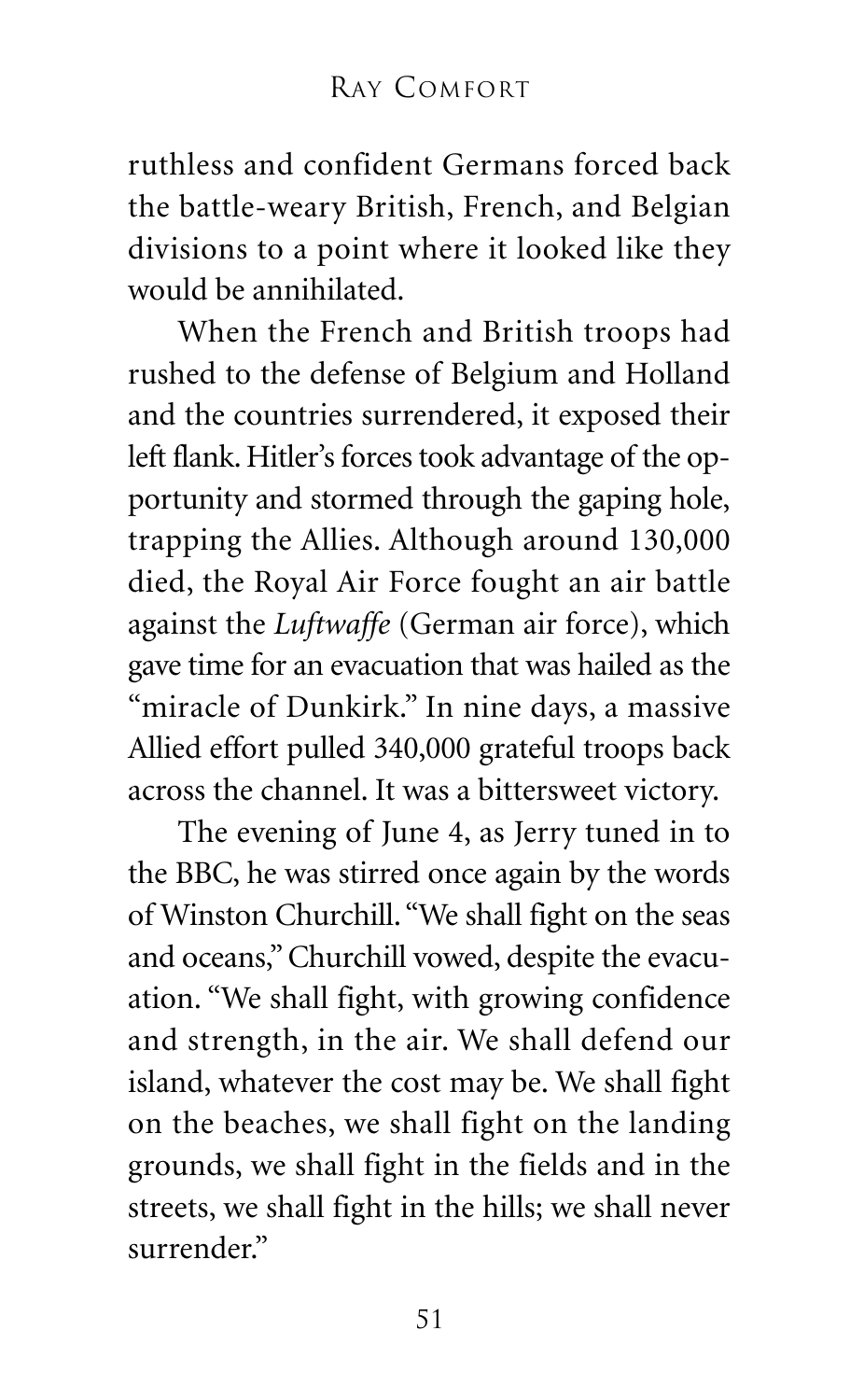All-too-familiar tears rolled down Jerry's cheeks, partly because of such soul-stirring words, but also because he felt fearful not just for himself and his sister, but for France. They'd been in France for less than a year, but he had fallen in love with the few people he had befriended, and even more so he had fallen in love with Paris. There was something special about the city, with its wide winding river, its magnificent architecture, cobblestone streets, outdoor cafés, and wonderful tree-lined streets, not to mention the Eiffel Tower, planted like a king in the center of a colorful city chessboard.

His fears were justified. What was considered unthinkable a few years earlier had now happened. Darkness had fallen over the "City of Light." *Hitler invaded Paris*. The beautiful city was being attacked by an obsessive and murderous madman. It took a mere ten days for the Germans to take Paris after they began the Battle of France.

The tears continued to flow as Jerry stood under the trees and watched the German armored cars sweep down the Champs Elysees. His heart almost broke when his eyes fixed upon a sign plastered on the Eiffel Tower: *Deutschland siegt auf Allen Fronten*. He didn't need anyone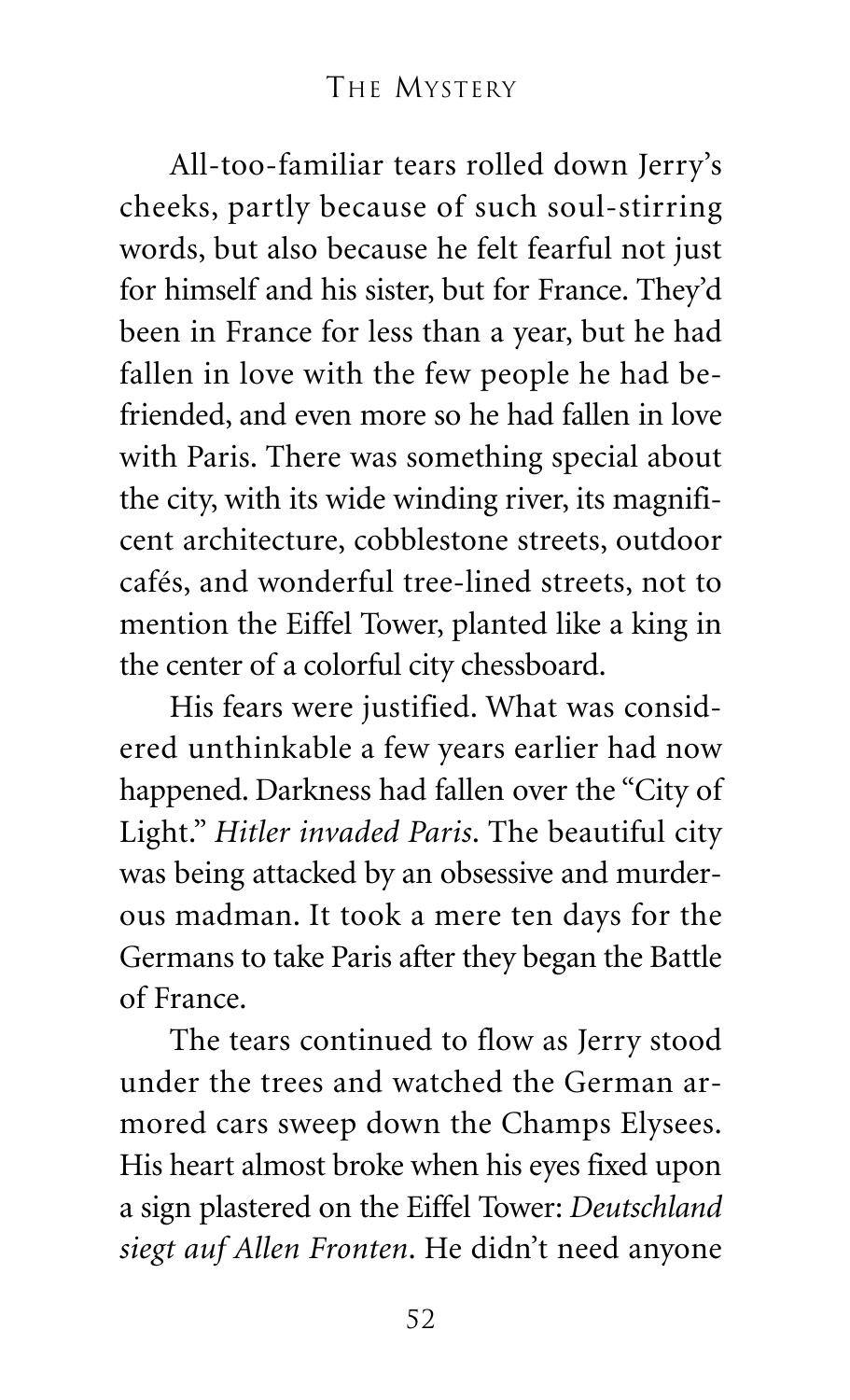to help with the translation: "Germany conquers on all fronts."

 $\infty$ 

THE 1940 SURRENDER of France to Hitler was devastating to many in the country, who felt betrayed by their government. It had not only failed militarily in securing the country's borders, but had allowed the creation of the Naziapproved Vichy government in the central and southern regions. This sense of betrayal was the catalyst that began the French Resistance movement, which would help to fight the Germans and provide the Allies with vital intelligence and assistance. Rather than attempting to return to America, Jerry and Lillian, who were both passionate about the Nazi occupation, wanted to remain in Paris and join this new movement.

But the French, it turned out, were not as welcoming as Jerry and Lillian had hoped. Many were bitter that the United States had stayed out of the conflict. Despite attempts the two made to contact the Resistance, they were unsuccessful. As far as the French were concerned, any American who had lived for any length of time in Germany shouldn't be trusted. Jerry couldn't blame them for their mistrust. Paris crawled with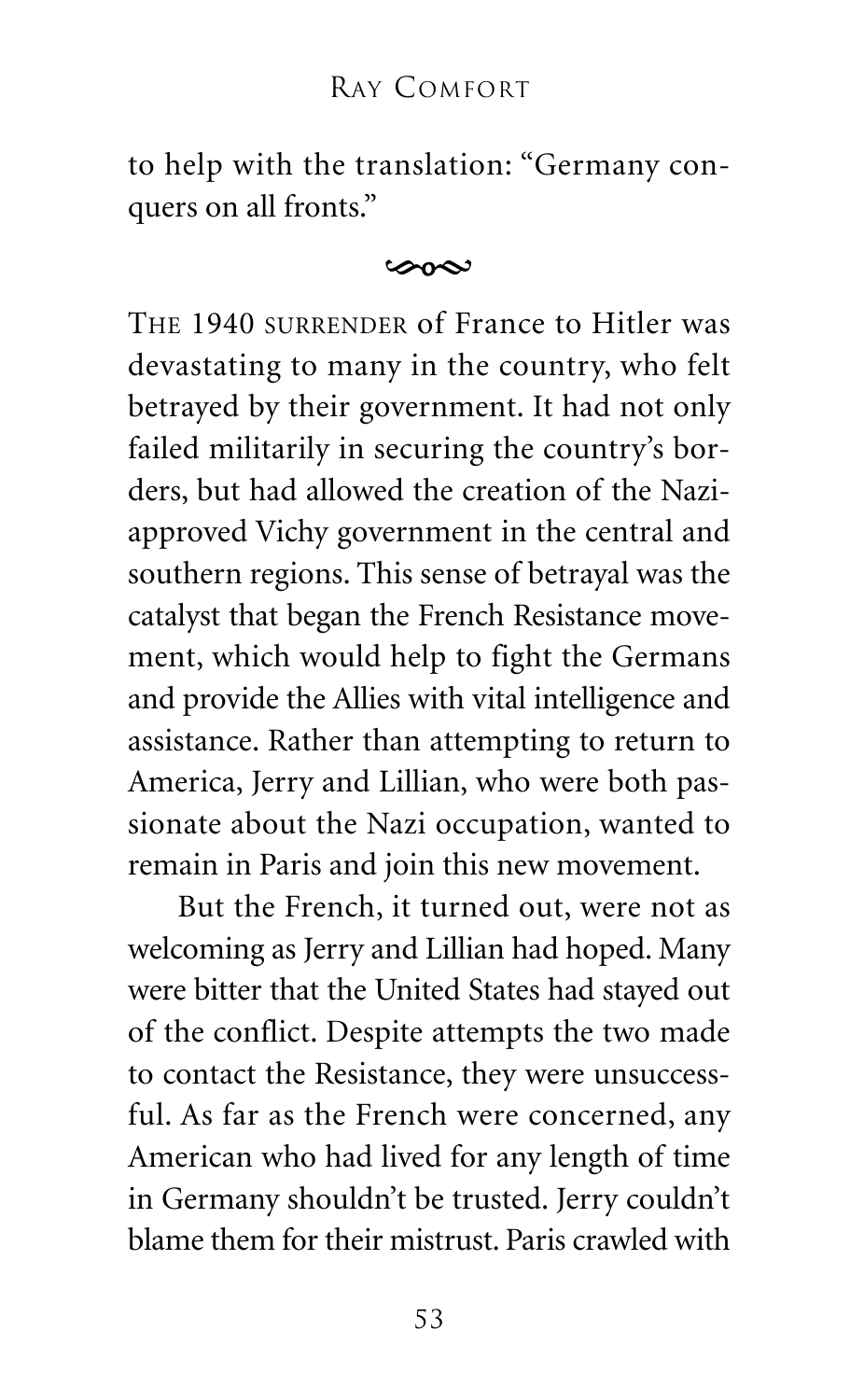both Germans and Frenchmen who would betray the Resistance for a price.

It was only after getting a job serving tables in a small outdoor cafe that Lillian finally made contact with the underground, through a man named Marc. As she cleared a table one afternoon, without looking up from a newspaper he was reading, he directed her attention to a man in his early thirties who was sitting at a nearby table drinking coffee. Marc had heard through reliable sources that this man had connections with the Resistance.

Lillian scribbled "Long live France . . . I *must* speak with you" in French on a piece of paper. She put it on a saucer and took it to the man's table. Ten minutes later, she returned to clear the table, lifted the cup and saw what she had prayed for. There was another small piece of paper. In the kitchen, she carefully unfolded it and read the words: "124 Bordeaux 7 p.m. Alone."

Lillian's heart raced as she knocked on the door of 124 Bordeaux that evening. A smiling woman answered and asked in French, "Did you come alone?" Lillian assured her that she did.

Inside, two men and a woman were playing cards and took no notice as Lillian stepped inside and shut the door.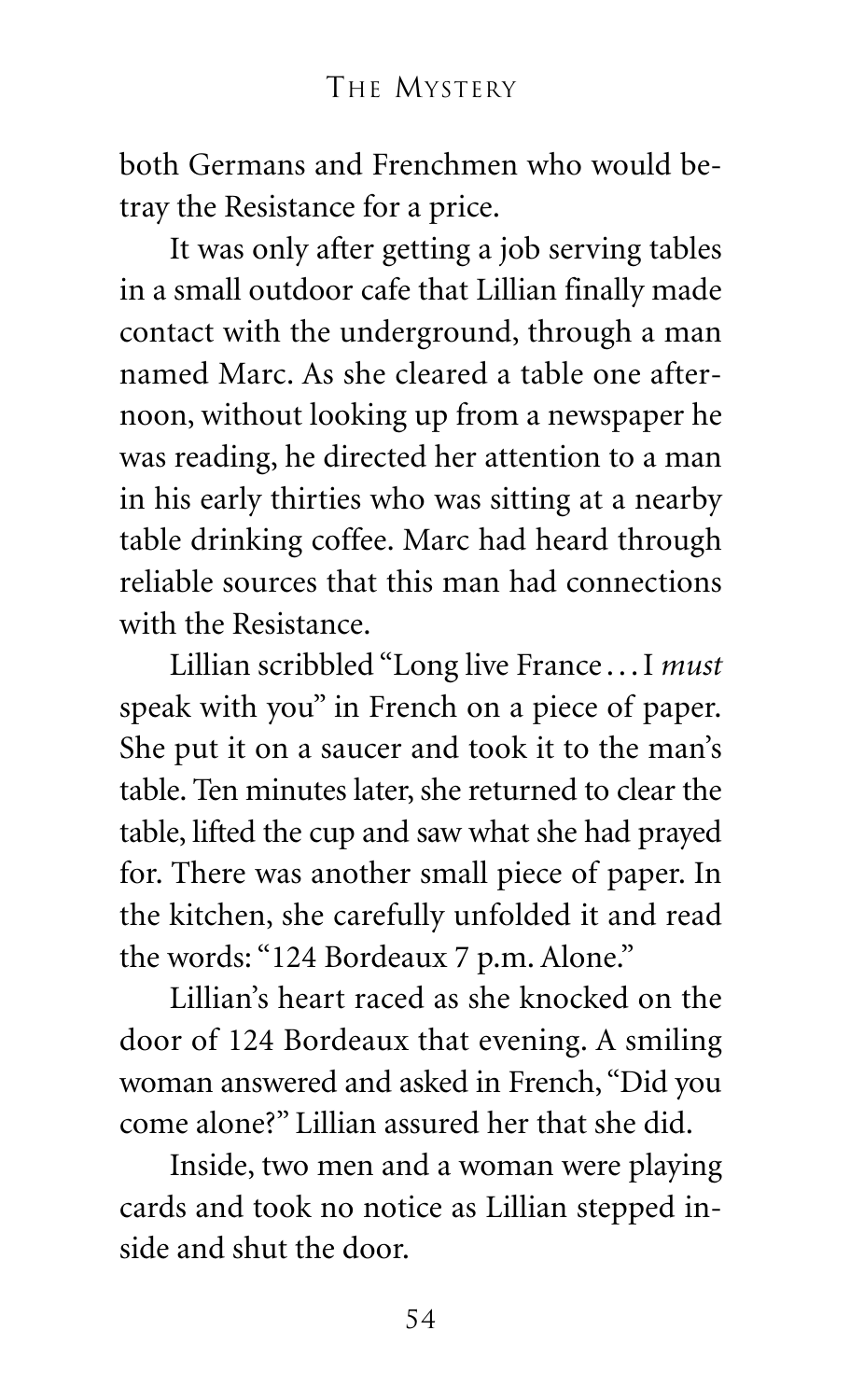"My name is Marian," the woman at the door said. "What would you like me to do for you?"

"I want to join the Resistance. Can you help me?"

Marian gave a small laugh and asked, "Now why would an American girl, who can't yet be out of her teenage years, want to join the French Resistance?"

"Because the Nazis killed my father and sent my grandmother to a concentration camp."

One of the men tossed a card onto the center of the table and without looking up asked, "How do we know you are speaking the truth?"

"You don't," Lillian said.

Smiling, he turned to look at her and said, "Why then should we trust you?"

Marian whispered loud enough for all to hear, "I trust her."

After a few moments the man told Lillian, "We will contact you at your work." Then he nodded to the woman to see her to the door. The meeting lasted only two minutes, yet it sent Lillian's heart racing again, this time with excitement.

That night Lillian thanked God for the meeting, and then opened a Bible she had brought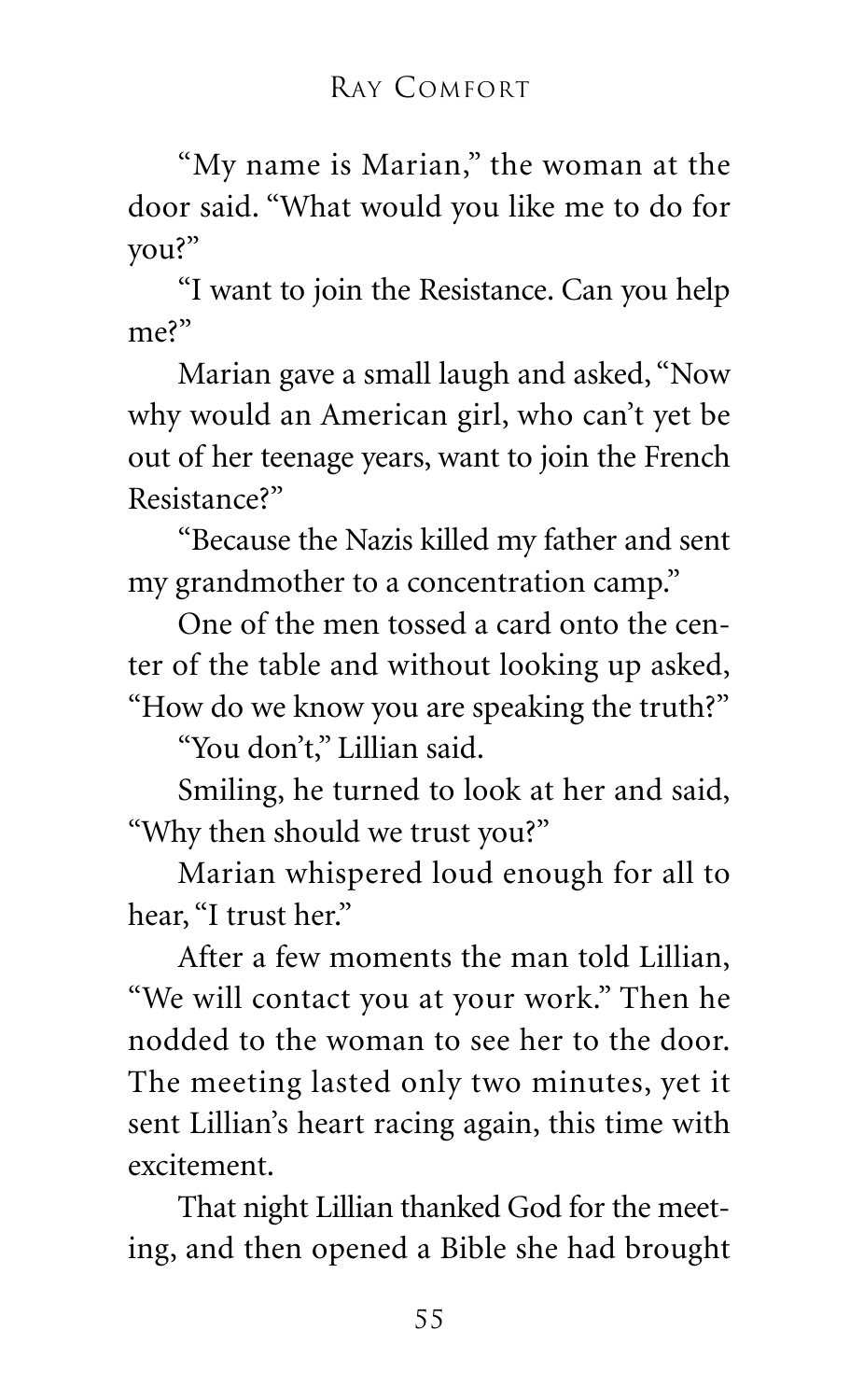with her from Poland. It was the Bible her father had started reading while they waited and prayed that the British and the French would reach them before the Germans. She began reading, something she would do every night from then on.

The next day, and the next, she lifted a hundred coffee cups looking for a note. Each time her disappointment grew.

A week passed and still no one contacted her. It was evident that they didn't trust her. Just when she had resigned herself to the fact that there would be no communication, she saw a small folded note as she lifted a cup. On it she read: "If you would like to join our card game, come to 73 La Havre at 7:30 tonight. We need only one player so come alone."

Lillian put the note into her pocket, then whispered, "Thank you, Lord."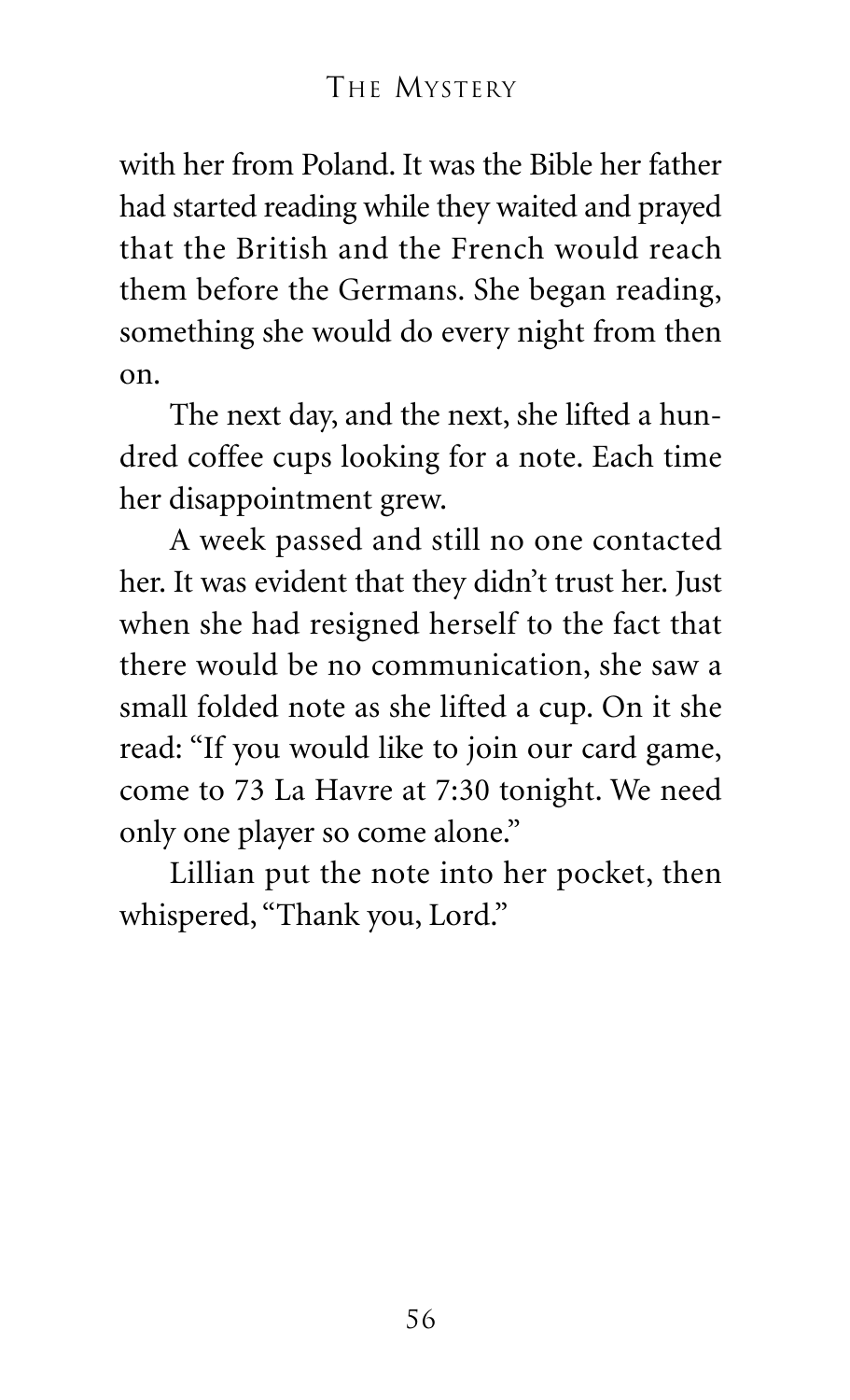# CHAPTER FIVE FAMILY CAMPS

 $\infty$ 

J EAN MOULIN, the French underground leader, looked directly at Jerry and asked,"Why aren't the Americans helping us?"

Jerry also felt impatient with the reticence of the U.S. to fight alongside the Allies. He could identify with the Frenchman's frustration. "With the fall of France we had hoped that Roosevelt would drop his policy of isolationism," he said. "Many back home are feeling very nervous about what's happening in Europe. I don't know what will have to happen to bring the United States into the war, but whatever it takes, I hope it will come quickly."

Jean's question came in light of the fact that Italy's Premier Mussolini united his country with Germany against Britain and France. On June 10, 1940, President Roosevelt responded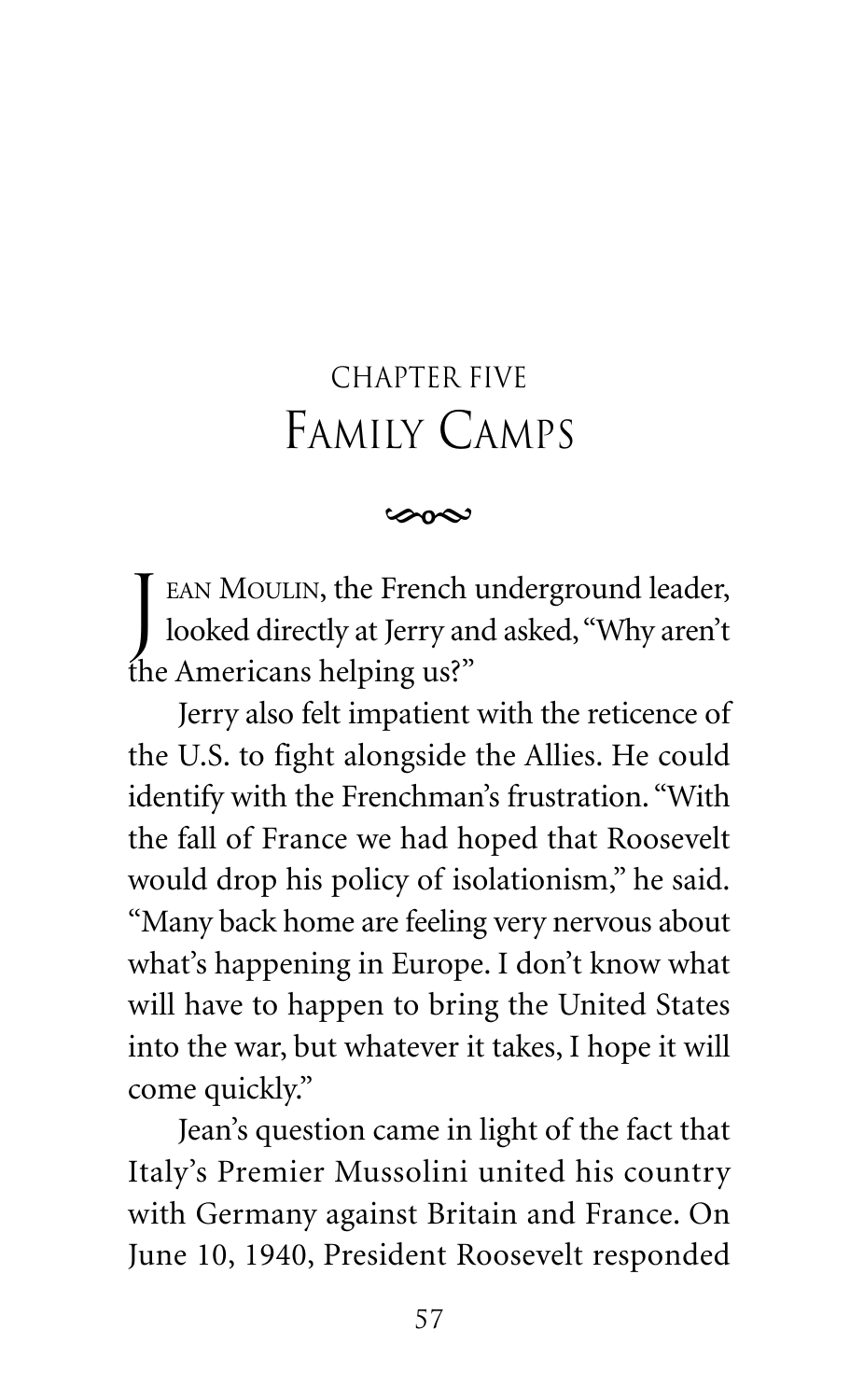by saying, "The hand that held the dagger has struck it into the back of its neighbor."

Jean gave a brave smile, put a fatherly arm around Lillian and said, "Still, it's good to have you two with us." Once the Resistance realized that Lillian could be trusted, they welcomed her and her brother.

Jean was a kind and courageous man. Earlier that month the Germans had arrested him for refusing to sign a statement blaming Senegalese soldiers for murders committed by the Germans. While he was in prison, a German soldier had scribbled a note to him saying, "I compliment you on the energy with which you defend your country's honor." He had also been instrumental in uniting the Resistance fighters in the North and the South.

Lillian looked up at him and said, "I had given up hope of you ever contacting me. I didn't think you trusted me."

"We didn't," Jean said with a smile."We tailed you for a week. We also checked up on where you came from. The fact is, we seldom allow anyone to join the underground if they don't come with a concrete *personal* recommendation."

He smiled warmly at Jerry."Your sister's word was good enough for us to trust you. We are very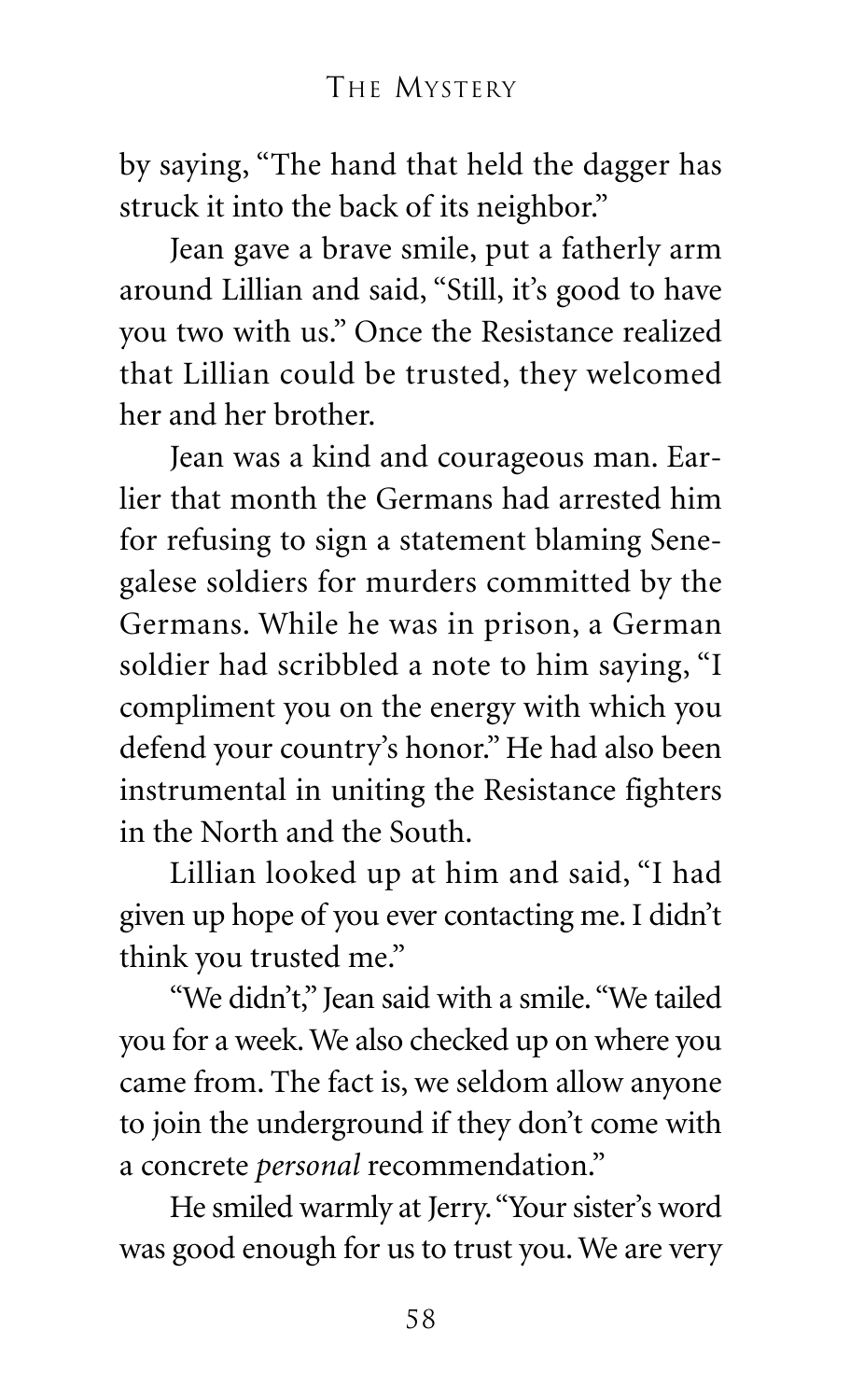pleased to have a small part of America with  $\overline{11S}$ ."

That night about a dozen members of the Resistance sat and listened to the BBC as General Charles de Gaulle was speaking from London. "Whatever happens," he said resolutely, "the flame of the French Resistance must not go out, and it will not go out."

### $\infty$

IN SEPTEMBER, Germany began a "Blitz" of sustained air attacks against Britain, bombing them repeatedly for over eight months. At one time an incredible 60,000 buildings were destroyed. As the attacks continued, an estimated one million homes were damaged or destroyed in London alone.

In Warsaw, Poland, all Jews had been ordered to wear a six-point Star of David outlined with the word "Jew," which was to be visibly worn on their clothing. In October, the Germans herded the Jewish population behind a ten-foot wall enclosing the city's ghetto district. The Nazis said they were giving the Jews a "new life" in what they called "family camps."

Hitler, meanwhile, invaded and conquered Yugoslavia the following April after a massive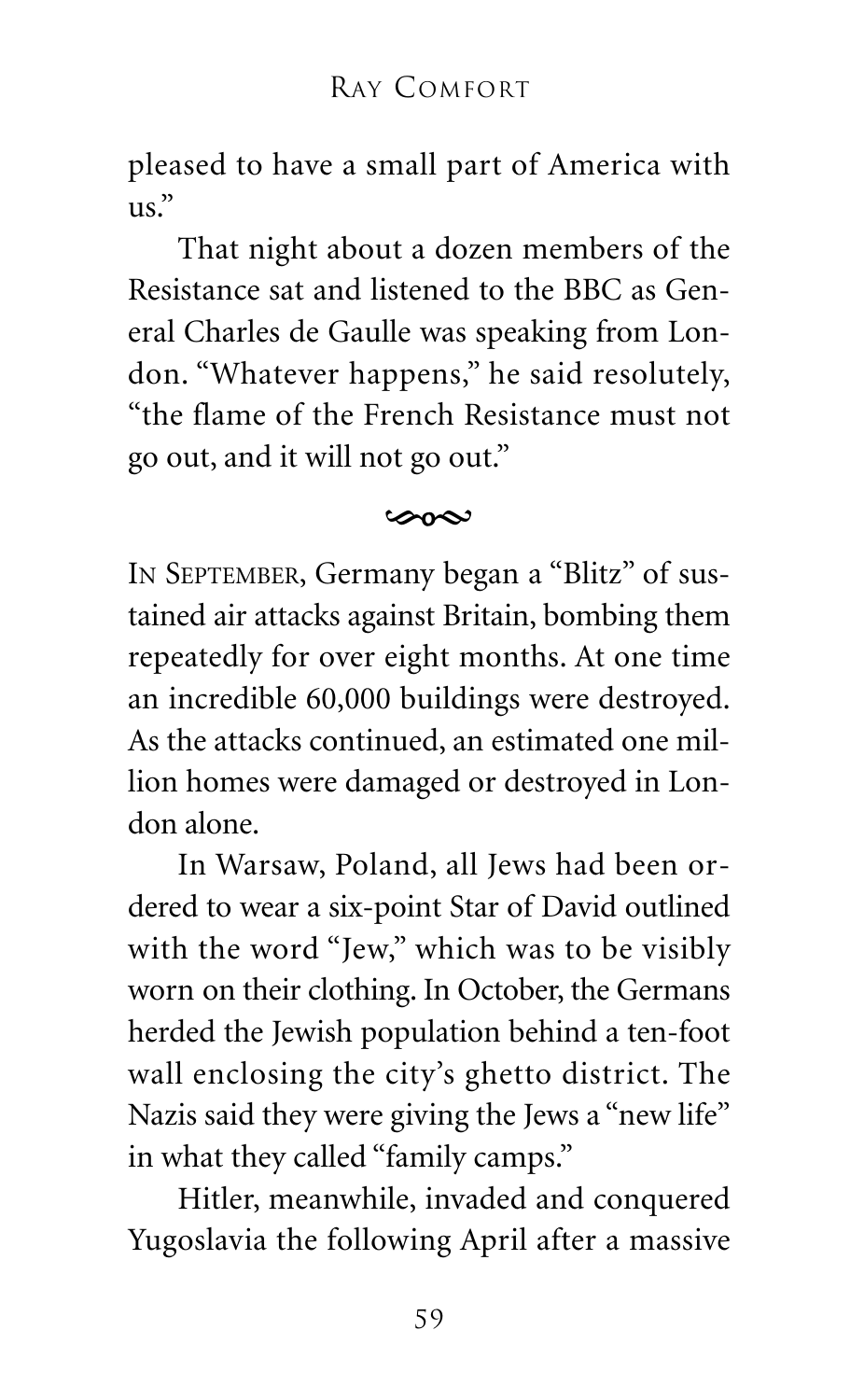bombing attack. Then in June, in what was seen as an insane move, he attacked his own ally— Russia—and encircled Leningrad, planning to starve the city to death.

The United States finally joined the war after the Japanese devastated Pearl Harbor in Hawaii with a 360-plane surprise attack. The aerial strike was extremely successful, but Japanese submarines failed to finish off the wounded ships inside the harbor. Although Japan had deceived the U.S. by expressing interest in continued peace, the success of the attack surprised the Japanese as much as the Americans. Over 2,400 Americans were killed, with an additional 1,300 wounded. President Franklin D. Roosevelt declared that day, December 7, 1941, was "a date which will live in infamy," and the following day Congress declared war on Japan. For Jerry, Pearl Harbor was bittersweet.

Jerry was also hearing reports that Jews throughout Europe were being slaughtered en masse in the dreaded concentration camps, something Nazis called "the final solution." Hitler said that it was the only fate deserved by the *Untermenschen*—the subhumans. In many concentration camps, German physicians carried out cruel experiments on their prisoners.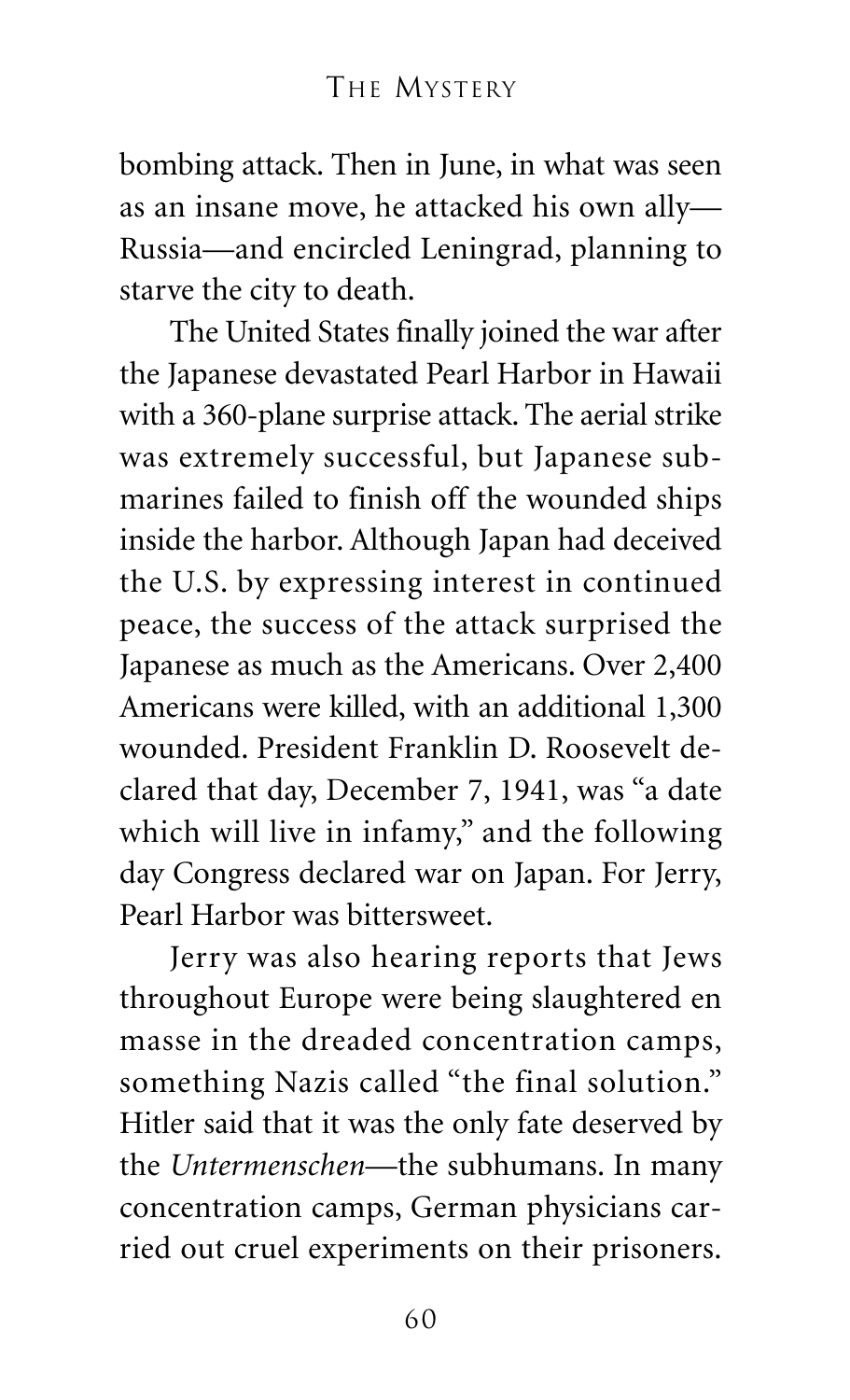One of these "doctors" was the notorious Josef Mengele, who worked in Auschwitz. His experiments included putting victims in pressure chambers, using them as guinea pigs for drug tests, freezing them, attempting to change their eye color by injecting chemicals into children's eyes, and various amputations and other brutal surgeries. Those who managed to survive his horrific experiments were almost always killed and dissected shortly afterward. Jerry feared that his beloved grandmother had been sent to this infamous death camp, and he was horrified at the thought of what had happened to her.

#### $\infty$

THERE WAS A sudden knock on the door at the Resistance hideout. It was Henri, one of the members, carrying a newspaper as he stepped inside. Lifting his arms in despair in typical French fashion, he slapped the newspaper onto the wooden table and said with disgust, "I don't believe it! I don't believe it! The man is insane!"

By now both Lillian and Jerry were well versed in French, even when it was spoken with such passion. Jean picked up the newspaper and muttered a profanity. The article he saw read: "At 3:00 this morning, thousands of French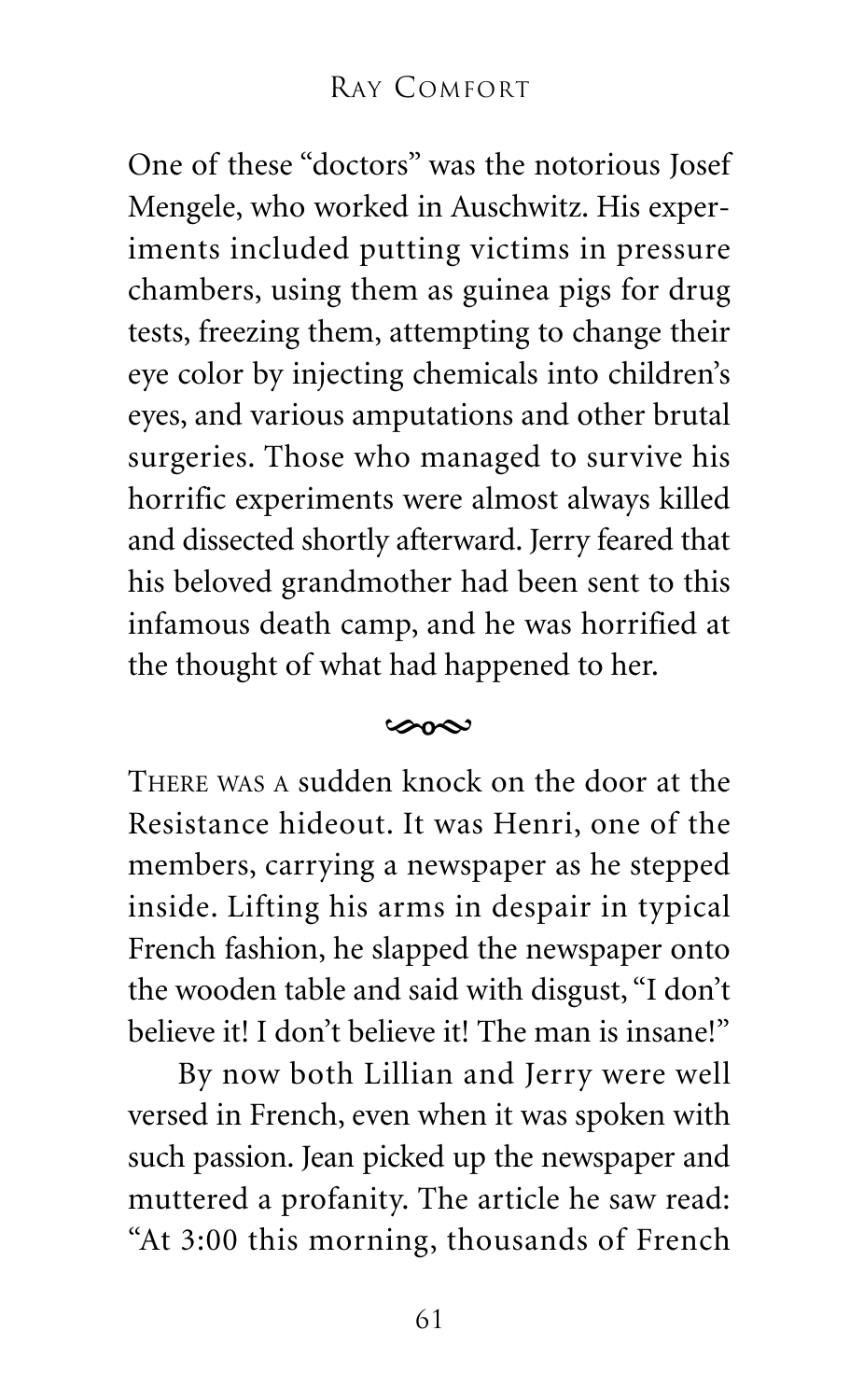police officers fanned out through Paris on an unprecedented mission. They rounded up 13,000 Jews, loaded them into buses, and locked them up in the sports facility known as the Winter Velodrome. Among the people cowering beneath the bleachers are invalids, pregnant women, and more than 3,000 children. The roundup was part of an agreement Vichy's Pierre Laval made with the Nazis. The Germans agreed not to deport any French Jews to Germany if the French arrested foreign Jews. Laval claims he can save 75,000 lives. Critics say that he has bartered with the devil."

The critics, it turns out, were right. Reports were filtering back from Warsaw about the "new life" the Jews were given in Poland's ghettos. Over 400,000 were confined to a 1.3-squaremile area, and were forced to live in horrifying conditions where about one out of four died of starvation or disease. Most were killed or dragged to the Treblinka concentration camp where they were executed.

Jewish resistance fighters, who were able to keep one step ahead of the Nazis, returned to Warsaw with stories from the ghetto at Lublin. From their apartment windows, Jews there could see the fearful sight of the barbed wire of the Maj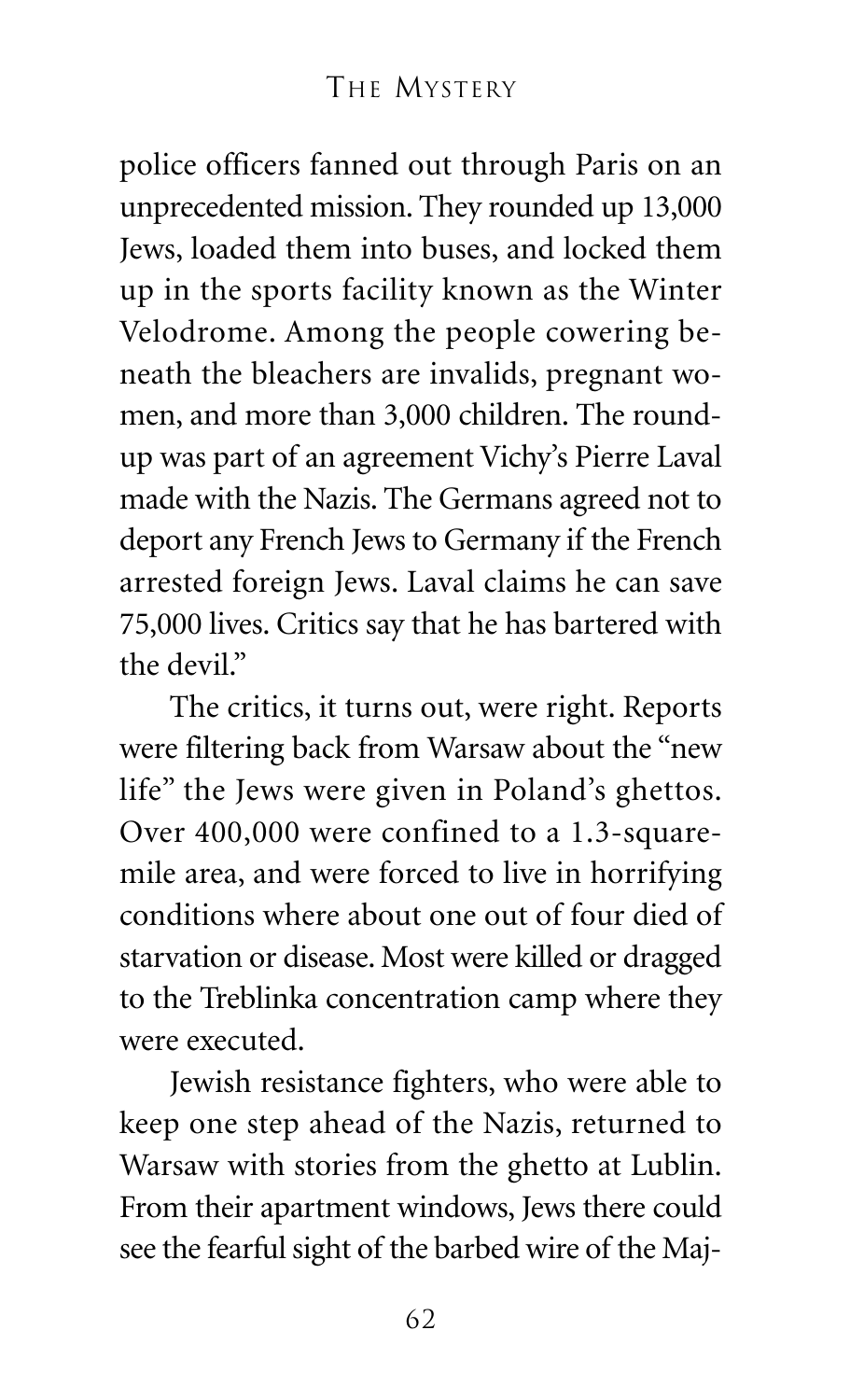danak concentration camp, as well as the smoke rising from the large crematoriums. As the Jews began to realize what happened to those who were taken to the concentration camps, when the Nazis came for more in January 1943, over 60,000 ghetto residents resisted them. Yet the Jews in the walled ghetto had nowhere to hide.

SS troops attacked the Warsaw ghetto in April with orders to deport the remainder to a forced labor camp. When they entered the area, they began searching it systematically, block by block, house to house, basement to ceiling. When there was resistance, the SS opened fire with tanks, mortars, and machineguns, or they torched the homes with flame-throwers.

Word leaked back around the middle of May that there were no more Jews left in the Warsaw ghetto. General Jurgen Stroop reported that his troops captured or killed over 55,000 Jews, but not all of that number died from Nazi bullets. Many chose to remain in their burning homes; others jumped from their roofs.

Around that time, Andre, one of the trusted members of the Resistance, disappeared. After making extensive inquiries, Jean concluded that the Nazis had captured and killed him. Little did he know that something worse had happened.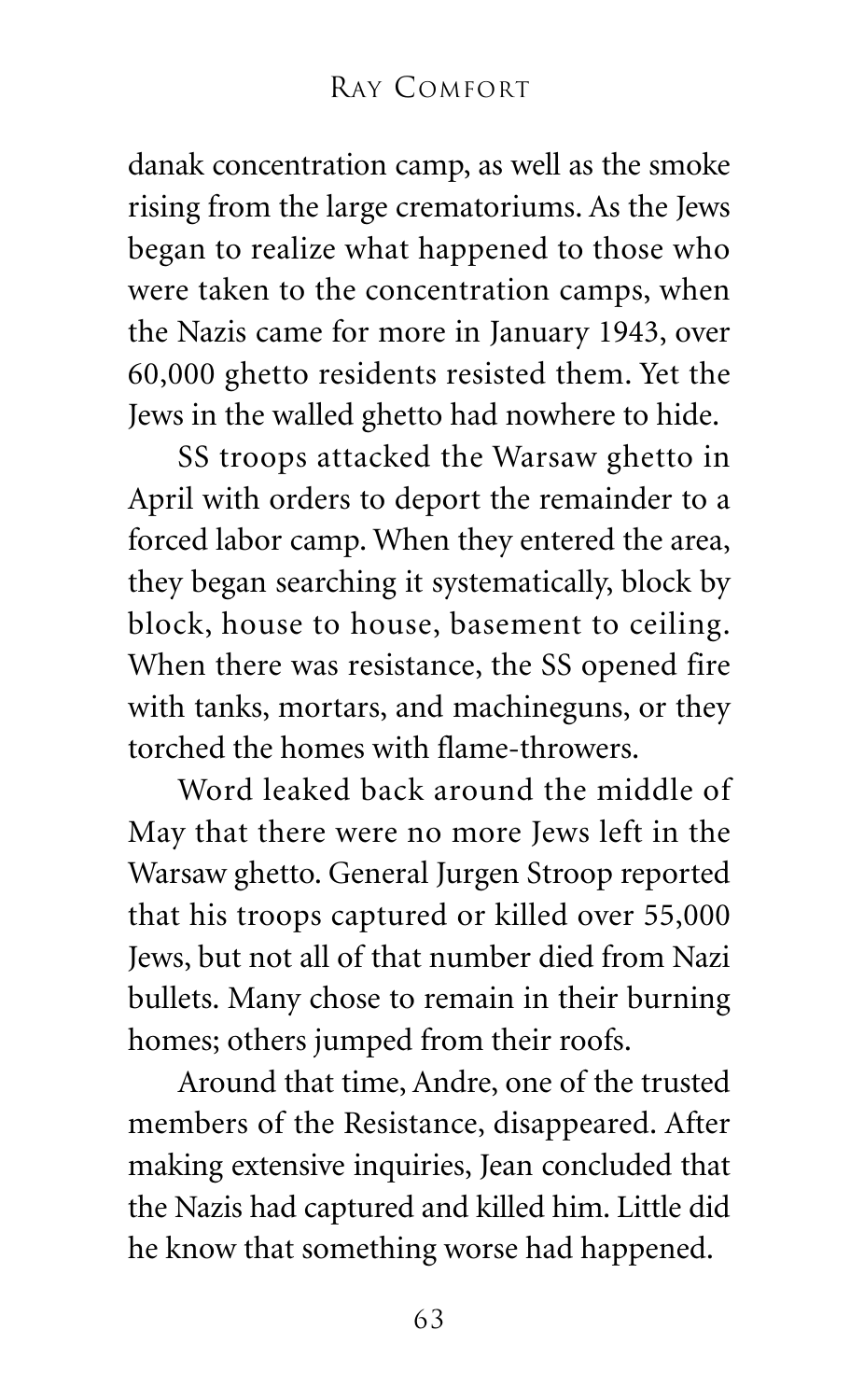As Andre was leaving his home one morning, he was stopped by two members of the SS, arrested and driven to the outskirts of Paris. There he was ushered into a small room of a large, stone church building. The room contained two high-ranking Nazi officers and the smell of stale cigar smoke.

He was ordered to sit in a chair in front of a large desk. Through an interpreter, he was informed that the Germans had proof he was a member of the French Underground, and that they would let him go if he would merely give the address of Jean Moulin. Andre forced a smile and said he would *never* betray the Resistance.

One of the officers then stood up, walked around to the front of the desk and sat casually on its edge. He was holding two large photographs. He glanced at them and said in broken French, "Oh, I think you will." He looked directly at the Frenchman and handed him the prints.

Andre's heart sank as he stared at pictures of his beloved wife and two young daughters. Jean had bent the rules and allowed Andre to join the Resistance only on the condition that he would send his wife and children out of the country. He was fearful that if any of its members had families, they would die by the hands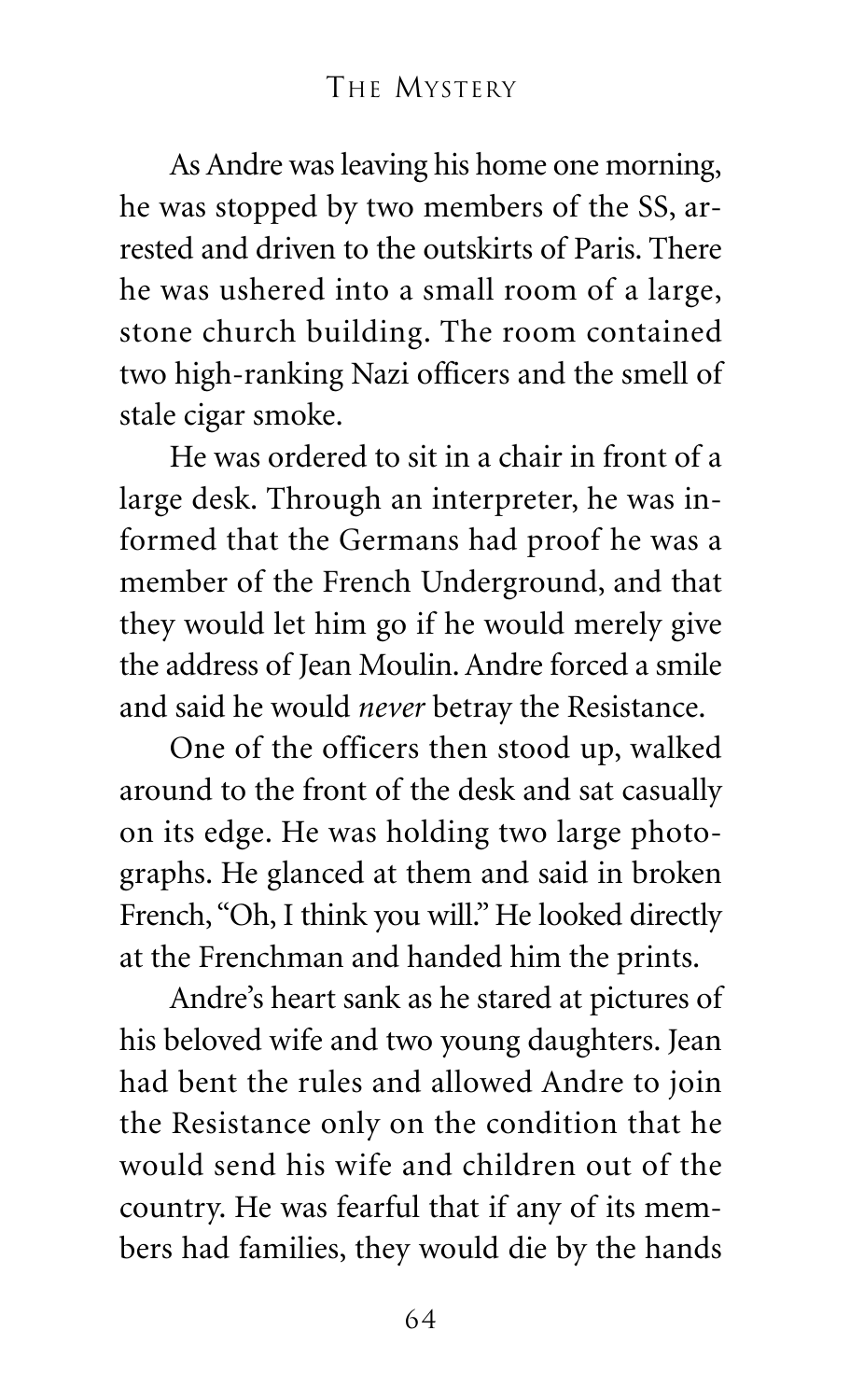of Nazis. Andre had made the mistake of sending his beloved family to what he thought was a secret location in southern Italy.

The officer walked back around his desk and sat down. "At this moment," he threatened, "we have your wife and two little girls in the hands of the SS in Barletta. If you simply write the address of Jean Moulin on this piece of paper, we will immediately take them back to their home. However, if you fail to cooperate with us, we will be forced to execute them. Your wife will be questioned and then hanged, and your two children drowned. Then we will torture you until you tell us what we want to know. . . *and you will tell us everything*, believe me.

"However, if you do decide to be sensible and help us, we will take you to Italy to be reunited with your family. You have until noon to make up your mind what you will do." He then stood up from the desk and left the room.

Andre's head spun with confusion. It was as though his whole life suddenly came crashing in on him. If he cooperated, he would be a traitor to his country, and *if he didn't*. . . He leaned forward and thumped the desk in anger.

For three hours Andre was anguished as he wrestled with his options. He wept aloud. He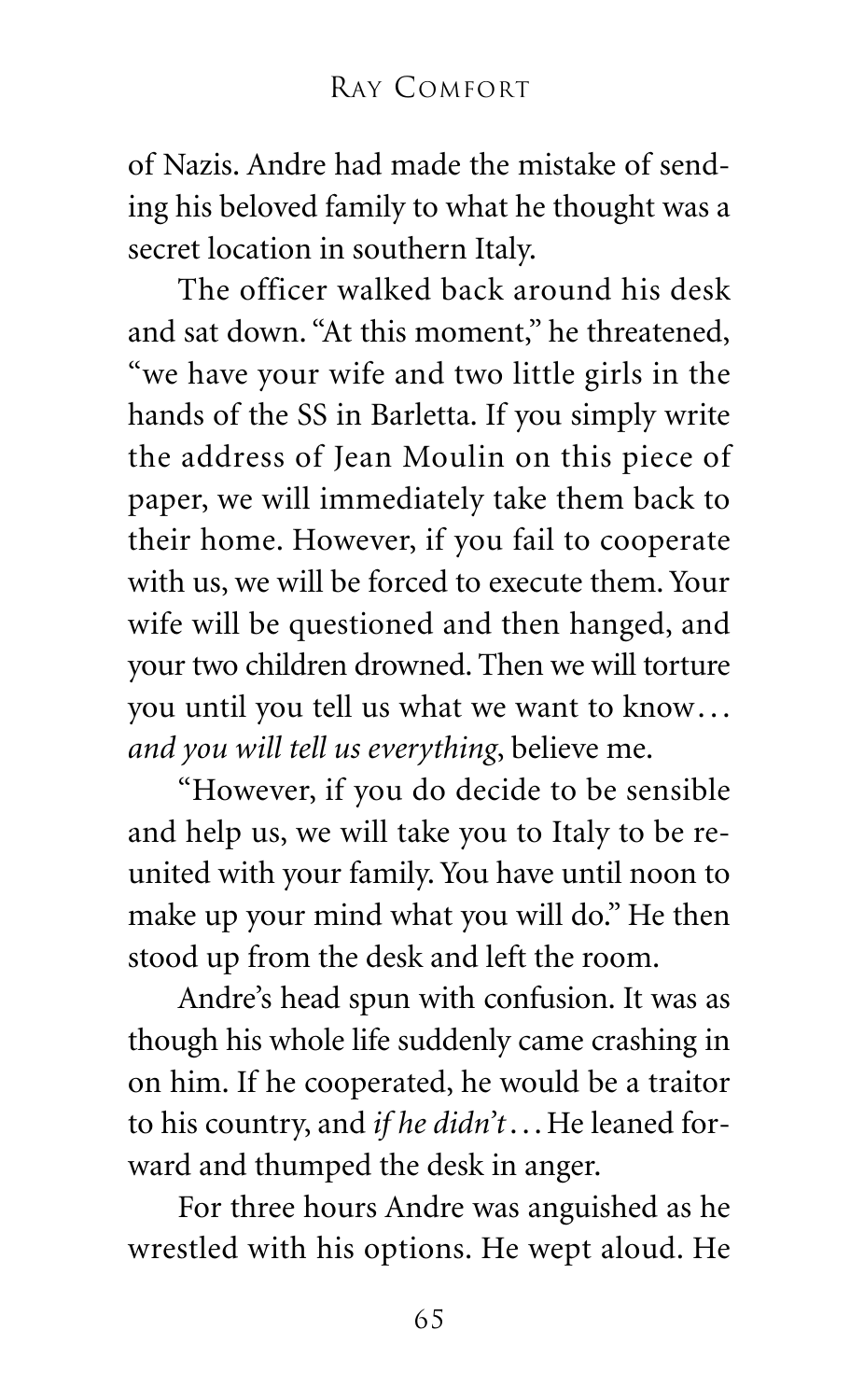cursed. He prayed. He contemplated suicide by smashing the glass from the barred window high above the officer's desk and cutting his wrists. But what good would that do? They would see that as a refusal to cooperate and kill his family anyway.

When the SS officer entered the room, Andre was bent double with his head in his hands. The officer took Andre's right hand and put a pencil in it. He looked at the Nazi with utter disdain, then down at the blank piece of paper on the desk in front of him. He leaned forward and with a trembling hand wrote an address on the paper.

On July 8, 1943, the Germans announced that Jean Moulin, the leader of the French Resistance, was dead. He had been tortured for a month. He was age forty-four.

Lillian had been seen with Jean the evening he was arrested. There were rumors that she had also been arrested then sent to a concentration camp.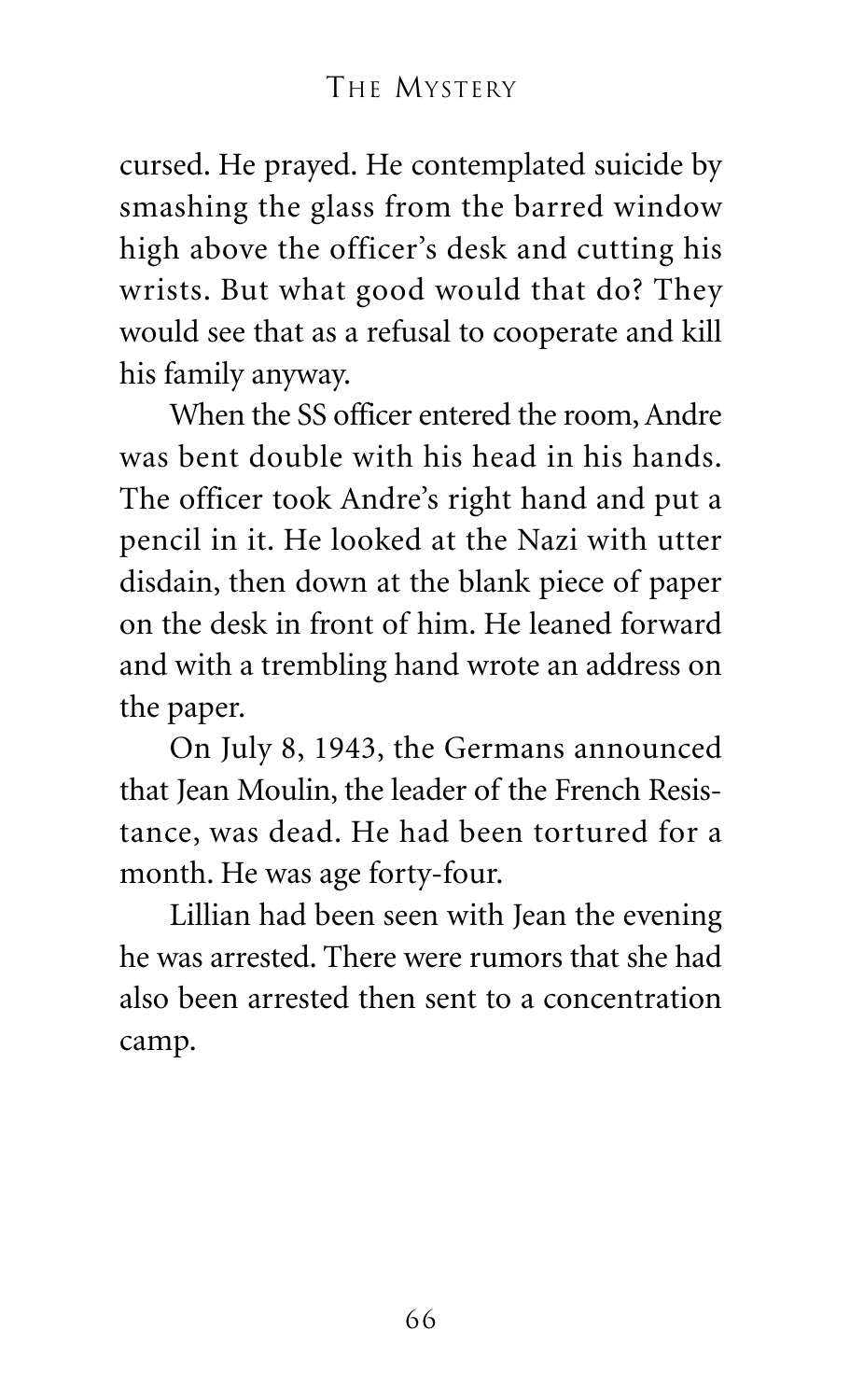# CHAPTER SIX TALL ORDER

 $\infty$ 

 $\mathbf{W}^{\text{\tiny{E}WMNT HIM}}$  killed but we don't want any

It was a strange order, but an important one.

Churchill himself had requested that the Resistance find out exactly where the aircraft assembly plants were located in Berlin, and Jerry was well qualified for the task of finding out that information. The Allies wanted detailed maps for their bombers, and he was familiar with Berlin as he had visited the city often with his father while in Waldenberg. The war had stolen Jerry's teenage years and thrust him into premature manhood, but he looked the part. In a matter of a few years it seems his grandfather's genes had kicked in. He remembers hearing how his granddad was a tall, hairy individual,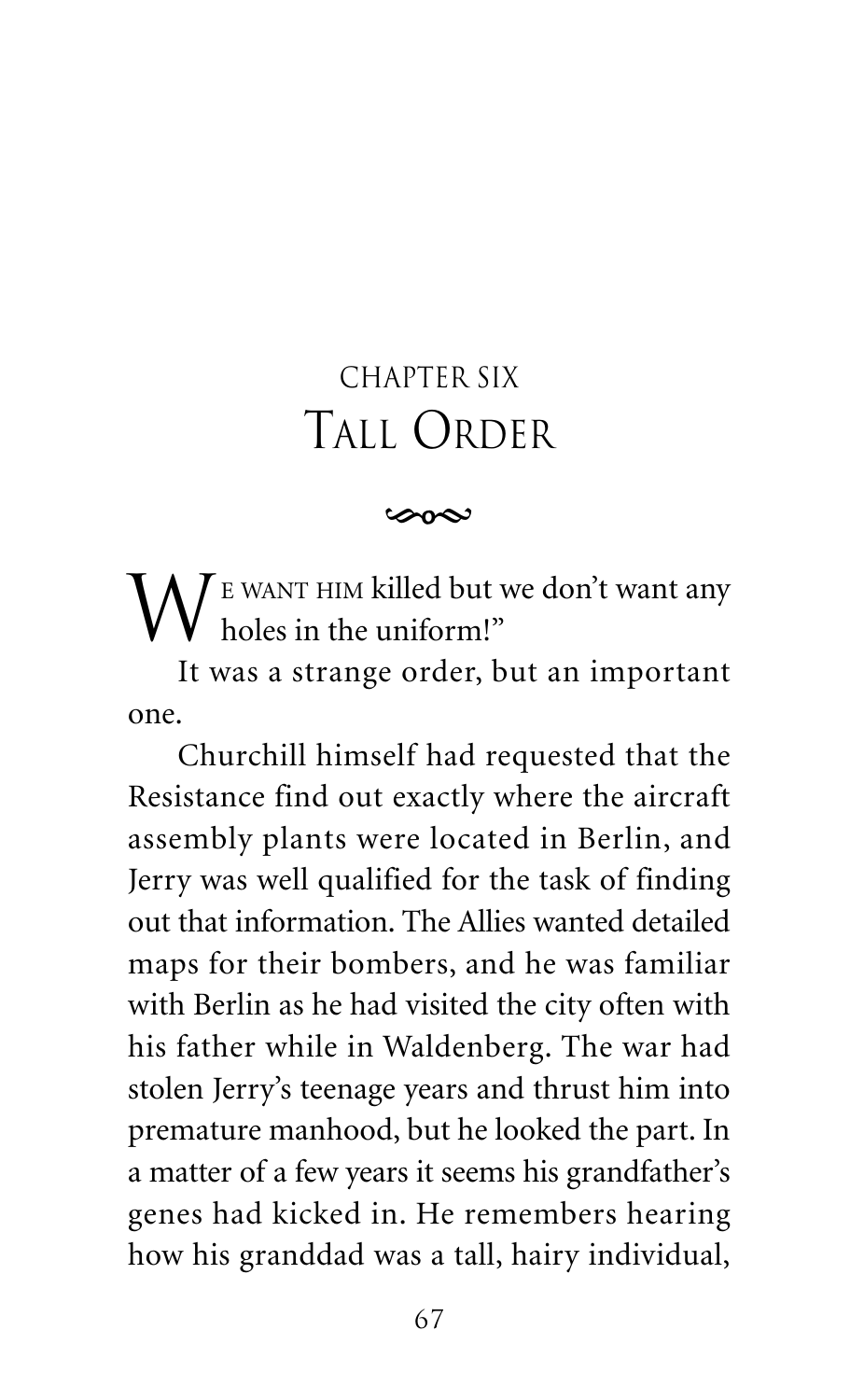who, as a youth, looked much older than his age. With his good looks and a keen mind, Jerry could pass as an officer. He had also picked up the German language very quickly, as he had with French, and most important, he could be trusted to get the job done. All that was needed was a uniform to fit a man who was six feet tall and the ID to go with it.

In accordance with the tall order, two members of the Resistance followed a lanky SS officer as he walked out of a club late one night and down a lonely street toward one of the many brothels of Paris. It was unusual to see a Nazi officer in that part of town by himself, but he was obviously drunk and therefore not too concerned about what could happen to him. The man was so inebriated, one of the Frenchmen merely had to whisper, "Hey, Fritz," and when the soldier turned toward him, the other quickly put a piece of wire around his neck and pulled tight. It was quick, quiet, and clean...the uniform was delivered in perfect condition.

Jerry was straining at the bit to do something big to frustrate the Nazi cause. He was distraught at the death of Jean and the disappearance of Lillian, and couldn't get his sister out of his mind—not that he wanted to. Had she too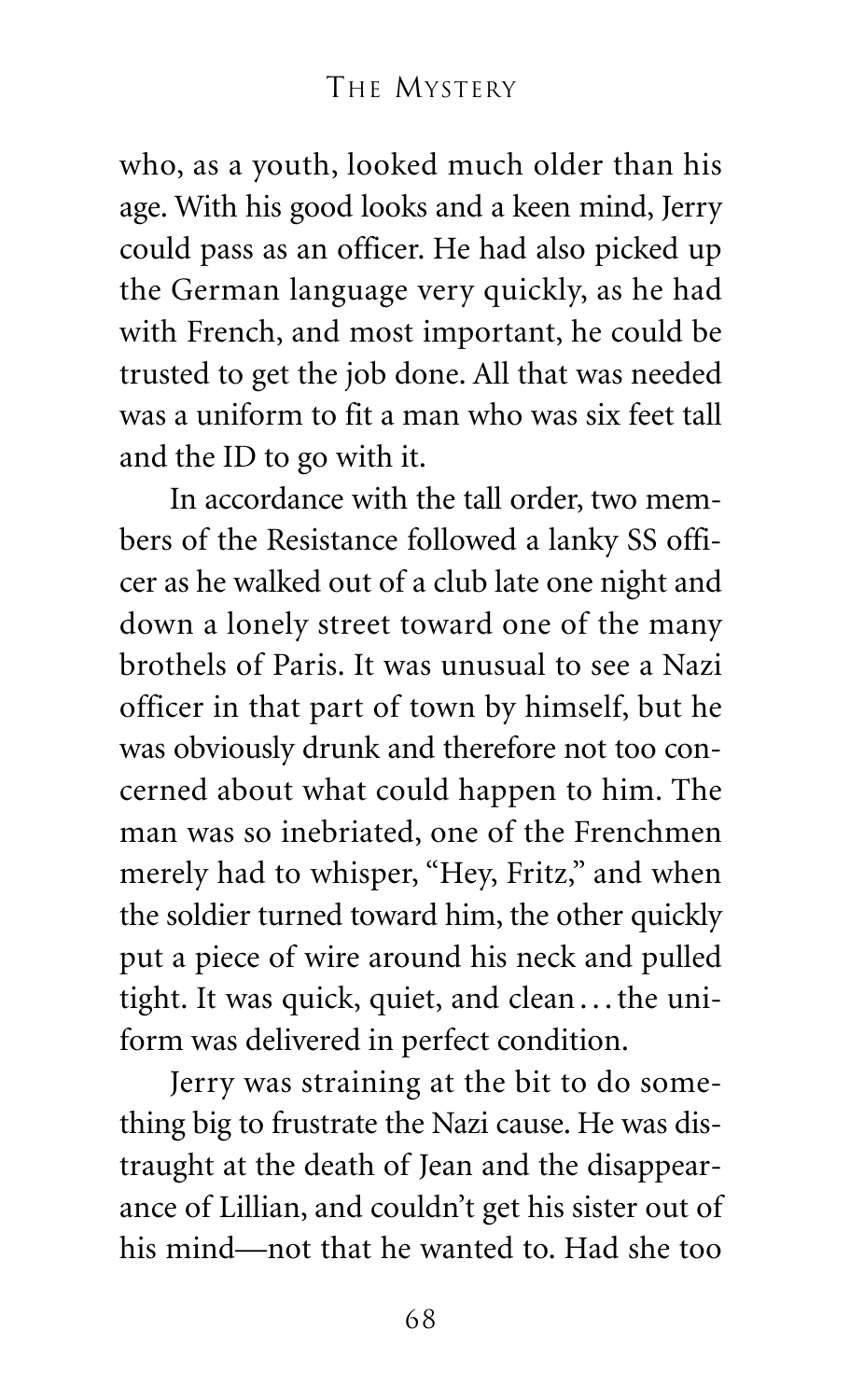been killed, or sent to a dreaded concentration camp? Or was she being held for questioning and tortured? He had gone from contact to contact, discreetly asking questions hoping for some light, but to no avail. It was a horrible feeling that weighed heavily on Jerry. In addition to Jean's death, there was the death of his beloved father, Hilda, and Joseph, and now he lost his only sibling, to whom he was very close. He felt as though part of him had died, and it fueled his determination to do whatever he could to stop Hitler's madness.

The plan was to drop him by parachute in a field about three miles east of Berlin. The Allies had flown many bombing raids over the area. They would go at night, fly high, and carefully drop Jerry into the right location. He would have to bury his parachute, make his own way to the city, and locate as many assembly plants as he could within one week. Then he would have to get back to the airfield to be picked up at 1900 hours, seven nights later. The only way they could possibly carry out such a dangerous assignment was for the plane to land and take off in thick fog, something that was a certainty in the area at that time of year. The risks of both air and ground travel would be great, but if he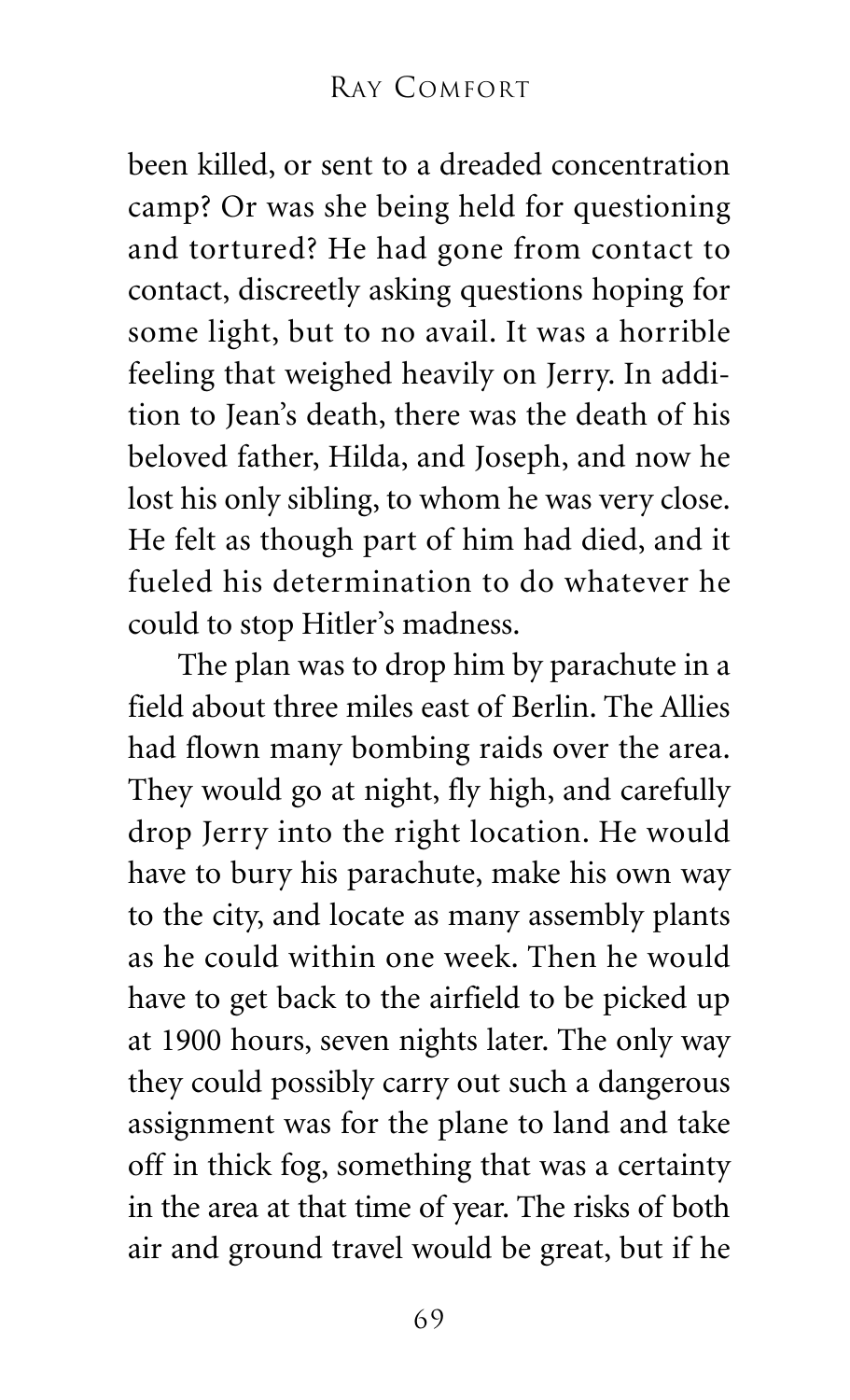could deliver the information to the Allies, the hazards were well worth it.

He would carry falsified papers giving him direct orders from Hitler's personal secretary, Martin Bormann. They were a mandate giving Jerry free course in Berlin to carry out specific details of Bormann's brainchild to purify the German race, producing what was referred to as the Aryan elite. The "Fountain of Life," predicted Bormann, would produce 10,000 purified children by the end of the war who would live in twenty-two homes administered by the society. The Nazis had already torn 200,000 children with Aryan characteristics from their parents in Norway, Poland, and Czechoslovakia to be raised as Germans.

It was late on the night of January 2, 1944. Jerry sat alone in the back of the four-engine Lancaster Bomber that the Resistance kept hidden in a large cave near Cherbourg. The Resistance had boarded up the entrance with authentic-looking signs saying that it was condemned and dangerous. They even placed loose rocks at the entrance that crumbled if any of the boards were moved.

The mile-long road leading to Cherbourg was perfectly straight for about a quarter of a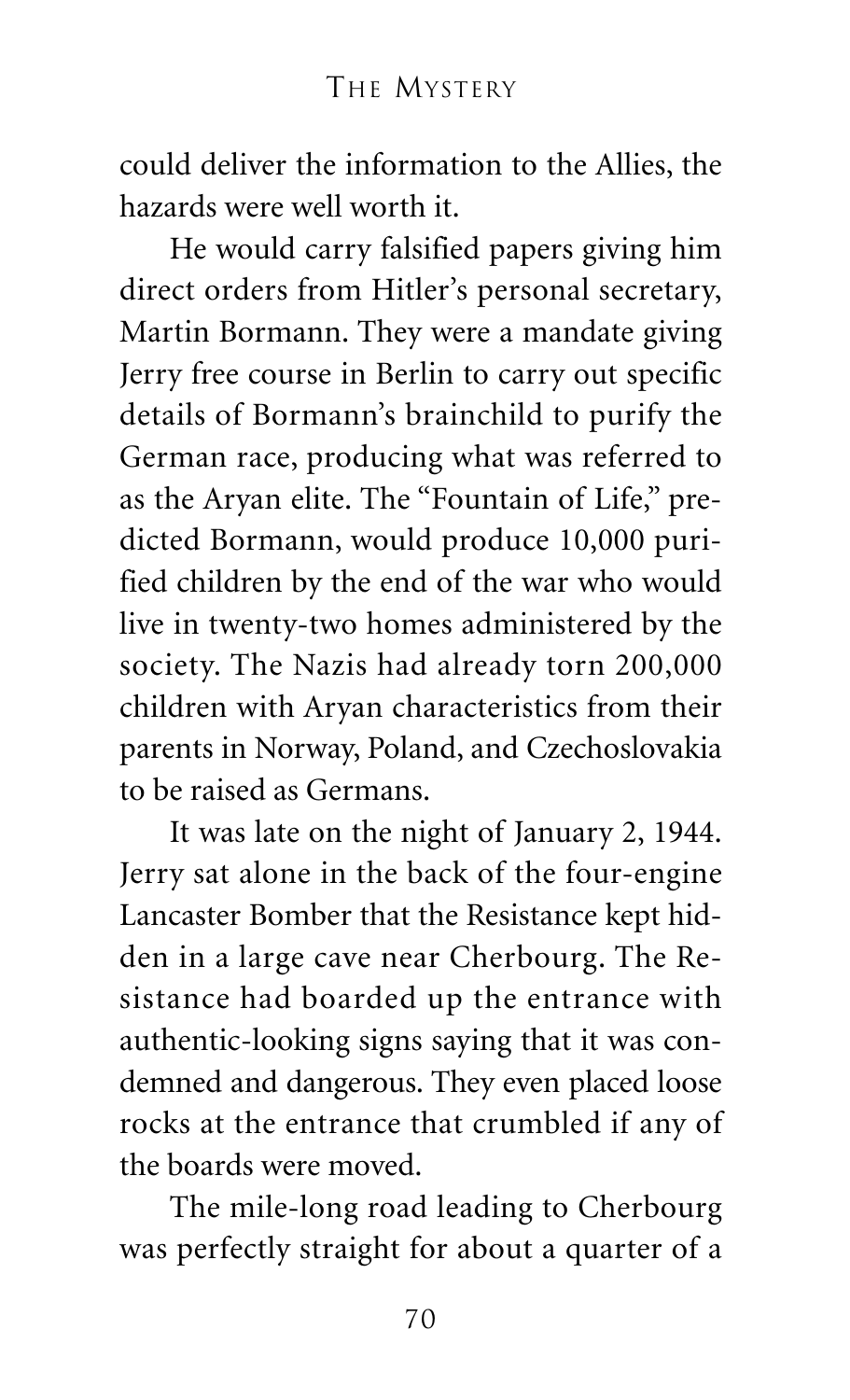mile, making an ideal runway, and the cloud cover hid the light from a full moon, so the takeoff was without event. Once in the air, Jerry went over and over his training instructions. It had been an intense time of jumping and landing, but the sheer volume of repetition had made jumping almost second nature to a point where his natural fears were under control. He checked his parachute one last time, and upon a signal from a member of the crew, he jumped into the darkness of the night and looked skyward to see the plane fly off into the distance. He was on his own.

The following day, a kindly farmer Jerry encountered agreed to drive him into Berlin. Jerry told him that his motorbike had had a blowout and lay crumpled in a ditch. The effects of his landing on rocky ground the night before —a large bruise on his right wrist and a cut on his forehead—seemed to authenticate his story in the man's mind.

That night, Jerry entered a bar and spotted an SS officer sitting alone. There was no way he could even remotely inquire about aircraft assembly plants without arousing suspicion, so he planned merely to make a friend and try to gauge the man's loyalties to the State. He had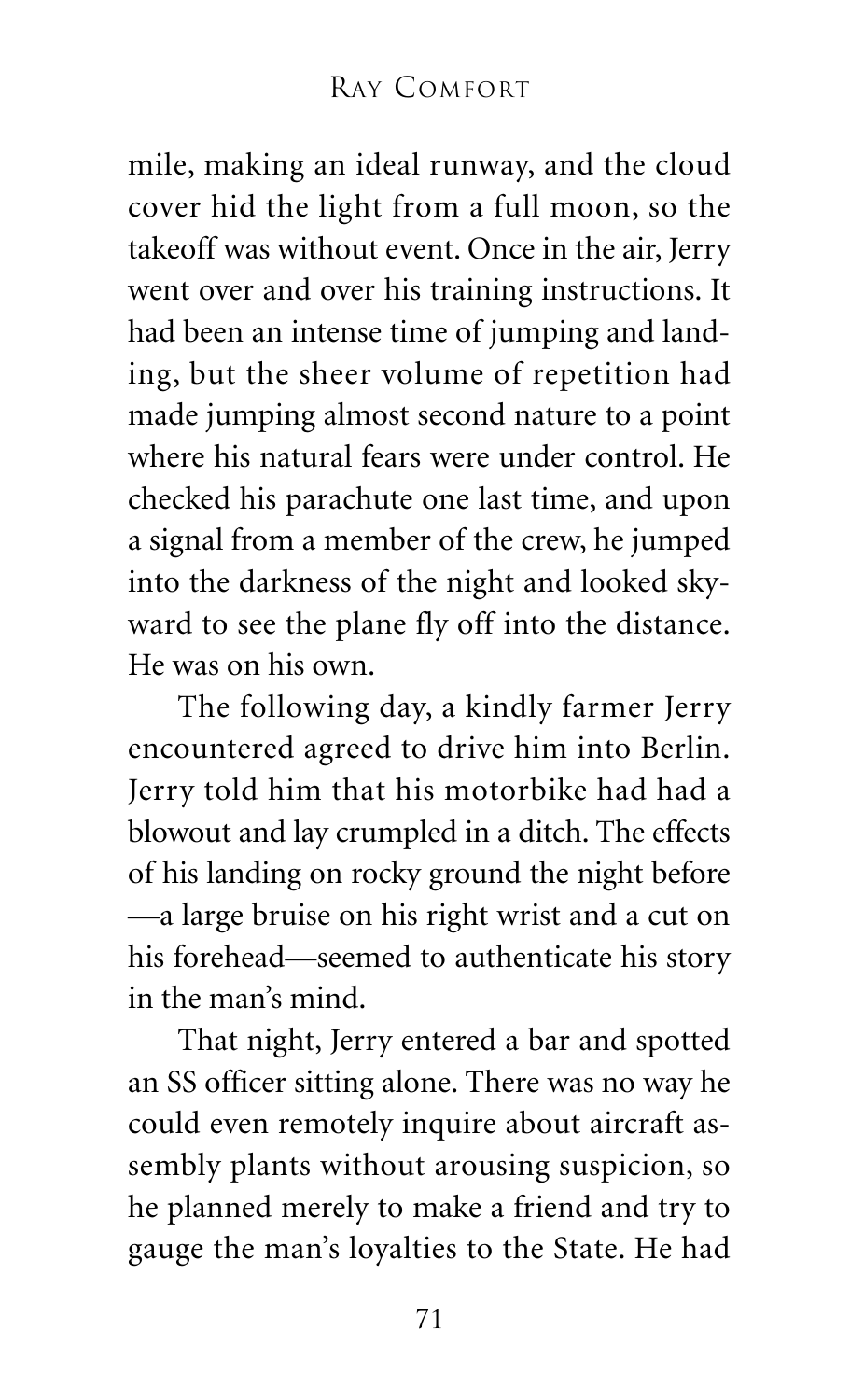hoped that he would find someone who believed the Nazi cause was unjust.

He asked in German, "Mind if I sit here?"

The man didn't say a word but pushed a chair out with his foot so that Jerry could sit opposite him. The German was friendly, but even if he had been sympathetic to the Allied cause, there was little chance he would have let it be known. In the course of conversation he related that a week earlier, a soldier whose tongue had been loosened by a few beers had spoken too loudly. He casually mentioned that he considered something the Third Reich had done to be detrimental to Germany.

About an hour later, the SS showed up and escorted him away for questioning. At 11:00 a.m. the next day, he was taken to the main square and shot in public, his bullet-riddled body left tied to a post for two days as a warning to others not to resist the State. They wanted it to be known that if they didn't hesitate to shoot one of their own, they would gladly deal with others who refused to fall into line with their wishes.

After hearing that, Jerry decided that his only hope of finding someone willing to give him the information he needed would be in one of Berlin's ghettos.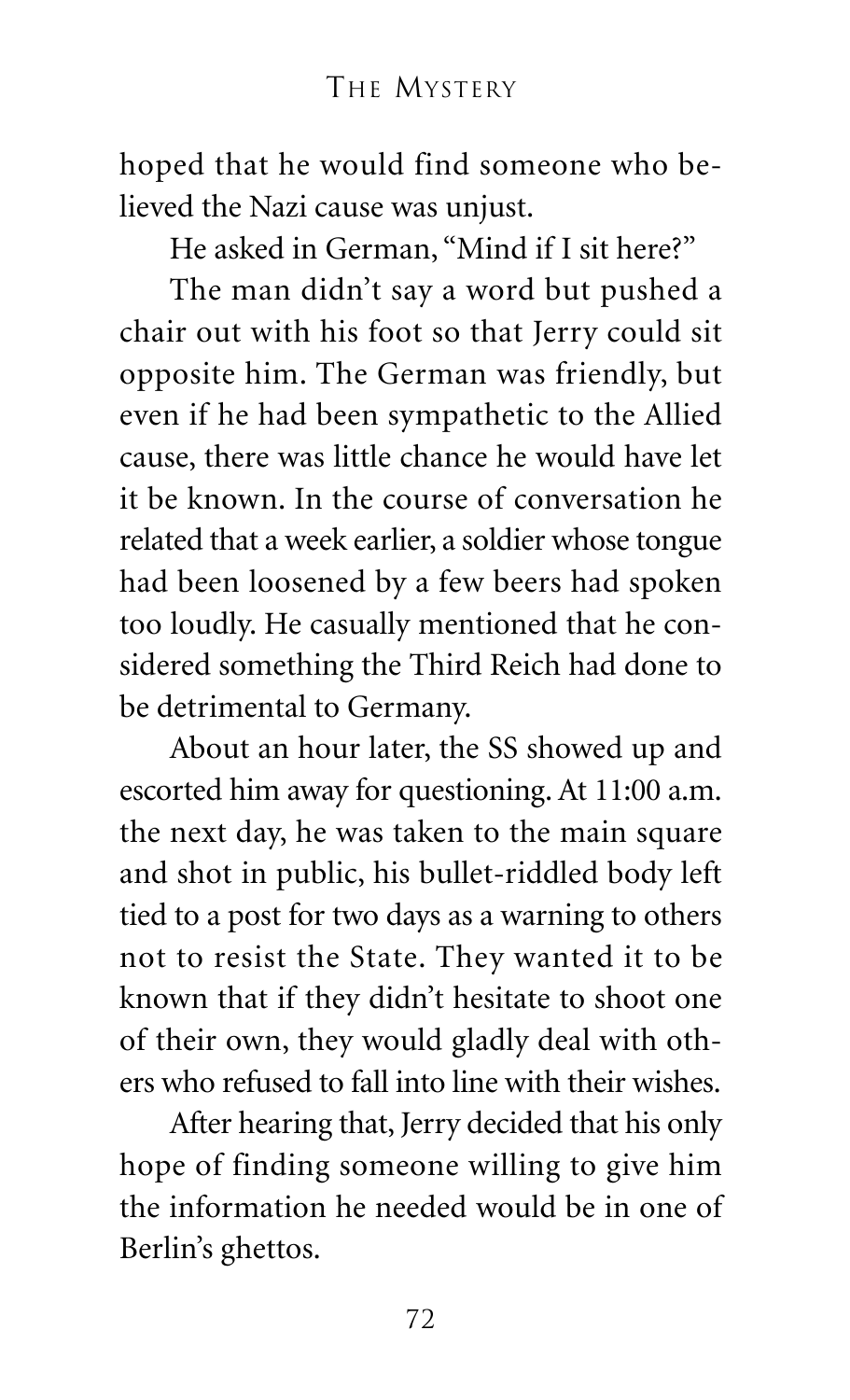As he stood later that evening at the checkpoint of the largest ghetto, an officer closely examined his papers and asked, "Why are you wanting to enter here?"

"We understand that a number of Norwegian children are being hidden by the Jews," Jerry answered with an air of authority. "I have come to make inquiries. I find that a little money here and there can loosen the tightest tongue, especially when the belly is empty."

The officer smiled, obviously impressed that the orders came directly from Bormann himself, and said, "To make sure you are not put in danger, I will provide you with an escort of two soldiers and my personal vehicle."

As Jerry was driven through the ghetto, he looked in horror at starving women whose husbands most likely had either been imprisoned in the nearby concentration camps or killed. The women were sitting on the sidewalks, or lying with their children, their emaciated faces and pleading eyes slowly following his car.

After driving around for about ten minutes, he told the driver to stop the vehicle, charged both soldiers to remain in the car, and walked over to a woman sitting on the cold sidewalk.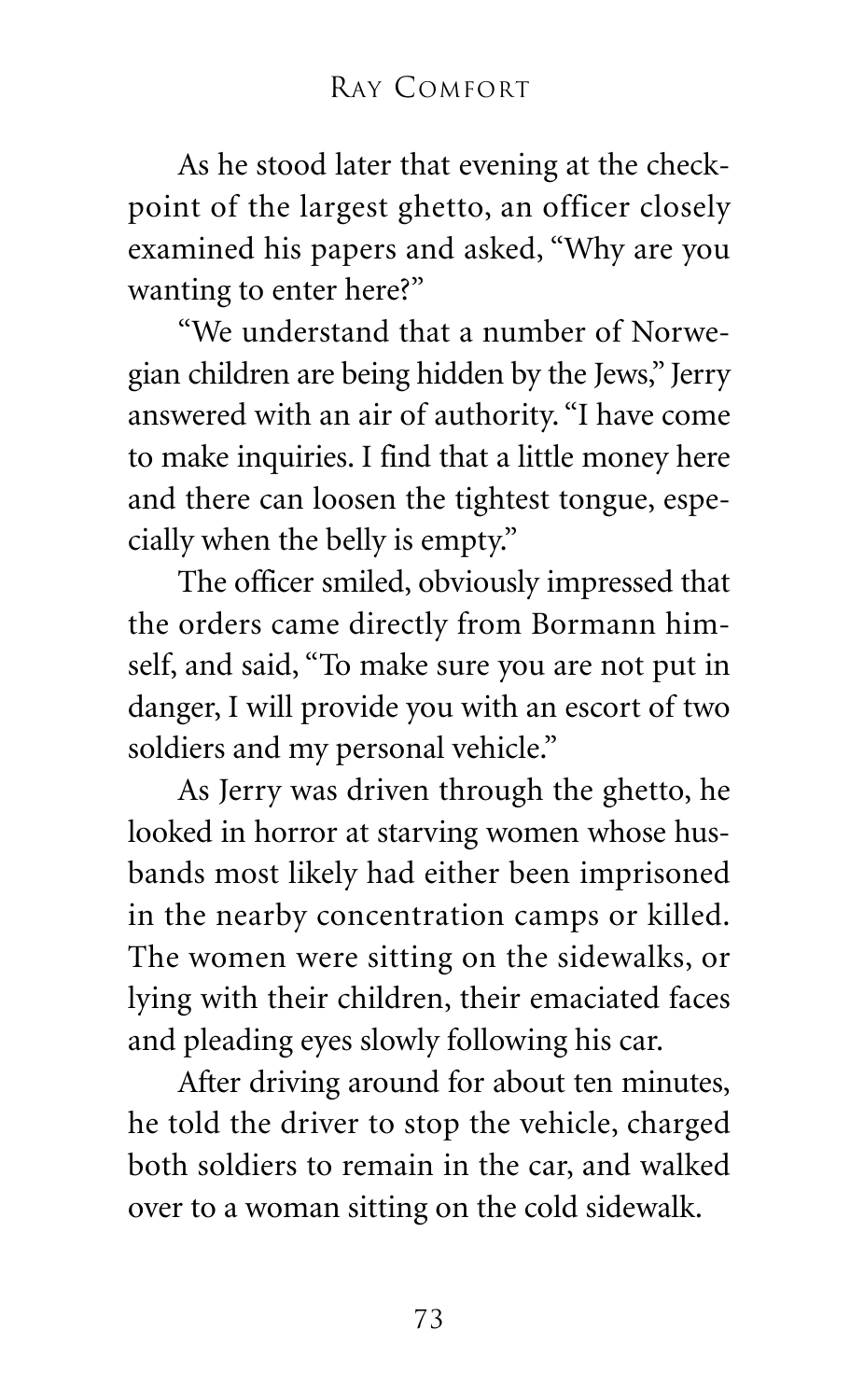#### بممحه

RACHEL SLOWLY opened the door of what used to be one of many communal kitchens in that region of the ghetto. The wide-open mouths of the cupboards told their own pathetic story. They held nothing but piles of rat droppings. The flickering light of a candle had drawn her into the kitchen, giving her a faint hope that someone may have found food and could give her some . . . anything to stop the unending gnawing in the pit of her stomach.

But it was just old Rabbi Cohen, sitting at the large table reading the Bible in dim candlelight. She had often seen him shuffling around the ghetto, clutching his Bible like a child clutches a beloved rag doll. Disheartened, she slumped down on the floor in a corner. Another pain, greater than the hunger, gripped her heart. It was the memory of seeing her precious husband shot before her eyes by the Nazis, his body tossed onto a truck bed like refuse from the streets.

As the sun rose and made the candle unnecessary, the old rabbi lifted his eyes, licked his thumb and forefinger and squeezed out the flame. Rachel stared at the smoking wick, and thought of the black smoke that ascended con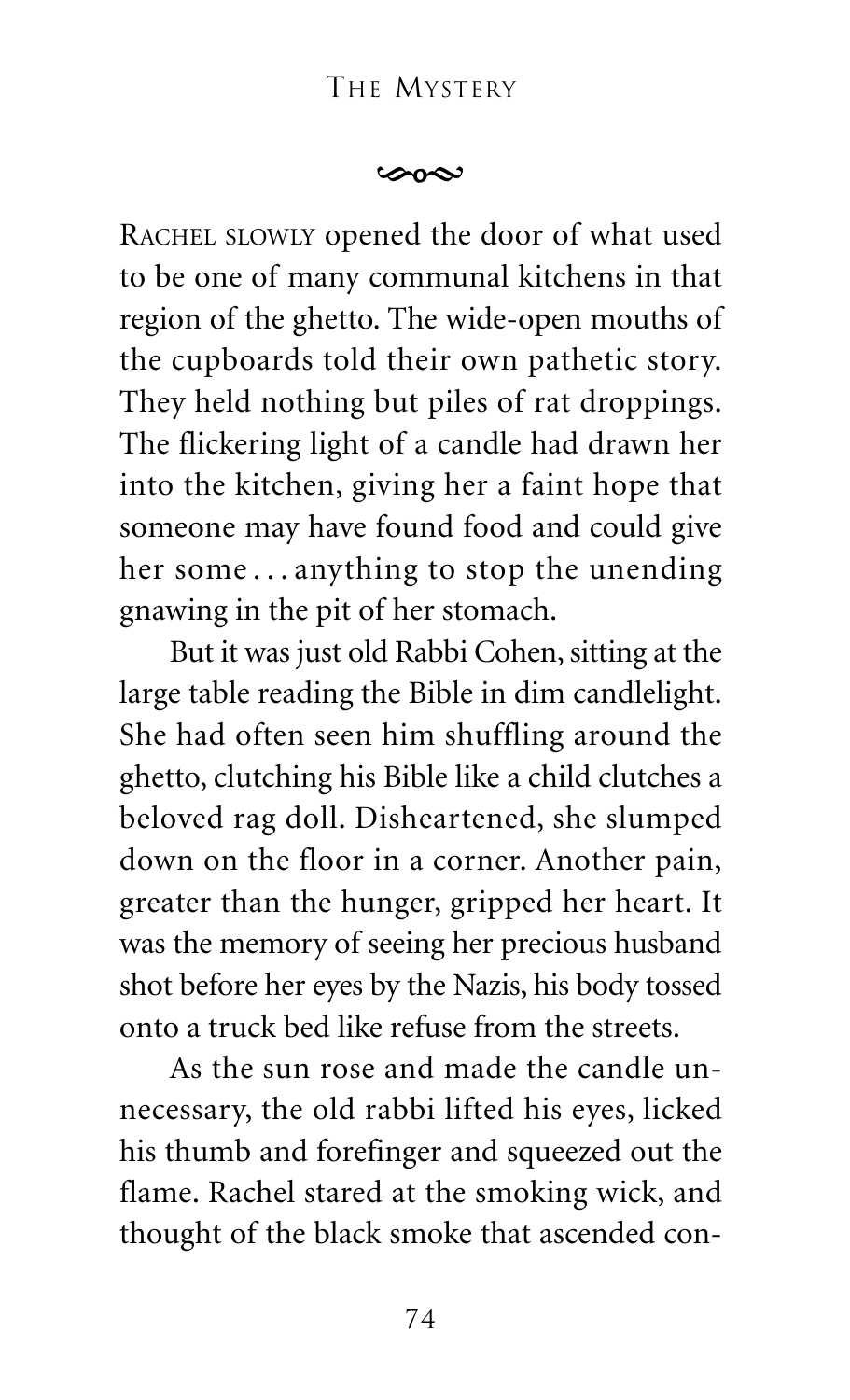tinually from the Buchenwald concentration camp, where the Nazis were snuffing out her people.

As she looked at its smoke, she was distracted from her thoughts by the sound of a page being turned in the rabbi's book. She stared at him for fifteen minutes as he slowly and thoughtfully turned each of its pages with an obvious reverence. His eyes didn't look up for even a moment from its contents.

At last she broke the silence. "Why do you read that book?" There was a bitter cynicism in her tone.

Without looking up he merely answered, "It is my food."

The gnawing in her stomach made her annoyed at such a stupid statement, but before she could reply he continued, "Some people have a thousand questions. With this book I have a thousand answers."

"My mother used to read the Scriptures all the time," Rachel observed. "*She* went to Ravensbruck."

He still didn't look up, but just said, "Do you have questions, or answers?"

Rachel didn't reply as his words echoed in her mind.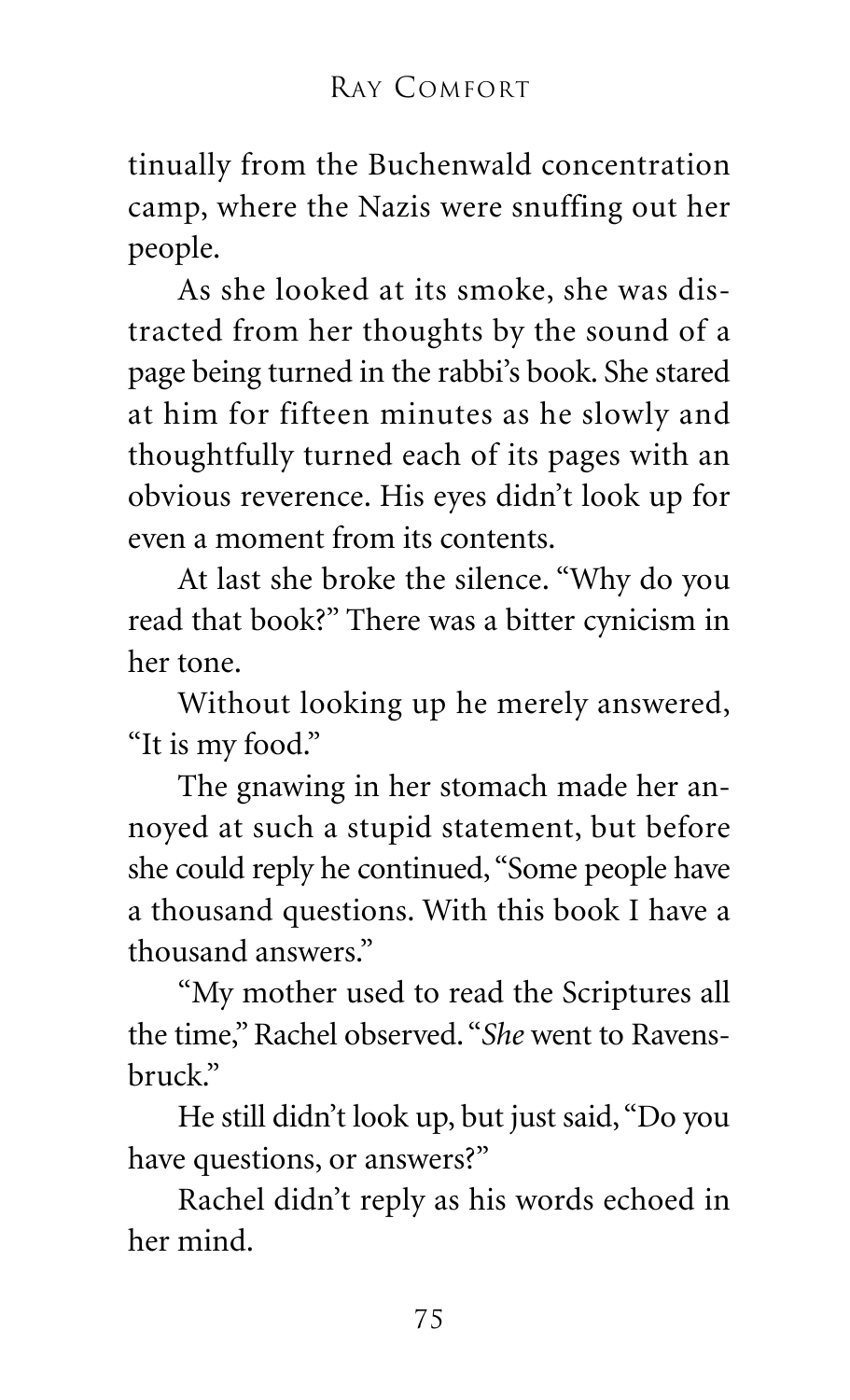After several minutes he lifted his eyes, adjusted his rimmed glasses on his nose, and looked over at her. "My dear, I warned our people that money had become our god. Oh, we didn't dance around a golden calf and take off our clothes as the children of Israel did when Moses was on the holy mount. But we may as well have, because we as a nation have forgotten our Creator. I showed them again and again that Israel fell into judgment when they forsook the Law and worshiped idols, but they wouldn't listen. We worship idols. Not wood and stone images, but idols of material wealth. Idols of the businesses of life... and we give God lipservice. They retired this 'raving old Jeremiah.' But I warned them."

He could see that Rachel's expression was questioning, so he continued,"Listen to the book of Jeremiah, as the God of our fathers speaks to His people: 'How shall I pardon thee for this? thy children have forsaken me, and sworn by them that are no gods; when I had fed them to the full, they then committed adultery, and assembled themselves by troops in the harlots' houses. They were as fed horses in the morning: every one neighed after his neighbour's wife. Shall I not visit for these things? saith the LORD: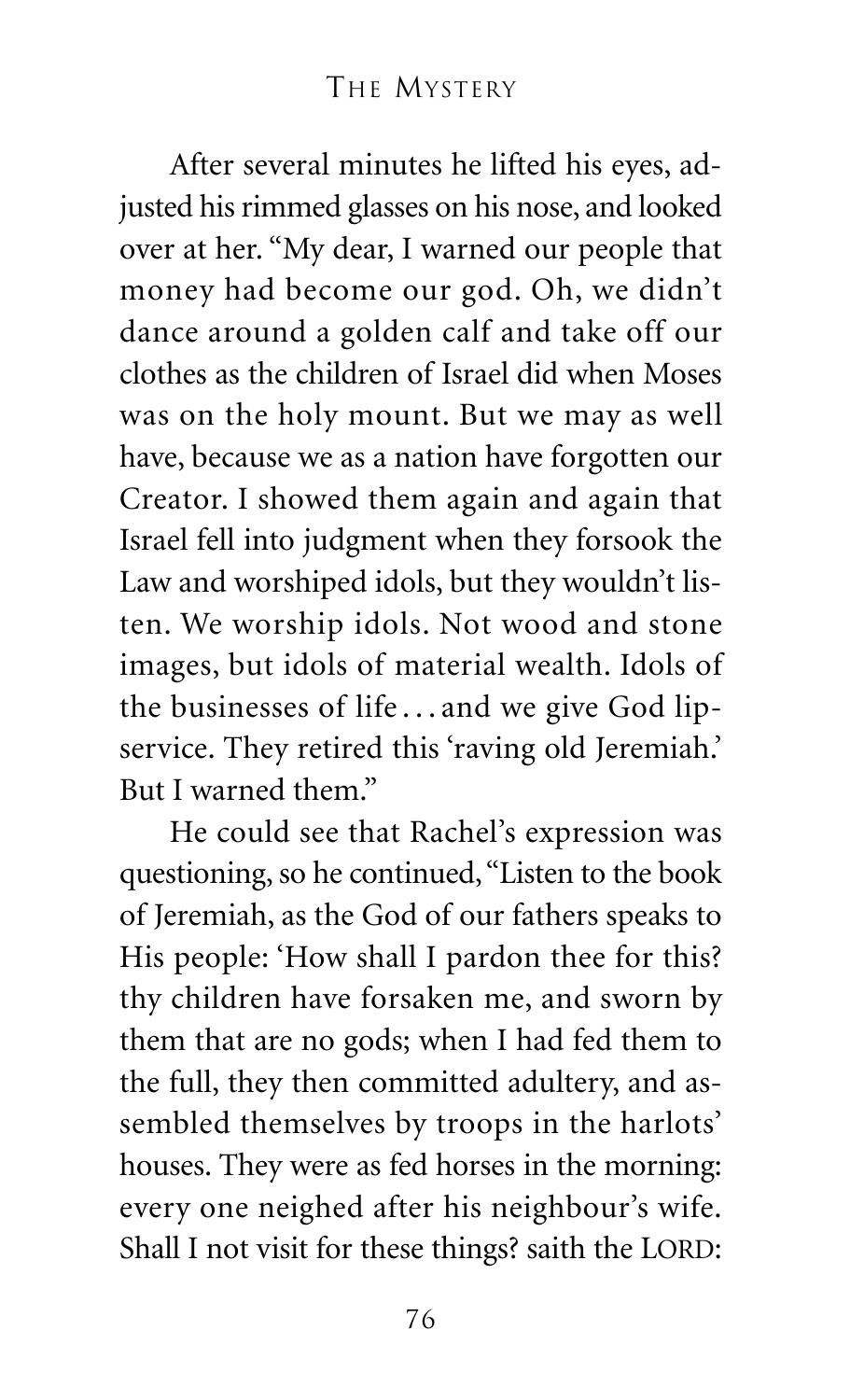and shall not my soul be avenged on such a nation as this?'"

The old rabbi somberly added, "Then judgment came: 'Their widows are increased to me above the sand of the seas: I have brought upon them against the mother of the young men a spoiler at noonday: I have caused him to fall upon it suddenly, and terrors upon the city. . . and the residue of them will I deliver to the sword before their enemies, saith the LORD. . . They shall die grievous deaths; they shall not be lamented; neither shall they be buried; but they shall be as dung upon the face of the earth...'

"For years I warned our people that they could not love money, commit sexual sins, and forget the Law of their God. I told them that if they would not turn from their wickedness, He would judge us, to bring us back to Himself. I read them the words of Jeremiah: 'Give glory to the LORD your God, before he cause darkness, and before your feet stumble upon the dark mountains, and, while ye look for light, he turn it into the shadow of death, and make it gross darkness. But if ye will not hear it, my soul shall weep in secret places for your pride; and mine eye shall weep sore, and run down with tears, because the LORD's flock is carried away captive.'"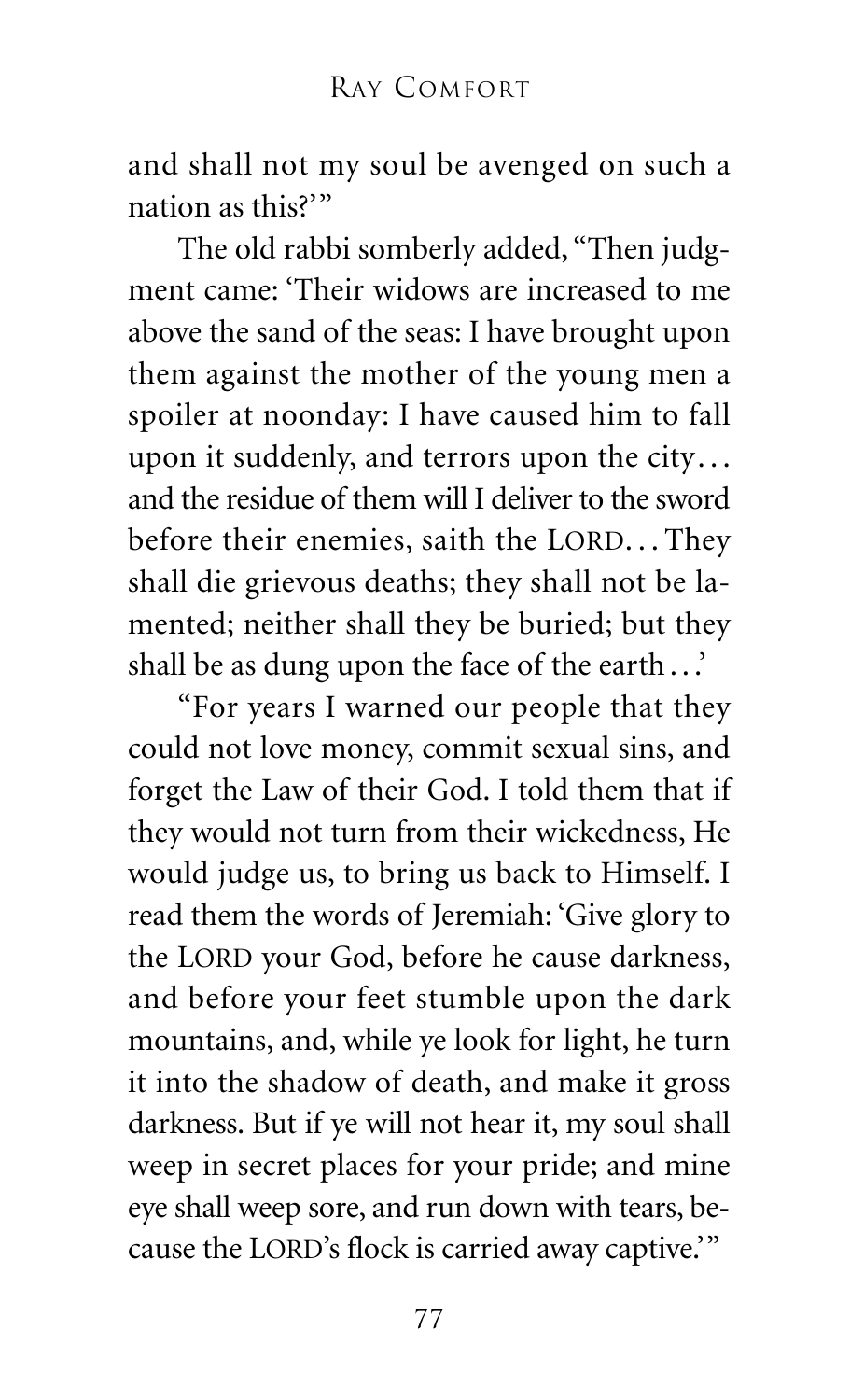He looked up from the book and with tears streaming down his cheeks said, "My dear, our light has turned to gross darkness...but our God is rich in mercy to all who call upon Him. He will judge Germany, and once again cause His face to shine upon us. One day Messiah will come and restore all things. The God of our fathers will draw us back to Jerusalem. He who scattered Israel will gather her."

His naiveté angered her. Rachel glared at him and said, "I cannot accept your God. *He is a tyrant!*"

"*Hitler* is the tyrant," he responded. "Can't you see that you are doing what Israel did? You are creating your own god. Your image of God is not the one given to us in the Scriptures. Jeremiah has been labeled a 'prophet of doom,' but he was a prophet of *good* tidings. His very name means 'Jehovah will exalt.' God was willing, so willing to turn from His wrath and exalt His people by pouring His blessings on them, but they refused to turn from their rebellious ways. That was their choice. We, as His people, had that same choice."

"What *choice* is this? We are starving to death! I have no money, no food, no family." Glaring at the old man she argued, "I cannot believe that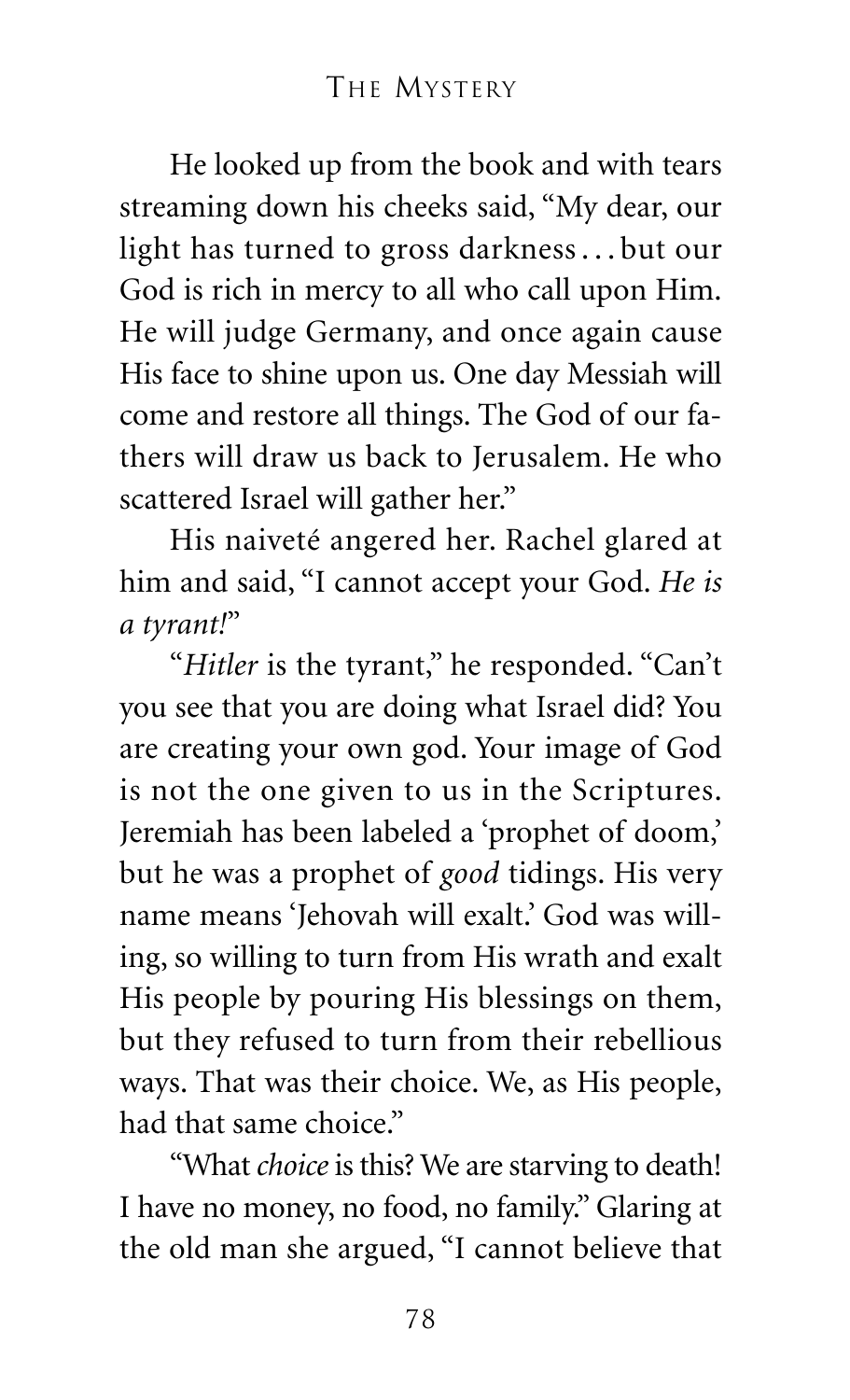God would just sit back and allow *this* to happen to 'His' people!"

Rabbi Cohen looked back at the Scriptures he had just read, and said, "My dear. . . He *has*."

As she stood to her feet enraged, he calmly added, "But I have not seen the righteous forsaken, or His children begging bread ..."

With that she snapped, "You stay here and die. I am going to beg for bread!" and stormed out of the room slamming the door.

Her anger seemed to energize her as she scoured the streets of the ghetto looking for food. She was so angry at God and so desperate, she decided to sell her body to any man who would take her, but all she could find were widows and sickly, old men.

By this time she had become very weak with hunger. She returned to her section of the ghetto, crumbling onto the cold pavement near where she had left more than seven hours earlier. No one came to her rescue. In her weakness she felt a strange emotion, one that she hadn't felt for a long time. It was a sense of guilt. It wasn't for what she had done as much as it was guilt for what she had become. She was angry at God, angry at Rabbi Cohen, angry at what life had dealt her. The rabbi's words echoed in her mind.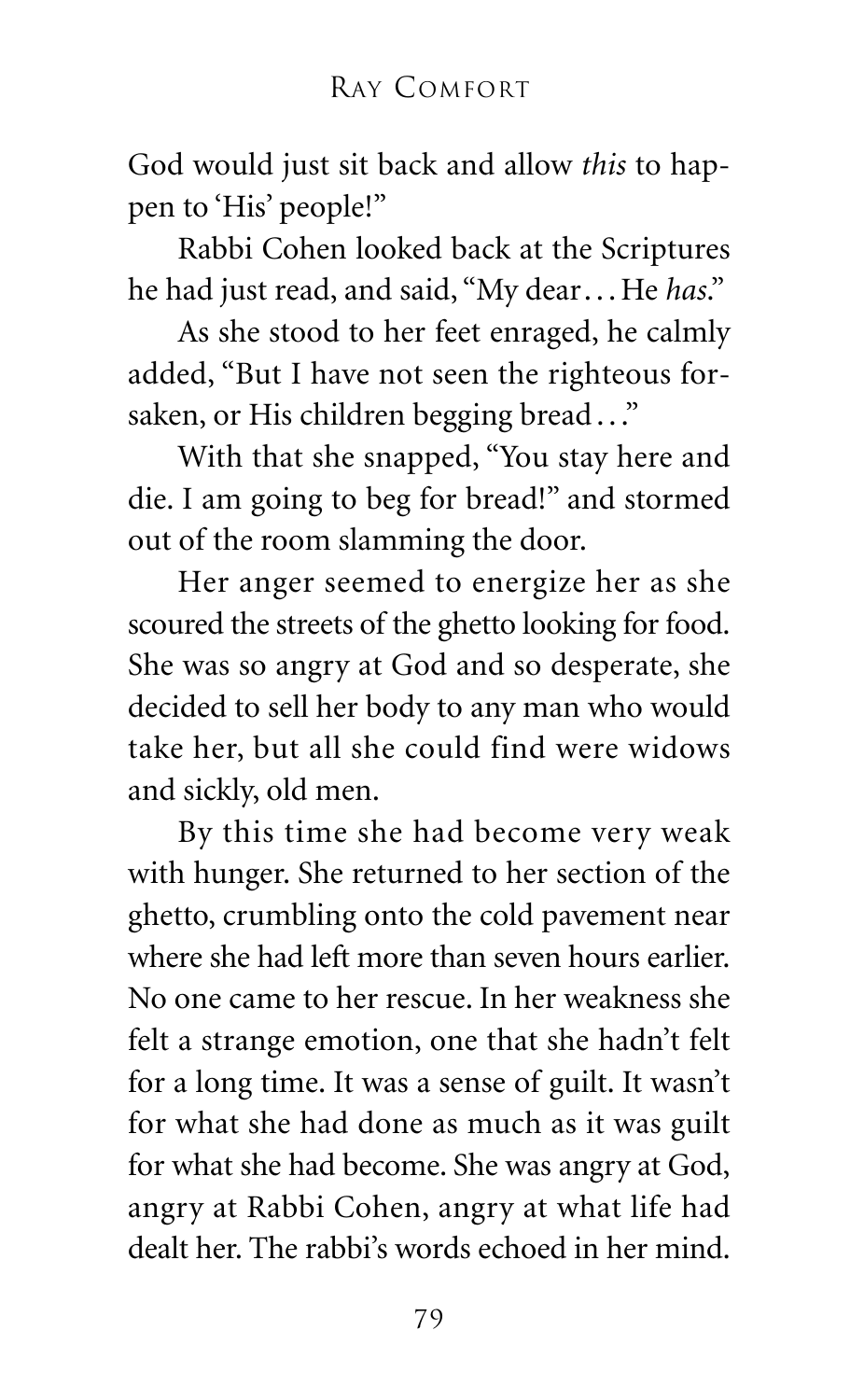Rachel *had* forgotten God. . . she had given Him only lip-service . . .Then there were other things, things that she knew were morally abhorrent to the holy One of Israel. She suddenly felt unclean and lifted her hands to her face, partly in despair and partly to hide herself from facing God. She slowly removed her hands from her face and faintly whispered, "Oh God of my fathers, the God of Abraham, Isaac, and Jacob, Jehovah-Jirah, Rabbi Cohen was right. I have sinned against You. I was going to sell my body. I am ashamed ... I am so weak with hunger... help me..."

It was then that a shadow crossed her weary face, startling her. As she focused her eyes, to her horror she saw the tall figure of an SS officer. She cowered in fear as he knelt down beside her. Then he gently opened her hand and, to her disbelief, placed within it a roll of money. She was confused. Was he propositioning her?

He whispered, "Don't be afraid, and don't be fooled by the uniform. My name is Jeremiah Adamson. I am an American working with the French Resistance. *Please*. . . I must find out where the German aircraft plants are in Berlin."

Rachel listened to the tone of his voice and noted his earnest expression. She looked at the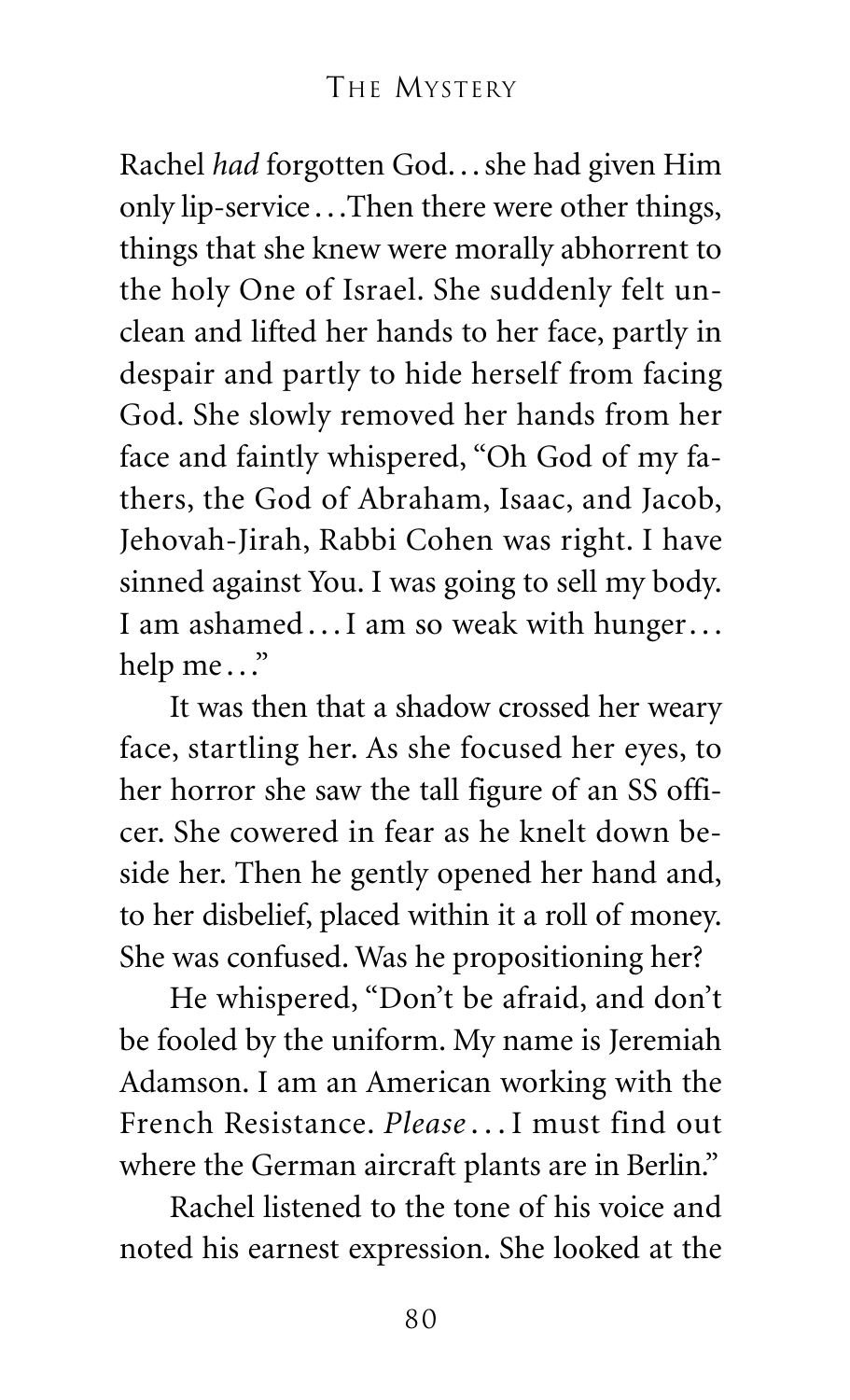soldiers waiting in the car, then inquiringly back at Jerry.

"They think I am an officer of the SS on special assignment for the Führer, trying to uncover information about missing Norwegian children." Then he smiled slightly and said, "The Resistance can produce some fine German paperwork."

Again he said, "*Please*. . . it is vital to the Allied cause. Why would I lie to you? All I need are the locations. You may keep all the money; buy yourself something to eat."

Rachel was stunned by what had just taken place. Seconds earlier she had prayed to the God of Israel to provide for her! She thought for a moment, lifted her weak body to her feet and said, "Wait here," then disappeared around a corner.

Jerry walked back to the car. "I think I am onto something," he told the soldiers. "The woman has seen two children who don't look like Jews . . . a little money goes a long way in making a Jew talk." They smiled as he wandered back to the sidewalk.

The rabbi looked up in surprise as Rachel thrust open the kitchen door. He had fallen asleep with the Bible still open at the book of Jeremiah.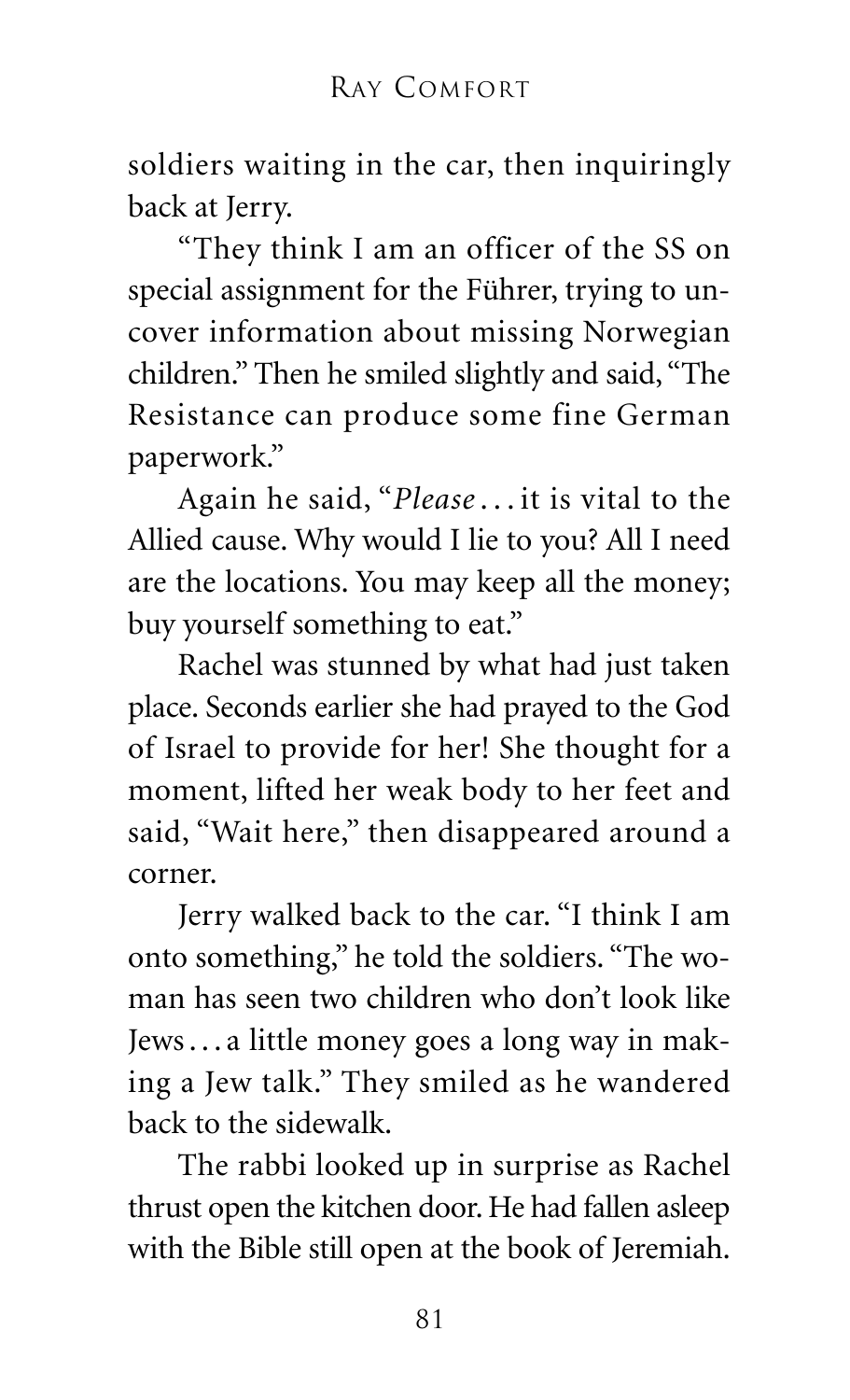Her eyes, flashing with anger when she left, now sparkled with life as she waved the fistful of money before his startled face and blurted out, "The God of our fathers has not forsaken us! He heard my prayer!"

When she told him what had happened, he began to weep. "My dear, God be praised—this is truly wonderful!" he marveled. "I have the name of a man who could give this American all the information he needs. *But how can I be sure this is not a trap?* I could be signing this man's death warrant. What if this is just a Nazi scheme to—"

Rachel held up her hand to stop his words and said, "Rabbi, this man is from God. I forgot to tell you his name . . . it's *Jeremiah*."

### $\infty$

IT WAS JANUARY 20, 1944, as Jerry sat in his room back in Paris, feeling a deep sense of satisfaction for his role in finding key German installations. He reached out and fine-tuned an old radio as he listened to the BBC. It crackled:

"The RAF dropped 2,300 tons of bombs over Berlin today, just one week after a massive array of 1,400 American planes darkened the central German skies, unloading a barrage of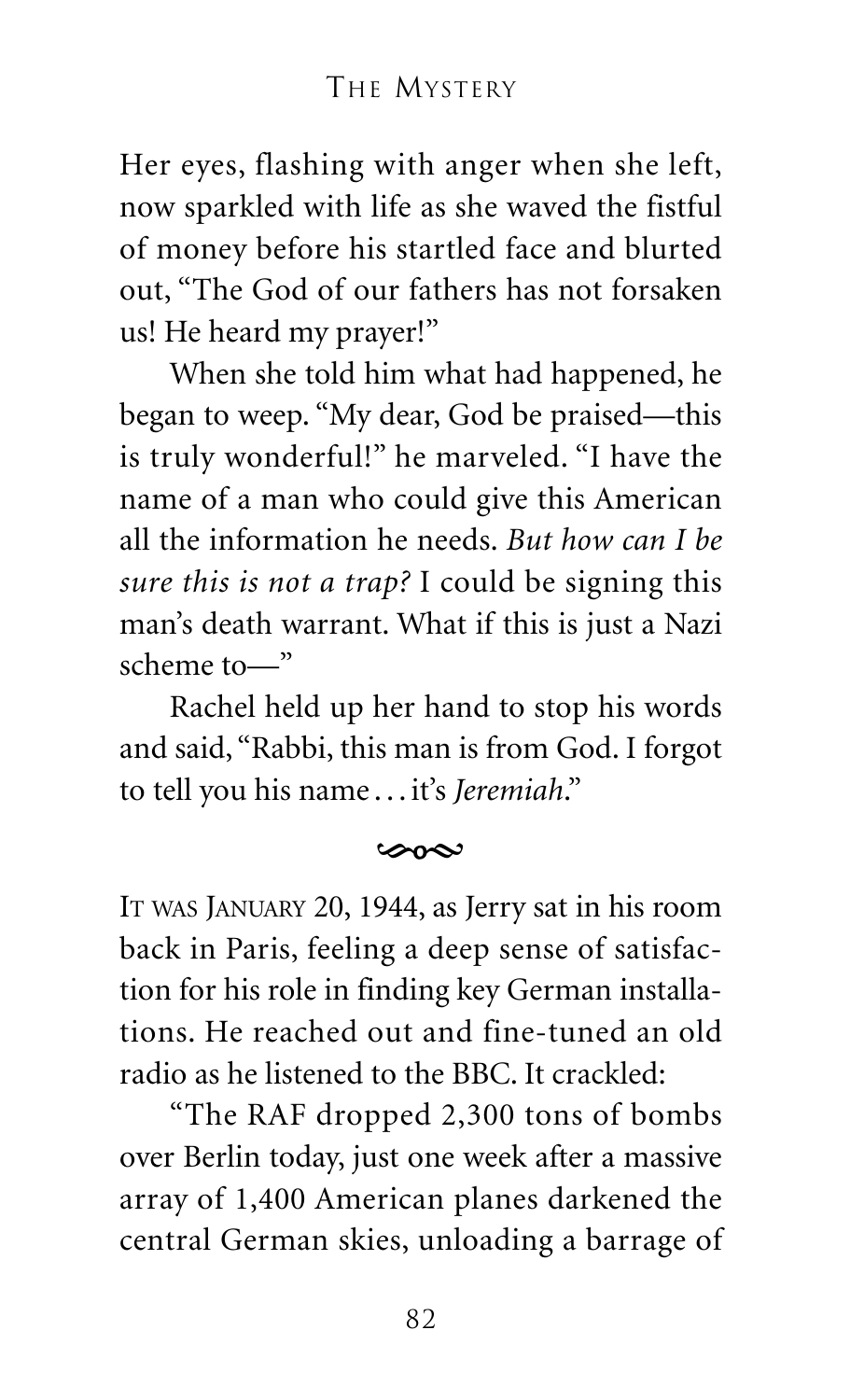bombs that obliterated three key Nazi aircraft assembly plants. Despite the loss of 59 heavy bombers and five fighter jets, the United States Eighth Air Force called its assault a 'major military success' and German dispatches even acknowledged that 'the enemy was technically superior.' The three plants that were hit were Oschersieben, Halberstadt, and Brunswick, allimportant factories of war for the Third Reich. Virtually all available planes in the *Luftwaffe* arsenal (about 100) were used in defense. Of those, 28 were downed by American fighters."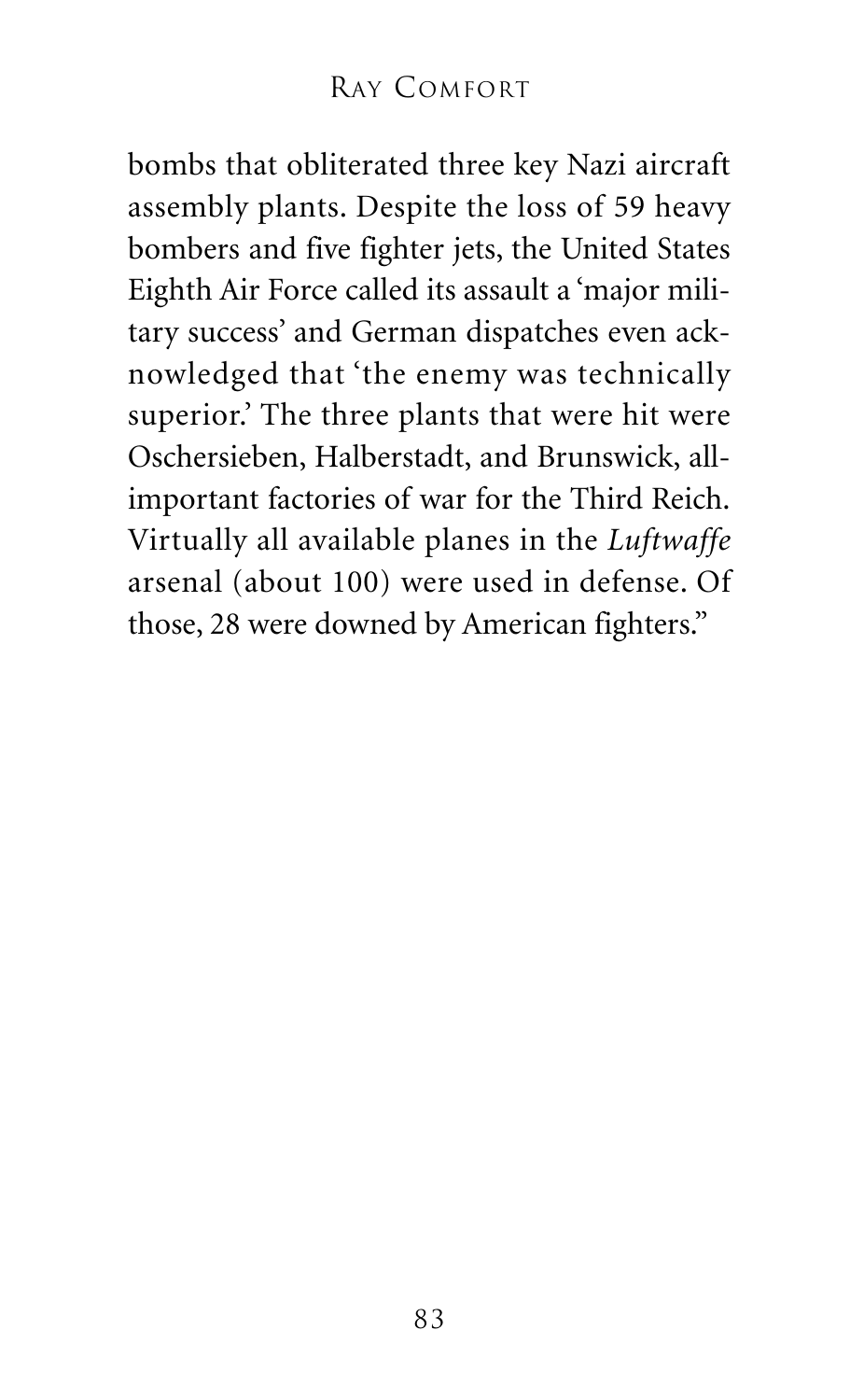# CHAPTER SEVEN THE SECRET ROOM

 $\infty$ 

J ERRY'S NEWFOUND friend Charles was a typi-cal French freedom fighter. He loved to sing, he loved wine, and he loved women even more. Most of all, he loved liberty. He had taken all these things for granted up until the German occupation. He lost his brother and father on the island of Corsica a year earlier in a bombing raid, and yet the tragedies that had come his way hadn't taken from him his love of life. Instead, they had hardened his resolve to fight oppression.

Soon after the first bombing raid that killed his father and brother, the Nazis arrived on the island in force. Charles had been torn between staying with the remaining members of his family or joining the Resistance. If he stayed in Corsica he risked being shot, so his mother and sister pleaded with him to leave the island and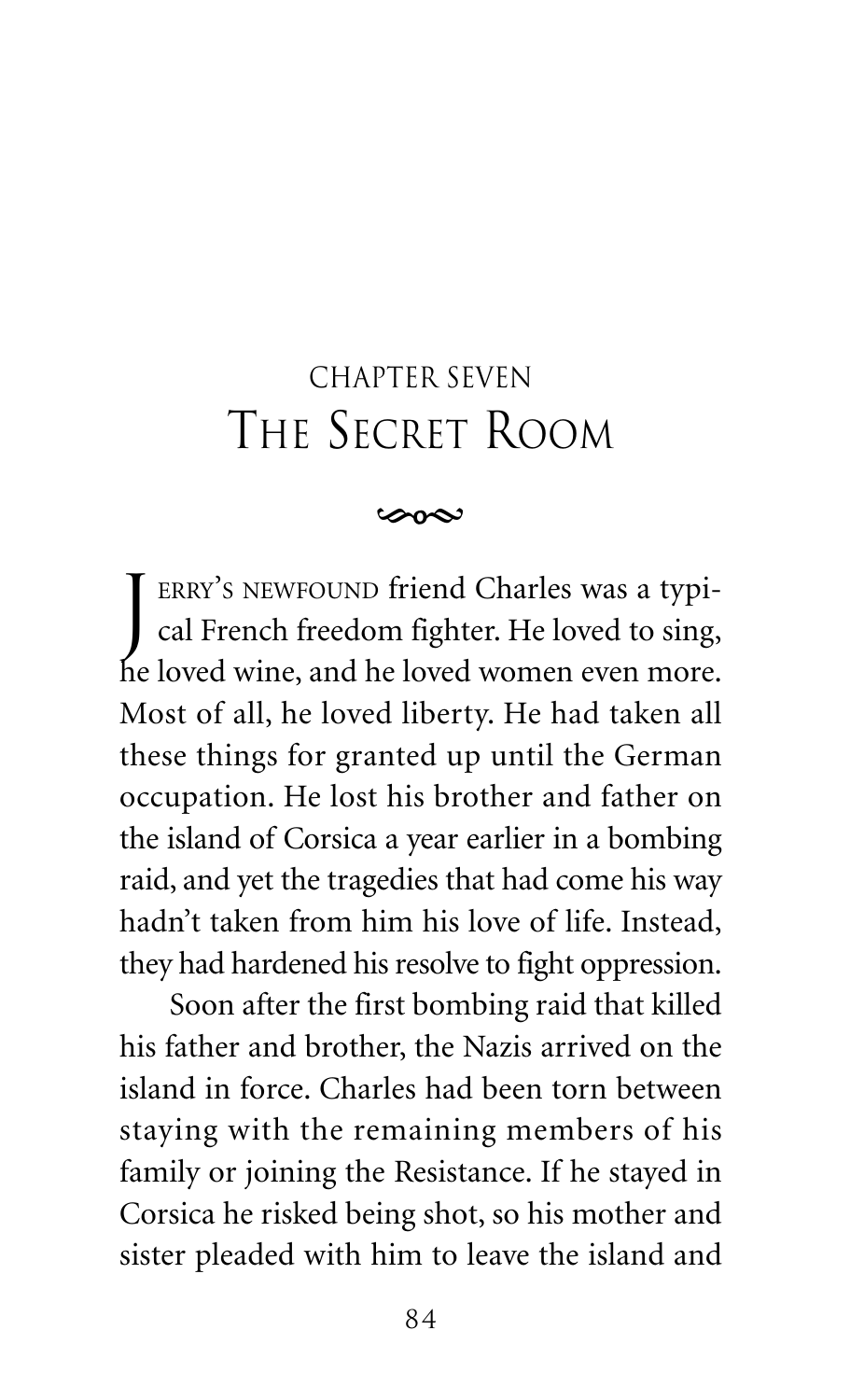fight on the mainland for his country. He escaped the island in a fishing boat with three other men, and shortly after made contact with the Resistance.

Like many others, this gentle fisherman had been hardened to the realities of war through years of fighting. He had stabbed, shot, and poisoned Nazis, and even strangled them with his bare hands.

It wasn't long until the local Resistance began its work on Corsica. They saw their mandate as doing anything that would frustrate, confuse, or hinder the enemy—from cutting communication wires to carrying out full-scale attacks on convoys.

Charles had spoken often about his happy, carefree childhood, so it didn't surprise Jerry when he decided to return to the island. Charles said it was his prayer that when the Nazis began retreating, Corsica would be their first backward step. What was surprising was his insistence that Jerry go with him. It didn't take long for Jerry to make a decision. He quickly assembled the few belongings he would need. He then gathered Lillian's few possessions, put them in a box and gave them to their landlady for safekeeping, should Lillian return.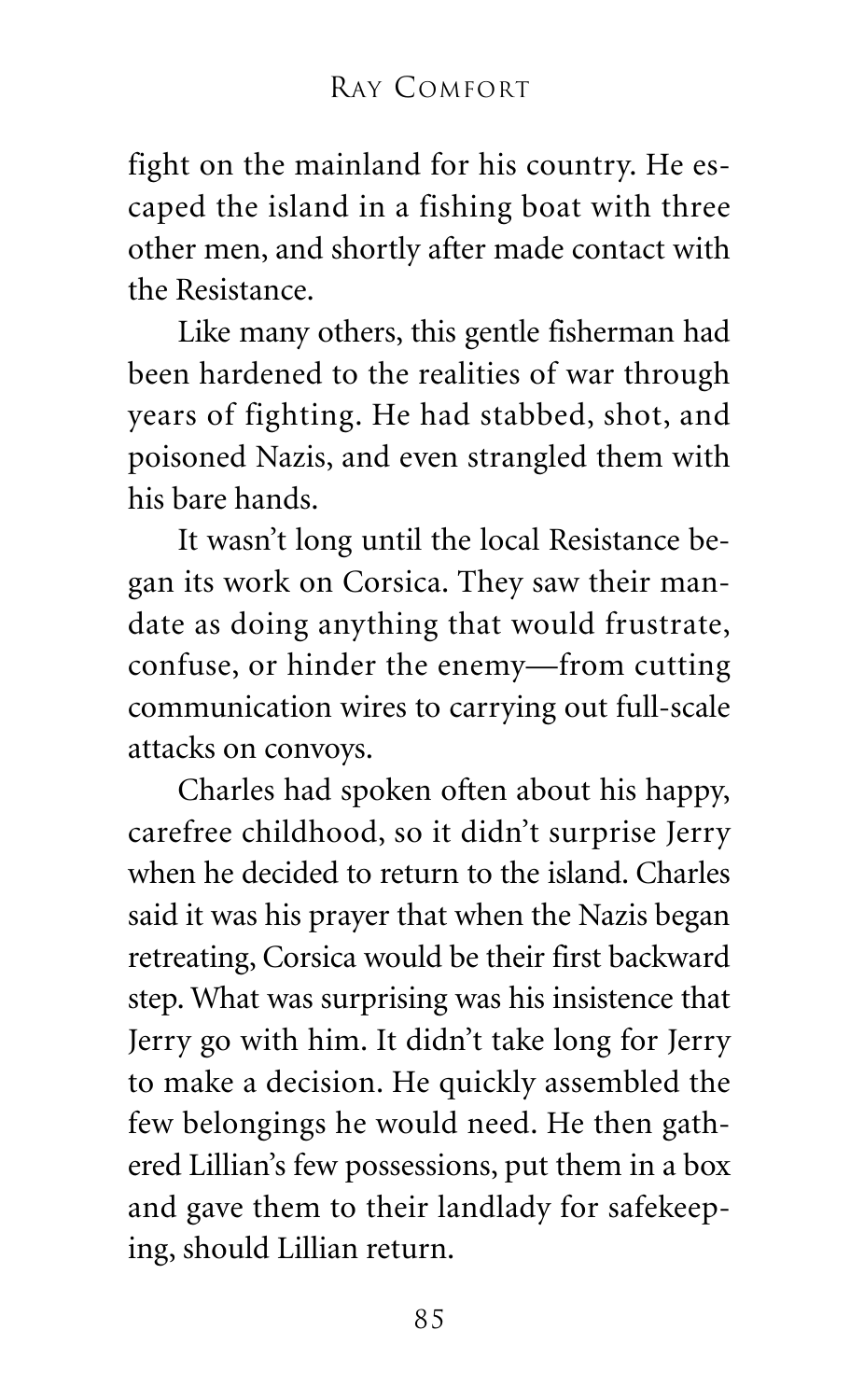Thanks to Resistance expertise in travel documentation and a willing French fisherman and his sturdy vessel, the two men soon found themselves on the island of Corsica. Jerry felt as though he had already been there, especially after he was given a crash course of the island and its history during the one-hundred-mile boat trip. The birthplace of Napoleon, it was the fourth largest island in the Mediterranean and was strikingly beautiful. The island looked like a mountain range jutting out of the sea. It was covered with hills and steep mountains, except for the eastern side of the island, which was primarily a coastal plain. That's where they decided to land the fishing vessel.

The men quickly made contact with the local Resistance, who informed them that the Nazis had closed a vital link between two parts of the island. Their first mission was given to them shortly after their arrival: they were to take out a guard post not far from where they landed. They would have the invaluable help of two attractive female members of the Resistance who lived on that part of the island.

The four rehearsed their plan of attack. The women, Camile and Simone, would let the air out of the back tire of their car. They would also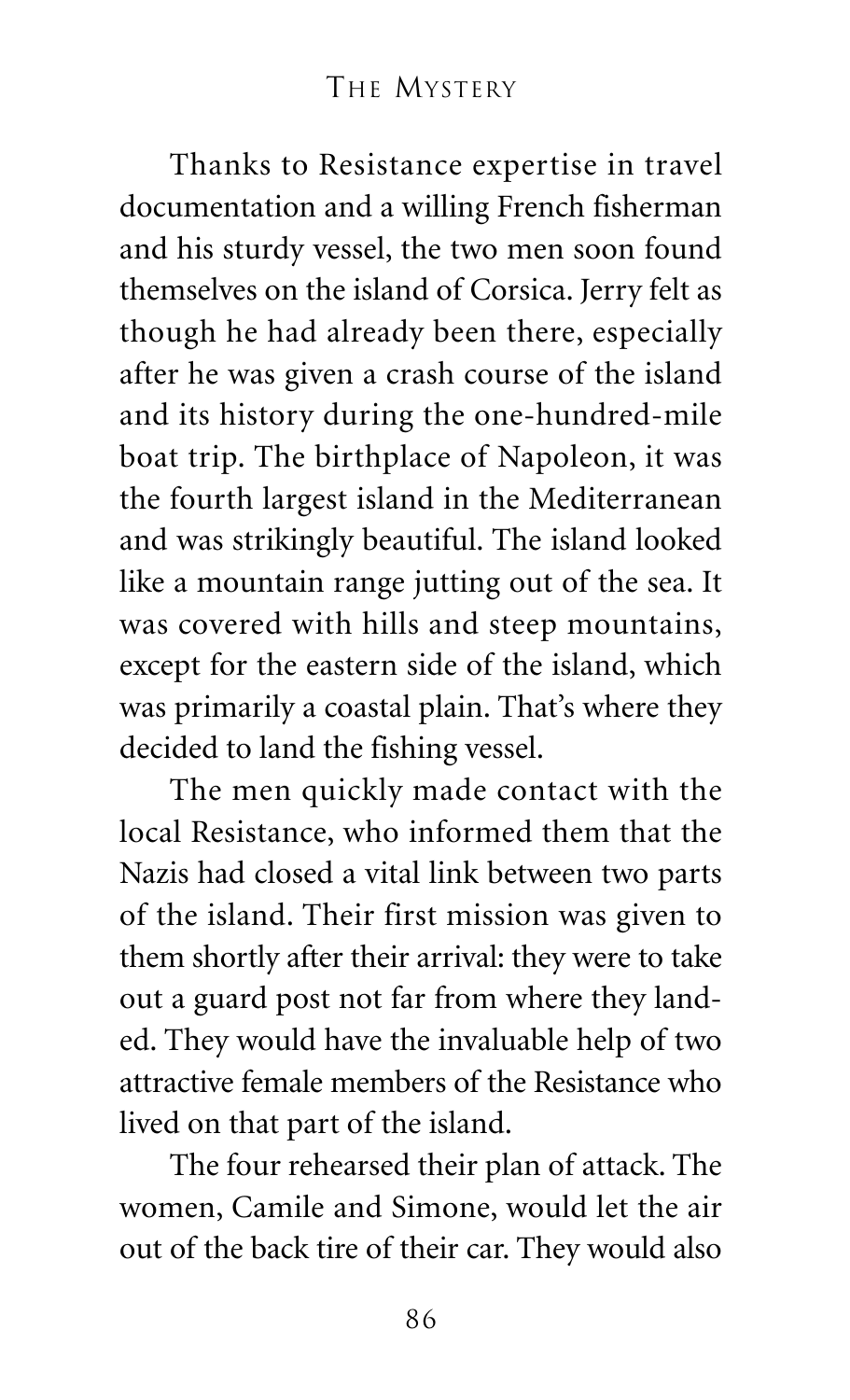let down their hair and pull their blouses down over their shoulders to attract the guards. They told the men they hated doing this, because they were churchgoing women. One of them quoted the words of Solomon—something about a man being brought "to a piece of bread" by a "whorish woman." In other words, when a loose woman tempts a man, he has little or no resistance. They were counting on the truth of this verse.

Simone said that when her younger sister was raped by a German soldier, a Nazi doctor had aborted the pregnancy. It was a nightmare for her sister, and she would never be the same. Another friend, who refused to become a "call girl" for the soldiers, was raped and then shot through the head by the soldier who assaulted her. He claimed that she had tried to kill him and that it was self-defense. There was no official inquiry into the incident.

As the men waited in the bushes to execute their plan, Jerry's heart pounded as hard as when he had hidden under the bakery floor in Bialystok. He never found killing another human being to be easy. He had to become detached like a killing machine. He dare not let his fear, or other emotions, let him think about what he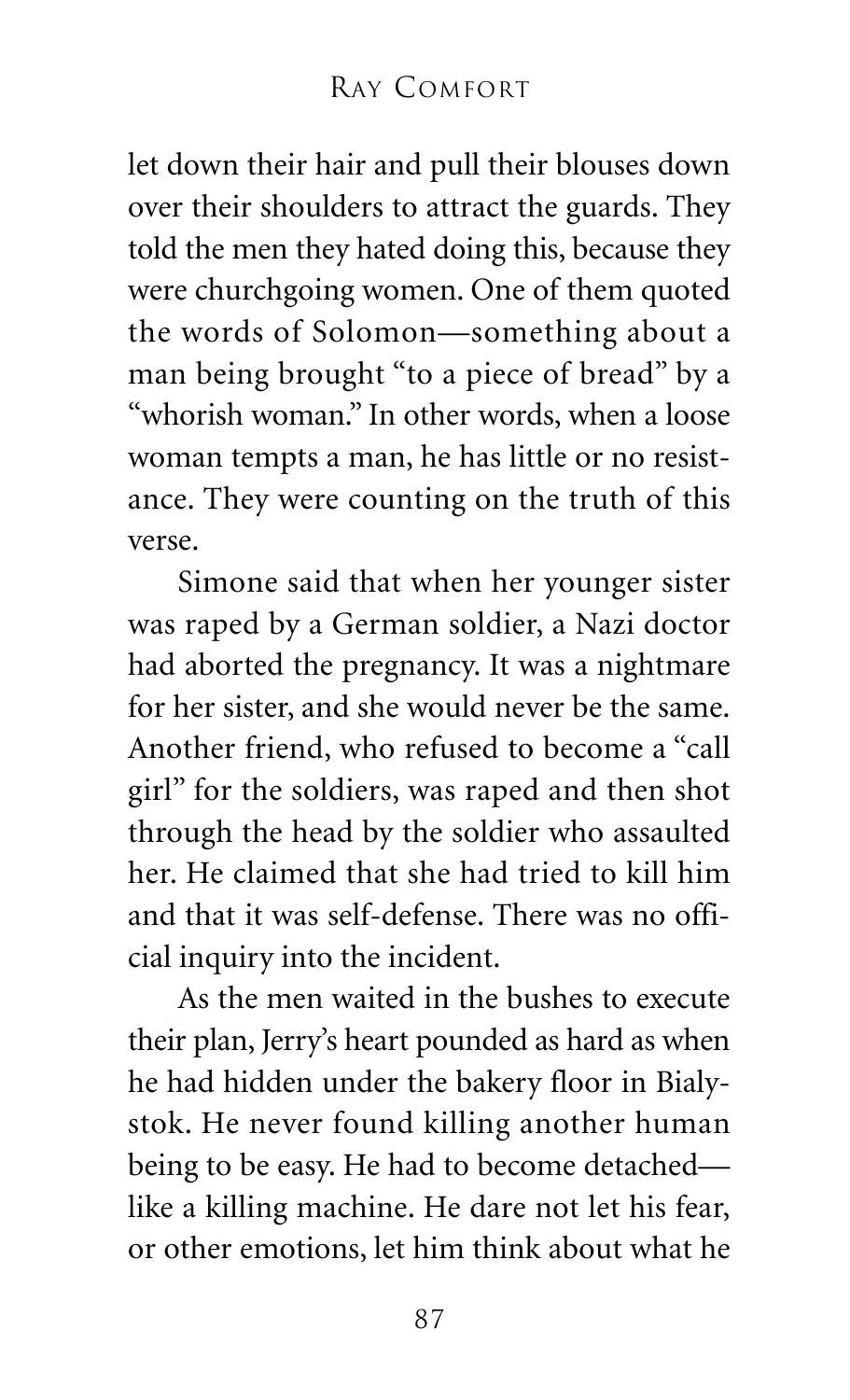was doing. He just did it. He did it for France. He did it for the free world . . . for his family.

Two armed guards sat casually in the outpost. One lit a cigarette and puffed on it in the cold night air. Just then there was the sound of a limping car coming around a corner. It was the women, precisely on time. As the car hobbled toward the outpost, the soldier put out his cigarette, took a firm hold of his rifle and cautiously approached the vehicle. Jerry heard him tell Camile to turn off the car lights. She immediately did so. He then directed the other guard to shine a spotlight into the car and then directly at the women. Both men liked what they saw. He then told them to get out of the car and to slowly walk toward them.

It was when Camile said something about giving the men a "good time" that both soldiers let their defenses down. It was only for a moment, but it was obvious that her words diffused the air of its tension. The men's body language changed. The weapons in their hands were no longer held high. That was all that was needed. Within seconds, both soldiers were seized from behind, had their throats slit, and their bodies quickly dragged into the bushes. It was fast, efficient, and professional.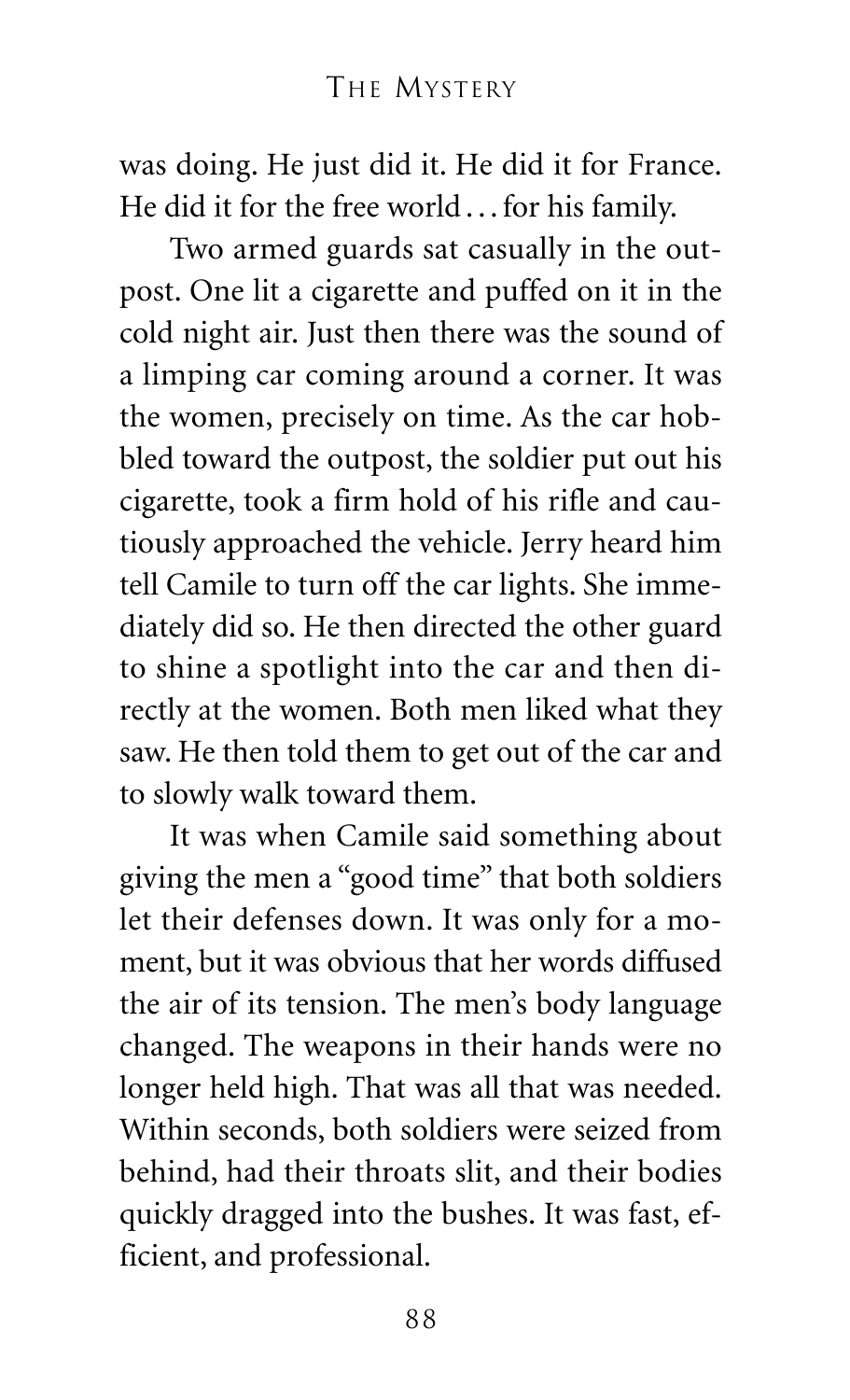# RAY COMFORT

#### $\infty$

JERRY'S EYES BOGGLED at the array of weapons that the Resistance had amassed on the island. One of the leaders explained that the Allies had secretly armed them, and that what Jerry saw was only a small portion of a huge arsenal. As they drank wine in flickering candlelight, the local Resistance leader explained that the supply was kept hidden on a local farm. It had been there for years, and despite numerous searches, the Nazis had never found it. This was because of its ingenious location.

Jerry was told that in 1939, a man named Francois Berdau had built a secret room to hide his family from the Germans. He was a Frenchman by birth, but in 1915 he had moved to Berlin and set up a bookbinding business. In the mid 1920s he fell in love with and married a pretty Jewish girl named Ingrid.

Bonnier, the local Resistance leader, greatly admired Francois, not only because they were the best of friends before the occupation, but because of what he had been doing for the cause of France. During the evening, he gave Jerry the details of his friend's background.

Francois, who had majored in political studies at a Parisian university, was deeply fascinated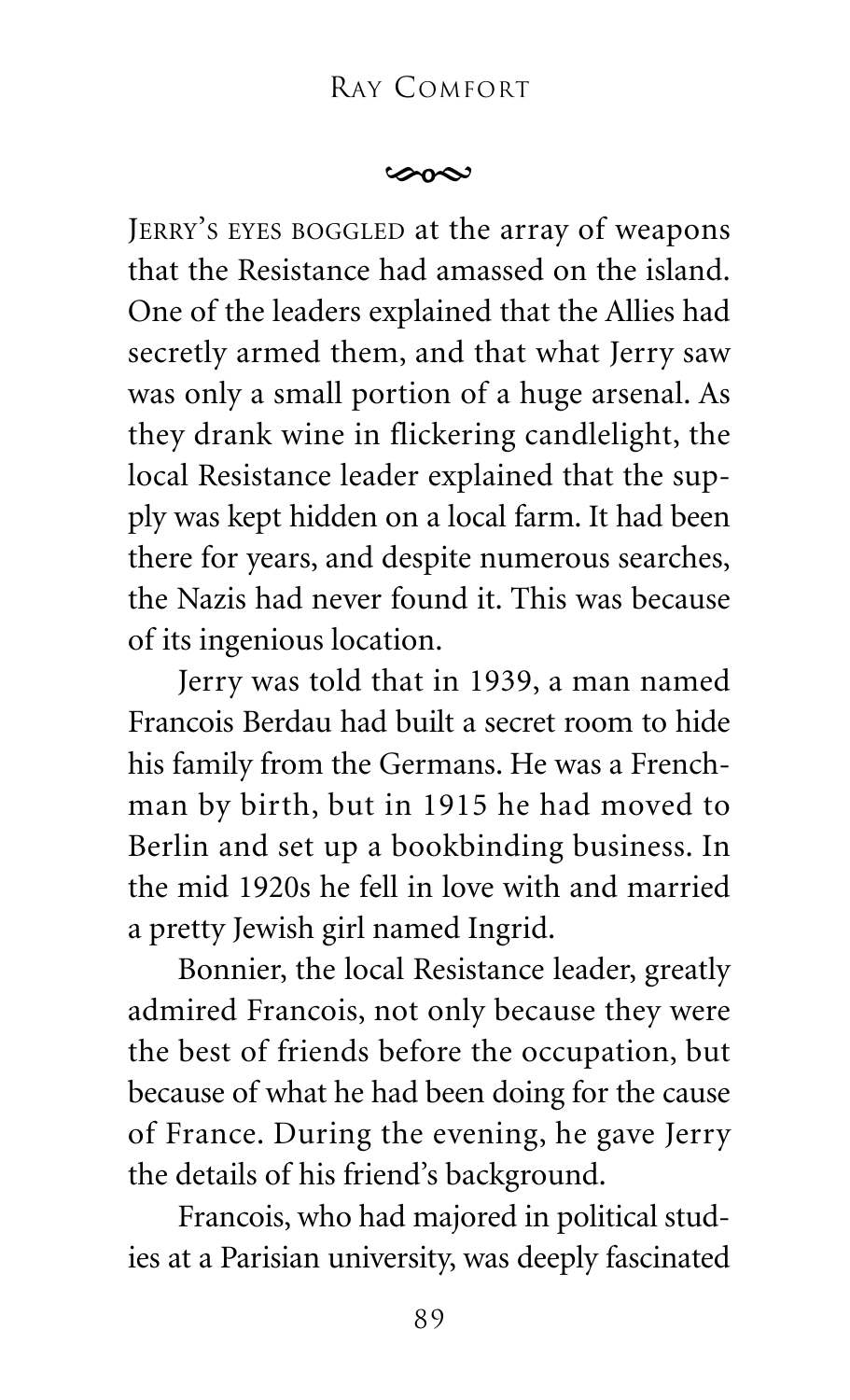with what was happening in the German political arena. In 1932 Adolf Hitler, the leader of the National Socialist Party, had gained an incredible 37 percent of the vote in a run-off election for the presidency of Germany. That meant that more than 13 million Germans wanted him as their leader, despite his radical ideas.

Hitler openly clashed with the existing German government because Chancellor von Papen refused to give the Nazi leader a Cabinet seat. Earlier, the then President of Germany refused Hitler's demand to be made a dictator. Hitler said that he could no longer tolerate the present government and that it would be only a matter of time until the Nazi Party gained total victory. Hitler promised to restore the economy and the dignity of the German people, and millions were swayed by his words.

What fascinated Francois was that Hitler's words were almost prophetic. On March 23, 1933, Adolf Hitler was granted virtual dictatorial powers.

As Francois continued to follow the political scene, he couldn't help becoming a little concerned. Hitler's newfound power meant that he could make laws by decree, without submitting them to the Reichstag. Nevertheless, Francois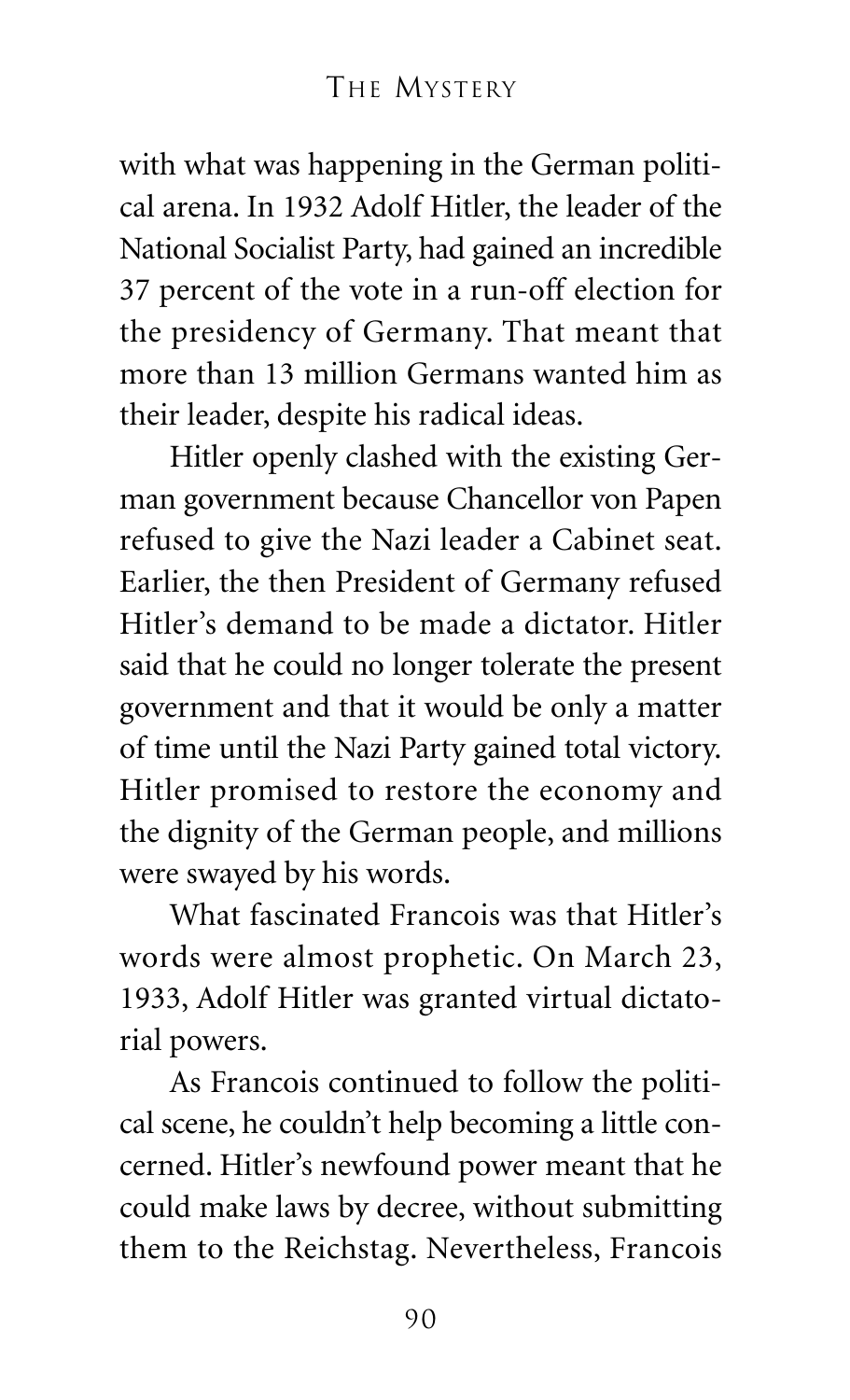decided that he should attend a political rally and hear the charismatic leader himself.

As he entered the huge hall, the atmosphere was electric and very well organized. By the time Hitler made his entrance to the platform, there was an overwhelming sense of excitement in the air. Francois had never felt anything like it. Hitler was small in stature, but his words were full of power and hope, and the huge crowd showed their delight with roaring applause. It was as though there was a mysterious authority that came with each word. Even though he had gone there to formulate an impartial opinion, Francois found himself standing when the crowd stood. He applauded when they did. He joyfully shouted with the throng, and even saluted Hitler with them. He had never felt such soul-stirring enthusiasm for any other cause.

But when he heard Hitler proclaim,"Treason toward the nation and the people shall in the future be stamped out with ruthless barbarity," he stopped roaring with the crowd. He stood silently and soberly calmed himself. In a moment of time he drew on his political knowledge. Anyone who would use such words could only be a tyrant.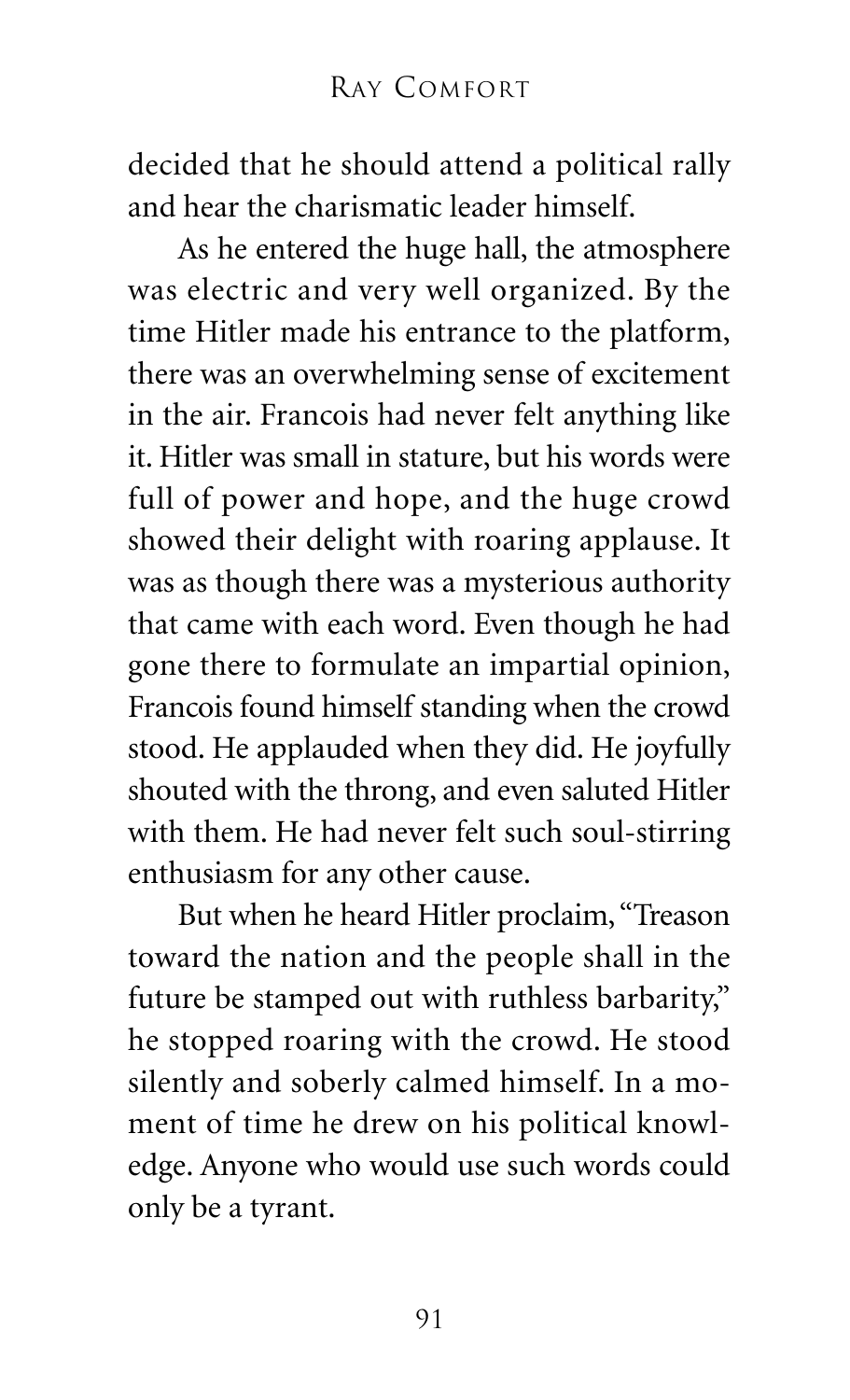His concerns were heightened when billboards were placed around Berlin proclaiming "Jews the world over are trying to crash the new Germany." On May 10, a huge bonfire was lit in front of Berlin University and thousands of schoolchildren watched as books were burned. The same was done in Munich. The wide-eyed children who observed the spectacle were told that it was for the good of the Fatherland.

This horrified Francois. One of the main reasons he had chosen to be in the bookbinding business was because he loved the knowledge that books passed on to following generations. Among other things, books had the ability to show errors made in history, so that we could learn from them and not repeat the same mistakes. When he read the statement by Nazi Interior Minister Wilhelm Frick that schools must constantly emphasize that the infiltration of the German people with alien blood, especially Jewish and Negro, must be prevented, he began to seriously consider returning with his family to France. He told Ingrid to keep herself and the two children indoors as much as possible, while he inquired about the possibility of leaving.

Two months later Hitler's government announced a new program designed to weed out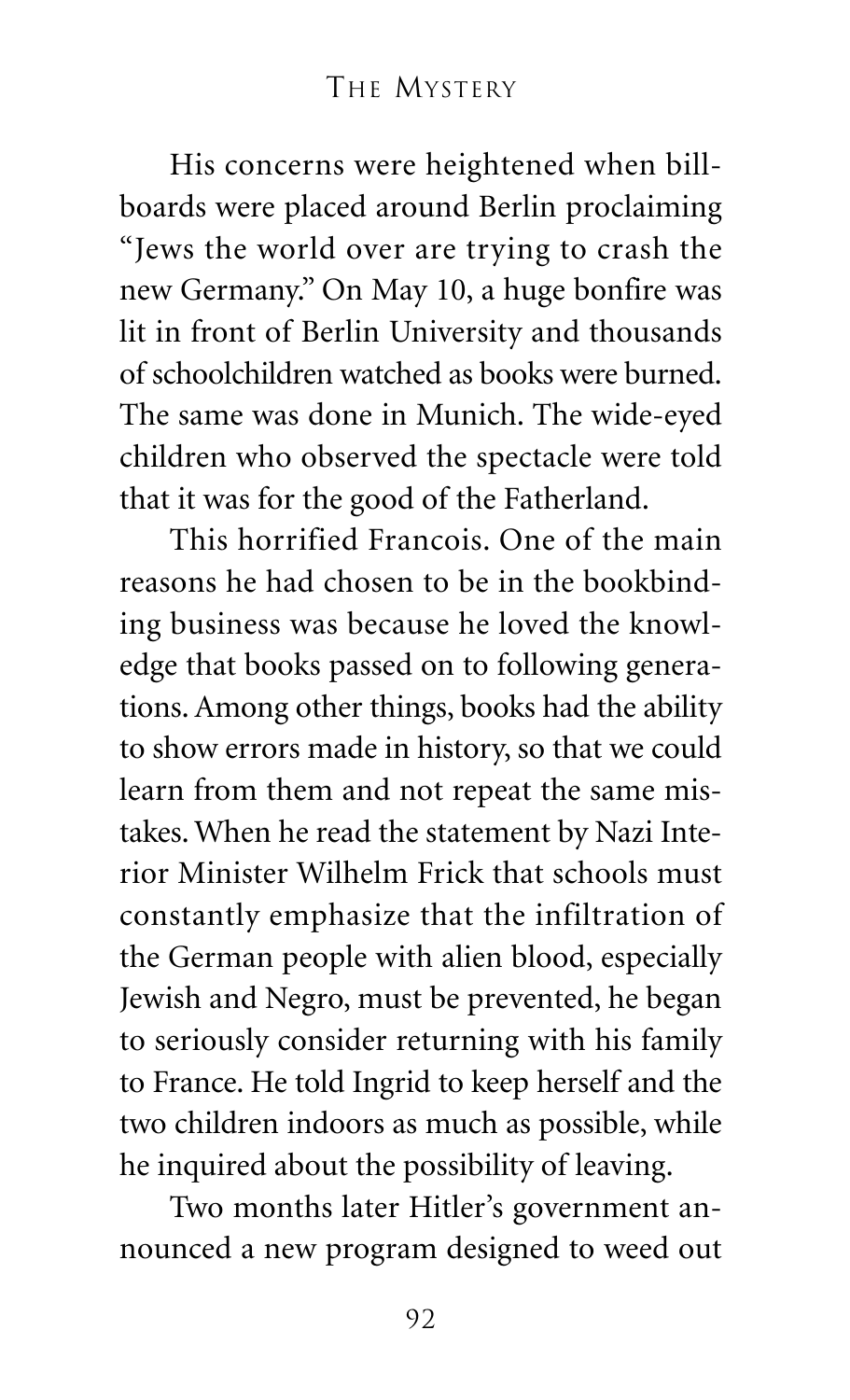Germans who were less than perfect. Doctors would sterilize them for the glory of the Reich. Under the new law, men and women would be sterilized if they were deemed to have a mental or physical "weakness." That clinched it for Francois. One of his children had polio, and the disease had left her physically weak. Very weak. Despite claims by the Nazis (under international pressure) that they would lessen the campaign against the Jews, Francois felt that for his family's sake, they must quickly leave his beloved Berlin.

Francois managed to sell his business to a German publishing company, gathered his earnings and his family, and took a fast train to Paris. They then traveled on to Corsica.

The day the small Berdau family left for France, they heard that terror had gripped the fashionable Kurfurstendamm district as a gang of two hundred angry Nazis viciously beat a group of Jews, screaming, "Destruction to Jews!" Any cooperation of Germans with Jews brought immediate punishment. Towns in the Cologne district forbade any Jews from settling there. Barbers were not even allowed to cut Jewish hair, and any who did so were arrested as "race defilers." If any Germans became romantically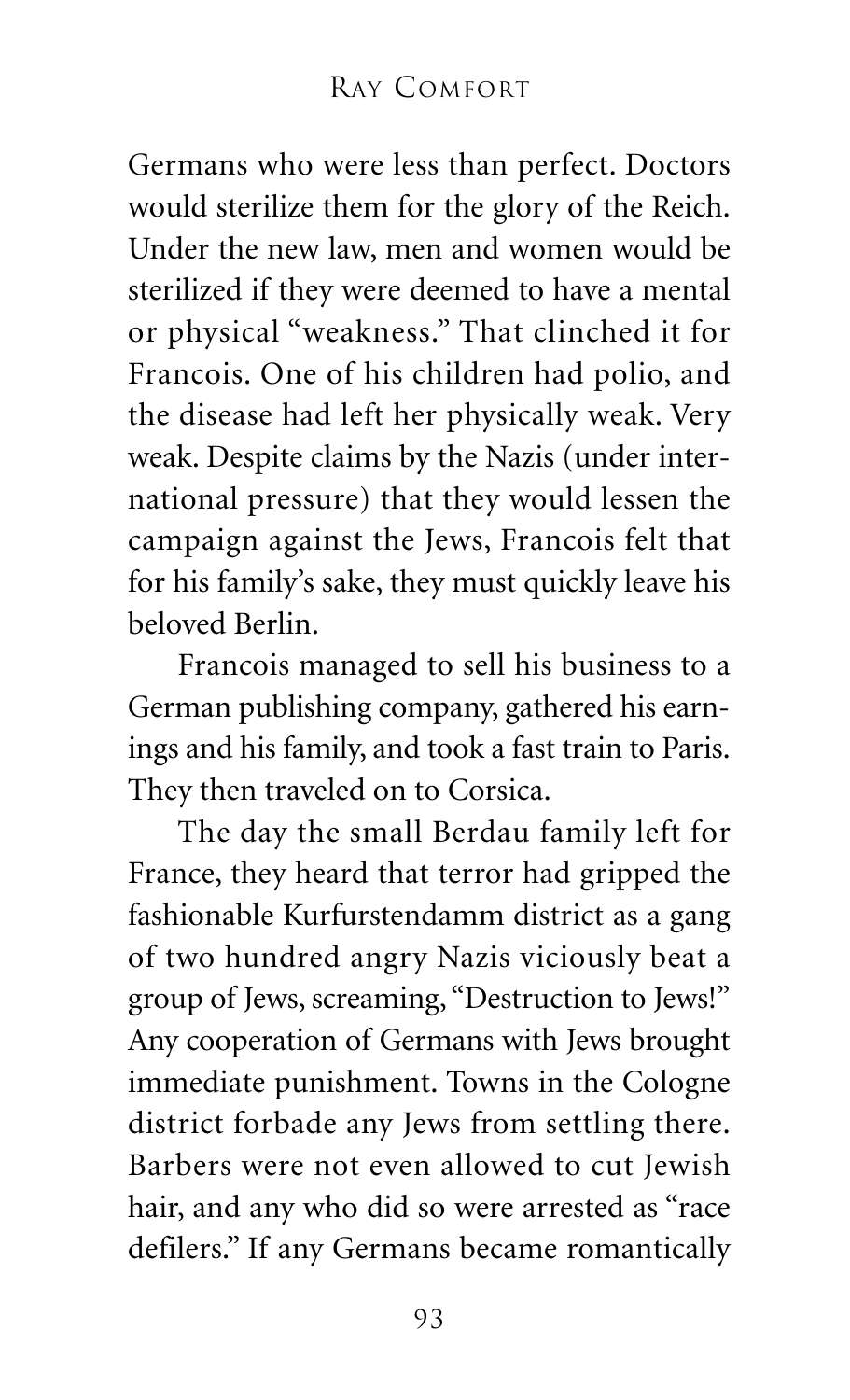involved with Jews, both were arrested and sent to separate concentration camps—the males to Lichtenberg and the females to Moringen.

Once in Corsica, Francois was surprised how little the island had changed in the twenty or so years he had been gone. He showed his family where he used to go fishing, where he went hiking with friends, and he even showed them a tree house he had built. He smiled as he pointed out that it was still there . . . after all the years.

As soon as he purchased his farm on Corsica, he decided to build the secret room to hide his family should persecution spread throughout Europe. His fears were soon realized as he watched the conquering of the countries that surrounded Germany. One by one they fell, while the world passively watched.

Despite his provision, he never used the room to hide his family. When it became evident that the Germans would conquer France, he instead sent his wife and children to friends in Britain, deciding that his German citizenship and the fact that he spoke fluent German would ensure his safety. It did.

He met with the Resistance just before the occupation, and they decided that he should be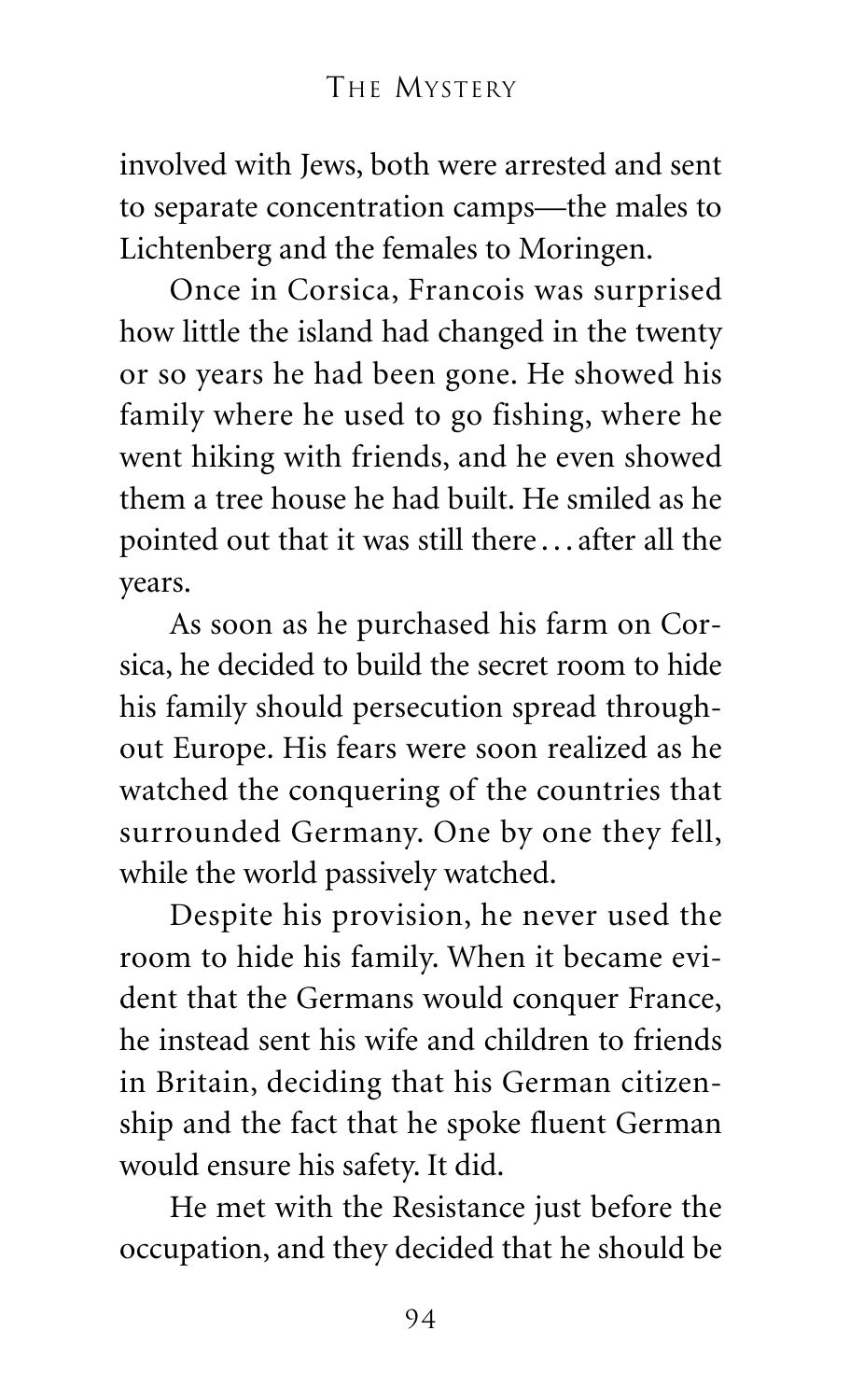publicly known as a German sympathizer but would secretly work with the French. This is why Bonnier so admired his friend, whom few of the locals knew was loyal to France. Because he was seen as a Nazi sympathizer, he was hated by the French and had even been severely beaten by a group of fishermen who viewed him as a traitor. Francois didn't let his true loyalties be known, however, and the beating actually worked in favor of the Resistance. From then on the Nazis completely trusted Francois, and he often hosted dinners for local Nazi leaders, lavishing them with wine, women, song, and the fatted pig.

This was one reason that the Germans never discovered the secret room filled with weapons. There was another reason—one that made both Francois and all who knew of its location quietly smile. The arsenal was hidden beneath Francois's pigsty, and the pigsty, of course, was always filthy. Piles of stinking waste covered the concrete floor, ensuring that the immediate area was never searched. Only once did the Nazis come close to finding the cache. In their efforts to uncover members of the local Resistance, they determined to thoroughly scour every inch of the island, including Francois's property.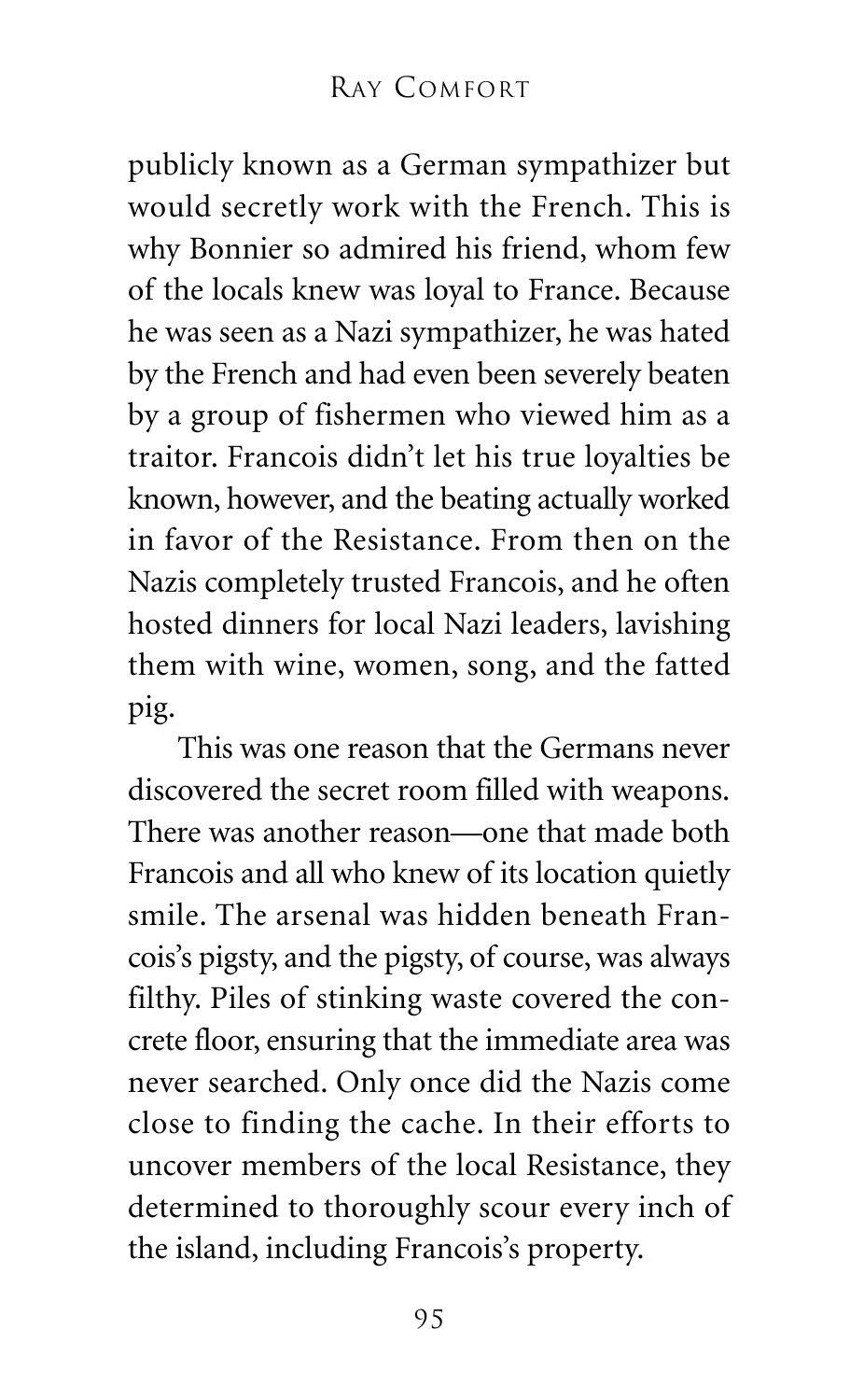They systematically explored all areas of the farm, except for a certain part of the floor of the pigsty. Two soldiers thrust their bayonets into a few piles of straw. They checked out the pig food, and crawled into the foul-smelling area where the pigs slept at night. They even tipped over a large water container, revealing nothing but a solid concrete floor.

Concrete also protruded out of the filth in two other places in the sty, giving the impression that the whole floor was rock-solid. And it was . . . except for one eighteen-inch-square, three-inch-thick concrete trap door that led to the huge arsenal of weapons. Francois had embedded a small hook, attached to a strong wire, in the concrete door. To access the secret room, he would locate the wire and pull it upward to lift the door. The opening was just big enough for the lean Frenchman to slip into and pass out weapons to thankful Resistance leaders.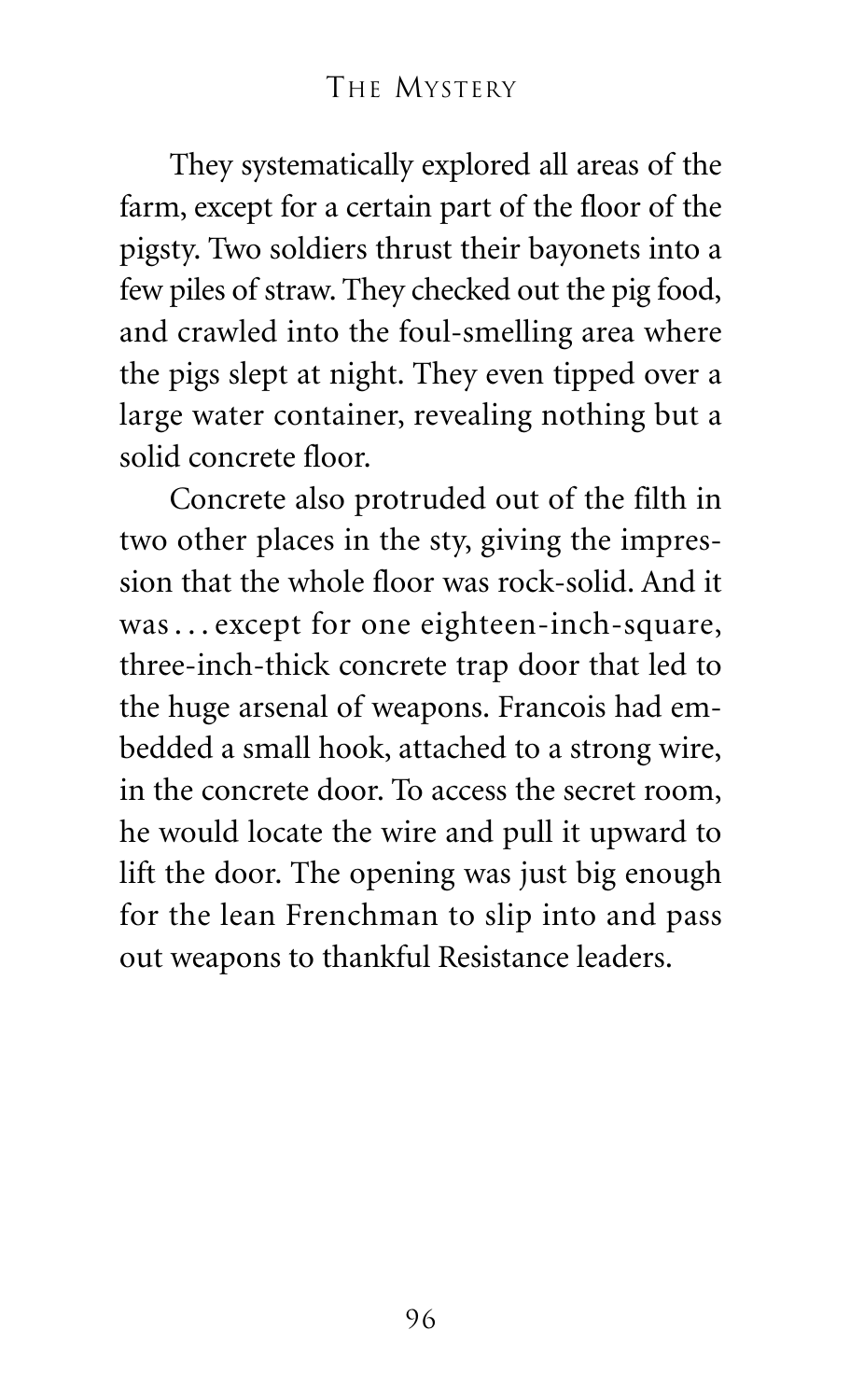# CHAPTER EIGHT THERE IS NO GOD

 $\infty$ 

NE THING AFTER another fueled Jerry's burning rage against the Nazis, and it was taking its toll. A number of Frenchmen had been fighting alongside the Germans. Called the "Legion of French Volunteers Against Bolshevism," they gathered at the famed Velodrome in Paris, waving French flags while wearing German uniforms. Their only complaint was that the Germans weren't giving them enough to do. They were tired of simply watching roads and railway stations. They wanted to hunt down the Resistance and those they called "terrorists."

Jerry considered these men to be cowardly traitors. There were German sympathizers in every country, but these scum were standing on the blood of their own people. Where was their respect for the sacrifice that their own country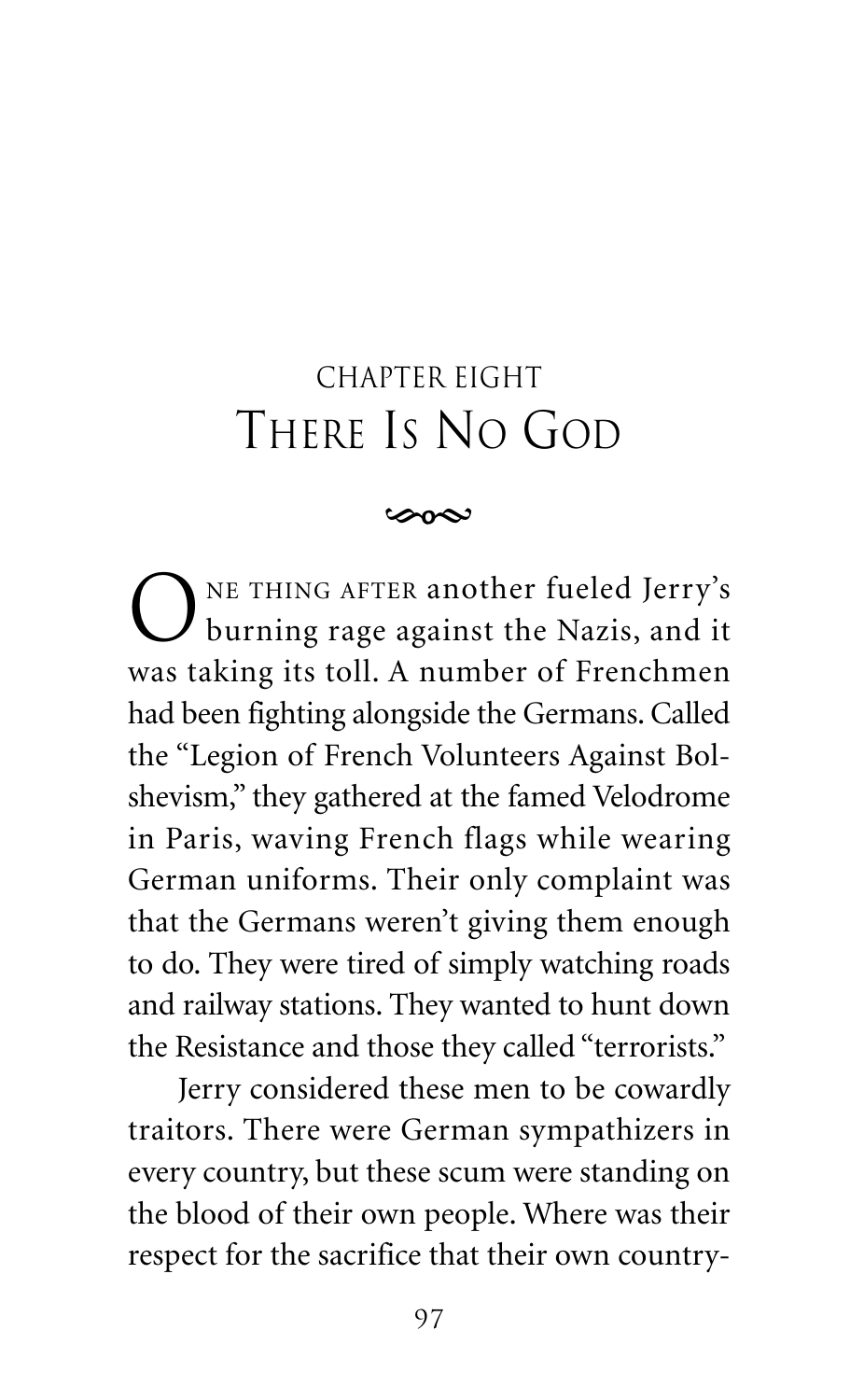men had made? He was appalled by what they were doing, and it made him feel that the fight in France was futile. It was as if the whole world was insane. Frenchmen fighting for Germany —fighting alongside those who humiliated and slaughtered their own people. Jerry decided that he would retreat to Britain. He needed to think, to consolidate, and the thought of the courage of the British and the fact that they still held their island consoled him.

His plan was to travel discreetly through Vichy France, the unoccupied southern "free zone," then once in Paris it would be just a matter of a relatively short hop across the English Channel to Britain. His contacts with the Resistance would help to get him through. As he traveled north, he encountered the small village of Oradour-sur-Glane, which was remarkably free from the concentration of soldiers that were in Paris. Struck by its peacefulness, he decided to take a break from the war and enjoy the quieter country life.

As the days went by, the villagers that he met welcomed him with open arms and made him feel part of their families, often inviting him to their homes for a meal. One young girl he met was a soft-spoken teen named Monique,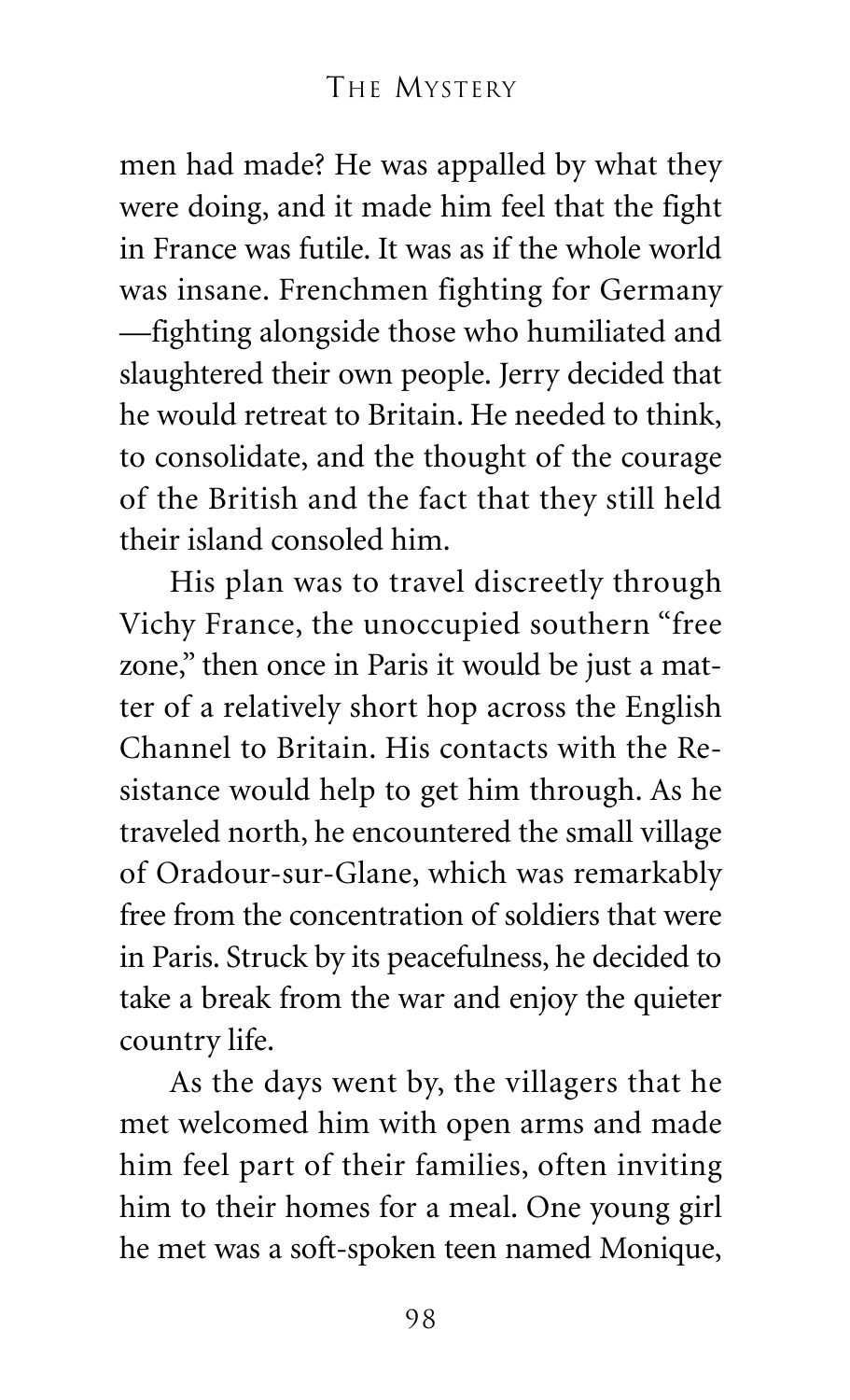whose passion to liberate France from the Germans reminded him of Lillian. She had a sweet innocence and a deep passion for life. After staying in Oradour for several weeks, Jerry found himself thinking increasingly of his own family. Monique was such a reflection of Lillian that it rekindled a spark of hope that his sister was still alive—somewhere. With a renewed sense of purpose, he decided to continue on to Paris, to search again for news of Lillian, before heading on to Britain.

Once he arrived in Paris, he met with his friends from the Resistance so they could fill each other in with what had been happening. Upon hearing that he had been staying in Oradour, two Resistance members looked soberly at each other and then back at Jerry. They informed him that they had just received reliable information that the Germans had killed every person they could find in the tiny village. To his horror, he learned that a total of 642 people had been rounded up and slaughtered—the entire village massacred. The Nazis were avenging the capture of an SS officer by the Resistance, and an unconfirmed rumor said he had been executed in Oradour.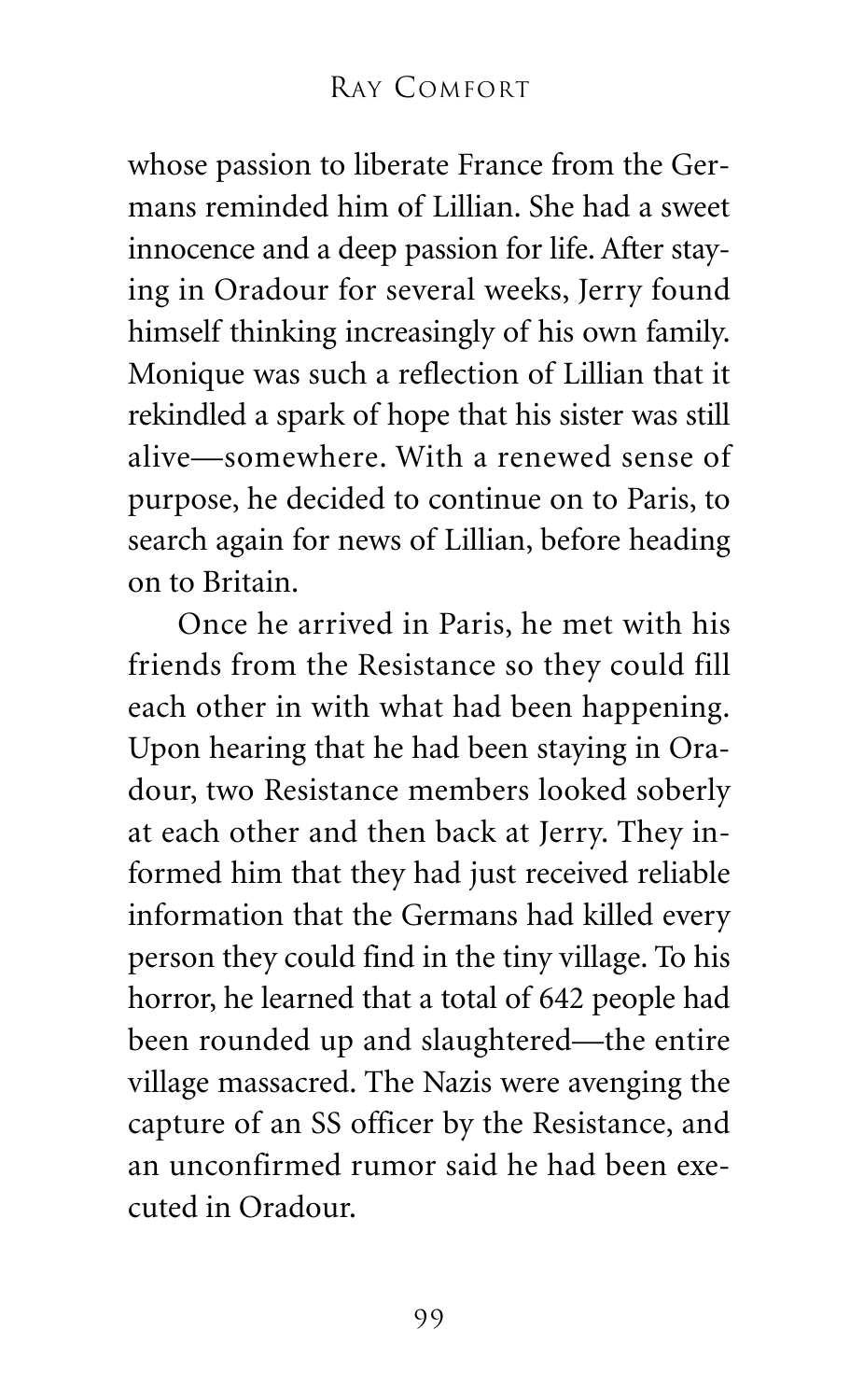A witness explained that the SS encircled the village, dividing the men into five or six groups and herding them into barns. The women and children were locked in the church building. The men were shot first, then the church was set on fire. Any women and children who tried to escape were shot dead. At 6:00 that evening the Germans stopped a train and shot all those who were heading for Oradour.

News of this sickened Jerry beyond words. It was as though the bitterness of life had struck a deathblow to his very soul. He withdrew into a deep anger both at the Nazis and at God, who had allowed them to cause such suffering.

Reprisal massacres such as this were not unusual for the Nazis. Jerry heard that recently in Rome the Gestapo had indiscriminately rounded up 335 people—including two Italian priests, a number of Jews, some women, and two teenage boys—and mercilessly shot them to death. They were killed in reprisal for a bomb attack that had slain thirty-three German policemen. Hitler had demanded that within twenty-four hours fifty Italians be executed for each German who died, but officials in Italy reduced the ratio. Hitler's cold-bloodedness in these atrocities was truly chilling.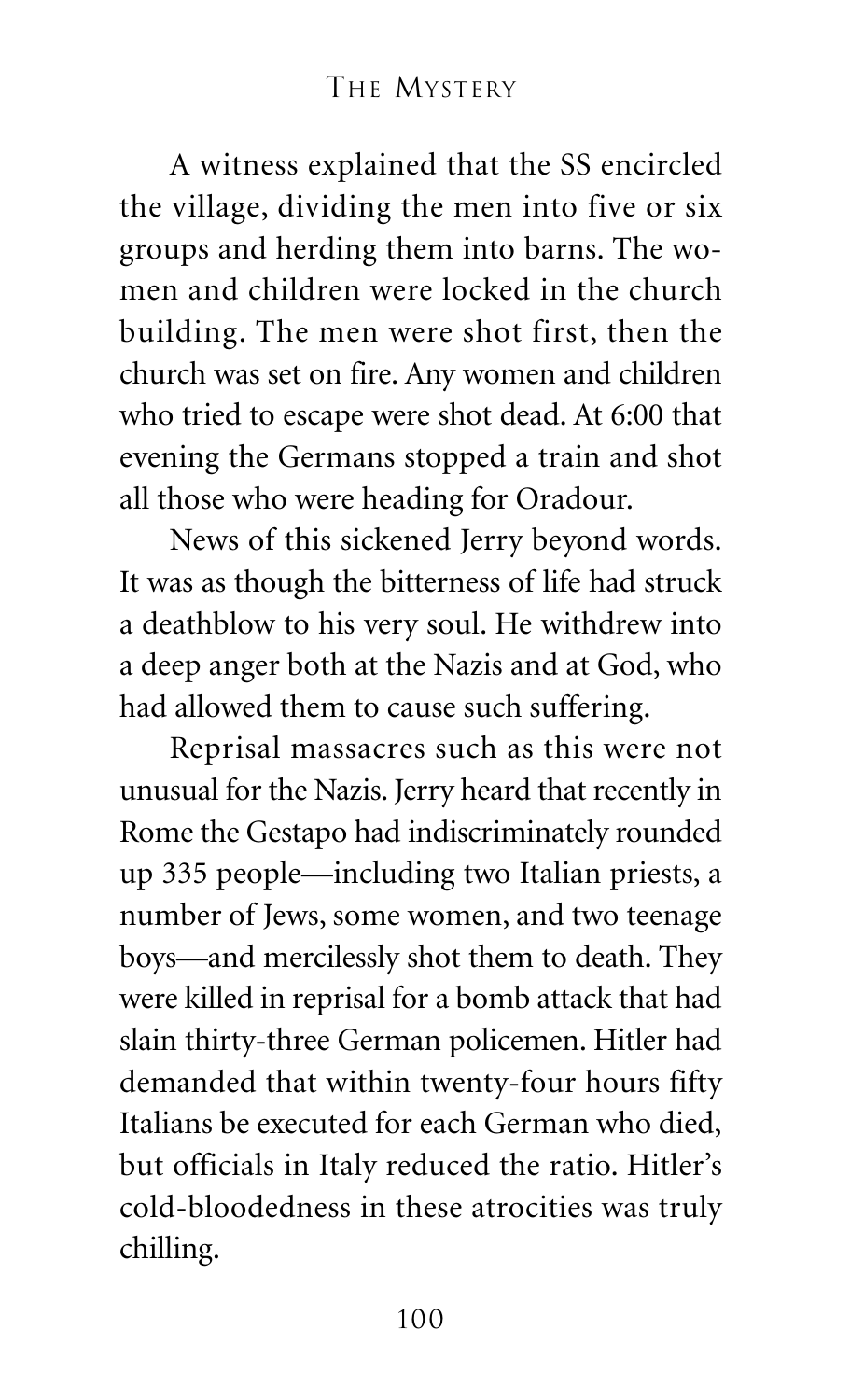# RAY COMFORT

#### $\infty$

WITH NO FURTHER news of Lillian's whereabouts, Jerry, disheartened, picked up the box of possessions he had left with their former landlady. Seeing Lillian's belongings again brought tears to his eyes. Among them was a Bible—the one that his father had read from as he prayed that Britain and France would deliver his family from the Nazis. "Some help that was!" Jerry muttered as tears streamed down his cheeks. He threw it back in the box and spat out, "There is no God!"

That conclusion seemed to justify his anger. What "prayers" had God answered? Where was this God when his beloved father was shot? If He knew where Lillian was or what had happened to her, He certainly didn't bother to tell Jerry. The very thought of an all-loving Divine Being made him bitter. Besides, he had seen "God with us" engraved on the belt buckles of the Nazi soldiers. Even the demented Führer believed in God! A year earlier, Jerry had come across portions of Hitler's *Mein Kampf*. When the First World War began and lifted Hitler from obscurity, he recorded in his book how the war made him elated, saying, "I fell on my knees and thanked Heaven from an overflowing heart."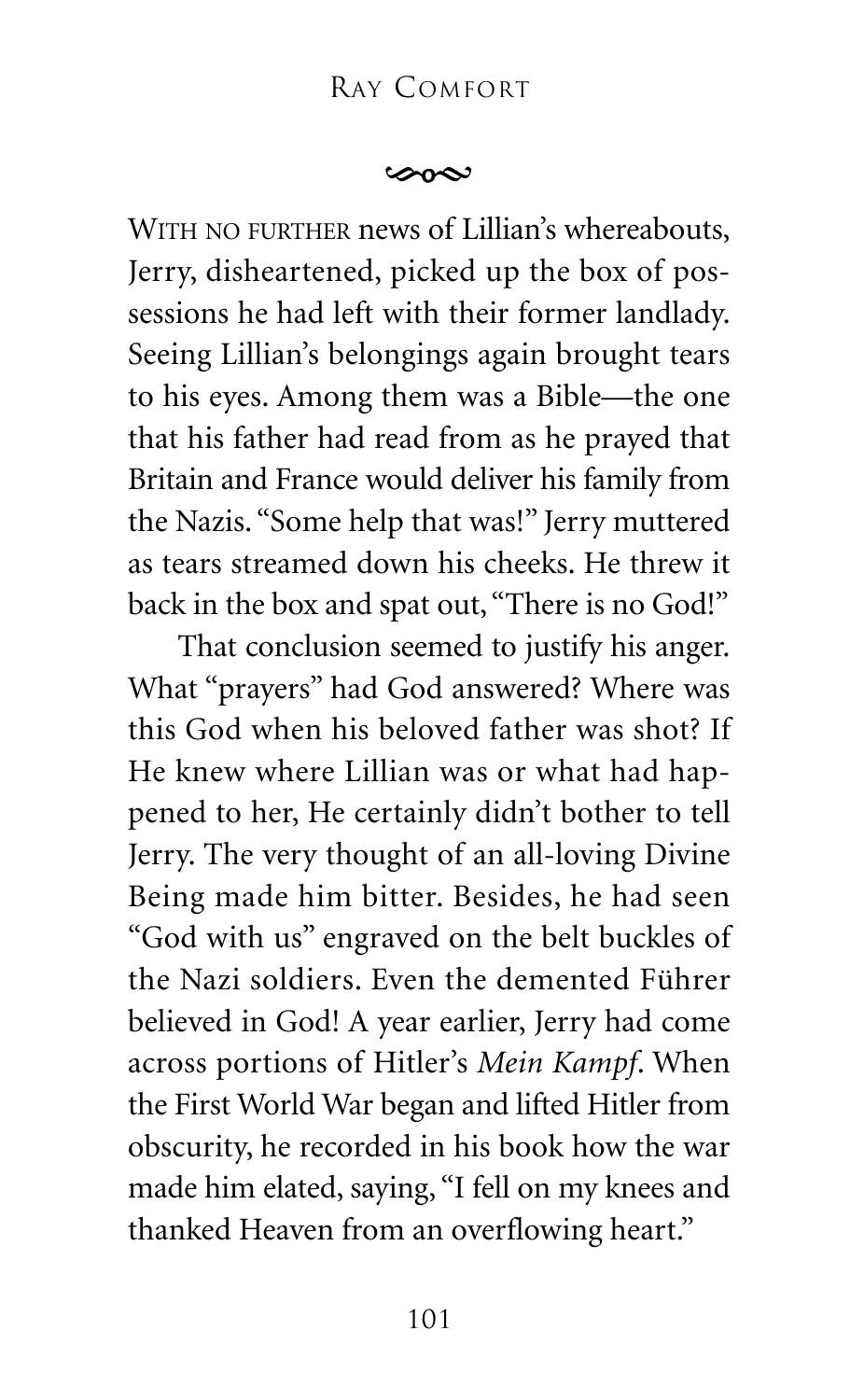Jerry's newfound atheism gave him some sort of solace and explanation for the sufferings he saw around him. If there was an omnipotent God, how could He sit idly by and watch Lillian and Jean suffer? How could a "God of love" let his family members, Monique's entire village, and countless women and children be so brutally murdered? And of all things, how could He do nothing while the Nazis were slaughtering millions of Jews, His "chosen people"?

Aside from the horrible plight of women and children he had witnessed in the ghetto in Berlin, tales of ghastly incidents had trickled back from the concentration camps with such detail he couldn't help believing them. He kept hearing stories of innocent children being used by "doctors" as guinea pigs in amputations, and in tests of lethal germs and toxins. Polish and Soviet officials estimated that 1.5 million people were put to death at the Majdanek concentration camp. The camp covered 670 acres and was surrounded by an electric barbed fence and protected by fourteen machine-gun turrets.

The victims were Jews and Christians—men, women, and children from every nation in Europe—and were processed very efficiently. The prisoners were first herded into bathhouses and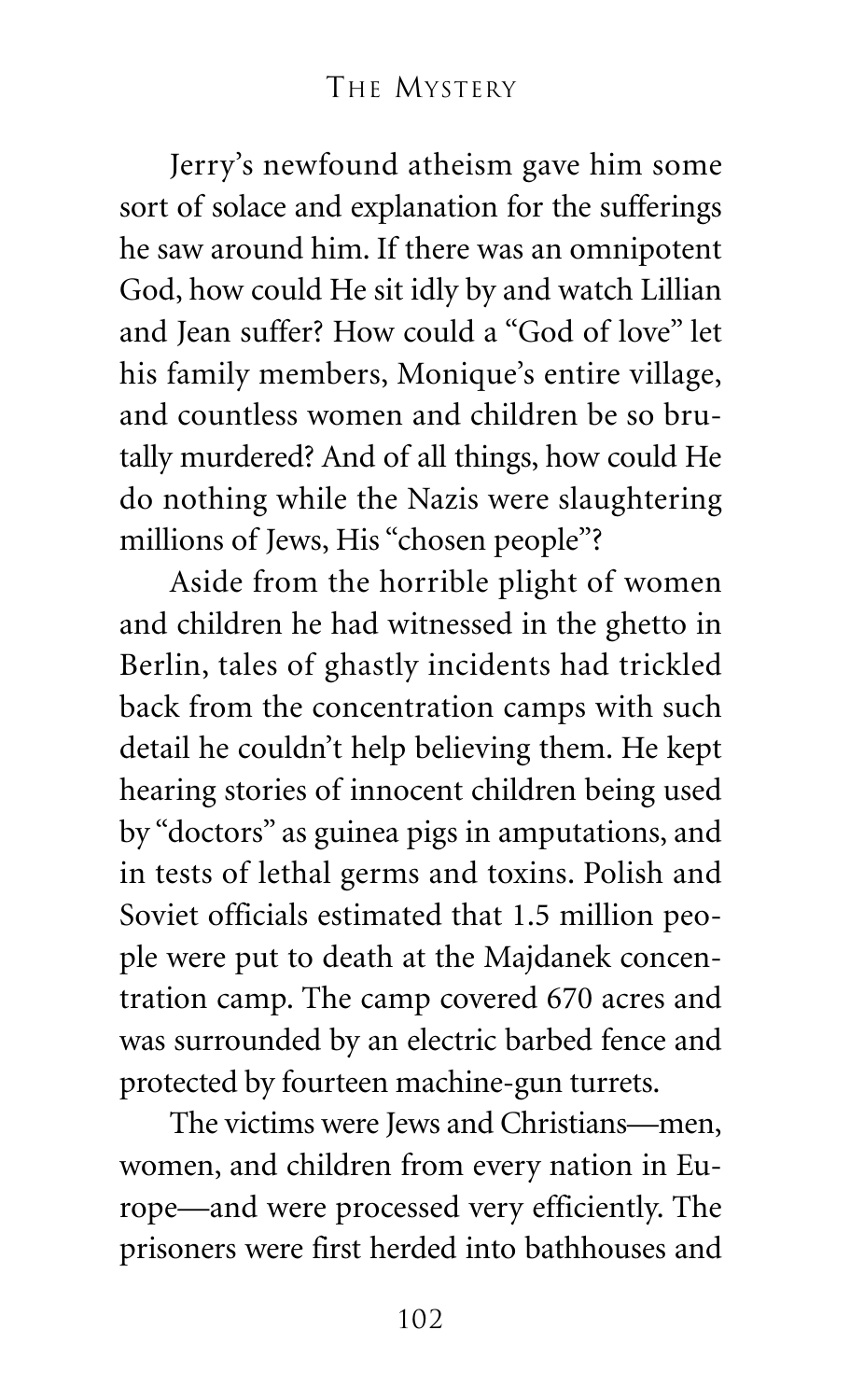stripped, their clothing sent to Germany to supplement the German wardrobe. They were then moved into another room that was sealed except for holes high in the roof, from which canisters of a toxic gas were dropped. The warm showers the people took opened their pores, permitting the gas to take effect more quickly. Prison guards watched through glass panes in the ceiling to make sure everyone had been killed.

The dead were removed, and their gold teeth and fillings were knocked out and later sold. Bodies were then taken to a furnace and burned in ten to twelve minutes, meaning that when the crematoriums were efficiently used, 1,900 bodies could be burned a day. *The ashes were then sold to German farmers as fertilizer.*

No . . . there was no God.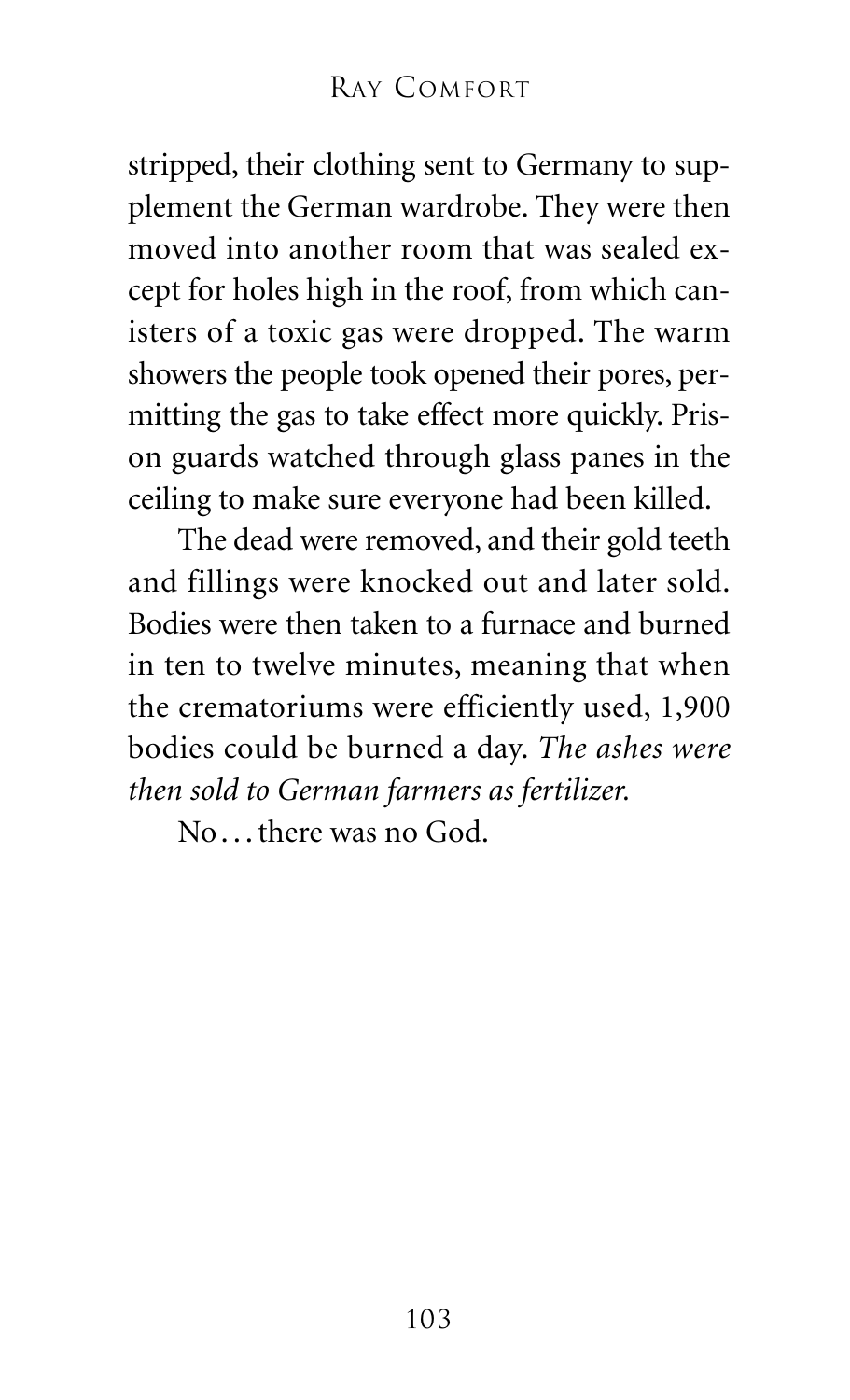# CHAPTER NINE CRAWLING WITH GERMANS

### $\infty$

J ERRY PICKED UP his only possessions after nearly four years of working with the Resistance. In addition to his beloved sister's torn Bible, he had his father's .38, which he had used to kill two SS officers, and a few items of clothing that he carried in a small brown leather suitcase. He had accomplished the sweetest of victories in Berlin, but he had seen too many terrible things for a young man his age. Jerry desperately wanted to get out of France and leave behind his painful past.

He had abandoned his American papers after the U.S. entered the war, and instead traveled under French papers given to him by the Resistance. They arranged for him to be picked up and transported by car from Paris to the small fishing village of Port en Bessin. There a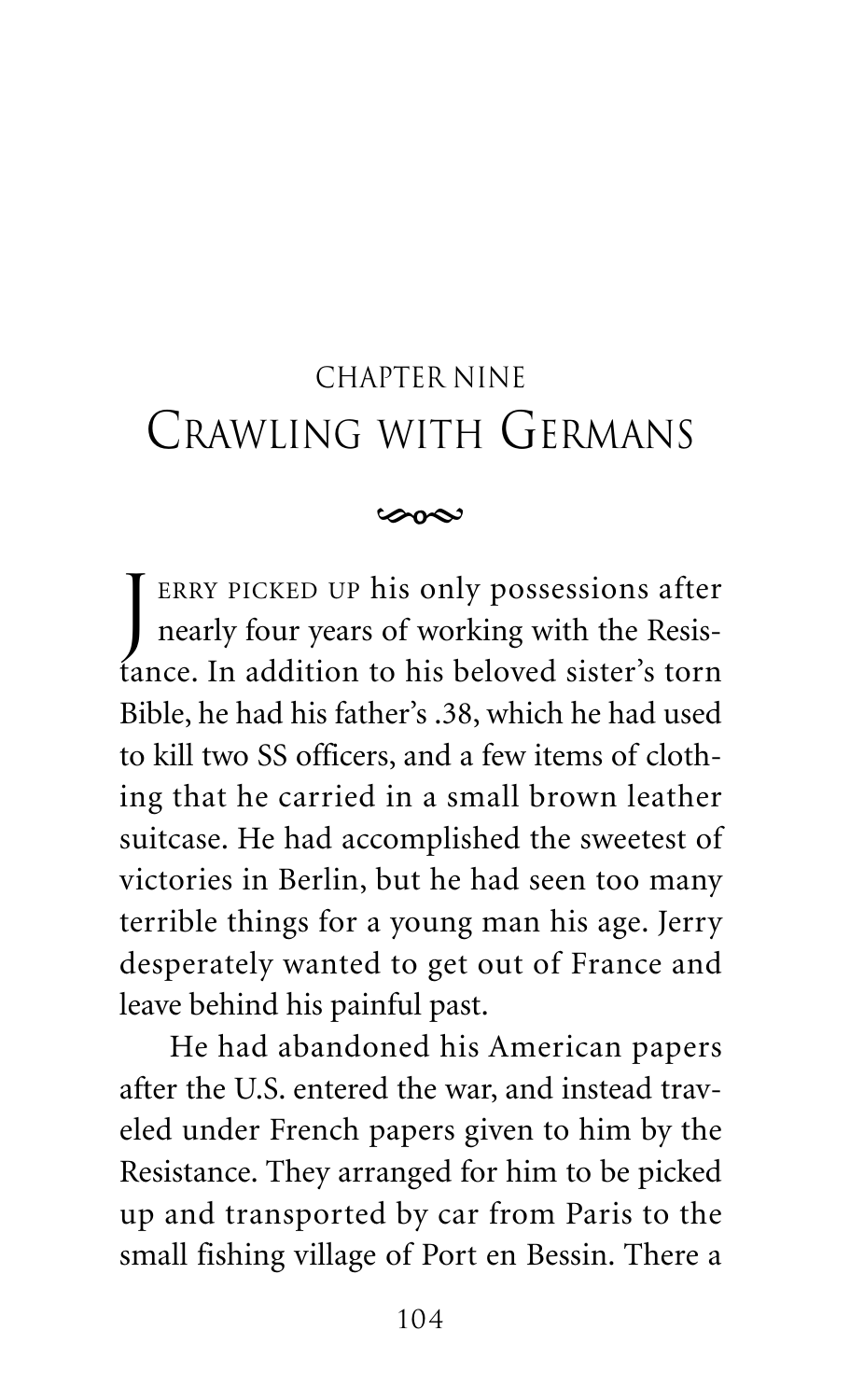fishing boat would take him across the English Channel to Newhaven, where he would be met and taken to the British Foreign Office in London, fifty miles to the north.

As he and two members of the Resistance, Pierre and Jacques, set out on a crisp and clear night of June 4, it should have been a simple thing for the three "fishermen" to return to their village after selling their catch in Paris. But they had a growing uneasiness as they neared the coast. The remote area of the countryside was crawling with Germans. They passed battalion after battalion and trucks towing 20mm guns.

"I am *from* Port en Bessin," Jacques said nervously, "and I have never seen it like this!" Thousands of soldiers were being transported and the checkpoints became more and more frequent.

The men grew silent as they approached the lights of what was normally a quiet fishing village. "I don't like this," Pierre said.

Jerry felt the same. "Why don't we pull over to the side of the road?"

Pierre didn't hesitate. He swung the car to the edge of the road and turned off its lights.

The three men sat in the dark and stared at the commotion ahead of them. They could hear the rumbling of tanks and trucks and see the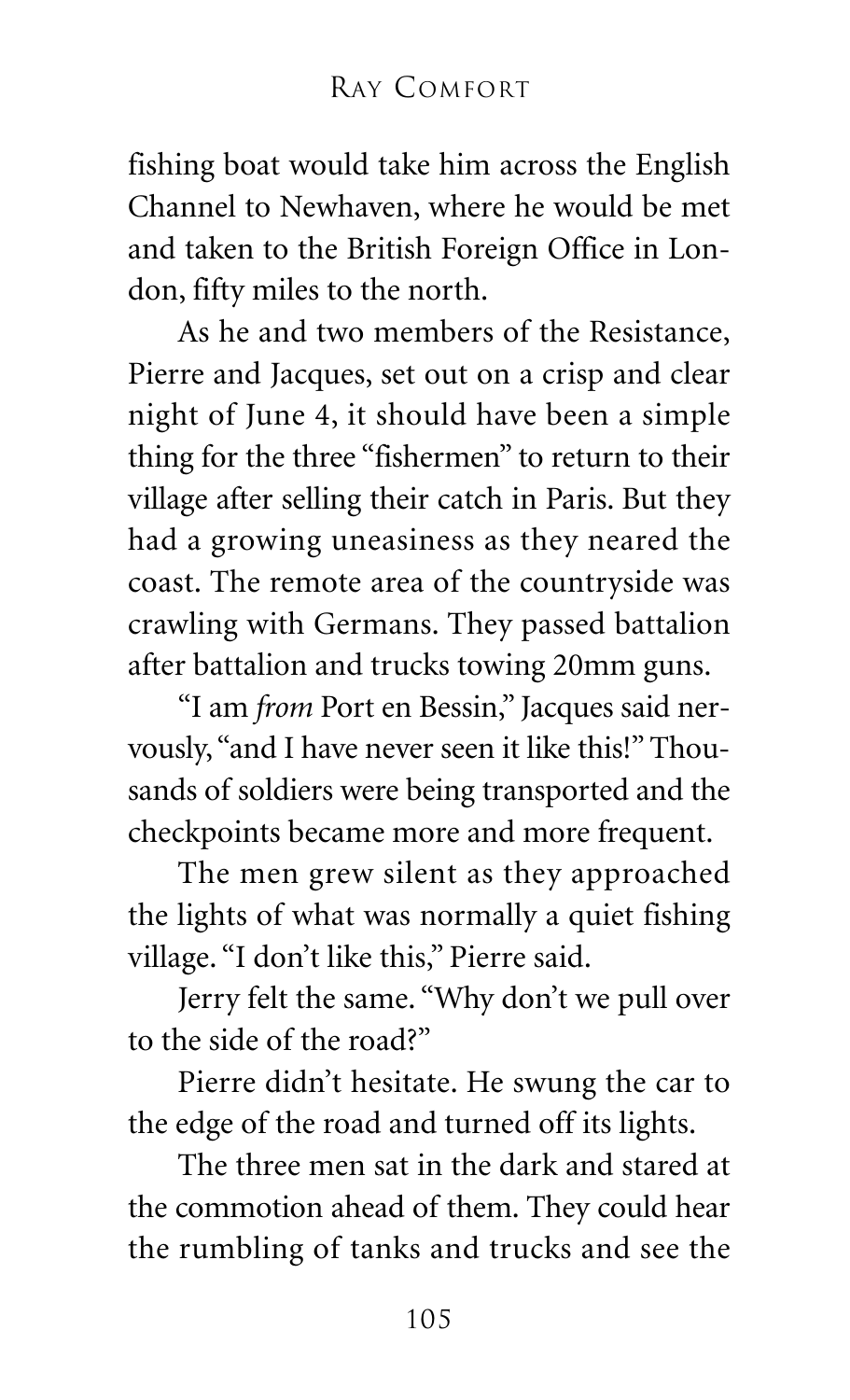silhouettes of artillery being driven through the tiny village.

"The invasion . . . they *must* have details of the invasion!" whispered Jerry. British intelligence had informed the Resistance on June 1, via a coded message on the BBC, of the Allies' invasion of France. However, because Jerry had withdrawn earlier from active work with the Resistance, he had not been privy to the particulars.

The men decided that it would be too risky to drive into the village or to try to return to Paris that night. The Germans wouldn't want French fishermen rising up at their backs while the Allies were attacking at the front. There was no doubt that they would have either imprisoned or shot the locals. The three decided to travel by foot through the fields to the outskirts of the village and try to get details on what was going on.

They crouched behind a small rowboat and listened to the sound of German voices coming from the kitchen of a fisherman's modest home. They were about 500 yards from the center of the village near the cliffs overlooking the English Channel. The roar of the waves on the still, cold night and the rumble of distant trucks made it difficult to hear what the voices were saying.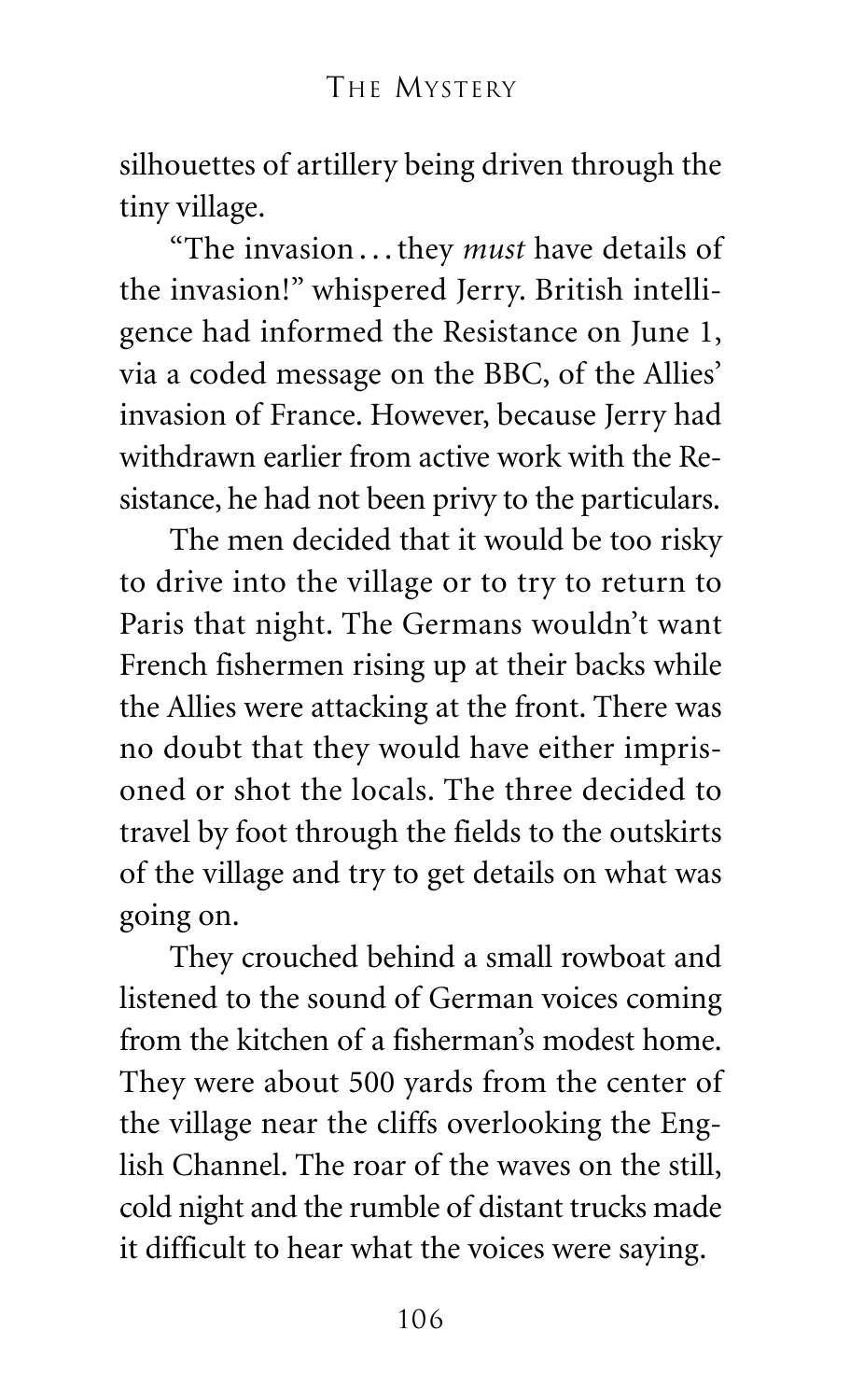Suddenly the three men crouched low as the front door of the house swung open and an SS officer stood on the porch. He looked around thoughtfully, then up to the clear sky and took a deep breath. Then he put his hand into his pocket and pulled out a flat silver case, slowly opened it as though his mind was elsewhere, took out a cigarette and hit the end of it against the palm of his left hand.

When he put the cigarette into his mouth and lit it, Jacques grabbed the binoculars that hung around his neck and slowly lifted them to his eyes. From the uniform he could see that this was "top brass"—a general. As the glow from the cigarette lighter illuminated the man's face Jacques whispered, "It's Carl von Schlieben!"

After smoking only half of the cigarette, the infamous general dropped it onto the wooden planks and ground it out with his foot as though he had suddenly thought of something important, and strode back into the house.

Jacques longed to get closer, but the place was alive with activity, and two soldiers stood guard at the entrance. Pierre took hold of the binoculars and moved to one side so that he could see through a window, almost choking Jacques as he did so with the strap that was still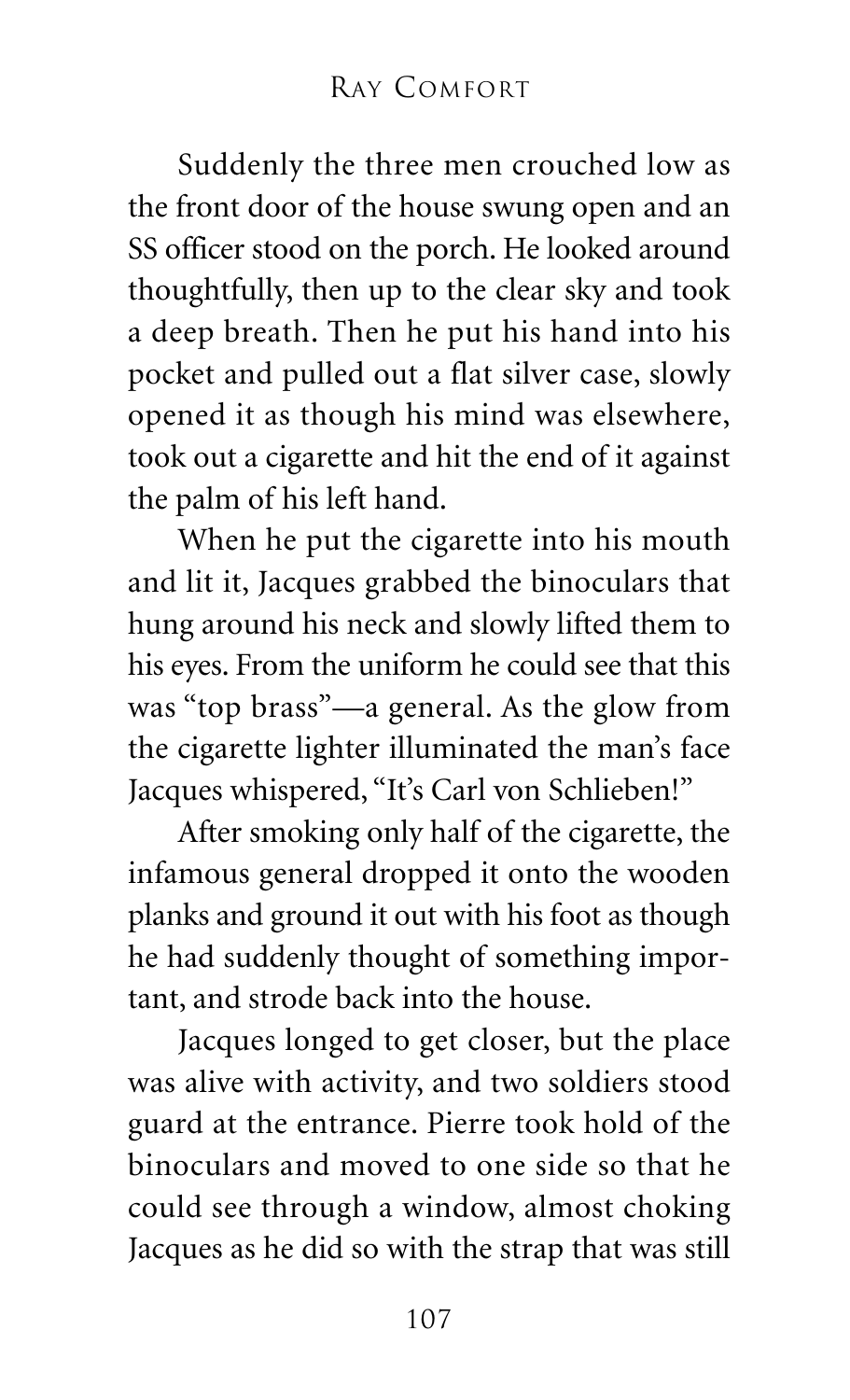around his neck. Jacques smiled as he lifted it over his head.

The general was leaning over something on the table in front of him. From what Pierre could tell, standing around him were two other generals and four or five top SS officers. When one moved to the side he could see that they were looking at a map spread out on the table. It was obvious, with such an elite gathering, that this was the defensive strategy for the Allied invasion.

"From the information we have, and by the look of what's happening here," Pierre whispered, "I would say the Allies will land in this area either tomorrow or the next day, on June 6." Jerry found out later that this was known as "D-Day." The term "D-Day" was the date on which operations began. The day before D-Day was known as "D-1," while the day after D-Day was "D+1." This meant that if the projected date of an operation changed, all the dates in the plan did not also need to be changed. This was the case with the Normandy landings. The Allied landing was originally intended to be on June 5, 1944, but at the last minute bad weather delayed it until the following day.

Pierre knew the area well and said that if it was where the Allies had chosen to land troops,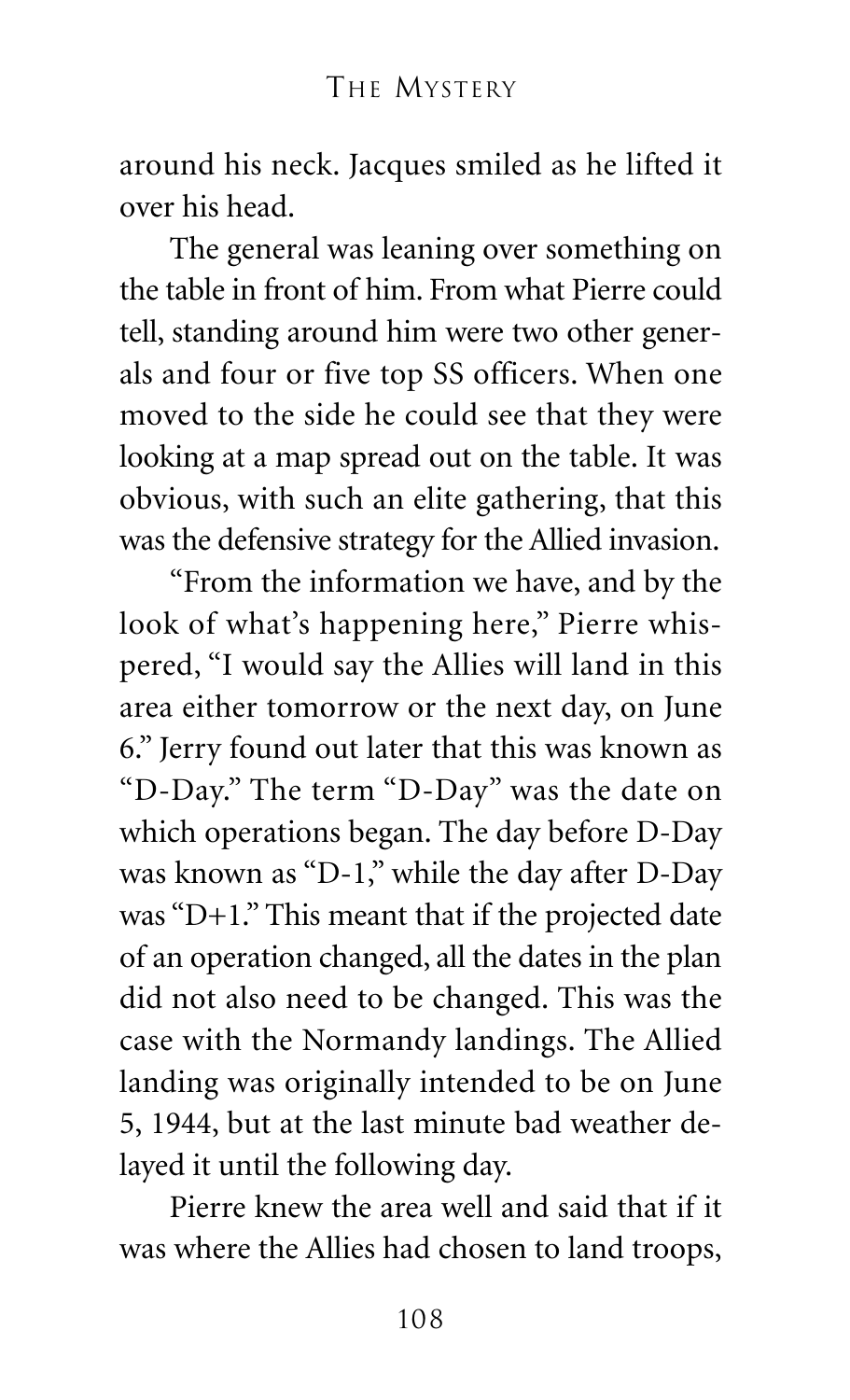they would be sitting ducks under the artillery on the cliffs. The men decided to wait until morning and see in the light of day the extent of the German military.

During the night, the three men made their way to a high area about two miles along the coast. From there they would be able to see the cliffs overlooking the Baie de la Seine.

As the sun rose, they peered in amazement at the scene before them. As far as the eye could see, there were masses of German high-powered artillery set back from the edges of the cliffs. On the cliff edges were bunkers, each containing two soldiers with machineguns.

As Jacques surveyed the incredible sight of so many guns and men, he broke the silence. "Dear God, if they land on this beach, they will be slaughtered."

During the hours of that day, the men remained in the thicket on the cliffs, straining their eyes toward the horizon, planning what they would do. They decided to wait until nightfall and get as close as they could to the bunker at the northern end of the cliffs. That position was strategic as it was a little higher than the rest of the area.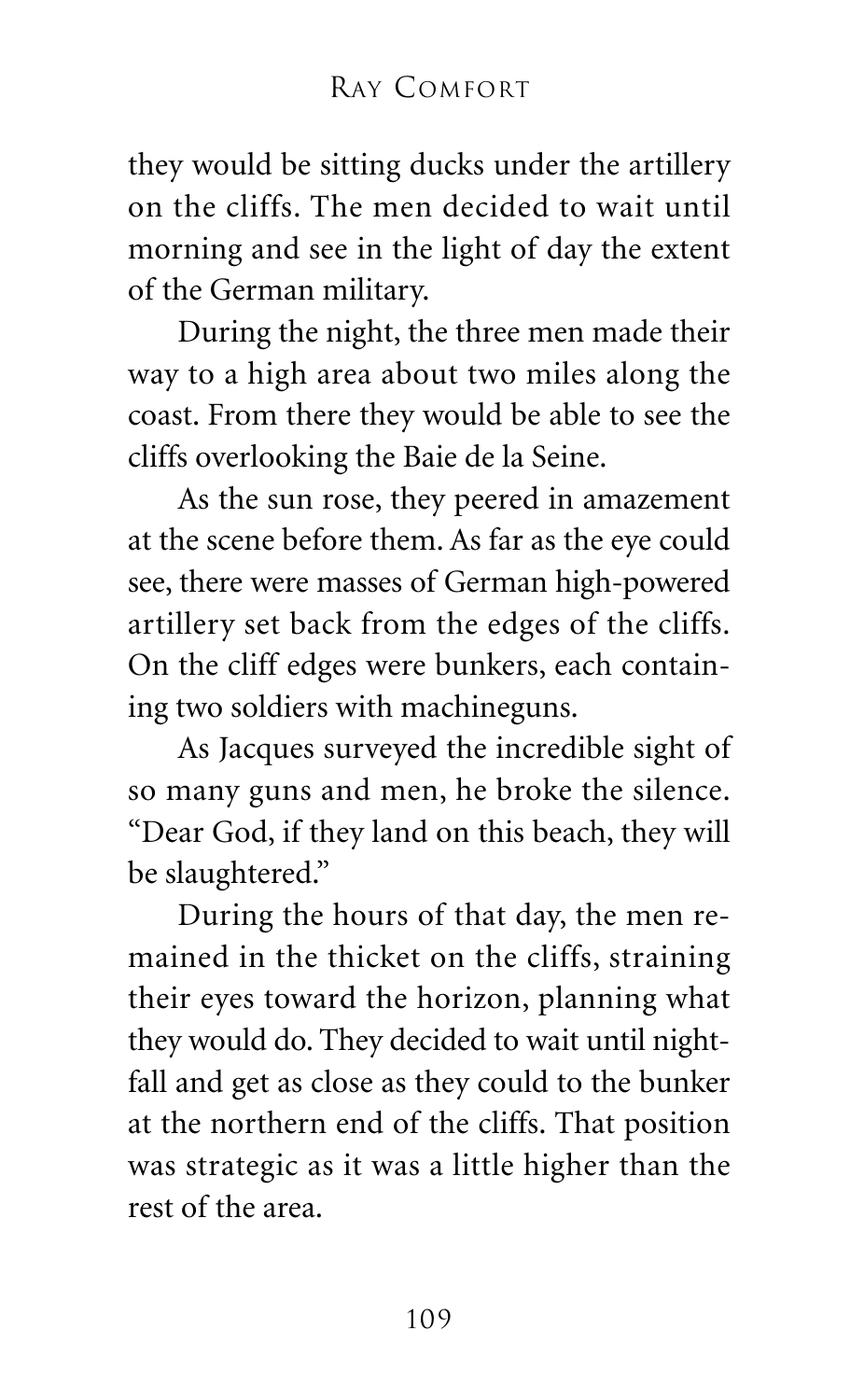It was 6:00 a.m. the next day. Without taking his eyes away from the small binoculars in his hand, Pierre suddenly prodded his two companions awake and said, "There they are!"

Jerry rubbed the sleep from his eyes, took hold of the glasses and uttered, "Look at that sight . . . It truly was an awesome spectacle. It was still dark but the entire horizon, aglow with the rising sun, served as a backdrop for the blackened silhouettes of 5,000 battleships—*Allied* battleships. Jerry stared at the sight. This was the trumpet-blowing cavalry coming for the remnant of fighting soldiers. *It was a realization of the prayers of millions in war-torn Europe.*

Little did he know that the majority of the troops who landed on the D-Day beaches were from the United Kingdom, Canada, and the U.S. but that there were also courageous soldiers from Australia, Belgium, Czechoslovakia, France, Greece, the Netherlands, New Zealand, Norway, and Poland.

There was no time to spare. The three men quickly blackened their faces with charcoal and scurried down the hillside toward the first bunker. They knew that every German eye would be toward the horizon. With the glow of the pre-dawn sun, they could see the outline of two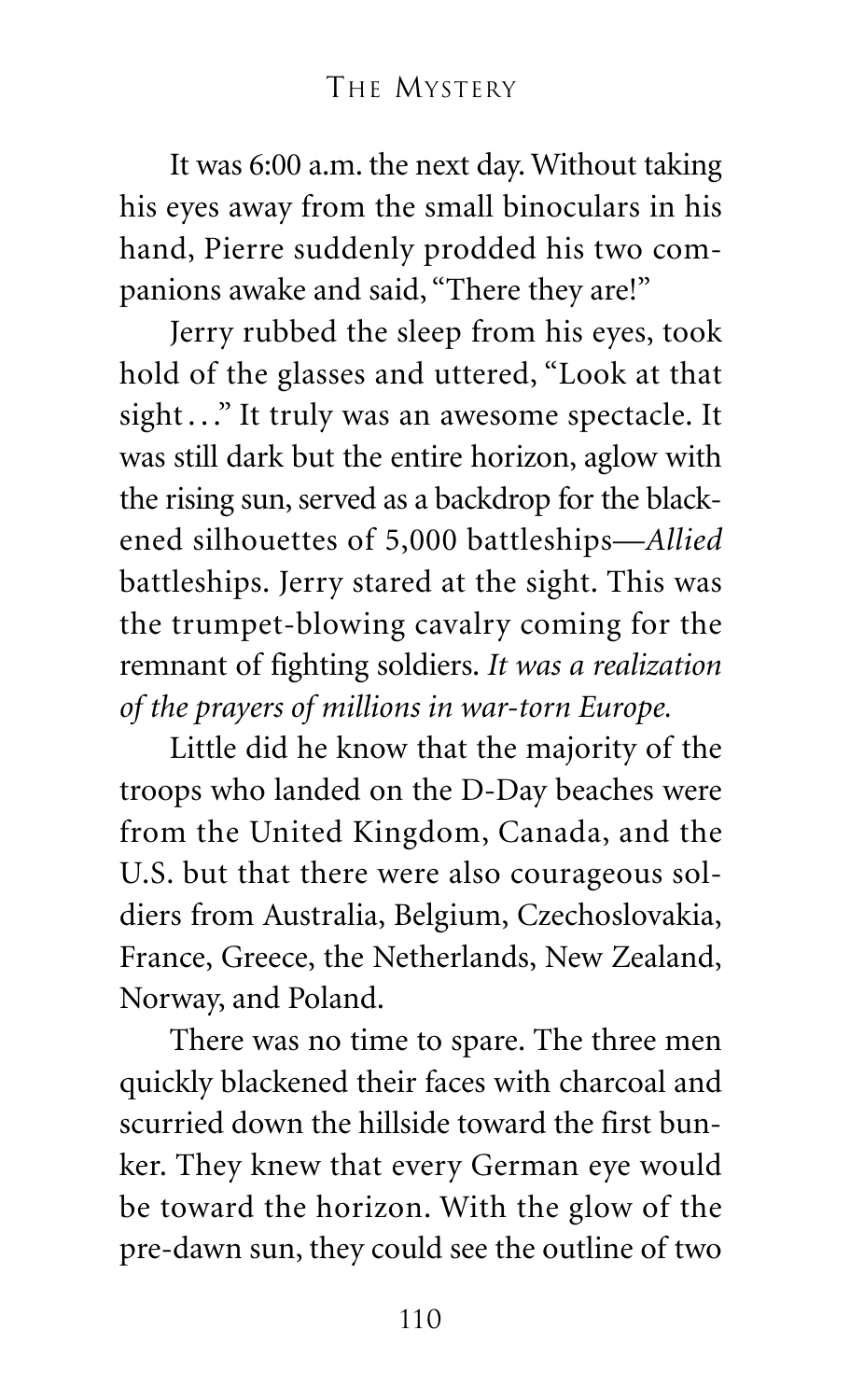men sitting beside a large machinegun. One had his hand readied on top of the weapon and his eyes on the horizon. The other was also staring silently in the same direction, as steam rose from the coffee in his right hand. In the cold hush of the morning the three Resistance fighters silently slid down into the bunker. Either the Germans thought it was their friends joining them in the bunker, or they were so intent on the enemy in front of them that they didn't hear the enemy behind them. It was almost too easy as the three men cupped their hands over the mouths of the Germans, forced them to the ground and quickly slid sharp knives across their throats. They pulled them to one side, stripped them of their jackets and helmets, then Pierre and Jerry put them on and took hold of the machinegun. The next outpost was a mere sixty feet away, but the operation had been so quiet they hadn't aroused any suspicion.

Jacques was a cool character. He picked up a mug from the dirt and poured coffee from a flask in front of him. Then he sipped it as he drank in the sight on the horizon. Jerry smiled and gently patted the weapon as if he was patting a dog that was pulling at the leash, wanting to attack its prey.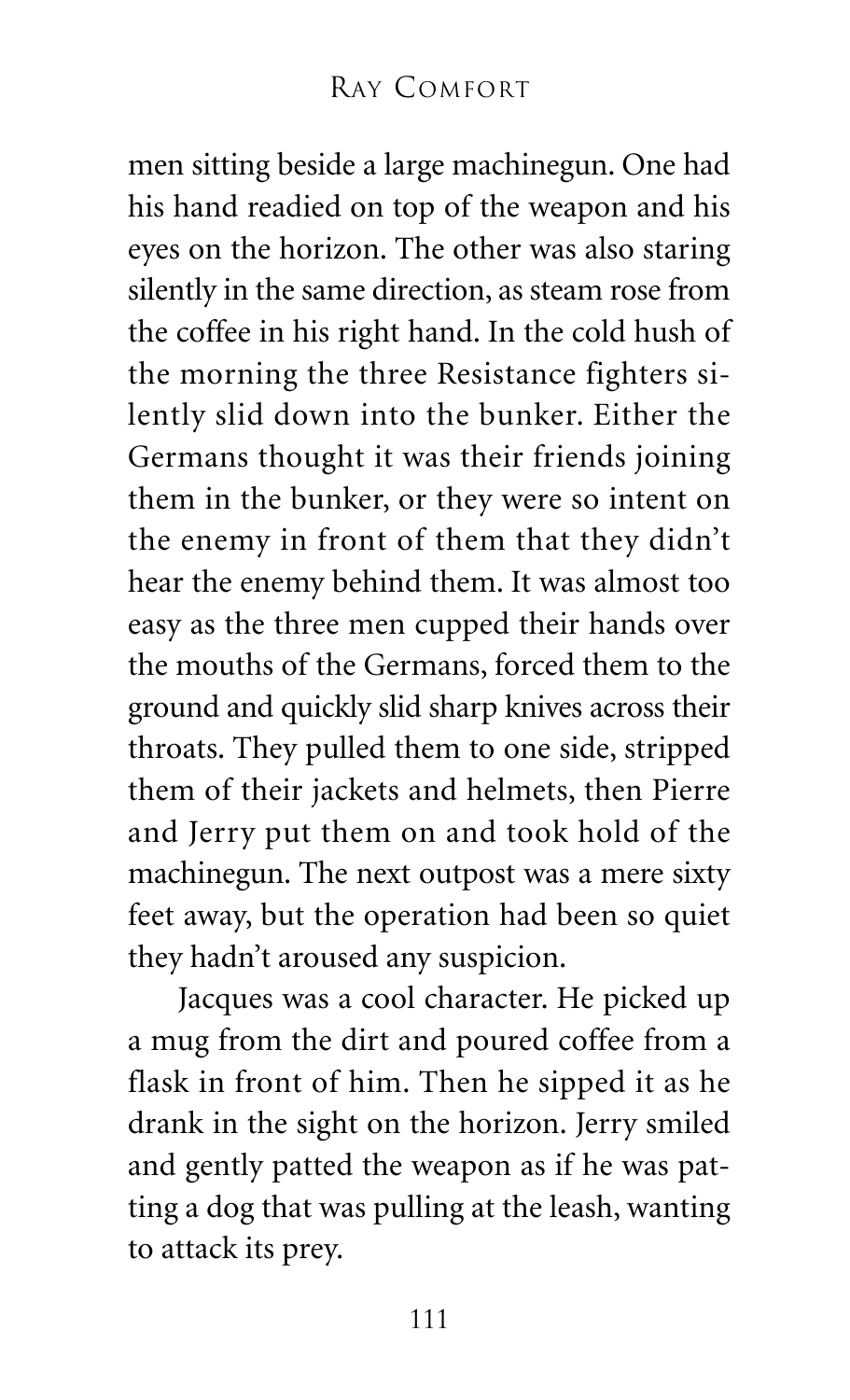When the morning light spread across the beach below them, they could see tens of thousands of German machine-gunners, as far as the eye could see, lying in the sand behind tufts of grass. As the Allied forces approached the shores, the horizon darkened as the skies filled with air support. When the roar of the planes became louder, a German voice came over the radio that was lying in the soil of the bunker. "You have your orders," the voice crackled. "May God be with you." That made Jerry fume.

Suddenly, there was a massive boom of artillery as the 450mm guns behind them blazed against the Allies and signaled the machineguns to open fire on the troops pouring onto the beach. Jerry immediately turned the gun to the left and discharged a mass of bullets into the bunker less than twenty yards away. Then he lifted his sights and did the same with the one next to it. Then he swung the firearm toward the hordes of German soldiers lying on the beach below him and rained bullets onto them as Pierre fed the hungry gun its fill of ammunition.

The sight of so many Allied soldiers being hit by the torrent of German bullets was too much for Jacques. Masses of them were being killed before they even had a chance to reach the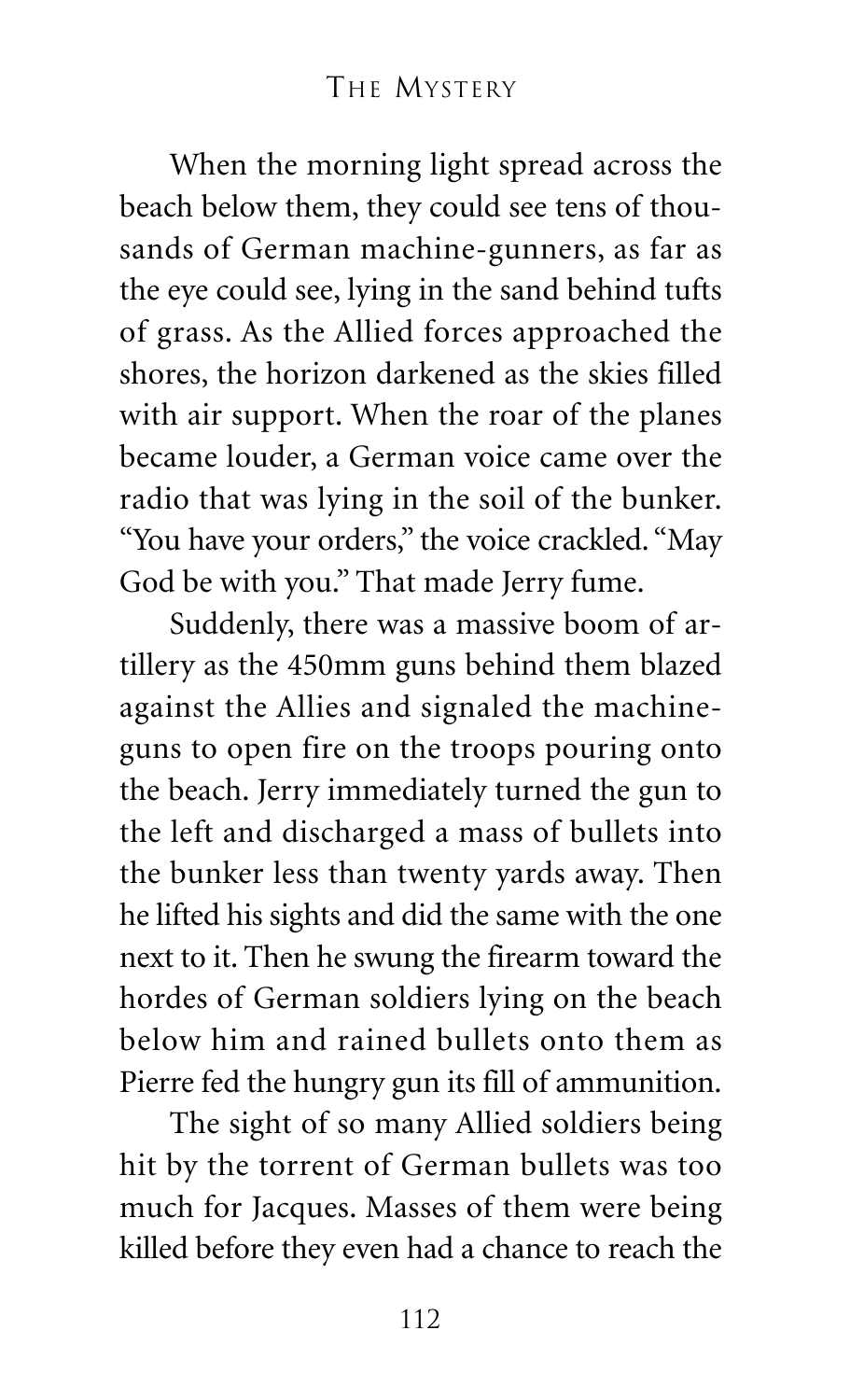shore. Their dead and wounded bodies floated among the blood-crimson foam of the waves. These were men who were giving their lives to liberate France.

With total disregard for the fact that he would be seen by rows of German artillery stationed 100 feet back from the cliff, Jacques climbed out of the shelter of the bunker. He then ran across to the bunker containing two dead Germans and pushed their bodies aside. In the heat of battle, he picked up two machineguns and with one in each hand, ran to the back of the third bunker of stunned Germans who didn't expect to be attacked from behind, filling them with lead. Then he hurtled himself into it and began firing like a madman at everything that moved. It was a suicide mission. Predictably, there was a sudden explosion right on top of Jacques' bunker, as the Germans put an end to the life of this courageous Frenchman.

On that one special day, the Allies landed around 156,000 troops in Normandy. The American forces landed a total of 73,000: approximately 23,000 on Utah Beach, 34,000 on Omaha Beach, and 16,000 airborne troops. In the British and Canadian sector, 83,000 were landed (62,000 of them British): 25,000 on Gold Beach,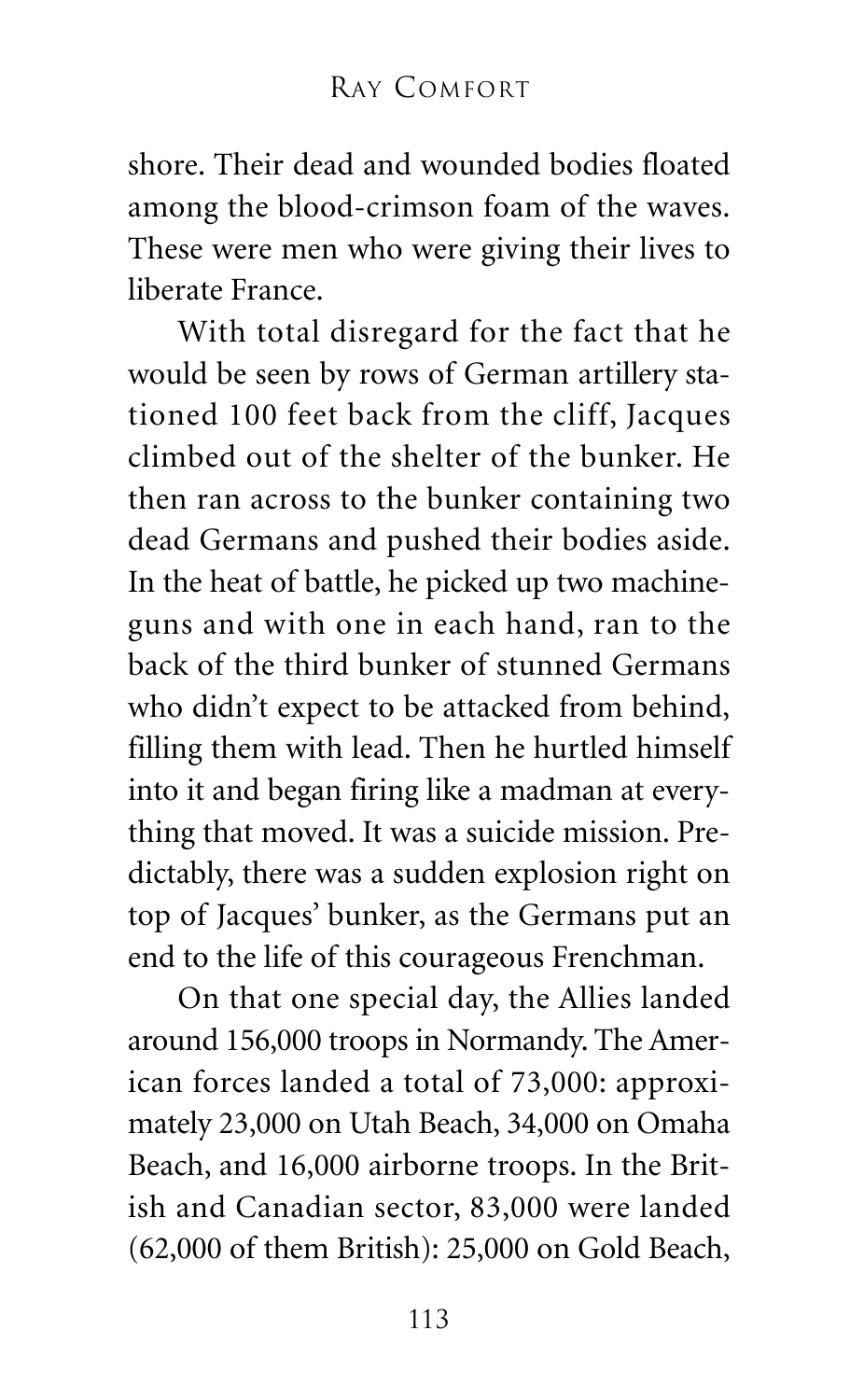21,000 on Juno Beach, 29,000 on Sword Beach, and 8,000 airborne troops. A massive total of almost 12,000 aircraft were available to support the landings.

Approximately 2,700 British, 1,000 Canadians, and 6,600 American soldiers were killed. The total German casualties on D-Day are not known, but are estimated to be between 4,000 and 9,000 men.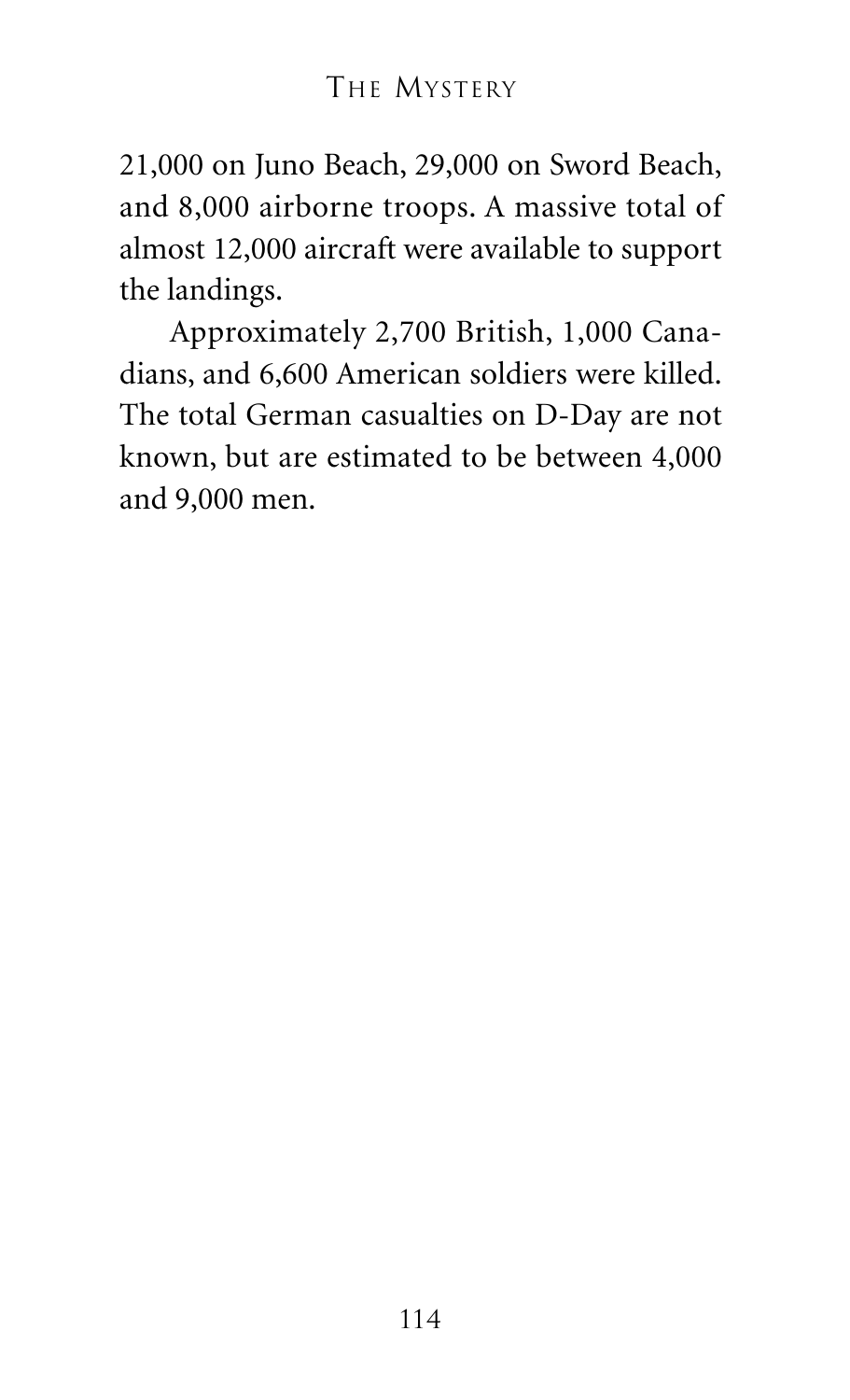#### CHAPTER TEN LIBERATION!

 $\infty$ 

L ONDON WAS in ruins. Hitler had terrorized<br>the residents with his "miracle weapon" the V-1. The pilotless, jet-propelled bomber carried more than a ton of explosives and flew at a speed of 370 mph. After one raid, Winston Churchill had the unenviable task of announcing to Parliament that the weapon had taken 2,752 British lives. However, the great statesman was confident that Germany would never conquer Britain.

In a broadcast via the BBC to the French, Churchill declared, "We are waiting for the long-promised invasion. So are the fishes."

A short time after the V-1 attacks, despite the massive loss of life on the beachfront, the Allies drove back the Germans from the shores of Normandy and took out the launching pads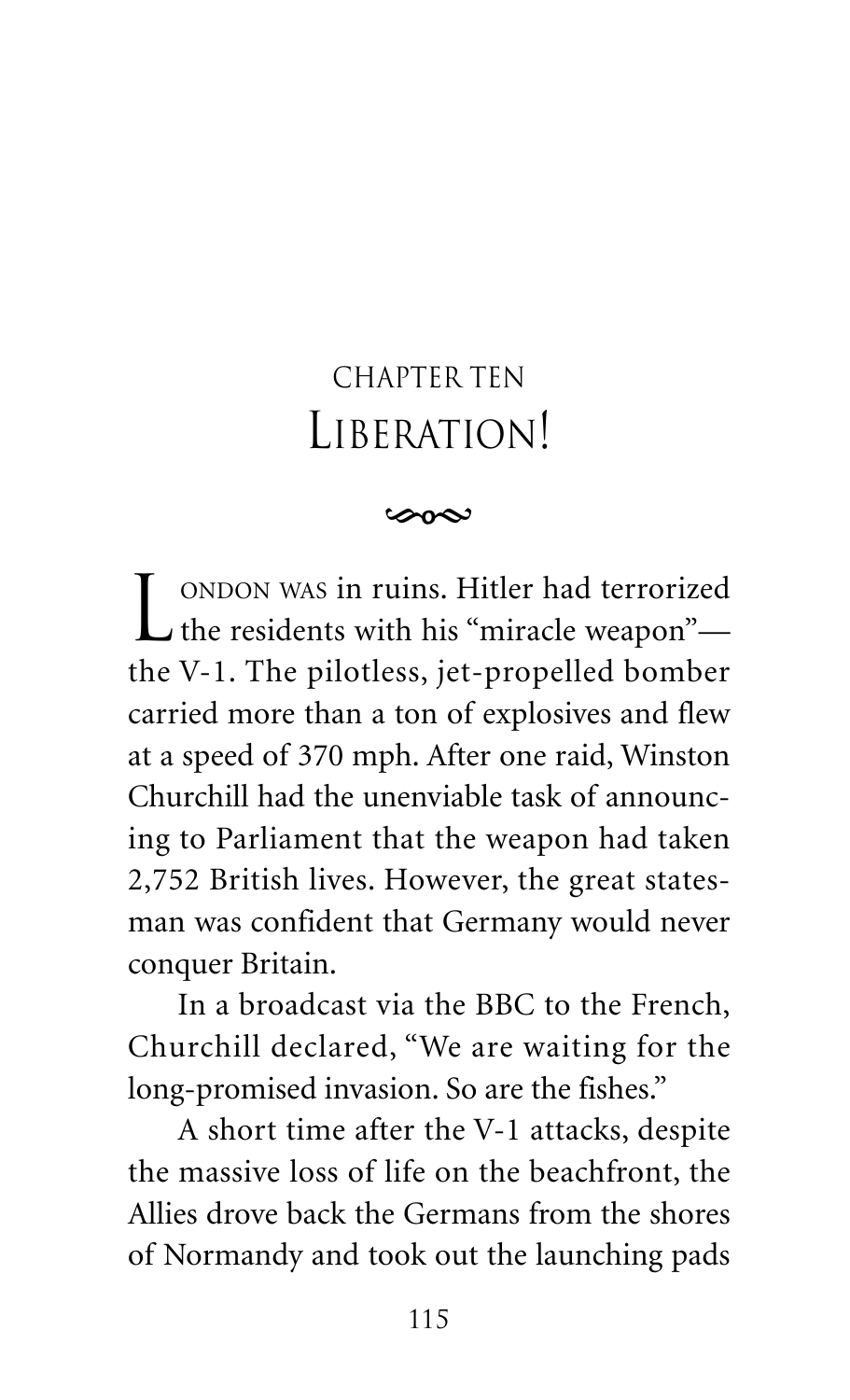for the V-1 rockets. The battles had raged from June 6 through June 27, and at times the German defense seemed almost invincible. They had stationed a row of four "pillboxes," which stopped the Allies in their tracks.

Finally at the end of June, soldiers were able to advance close enough to destroy them by tossing grenades through their ventilators. The two freedom fighters joined themselves to Allied forces and discovered a tunnel in the southern quarter of Cherbourg. When smoke from Nazi gunfire spewed out, the Americans decided that they would blast the tunnel open.

Just at that moment, a private emerged holding onto a white flag. He informed one of the American commanders that General Carl von Schlieben was within the tunnel and wished to surrender. Jerry watched in delight as 800 soldiers proceeded to emerge from the tunnel. A total of 30,000 German soldiers surrendered to the Allies at Cherbourg.

Even as the Allies advanced across Europe, Hitler continued bombarding London using V-2 rockets. These carried the same amount of explosives as the V-1, but they were faster and deadlier. They traveled at the speed of sound and it was almost impossible to detect their approach.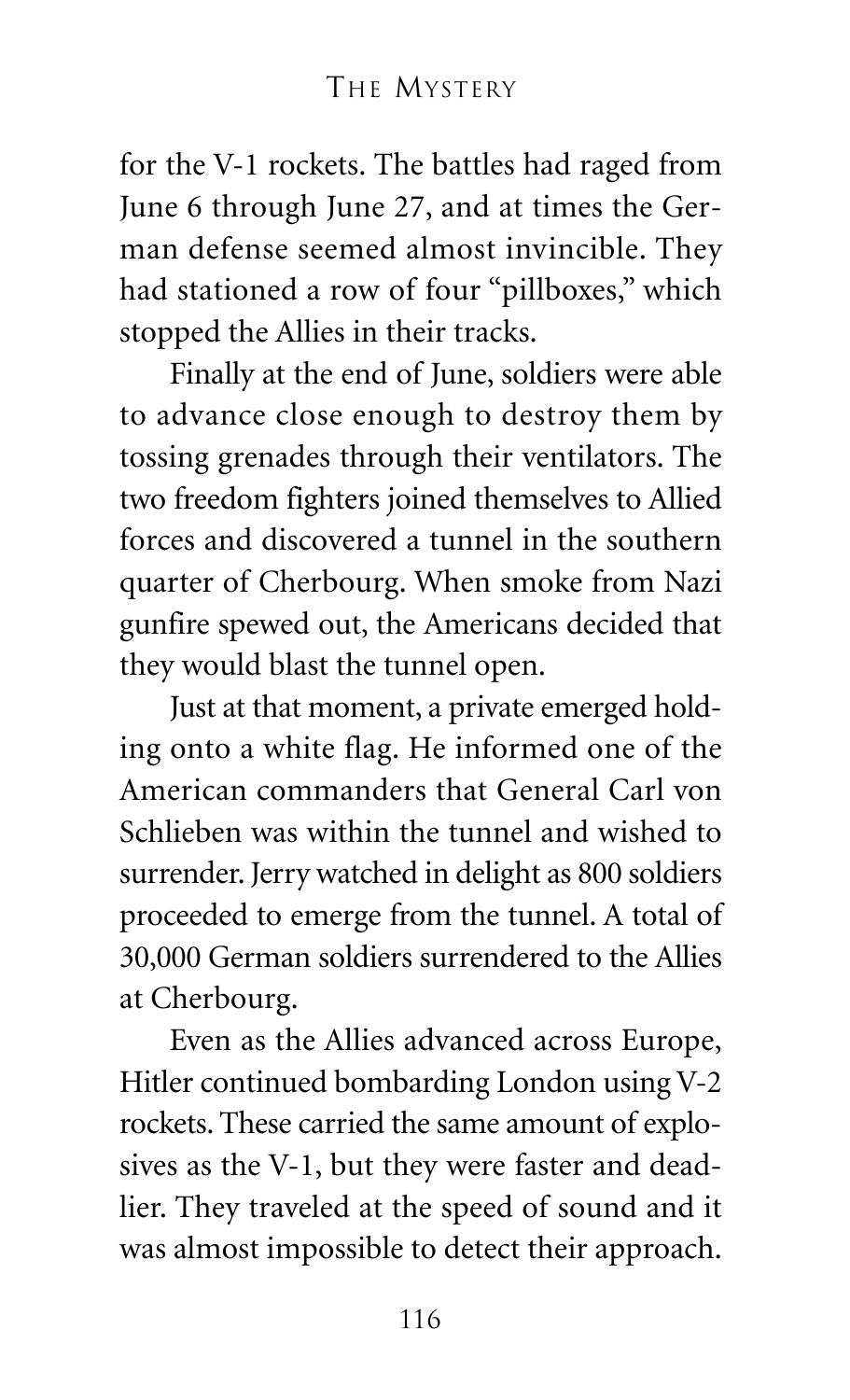Before taking his leave of France, Jerry decided to backtrack with the Allies to enjoy the sweetness of taking Paris back from the Germans. The liberation began on August 25, 1944, when General Charles de Gaulle led a tumultuous parade through the streets of Paris, and that night church bells rang all over the city.

Jerry's long trip to England had been uneventful. Even the boat ride across the English Channel was an unusually smooth one, for which he was thankful. Despite the devastation Jerry found in London, he liked being in England. The British made a "Yank" feel special.

After the war ended he decided he would try to recapture his lost youth. He had just turned twenty-one and as far as he could see, he had two options. He could either return to Texas and join his mother on the farm, or he could begin a new life in England.

He had reestablished contact with his mother and she was doing fine. The friend his father had left managing the farm had been able to get it on its feet financially, and it was drawing a healthy wage for both himself and Jerry's mom. So, he decided that he would try living in England and if it didn't work out, he would return to the U.S.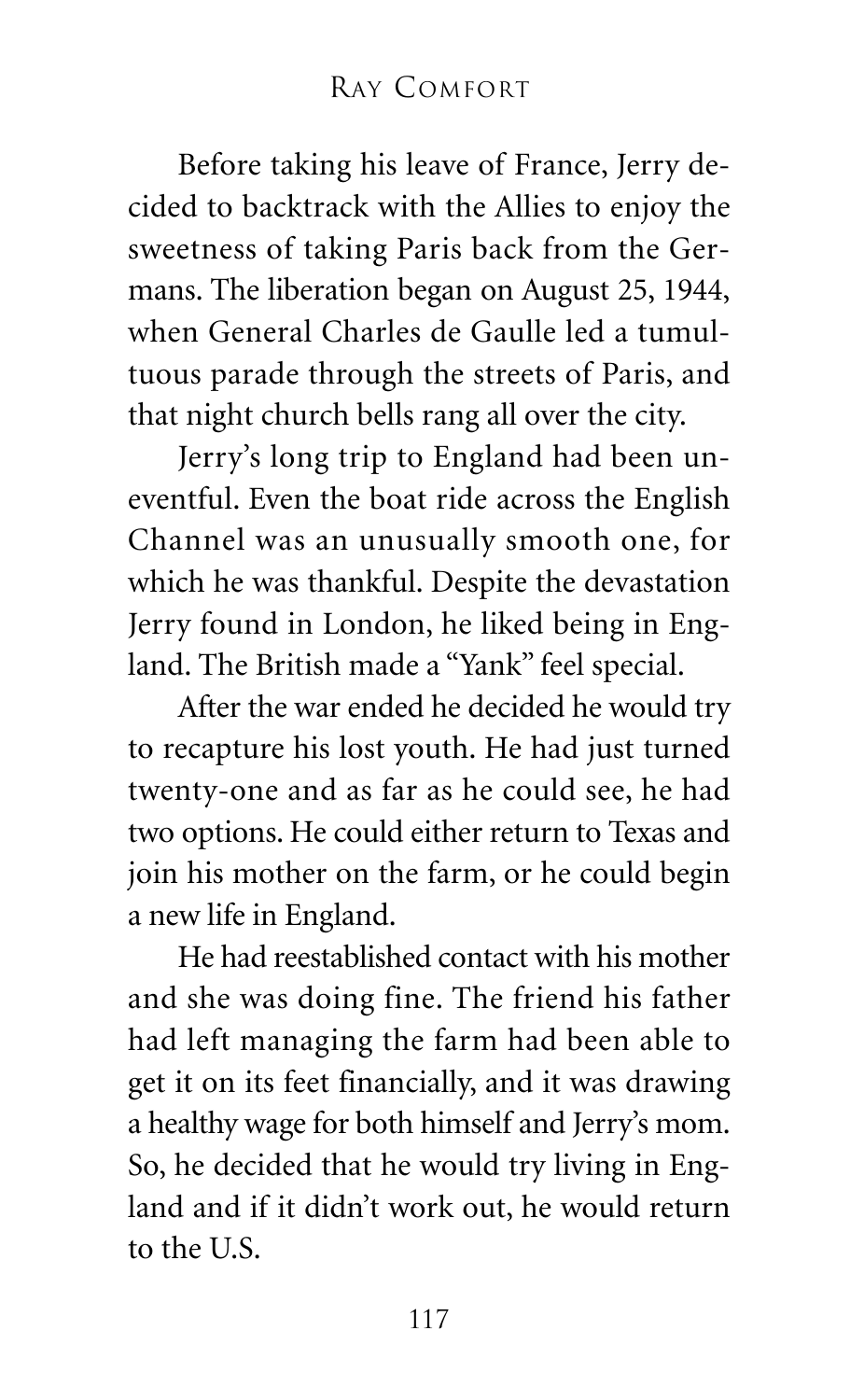After he had made his decision to stay, he applied for a job with a government construction company in London. There was no shortage of work, as London had to be rebuilt. It was physically hard work but the pay was good, and because he lived very simply, he was able to save most of his paycheck. It wasn't long before he had his own car and had moved to a better apartment in Wembley, on the outskirts of London.

Friends at work would often encourage Jerry to join them for darts at a local pub. It was at the pub that he met Connie, a quiet young woman with a strong Yorkshire accent. One day, he noticed that she was watching his every move as he played darts with a friend, so he offered to buy her a drink. She accepted and it wasn't long before they had established a friendship.

Connie was petite, very pretty, had warm brown eyes, blondish curly hair, and a typical light British complexion. At the outbreak of the war, when she was fourteen years old, her parents moved her from London to the small town of Otley to live with an aunt for safekeeping. Both her parents were killed in the bombing raids and their bodies were never recovered. The first time Jerry and Connie sat together and ate fish and chips, he asked her about her past and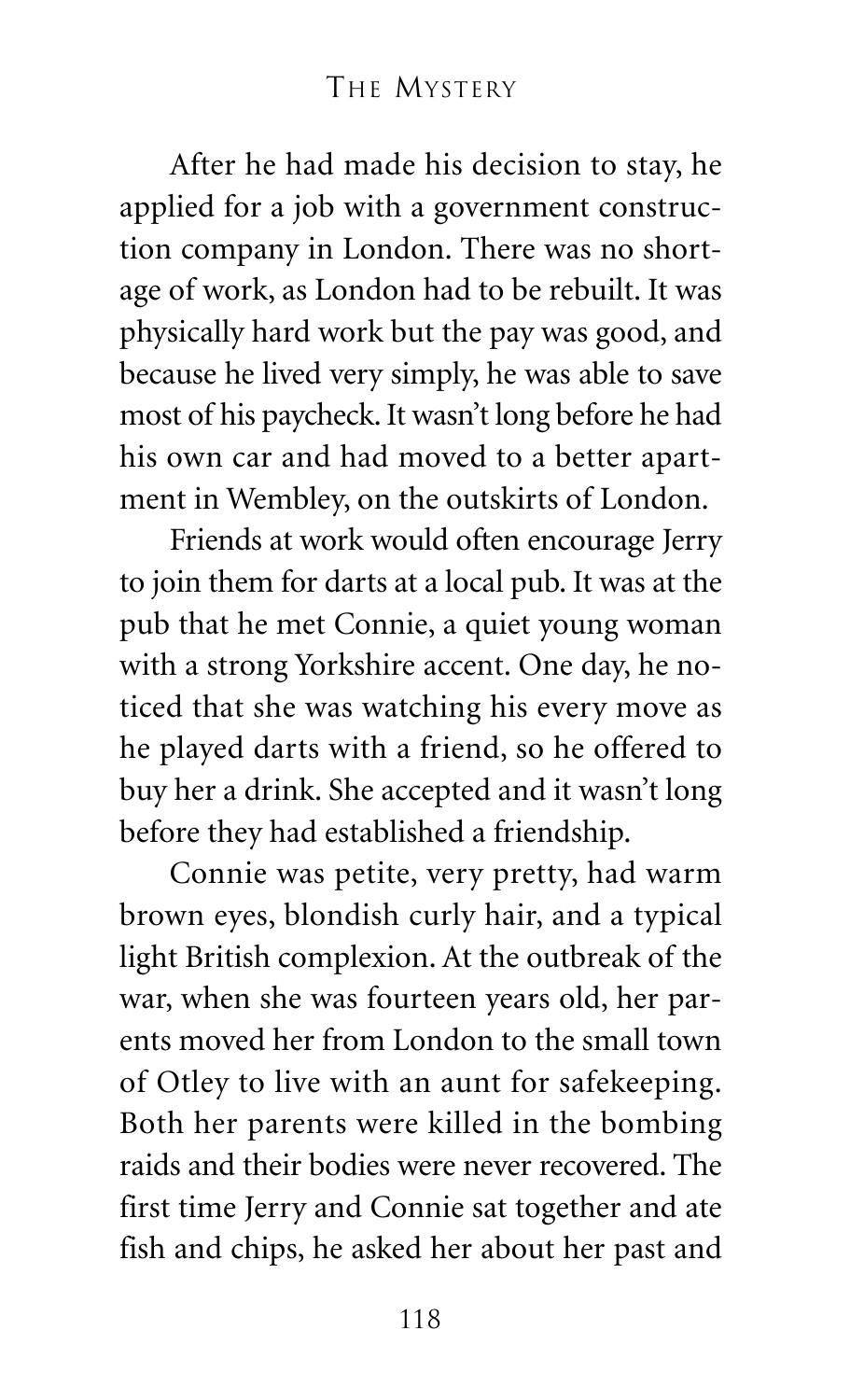she wept openly as she spoke of her folks. There were a lot of tears in London.

Jerry fell deeply in love with this soft-spoken young lady. He loved everything about her, including her strong accent. She was different from the outgoing girls he had met in France. Though she was very reserved, she was sincere and kind, with a sweetness that made him want to be near her. Some may have seen her as a wallflower, but every flower on close examination was a thing of great beauty. But there was something else that endeared Jerry to her: because of the loss of her parents, he felt a deep empathy toward her. When he put a comforting arm around her as she wept, it made him feel good. It uncovered a tenderness he had forgotten that he possessed. He loved the fact that she listened to him when he spoke, and he would often catch her staring at him for no reason as they ate lunch together. After six months of a close friendship they became engaged, and eight months later they were married in a small Anglican church not too far from Jerry's apartment.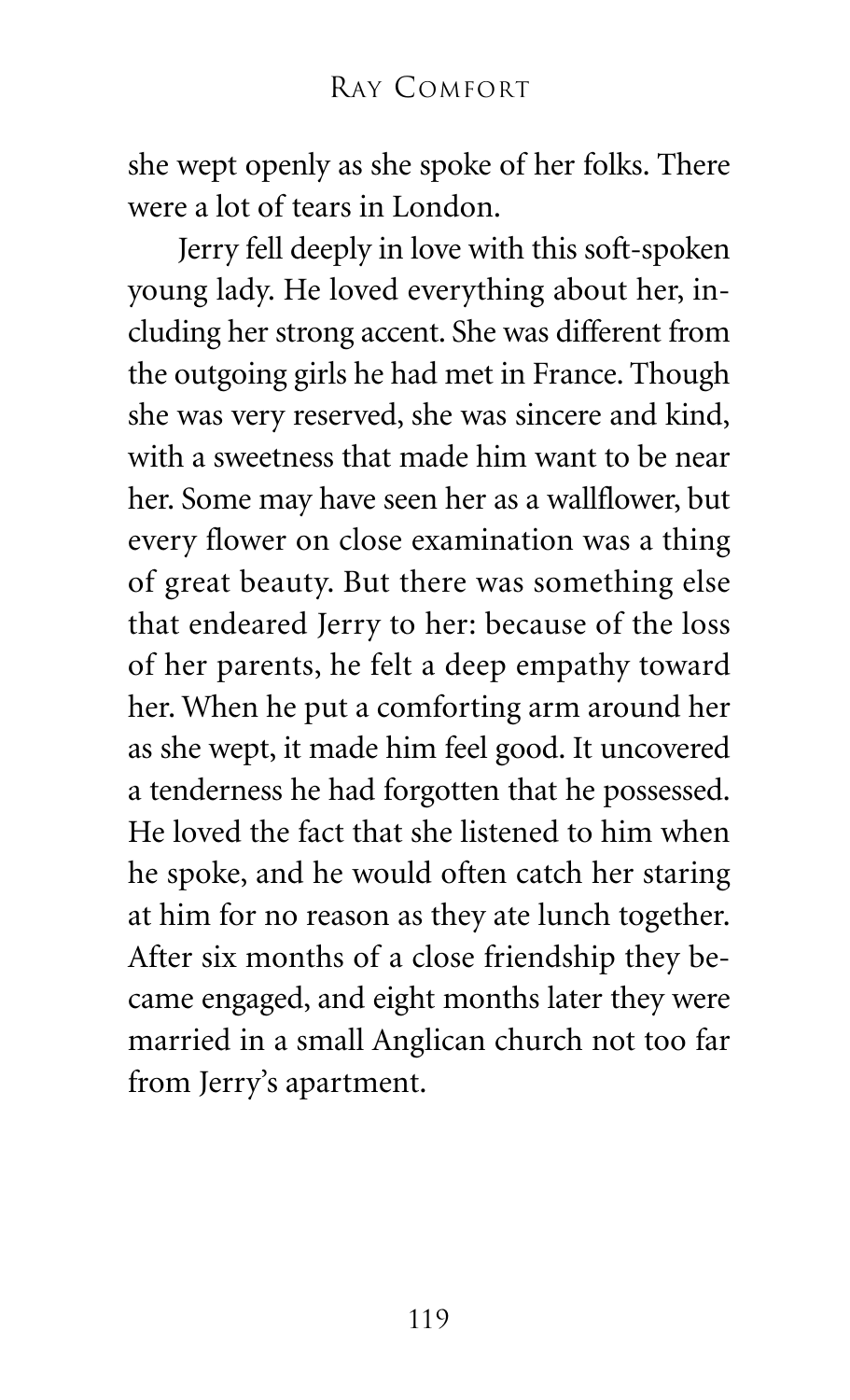# CHAPTER ELEVEN A FAITHFUL FRIEND

 $\infty$ 

WHEN CONNIE's aunt became ill with tu- $\sqrt{\ }$  berculosis, they moved to Otley to care for her. Two months later she tragically died, and left her cottage to Connie. The couple sold the property and with the proceeds, together with a bank loan, they purchased a sheep farm just north of Otley.

Jerry loved the green countryside. Parts of it reminded him of France, especially around the Oradour-sur-Glane district. The two of them would arise in the cool of each morning at six o'clock and begin the many duties around the farm. They had two dogs that helped round up the sheep. One was a pure-bred border collie they named Faithful, because of the character of the breed; the other, Sam, was a mixed breed rescued from the local pound. Both dogs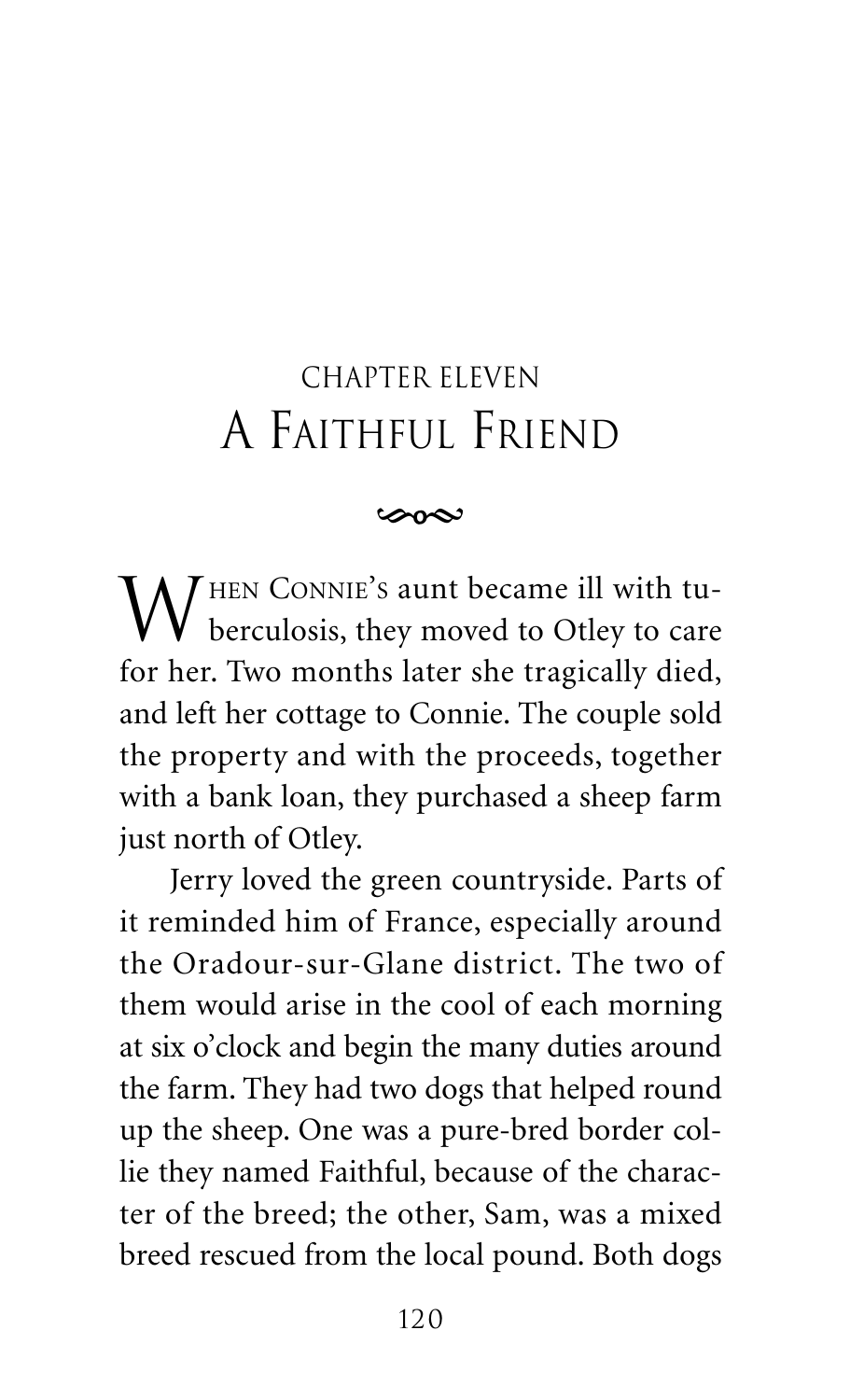were instinctive when it came to rounding up sheep, but Faithful was particularly intelligent.

Connie and Jerry loved walking together to the barn and unleashing the dogs first thing in the morning. The animals would yelp with excitement, wag their tails, and almost choke themselves as they pulled at the ropes that restrained them. As soon as they were released, Faithful would run around in circles of delight at the prospect of getting onto the back of the truck. Both dogs would stand right on the edge of the flatbed and lean into the wind, their eyes scouring the horizon of the fields as though they had never seen the countryside before.

Rarely did the Adamsons leave the farm. They saved every penny from the sale of wool, and occasionally meat, and the vegetables they grew in their rich soil. The local farmer's market wasn't just a way to get income, but it was also a way to meet people from the town. With that extra money, they purchased a small herd of milking cows, and milking became a twicedaily occurrence. Even if one of them went into Otley for supplies, it was never for more than half a day.

In December 1945, Connie returned from a routine visit to the doctor. Her face glowed as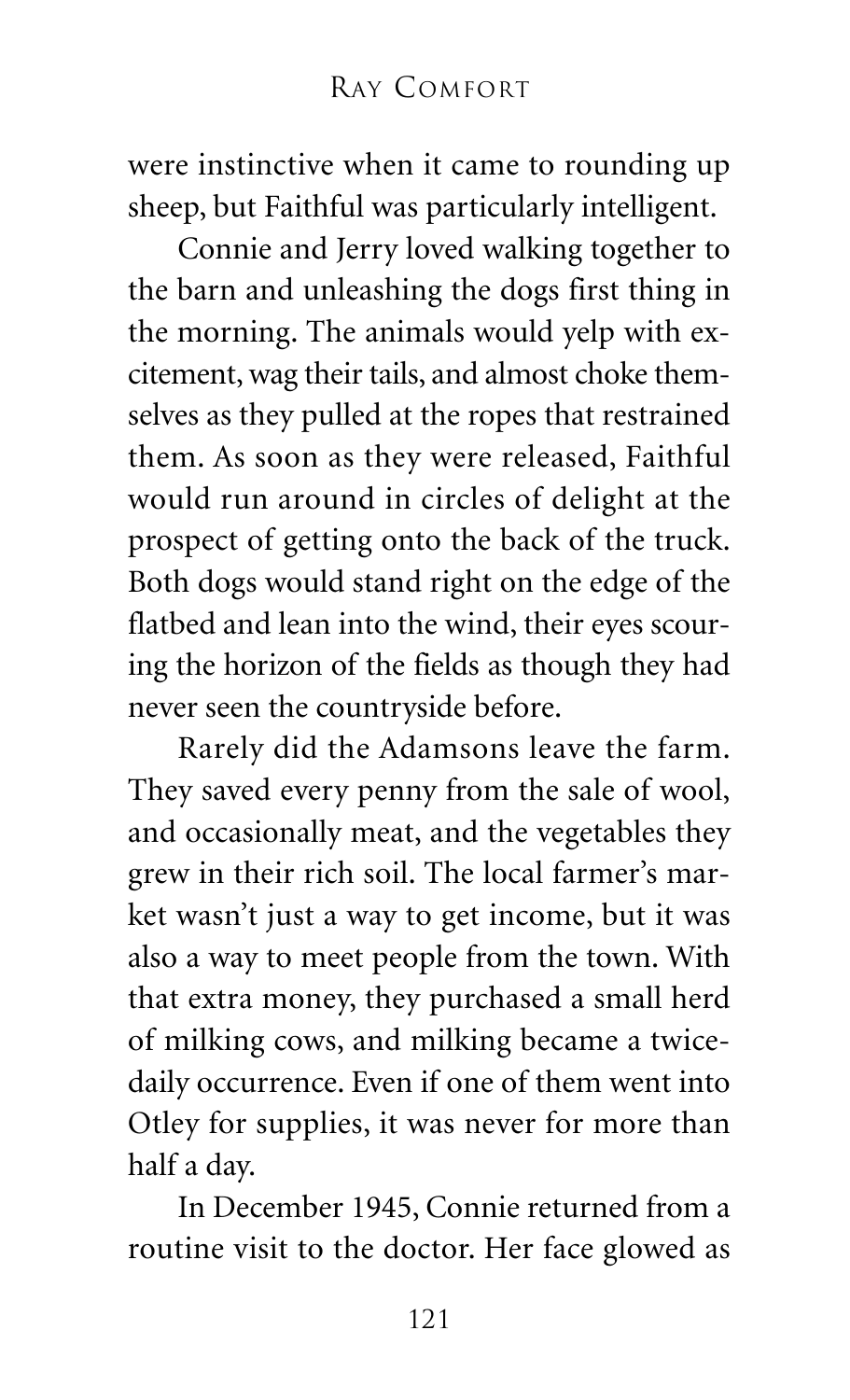she drove the flatbed and parked it by the barn. Jerry came out of the barn holding a shovel in his hand, and as he opened the truck door he asked, "Well, what's the verdict?"

Beaming from ear to ear, she said in her broad accent, "Doctor says there's a bun in the oven. You are going to be a father!"

Jerry was stunned. He had never thought of himself as a father. He had known so much death and suffering and now he was going to be given a life. His reaction was different from Connie's big smile. He was so overcome that tears suddenly welled in his eyes, and he cupped his hands over his mouth to hold back his emotions. Connie knew how he felt. She stepped forward to hug him, and immediately his sobs became joyful intermingled with the occasional "Wow!"

A couple of months later, as Connie emerged from a checkup at the clinic, she encountered an old school friend. During her school years she had had a crush on him and even dated him briefly, but she was surprised that in such a short time he had changed. A desk job at the local newspaper, coupled with good home cooking, had given him a pot belly. Connie smiled as she thought that she must look the same to him, but her belly wasn't the result of lack of exercise.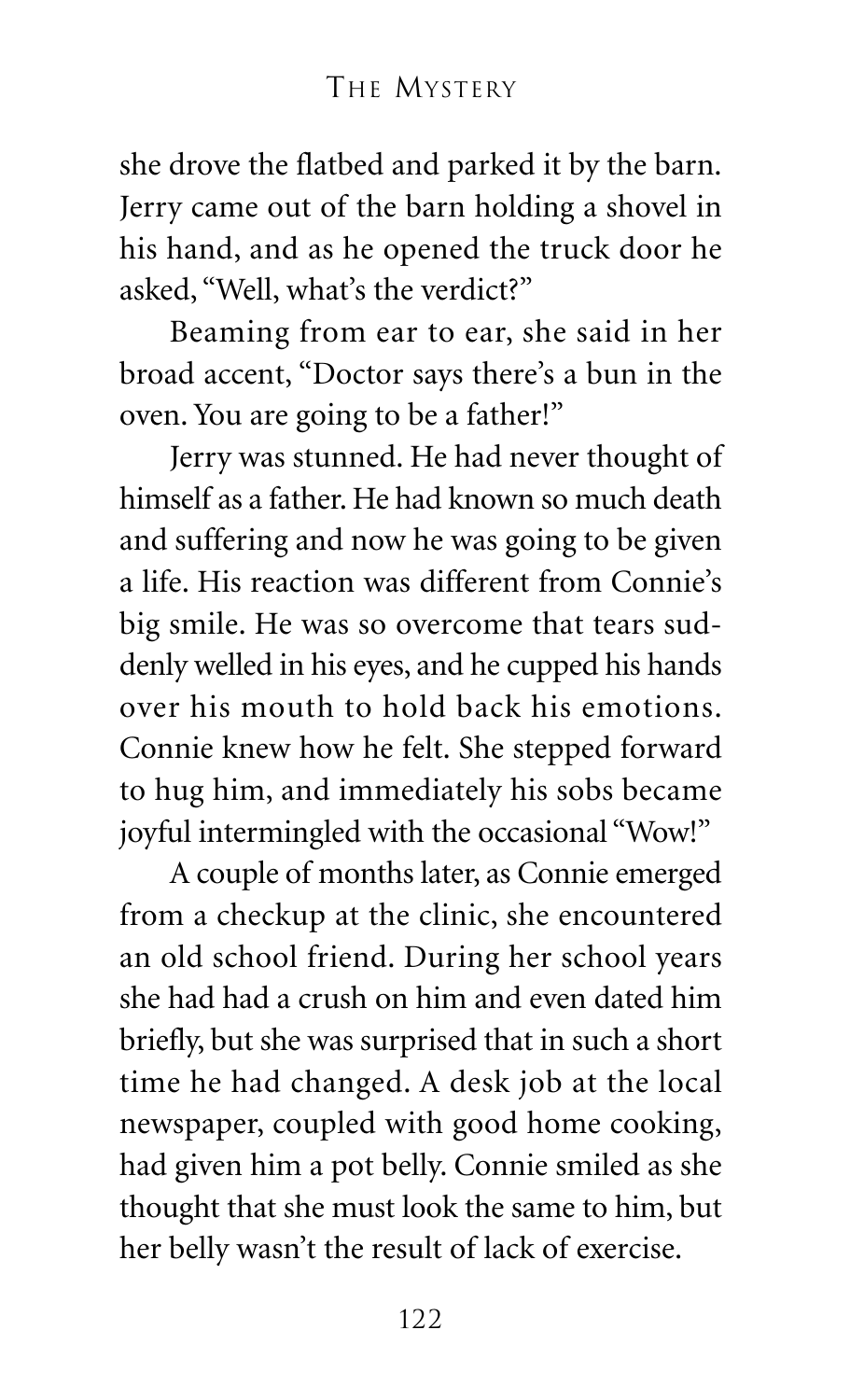As they stood by her truck, he quizzed her on what she had been doing since the war. She took a few minutes to fill him in on her new life. When she let slip that Jerry had been with the French Resistance for four years, he raised his eyebrows and said, "I would love to do a story about you two; nothing sensational, just a local human interest story. What do you say?" Connie knew that Jerry didn't like to boast about the war, so she smiled and said she would talk it over with him, and they agreed that he would phone her the next day.

Two weeks later, a half-page article appeared in the local newspaper. Jerry had reluctantly agreed to the story, as long as the reporter put emphasis on the fact that he was an American who had married a local girl, and not too much on the war. He wanted to downplay the fact that he had been a freedom fighter for the Resistance. Jerry didn't see himself as some sort of war hero. To him the real heroes were men like Jacques and the Allied soldiers who lay dead on the beaches of Normandy.

The couple laughed together as they read about themselves, with a large photo of the two of them clad in farm attire, standing next to their beloved dogs, grinning back at them from the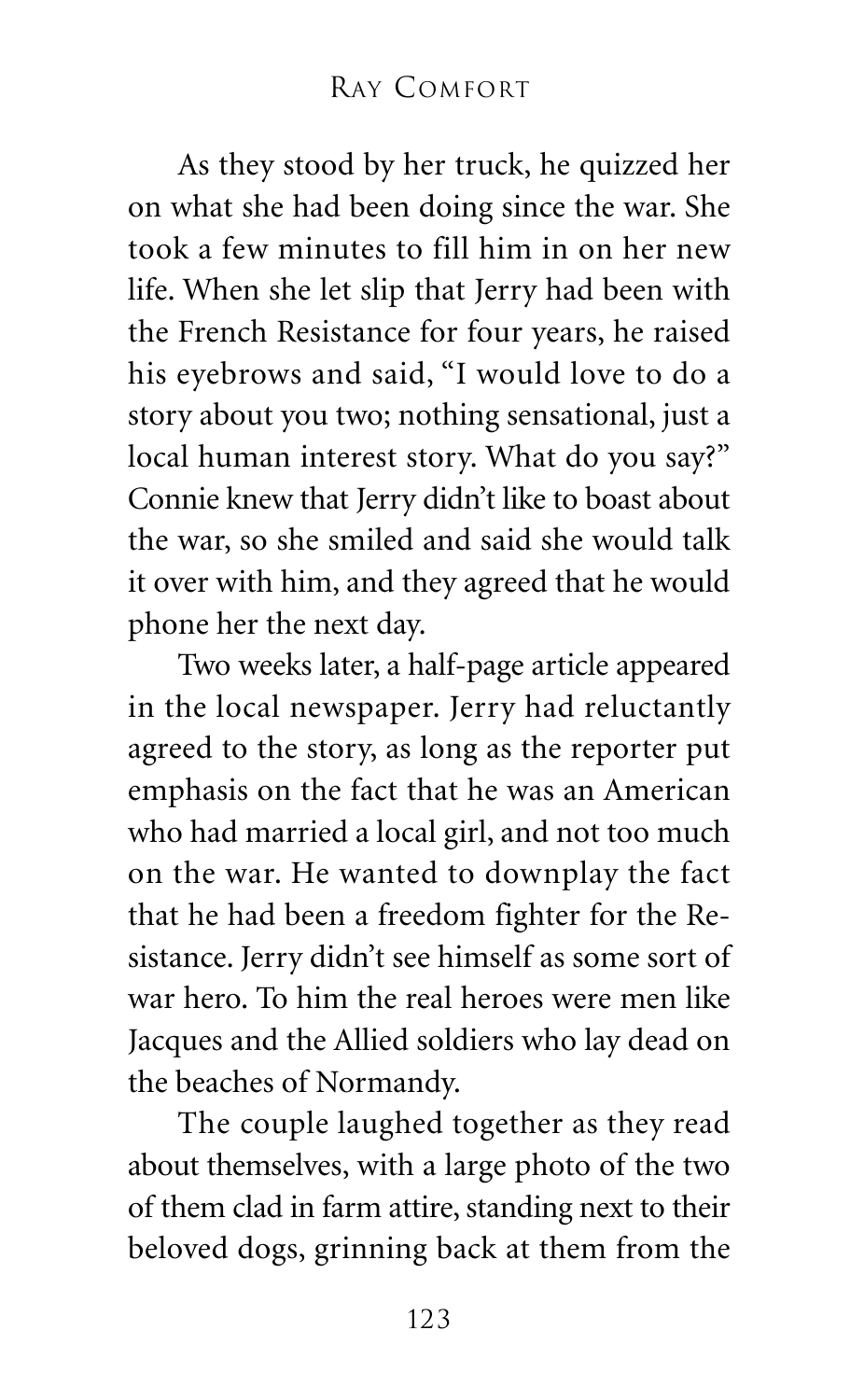page. Connie's old flame kept his word. The only mention of the war was a small bit of alliteration, with which the reporter couldn't help finishing his article. It merely said, "The Adamsons love their life in Otley, especially Americanborn Mr. Adamson, who says frankly that he finds farming a far cry from when he fought fearlessly for four years for the French freedom fighters." That made them laugh even more.

There was now another mouth to feed on the "famous" farm: a beautiful seven-pound baby boy named Johnny. His arrival changed their lives radically. No longer did they go out together in the cool of the early morning to the barn to release the dogs, and trips in the truck entailed only Jerry and the two wagging tails. The baby had to be taken care of and that was something they both accepted gladly. Four months later, Connie was pregnant again, and they were thrilled to welcome a girl, Elizabeth, to the family that summer.

The change in their lifestyle was the main reason Jerry took on a hired hand. When Bill Lovock showed up at the farm one day looking for work, Jerry hired him on the spot. He was a good worker but he kept to himself. That didn't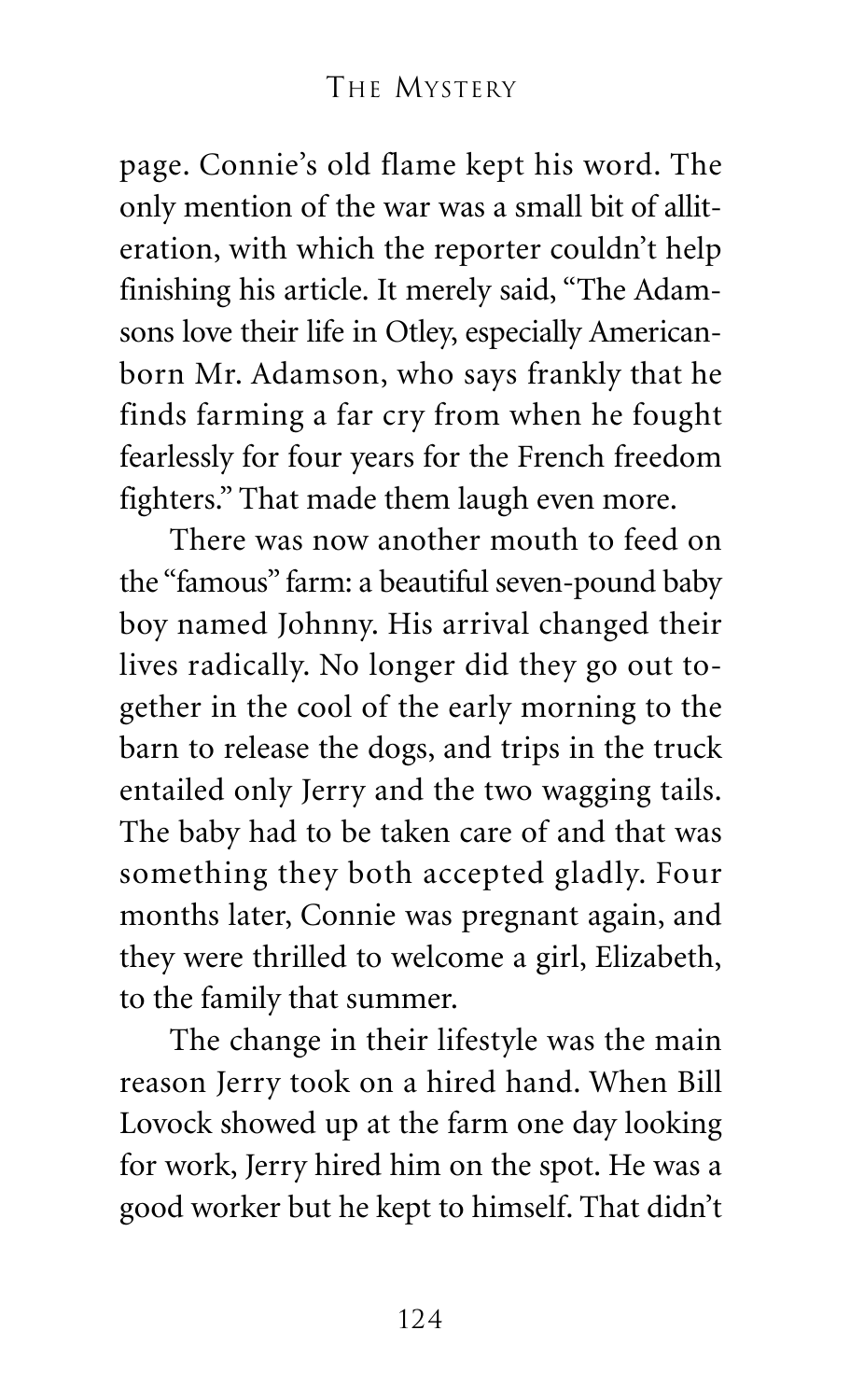worry Jerry too much because he liked the private seclusion of his own lifestyle with his family.

Bill did, however, open up when it came to one subject—the war—but those conversations were one-sided. The "discussions" were more Bill giving his opinion rather than the two of them discussing anything. The man seemed to have some sort of resentment toward Winston Churchill, which wasn't unheard of. Some were jealous of his political success, and Jerry dismissed Bill's attitude as "to each his own."

About a week after the new worker was hired, they received a call from the Adamsons' accountant in Texas. It wasn't unusual to get mail from the States, but it was uncommon to get a long-distance call. Jerry's mother often wrote and told him what was going on in his native country and her letters were always encouraging and informative. But Connie watched his face turn pale as he listened to the Texas drawl on the other end of the line.

The man gently explained that he had some very sad news. Mrs. Adamson had been tragically killed in a head-on collision with a cattle truck while returning from Dallas late the previous night. After surveying the scene and finding no skid marks, the police concluded that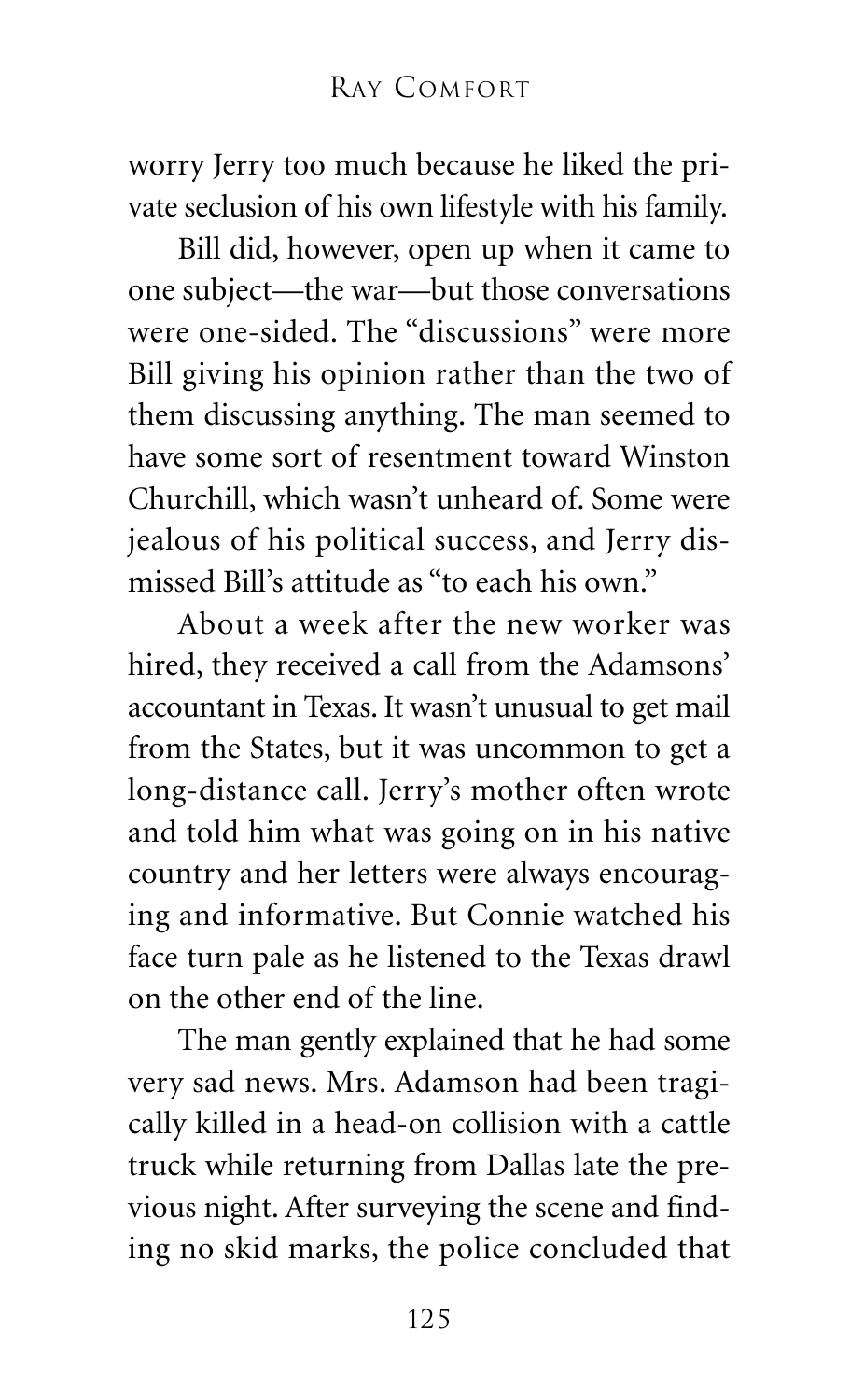she had fallen asleep at the wheel of her pickup. The other driver had been treated at the hospital and released. Vance, the accountant, insisted that there was no need to return to the U.S., and that he would arrange the funeral and send him details on the farm's financial status.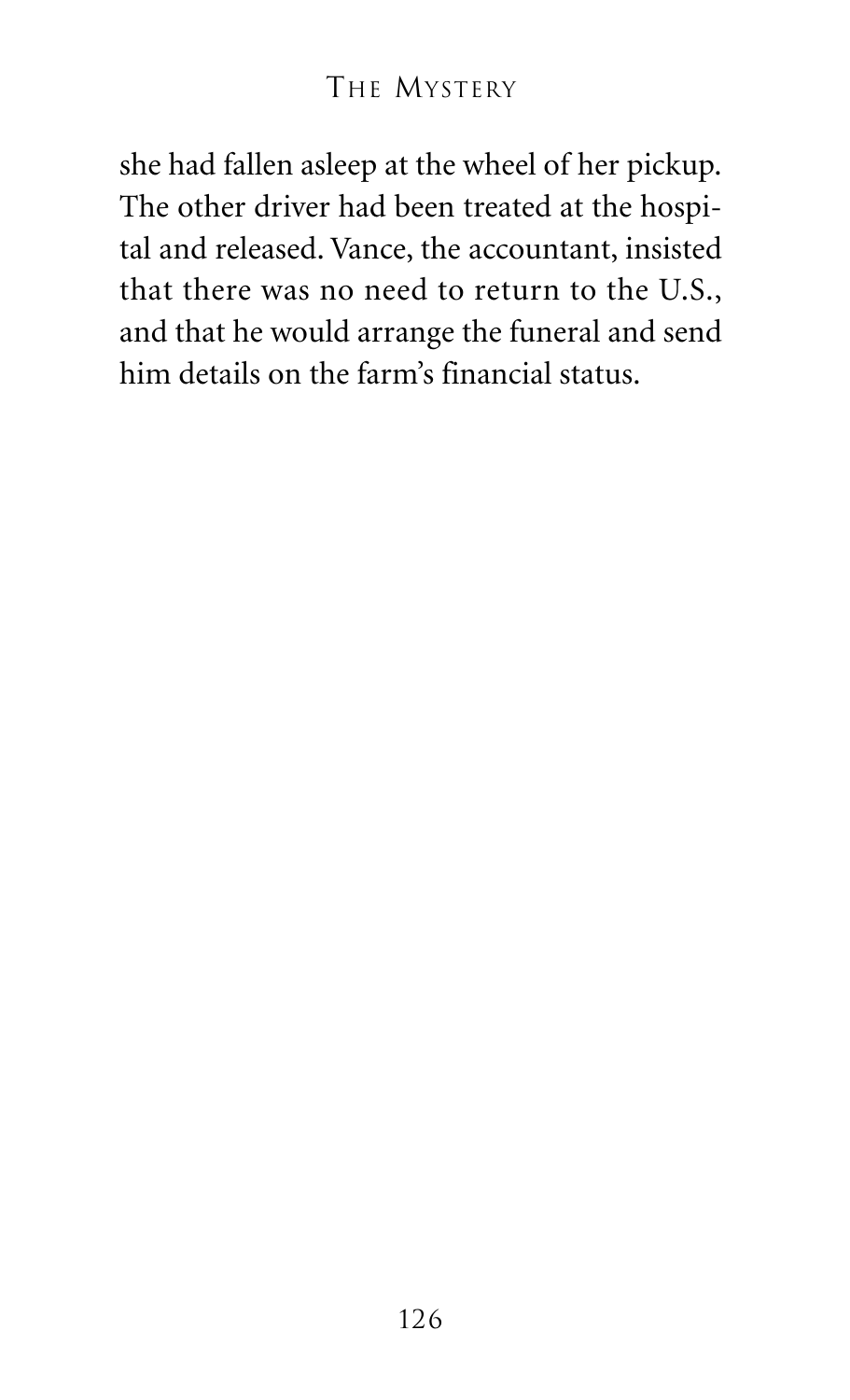# CHAPTER TWELVE HEAT OF THE NAKED FLAMES



 $\Gamma$  ITTING IN THE von Ludendorff's home in Poland, Jerry's eyes widened as he listened with rapt attention to Mr. von Ludendorff's question. Even though the preacher was speaking to a congregation, it was as though Jerry were on the only one in the room: "What is this mystery of Christ? Have you discovered it yet? Thank God I did when I was a young man." Then Mr. von Ludendorff's eyes looked directly at him as he inquired again, "What is the mystery of Christ? Do *you* know?"

There was a loud banging on the door. Nazis! Jerry could hardly breathe. Fear gripped him as he sat in the room staring at an orange glow behind the preacher's head. Fire! *The Nazis were setting the house on fire!* The confusion was multiplied by the excited barking of a dog. Jerry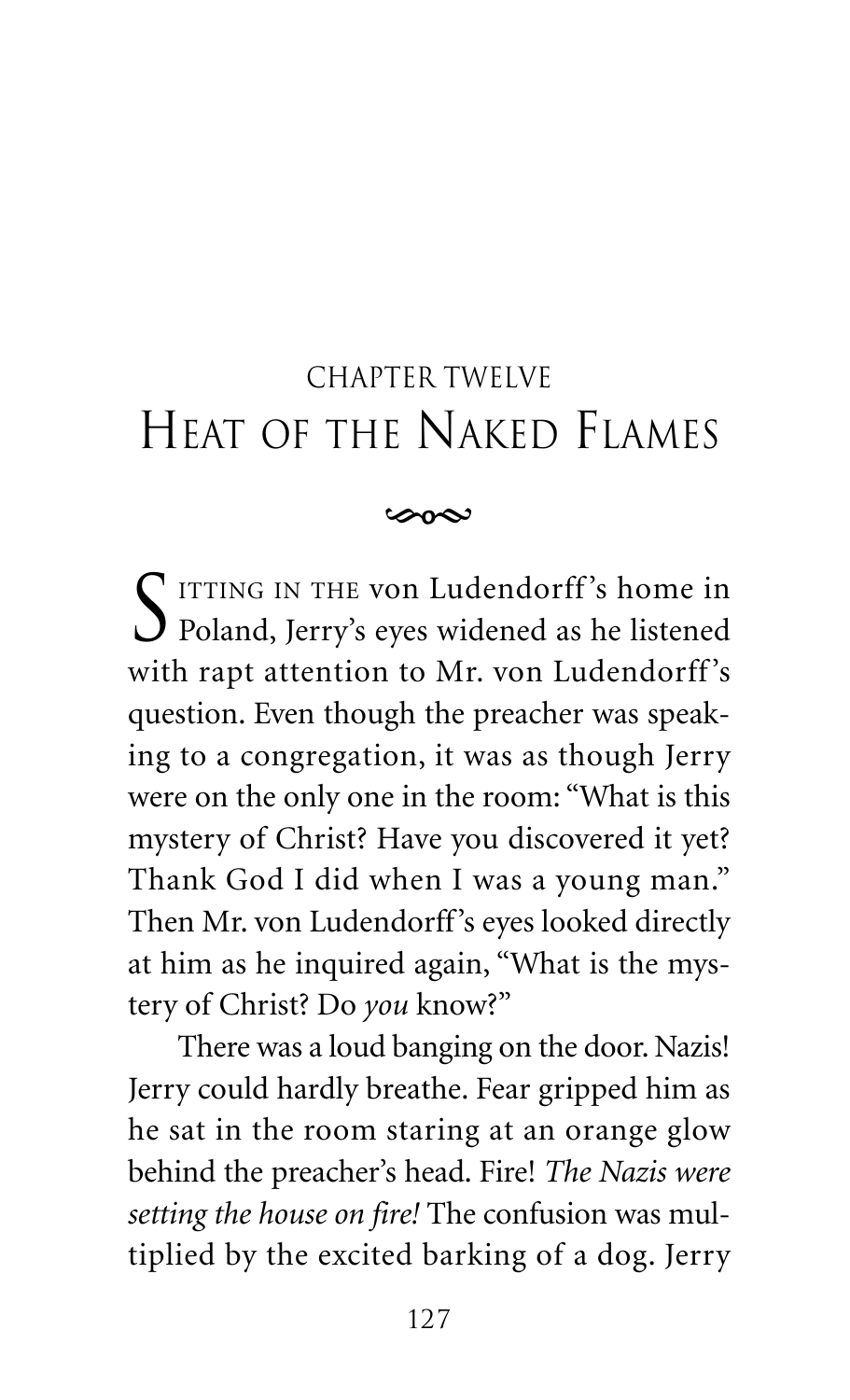began to cough violently. Mr. von Ludendorff stood amid the confusion and yelled, "Awake thou that sleepest, and *arise from the dead and Christ shall give thee light!*" The dog's barking became louder and louder.

Suddenly, Jerry awoke from his dream to the terrifying nightmare, coughing in his smokefilled bedroom. *The house was on fire!* That part was no dream! Connie lay unconscious next to him. He quickly pulled her from the bed onto the floor. Many times during the war he had crawled through smoke-filled rooms and he knew that breathable air would be trapped close to the floor. *Johnny and Elizabeth!* They lay in their beds in the next room. He quickly crawled down the hallway and reached up to feel the door. It was cool, so he thrust it open. Their room was also full of smoke. He held his breath, stood to his feet, grabbed the children and crawled back to his wife. As he did so, he could hear the incessant barking of one of the dogs.

As Jerry pulled his beloved wife and children out into the fresh air on the front lawn, he could feel the heat of naked flames as they licked through the windows behind him like a huge monster reaching to devour its prey. He rolled Connie onto her stomach, put her limp arms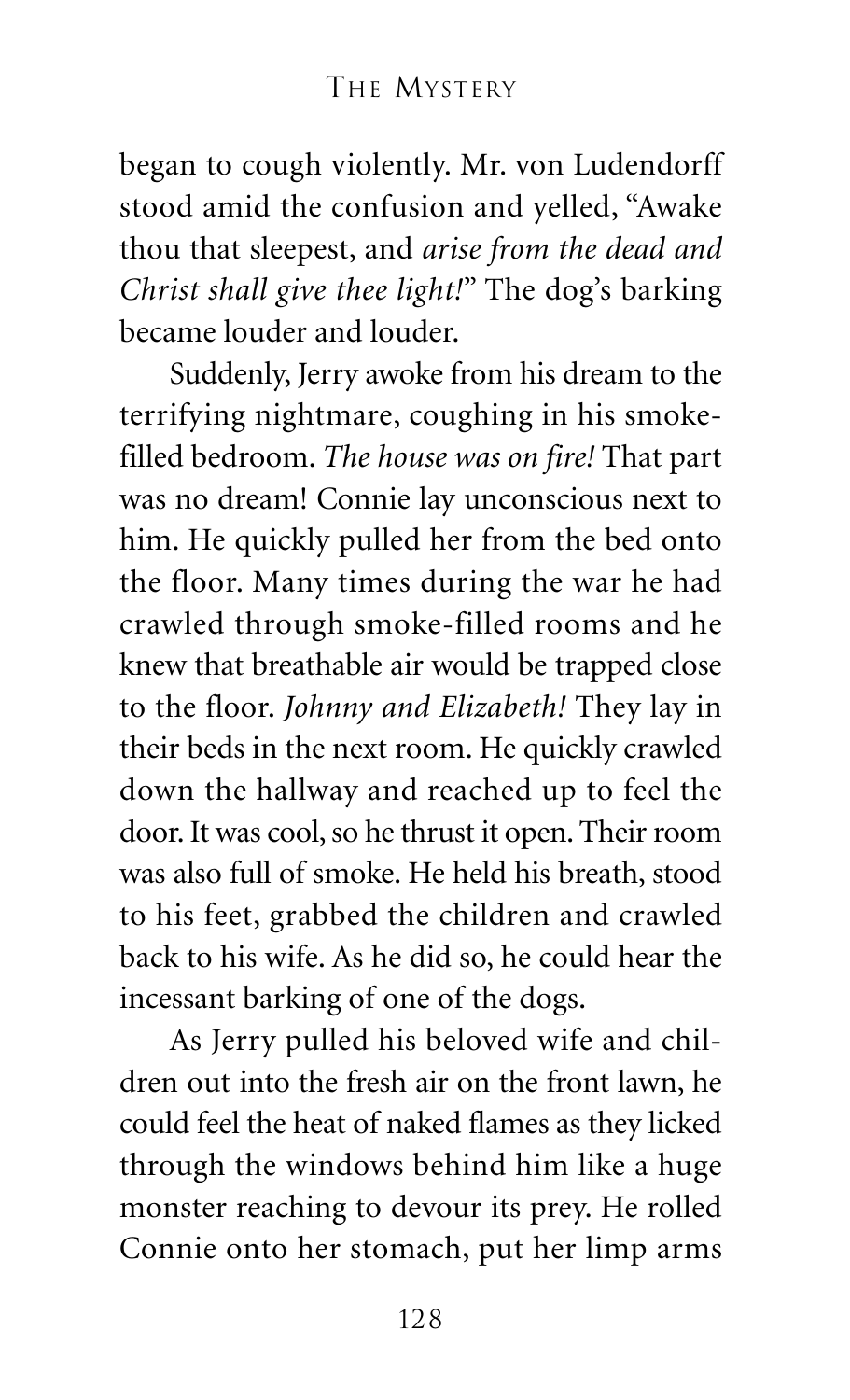under her head and began to press firmly on her back. Suddenly, she began to cough and show signs of life. Jerry whispered, "Thank God!"

He turned his attention to his two children beside him. Johnny, just five years old, was now conscious, revived in the fresh air, but he looked terrified—his face was white and he was shaking with fear. But by the light from the flames Jerry could see that Elizabeth had stopped breathing and had turned a ghostly blue. In a panic he grabbed her tiny lifeless body, turned her over and with both hands pressed on her back again and again. Tears streamed down his face as he prayed, "Please, God. *Please* let her live! Oh, God, don't let this child die. I'll do anything You want. *Please!"*

He kept pressing for what seemed like an eternity, but it was no use. Elizabeth wasn't responding. He picked her up and with trembling hands held her close to his chest and began to weep uncontrollably.

Suddenly, he felt a touch on his shoulder. He looked around, then down at Connie. She was still lying on the cold ground, but breathing normally. He looked behind him again. It was bizarre. *No one was there*. His child lay lifeless in his arms, yet the fear had gone, replaced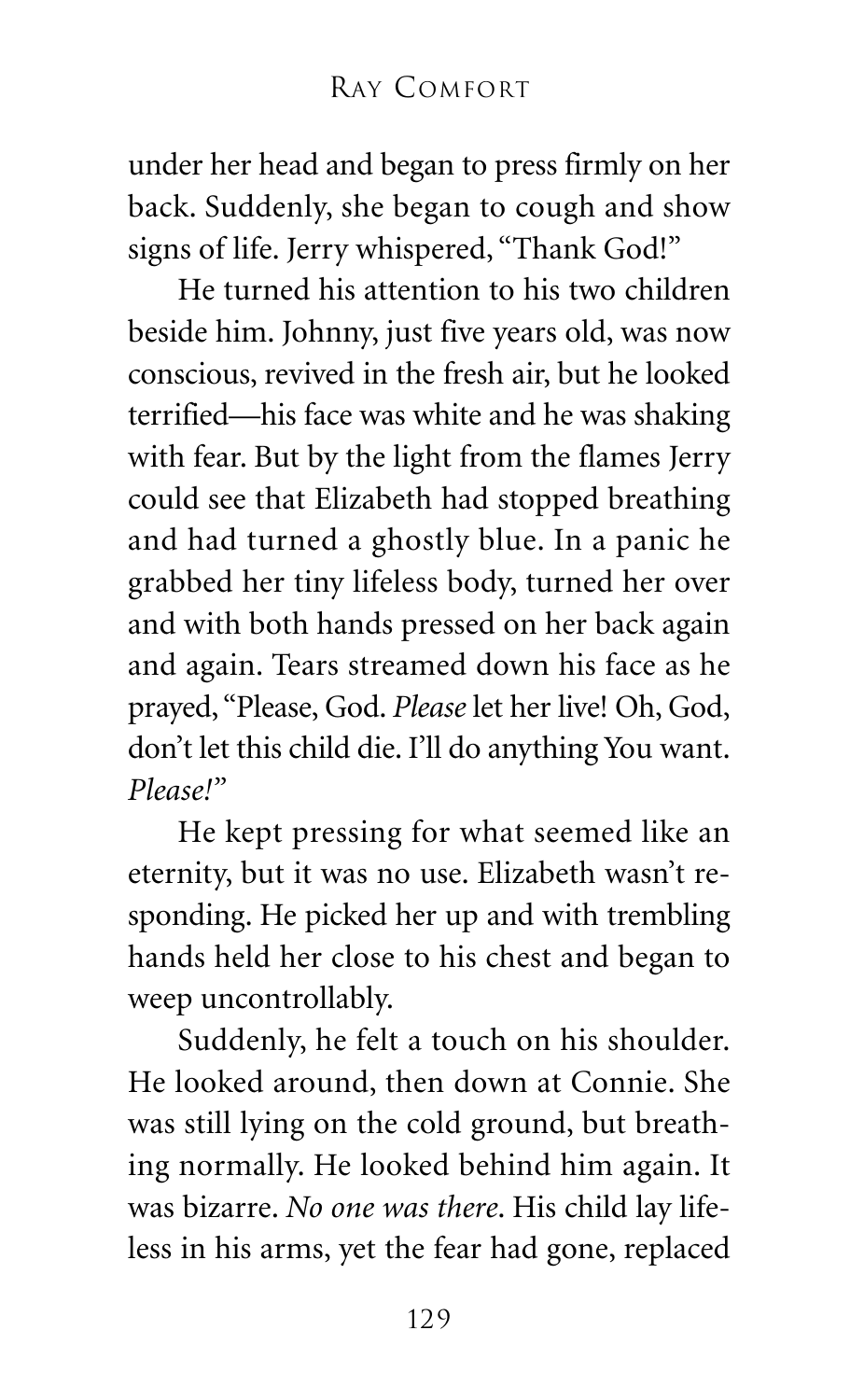with that same unmistakable peace he once felt when he entered the von Ludendorff's home so long ago.

Then Jerry heard the most wonderful sound. A tiny gagging noise came from his little girl! Tears poured from his eyes, this time for a different reason. He squeezed Elizabeth tightly in his arms, looked to the heavens and whispered, "Thank you, God. Thank you, God!"

Quite a statement—for an atheist.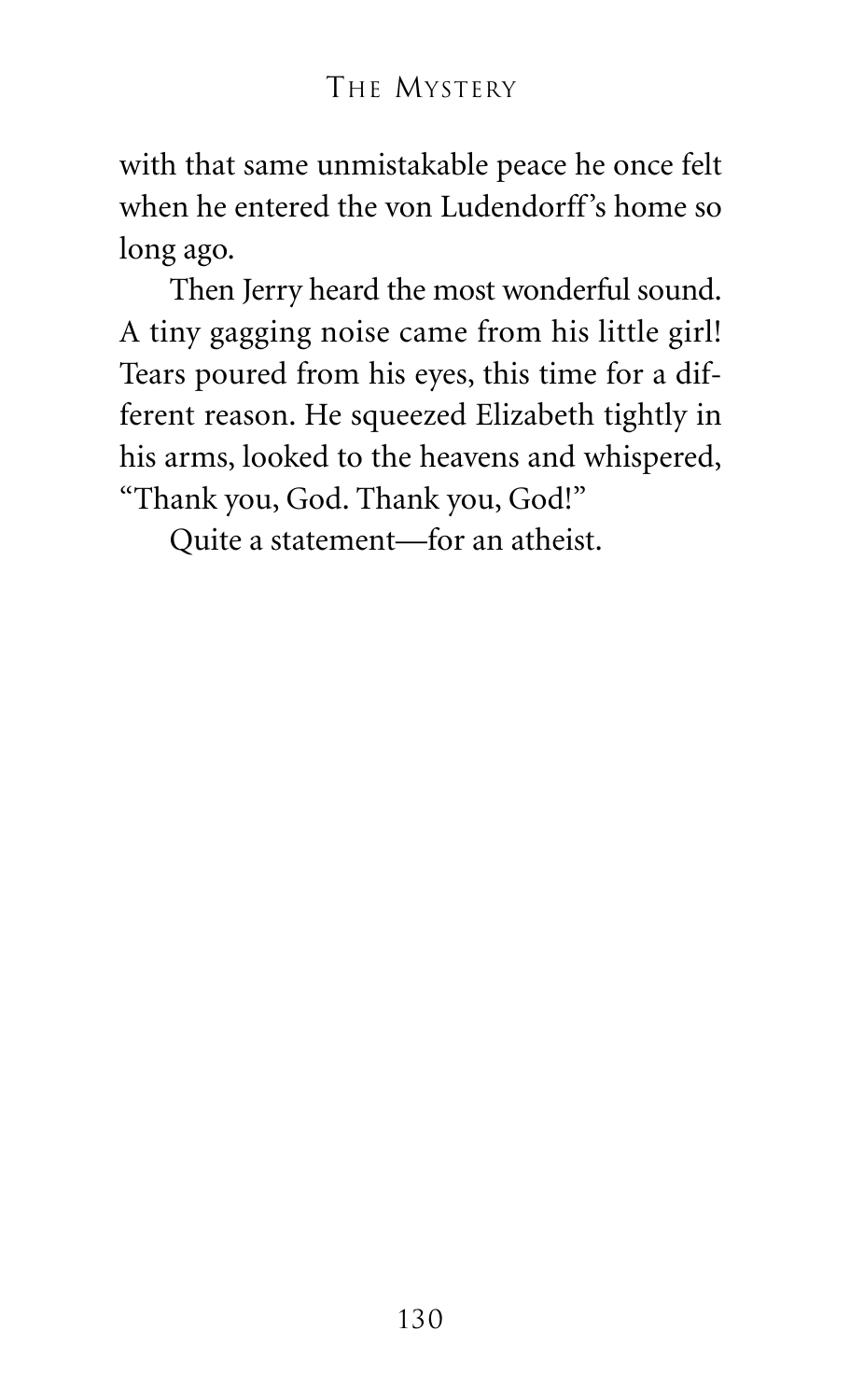# CHAPTER THIRTEEN NOT IN THE UNITED STATES

 $\infty$ 

THE ADAMSONS moved into their neighbor's home at their invitation, and took their dogs with them. The night of the fire, Faithful had chewed through his rope when he saw the flames through the open door of the barn, then he stood beneath the bedroom window and barked his sweet little canine heart out. The house was in ruins but the family was intact, and that was all that mattered to them.

The local police investigated the fire and determined that it had been deliberately set. That was no surprise to Jerry. After their hired hand had suddenly disappeared the night of the fire, it didn't take Sherlock Homes to put two and two together. Despite their investigation, Jerry didn't have much confidence in the Otley Police Department; it wasn't exactly Scotland Yard.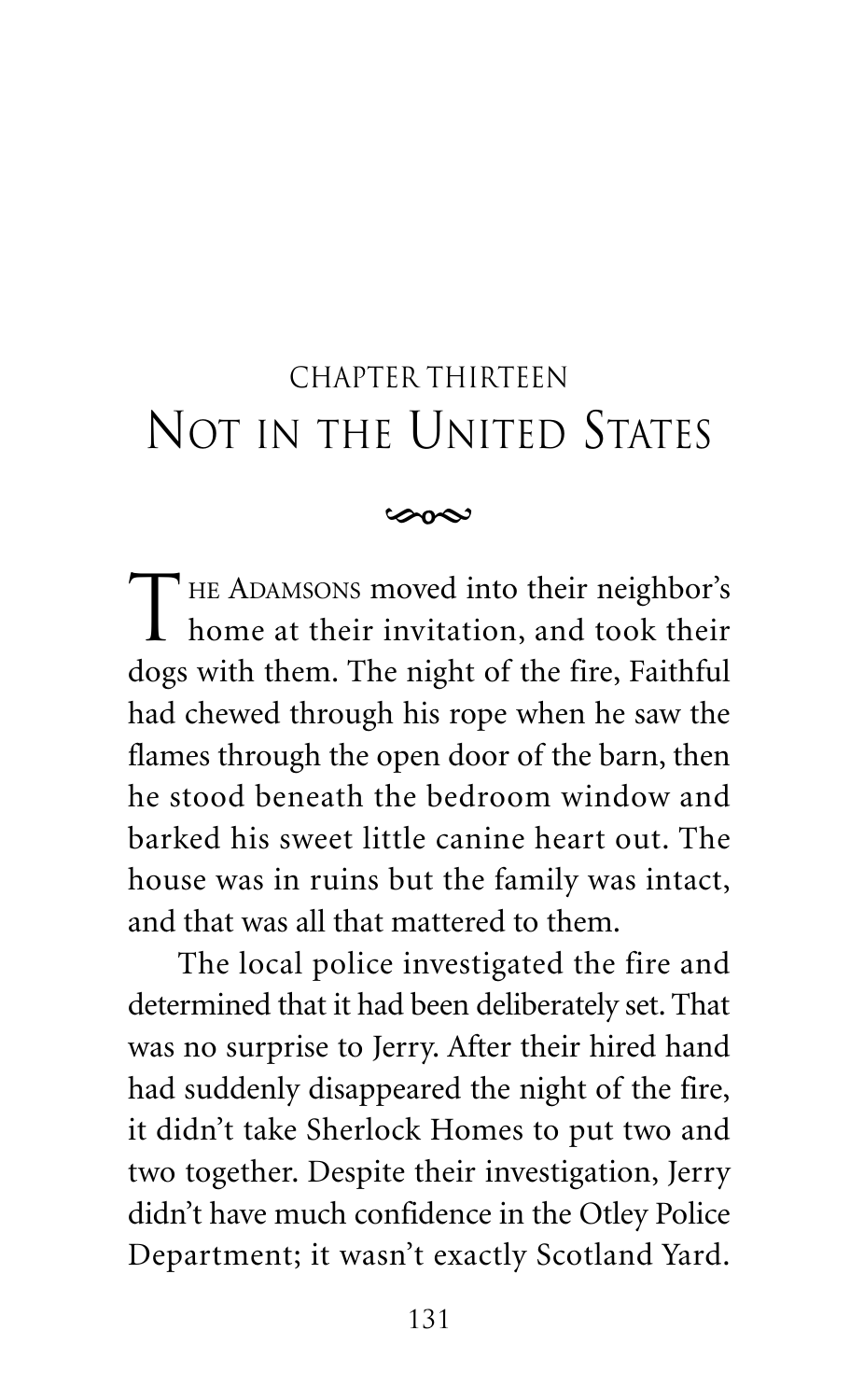There were only three full-time officers, and the typical crime in the area was a stolen bicycle —and even that was infrequent. That's why he was amazed to hear Inspector Simmons explain that Mr. "Bill Lovock" wasn't who he claimed to be. His real name was Wilhelm Schmidt, a German citizen who came to Britain with his parents in 1936. The parents returned to Germany in 1939 at the outbreak of the war and the father joined the SS. They left their teenage son in Britain as an informant, thinking that because he was young he wouldn't be a suspect and could be useful to the cause of the Party.

"The man is a Nazi through and through," the inspector explained. "He is very bitter that Hitler's dream to rule the world has failed. Schmidt hated Jews, blacks, and anyone who stood against the Party. We have been tracking him for years, but he kept slipping through our fingers. Then he would suddenly show up in different areas of the country and set fire to things. In the past it has been churches and government buildings. He must have seen the article about you in the paper. We will get him soon.

"By the way, Mr. Adamson," he added, "in the course of the investigation we took a number of items away the morning after the fire.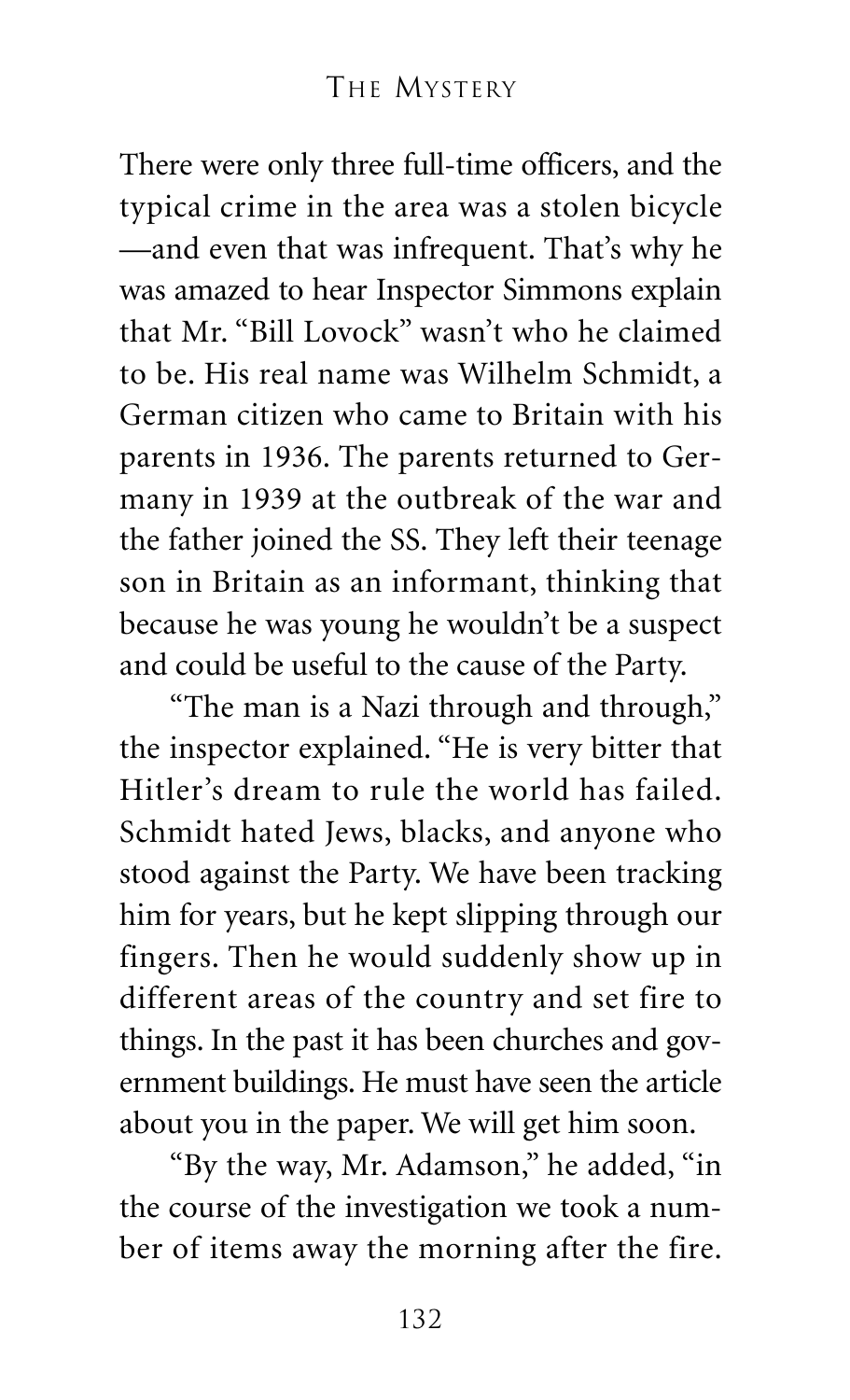One of them was a .38 pistol. I know you don't have the weapon for unlawful purposes, but this is not the United States. One of my men mentioned that you have been considering moving back there, so we will keep it down at the station until that time. Normally, we wouldn't return a weapon to its owner; but we are grateful for the work you have done for Britain, so you can pick it up when and if you decide to leave the country."

It was while the Adamson family was still staying with the neighbors that Jerry received another call from the United States. Hearing Vance's rich Texas accent brought back memories of their last conversation, and he braced himself for more bad news.

The accountant began by thanking him for returning the release form he'd sent earlier in the year. Jerry didn't know what he was talking about, so he excused himself, covered the mouthpiece with his hand and asked Connie, "Did I sign a form earlier—something about a release for an oil company to survey on Mom's farm?"

Connie nodded. "You signed it along with about a hundred bills you paid in March," she said. "You may not remember because I mailed it."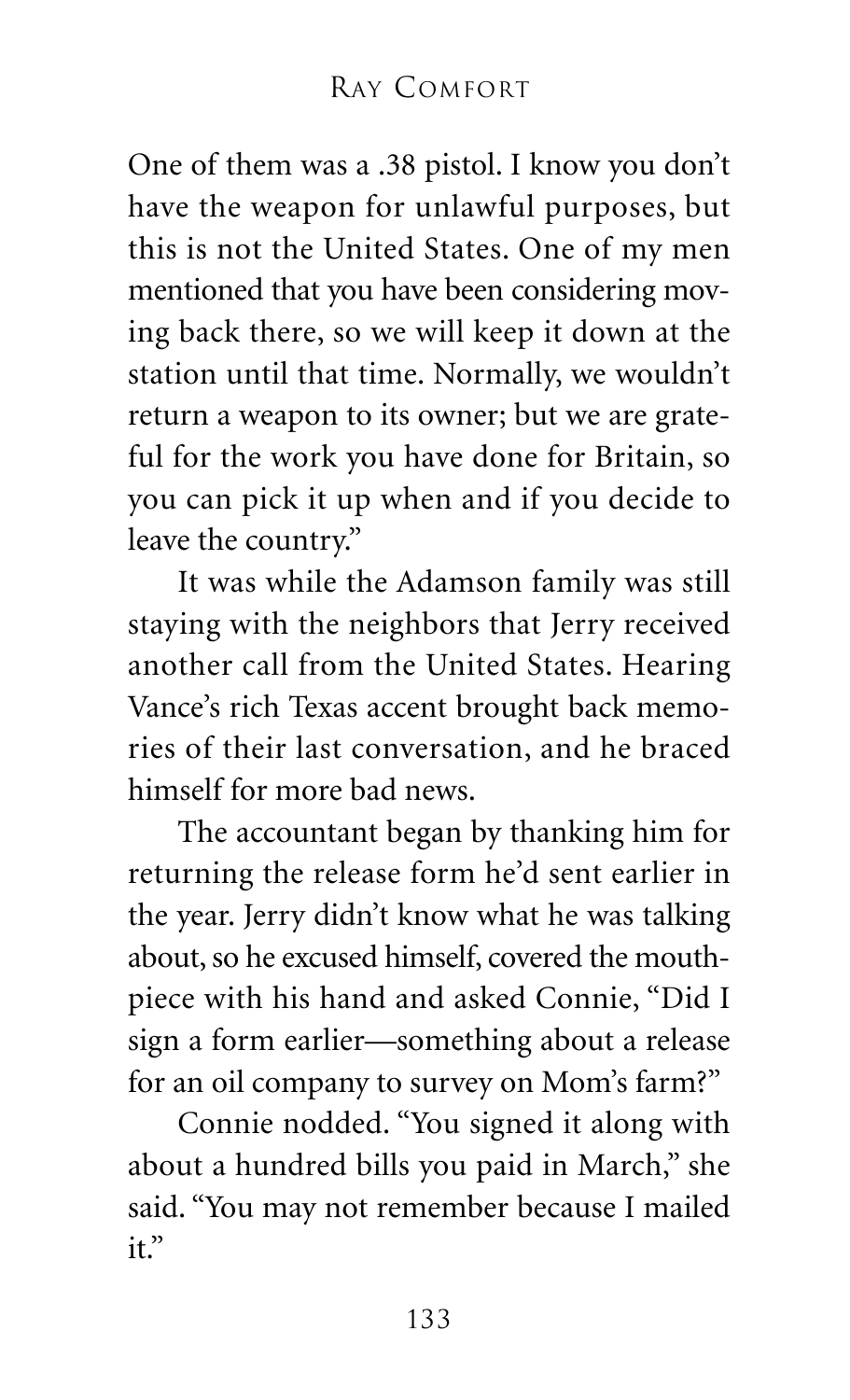He lifted the phone back to his mouth and said, "Sorry about that, Vance; carry on." The accountant explained that the company's prospecting had just been routine, but that he now had some good news for the Adamson family.

"The whole area of surrounding farmland is oil-rich. *They struck oil on your property this morning at 9:35!* Jerry-boy, you had better mosey on home. You and your wife are rich. Very rich!"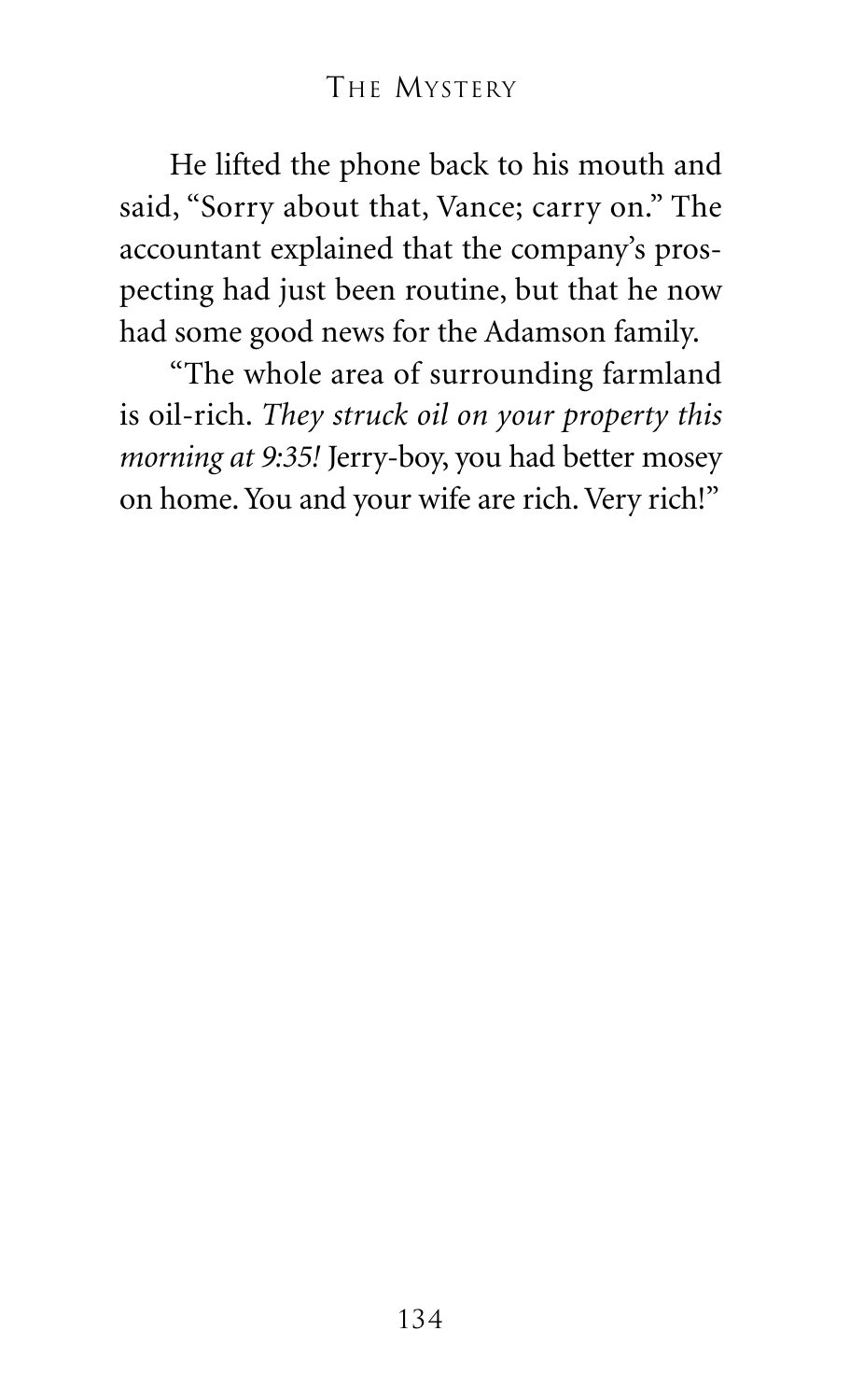# CHAPTER FOURTEEN WHO IS LUCIANO?

 $\infty$ 

I T WAS MAY 1962. As Jerry sat in the living room of his plush Texas home in Royse City, he flipped through an English newspaper sent to him by an old friend in Otley, and casually glanced over the music section. A new group, with what was being called a "Mersey beat," was finding big success back in Liverpool, England. Jerry wasn't at all interested in modern music, but any news about Great Britain always caught his interest.

He smiled at the thought of Liverpool. Many times he and Connie had driven there and sat in the cold wooden stands, enjoying cups of warm coffee and an even warmer crowd, to cheer on their favorite soccer team. He lowered the paper to his lap and licked his lips as he recalled the delicious English fish and chips with salt and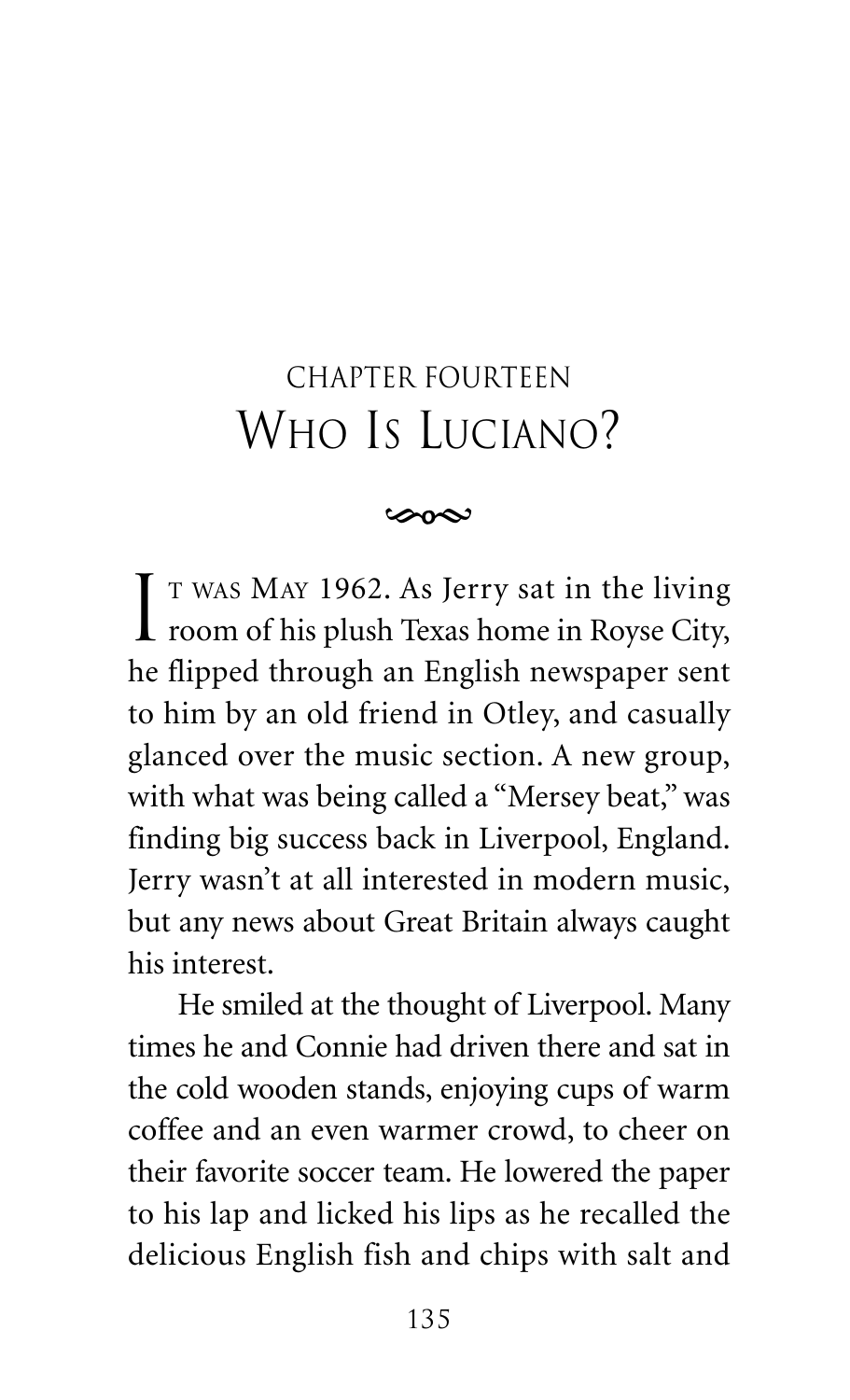vinegar, grinning that just the thought of them made his mouth water.

He continued reading the article, which identified the new group as The Beatles. Decca, a major British recording studio, had rejected them, saying, "We don't like their sound. Groups of guitars are on the way out."

Jerry glanced across to the other page as he mumbled, "Well, they should know what—"

A heading on the opposite page arrested his attention and stopped him mid-thought: "Israel Hangs Eichmann for Death Camp Acts." His hands began to shake as he read the piece: "Inside a fog-enshrouded Israeli prison, a noose was place around the neck of Adolf Eichmann just before midnight last night. His final appeal for mercy had been rejected. Eichmann's ankles and knees were tied. He said a few last words and then a black trap door sprang open in the floor. Eichmann, the man who sent millions of Jews to their deaths in Nazi concentration camps, was dead.

"'Long live Germany, long live Argentina, long live Austria,' Eichmann said just before he was executed.

"'But to sum it all up,' wrote Eichmann in his memoirs, 'I must say that I regret nothing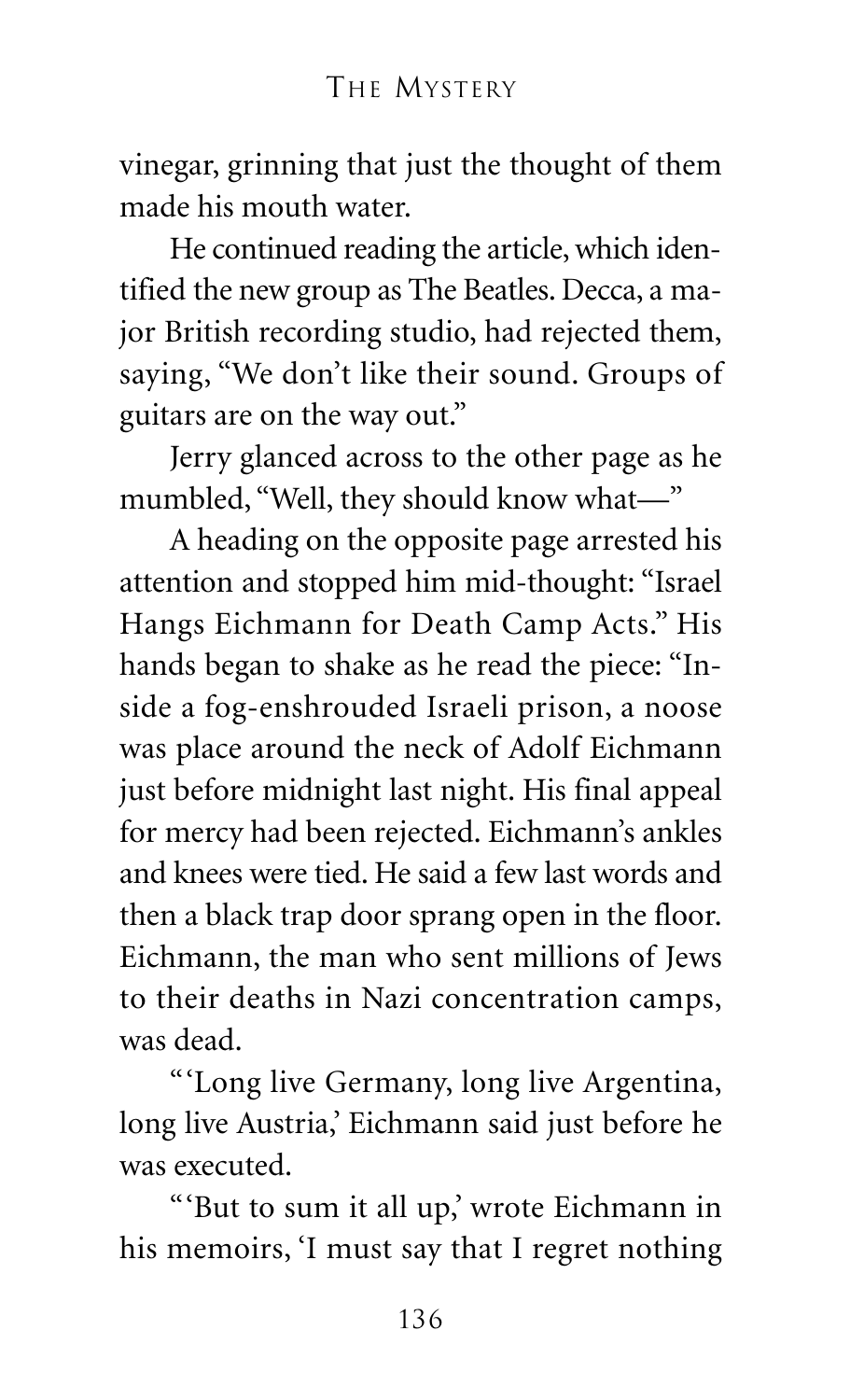...Hitler was somehow so supremely capable that the people recognized him. And so with that . . . I recognize him joyfully and I still defend him. I will not humble myself or repent in any way. . . No, I must say truthfully that if we had killed all the 10 million Jews that statisticians originally listed in 1933, I would say, 'Good, we have destroyed an enemy.'

"Argentina was the country where he hid until he was kidnapped by Israeli security agents. 'I had to obey the rules of war and my flag. I am ready,' were the mass murderer's final words. In denying Eichmann's appeal for mercy, the Israeli Supreme Court said he had shown no repentance for his crimes. It was reported that he had committed them with 'genuine joy and enthusiasm.' The Justices also called the death sentence 'inadequate compared to the millions of deaths in the most diverse ways he had inflicted on his victims<sup>"</sup>

By the time Jerry finished the article, beads of sweat had formed on his brow and his jaw was clenched. His hands were knotted in fists so tight that his knuckles were drained of blood. In his mind he tried to imagine Eichmann's eyes bulging with terror as he hung by the rope. It sickened him that the mass murderer's pain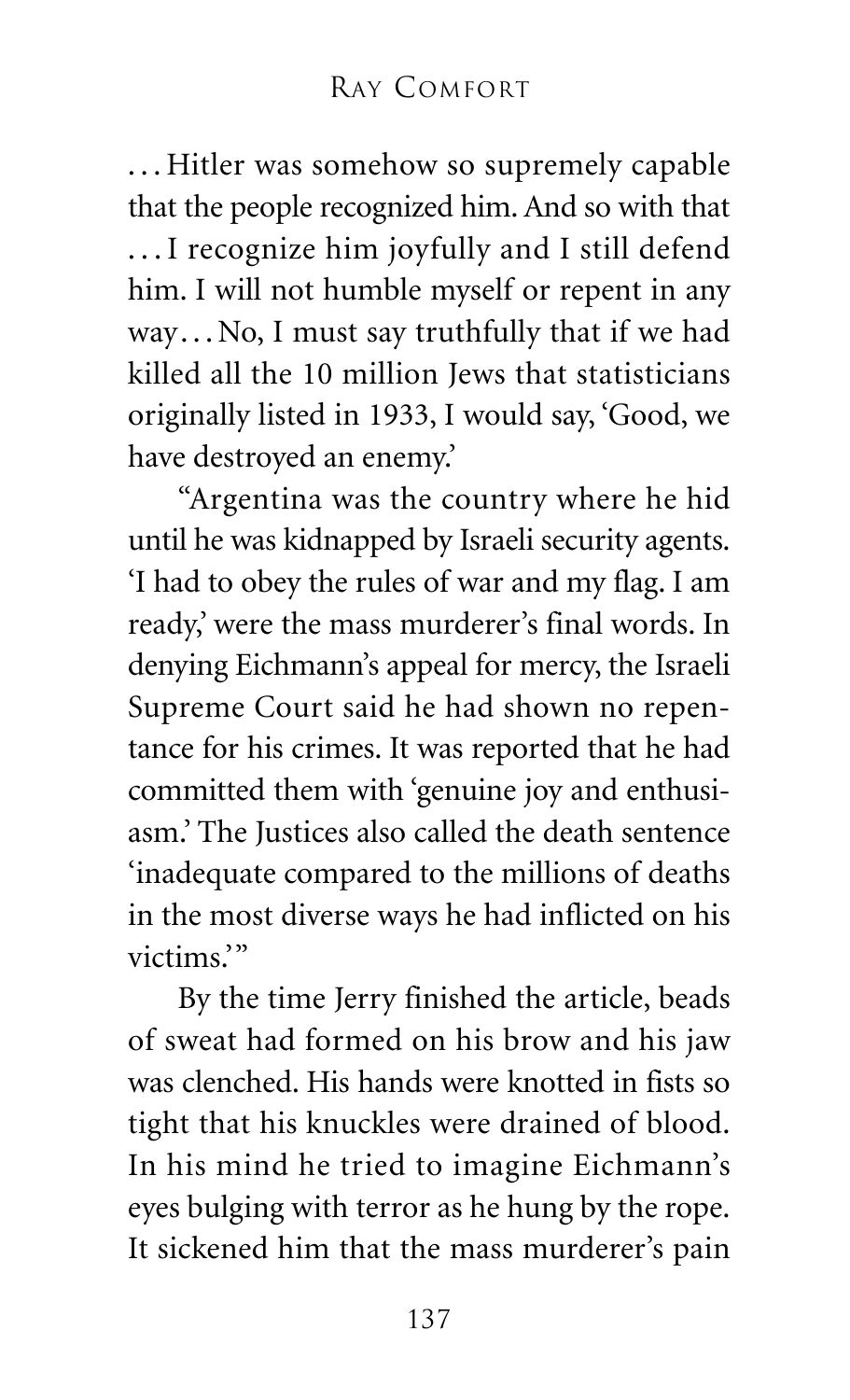was so short-lived. He wanted desperately to believe that there was a God and a burning Hell that awaited him and every other Nazi who had ever breathed this earth's air into his evil lungs.

He remembered the limited feeling of satisfaction after he so closely followed the Nuremberg trials back in 1946, which resulted in nine of Hitler's henchmen swinging from the end of a rope. It was almost anti-climatic when they were hung. It didn't stop the pain of losing his father and sister, his grandmother and Joseph, or the countless friends who died fighting the malignant cancer of the Nazis. Today's newspaper item only stirred the demons of hatred, bitterness, and anger within him. All he wanted to do was forget the past, but the past would not forget him. Every memory brought with it other recollections that carried unbearable pain.

Vance was right. Oil had made Jerry very rich. Money dripped from the affluent fingers of the Adamson family. Everything Jerry touched turned to gold. What's more, everyone liked him. Why wouldn't they? He became a giver of fine gifts—big gifts: cars, boats, and money. Lots of money. The Royse City authorities also liked him because he was very philanthropic. Generosity was his middle name. Oil had made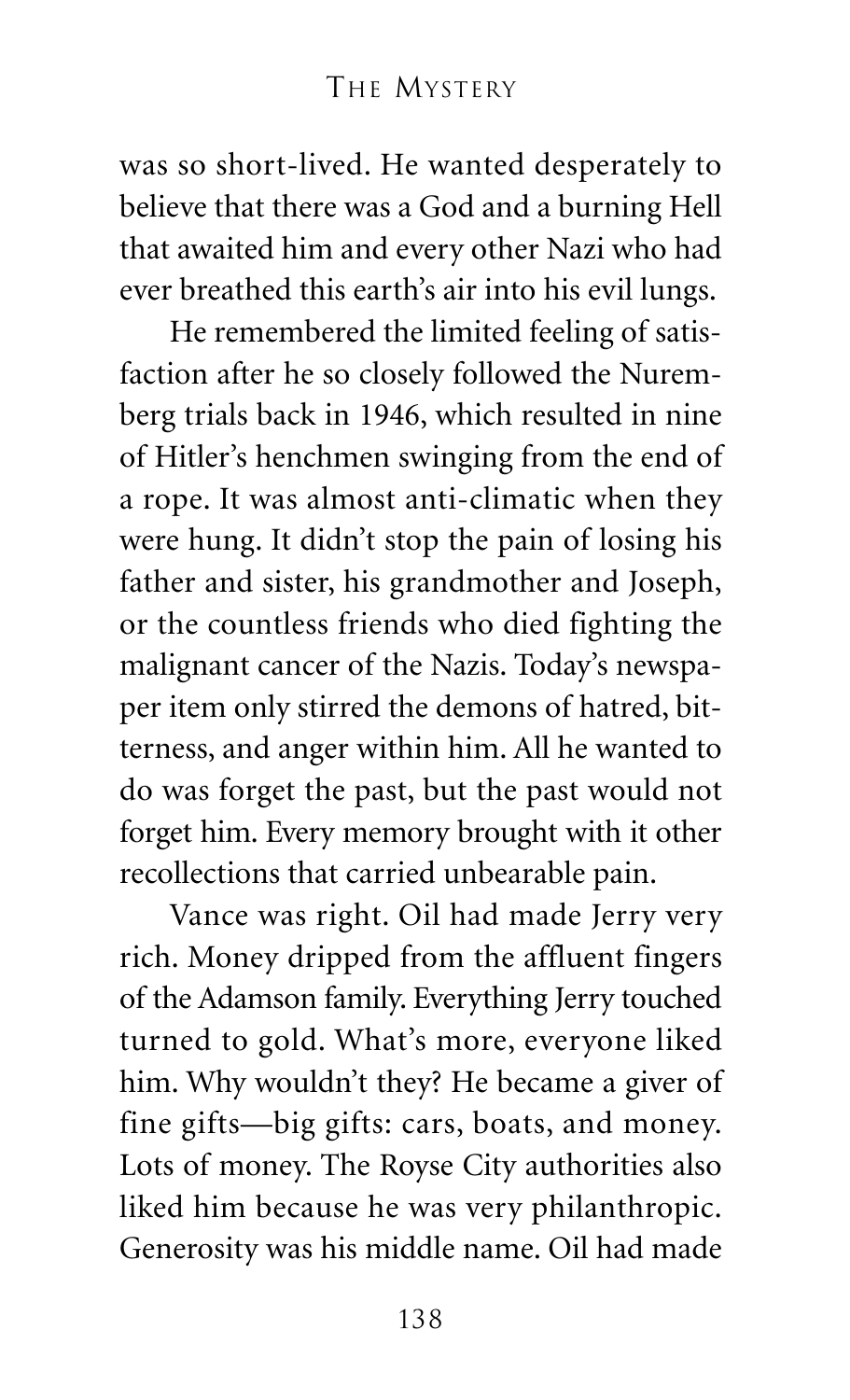him millions, but he had shrewdly transferred his wealth into stocks and bonds, which greatly increased his fortune. He was a risk-taker in war and in peace, and his financial risk-taking efforts were rewarded with huge dividends.

Jeremiah P. Adamson was no longer the simple-living farmer he had been in England. Money does strange things to people, and over the years affluence changed him into a man of the world. He had become someone who epitomized Shakespeare's warning to "flee ambition, for by such sin fell the angels."

Amid the sea of wealth, Connie and Jerry had drifted apart and virtually lived two separate lives in their own home. Jerry's life was consumed with running his business and taking care of his money, and Connie's life was devoted to Johnny and Elizabeth, now in their mid-teens.

Although his name was a household word in the district, the public wasn't aware that many of his business dealings had created adversaries. The business world is a hard and steep climb, and often one has to tread on a few fingers to get there. After death threats started, bodyguards followed Jerry almost everywhere he went.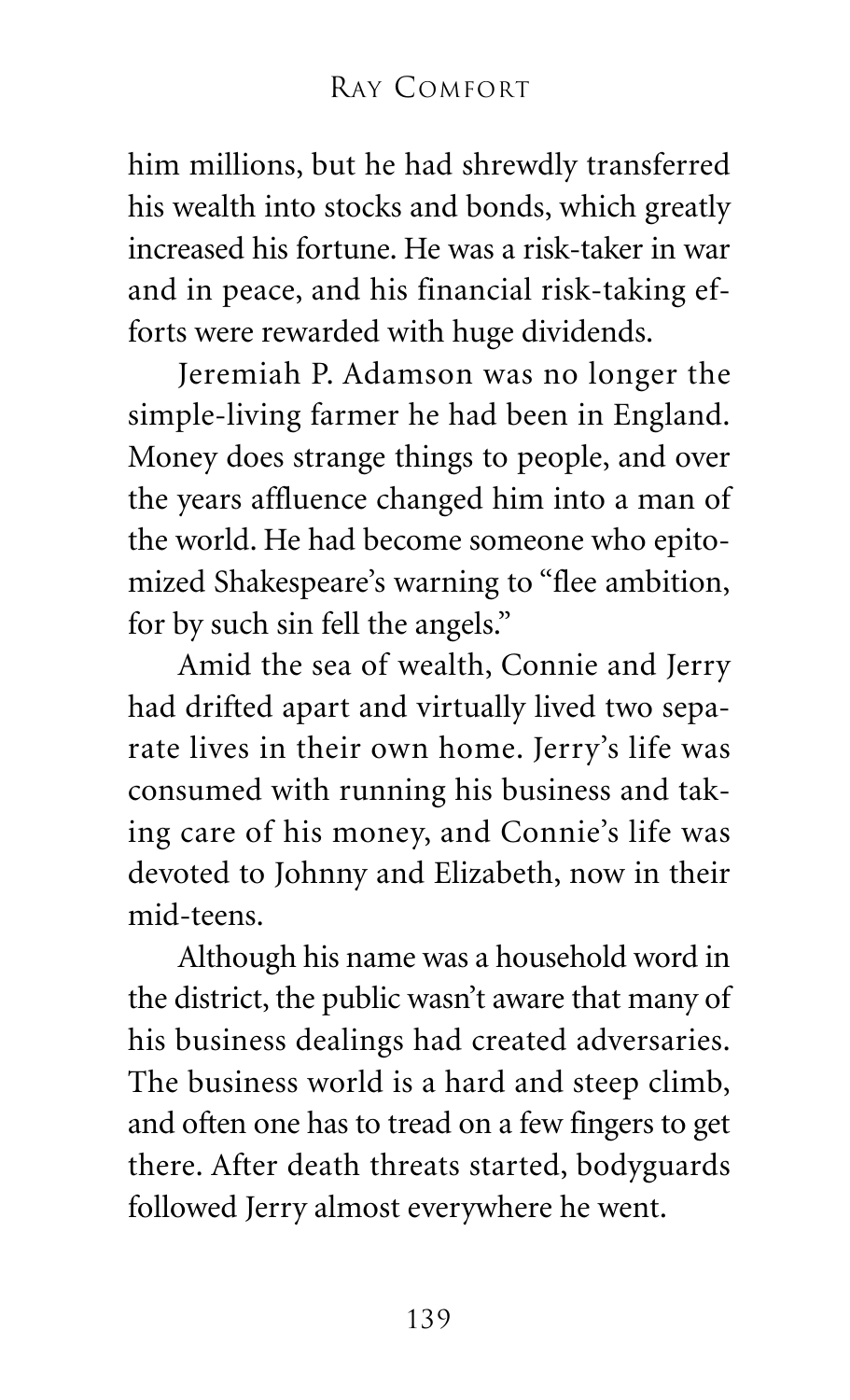There were also more than a few large and shady financial dealings with people the police had been investigating, but the investigations never came too close to Jerry, thanks to friends in high places.

Jerry appeared to be a warm and generous man, but beneath the exterior of benevolence, money had surfaced another side to him that was seen only by those who were closest to him. His war experiences and his business dealings made him into a cold, ruthless businessman. In time, he degenerated to a point where he gave gifts only because it created friends who would do whatever he wanted. Money gave him power over people, and power gave him pleasure.

Little did anyone but his accountant know that he had another dirty little secret. Years previously, he had invested almost all of his wealth into a very high-yielding overseas fund, which had recently crashed overnight, sending him wildly into debt. But late one night, he and Vance met with some overseas bankers and secured a massive loan against casino properties he owned in Las Vegas. The casinos were not paying their way, and day by day Jerry was sinking into a giant whirlpool of liability. Once a month, he would meet secretly with his creditors and plead for an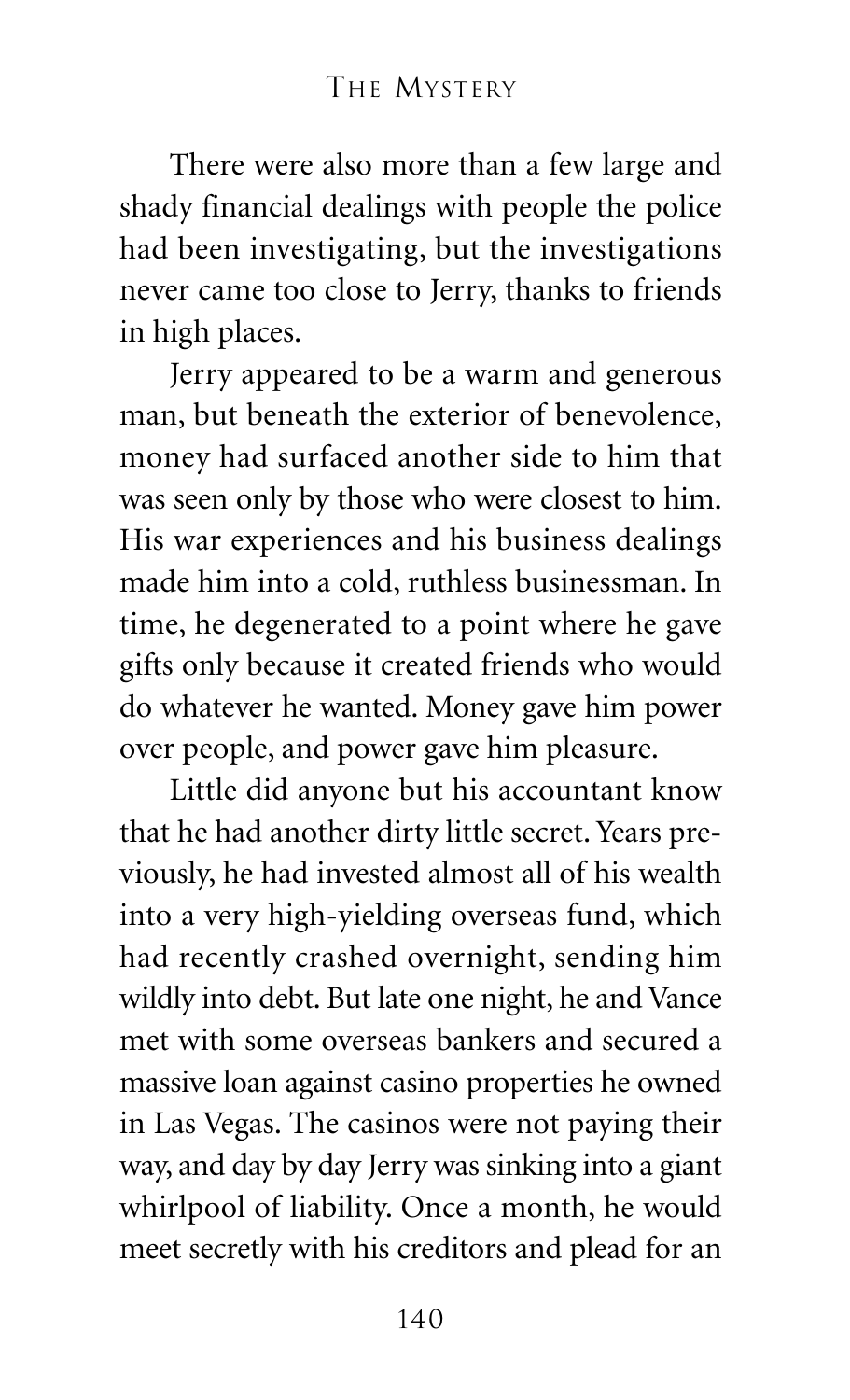extension of his loans, each time assuring them that the casinos would begin turning a profit.

At one of these meetings, his creditors advised him that they wanted to balance their books and that he had until the end of the month to meet interest payments. If he was unable to do so they would take radical action to "secure their investment<sup>"</sup>

After that meeting, Jerry took steps to acquire more credit through large city banks, but each time he was turned down, something he wasn't used to. This added more fuel to his simmering anger. His call to his accountant was laced with expletives. "Vance, I don't care what you have to do, *but get me some credit somewhere!"* With his neck veins bulging he screamed, "I don't care how much interest you have to pay, or where you have to go to get it, but get it. *Now!"* Click!

In a last-ditch effort, he secured a huge loan from a foreign bank and embarked on a twomillion-dollar television advertising blitz to promote his casinos. He also made public the fact that he had low-risk, high-yielding bonds, and vast quantities of revenue poured in from trusting investors. But instead of investing the money into bonds, he secretly used it for ad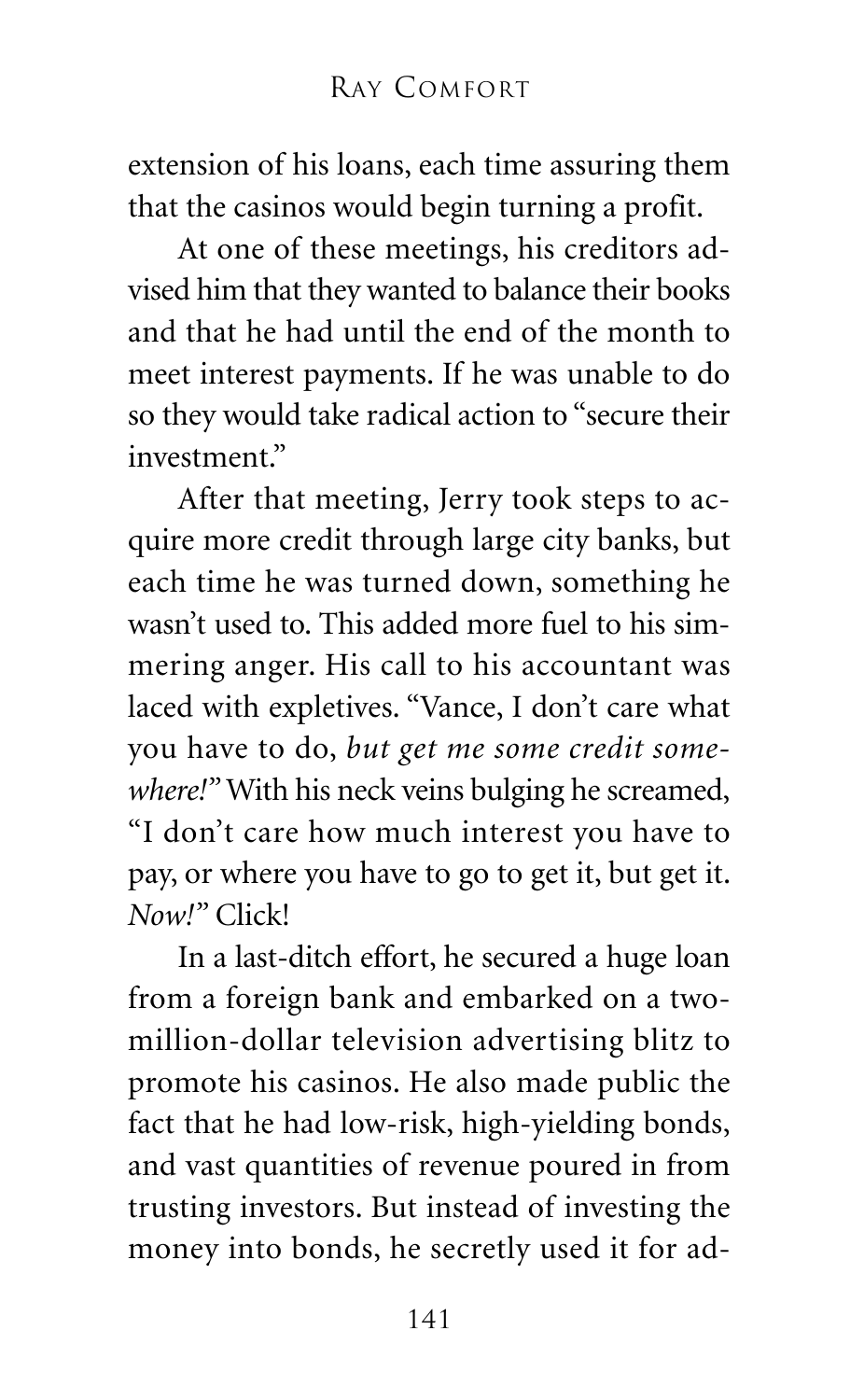vertisements. He hoped to pay it back when the campaign roused the casinos from their slumber. But the advertising campaign was a disaster. Much to his horror the economy suddenly went sour and people held onto their dollars with a tight fist, sucking him even further and further into his mammoth whirlpool.

To try to keep his head above water, he mortgaged everything he still owned outside of his business. This included his home, his yacht, and one of his two luxury cars, to yield liquid cash needed to remain in the extravagant lifestyle he so loved. He wouldn't face reality. Jeremiah P. Adamson was living in a dream world, thinking that somehow he would never have to balance the books.

The sale of his assets, along with a large short-term, high-interest loan Vance secured through a private corporation in Florida, eased the pressure from his creditors. However, in time the stress began to take its toll on Jerry. This once happy man became deeply depressed and began drinking copious amounts of alcohol just to make it through each day. His dream world turned into a nightmare. The parties, the admirers, the compliments didn't do for him what they once did. It was evident to his close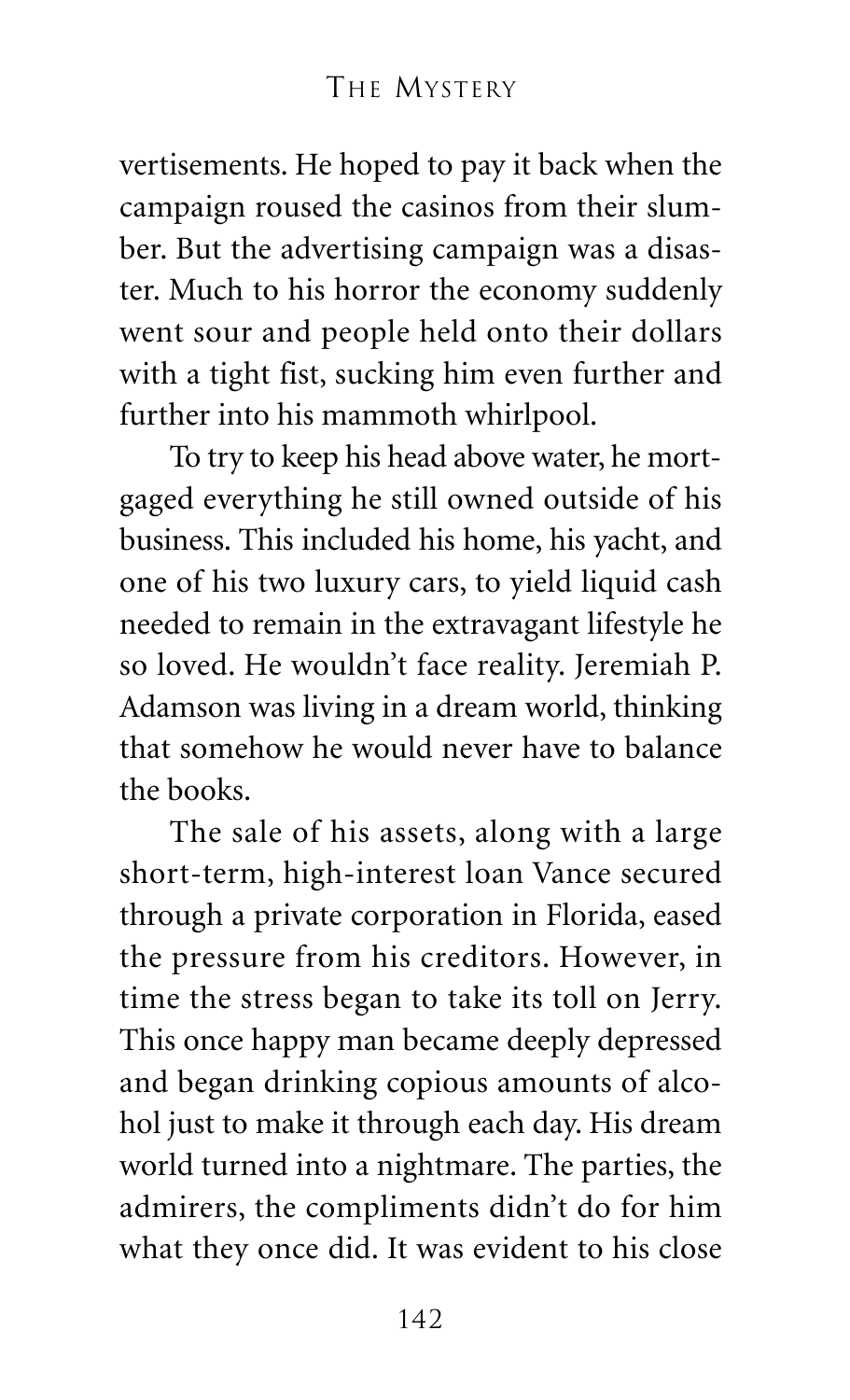friends that something was drastically wrong. His creditors' phone calls became frequent and heated. His fast lane had become a dead end.

One evening there was a knock at the door. Instead of opening it, Jerry sat in the living room with a drink in his hand, hoping whoever it was would go away.

Suddenly, there was loud crash as the door was kicked in. Three large, well-dressed men stood directly in front of a quickly sobered-up, wide-eyed Jerry. The spokesman said calmly, "You should have opened the door, Jerry. My boss won't be too pleased to hear that we had to break it down just to speak to you." He grinned and added,"We had hoped this would be a pleasant visit."

"Who are you and what do you want?" demanded Jerry. The man smiled again, calmly inhaled his cigarette and said, "My name isn't important. My boss is Mr. Luciano, a name with which you are evidently not familiar. You should be; you owe him a great deal of money. We hear through the grapevine that you are in a hole."

A forced smile revealing his yellowing teeth, the man reached up and picked a photo off the shelf, and stubbed his burning cigarette into the face of Elizabeth, Jerry's beloved daughter. "My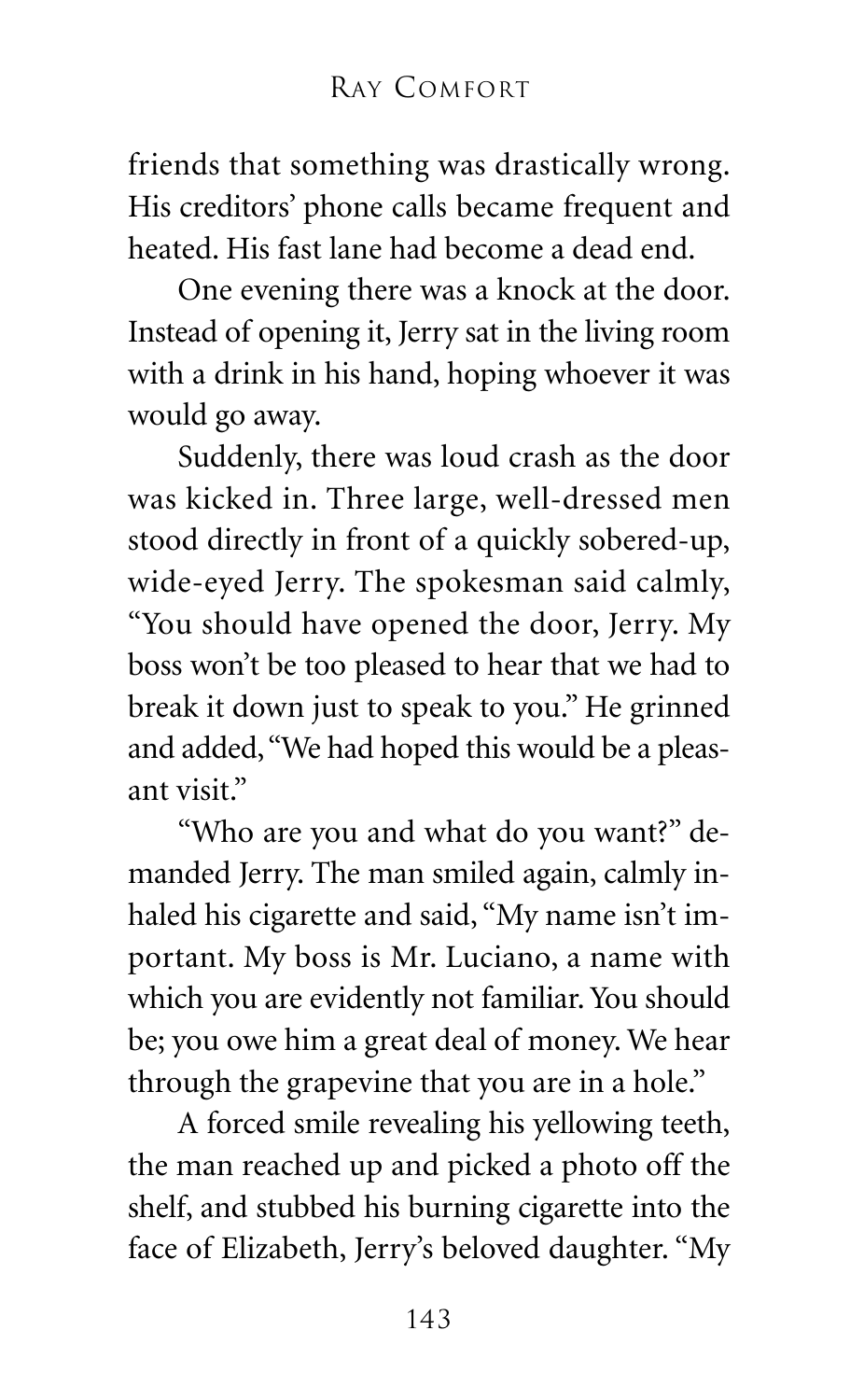boss doesn't like to hear that people who owe him money can't pay up," he said, his smile disappearing. "It would be sad if something happened to your kid. You have one week to settle things with Mr. Luciano. I understand your accountant knows how to contact him."

At that, the three men left, leaving Jerry stunned. He quickly picked up the phone, called Vance and asked, *"Who the blazes is this guy Luciano!?"*

Vance was quiet for a moment. "I didn't know until this afternoon," he said. "I'm sorry, Jerry. When I got you that loan from a corporation, I thought they were legit. He's a cousin of 'Lucky' Luciano, who, back in 1936, was sent to prison for twenty-five years for running a \$12 million-a-year prostitution ring in New York City.

"I had no idea that this guy in Florida was a bigwig in the Mafia."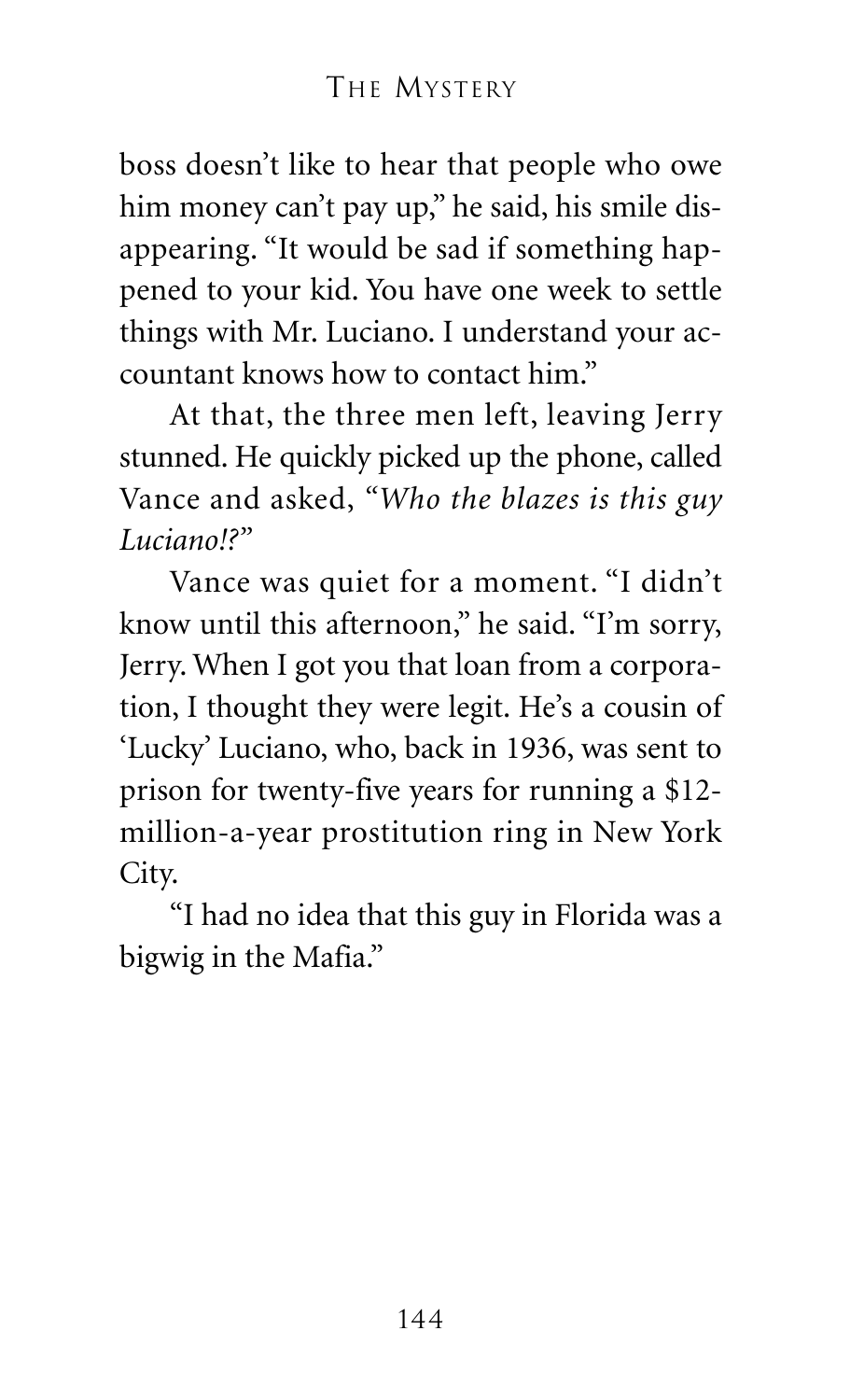# CHAPTER FIFTEEN GLIMMER OF LIGHT

 $\infty$ 

THE VISIT FROM the Mob scared Jerry. *Really* scared him. It brought back fears reminiscent of Nazi Germany. For three days he soaked himself in alcohol from the time he got up until the time he fell into bed. As he pondered his dilemma, he began to contemplate the unthinkable: suicide.

On the morning of the fourth day there was a knock of a different sort at his door. It was the law with a warrant for his arrest. His overseas creditors had begun the proceedings they warned him about.

This once rich, happy, proud, and generous benefactor was about to be arrested and—no doubt with much publicity—humiliated and dragged to prison like a common criminal.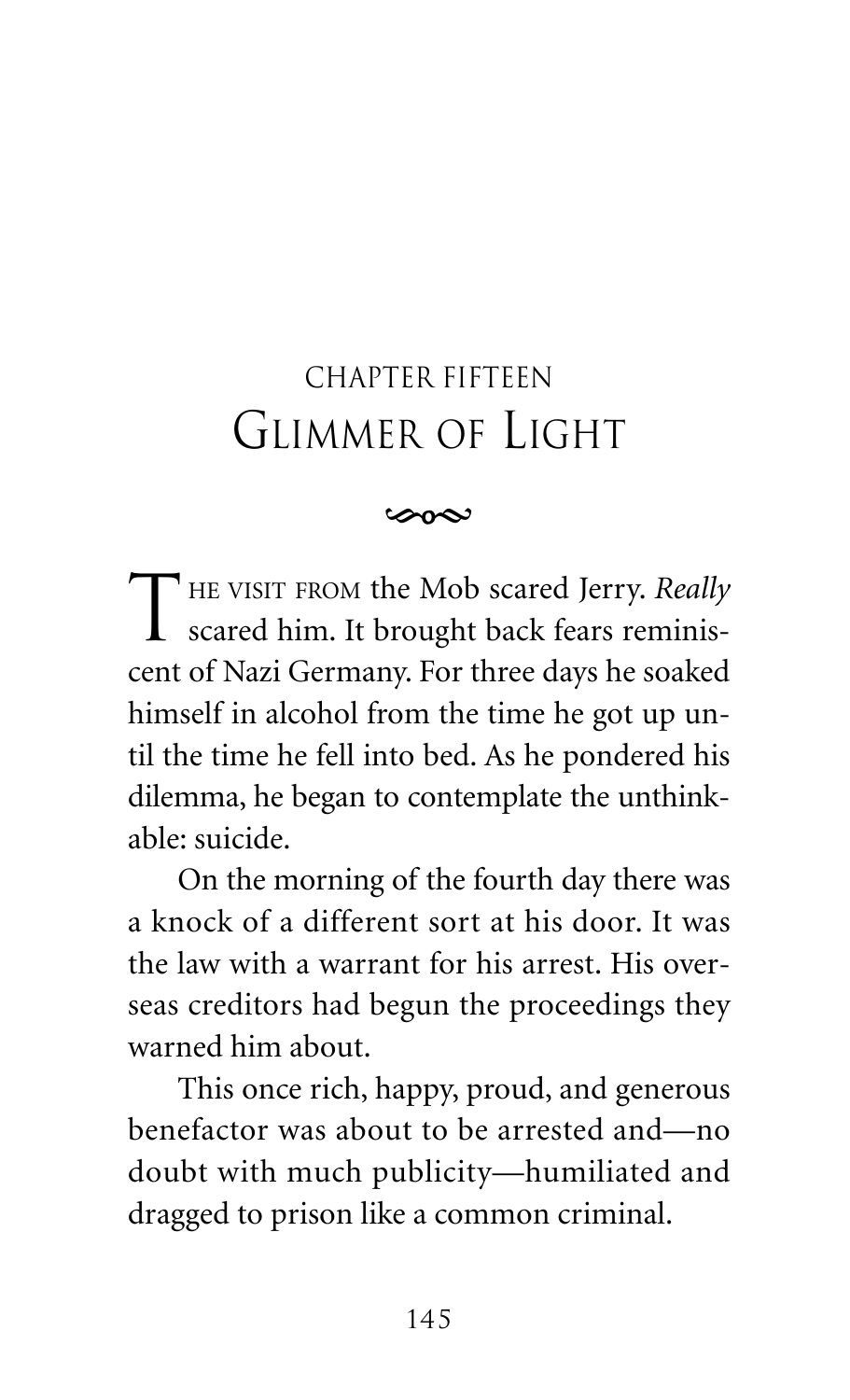As the two officers stood in his doorway, Jerry desperately searched his mind for someone, *anyone*, who may be able to help him. The banks had pulled tight their purse strings and he now owned nothing of material value with which he could negotiate. The situation was utterly hopeless. His heart sank into even deeper despondency. What was happening didn't seem real.

Suddenly, he remembered a man named Theodore Lawson, who lived near the property where he first struck oil. This neighbor was exceptionally wealthy, but there were terrible ill feelings between them, mainly because he frowned on Jerry's continual flirtations. One night years earlier when the two couples were gathered for dinner at the Adamsons', Jerry showed up drunk and greatly insulted Grace, Theodore's wife. Although she had always seemed very kind and virtuous, Jerry cornered her away from their spouses and made an unwanted advance toward her. She naturally told her husband about the incident. When Theodore confronted him about his low moral ethics, Jerry told him in no uncertain terms that his life was none of his business, and had had him physically thrown off his property. The two had been at odds ever since.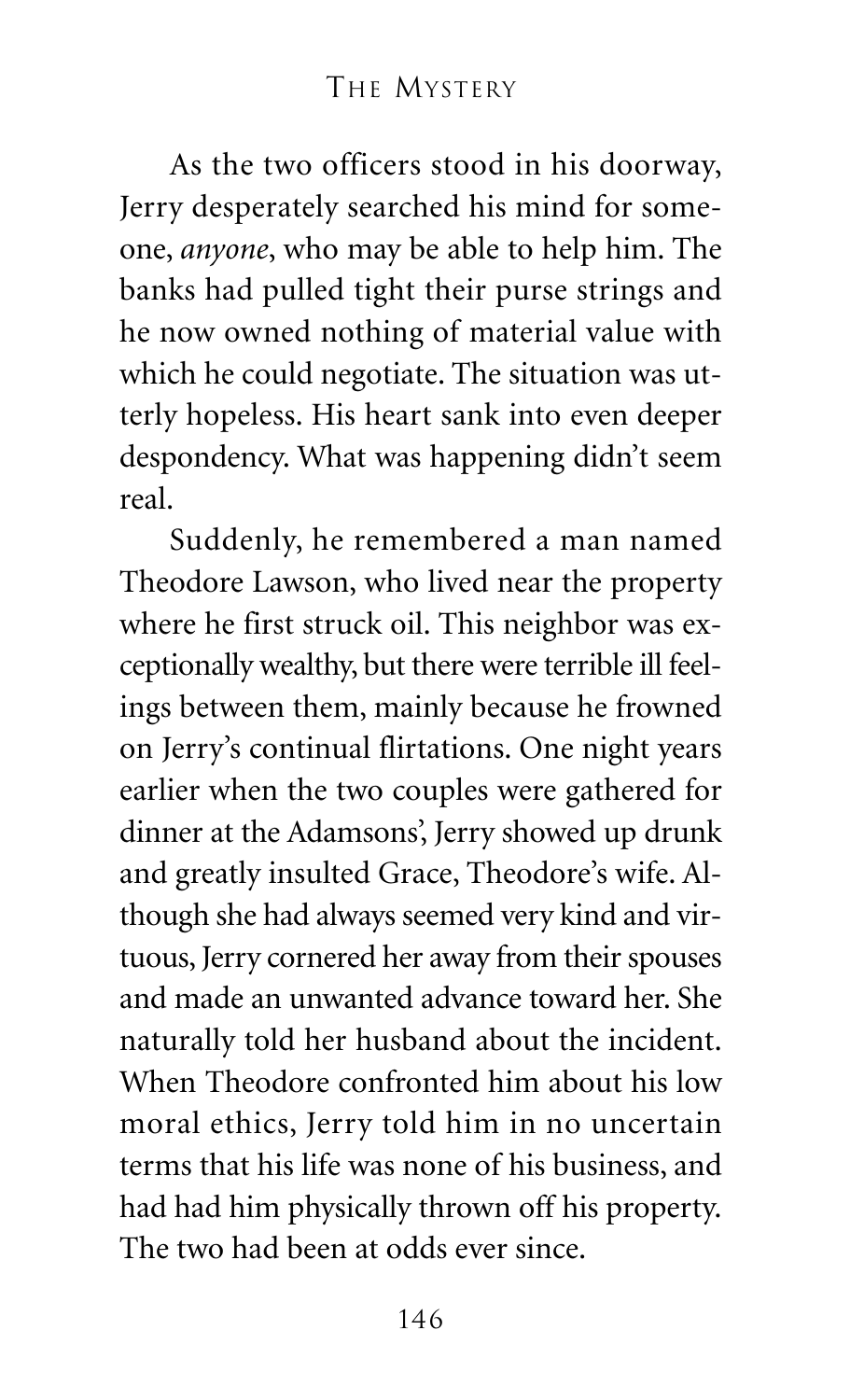But Jerry knew that Theodore was a religious man, and there was a chance he would forgive him for what he had done. Perhaps he would lend him the money he needed to get the law off his back and rescue him out of his terrible nightmare. In light of the way Jerry had treated him, it would be very humbling to ask, but it was his last and only hope. He obtained permission from the officers to make one call. He slowly lifted the phone and dialed the number.

When Grace answered the phone, Jerry nervously said, "May I please speak to Theodore?"

She immediately recognized his voice and warmly answered, "Jerry, why don't you come in person and see us? Theo has spoken often of you. He has closely followed everything you have been doing."

Jerry couldn't believe what he was hearing. It was amazing that Grace remembered him and that her husband had actually shown an interest in his activities. Putting down the phone, he walked over to the law officers and pleaded that they allow him to visit his old neighbor. When he explained that there was a chance he could raise some of the money to pay his creditors, they agreed to escort him, explaining that if he tried to escape he would find himself in deep trouble.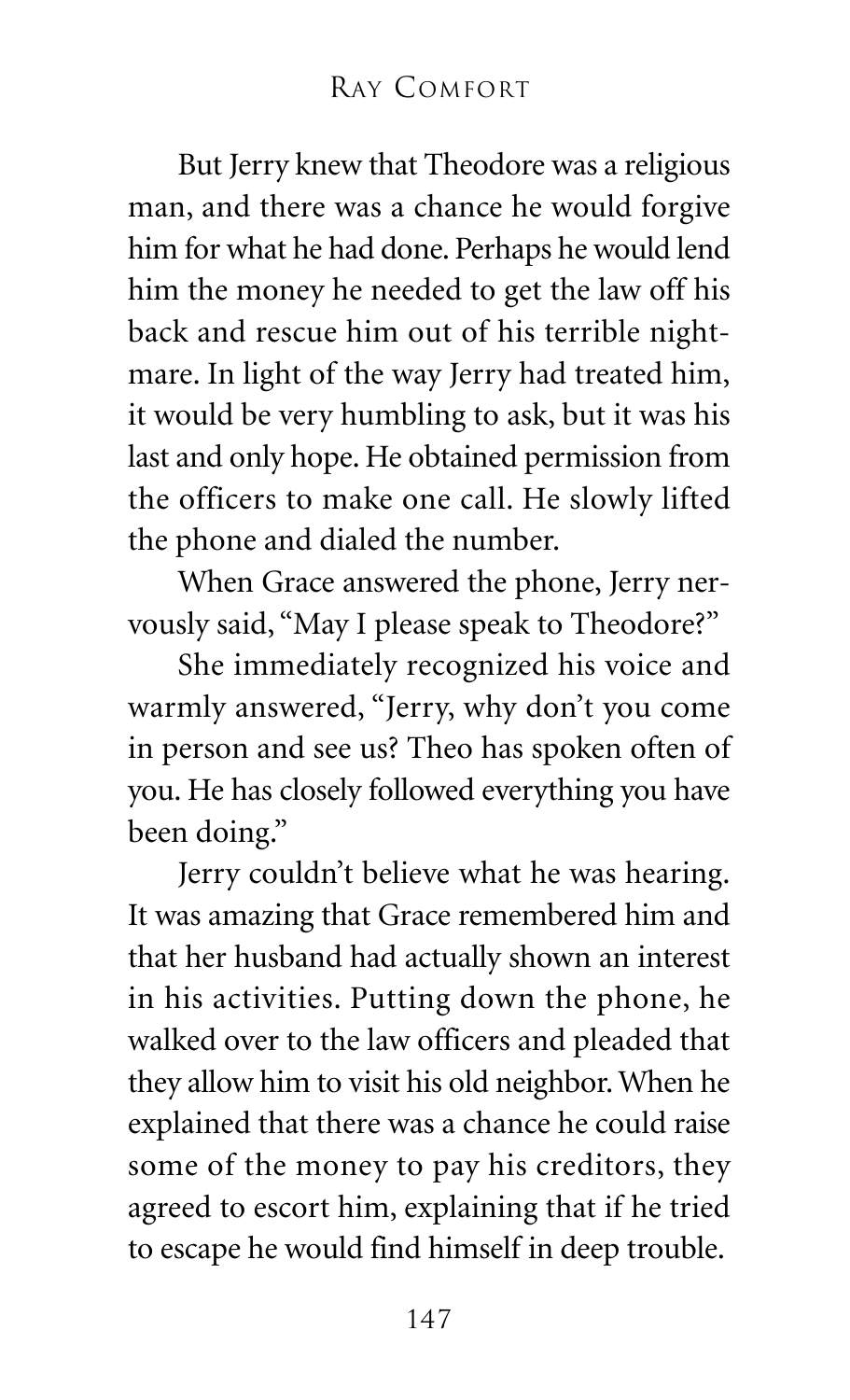He sat quietly in the back of the police car, grateful that the law had at least allowed him to follow this last glimmer of light down the very straight and narrow road to Theodore's house.

As he knocked on the large door, it opened to reveal Grace in all her innocent beauty. She looked deeply into Jerry's weary eyes, reached out compassionately and took him by his hand. It was as though she knew what he had come for. Then she gently took him into Theodore's study.

As Jerry entered the lavish room, he felt overwhelmingly wretched. The last time they had looked at each other was when Jerry cursed him to his face. Theodore sat at a large oak desk. His clear eyes seemed to look right into Jerry's heart, but it wasn't a look of condescension. It was one of warm welcome. All Jerry could think of was the way he had insulted and ridiculed this truly good man. Theodore had always done business with the utmost integrity, something Jerry had scorned. As he sat down in front of the desk he could hardly lift his head. He took a deep breath and said quietly, "I have come for your help ..."

When he confessed what he had done and that he was greatly in debt, Theodore asked for the exact amount of liability he had incurred, in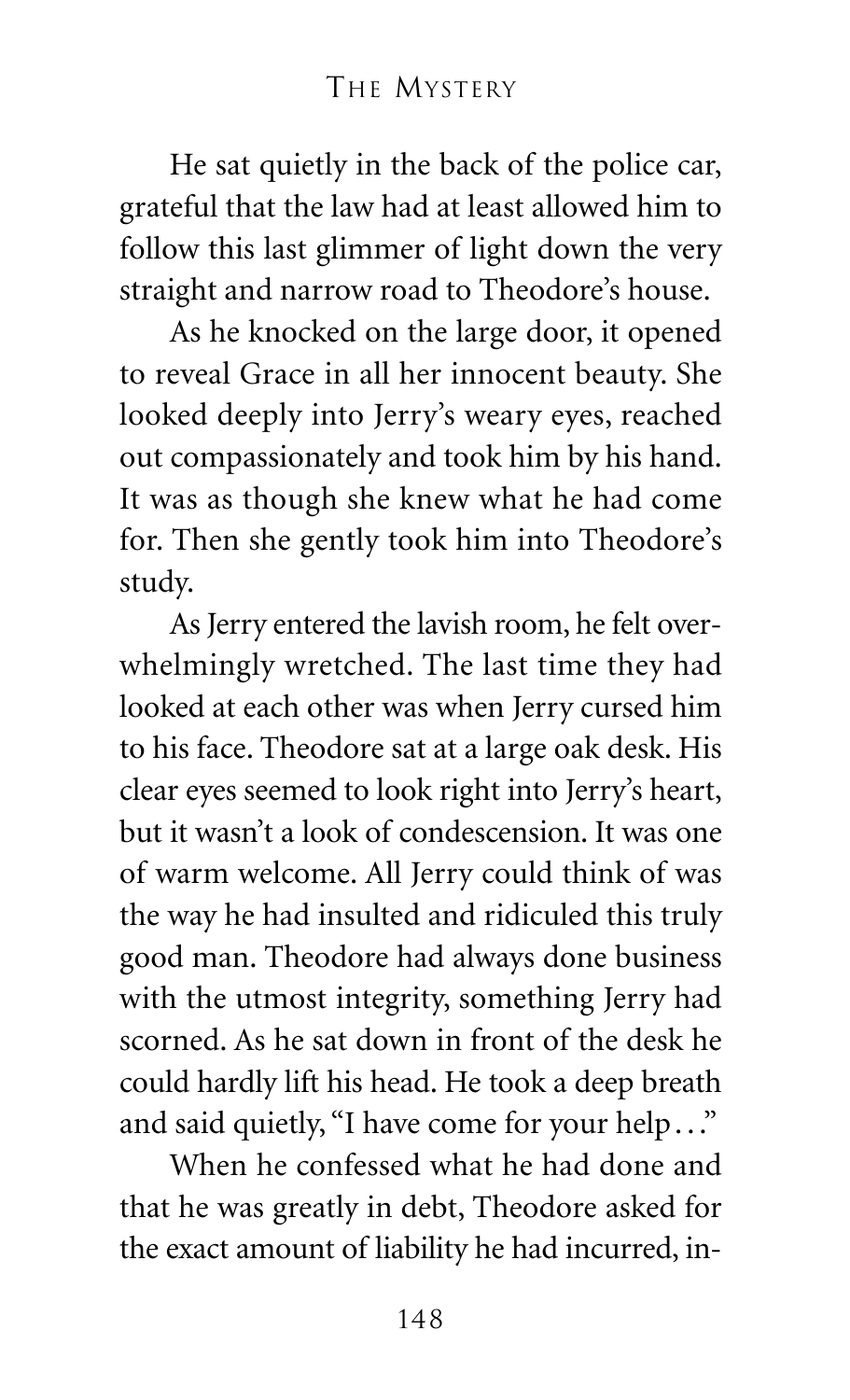cluding the loan from the Mafia. The total was in excess of twenty million dollars, but if Theodore could lend him even half of that, it would give him some respite. Without hesitation, Theodore called for Grace, gave her a key and whispered into her ear.

A few moments later, she reappeared holding a check. Jerry thought her hand was trembling as she gave it to him. He whispered,"Thank you," then glanced down at the amount. He couldn't believe what he saw. *The check was for the entire amount of the debt!* He didn't expect them to lend him *anything*, let alone the full amount. He had an idea what these people were worth and knew that this check represented their *entire* fortune. This display of kindness was utterly undeserved. He felt deeply humbled, and at the same time unspeakably grateful. This payment represented his very life.

The loan would mean that he wouldn't be publicly humiliated and thrown into prison. It would mean that the Mafia would leave him alone, and that he could stand up once again and look his friends in the eye. The loan meant that suicide was no longer an option.

He looked into the eyes of the man he once despised and thought of as his enemy and said,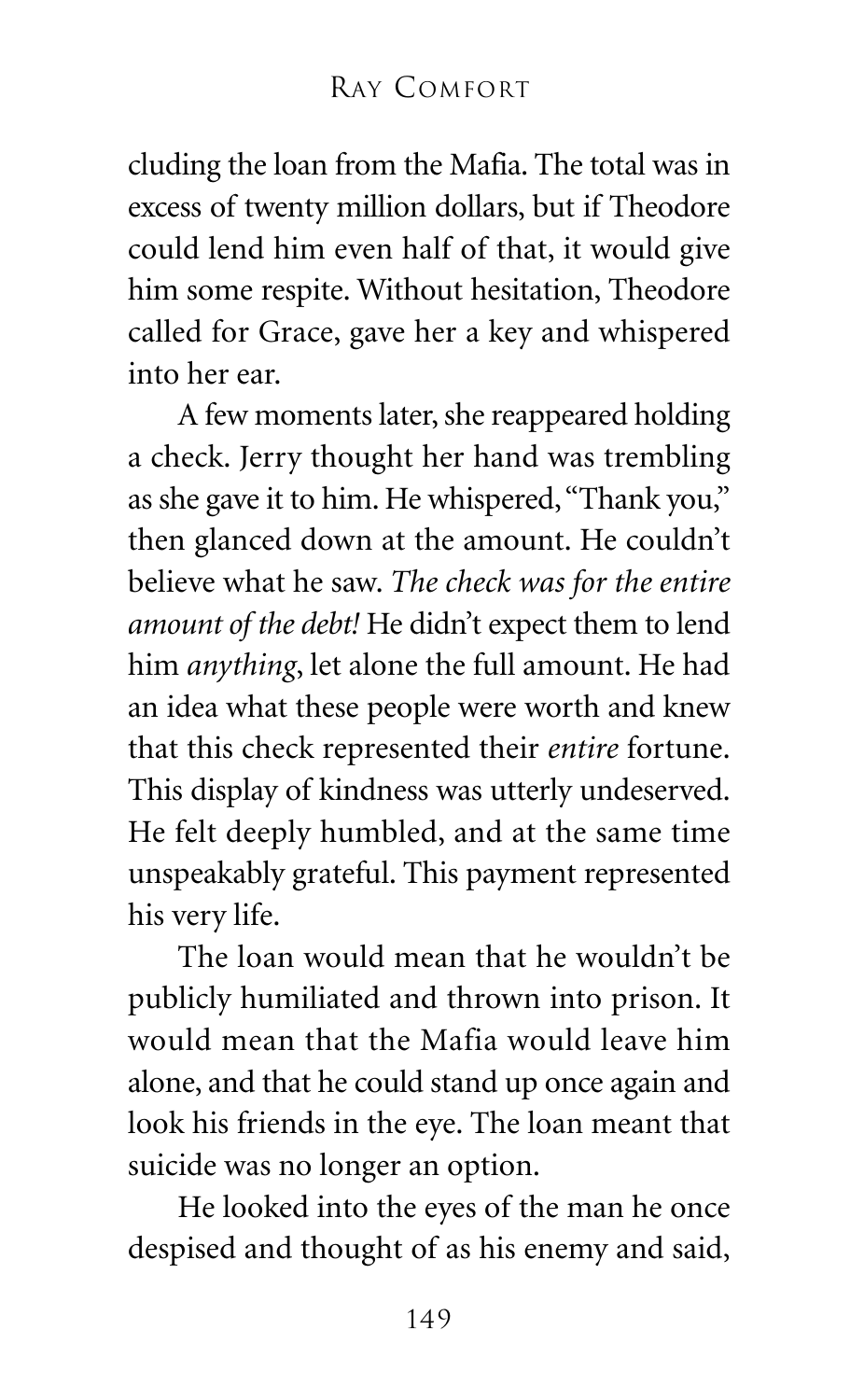"You had every right not to lend me this money and to throw me off your property."

Theodore smiled. "Oh, Jeremiah, it's not a loan," he said. "It's a gift."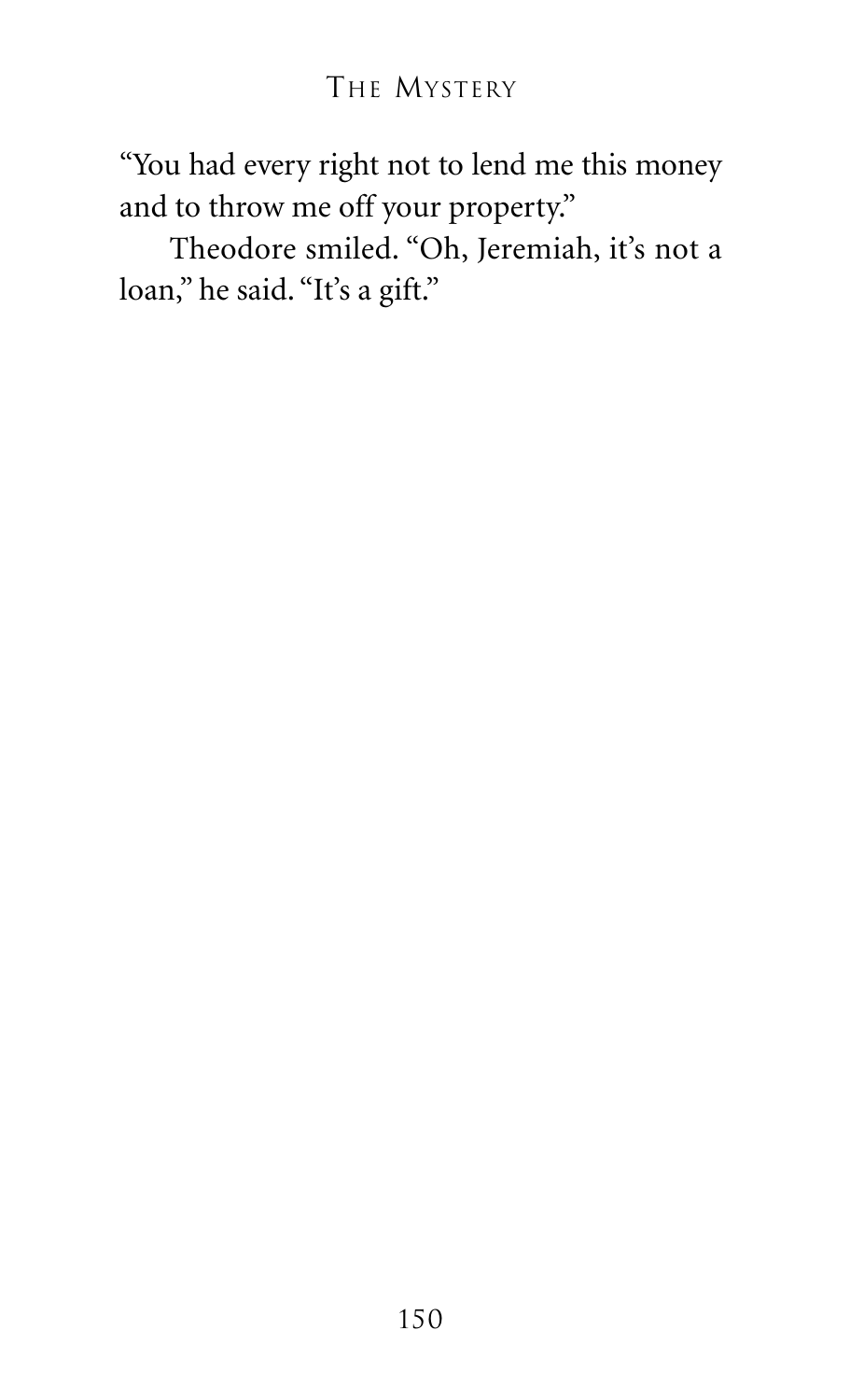# CHAPTER SIXTEEN I NEED A FAVOR

 $\infty$ 

T HE SIGHT WAS momentous. More than 200,000 peaceful participants filled Washington to demand the passage of civil rights legislation. It was an evening in August 1963, and Jerry watched on television as the Rev. Dr. Martin Luther King Jr. spoke to a great throng standing before him. His voice resonated with inspiring conviction.

After the news that night the only words that remained in Jerry's mind were, "I have a dream." His mind flashed back to Otley the night of the fire so long ago, to the dream he'd had that was so vivid. He had often thought about it, and the consequences had he not been awakened by the barking of his dog.

Suddenly, his thoughts were broken by the sound of a truck pulling up the driveway. Mo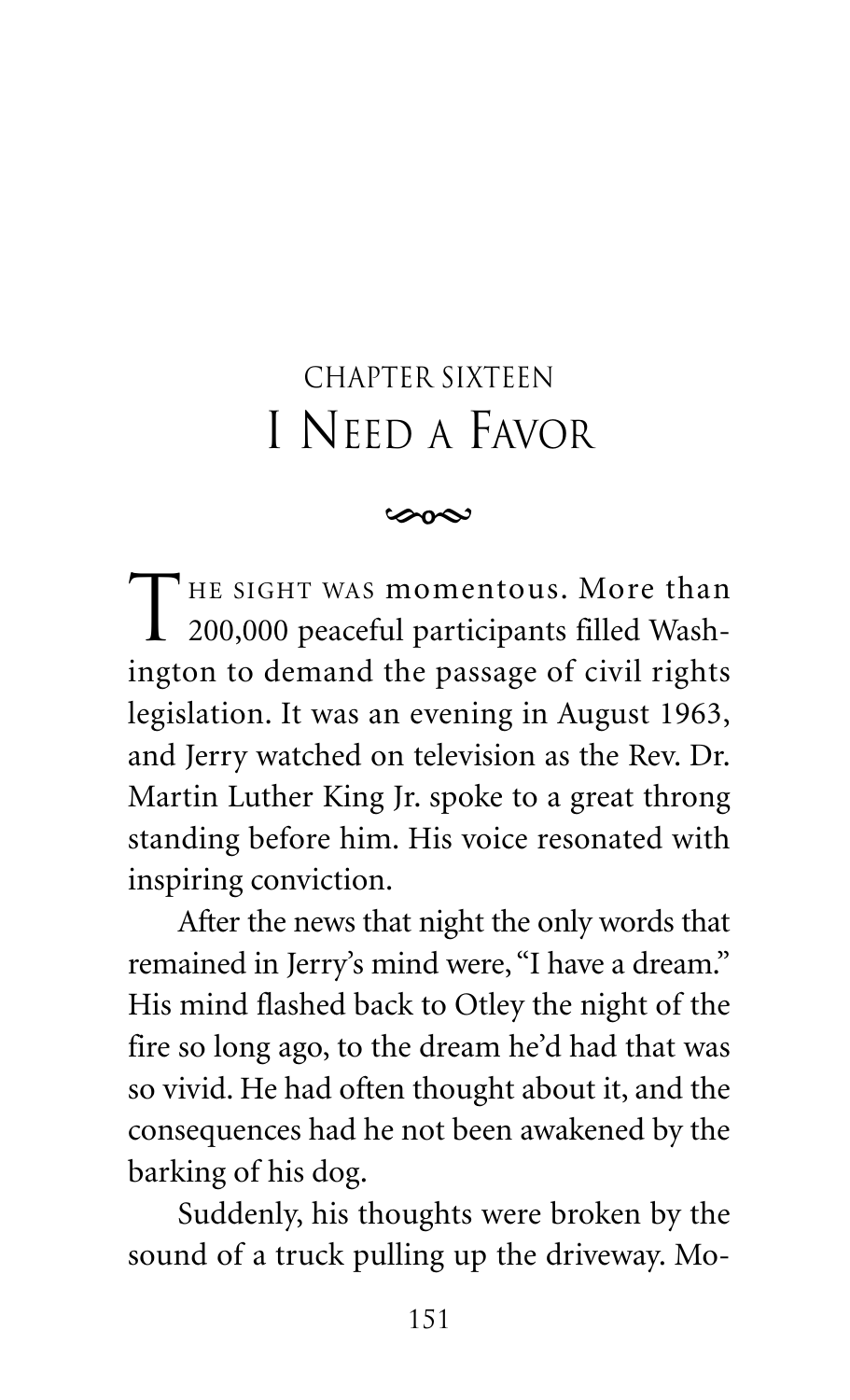ments later, a key turned in the door and Johnny entered the living room. He seemed a bit distant but cordial, somewhat different from the last time the two had exchanged words.

As Johnny reached his teenage years, the relationship between him and his father changed. It was as though the dad he always looked up to had suddenly become "uncool." They rarely communicated anymore, and when they did, tempers often flared and the conversation would invariably end in shouting. Then his mother became concerned about the type of company he was keeping, and asked Jerry if he could somehow mention it to the boy. Much to Jerry's sorrow, the conversation escalated into a full-blown argument, at the height of which Johnny contested, "What about you and your friends during the war? Some of them weren't the 'best of company,' and while we are on the subject, I'm sick and tired of hearing you talk about 'back then.'"

By now he was yelling at his father. As he walked toward the door he turned and spat out, "The days of glory are gone, Dad! All you have from them are some faded medals. I'm getting out of here before I end up an old man with nothing but faded memories!" With that, he walked out and slammed the door.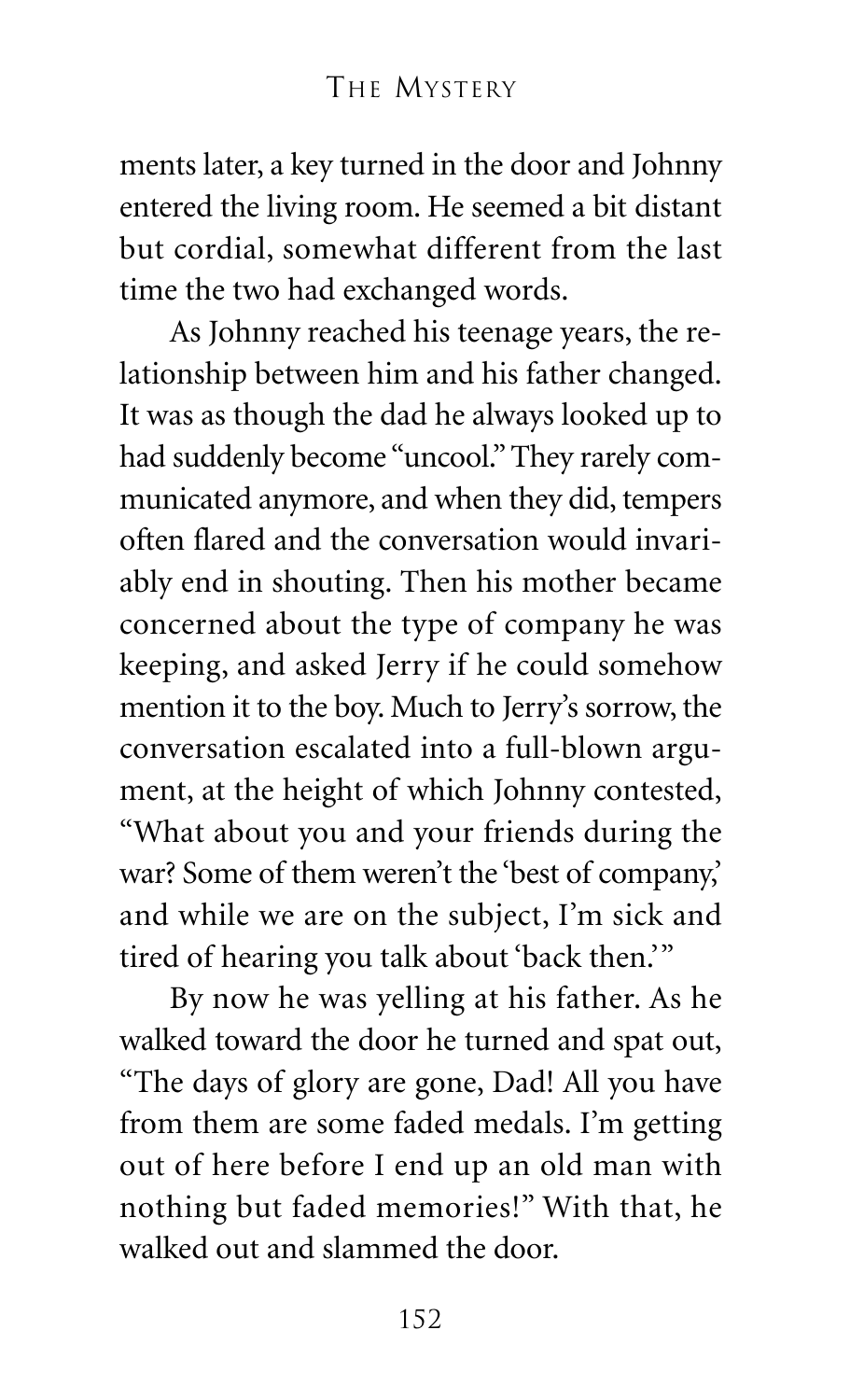Jerry knew he was right about the medals. There was a strange irony about the war. He contended that he hated it, but at the same time he missed the glory of living for what he believed was a just cause. The medals given to him by the French government were faded, and the "days of glory" had, over the years, become just a pale memory.

The following day, Johnny called and told his mom that he had gotten an apartment in Dallas. In addition to the very generous "allowance" he and his sister were given, they each had a savings fund for college—which Johnny quickly raided. Now he could finally live the way he wanted to live.

Like his dad as a teen, Johnny looked older than his age. His tall, solid build, handsome square jaw, deep voice, and the fact that he sometimes had to shave twice a day helped him easily pass for an adult. Besides, he had become a convincing liar. So he didn't have any trouble renting an apartment or finding work. Now, more than three months after the blowup, he had shown up at home like everything was just fine.

"Did you see the news tonight—the protest at Washington?" he casually asked. "Incredible, huh?"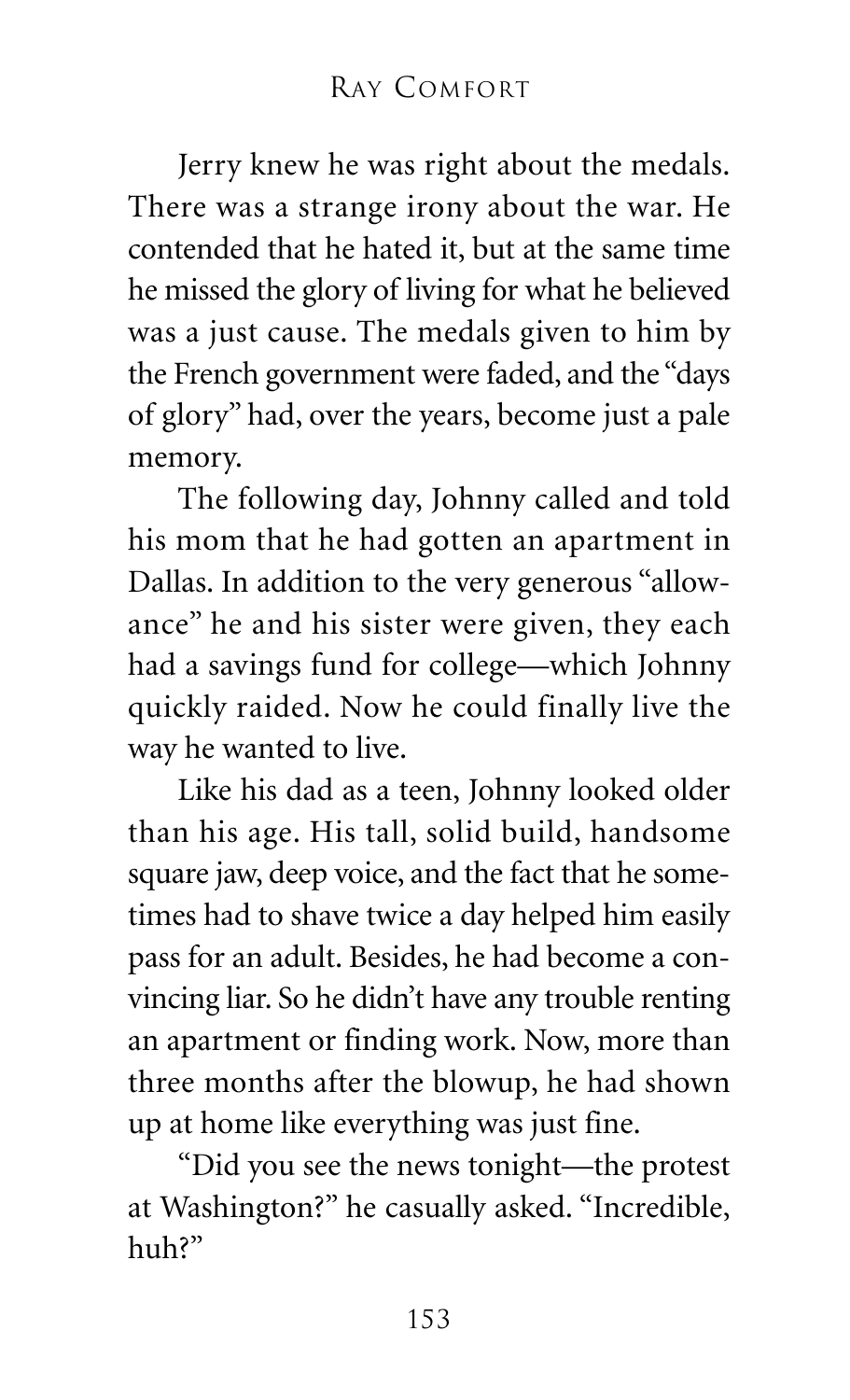Putting the vivid memories of their last exchange out of his mind, Jerry rubbed his forehead, then his eyes, yawned and thoughtfully said, "Something big is stirring in the nation. That man King is a born leader. He reminds me of a man I knew in the, ah ..." He stopped before he finished the sentence.

Johnny walked into the kitchen and helped himself to a bottle of Coke."Yeah, Dad," he called as he took off the cap,"I need to ask you a favor."

Jerry sighed and as Johnny entered the room he asked, "How much do you want?" He didn't know that the college fund intended for Johnny's future had been accessed—and squandered.

"A few hundred dollars should do it. Thanks, Dad," Johnny said. Once the cash was stuffed in his pocket he added, "Also, I've been concerned lately about the violence in Dallas. I think I need a gun."

Jerry was suddenly no longer tired. Trying not to betray his surprise, he calmly inquired, "What do you want a gun for?"

The subject was material begging for another blowup. It seemed odd that his son entered the room talking about a peaceful protest in Washington, and in the next breath he said he wanted a gun.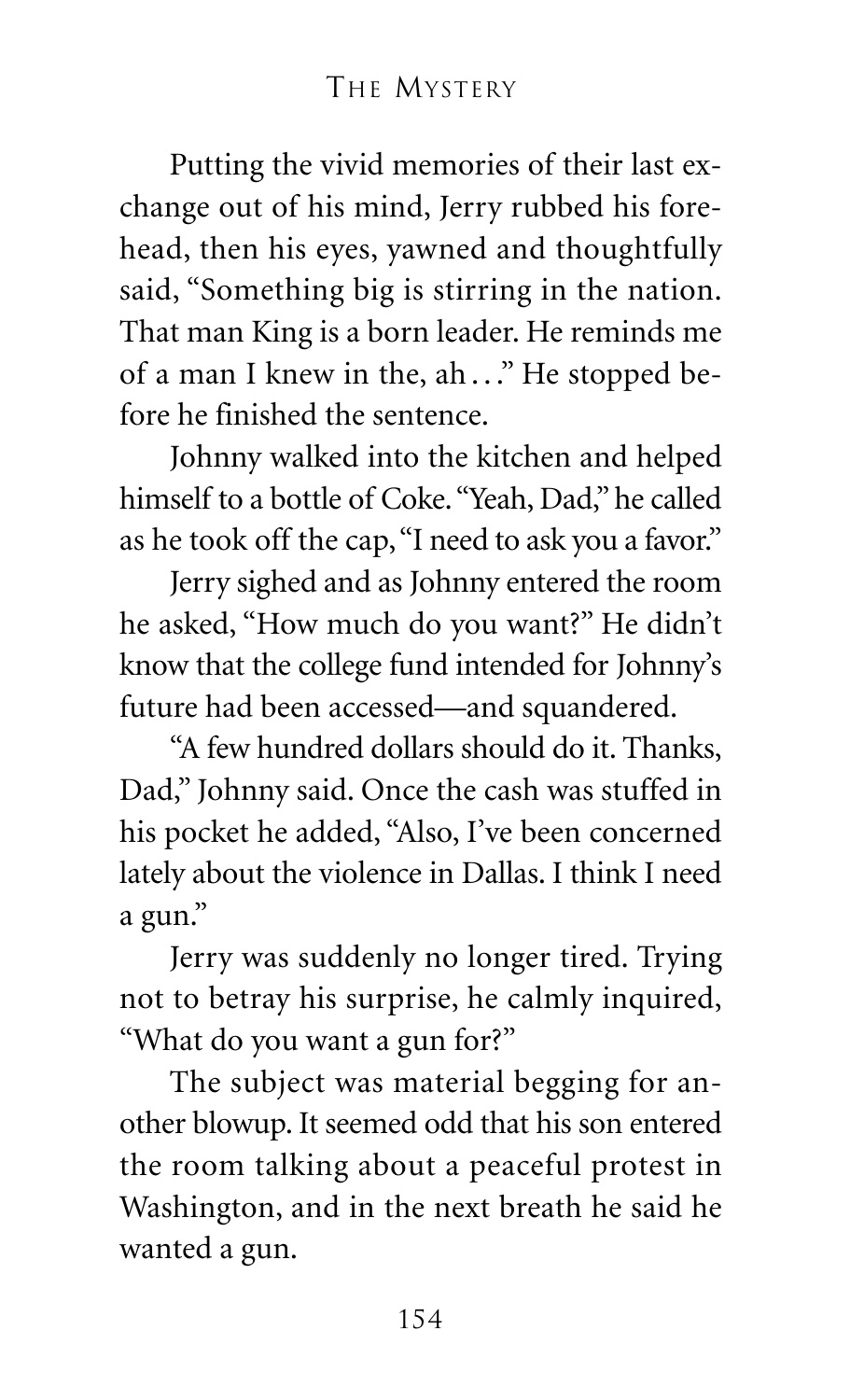As the young man sat in front of him sipping his Coke, Jerry asked, "Are you in trouble?"

Johnny looked him in the eyes and said, "Dad, I don't want to clash with you on this. I need a gun *for protection*. I'm not in trouble, and I'm not going to do anything illegal, but I feel defenseless when I'm in Dallas at night. You know what it's been like recently with the increase in violence. You have the shotgun; how about letting me borrow Granddad's .38? I promise I'll take care of it."

When Jerry had left England he made sure that he picked up the gun from the Otley police station. Johnny had grown up with guns and knew how to handle them, but still it didn't seem right. "No, son. I've seen far too much death and bloodshed in the war," Jerry said."You don't need to be thinking about shooting anyone, even in self-defense. If you're living in a dangerous neighborhood, you need to move back home where it's safe."

"Dad, the war is over, and you need to get over it!" Johnny exploded."This isn't the 1940s in Nazi Germany anymore. It's the 1960s in America, and crime is a reality. If you won't give me the gun, I'm just going to take it!" With that he stormed into the room where the gun was kept,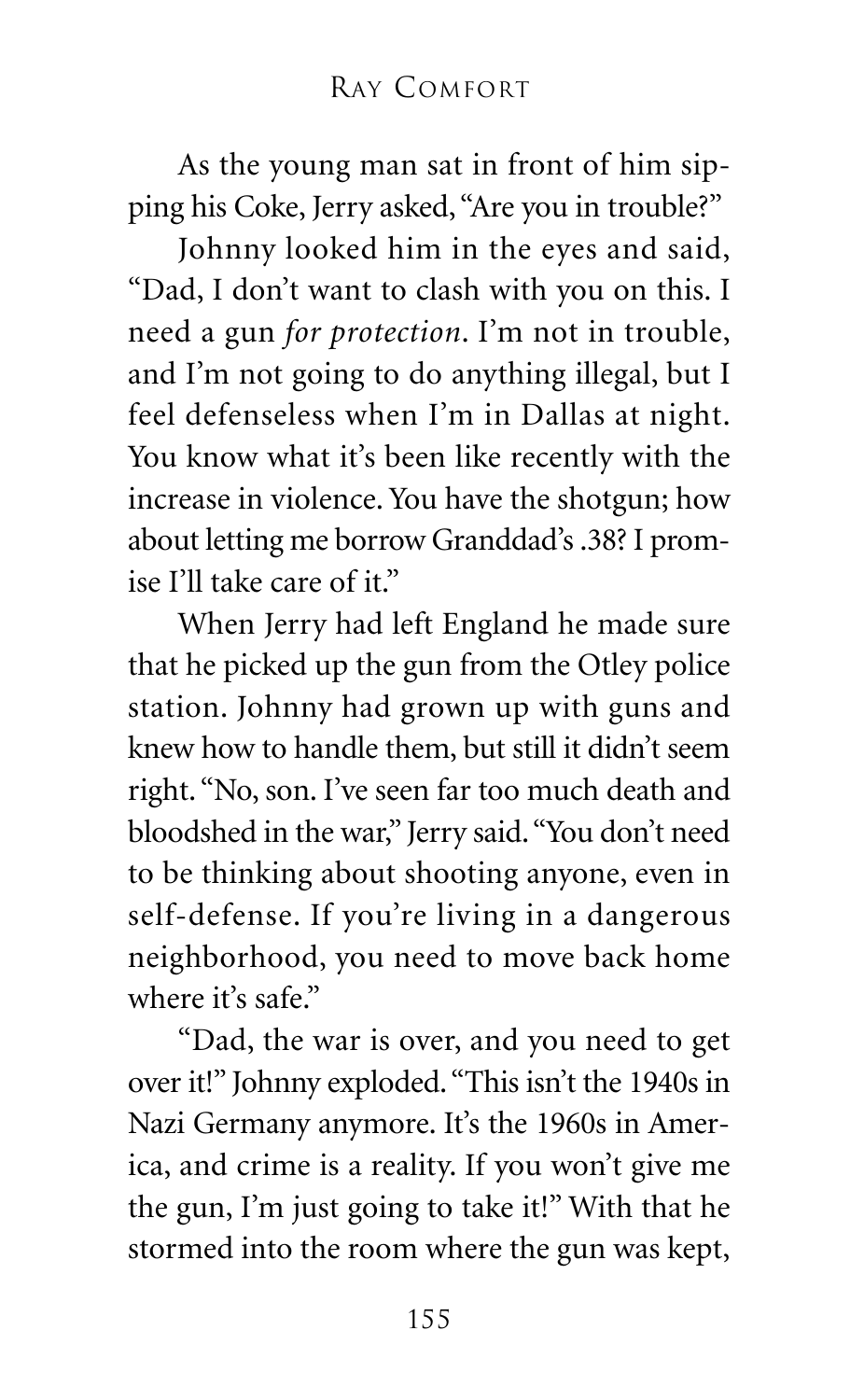and he grabbed his grandfather's .38 and a box of ammunition.

As Johnny swung around, he paused just briefly with the barrel pointing toward his dad as if to say, You gonna stop me? "If you don't trust me, we're through!" he yelled. Then he disappeared out the front door, leaving his father speechless.

Johnny did need the gun. Not only was his apartment in an area of town that often erupted in violence, but he frequented a nightclub that had a few rough visitors. He didn't want any of them to make unwanted visits, and the gun would give him a sense of security. The nightclub, Ruby's, was actually a strip-joint, but Johnny maintained that he went there more to meet people. "Good conversation," he said. Once again, his rugged looks, plus a sob story that he had recently lost his driver's license when his wallet had been stolen, had convinced the nightclub manager to issue him a pass. Johnny was a smooth-talking liar, so people tended to believe anything he said.

The apartment was convenient in that it was only two miles from the newspaper where he worked. It also meant that he and his girlfriend, Darlene, could be alone. Darlene worked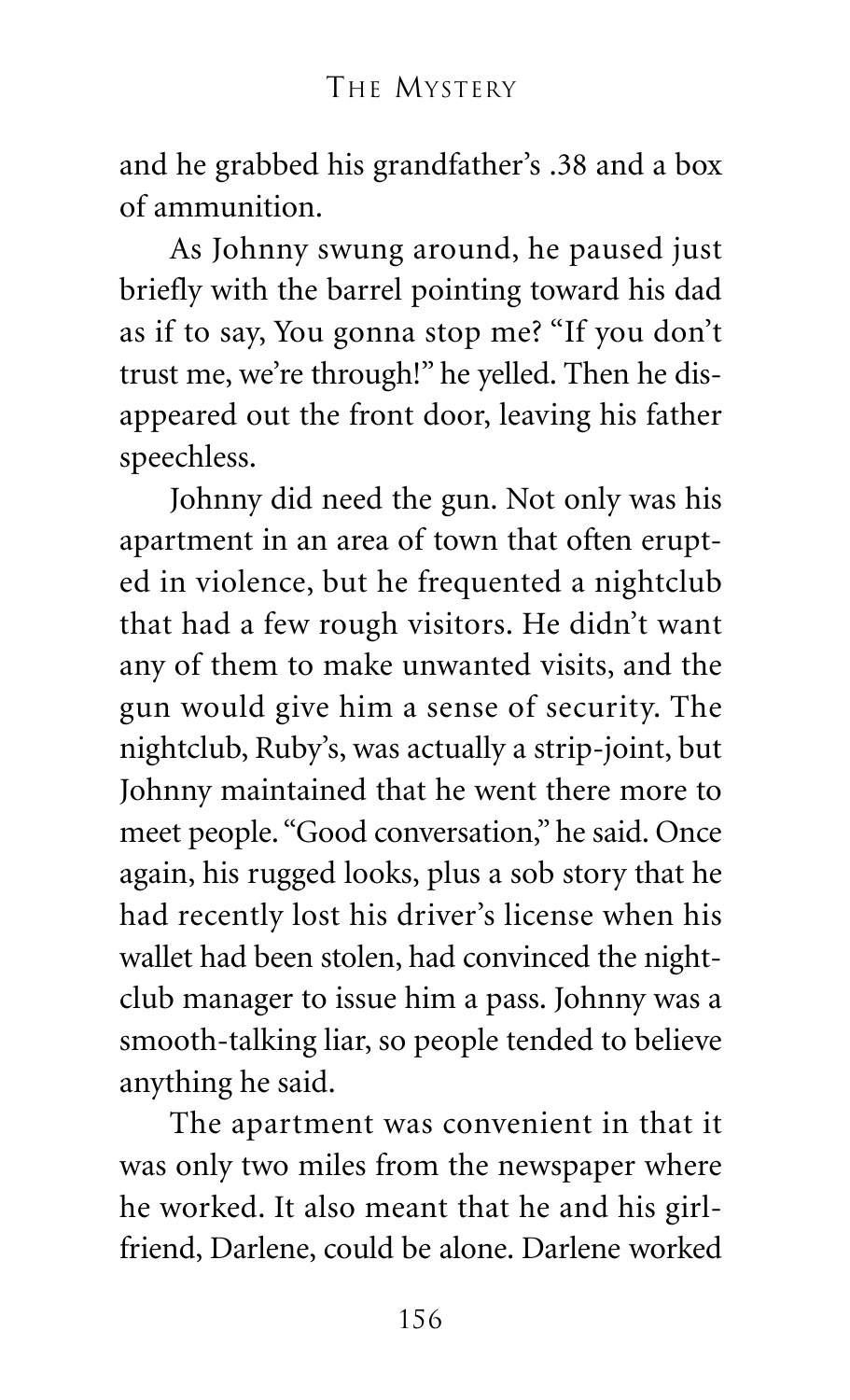at the nightclub and she wasn't the sort of girl one would want to take home to meet Mom and Dad. She introduced him to Jack, the owner of the club. Mr. Ruby was a quiet man, about five foot seven with a receding hairline. He was originally a "hustler" from Chicago who liked to wear his black-banded hat everywhere he went. She also introduced Johnny to a whole new world: the world of drugs. At first he refused to have anything to do with the scene, but one day she convinced him to try a new "psychedelic" drug called LSD. A week earlier he had watched her for three hours on a "trip," as she raved about its mind-opening qualities. When she showed him a newspaper article where a number of respected doctors actually recommended it for therapy, he succumbed.

It wasn't long before Johnny found himself taking more and more LSD, and during that time there was a subtle change in his personality. It truly was a "mind-altering" drug—turning a bright outward personality inward. He also found himself in direct contact with drug dealers who sold more than "acid." They were forever encouraging him to try "smack," the ultimate "rush." Johnny vowed that he had too much self-respect to put a needle into his body, but as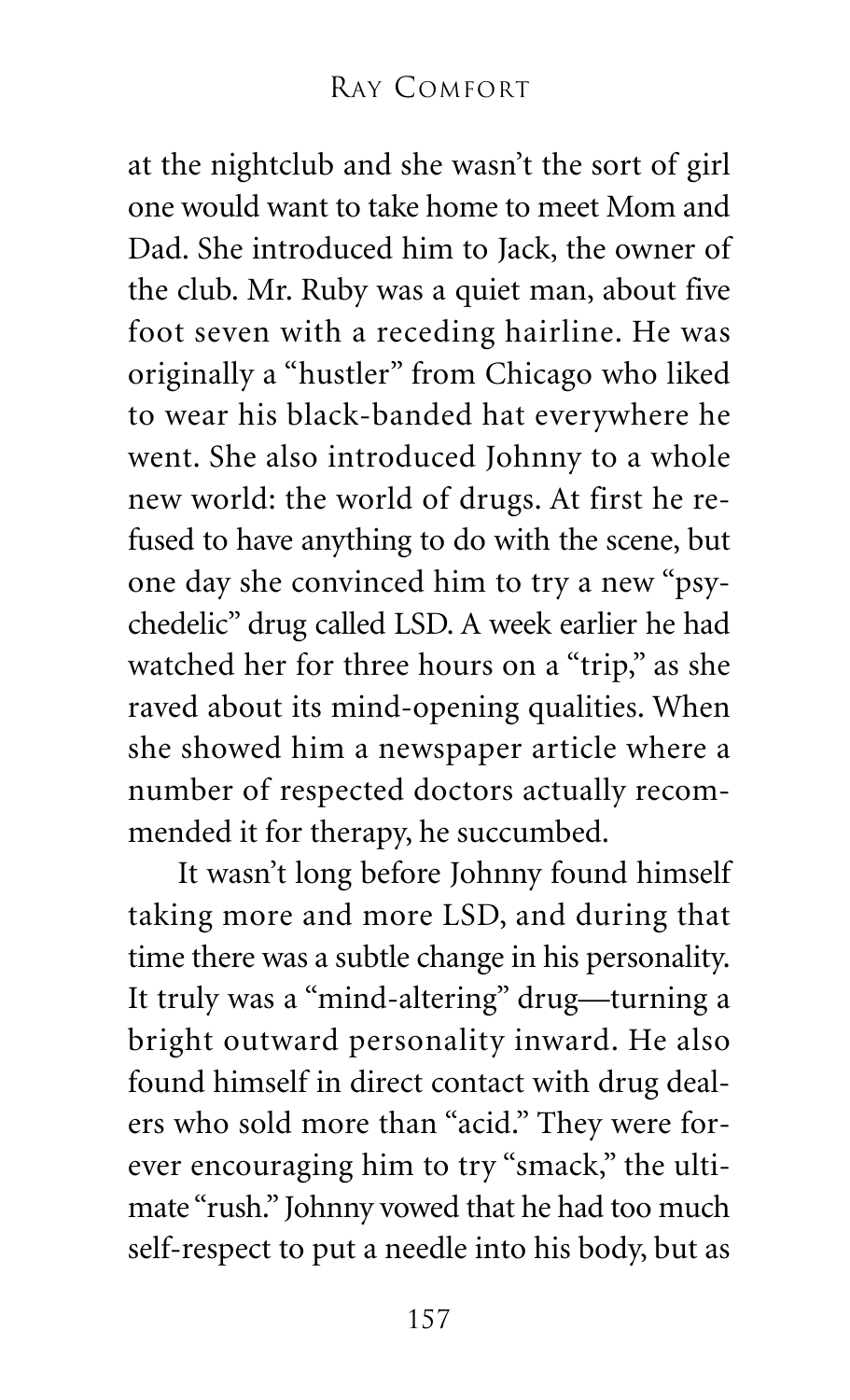time passed LSD changed him even more. He found that without it, life was dull—so dull it became depressing. It didn't occur to him that the drug was causing his depression. Rather, he saw it as the cure.

It was during one of his times of despondency that he decided to head down to the club during the day, rather than go to work.

The door was partly open, so he walked in to find a man he knew who talked with a lisp. It was because of his lisp that his friends called him "Lips." Lips was a pusher, who, by the way he dressed, was obviously successful in his profession. When he saw Johnny open the door he stood to his feet and said, "Hey, Johnny, good to sthee you. What are you doing here at thith time of day?"

Johnny managed a smile."I got sick of work," he said. "It's boring. Besides, my cash is a little low and I can't afford any acid."

Lips smiled warmly and said, "Hey, man, what are you doing on that junk anyway? I told you, you gotta give sthmack a chanth. It'th the ultimate buzth, I'm not lying to ya."

Johnny didn't reply. He just sat and listened as the salesman did his thing.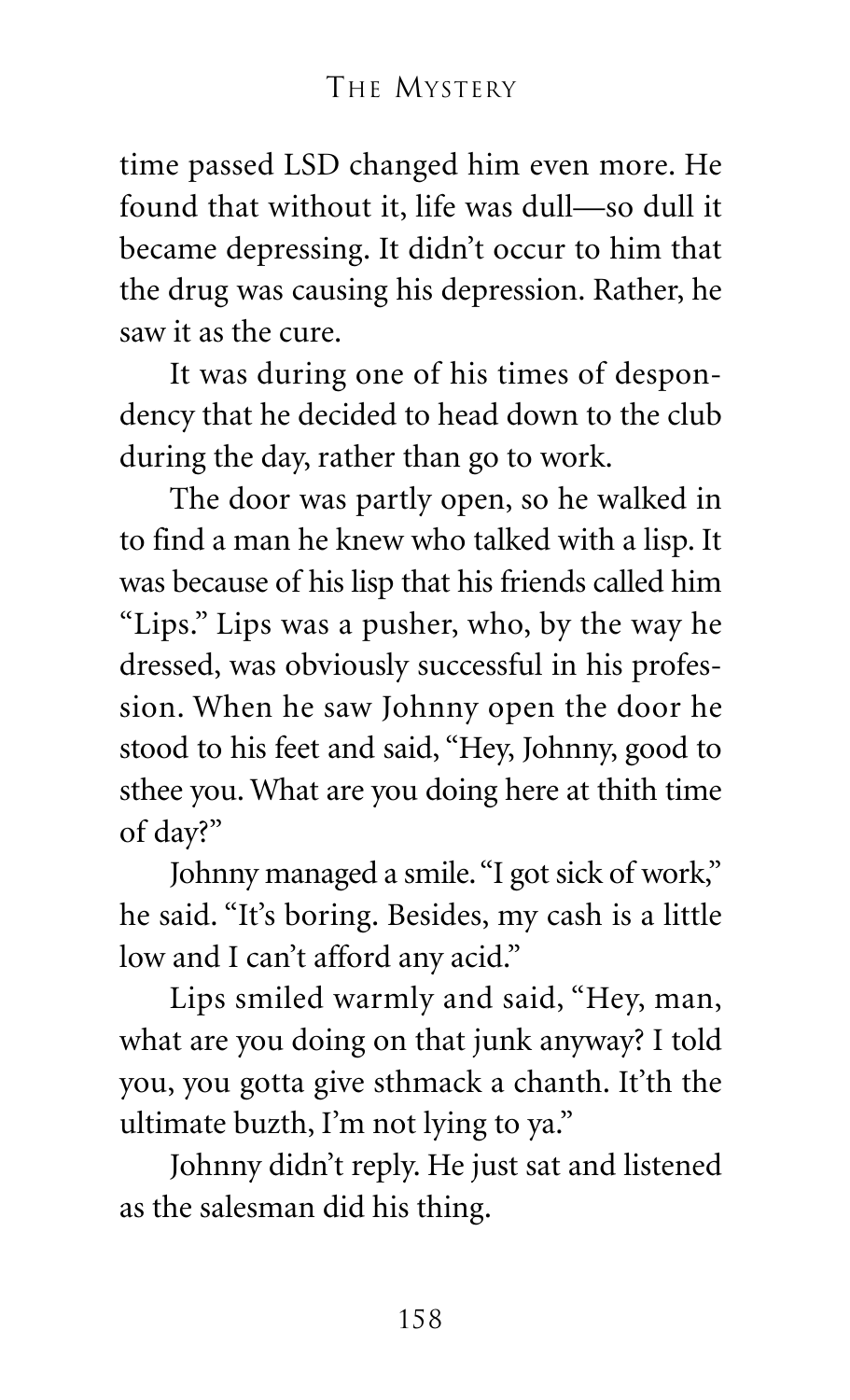"I'll tell you what. I will give you sthome at no costht." Lips reached into his jacket pocket, pulled out a small folded piece of white paper and an outfit wrapped in plastic, set it on the table and walked off.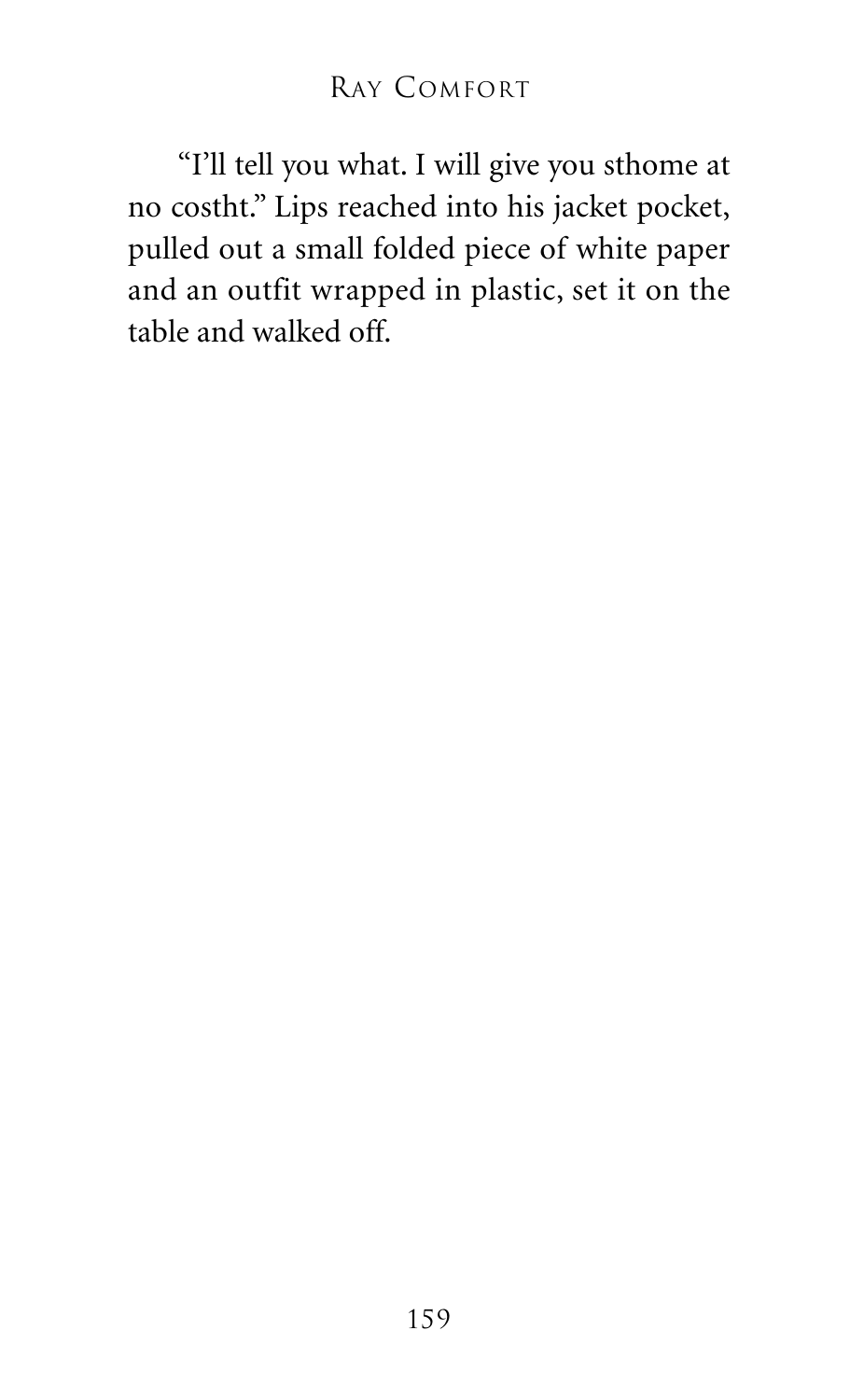## CHAPTER SEVENTEEN RISK-FREE TERRITORY

 $\infty$ 

A MONTH HAD passed since Johnny put the first shot of heroin into his arm. In those four weeks he had been fired from his job, but he soon secured another one with higher pay. This one was selling heroin.

After his first hit, he found his friend Lips, and spent every penny he had on more heroin, then raised money for the next week's supply by making another visit to his dad. He borrowed five hundred dollars by lying about needing to fix his car. But after their latest blowup, getting anything more from his father was no longer an option. When his money ran out he became involved in something he never thought he would stoop to: robbery.

He picked up his grandfather's short-barreled .38 and drove to a suburb of Dallas.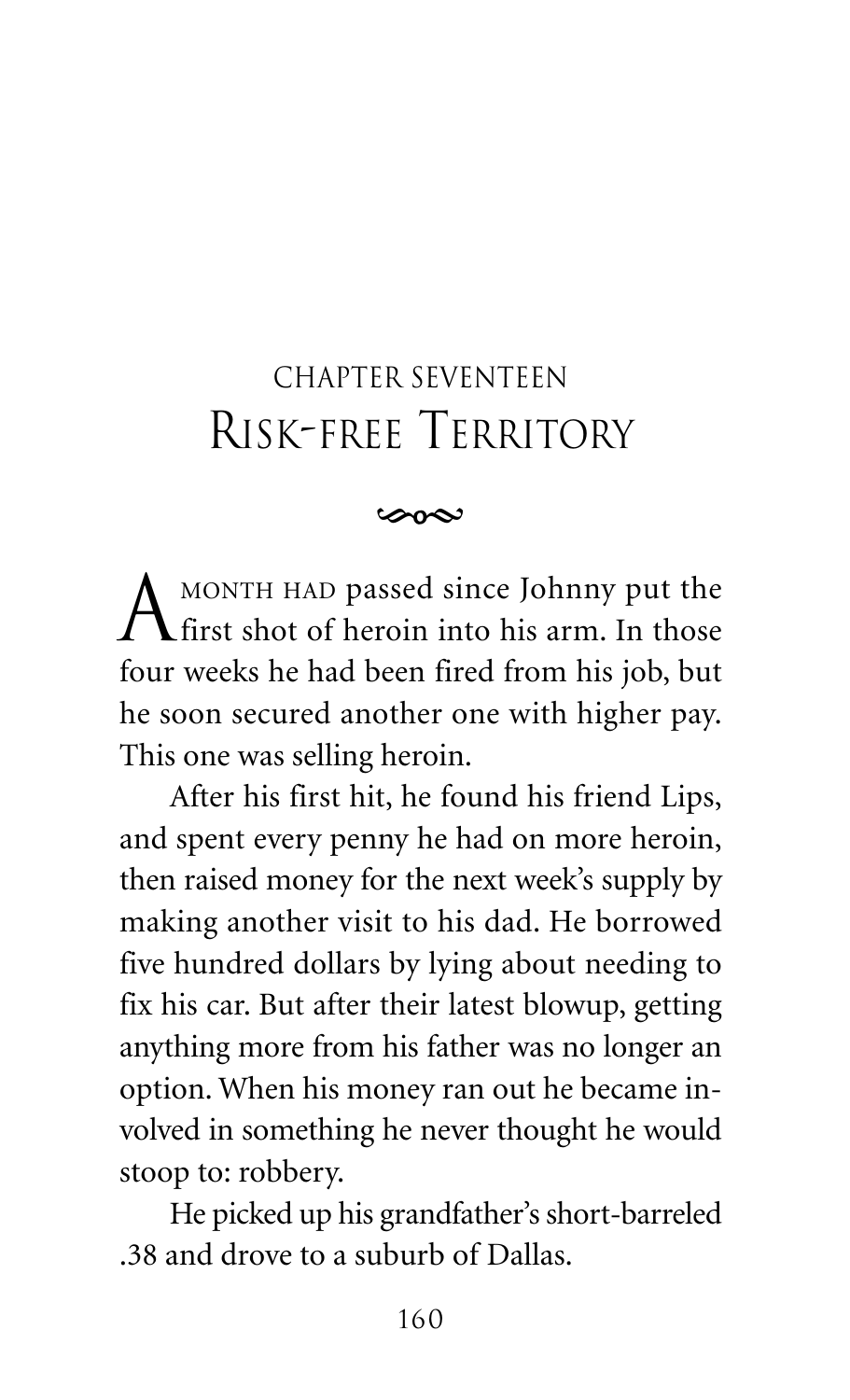It was late at night. No one was around as he peered into a liquor store. Johnny sat in a darkened corner of the parking lot for over an hour watching an Asian man undo boxes, and then stack cigarettes and other items onto the shelves. At one point, there were no customers for more than forty minutes.

Johnny decided that he would wait until midnight then rob the store. His hands were shaking as he checked the gun to make sure it was loaded. He flipped the safety off, opened the car door, got out and cased the area. *Not a soul in sight*. He tucked the gun into his belt and partially zipped up his black leather jacket. Even though he felt terrified at what he was about to do, there was a sense of excitement, both in the robbery itself and in the fact that by morning he would have enough smack in his hands to last him a month.

As he quietly pushed open the door, the man behind the counter greeted him, then continued stacking his shelves. Johnny nodded and walked to the back of the store as though he were looking for something specific.

Moments later he burst toward the clerk holding the .38 in both hands. "I don't want to hurt you!" he yelled. "I need money now! Give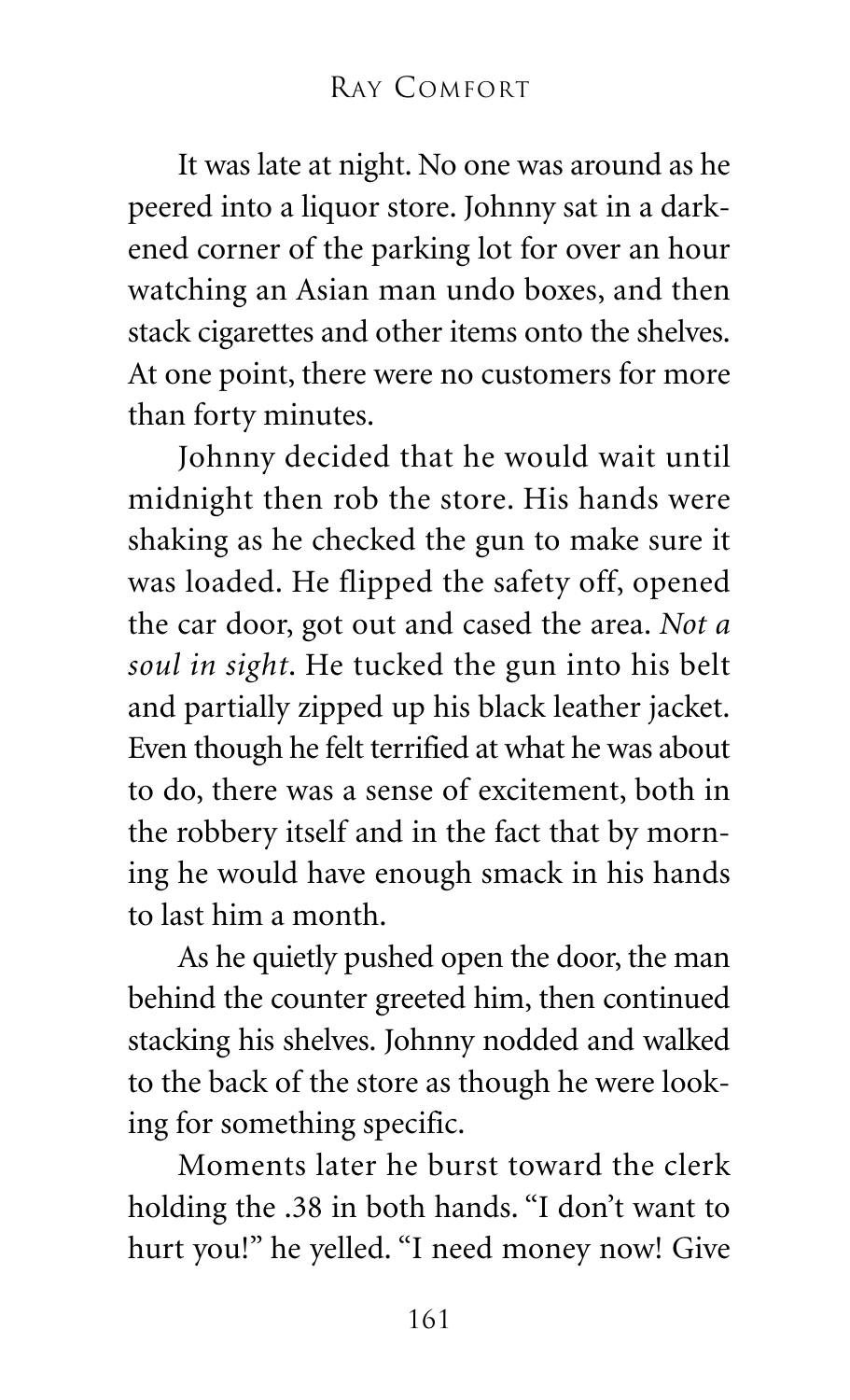me everything in the register and I promise you won't be harmed!"

The frightened man moved quickly and gave him everything in the cash register, then, without being told to, put his trembling hands in the air.

"If you move from here," Johnny threatened, "I will have to come back and shoot you!" As he ran toward the door, he stopped, turned toward the paralyzed man and added, "I'm sorry. . ."

He felt physically sick as he drove home, partly because he was beginning to withdraw from the heroin, and partly because he couldn't get the image of the man's terrified eyes out of his mind.

When he arrived at his apartment, he eagerly pulled the wad of bills from his pocket to total his cash. His heart sank as he found that they were mostly one-dollar bills with an occasional five, two tens, and a twenty. Everything he had gone through that night yielded a mere eightysix dollars.

The next day, Johnny sold his almost new truck for about a quarter of its worth. When that money was gone, he stole a car from a parking lot three blocks from his apartment and sold it the same night to someone at the club.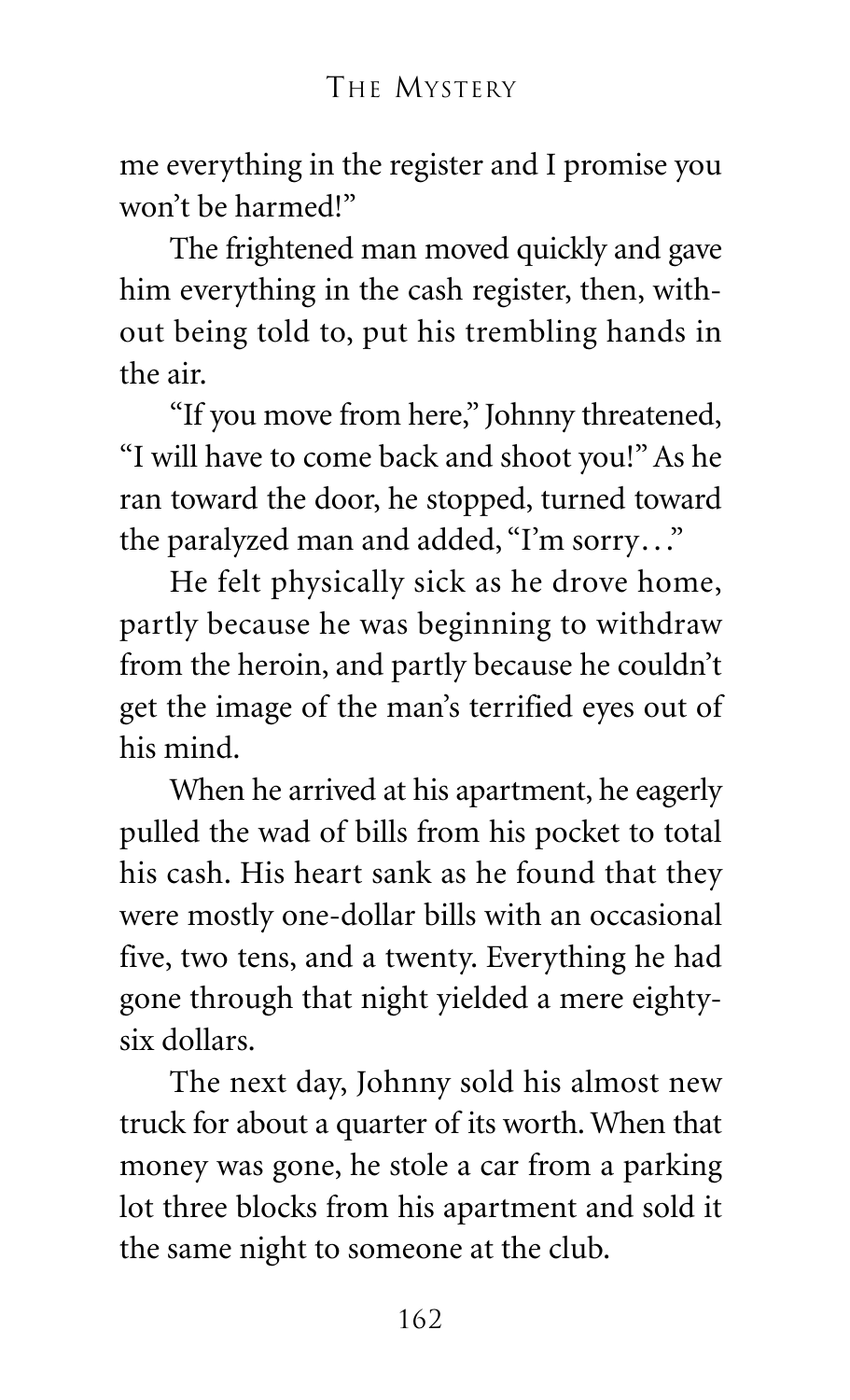After Lips discovered that he had hot-wired an auto, he enlightened Johnny on ways to raise cash without so much risk. It was far easier and less perilous to unload electronic goods through the nightclub, he advised, rather than a stolen car. One of the best times he had found to lift goods was on Sunday mornings. He smiled as he noted, "Almost every houth ith empty becauth people are at church!"

When Lips needed cash for his own habit, he would carry a bunch of fake circulars in his hand and go door to door. It was easy to check if anyone was home. He said that many religious people didn't even bother to lock their doors, so he would just go right on in and grab any cash and valuables that were small enough to hide under his jacket.

But Lips had a better suggestion for Johnny. He could work for him, selling smack. It was real simple, he said, and the money was good enough to support his habit and give him a very comfortable life. What's more, Lips would trust him with credit on the first shipment, *and* give him his own risk-free territory. Johnny could take over the college district, where there were no worries about undercover narcotic agents. It was an easy market. All he had to do was befriend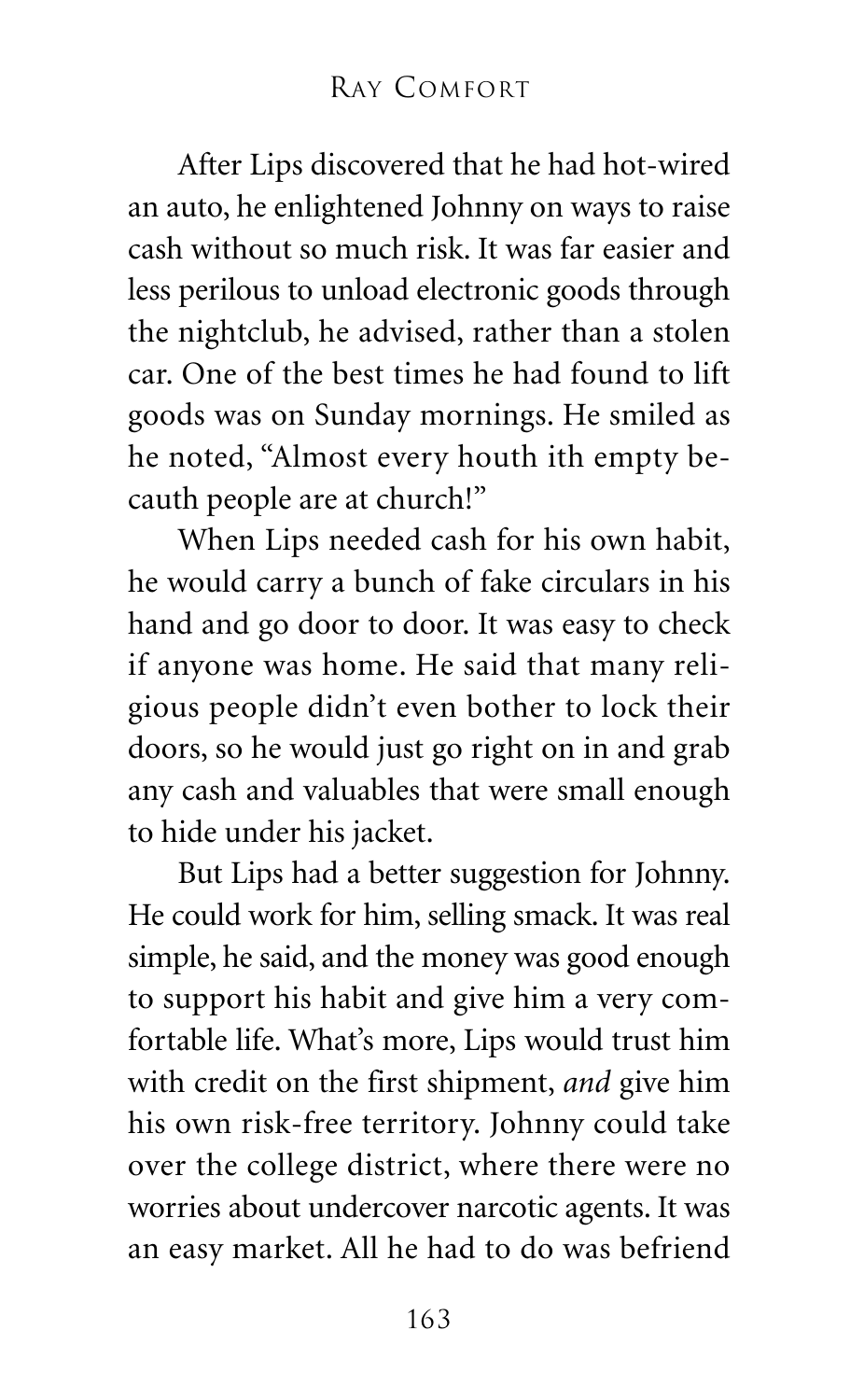some prospective buyers by showing them a little porn to gain their trust, then give them their first hit free... and they will be back for more. He laughed and said, "It'th sthoooo good to be able to have that thort of confidenth in your product!"

A couple of weeks later, Darlene walked up to Johnny as he sat at the club. She normally would have come up behind him and rubbed his shoulders or stroked his hair, but this night she simply called him over to a corner table.

"What's wrong?" he asked as he sat down opposite her. "I haven't seen you for almost three weeks." Whenever he had tried to get together with her, she was always too busy. He suspected something was going on, but he wasn't sure what it was.

Frowning, she blurted, "I'm pregnant. I need six hundred dollars quickly. If I don't get rid of this, Jack will fire me."

Johnny was stunned. It was the last thing he expected to hear. He also didn't like her attitude. "Get rid of this"? As far as he was concerned, "this" was a child she was talking about—their child—and there was no way he was going to pay for her to abort it. He reached out to put his hand on hers and gently said, "Darlene, I care about you. And I care about our kid."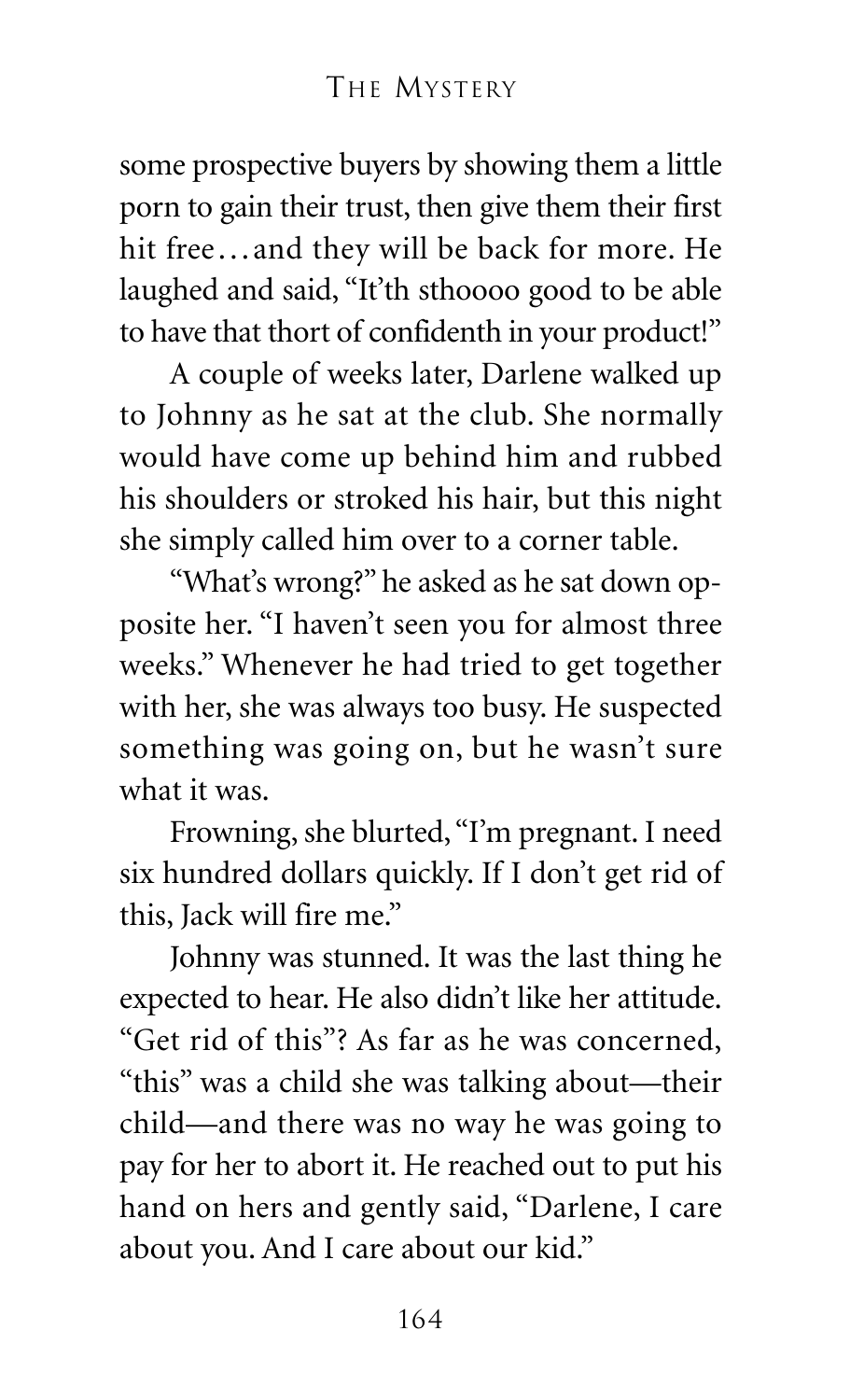Darlene winced as though she had just been slapped. She pulled her hand from under his as she said more loudly, "Don't be stupid. I told you, Jack won't like this!" She then rose from the table and began to walk away. Johnny stood to his feet, touched her shoulder, and pleaded, "Darlene . . ." She turned and glared at him like a cornered cat that was about to scratch his eyes out, and walked off leaving him speechless.

When Johnny returned to his apartment later that night, the door was unlocked. Darlene was the only other person with a key, so he hoped that she had changed her mind about the abortion and was waiting for him inside. But as he walked through the small apartment, he found that she wasn't there. Neither was the new stereo he had lined up for sale the following day. He rushed to his bedroom and opened the drawer where she knew he kept his cash. The four hundred dollars he had left there was gone. So was his .38.

In the drawer was a scribbled note saying simply "You owe me!"

The next day Johnny woke up wishing he hadn't. Not only did he feel nauseated, but he also felt frustrated and helpless. Darlene was going to have an abortion and there was noth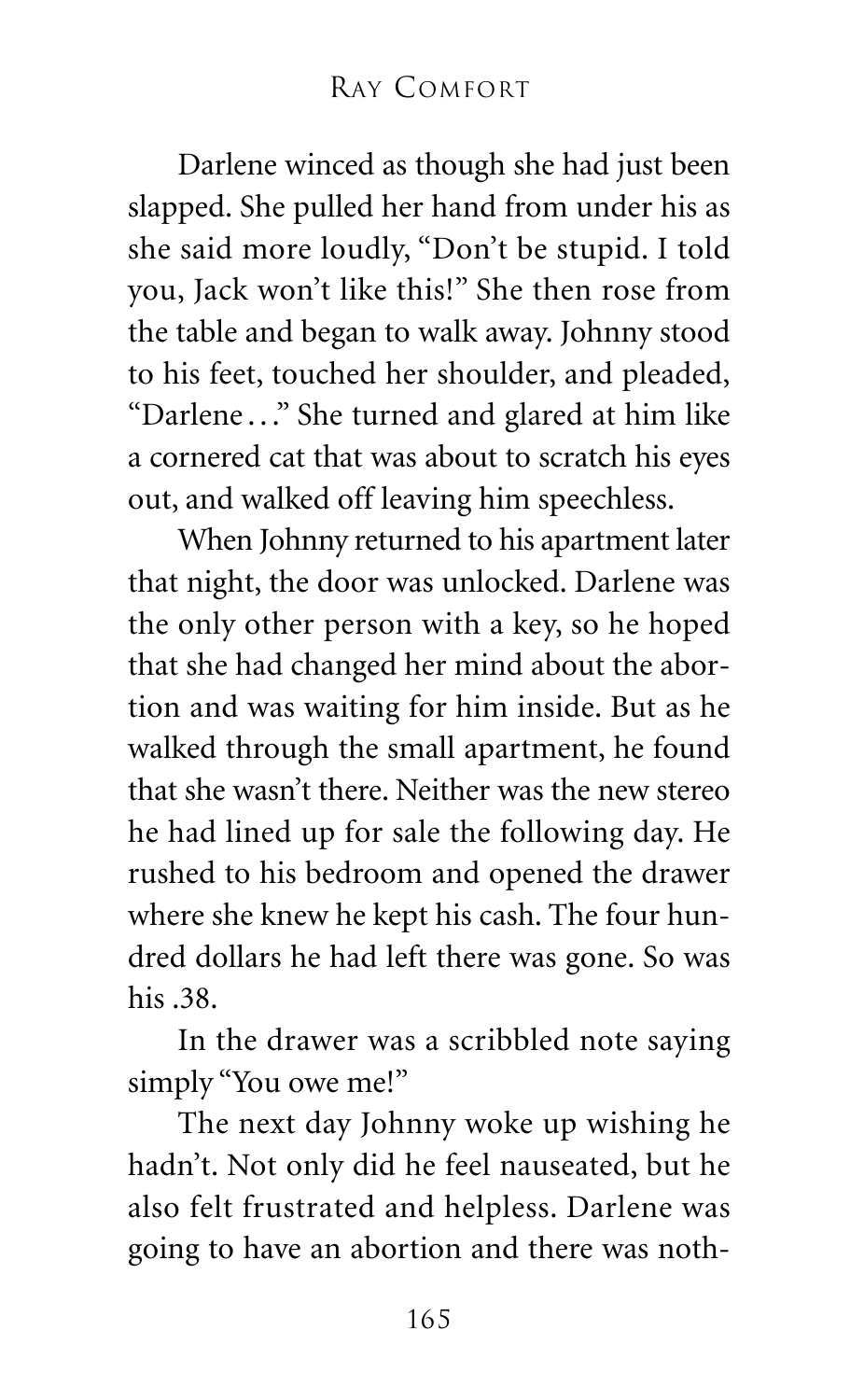ing he could do about it. He was the father, and the child's mother hadn't consulted him about this decision. He couldn't shake the images he had seen of newborn babies. Before this, life to Johnny had simply been a matter of selfish pleasure, but now he was thinking about someone else: his child. His own child was going to have its life taken, and the thought sickened him.

He pulled the covers back, sat on the edge of his bed and stared at the calendar on the wall. It was November 22, 1963. His handwriting reminded him that today was the day he had to collect two hundred dollars from one of his customers and give half of it to Lips. Even though he had slept in his clothes and didn't need to dress, he could hardly gather the enthusiasm to do anything. He rolled back into bed and went back to sleep.

Around eleven he woke up and fumbled with a pack of cigarettes on his nightstand. His fingers trembled as he struck a match, then he took a deep breath of smoke. He exhaled loudly as he picked up a notebook he kept by his bed. In it were a few addresses and about a dozen depressing poems he had written about life. One was penned a few days earlier after a deal fell through and he began to withdraw. The poem,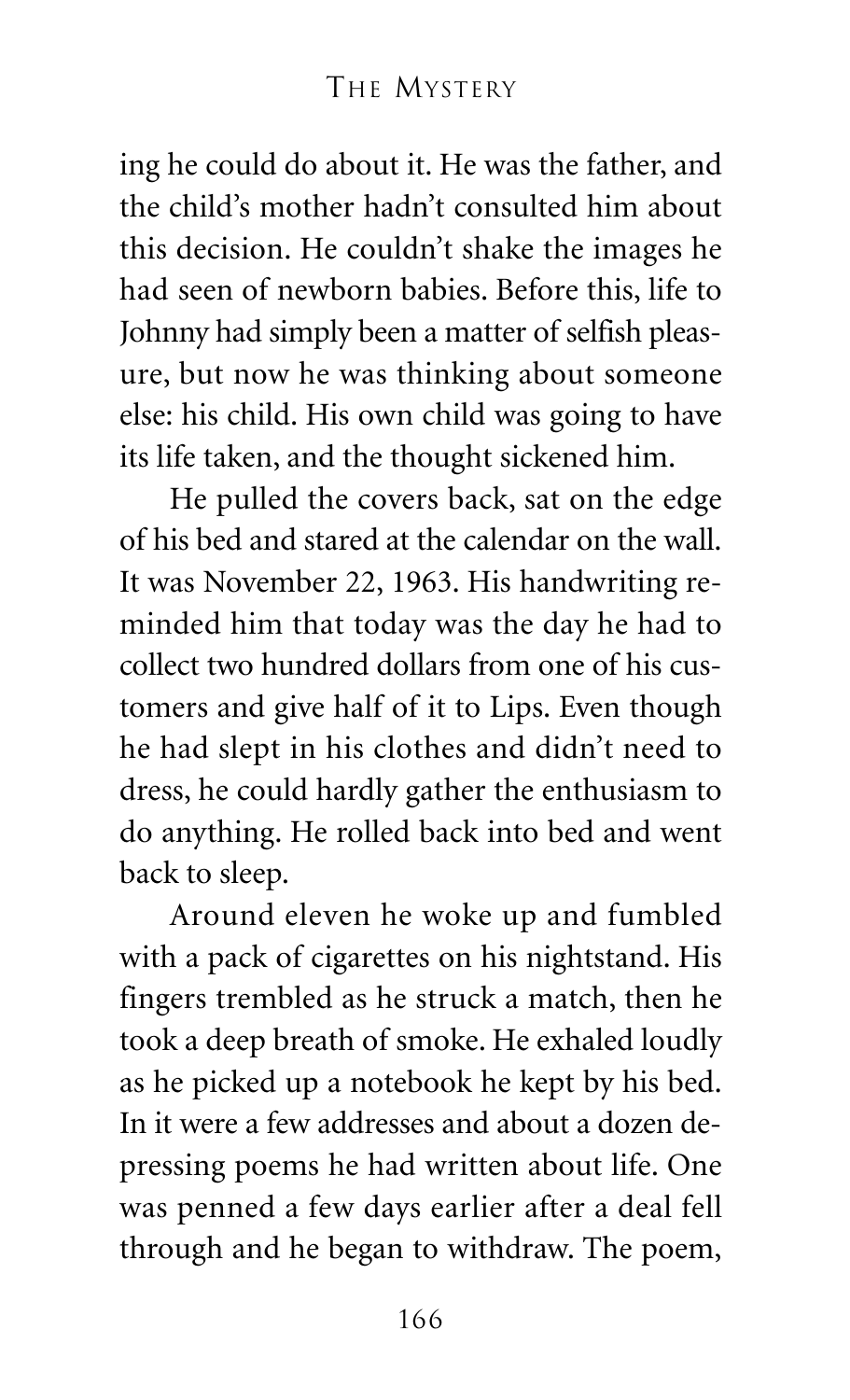titled "Heroin," had just seemed to flow from his pen.

Shortly after noon he got out of bed, walked into his living room and turned on his huge old television—obviously too heavy for Darlene to steal. Then he plodded into the kitchen to make a strong pot of coffee.

He never finished making that pot. From the kitchen he heard words that sent shivers down his spine.

"*President Kennedy has been shot!* I repeat, the President of the United States has been shot."

Johnny rushed to the living room hoping it was some sort of sick joke and perched on the edge of his old couch in front of the TV.

Reporting from in front of Parkland Memorial Hospital, the newsman announced, "Just after noon shots were fired at the President's motorcade as it drove through the streets of Dallas." The reporter paused for a moment and looked slightly to one side. He began again, "I have just been—" His voice cracked with emotion. He composed himself and continued, "I have just been informed that President John F. Kennedy has been pronounced dead. He was killed today, just after noon by an assassin's bullet. It happened as he was being driven through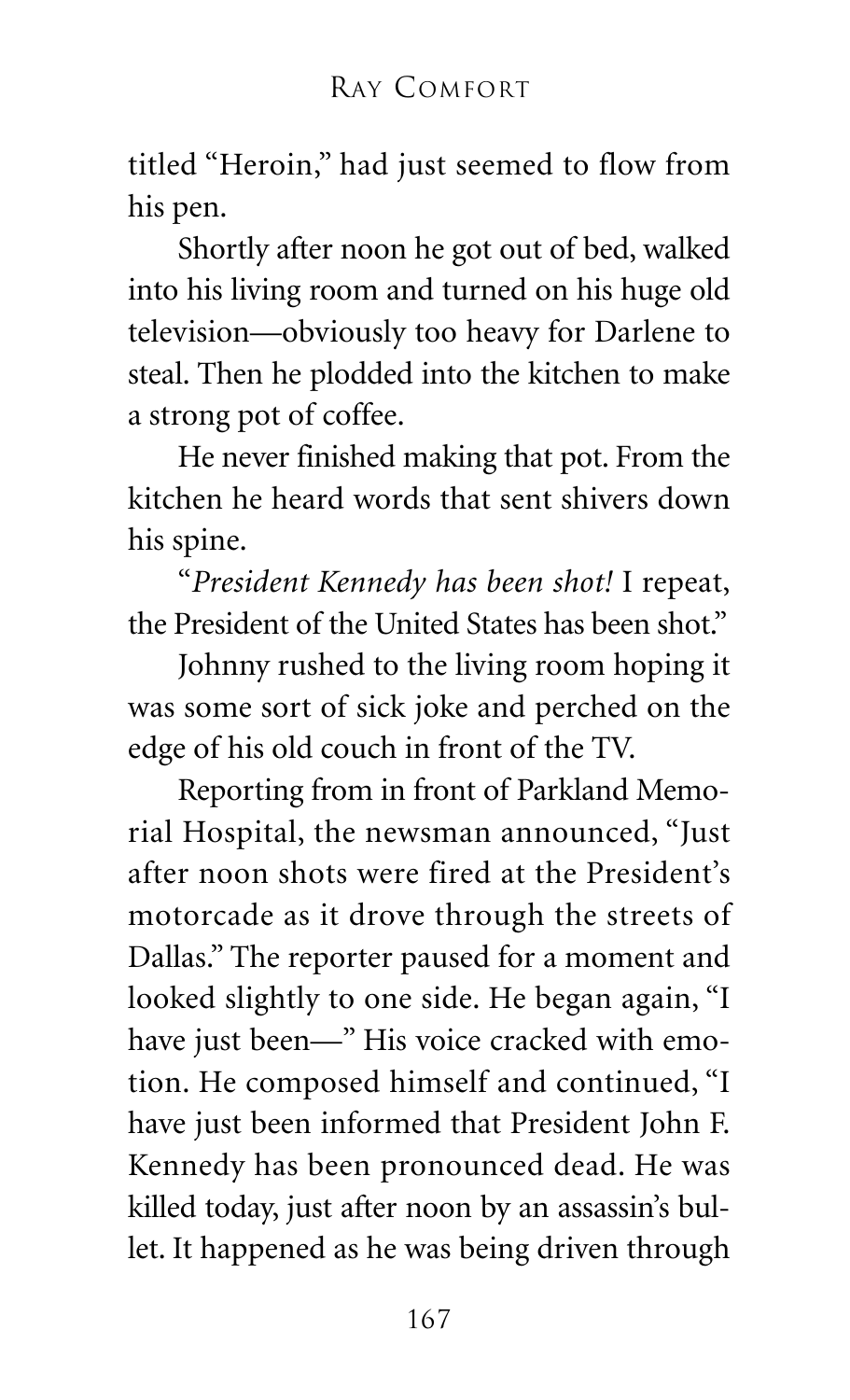Dallas to the sound of cheering crowds. Suddenly, shots rang out and stunned the masses as the forty-six-year-old president crumpled in the seat of an open limousine.

"We have also been informed that Governor John B. Connally Jr. of Texas, who was riding in the same car as the Kennedys, was severely wounded in the chest, ribs, and arm."

Johnny sat glued to the television for the rest of the day as the media kept the public informed about the assassination. Some time later, they reported that police had arrested Lee Harvey Oswald and charged him with the murder.

The happenings of that day had Johnny in a daze. He didn't eat, he didn't drink, and neither did he give any thought to his heroin habit. That night he walked slowly to the bathroom and looked into the mirror. The assassination had had a sobering effect on him, confronting him with the transient nature of this life. One moment a man was smiling and waving at crowds, and the next moment he was dead! It was then that he remembered something he had once heard: that life is just a dash between two dates on a headstone.

He stared into the mirror at his unshaven face. He was still in his teens and yet he looked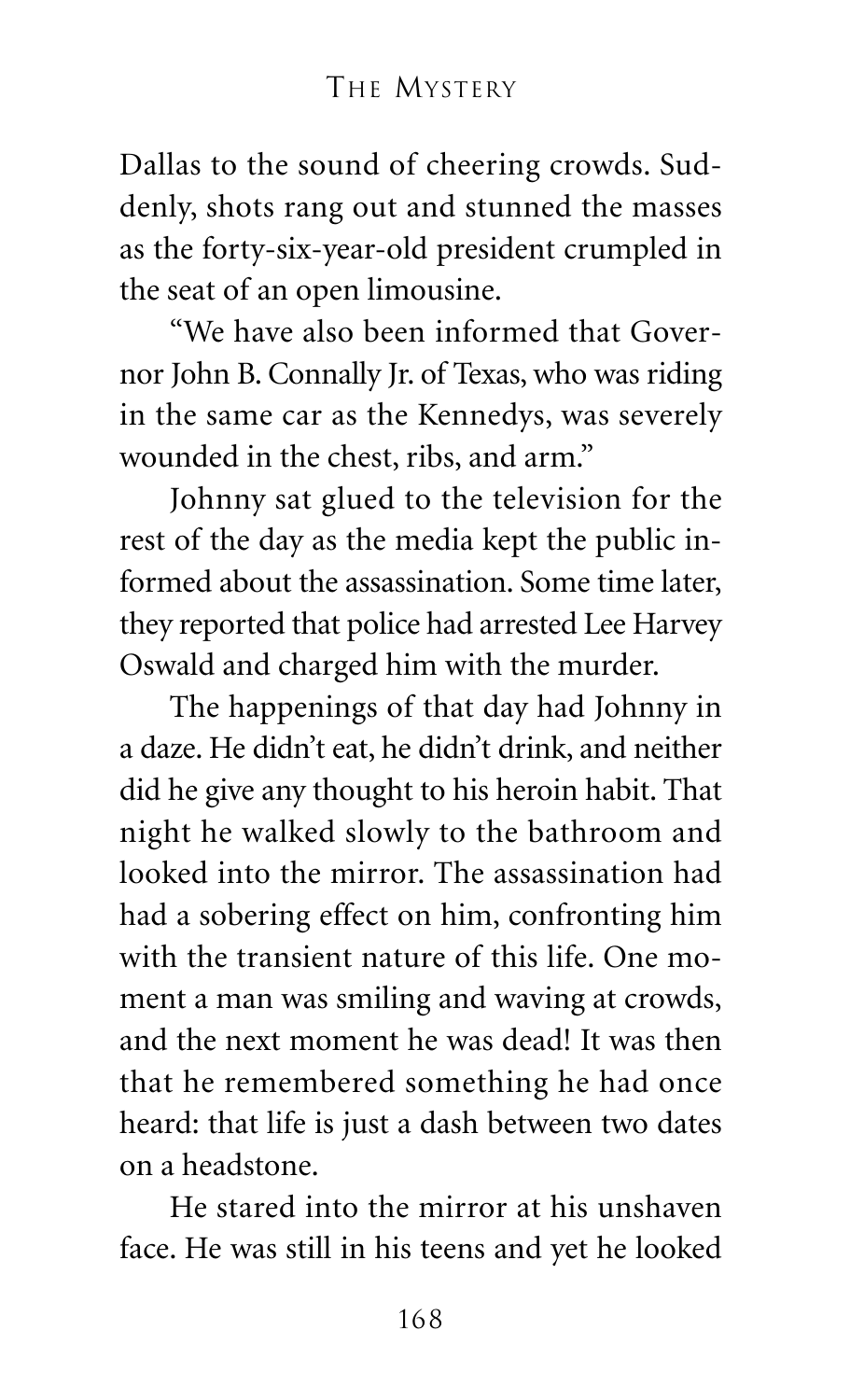like an old man. His cheeks were sunken from poor nutrition, and his eyes looked like road maps, with dark circles under them. He whispered, "What am I doing with my life!"

Deep in thought, he walked back to his bedroom and picked up his open notebook from the bed, and began to read the poem he had written only days before. But as he read it, it was as though he could hear a sinister voice speaking to him through it. The voice said:

Behold my friend! I am heroin, Known by all as destroyer of men. From whence I came no one knows, A far-off land where the poppy grows.

I came to this country without getting caught, And since that day I've been hunted and sought. Whole nations have gathered to plot my

destruction,

They call me the breeder of crime and corruption.

More potent than whisky, more deadly than wine, Yes I am the scourge of all mankind! My little white grains are nothing but waste, I'm soft and fluffy—but bitter to taste.

I'm white, I'm brown, but deadly to use, For once you're addicted, I really abuse.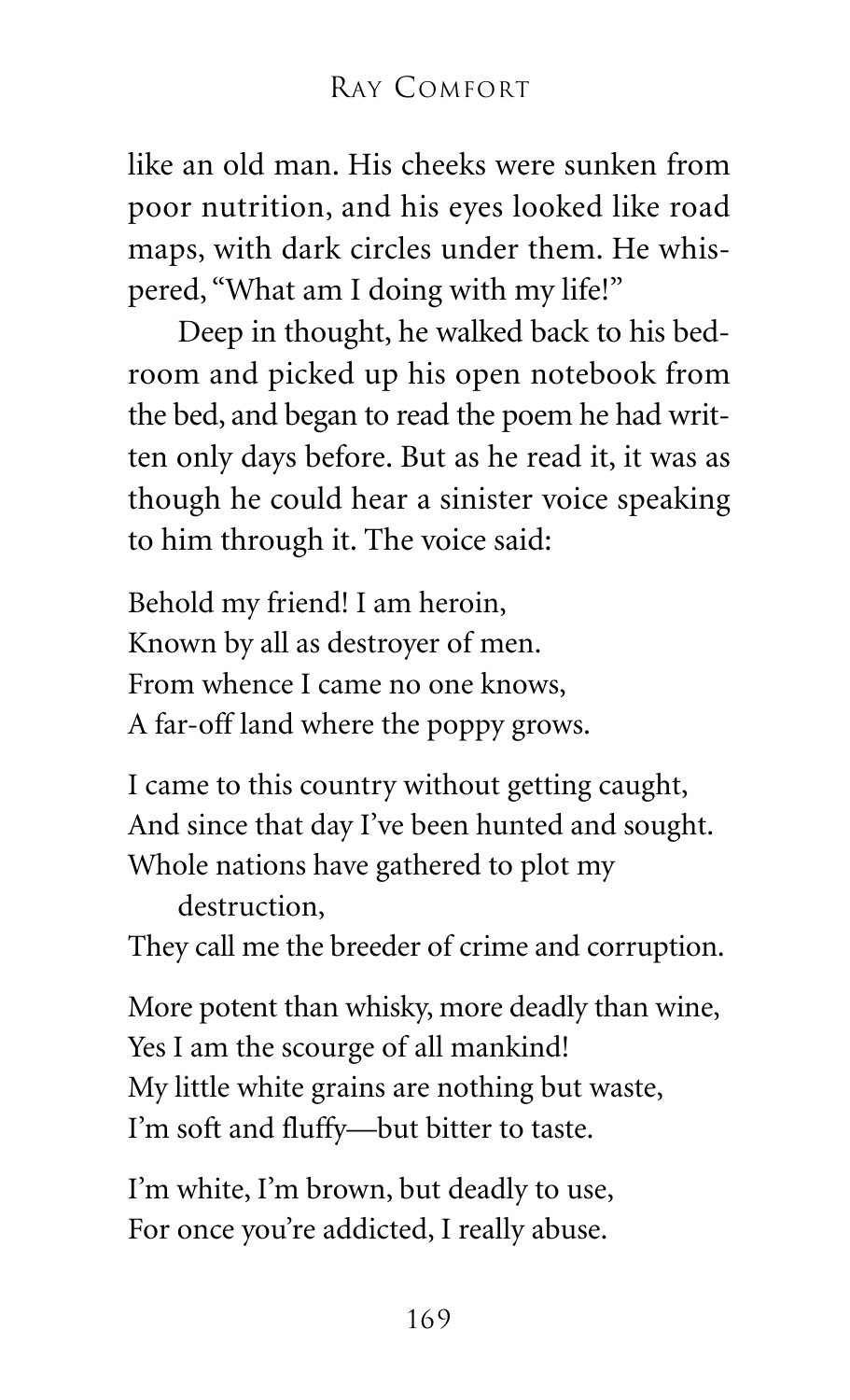### THE MYSTERY

I'm known in China, Iraq and Iran, I'm welcome in Turkey and I've been to Japan.

In cellophane bags I make my way, To men in office and children at play, From heads of state to lowliest bum, From richest estate to lowliest slum.

I take a rich man and make him poor, Take a maiden and make her a whore, Make a beautiful woman forget her looks, And make the student forget his books.

I can make you steal, borrow and beg, Then search for a vein in your arm or your leg. I'm known to the selfish and those filled with greed, All faceless regardless of religion or creed.

My gift is illusion, my blessing is fake, Death and destruction follow in my wake. I'm the kiss of death to all who I touch, I start as a gift and remain as a crutch.

My friends are many but I'm loyal to none, I come to destroy and my work must be done. Some think of me as merely a toy, But wise men know I maim and destroy.

Run from me if you wish—I will never give chase, For sooner or later you'll return for your taste.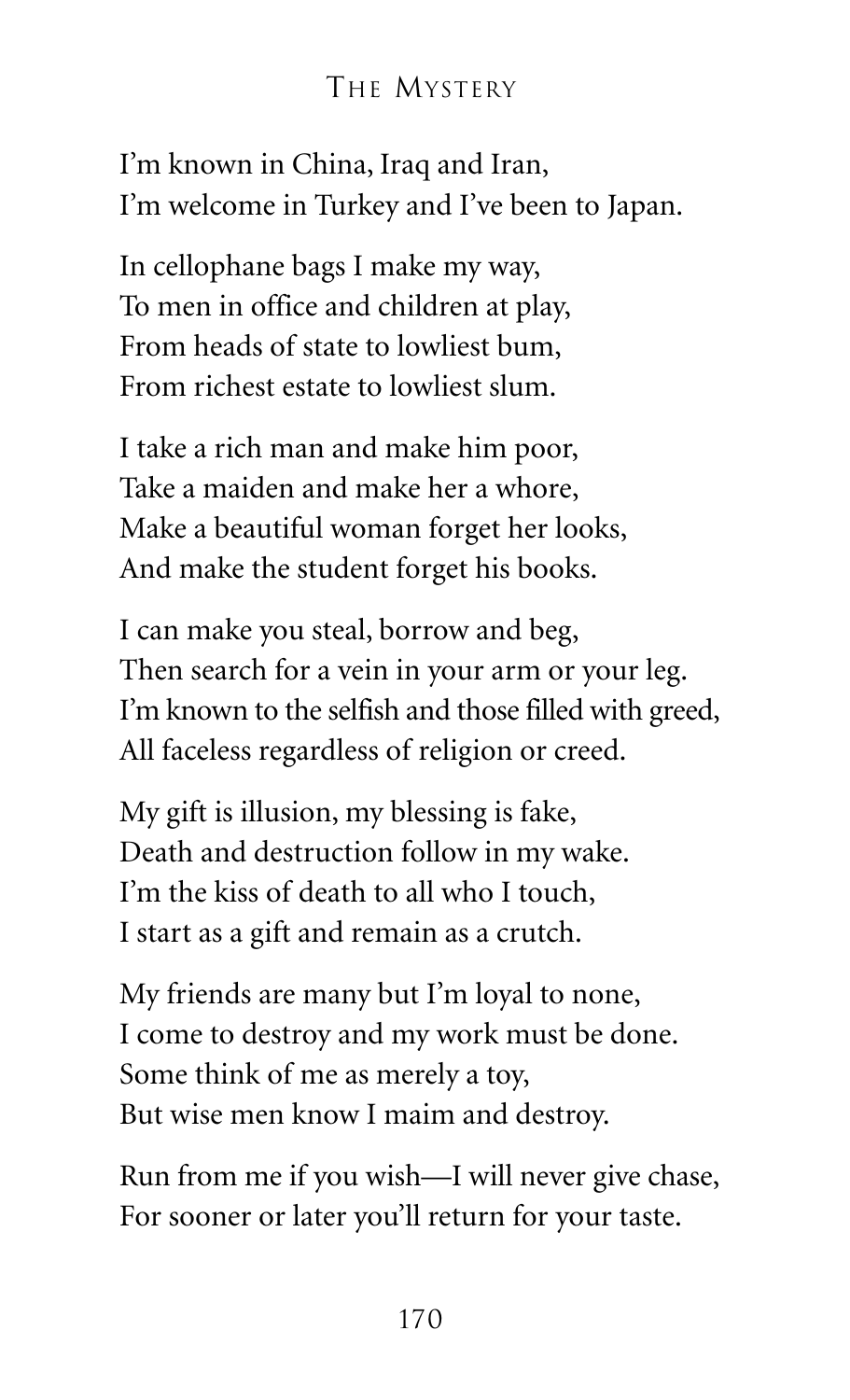Once in your bloodstream you'll think me not mean,

You'll praise me as master, then nod in a dream.

You've heard my warning but will take no heed.

Put your foot in the stirrup—mount this great steed,

Get right in the saddle and hold on real well, For the white horse "heroin" will take you to Hell.<sup>1</sup>

#### $\infty$

A THIN-FACED but clean-shaven young man stood at the opened door of his parents' house a little north of Royse City. This time he didn't just walk in. Johnny looked at his beloved mother standing by the door and his father peering over the newspaper in his hands. Looking his father in the eyes he said, "Dad, I would like to come home . . . *if you will have me."*

Jerry was stunned. He put the paper down, stood to his feet, and did something he hadn't done in years—embraced his son, something Johnny wouldn't allow once he became a teen. Jerry was overcome at the thought of his wayward son coming home. He smiled warmly and said, "Welcome home, son. We love you more

<sup>1</sup> Similar to the song "King Heroin" by James Brown (based on a poem by Manny Rosen), the source of this version is unknown.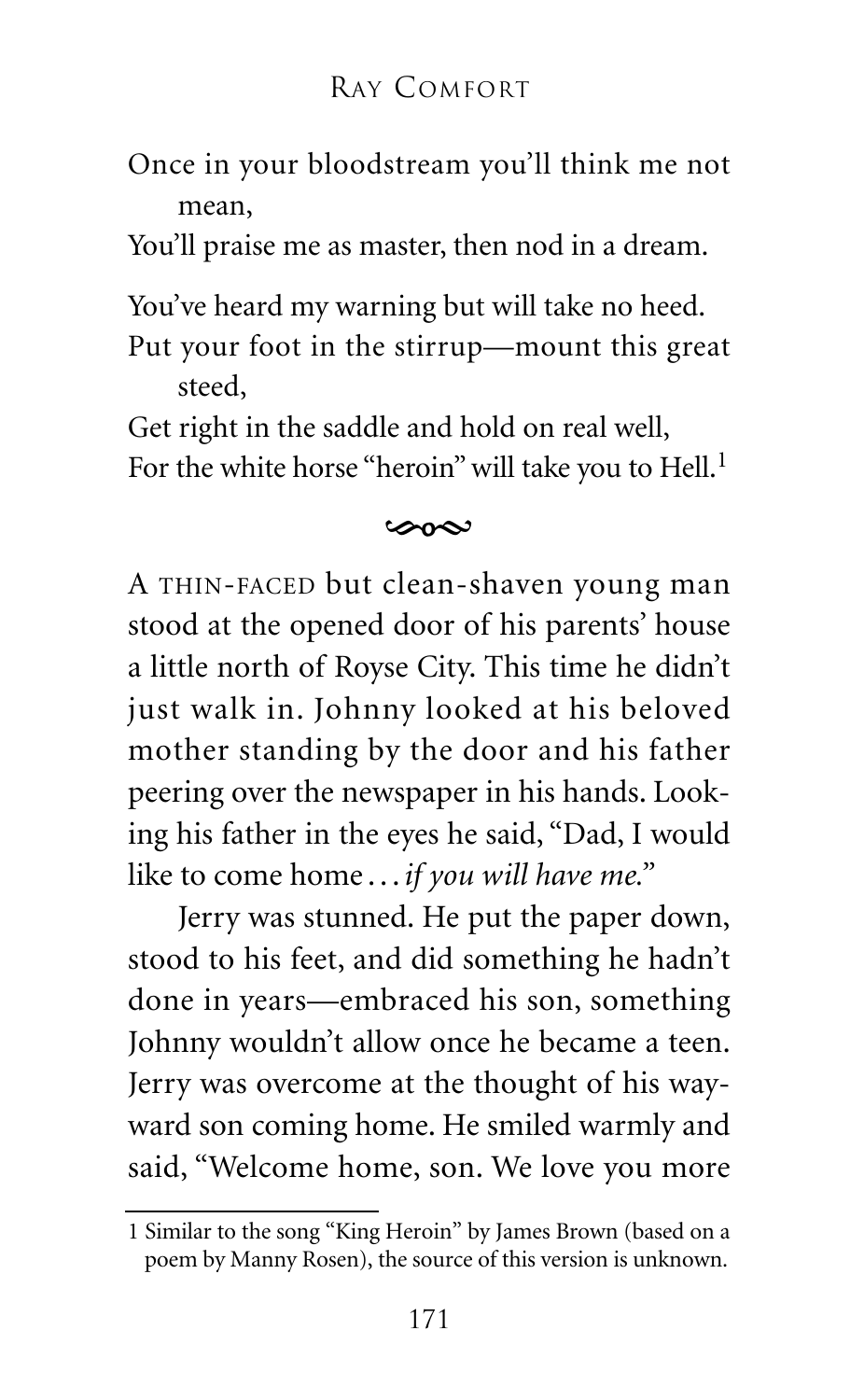than you know. I can't tell you how happy we are to have you back as part of the family again."

Johnny poured his heart out to his parents. He confessed that he hadn't just experimented with drugs but had been using the most deadly of illegal drugs, and had committed robbery to support his habit. He shared how he had lost his job, become a drug dealer, and gotten his girlfriend pregnant, and he wept as he told how his girlfriend had killed their child by having an abortion. With tears streaming down his cheeks he turned to his father and said, "Dad, I also feel bad that Granddad's gun was stolen. You've had it since before the war, and I know how much it meant to you."

Smiling, Jerry assured him, "Son, that gun means nothing to me compared to you. It doesn't matter what you've done—you are back home safe and that's all that's important."

The next evening Johnny's mouth dropped open as he and his family sat in the living room. Once again, he couldn't believe what he had just seen on television. Lee Harvey Oswald, the man accused of assassinating the President, had been shot to death that morning, and a cameraman caught the incident on film. Johnny leaned forward to stare at the slow-motion replay. . . at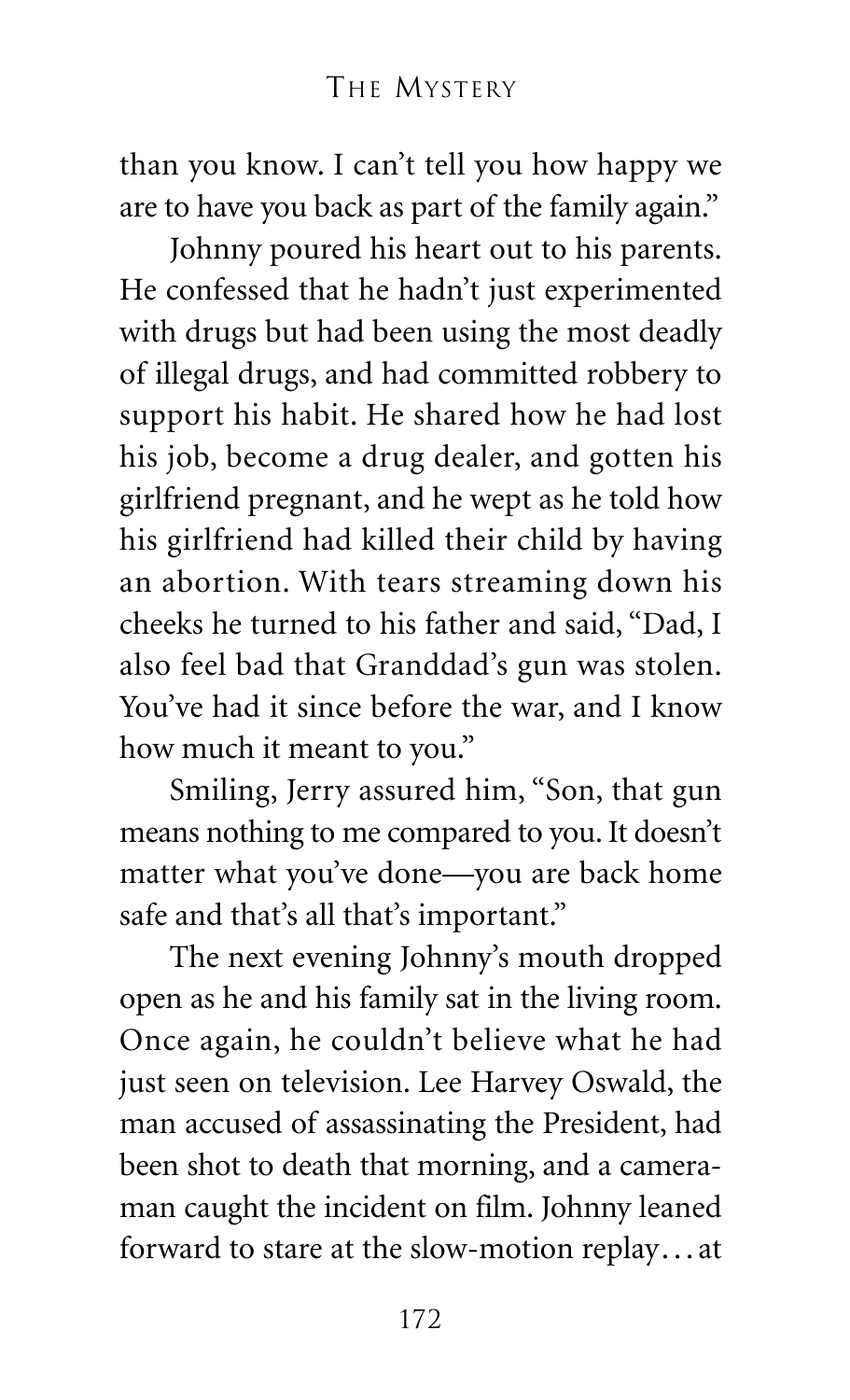the man with the gun and the black-rimmed hat. "*I know that man.* That's Jack Ruby! He is the owner of the nightclub where—"

Johnny stopped mid-sentence as the newscaster provided details about the incident. The Dallas strip-club owner had simply walked down a ramp with fifty reporters and shot and killed Lee Harvey Oswald as he was being transferred by police to a bullet-proof van.

Then the news anchor intoned, "Using a snub-nosed .38, Ruby fired a shot that pierced Oswald's left side."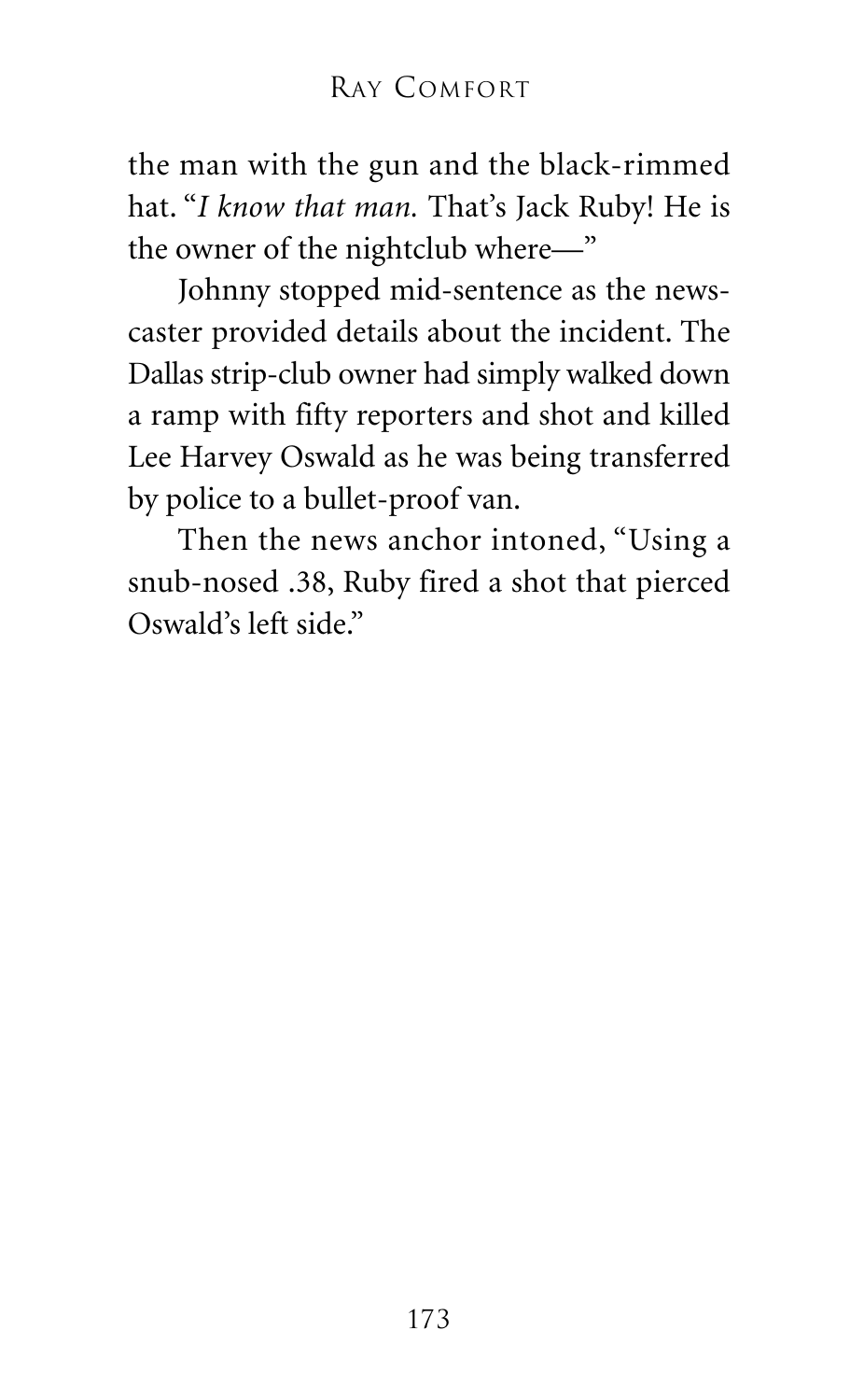## CHAPTER EIGHTEEN EDUCATED MAN

 $\infty$ 

THE INCREDIBLE gift from Theodore Lawson was a godsend, allowing Jerry to pay off all his creditors and get back on his feet financially. Over the next several years, the economy improved and the casino business picked up. Life for Ieremiah P. Adamson became sweet once again. His relationship with Connie even improved a little, but he never confided in her about the depth of their financial trouble. Nor did she ever find out about the Mob's little visit. Still, even with what they had been through, the marriage lacked the closeness it once had.

That was one of the reasons Jerry found it easier to travel on business trips. Back in Otley he hated leaving Connie even to go into town for half a day, but now the trips gave him more of a chance to appreciate life and meet other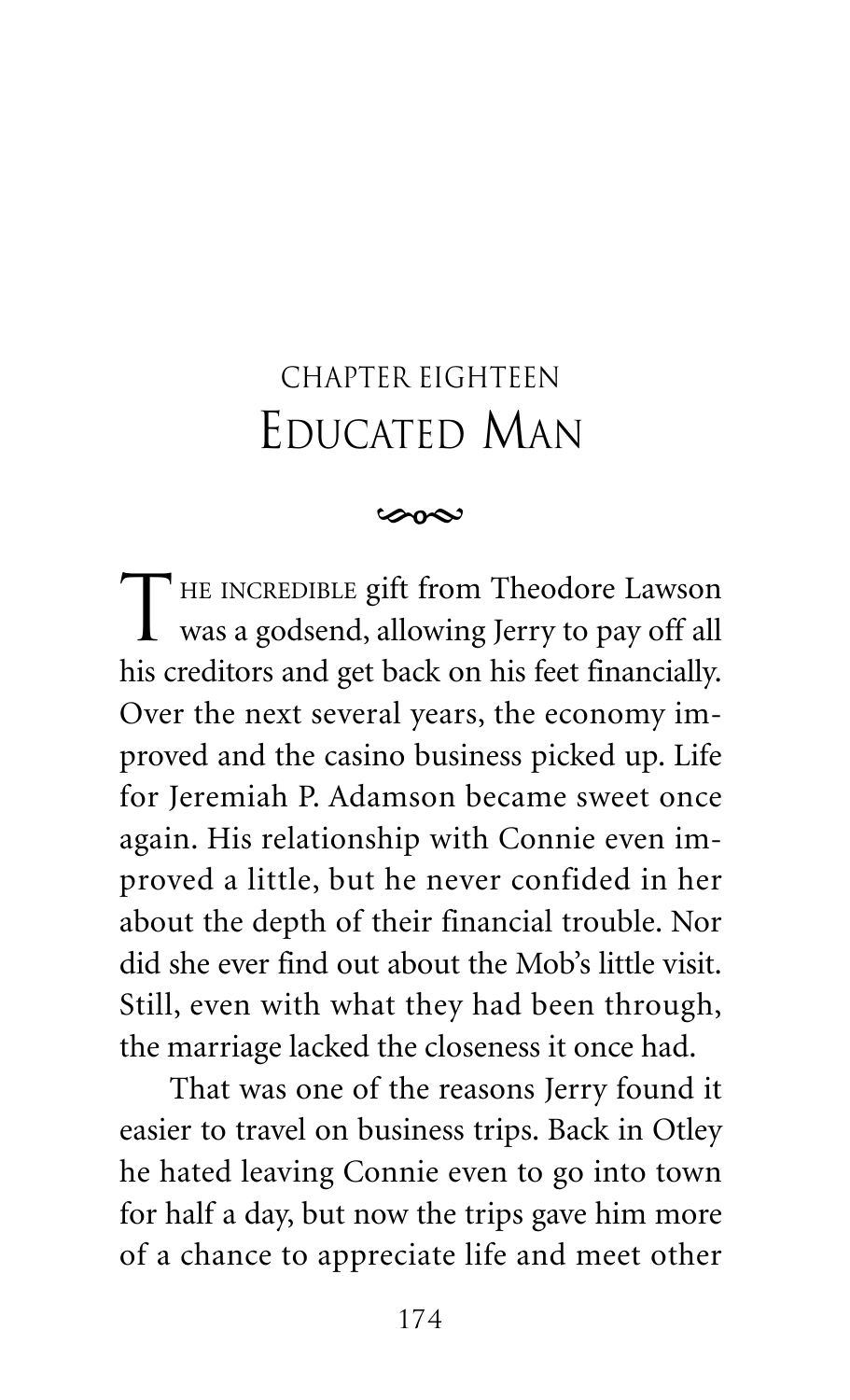people—especially intelligent, pretty women with colorful personalities. These encounters always began the same way. There would be talk on a variety of subjects, followed by an intimate meal at an exclusive restaurant, perhaps a gift, before ending up at a luxurious hotel. These were just one-night stands ... no harm done. It was respectable prostitution.

One night after returning from a business trip to Vegas, he had a nightmare that began with him and his father running out the back door as Nazis fired shots at them. This time, however, instead of running ahead when his father was shot, he stopped and picked him up. Then he found himself once again in the von Ludendorff's home with the penetrating eyes of the preacher staring at him. Again he kept hearing the question reverberate, "Do *you* know the mystery of Christ?"

Then the preacher glared at Jerry and said, "Adulterers will not inherit the kingdom of God!" Jerry tried to hide behind the person in front of him, but the preacher stepped to one side and, pointing directly at him, said again, "Adulterers God will judge."

Jerry stood to his feet and cried out, "No... I'm sorry!"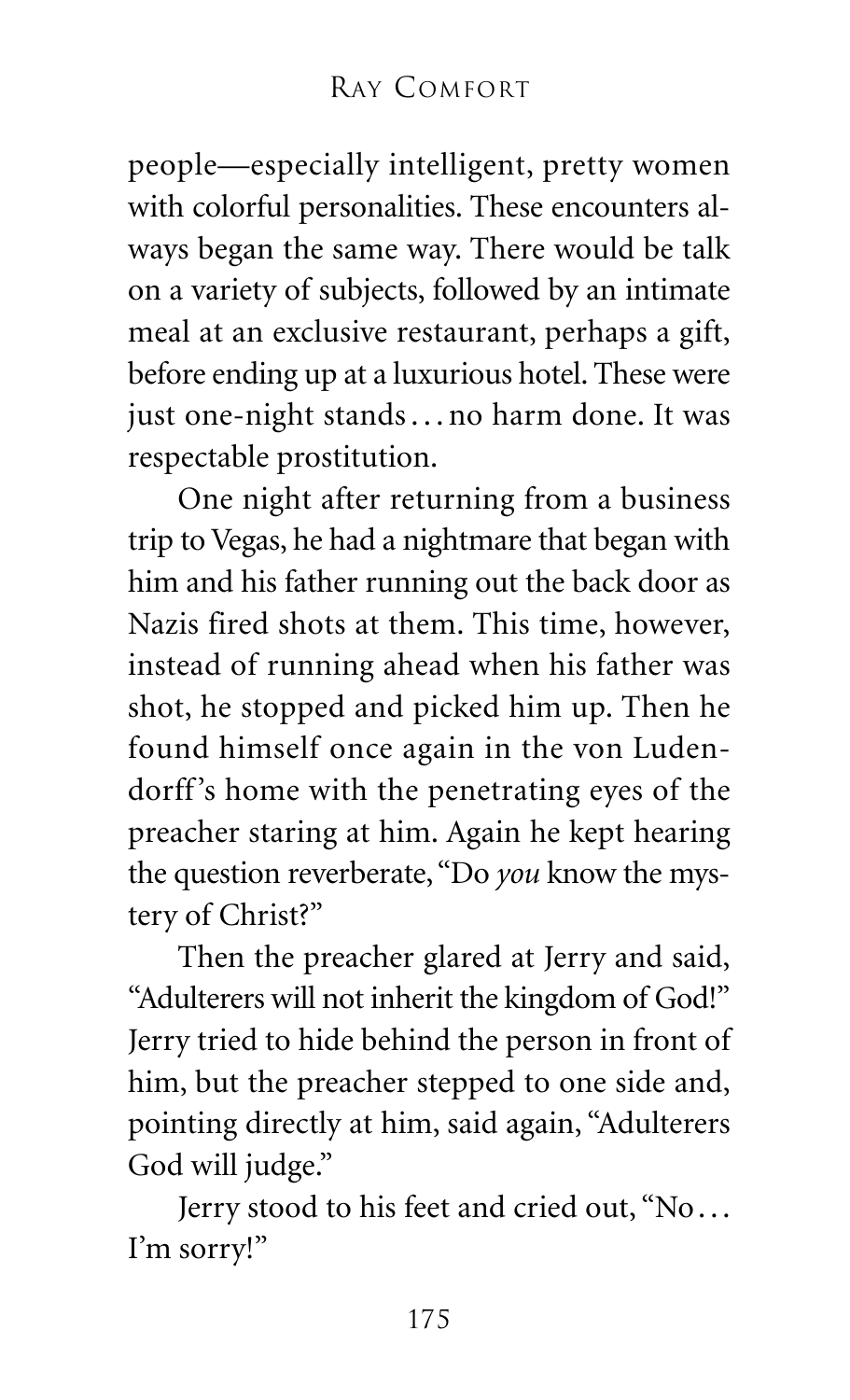But the preacher took no notice. "Please...," Jerry began to weep, "I'm sorry for what I have done!"

Just then he felt someone touch his shoulder, and he heard a soothing English voice say, "It's okay, honey—you're having a nightmare."

Jerry sat up in bed, looked at Connie, and then glanced around him as though he didn't believe her. Sweat was dripping from his brow and his bedclothes were soaking wet. He looked down at his hands that were shaking even though he was now wide awake. He could feel his heart pounding in his chest and his breathing labored as if he had just run up a flight of stairs.

Seeing the fear on his face Connie said,"That must have been *some* nightmare."

"I don't know what's happening to me," Jerry said, looking straight ahead. "I have had horrible dreams about the war, but they have never been like this. With this one I keep ending up at the von Ludendorff's house." He turned to face Connie, and with an expression of wide-eyed helplessness told her about the dream, minus the verse about adultery. The next night he dreamed again that he was at the Bible study. This time the preacher said, "Murderers will not inherit the kingdom of God."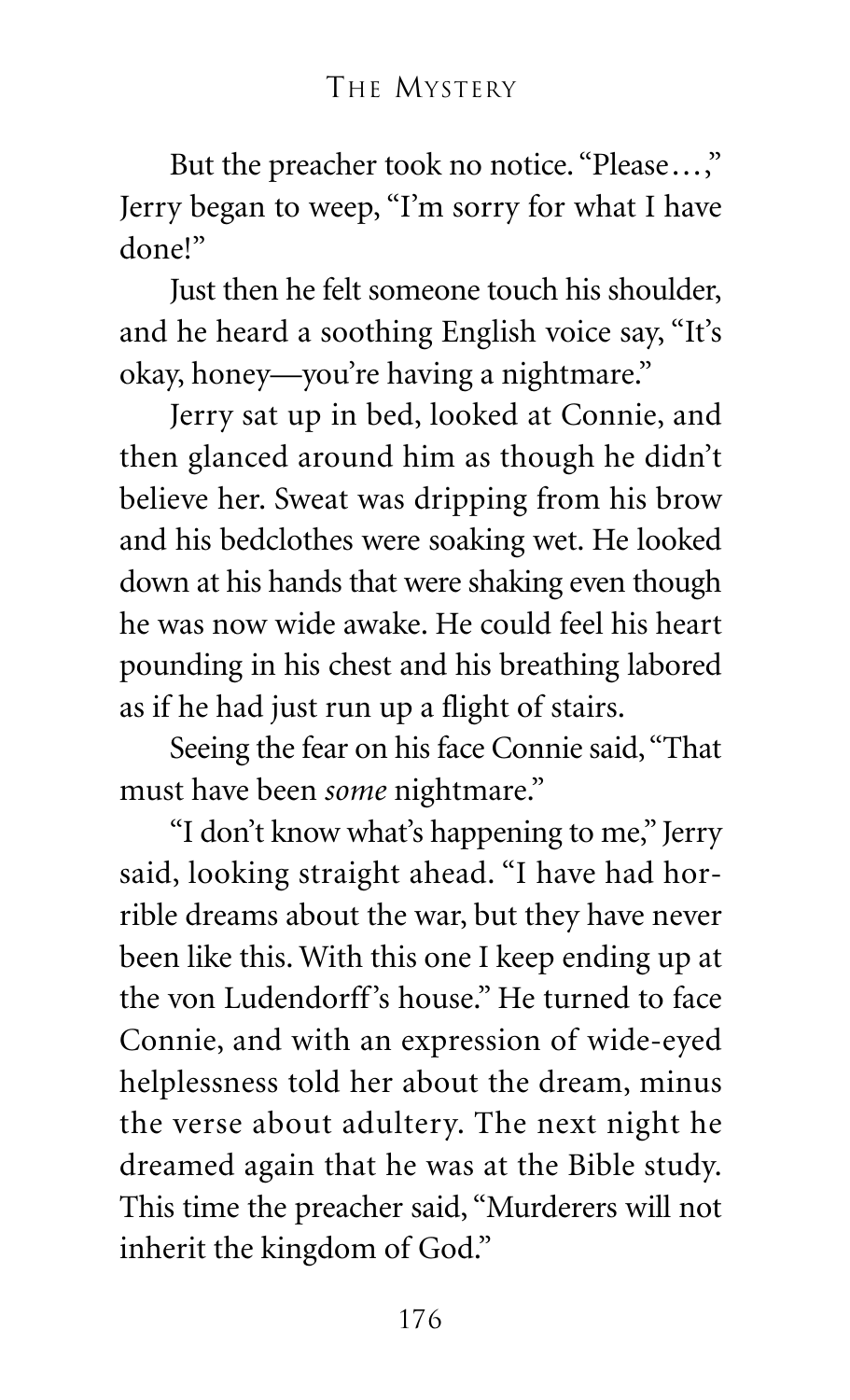Jerry stood to his feet and said, "I am not a murderer. I only killed in the war."

But the preacher looked at him with a piercing gaze and said, "God knows how many people you killed when you could have let them go. You hated them, and the Bible says that hatred is murder of the heart. *You are no different from the Nazis!"*

Again Jerry began mumbling incoherently in his sleep and awoke dripping with sweat. As before, Connie soothed his fears and held his hand until the fear subsided. It was in those times that he felt a glimmer of the feelings he had had for her in the early days of their marriage.

One afternoon Connie returned from the doctor looking quite pale. A few weeks earlier she had discovered a lump in her left breast and went to have it checked out, then went back to learn the test results.

Suddenly Jerry was the one holding *her* hand as she told him the lump was malignant. As gently as the doctor could, he had informed her that it was inoperable and that, even with the best of treatments, she had a maximum of six months to live. Jerry held her in his arms as they both wept. The thought of losing her ripped his very heart out and rekindled his love for her.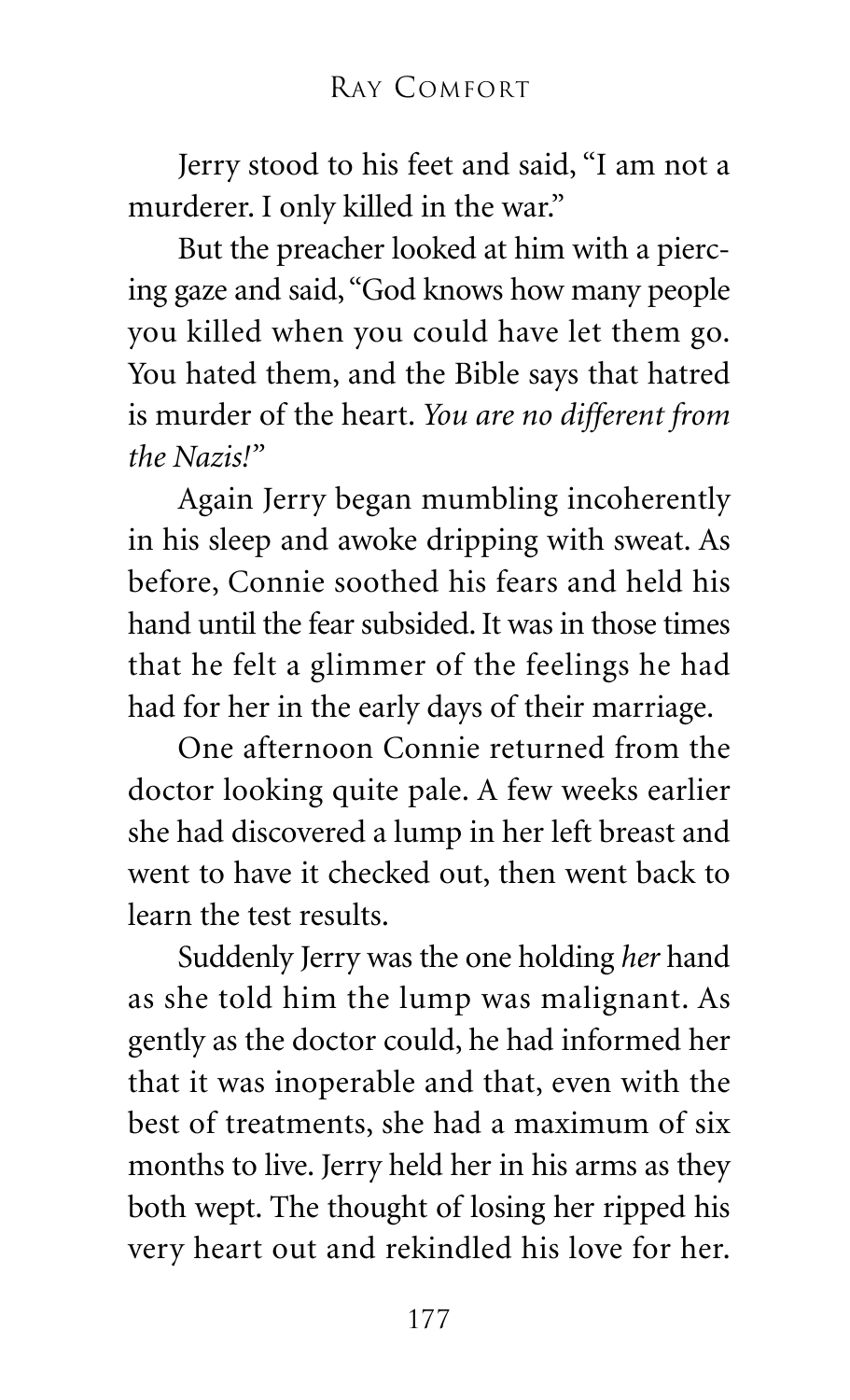He had been taking his wife for granted, and determined then to make up for every moment of neglect he had shown her.

From that day on, Connie began to read a Bible that someone had given her, and it wasn't long before she was regularly going to church. After a few weeks Jerry decided to go with her, just for moral support. It was an old, cold, brick Methodist church building that had a warm interior. The elderly minister and the people showed the Adamsons nothing but love and support. With Connie's gentle encouragement, Jerry was also able to curb his use of God's name in vain. This wasn't easy because it had rolled off his tongue for so many years, he didn't even know he was doing it.

Despite the fact that he was attending church, and despite his prayer after the house fire in England, Jerry still quietly leaned toward atheism, although for Connie's sake he never mentioned it. His thought was that we create a higher power, or a "God"—call it what you will—in times of crisis. With a cold objectivity, he remembered the circumstances in which he had prayed when his daughter had stopped breathing. The incident confirmed his belief: in his time of weakness he had called upon a greater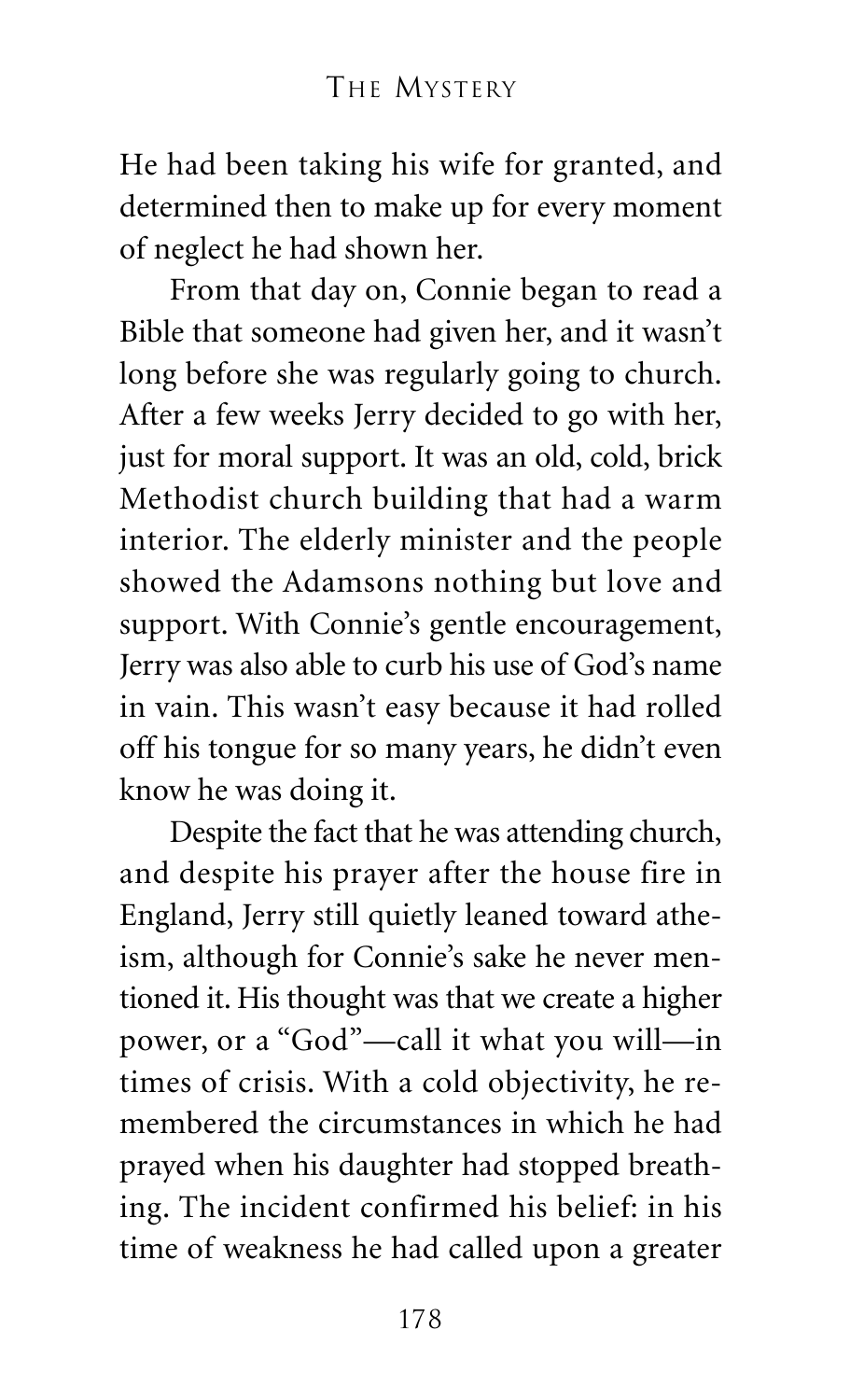power. This was a natural inclination for the human species. This was what was happening with Connie, and he hoped that her faith would help her through her ordeal.

Following one church meeting, Rev. Smalley and his wife invited the couple home for lunch. After the meal, the women chatted in the kitchen and Jerry and the reverend retired into the living room, something Jerry had hoped would happen. He wanted to test the man's faith, without hurting Connie's feelings or appearing rude.

As they sat on the soft lounge chairs, he picked up a cup of coffee, stirred it slowly and said, "Reverend, would you mind if I ask you a few questions about ... about 'God,' and His existence? I consider myself a reasonably intelligent and well-read human being and tend to lean toward atheism, so I would like you to tell me why you have a belief in a Creator when there is so much evidence in the other direction."

Reverend Smalley smiled and said, "I would be happy to try to answer any questions, if you will stop calling me 'Reverend.' I'm Edwin."

"Sure," Jerry said. "Here's my question. I can understand why Connie suddenly wanted to go to church. Death is a very scary thing and that's when 'faith' comes in handy. My own fa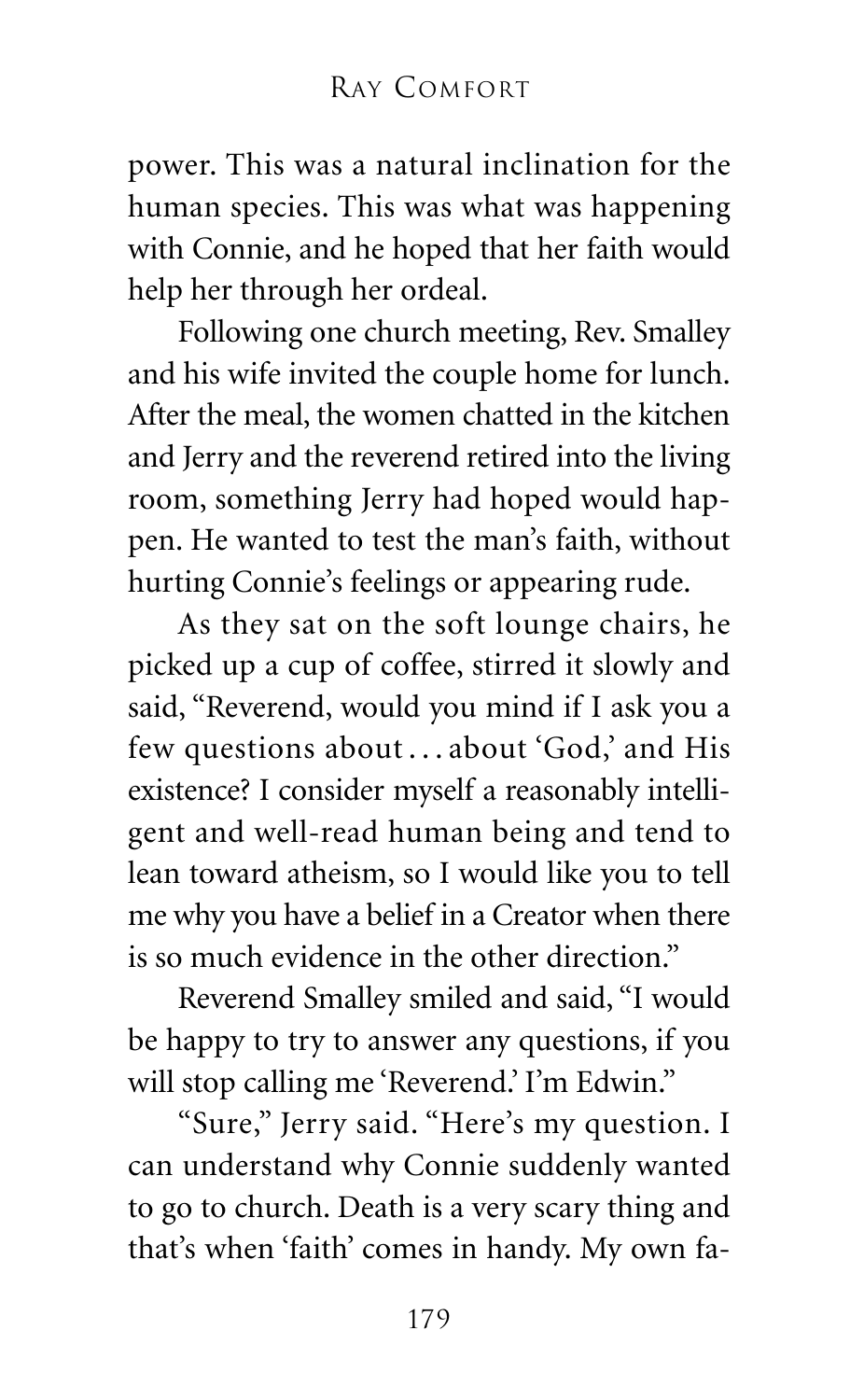ther prayed when the Nazis were heading for Poland. I spent four years fighting with the French Resistance, and I would be a liar if I said that I never prayed when things were tough. But that's my point. When things get difficult, we all need to look to 'God' or the bottle—something to pull us through. I remember praying once and even being convinced that God answered my prayer, but I was backed into a corner and couldn't do anything but pray. I'm sure what I then thought was an answer to prayer was nothing but a coincidence."

With the minister patiently listening, Jerry continued. "Then there is actual evidence *against* the existence of God. First, there is the everpresent issue of suffering. If a God of love existed, He wouldn't allow it. What father would let his children starve to death, as we have seen happen in China in years past? Or what father would let his child suffer with cancer when he could easily cure her, as in the case of Connie?

"Second, what proof is there for His existence anyway? You can't see Him, hear Him, touch, taste, or smell Him. All I ever hear when it comes to God is, 'You've got to have faith.' Well, I'm sorry, Reverend ... uh, Edwin ... I don't want 'faith.' I want good, hard, concrete *evidence*."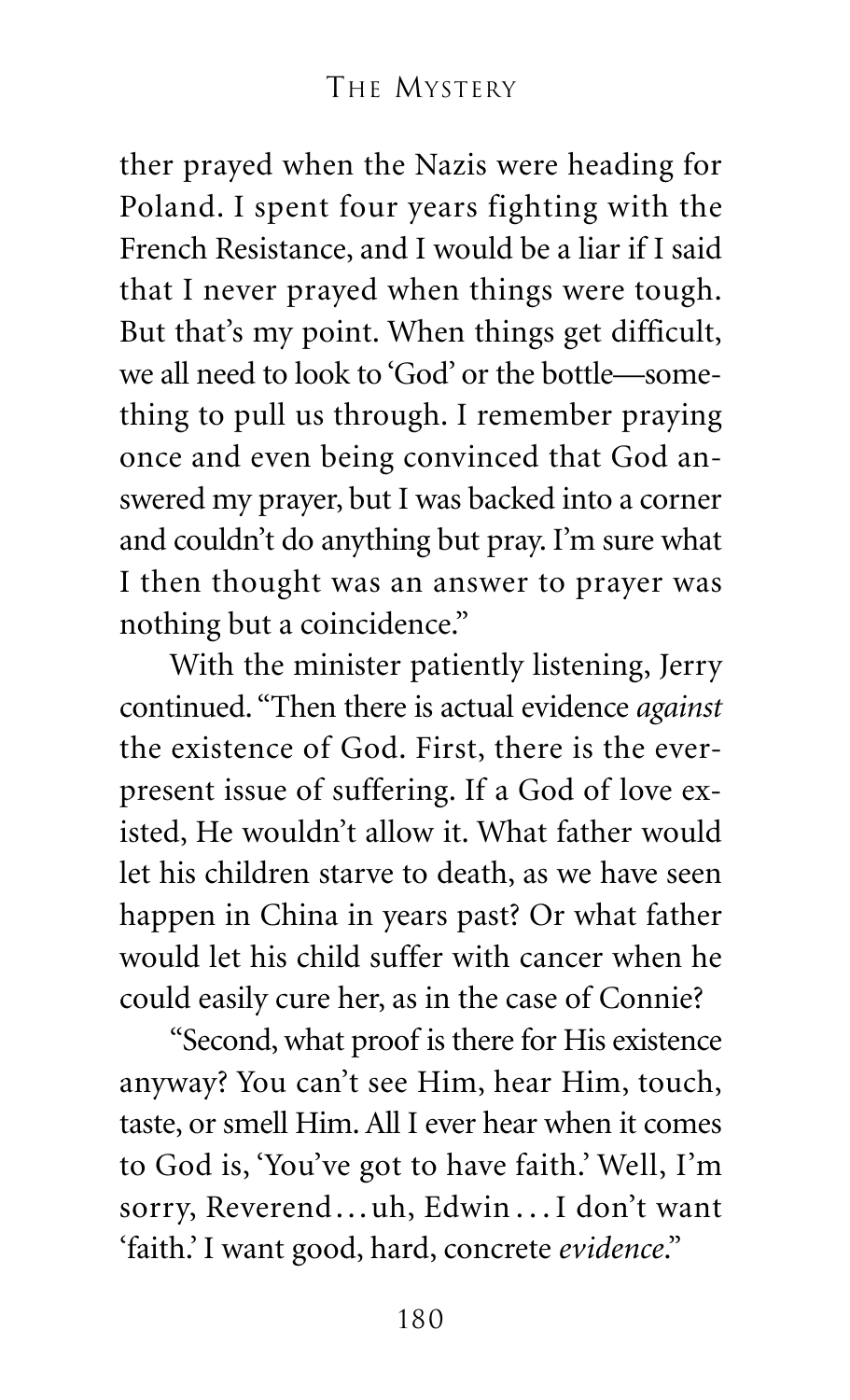Jerry sipped his coffee then set his cup to one side. "I must say I feel a bit uncomfortable," he said, shuffling in his seat. "Here I am a guest in your house, and I guess I have shaken your faith a little"

To his surprise, Edwin didn't look one bit shaken. He smiled politely and replied, "I had exactly the same sentiments for years. If I gave you a book, would you take the time to read it and get back to me with your thoughts? It's about atheists. It's called *God Doesn't Believe in Atheists*. If you take the ti—"

Jerry lifted his hand and interrupted,"I really don't think it will help."

The minister smiled in that he had uncovered the fact that Jerry wasn't asking questions at all, but merely airing his beliefs. "So, you are pretty sure of your facts?"

Jerry was quick to respond. "Sure? To be quite honest, I haven't begun to bring out all the other evidence to support atheism: the fact of evolution—you can't argue with science the hypocrisy in the church, the hateful doctrine of Hell, and the fact that Hitler was a Christian."

Reverend Smalley leaned forward a little and said, "May I ask you a couple of questions?"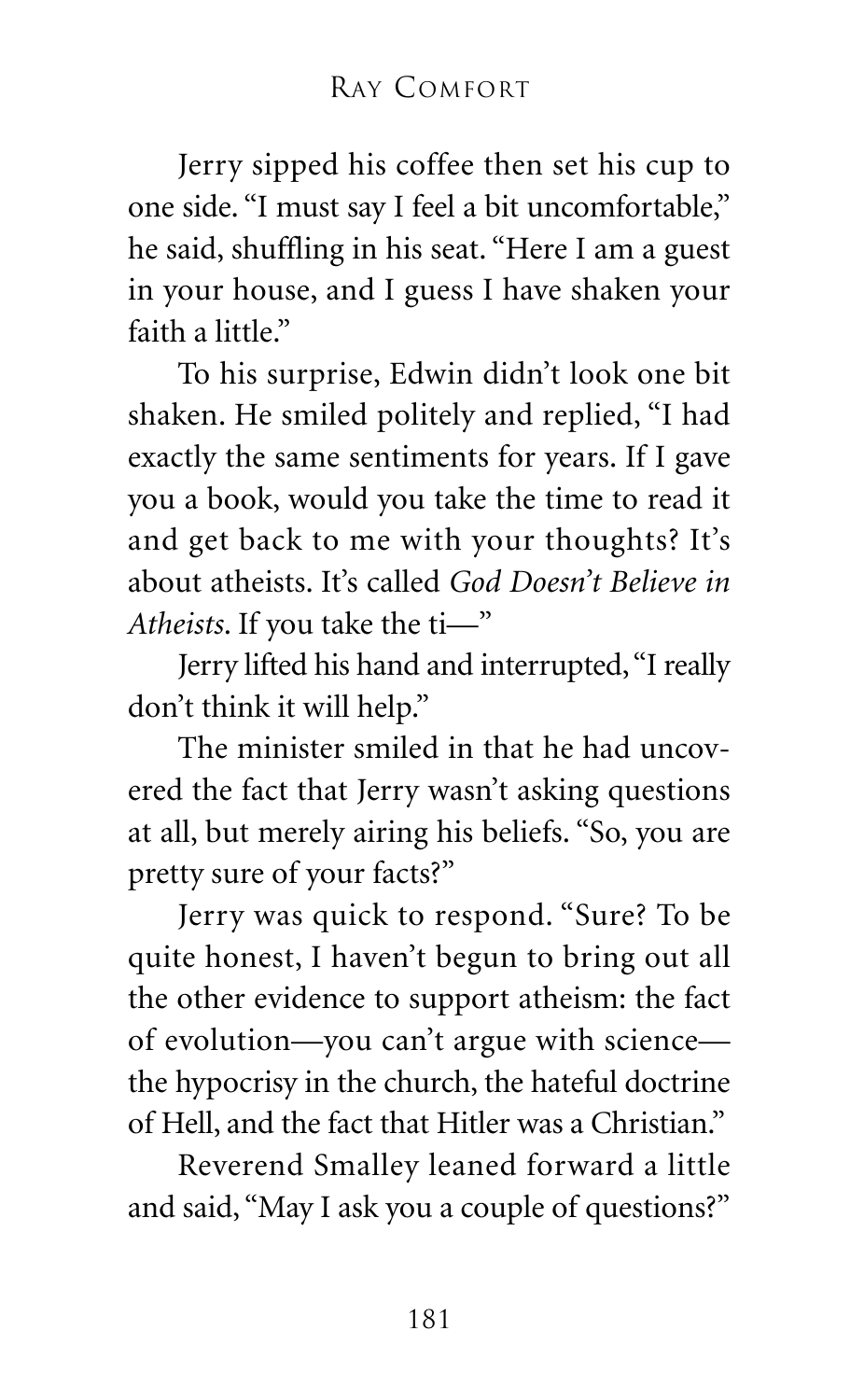"Why not? Go ahead," Jerry retorted, confident that he could handle anything the minister had.

"Look around my house. Notice the windows, the door frames, the interior paneling, the wallpaper, the electrical wiring, the tiles on the roof, etc. If I asked you if there was a builder, what would you say to me?"

Jerry's expression revealed that he thought the question to be absurd and he said with a slight impatience, "The building *exists;* therefore there *must* be a builder. Buildings don't make themselves. I don't see your point."

"But you can't see him, hear him, touch, taste, or smell him. What actual *proof* is there that he exists?"

Jerry quietly said, "The *building*."

"What then would you think of my mental capacity if I told you that there was no evidence that there was a builder? What would you think of my intellect if I said to you that I *really* believed that this house—with all the concrete, lumber, nails, glass, door frames, paneling, etc. —happened by pure chance, *by accident?*"

Suddenly, it seemed like a light switched on in Jerry's head. He thought for a moment and replied, "I would think you were a fool."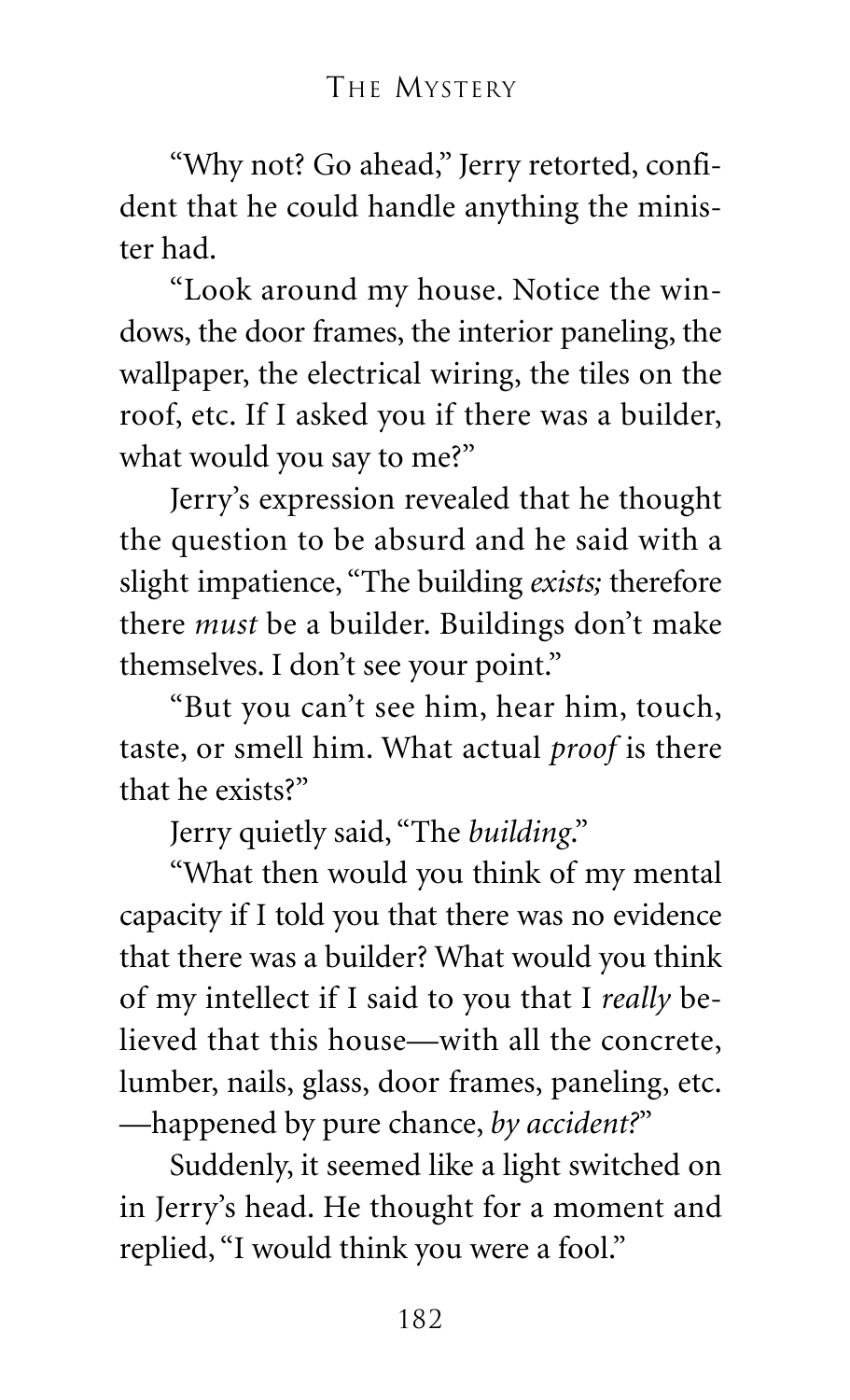"Here's a second question. As an atheist, you believe that nothing created everything . . . a scientific impossibility?"

Jerry didn't answer.

"You can't truly believe that creation, or as a professing atheist you may call it Nature, made itself. This is because if it made itself, it had to pre-exist before it made itself to be able to have the ability to make itself. So, you are stuck with the scientific impossibility of believing that nothing created everything."

Jerry rubbed his chin thoughtfully. "No, I don't believe that. Obviously something created everything; I just don't believe that it was God, and particularly not the Christian God."

"So, Jerry, you're not an atheist. You are what's called an agnostic. You believe that there was or is some sort of creative force. But I want to take that a little further, if you will let me. I'm telling you something you already know intuitively. You know that creation is evidence of the Creator, because God gave you that knowledge. The book of Romans and Psalm 19 say that creation shouts to you of His genius, but you 'suppress' that knowledge because you know that it brings with it moral accountability. That Godgiven knowledge leaves you without excuse."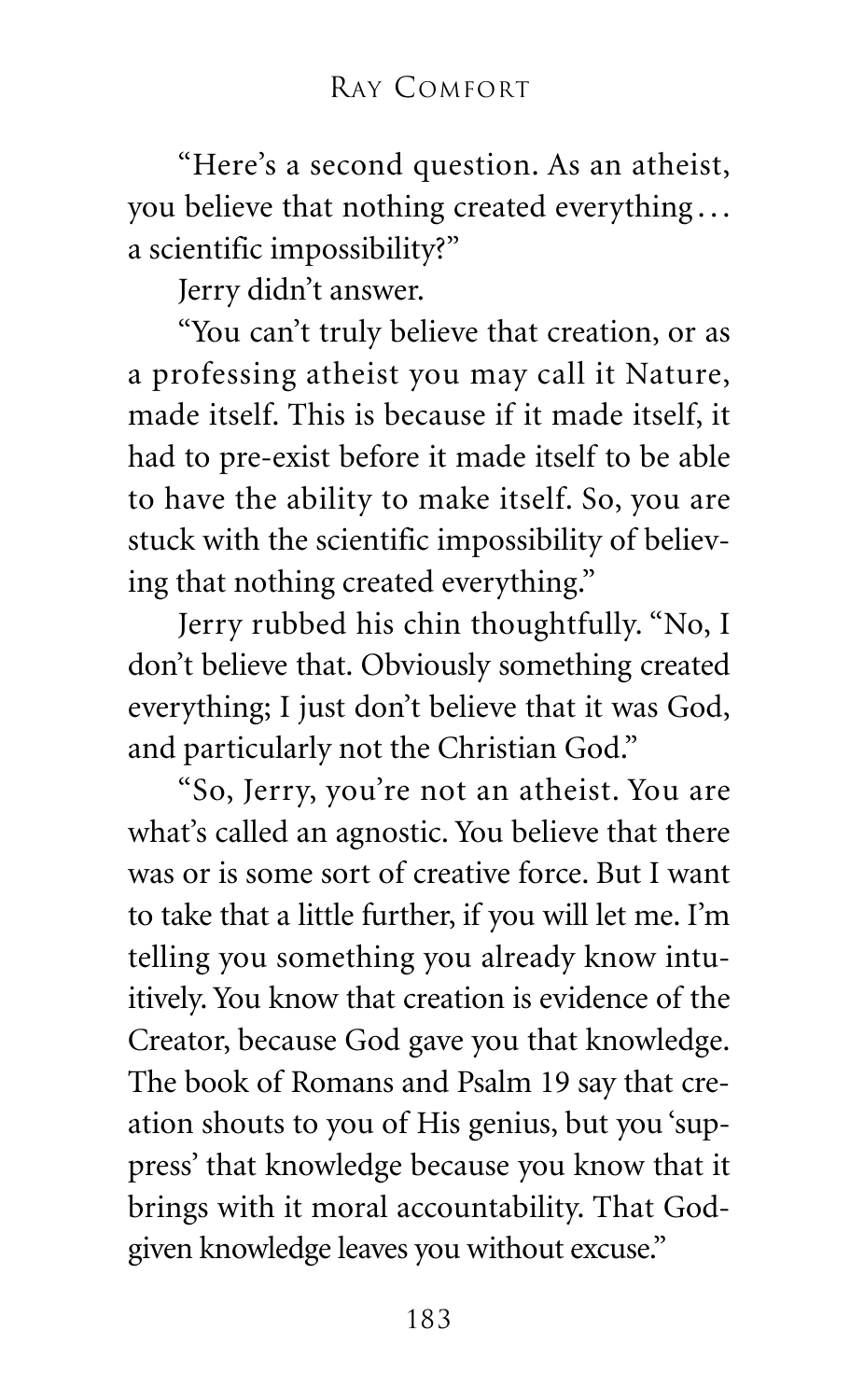# CHAPTER NINETEEN THE NUMBER FORTY

#### $\infty$

THE CONVERSATION with Edwin shattered a lifetime of Jerry's philosophy. He couldn't argue with the simple fact that *everything* made had a maker. There wasn't a thing on the face of the earth that he could say didn't have some sort of maker, whether it was his car, his TV, his shoes, his telephone, his couch, or his house. All around him were flowers, birds, trees, and thousands of different animals—living things infinitely more complex than anything man had ever made.

He felt foolish that he had thought himself to be "intellectual" in his atheistic beliefs. He had also found an adequate answer to the next obvious question: Who made God? That one was reasonably simple. God has no beginning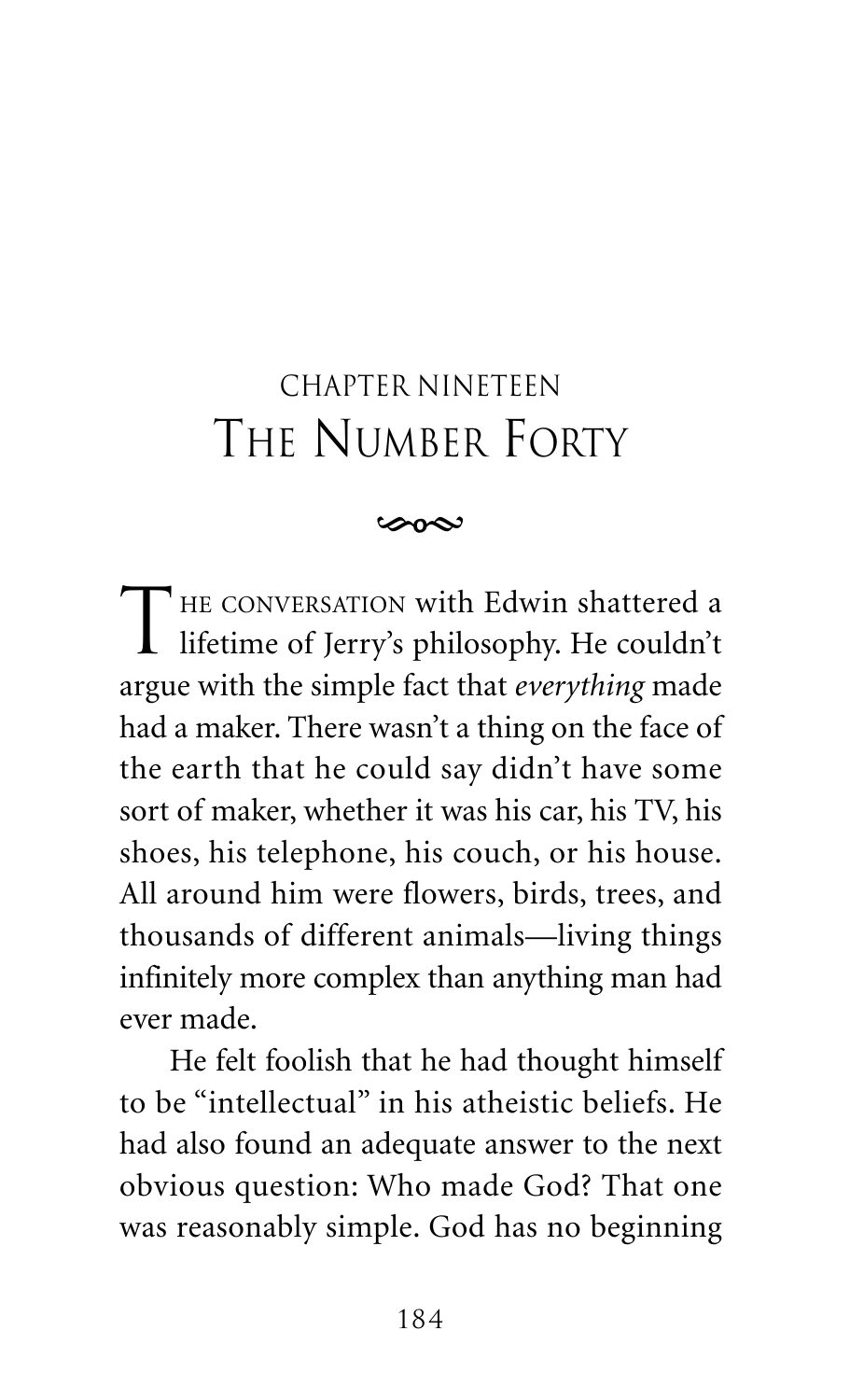and no end. He is eternal. He dwells outside the dimension of "time" that He created.

A few days after this, at the insistence of his dying wife, Jerry agreed to pray what Connie called the "sinner's prayer," asking Jesus Christ to be his Lord and Savior. She said that all he needed was to really mean what he said, and from that time on he continued to attend church each Sunday until Connie's death.

#### $\infty$

IT HAD BEEN three months since his beloved wife's passing. Jerry had shed a lot of tears. With their kids now grown, the house seemed very quiet and he had a lot of time alone to think.

Once again he sat in Edwin's home, but this time it was in the minister's study. The walls of the small room were lined with books—hundreds of books about God and the Bible. After a little small talk about such an impressive collection, Jerry said, "Edwin, I know I can be open with you. Since Connie died...well, even though I made a 'decision for Christ' some time ago, I seem to have lost faith in God. I was sincere when I prayed that sinner's prayer with Connie. She was deathly sick and so for her sake I really meant it, but to be honest nothing much happened. I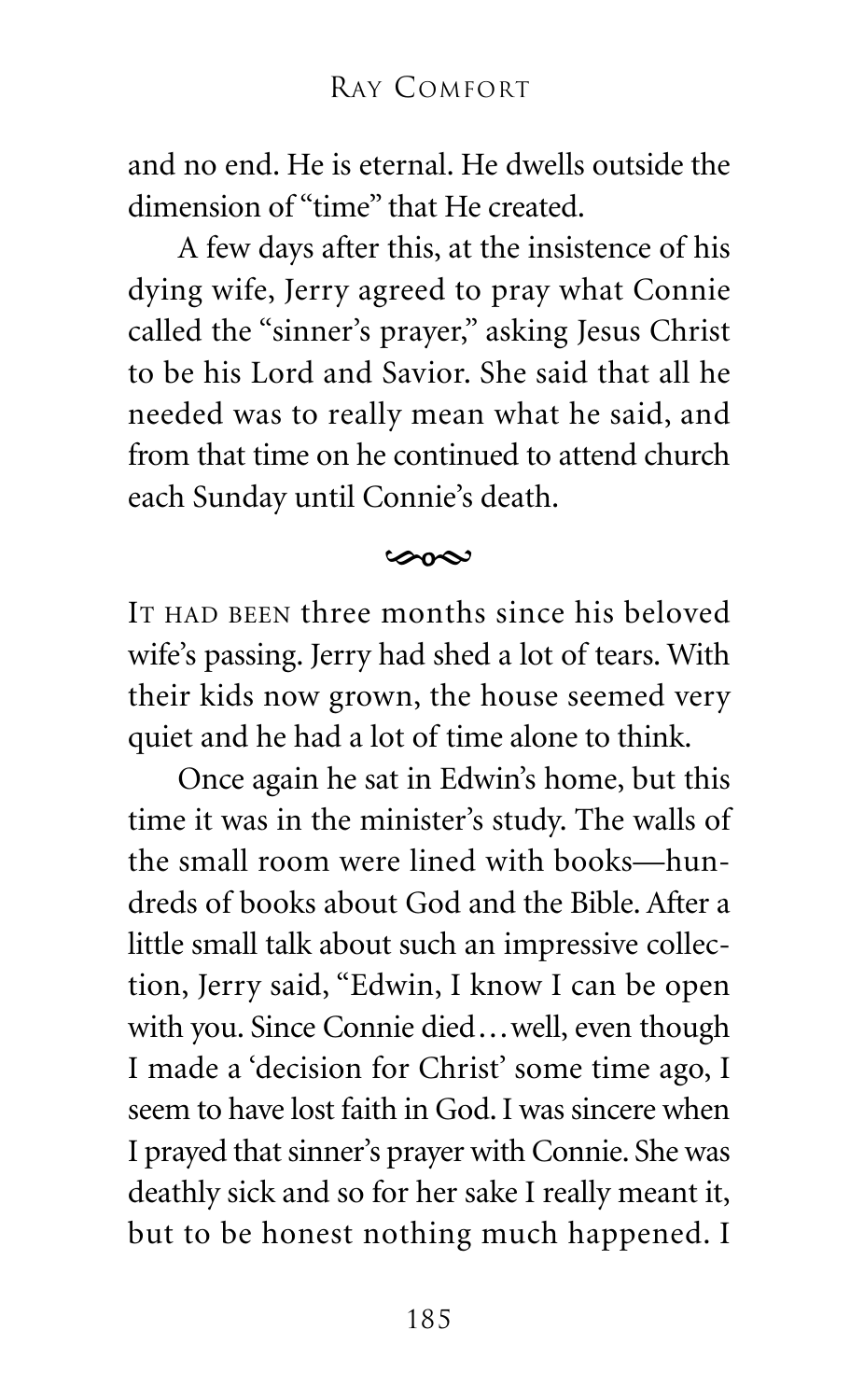kept going to church, and stopped cussing and drinking, but when I think about it, it was more out of respect for Connie than anything else.

"In fact, I haven't prayed in weeks," Jerry continued. "Not only that, I'm not sure of the Bible. Connie would read it all the time but I have no desire to. I feel bitter that God let her die. I wouldn't have bothered to come back and see you except that last night I had a dream I have had a number of times since the war. In it, a minister keeps pointing to me, out of all the people in the room, and accusing me of different things. I'm confused about what I'm supposed to do. One thing I do know—I can't go on as before, living in blind faith as though everything was all right."

"Oh, being a Christian isn't a matter of 'blind faith,'" Edwin replied with a gentle firmness in his voice. "The world thinks that's what is required, but it's not true.

"Seeing as you mentioned it, let's look at the Bible for a moment and see if you can be 'sure' of its authenticity. It was written over a period of 4,000 years by around forty different authors, from kings to fishermen, and yet there is incredible consistency throughout the whole of Scripture. Take for instance how God said in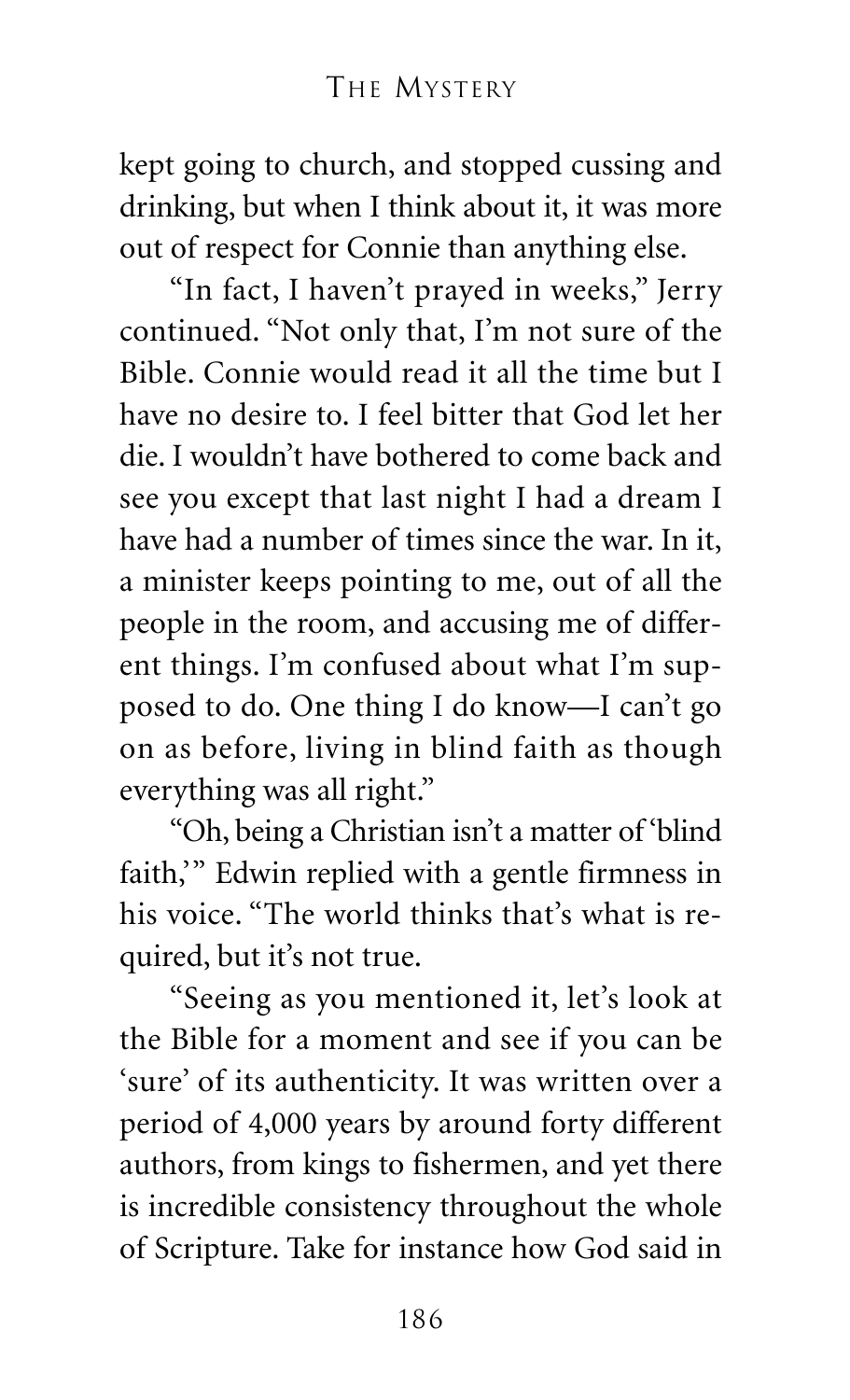Deuteronomy that if the Jews obeyed Him and kept His Law they would have His blessings of long life, health, and prosperity. However, if they disobeyed Him and became godless, giving themselves to idolatry which would lead to all types of sexual sin, greed, corruption, etc., He would allow them to be delivered into the hands of their enemies, so that, as a nation, they would be humbled and seek Him once again. This happened time and time again throughout the Old Testament, and has continued to happen right up until this present day.

"One interesting consistency is that the number forty is God's number of testing and deliverance. The Old Testament and the New Testament harmonize in this. God delivered Moses from Egypt when he was forty years old, then He waited forty years before He used Moses to deliver the Jewish people from Egypt. Moses was on the mountain with God for forty days and forty nights when he received the tablets of the Ten Commandments. God also tested the Jews in the wilderness for forty years before delivering them into the land of Canaan. Jesus was in the wilderness forty days while He was tempted by Satan, and He was seen on earth for forty days after His resurrection. This use of the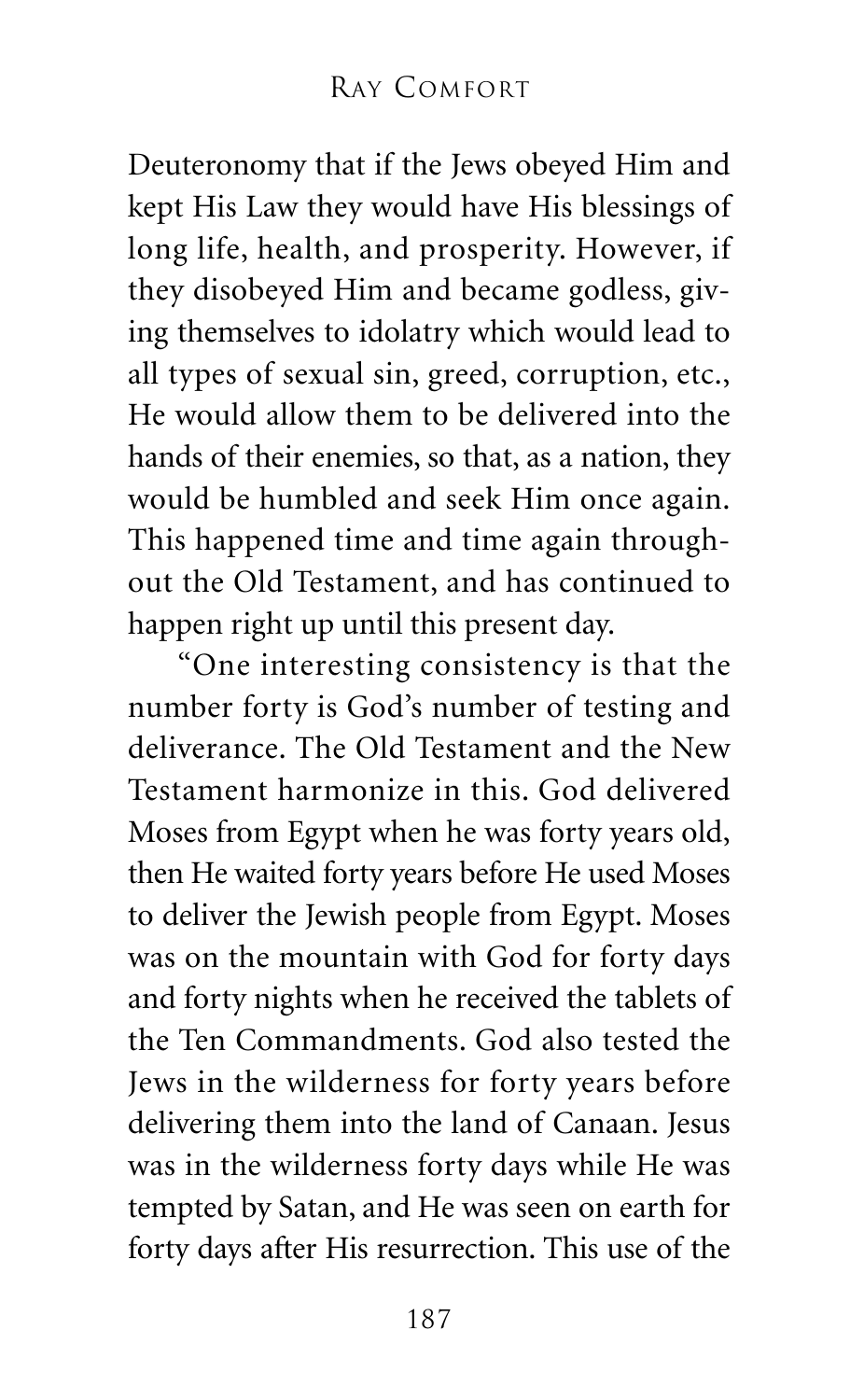number forty throughout Scripture attests to the fact that only God could have inspired such unerring consistency—and it's only one example of literally hundreds of perfect harmonies of numerical symmetry. That alone should convince an honest skeptic to at least set aside his doubts for a moment."

He paused his mini-sermon for a moment to smile at the thought of an "honest skeptic," because they were so few and far between, then added, "But there are also thousands of infallible prophecies which have been perfectly fulfilled, such as the Jews getting Jerusalem back, which happened in 1967, something God had promised thousands of years previous. There are also over three hundred prophecies related just to the coming of the Messiah, Jesus Christ. These fulfilled prophecies *prove* that the book was written by the only One who knows the future. And there is something else you need to hear"

Sitting up in his seat Jerry interjected, "At this point I don't doubt God's existence. What bothers me is the fact that I keep having this dream telling me I'm a sinner! I don't get it; I'm really not a bad person. I remember reading, in the book of Job I think, where he said that God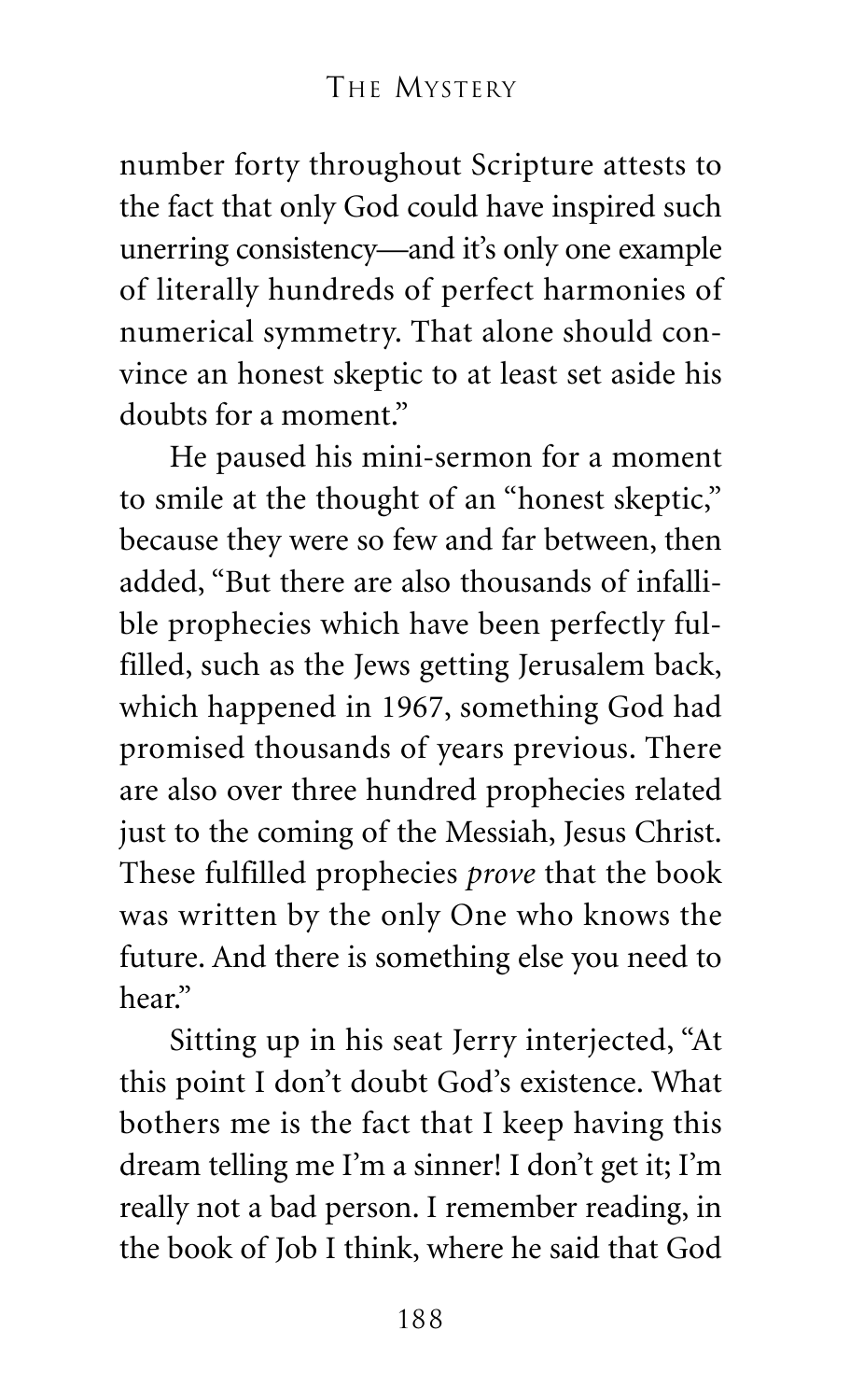terrified him with dreams. That's what's been happening with me. What does God want from me?"

"Jerry, you've been candid with me," said the old minister as he leaned forward in his chair, "so I trust you will let me be direct with you. Let me ask you a question. Have you obeyed the Ten Commandments?"

Jerry said with a shrug,"I have broken one or two . . . but who hasn't? What I am more concerned with is the fact that God allowed my wife to get cancer, *then He let her die*. Where's the justice in that?"

Edwin seemed to ignore that remark. "Well, let's look at the Ten Commandments, God's moral Law, for a moment and see how you do. How many lies do you think you have told in your whole life?"

In a flash Jerry thought of his childhood in Texas, his years in Germany and France, then the lies he told in England, and those he told to Connie when he was committing adultery."Quite a few. But who hasn't lied? I think we are all guilty."

"What does that make you?" asked the minister. "What do you call someone who tells lies?"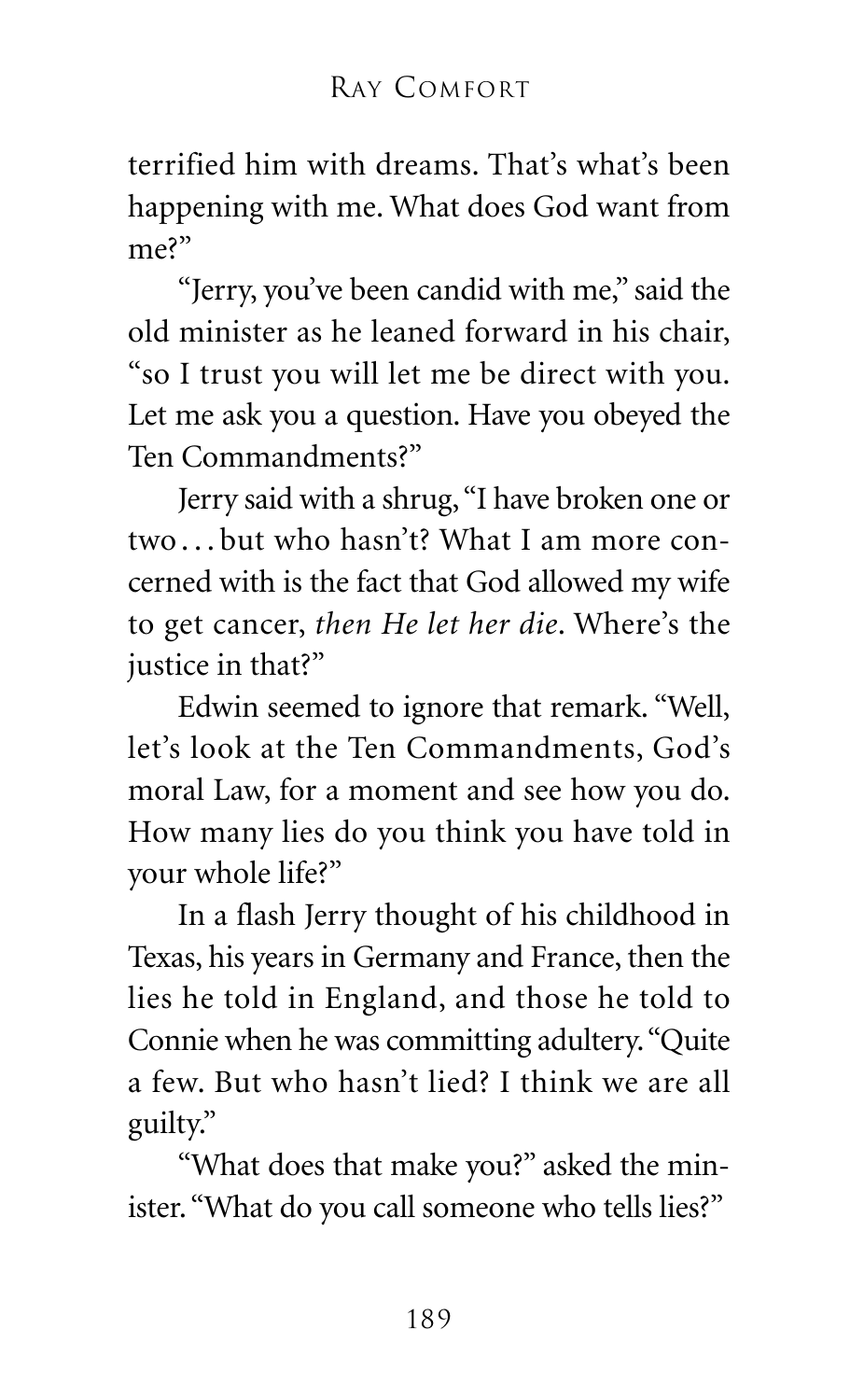"A sinner, I guess." The next statement made him shuffle in his seat.

"Yes, but more specifically. . . a *liar*," said Edwin. "Have you ever stolen something, even if it's small?"

Jerry admitted that he had.

"What does that make you?"

"A thief"

The reverend's eyes twinkled as he said, "No, it makes you a *lying* thief." He then looked at the Bible he had opened on his lap and read: "Ye have heard that it was said by them of old time, Thou shalt not commit adultery: But I say unto you, That whosever looketh on a woman to lust after her hath committed adultery with her already in his heart."

He seemed to look directly at Jerry with the same piercing gaze that Mr. von Ludendorff gave him in his nightmares, and asked, "Have you ever done that?"

Jerry tried to hide the fact that his mouth was dry and his heart was pounding in his chest. He rubbed his chin self-consciously and said, "Yes . . . once or twice."

The minister then looked even more intently at him and said, "Jerry, by your own admission, you are a lying, thieving, adulterer at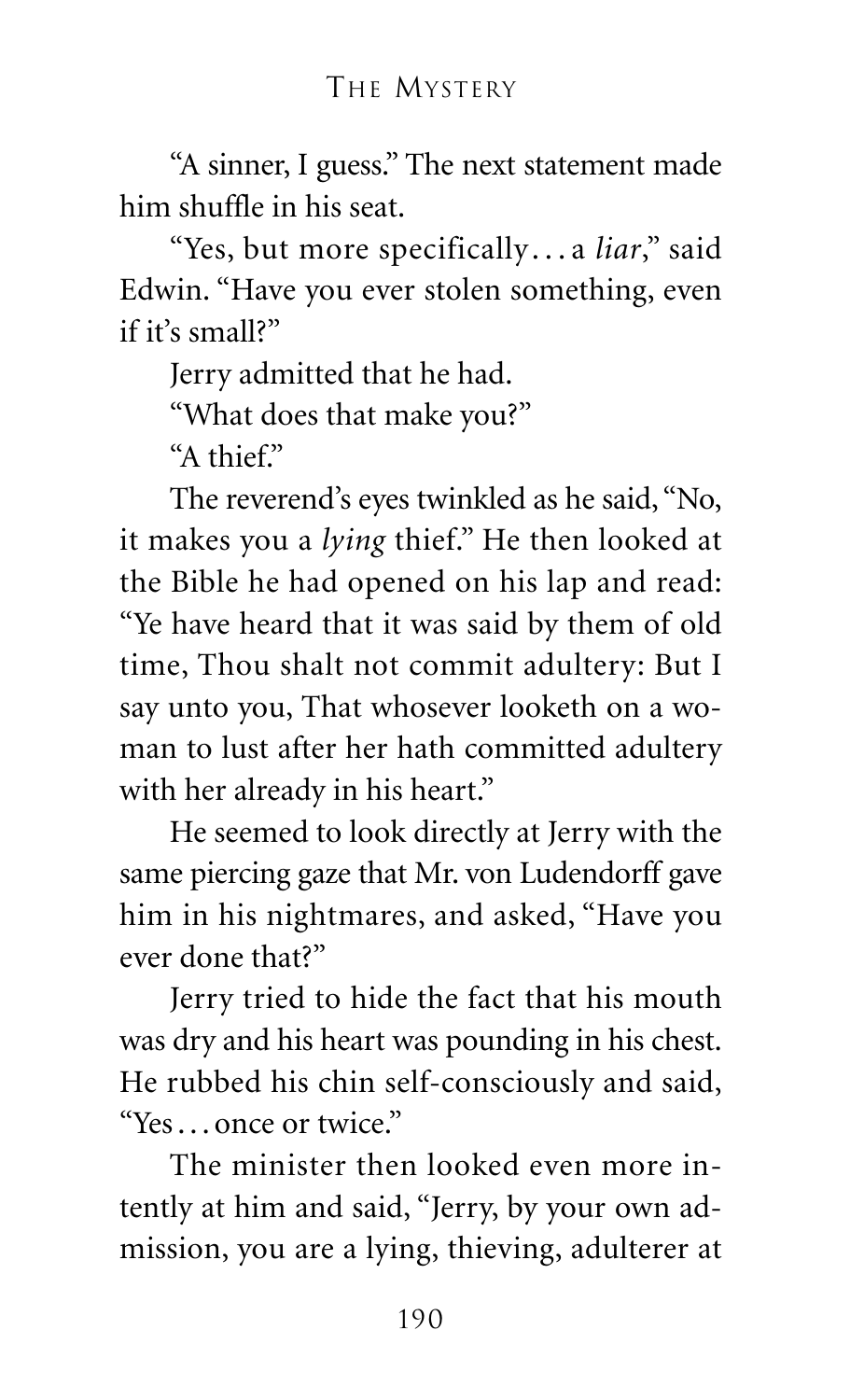heart, *and you have to face God on Judgment Day* . . . and we have only looked at three of the Ten Commandments. There are another seven you have to answer to, concerning blasphemy, greed, hatred, murder, honoring your parents, and giving to God what is rightly His in the area of worship, etc. On Judgment Day, if God was to judge you by the standard of His Law, do you think you would be innocent or guilty?"

He didn't hesitate to answer. "Guilty."

"Well, do you think you will go to Heaven or Hell?"

The answer was quick and positive: "Heaven!" Jerry said.

"Why? Is it because you think God is 'good' and therefore will overlook your sins?"

Jerry nodded in agreement with such an idea. He was pleased that Edwin had been able to articulate why he thought he should go to Heaven. His only hope was that God would understand his mistakes, but it seemed that the reverend didn't want to leave the conversation there.

"If a rapist and murderer expects a judge to overlook his crimes because he believes the judge is a 'good' man, he will probably hear him answer such a presumption by saying,'You are right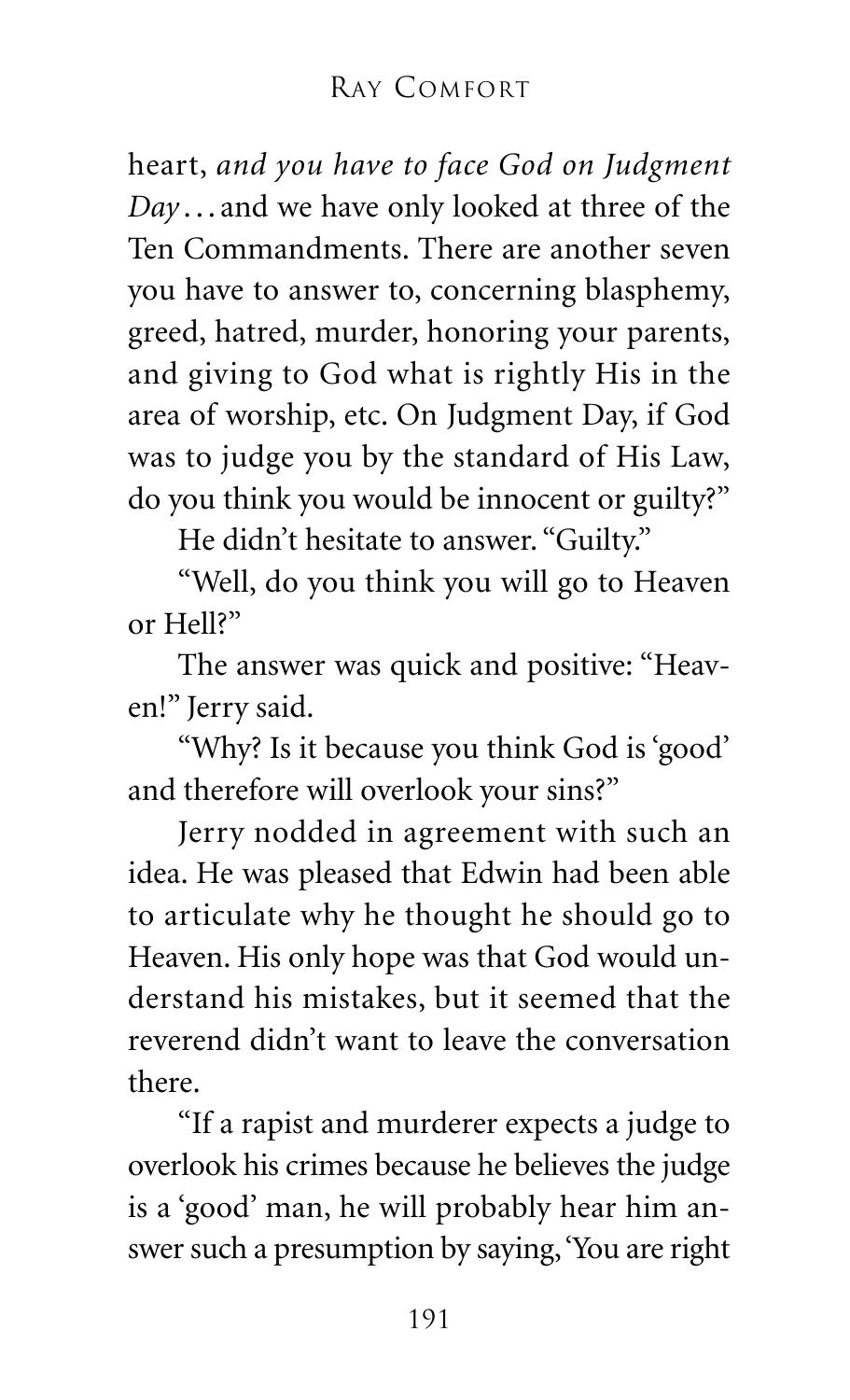about one thing. I *am* a good man, and it is *because* of my goodness that I am going to see that you are punished and brought to justice.'

"Those who are hoping that God's goodness will overlook their sins will find that the very thing they are trusting in to save them will be the thing that will condemn them and send them to Hell"

Edwin then closed his Bible as if to rest his case. When he stood up and walked around his desk Jerry was thinking, *Don't leave me like this*. But he too rose to his feet and as they walked toward the door he asked the minister, "What do you think I should do?"

As they stood at the doorway he said, "Jerry, you know the gospel: that Jesus Christ, the Son of God, died to save us. You know that He bore the punishment for our sins. *We* broke the Law; *He* paid our fine. That means that God can now *legally* dismiss our case. He can commute our death sentence and let us live. You also know that Jesus rose from the dead. But you need to ask God to give you understanding about *what that means*, and you need to repent—turn from your sins—and put your faith in the Savior."

Then he paused as though he had thought of a better way to illustrate what he had just said.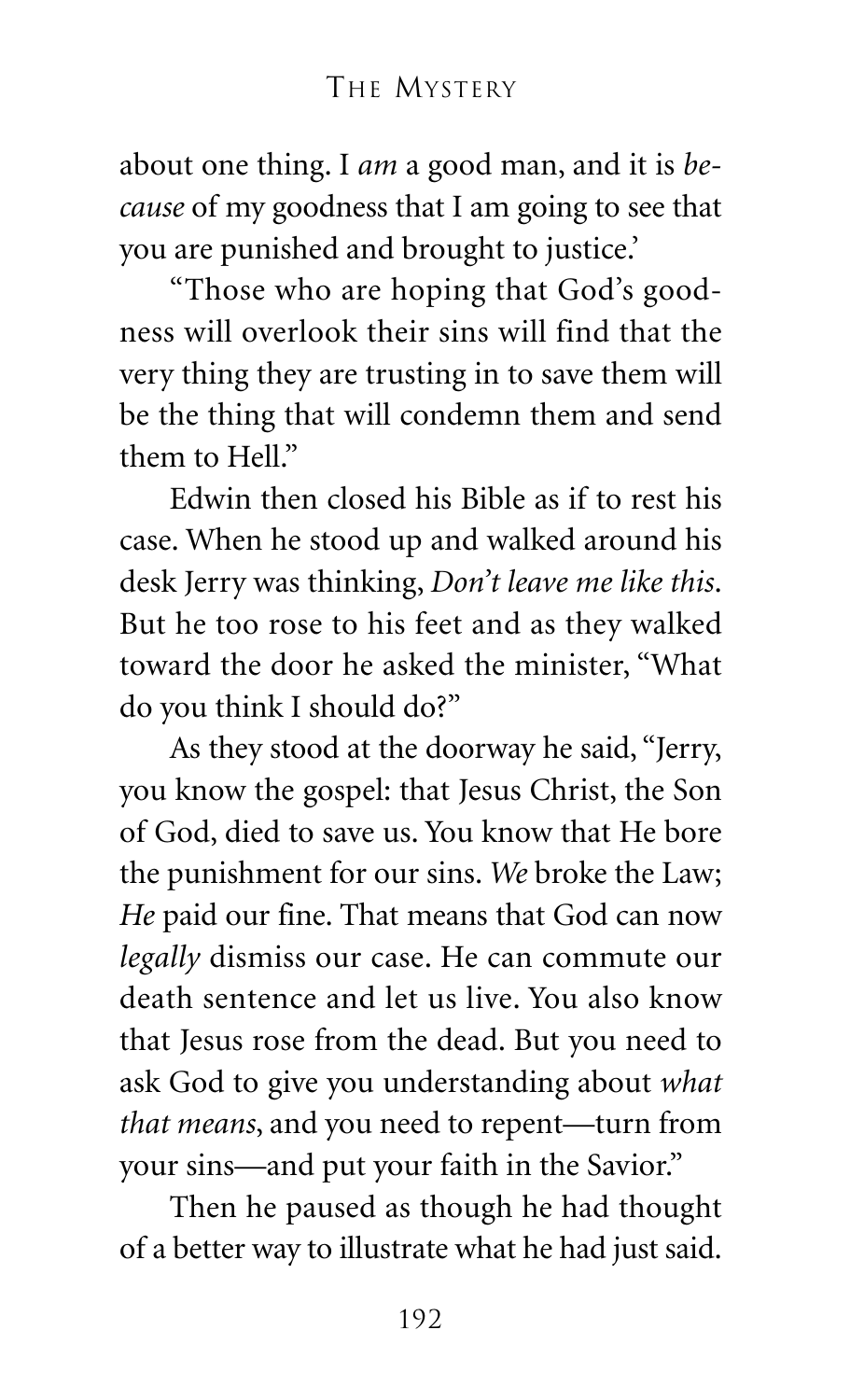"Jerry, it's like a man who found himself deeply in debt. He was *utterly* without hope. There was no way that he could pay his creditors. The law was about to take its fearful course, when a rich friend extended grace toward him and paid his debt in full. It was actually the law that *drove* him to grace. If the law hadn't pressured him, he wouldn't have sought help from his friend. Can you understand that?"

The old minister smiled gently, then quoted a hymn that he loved to sing: "'It was grace that taught my heart to fear, and grace my fears relieved.' Those are the words of a hymn the world sings—"Amazing Grace"—but it seems many have no understanding of what the words actually mean.

"When the Christian looks at the terrible price that the Law demanded—the suffering death of the Messiah—it horrifies him. Grace provided the payment, and it was at a terrible cost. The Bible puts it this way: 'Pass the time of your sojourning here in fear: forasmuch as ye know that ye were not redeemed with corruptible things, as silver and gold ... but with the precious blood of Christ."

Jerry thought about the day the officers of the law drove him to Theodore's house and how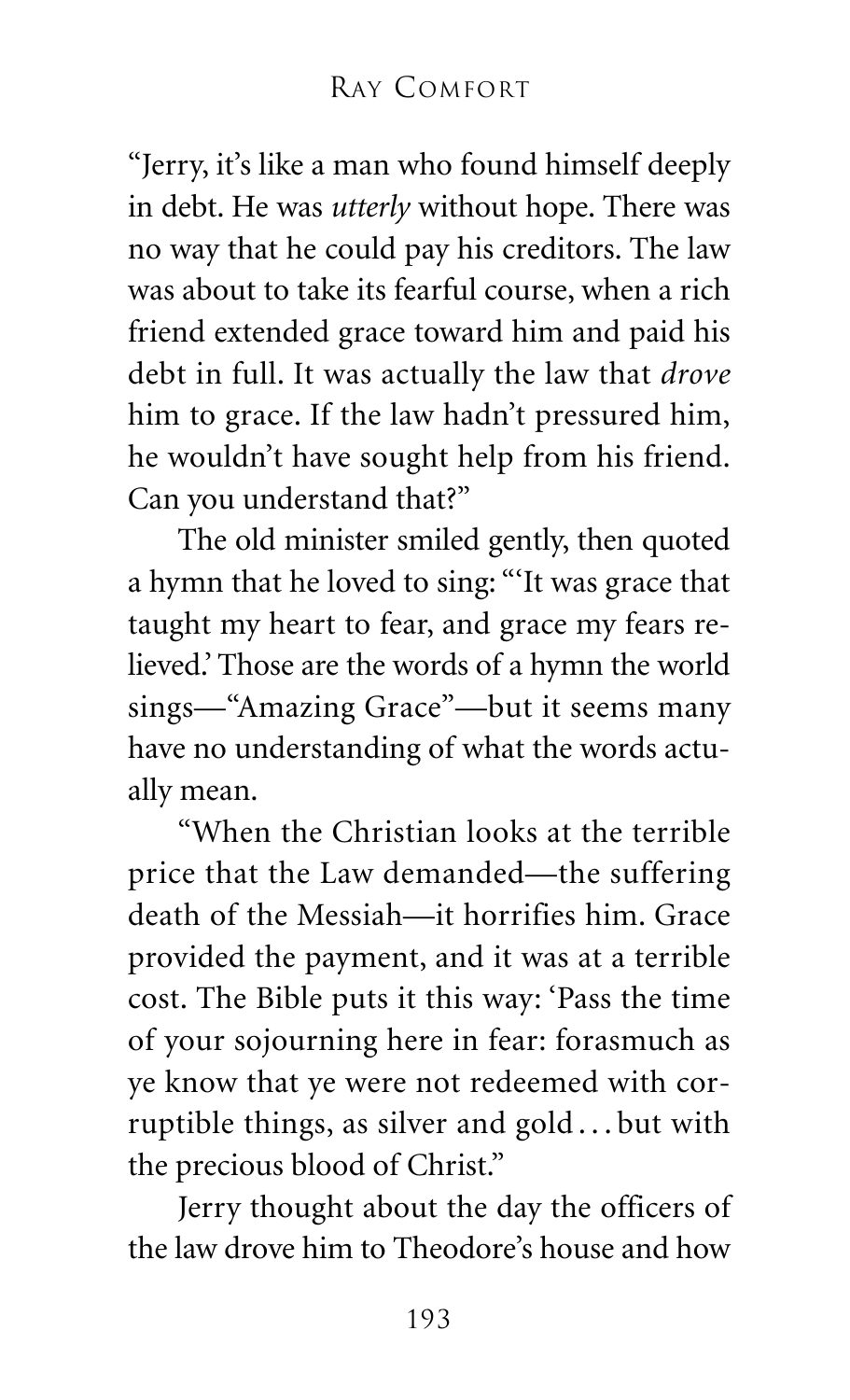Grace welcomed him, and led him to Theodore who paid his debt in full. He *could* understand what the Bible was saying, more than the minister knew.

"Jerry, God's wrath abides upon every person who has transgressed His Commandments. If the Law is allowed to take its fearful course on the Day of Judgment, its sentence will be eternal Hell. It's the knowledge of our true state —that we are in *big* trouble—that drives us to the gospel of grace.

"Our salvation was no small thing. When Jesus suffered on the cross, He paid the fine with His own life's blood. Just as the friend showed that his love was more than mere lip service by paying the debt, so the cross is an evident expression of God's love and grace toward you and me. But these are just empty words until God reveals the truth of them to you."

Then Reverend Smalley reminded Jerry of the story of the Prodigal Son, a story he hadn't heard since his Sunday school days. Edwin refreshed his memory that it was the story Jesus told about a wayward son who left his father and ended up in a pigsty.

The young man took his inheritance and wasted it on immoral living, then returned pen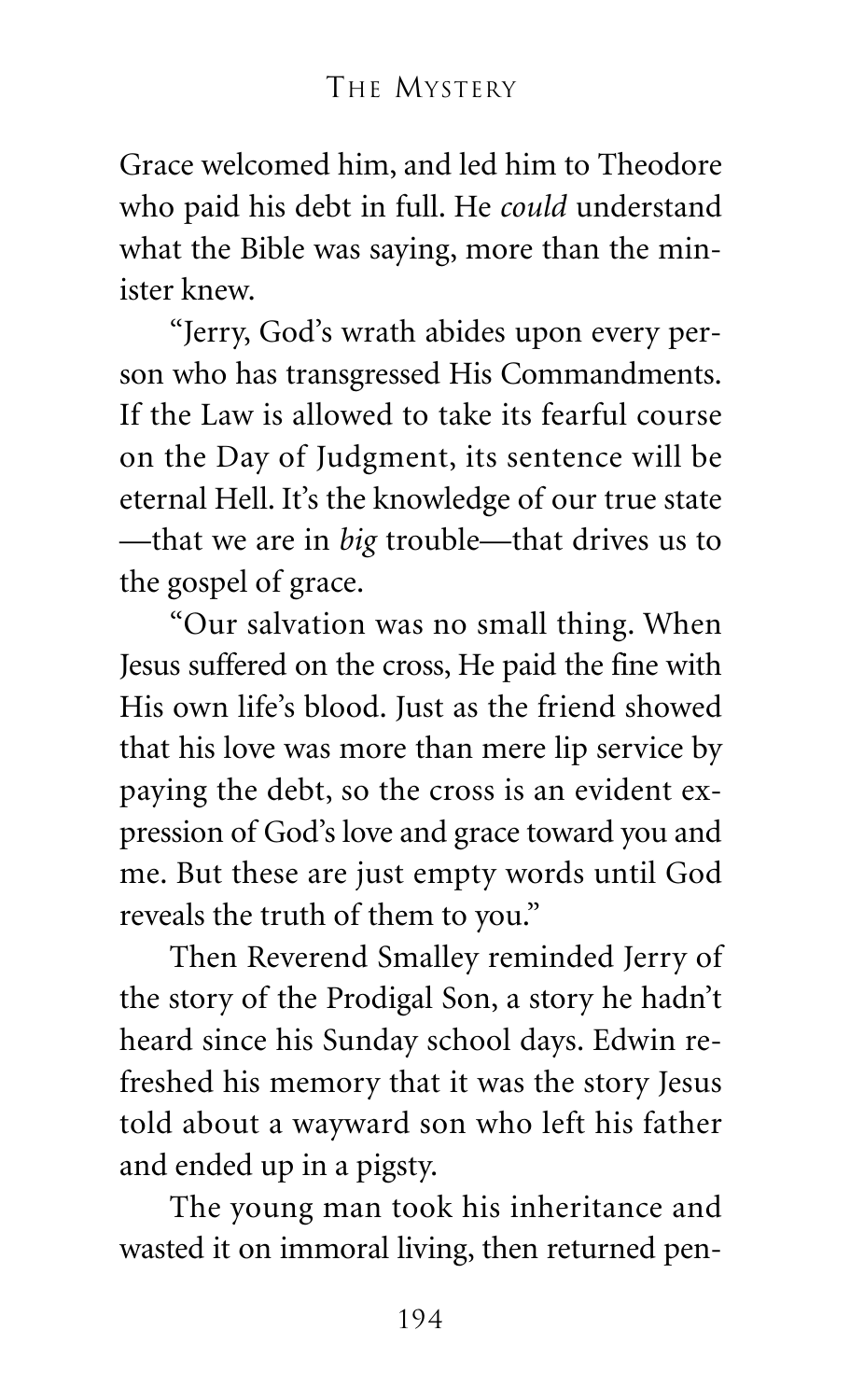niless and asked for his father's forgiveness. As Edwin spoke of the rebellious son, Jerry quietly thought about *Johnny's* experience. Then, as he was beginning to walk away, he turned around and with a troubled expression asked, "What should I say to God?"

"Just pour out your heart to Him. It's like a man who has betrayed his wife's trust by committing adultery. His loving and faithful wife is more than willing to take him back, so in what attitude should he approach her, and what should he say to her?"

Jerry knew there was no way Edwin could have known about his affairs. He wrote off the first two stories, about the man who had all his debt paid and the son coming home destitute, as mere coincidence. But the third "illustration," about a husband who committed adultery, made him shudder. He *had* been unfaithful to his wife, but only he and the other women knew that.

Jerry said contritely, "His attitude should be one of genuine humility, humbled that his wife would take him back. He should simply say that he has violated her trust, that he has no words of justification for what he has done... and that he will never even *think* of committing adultery again."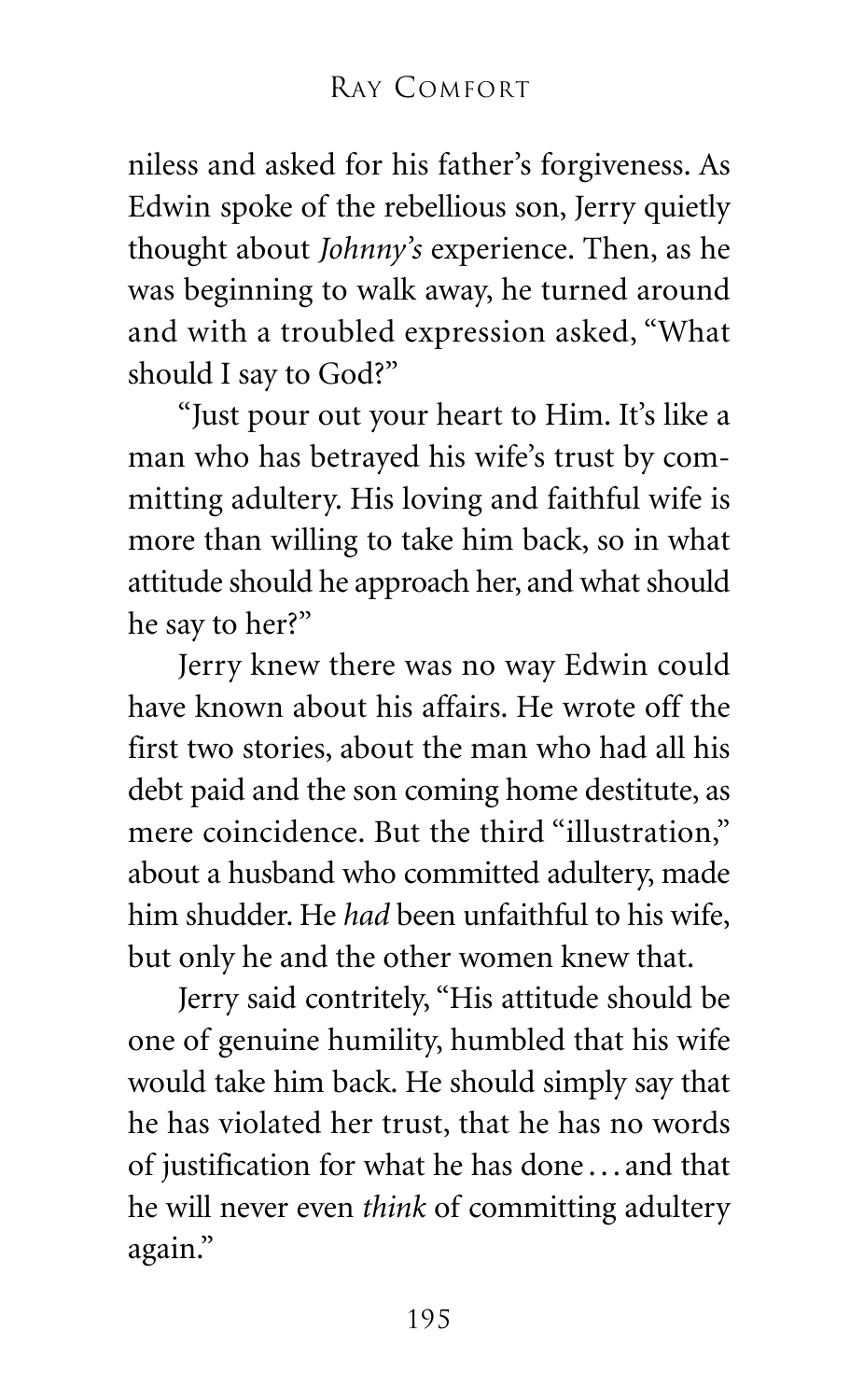"Go and do likewise," Edwin responded. "God isn't interested in your words, but in your heart. Repentance is telling God you are sorry for sinning against Him and you will never even *think* of doing it again. That husband may be tempted to lust after other women, but if he does, in light of the grace his wife showed him, he will immediately pull his thoughts back into line with his new resolve to do only what pleases her"

With that, he put one hand on Jerry's shoulder and prayed that God would continue to speak to him and bring him to a point of genuine repentance. Then he said, "If I were you, Jerry, I would go home, get on my knees, and read Psalm 51."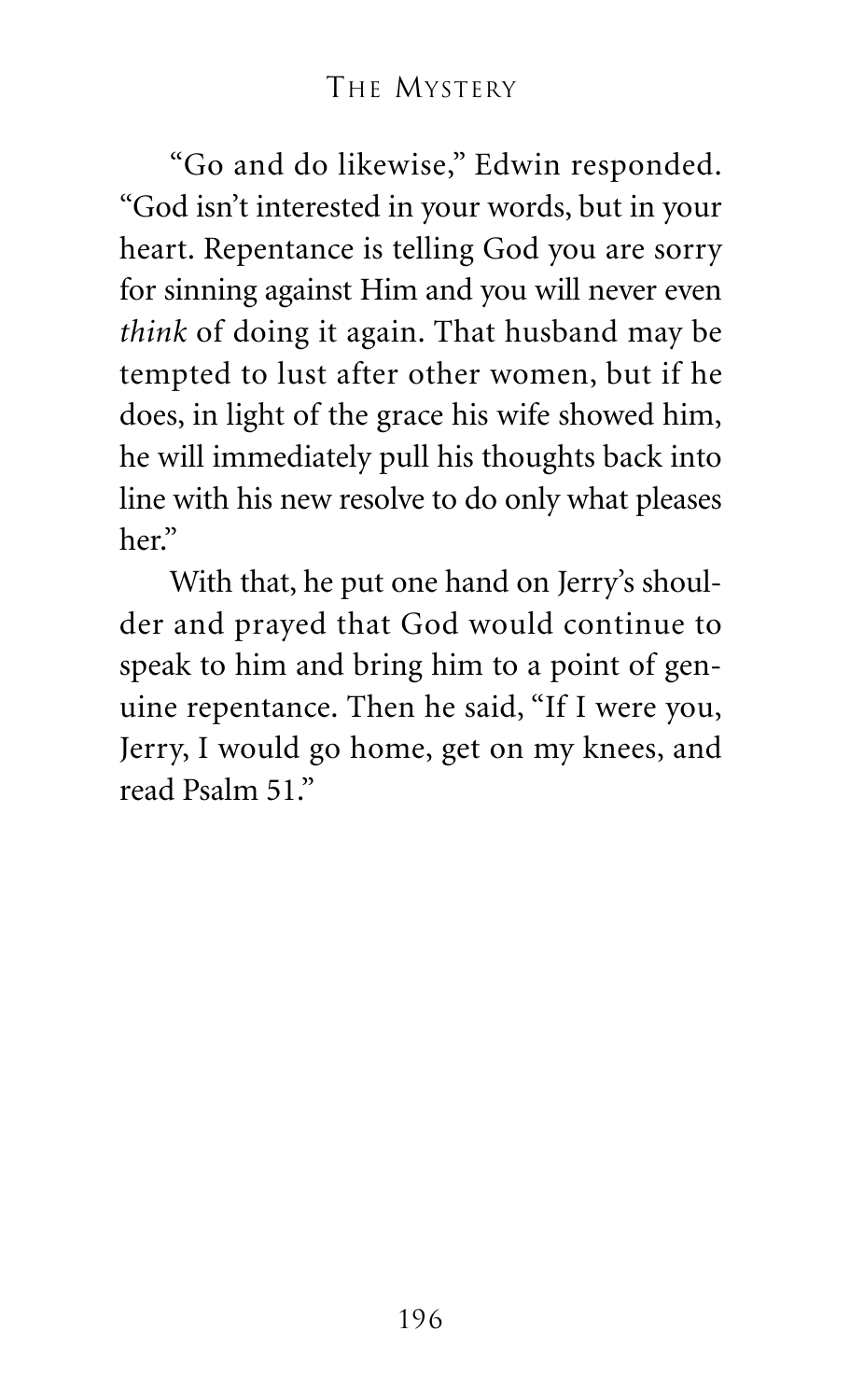### CHAPTER TWENTY A SPECTACLE OF YOURSELF

#### $\infty$

KEVIN KICKHAM was a good man. He smiled at Jerry and said, "I'm glad you came in. Some people put off getting a new prescription and end up doing permanent damage to their eyesight."

As Jerry's optometrist, he seemed to show a genuine concern for his welfare. What he said made Jerry feel pleased that he had taken the time out of his busy schedule to have his eyes checked.

After the exam, he was ushered into a waiting room and told that he would have the new glasses in his hands within the hour.

As he took a seat, he scanned the room and noticed three other people. Sitting next to each other were a very large woman and a very large boy who stared back at him. They were appar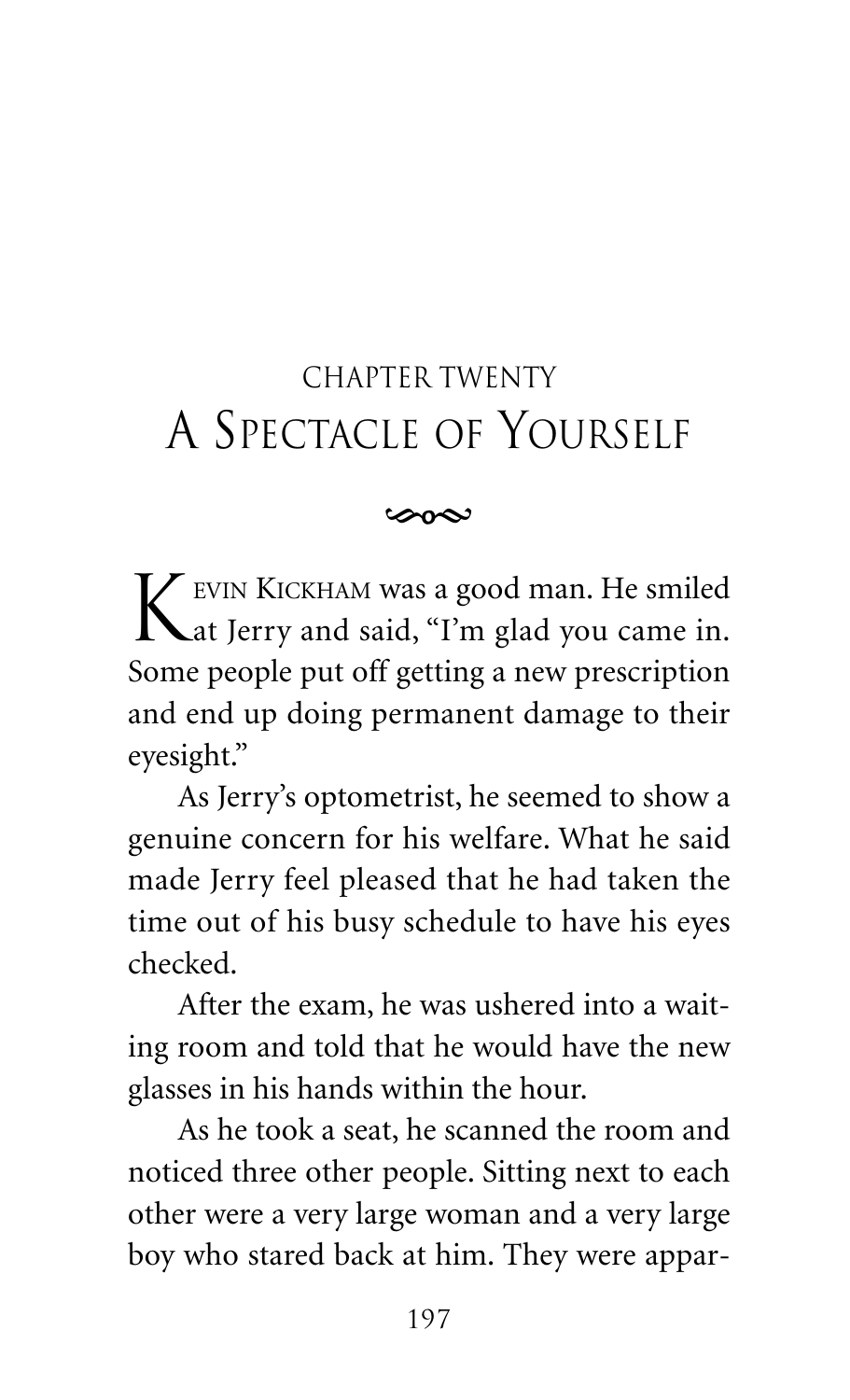ently mother and son. A few seats down sat a woman whose face was hidden by a magazine she was holding a couple of inches from her nose. *No doubt she's waiting for her new prescription*, Jerry thought.

He looked beside him at the mound of magazines and a small stack of bright yellow bookmarks carrying the name, address, and phone number of the optometrist. Across the top was boldly written "What could be more important than your eyes?"

He picked up a *Time* magazine and flicked through it. It was two weeks old, and Jerry was intimately familiar with almost every news item in it. He put it down, picked up a bookmark and read the words again: "What could be more important than your eyes?"

*I would hate to be blind*, he thought. *Imagine seeing nothing but darkness until the day you die. I wouldn't give up my eyes for the world.*

He slipped the bookmark into his coat pocket, then picked up another magazine, set it on his lap, and for some reason began to think about Connie. It was strange that he didn't realize how much he loved her until she got cancer. Again the nagging began in his mind: *Why? Why did God let her die? She was a good woman. She was*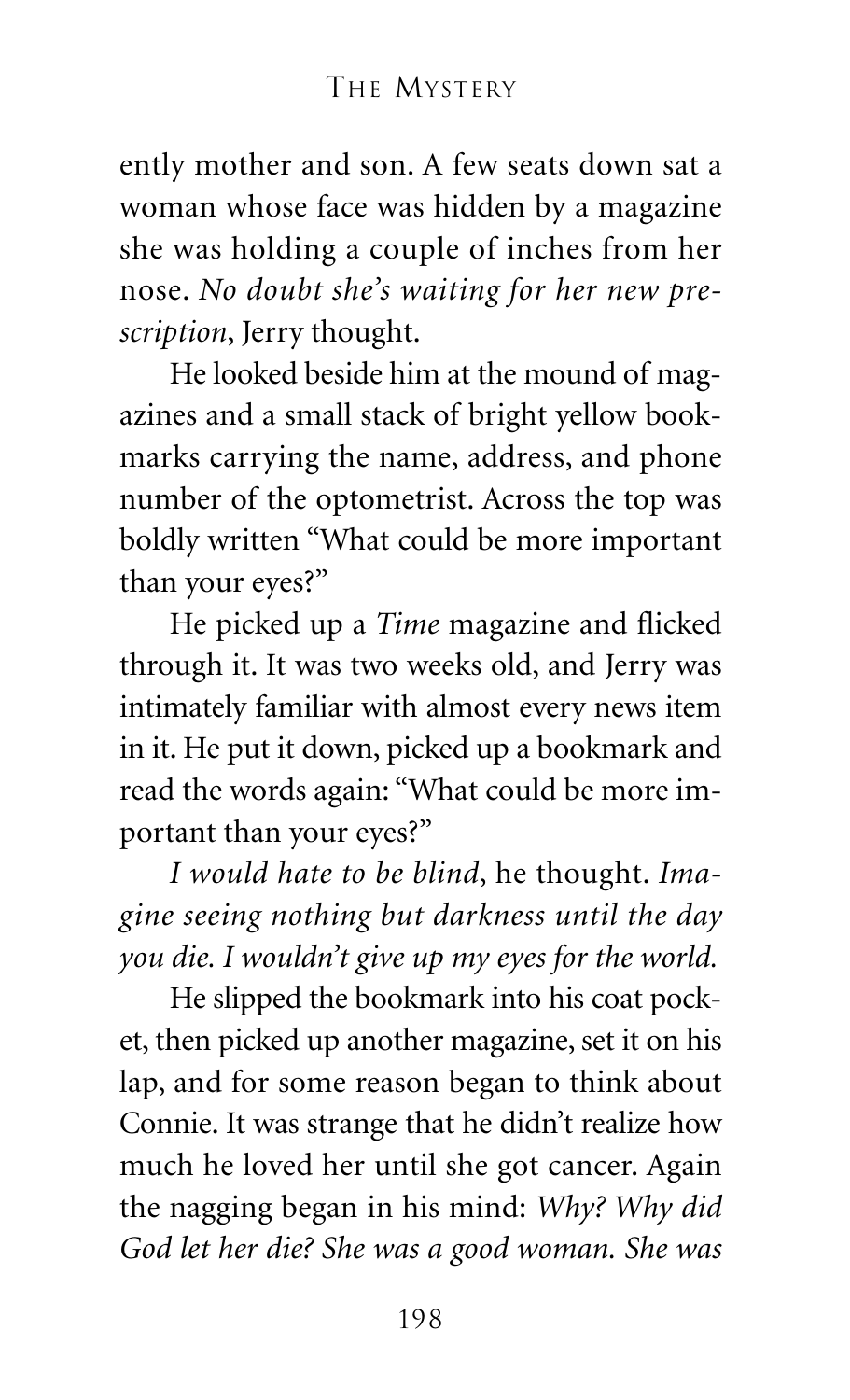### *a faithful wife. She believed in God and look what He did to her!*

Then he thought about the conversation he had had with the minister the previous day. He went home that night and read Psalm 51 in Connie's Bible. It was just a prayer that King David prayed after he committed adultery. After reading it, Jerry decided that he would try to clean up his act, especially after hearing what the Bible said about "lust." He knew that it was wrong to let pornographic thoughts invade his mind, so he would try to think *pure* thoughts.

At the very moment he thought that, the woman opposite him lowered the magazine from in front of her face. Jerry had imagined her to be a little homely looking with thick glasses. *She wasn't.* In fact, she was gorgeous. She was so stunning that he found himself wanting to stare at her. At that moment, she crossed her legs—what he noticed were very shapely legs. He quickly picked up the magazine and thought, *Wonderful! I decide not to lust after women, and immediately I do it.*

He didn't feel he had gotten a good look at her, so he discreetly peeped over the top of the magazine, but to his horror she glanced at him at that same instant. He put the magazine back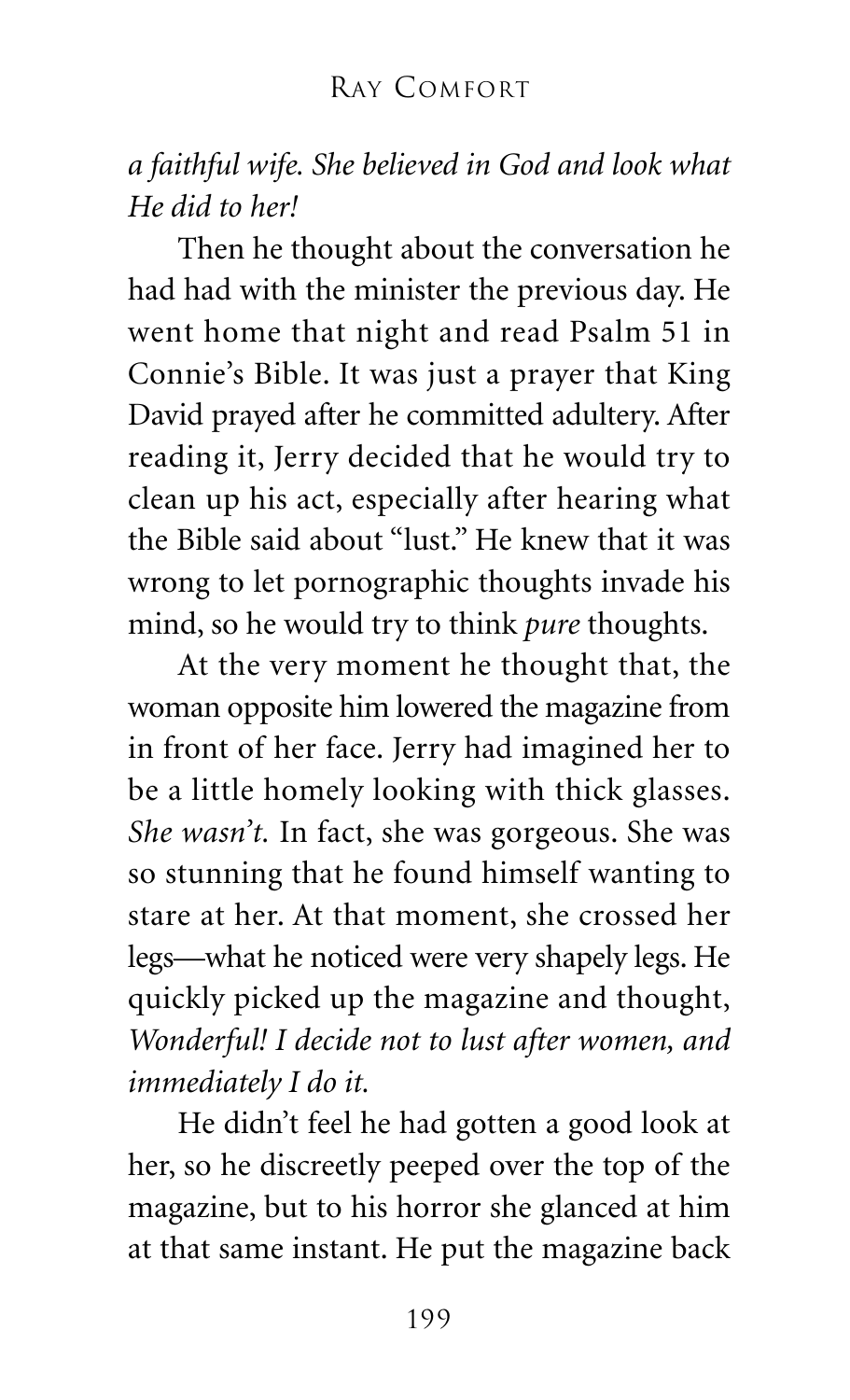on his lap and began to casually flick through it. He hadn't realized that he had grabbed a woman's publication, and almost every page had pictures of *more* ravishing women—usually advertising lingerie.

A battle began to rage in his mind: "This is ridiculous! There's nothing wrong with just *looking* at beautiful women. *But would I want other men 'looking' at my sister like I look at other men's sisters?* It's not *hurting* anyone! *Maybe not, but God says lust is adultery.* Well, why hasn't this sort of thing bothered me before? *Because you've never tried to stop before, that's why.* It's only natural for a man to sexually desire a woman. *Yes, it does come naturally, but you know that pornography is wrong in God's sight, so why would you think He condones pornography of the mind?*"

Jerry put the magazine back and tried to pull his thoughts together. It was as though his conscience, which had been dead for so long, had suddenly sprung to life.

He felt annoyed that something he enjoyed was threatened with being taken from him by puritanical fanaticism. He was fine until that stupid minister pushed the Ten Commandments down his throat. He decided he would forget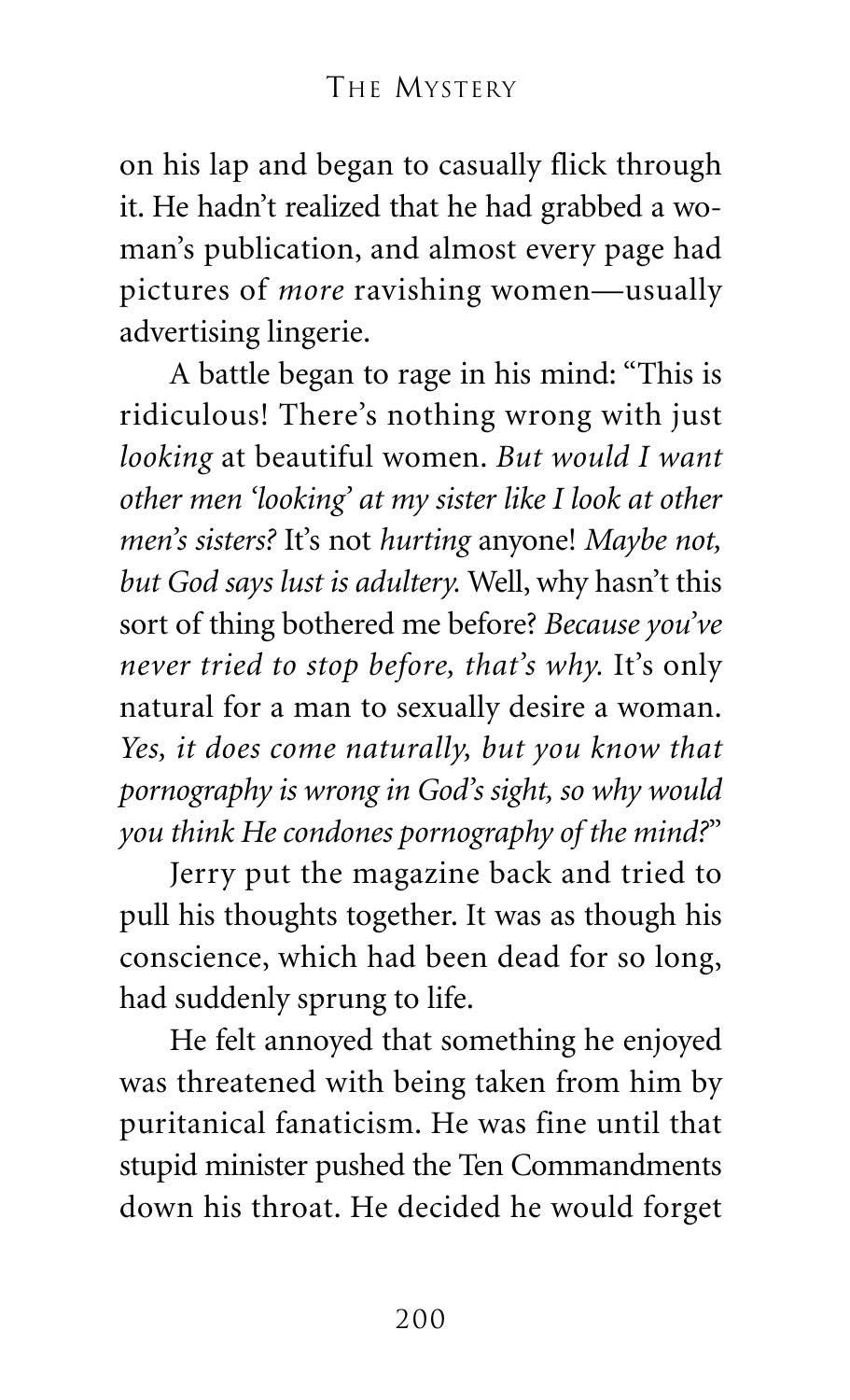about the talk with Edwin and merely try to live a good life.

As he drove home that day he wore his new glasses. They didn't help him much. *Dr. Kickham had done a fine job*—all they did was bring into sharper focus *how much* he lusted after women. He had never been so conscious of the fact that he desired almost every female his lustful eyes could find.

When he arrived home he felt like he had been wallowing in a pigsty of his own sinful desires. His time at the optometrist's had truly been eye-opening.

#### $\infty$

"EDWIN, THIS IS going to sound a little strange." Jerry gave a small nervous laugh. "I have been thinking about the last time we spoke, and I have come to the conclusion that I don't have any 'faith' in God. Don't get me wrong—I believe in His existence, but...*I really don't know what I'm trying to say. . ."*

It had been three days since Jerry's visit to the eye doctor—three long days of an awareness of a sense of guilt, to a point where he felt he couldn't face God in prayer.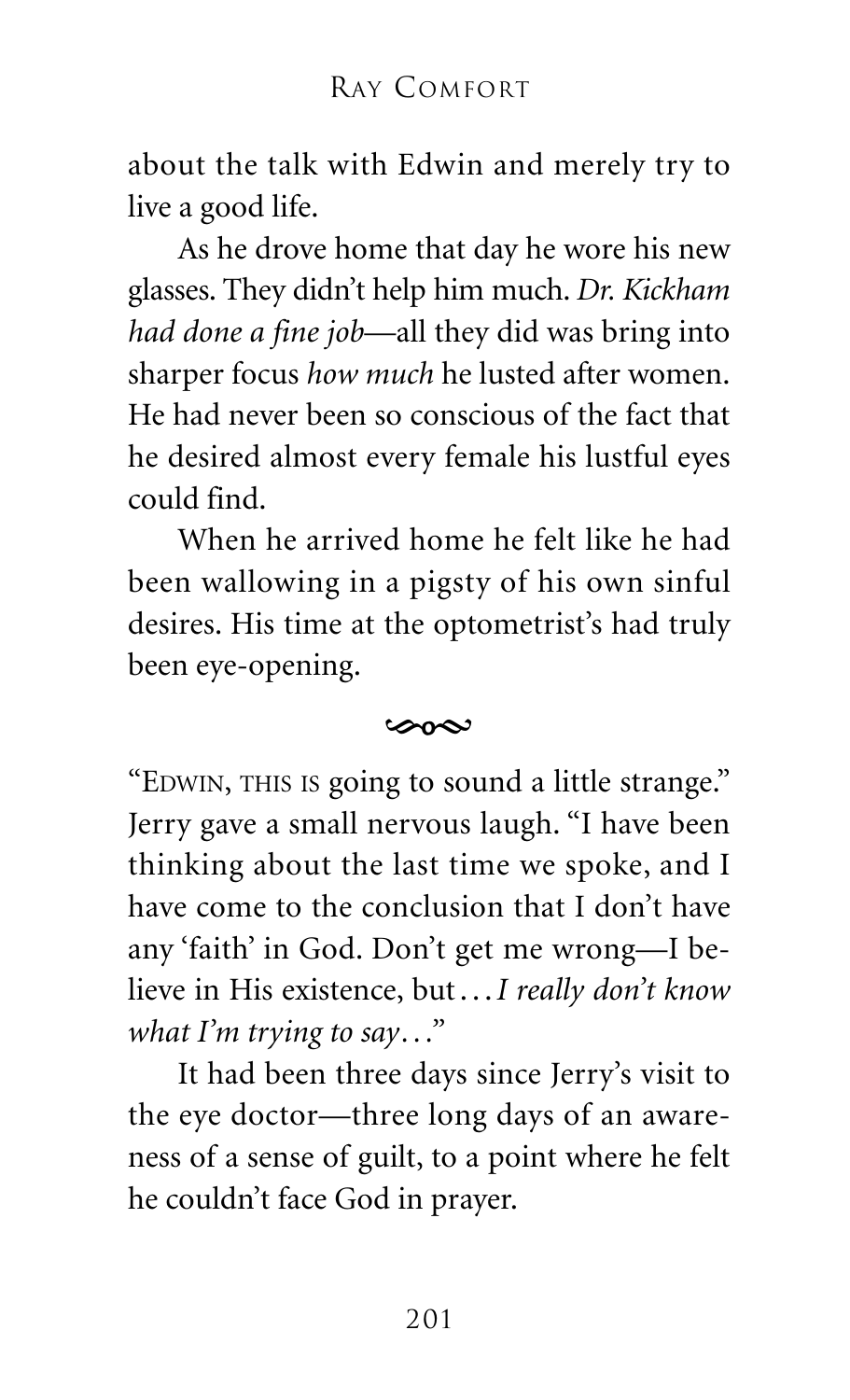"I'm sorry to call you at dinner time, but this is *really* starting to bother me."

Edwin assured him that he was pleased to hear from him *any* time of the day or night. "Jerry, there are different *types* of faith," he explained. "In the past you denied God's existence, then you became aware of Him as a Creator, yet all that time *He* has been intimately aware of you, despite your lack of faith in Him. For example, even the hairs of your head are numbered. He knows when you sit down and rise up, and He's acquainted with *all* your ways. In fact, there is not a word on your tongue that He doesn't know altogether. Before you were formed in the womb, He knew you. You are not just some evolutionary accident without rhyme or reason.

"After you left, I did a quick study of the meaning of your name, which has real significance. It shows how God's hand is upon every one of us. This is what my book of names and their meanings said: Jeremiah Adamson—*Jehovah will exalt, son of Adam.*

"God may have even used you for His purposes in the past without you having the slightest awareness of it. No, Jeremiah, your lack of faith doesn't make any difference to the faithfulness of God ..."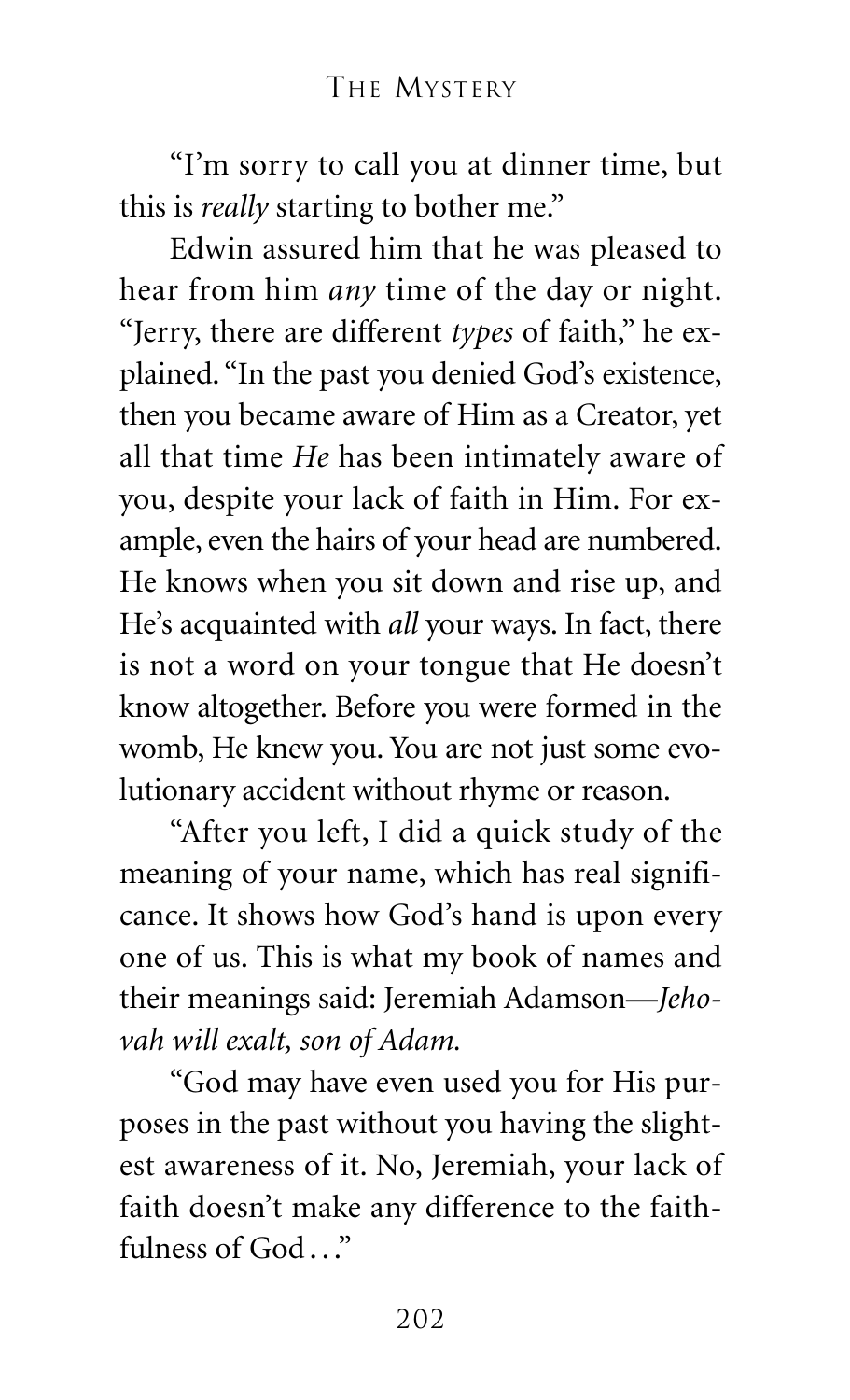Jerry interrupted, "When I made my 'decision,' I had some sort of faith. I really tried to believe that God would heal Connie, but that became overwhelmed with anger and bitterness when she grew worse. Now there's just nothing there."

"Jerry, the 'faith' the Bible speaks of regarding salvation is more than an intellectual resolution. It's not merely a matter of asking Jesus Christ into your heart, but what the Bible calls 'repentance toward God and faith toward our Lord Jesus Christ.'

"Jesus warned that many would seek to enter into the kingdom of God and 'would not be able.' He said to *strive* to enter the straight gate; that means to *agonize* to get in."

"I appreciate what you're saying," Jerry replied, "but I *still* feel confused, and I still have this anger about Connie's death."

"That will go away in time. Jerry, I don't profess to have all the answers or to know the mind of God, but one thing I have seen again and again is that suffering has a way of humbling the proud human heart. The prophet Jeremiah said of the Jews who suffered, 'The people which were left of the sword found grace in the wilderness.' Sometimes the only prayer we offer our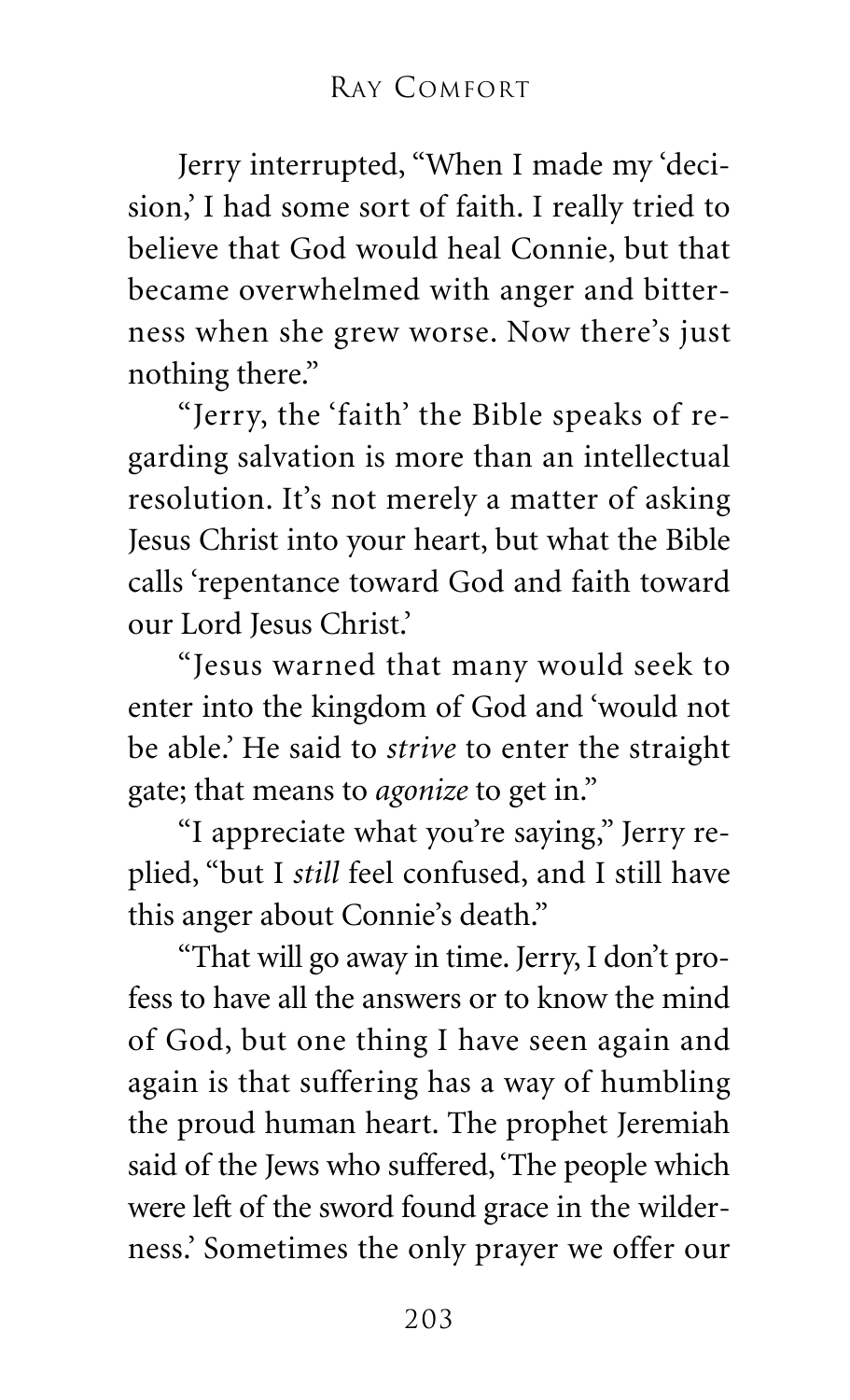Creator is 'Why?' The wilderness of life and the sword of tribulation can bring us to our knees. It looks like God's hand is on you, Jerry."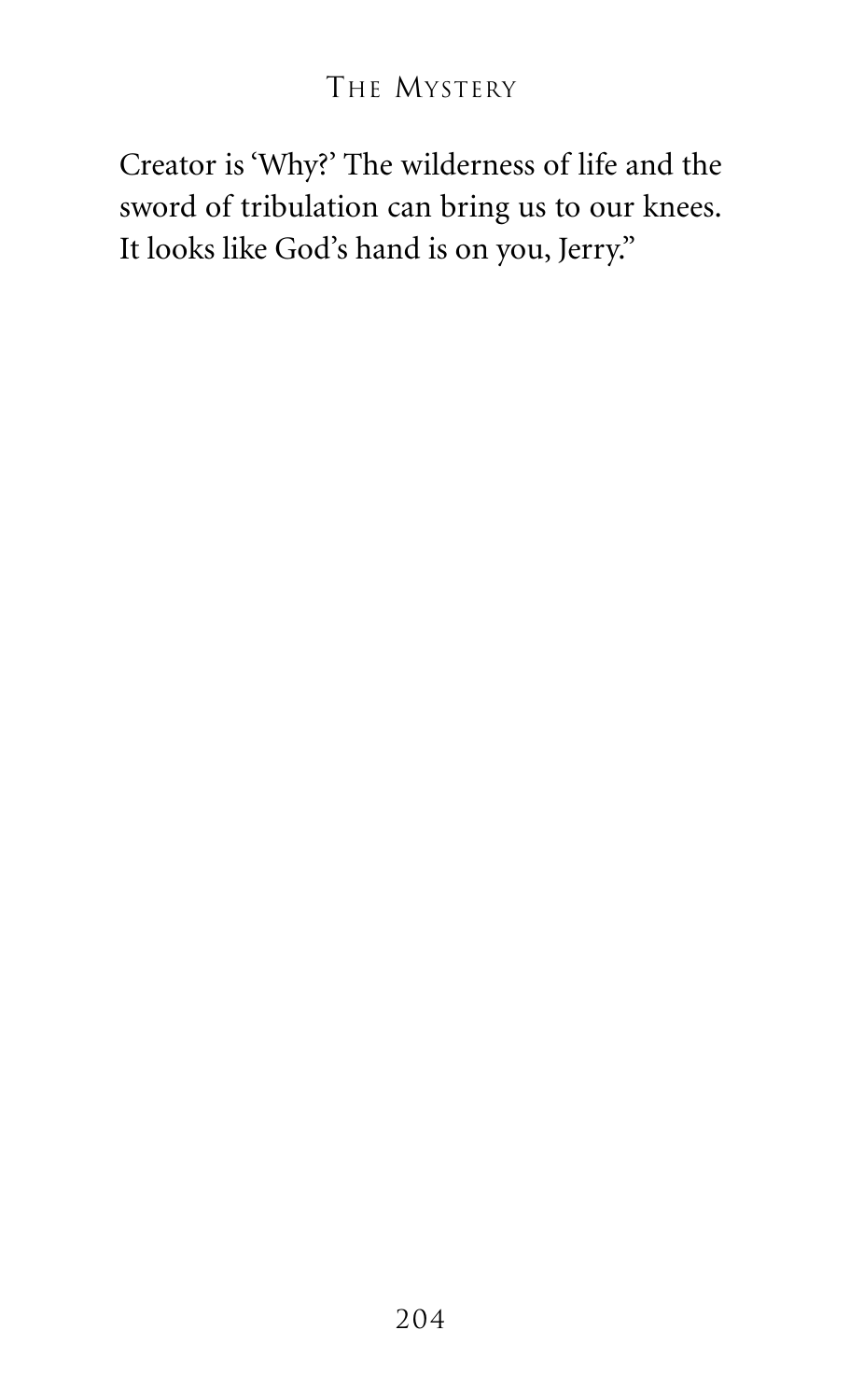# CHAPTER TWENTY-ONE THE ENEMY OF GOD

 $\infty$ 

L ATER THAT NIGHT Jerry went to the book-shelf and pulled out Connie's King James Bible. The pages were worn for a book that was just a few months old, and hundreds of verses were underlined with notes written beside them.

He found the book of Psalms and opened it again to Psalm 51.

Connie had neatly printed in the margin beside verse 4, "See James 4:4," so he looked in the index and turned to the verse in the book of James. It seemed to jump off the page at him: "Ye adulterers and adulteresses, know ye not that the friendship of the world is enmity with God? whosoever therefore will be a friend of the world is the enemy of God."

This time Connie had written another note beside it: "You were 'enemies in your mind by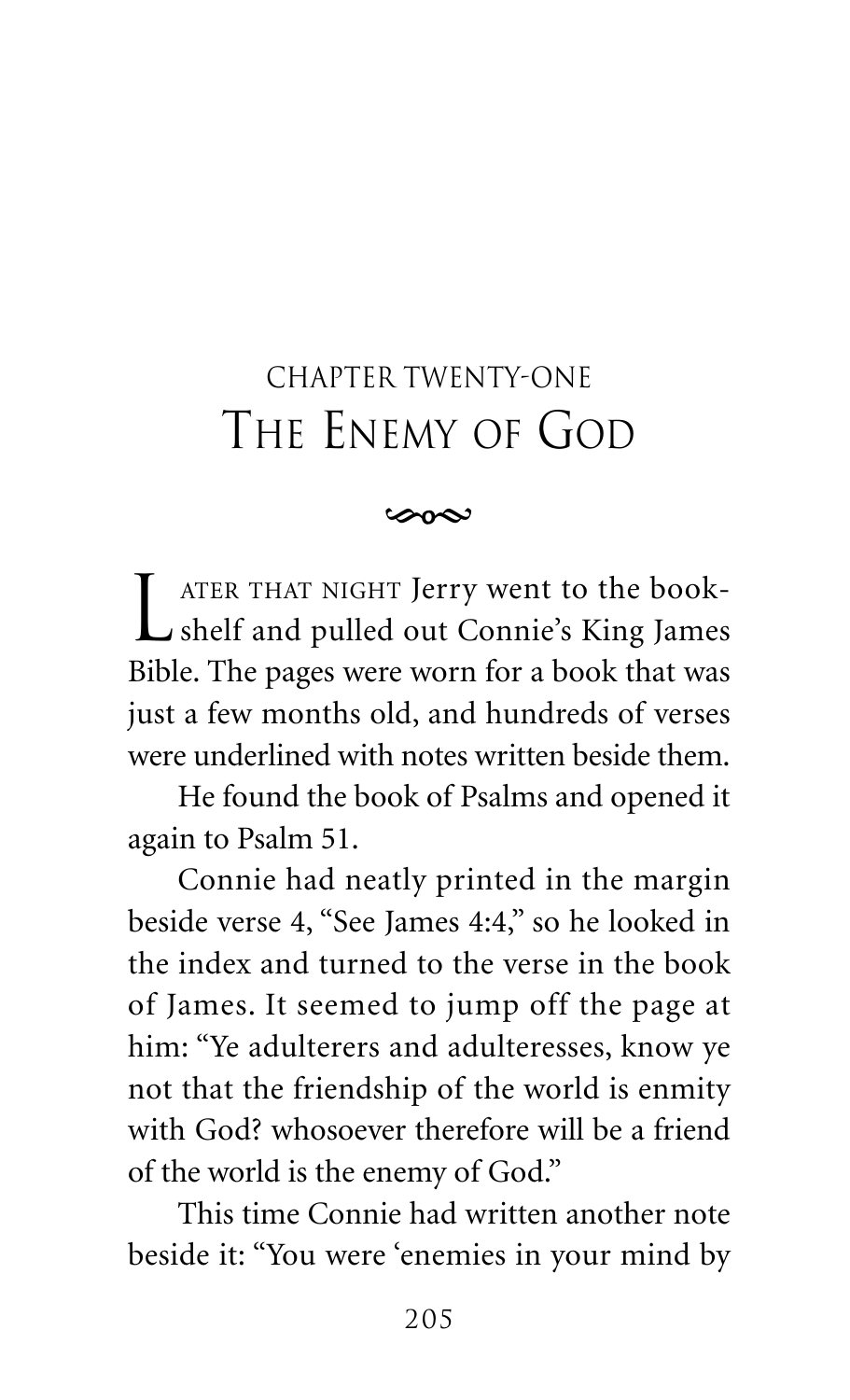wicked works' (Colossians 1:21)—natural mind 'enmity' to God. See also Matthew 5:28,29."

Jerry turned to the verses to see what they were. His heart skipped a beat as he read the same verse that Edwin had read to him, about lust being adultery of the heart. It wasn't marked by Connie so he thought, *I must try to remember where this is*. It was then that he recalled the bookmark he had picked up in the eye doctor's waiting room. He got it from his coat pocket, but as he went to place it in the Bible, his eyes fell on the next verse: "And if thy right eye offend thee, pluck it out, and cast it from thee: for it is profitable for thee that one of thy members perish, and not that thy whole body should be cast into hell."

He stared again at the heading on the yellow bookmark: "What could be more important than your eyes?" and thought, *Nothing could be more important, except the eternal salvation of my soul.*

He slowly turned back again to Psalm 51. It began by making reference to King David's adultery: "A Psalm of David, when Nathan the prophet came unto him, after he had gone in to Bathsheba." In the margin of the Bible he found more neat handwriting, "See 2 Samuel 12," so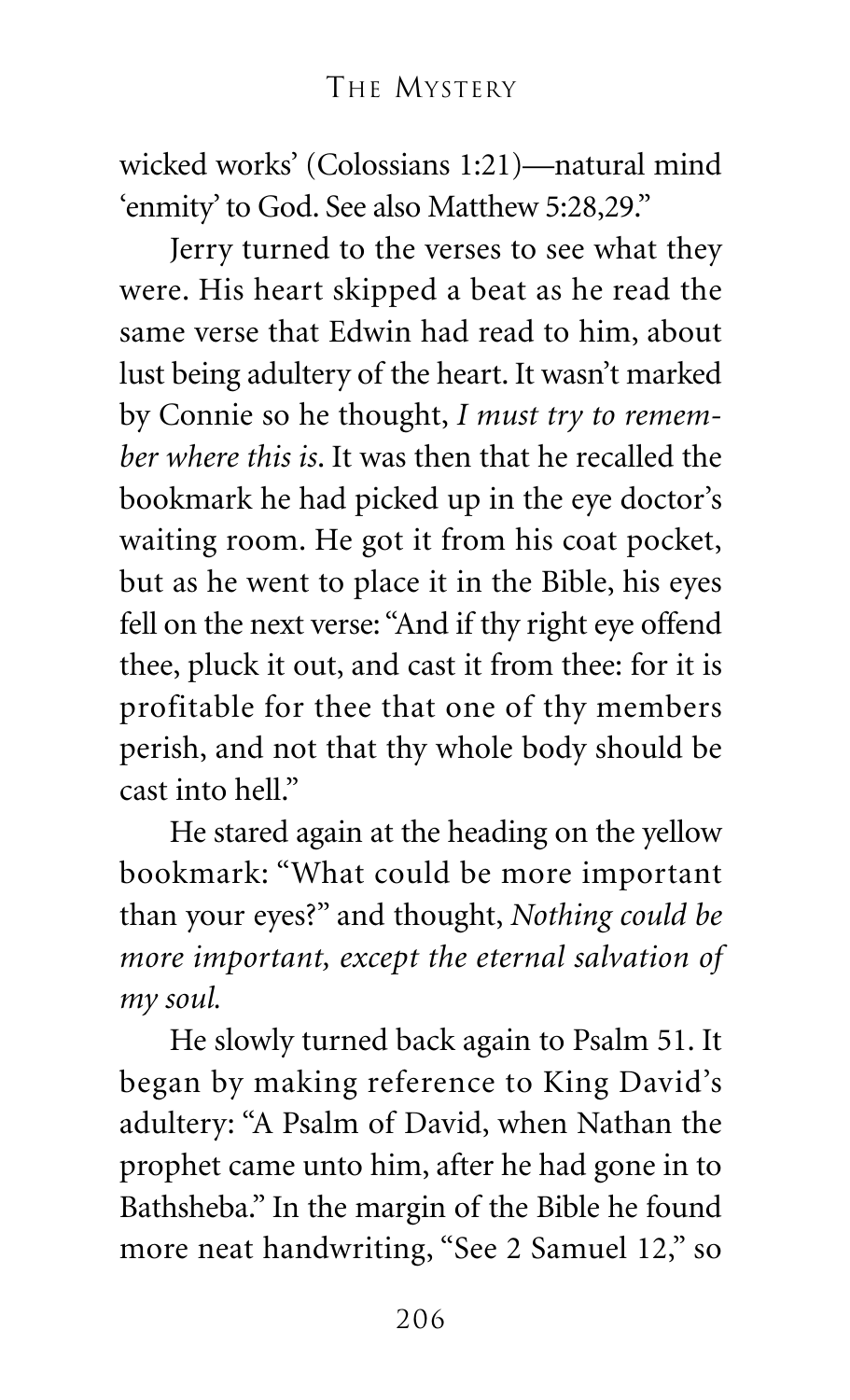to get a background on the incident he turned there and began to read.

It was the story of King David and how he lusted after a beautiful woman named Bathsheba as he spied her bathing. He found out she was married, yet he committed adultery with her, had her husband killed, and then married her.

God then sent the prophet Nathan to reprove him. The man of God told David a parable about something that, as a former shepherd, he could understand: sheep. Nathan told a story about a rich man who, rather than take from his own flock, killed a poor man's pet lamb to feed a stranger.

David was indignant and said that the guilty party would die for his crime. Nathan then exposed the king's sin of taking another man's "lamb," saying, "Thou art the man . . . Wherefore hast thou despised the commandment of the LORD, to do evil in his sight?" When David showed signs of sorrow, Nathan then said, "The LORD also hath put away thou sin; thou shalt not die."

Jerry then turned back to Psalm 51 and wondered what David's attitude would be when he approached God after his sin was exposed. He slowly read out loud the following words: "Have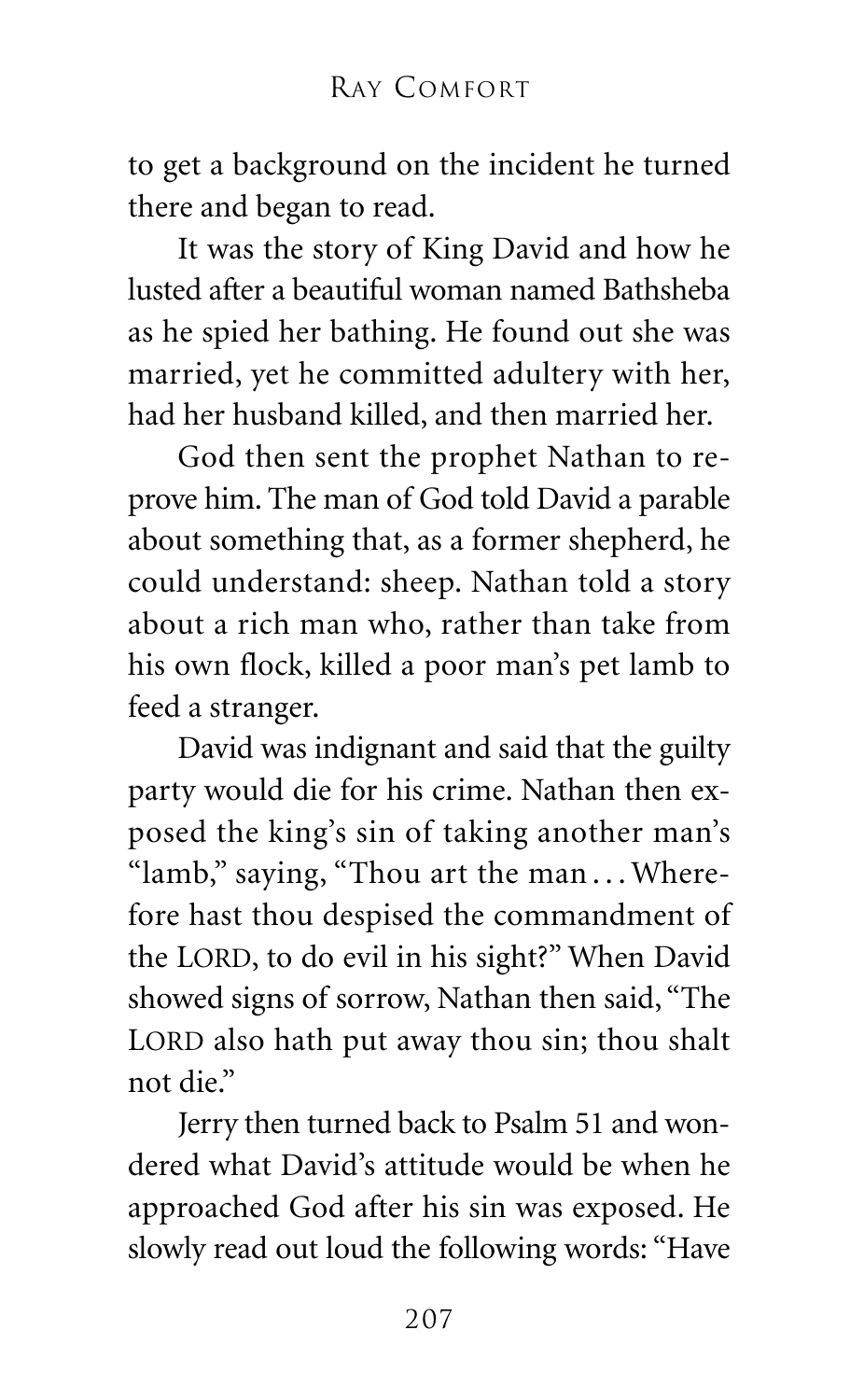mercy upon me, O God, according to thy lovingkindness: according unto the multitude of thy tender mercies blot out my transgressions. Wash me thoroughly from mine iniquity, and cleanse me from my sin. For I acknowledge my transgressions: and my sin is ever before me. Against thee, thee only, have I sinned, and done this evil in thy sight."

It was at those words that he stopped. They were no longer the expressions of a sinful king of Israel, but they were coming from Jerry's own heart: "Against thee, thee only, have I sinned."

He dropped to his knees as a flood of his own immorality flashed through his mind. He remembered hating people during the war, just because of their nationality. He recalled all the people he had wronged in business. He began to think of how many of the Ten Commandments he had broken. He hadn't merely coveted things that belonged to other people, he had stolen many times over his lifetime. He thought of the lust that had burned in his heart, his incessant lies, the hatred and bitterness, his ingratitude for the gift of life, his proud atheistic arrogance, and his self-righteousness. He thought of the wrong that he had done to Connie by committing adultery, not once, but many times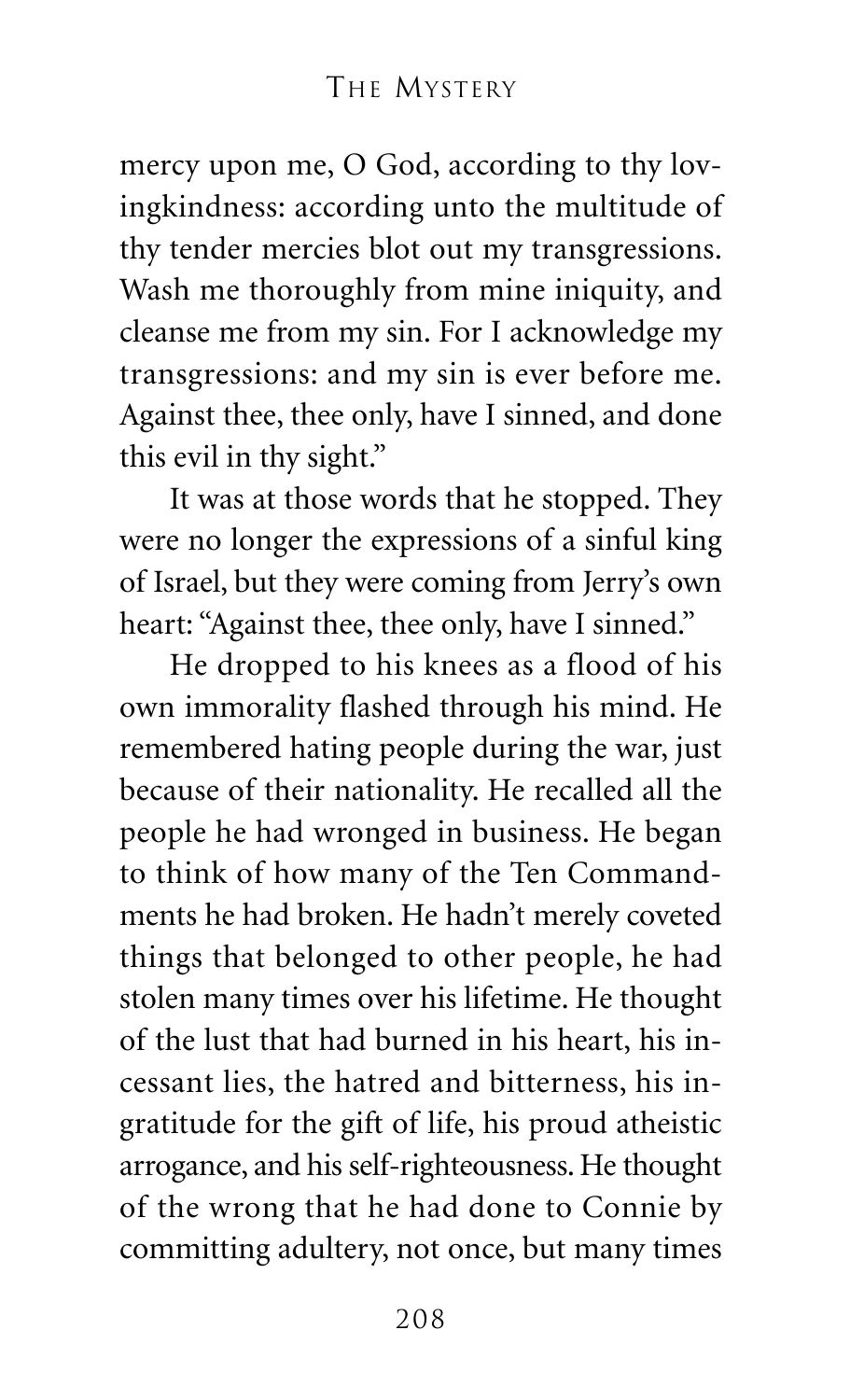through his one-night stands. A sense of shame enveloped him and he began to sigh deeply and weep like a little child. It seemed that there was a massive weight pressing on his chest. He couldn't lift his head, but stammered,"God, I have sinned against You! I deserve to go to Hell. Please forgive me."

As he did so, the weight lifted from his chest, and at the same time it was as though a dark cloud lifted from his tormented mind. From the time he was a child, he had heard that Jesus Christ died on the cross for the sins of the world, but suddenly it dawned on him that when Jesus was on the cross so long ago, He was suffering for the sins of Jeremiah P. Adamson. He had never seen the cross as an expression of God's love *for him* before! He realized, *This was God in human form taking the punishment due to me!* The words of Edwin came back to him: Jerry had broken God's Law, but because Jesus had paid the fine for him he was free to leave the courtroom.

His eyes fell on verse 10 of the Bible that lay open in front of him. Through tears he read its words as his own prayer: "Create in me a clean heart, O God; and renew a right spirit within me."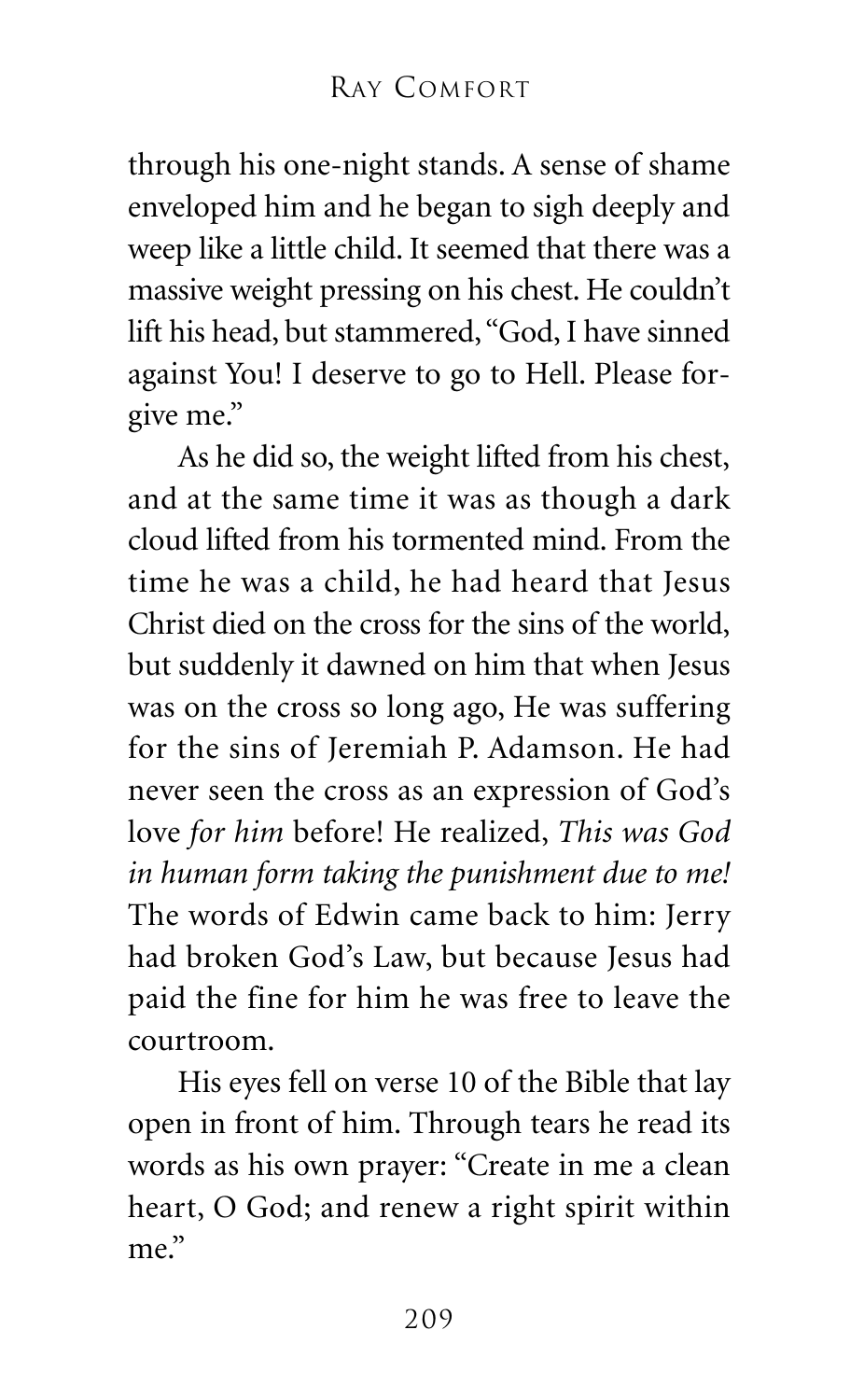He sighed again deeply. Words couldn't describe the peace that flooded his mind. God loved him despite his sin, had forgiven him *because of the cross*, and Jesus Christ through the power of His eternal Spirit had made His residence in him, granting him everlasting life.

#### بممحا

WHEN JERRY awoke the following morning, he wondered if what had happened to him the night before was another one of his weird dreams that involved God. Suddenly, he realized that the reason for Connie's suffering didn't matter anymore! *That was in God's hands.* One day he would understand why it happened. "*I have faith*," he said smiling. "I have faith in God! I trust Him"

As he walked into the living room with his cup of coffee, he noticed that he had left the Bible lying out from the night before. When he went to place it back on the shelf, he saw an old book the minister had given Connie. It was about the life of John Wesley, the founder of the Methodist church.

Out of curiosity, he picked up the book and thumbed through it. He began reading the words of the great preacher at the bottom of a page: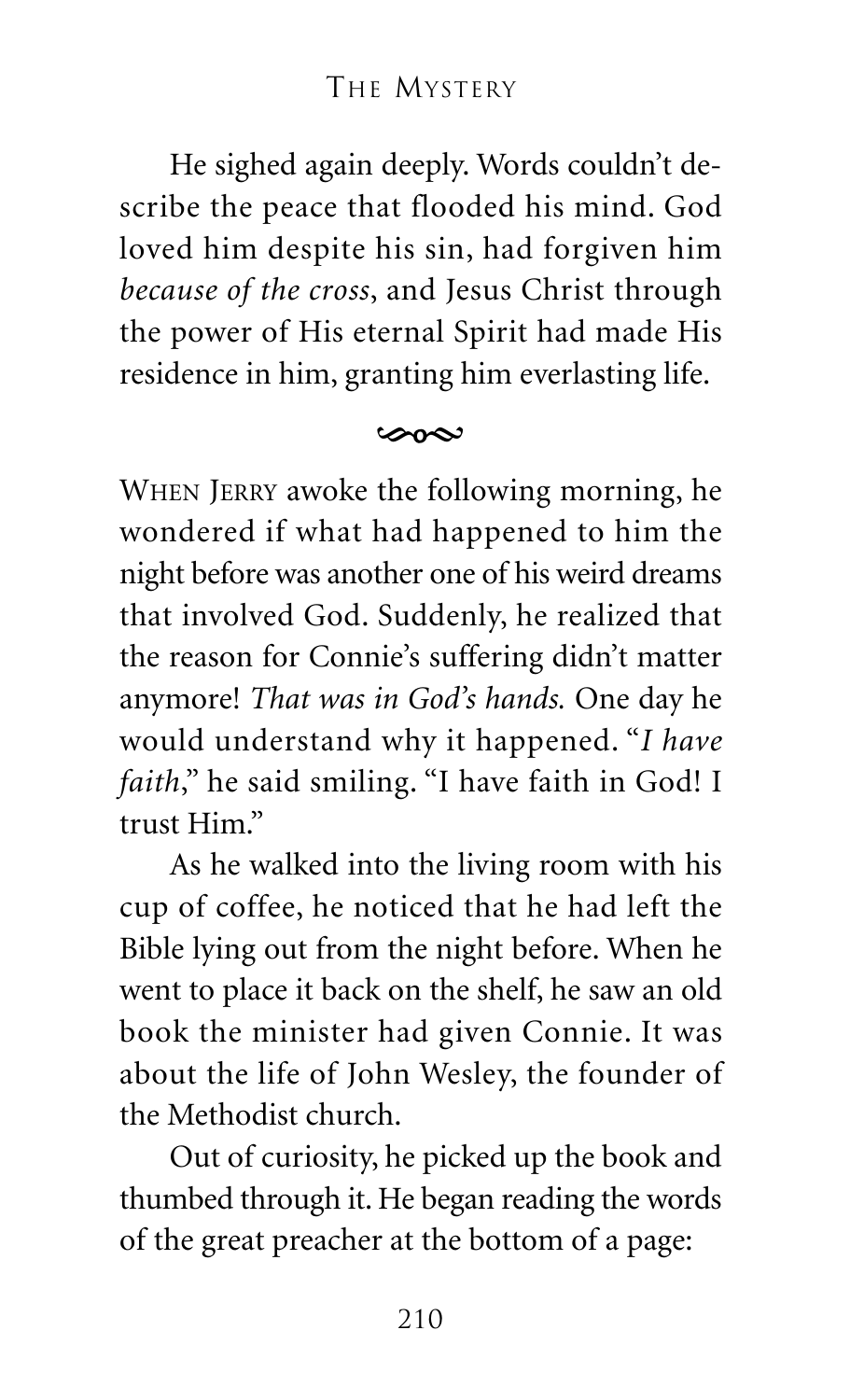It remains only to show, in the fourth and last place, the use of the Law... Some there are whose hearts have been broken in pieces in a moment, either in sickness or in health, without any visible cause, or any outward means whatever; and others (one in an age) have been awakened to a sense of the "wrath of God abiding on them," by hearing that "God was in Christ, reconciling the world unto himself." But it is the ordinary method of the Spirit of God to convict sinners by the Law. It is this which, being set home on the conscience, generally breaketh the rocks in pieces. It is more especially this part of the Word of God which is quick and powerful, full of life and energy, "and sharper than any two-edged sword." This, in the hand of God and of those whom he hath sent, pierces through all the folds of a deceitful heart and "divides asunder even the soul and the spirit;" yea, as it were, the very "joints and marrow." By this is the sinner discovered to himself. All his figleaves are torn away, and he sees that he is "wretched, and poor, and miserable, and blind, and naked." The Law flashes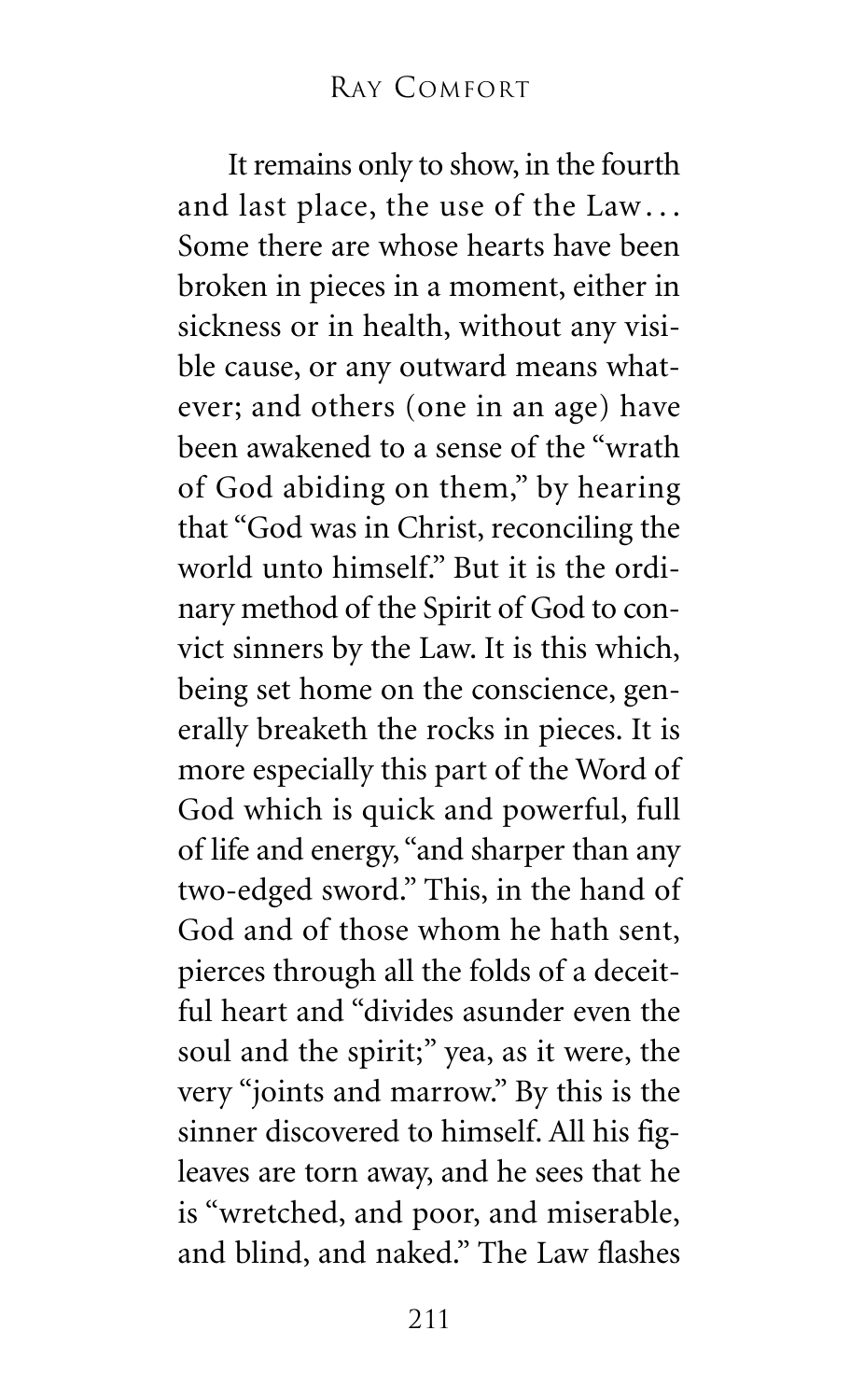conviction on every side. He feels himself a mere sinner. He has nothing to pay. His "mouth is stopped," and he stands "guilty before God."

To slay the sinner is then, the first use of the Law; to destroy the life and strength wherein he trusts, and convince him that he is dead while he liveth; not only under the sentence of death, but actually dead unto God, void of all spiritual life, "dead in trespasses and sins." The second use of it is to bring him unto life, unto Christ that he may live. It is true, in performing both these offices, it acts the part of a severe schoolmaster. It drives us by force, rather than draws us by love. And yet love is the spring of all. It is the spirit of love which, by this painful means, tears away our confidence in the flesh, which leaves us no broken reed whereon to trust, and so constrains the sinner, stripped of all to cry out in the bitterness of his soul or groan in the depth of his heart, I give up every plea beside, Lord, I am damned; but thou hast died.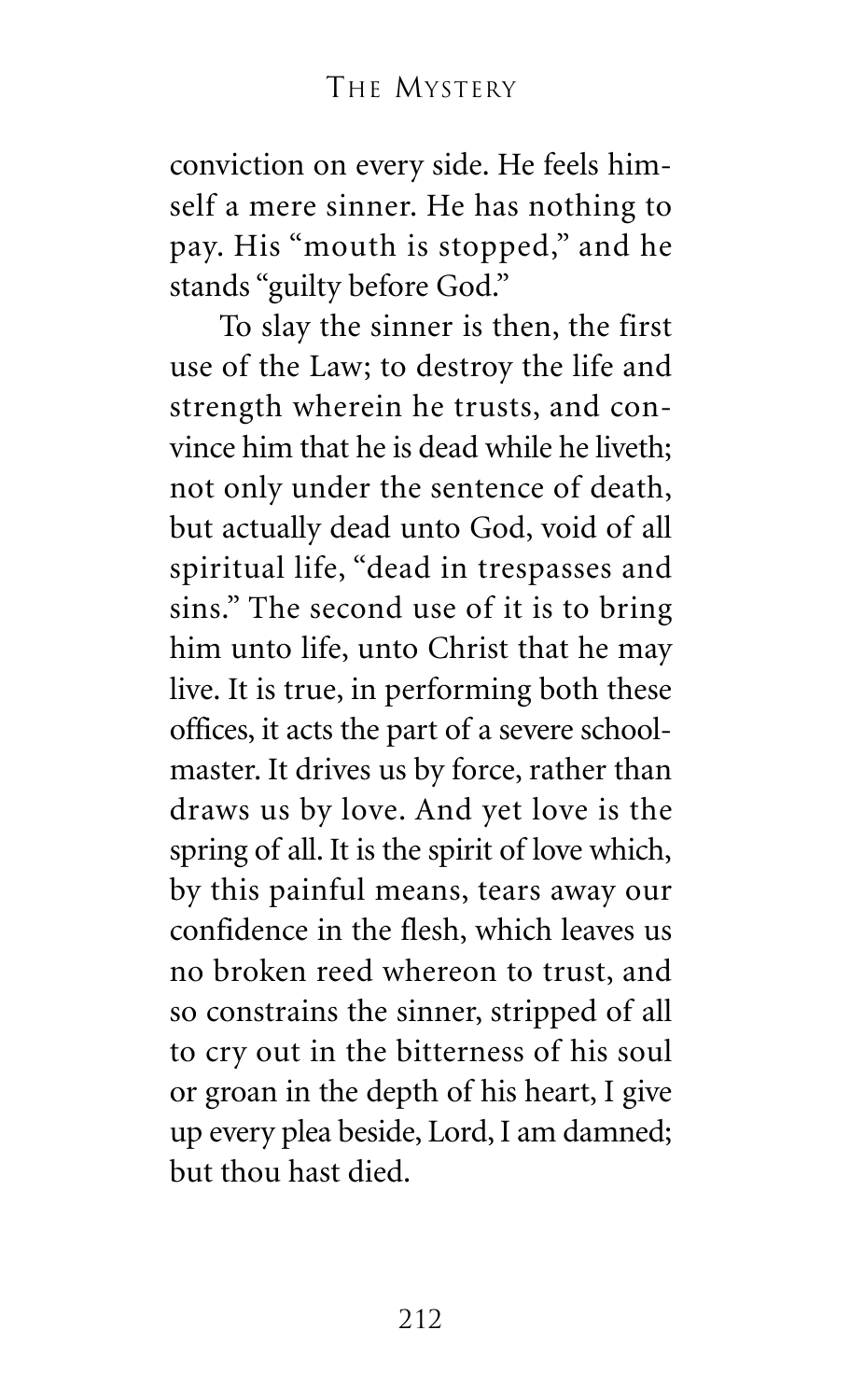Jerry was wide-eyed as he read Wesley's words. He whispered, "That's why I didn't see my need for Jesus Christ for so long. I didn't have the knowledge of the Law and therefore didn't understand my guilt—that I had sinned against God!"

Later that morning, a letter arrived from the State Department. It was an official dispatch saying that they had recently received a bag of mail containing two thousand letters. The German government informed them that it had been buried beneath the rubble in the basement of a condemned building, which apparently had been a temporary post office in Berlin during the war.

Within the large envelope was a smaller envelope, one that was addressed to Jerry in his sister's handwriting. On it was an official-looking Red Cross stamp postmarked August 9, 1944.

As he carefully opened the letter from his precious, long-lost sister, his hands trembled with emotion. Oh, how it wrenched at his heart to see that familiar handwriting, the blue ink now faded to a reddish brown. He closed his eyes tightly for a few seconds to clear them of tears so he could focus. He read: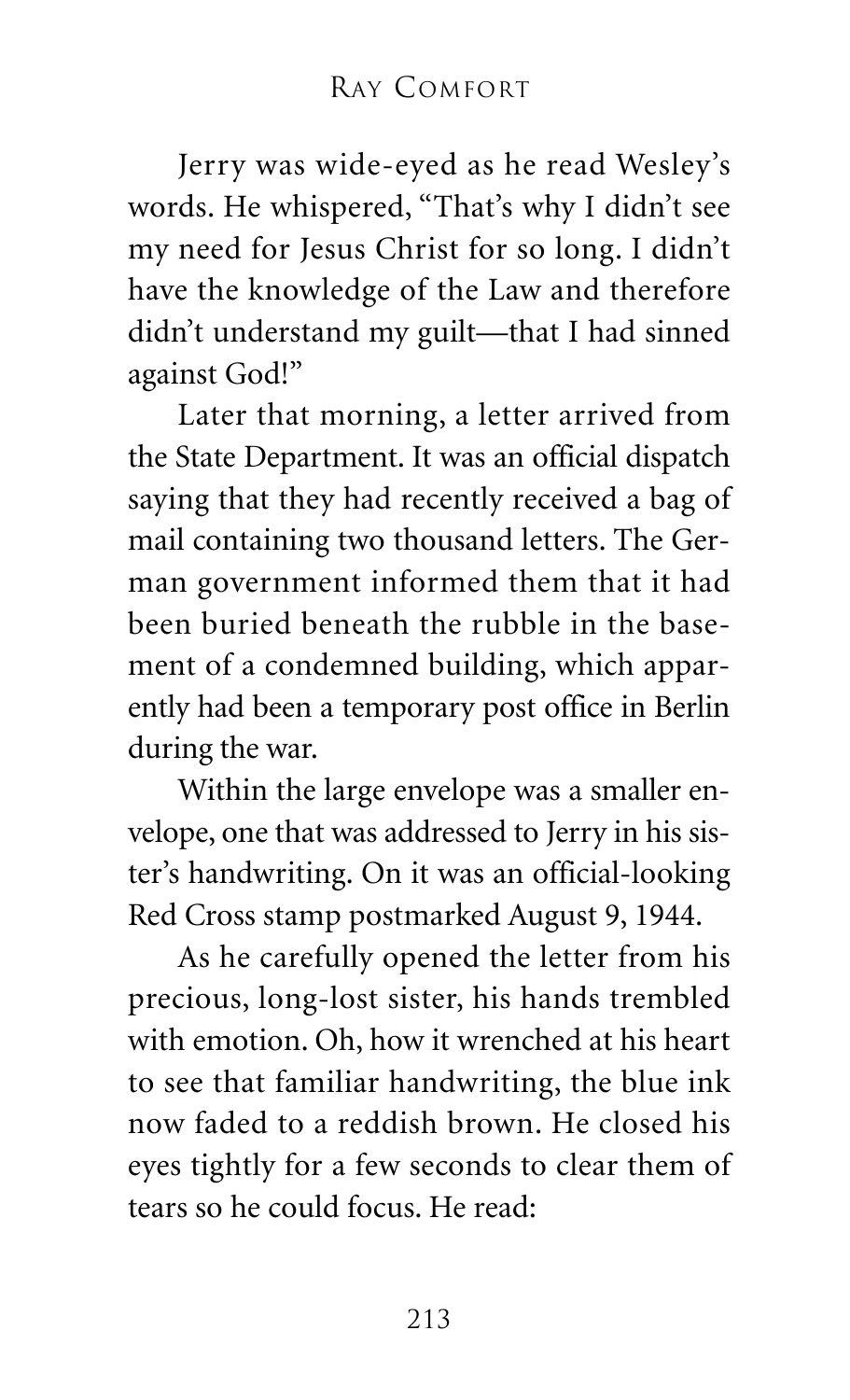### August 7, 1944

Dearest Jerry, How I miss seeing your face. I pray that you are well and that God's hand is upon you. I am not able to give many details, but shortly after I was arrested, I was sent to the flea-infested Ravensbrück labor camp along with about 400 other women. I befriended two Jewish sisters who invited me to a Bible study. What great light we have found in this dark place!

I saw Grandmother in Ravensbrück when I first arrived, but then she disappeared. I fear the worst.

May you find what I have found in this place, and may God keep you in His caring arms.

Your loving sister, Lillian P.S. Colossians 1:26,27

Jerry stared at the postscript, which seemed to jump out at him. He turned to those verses in the Bible and read them out loud: "Even the mystery which hath been hid from ages and from generations, but now is made manifest to his saints: to whom God would make known what is the riches of the glory of this mystery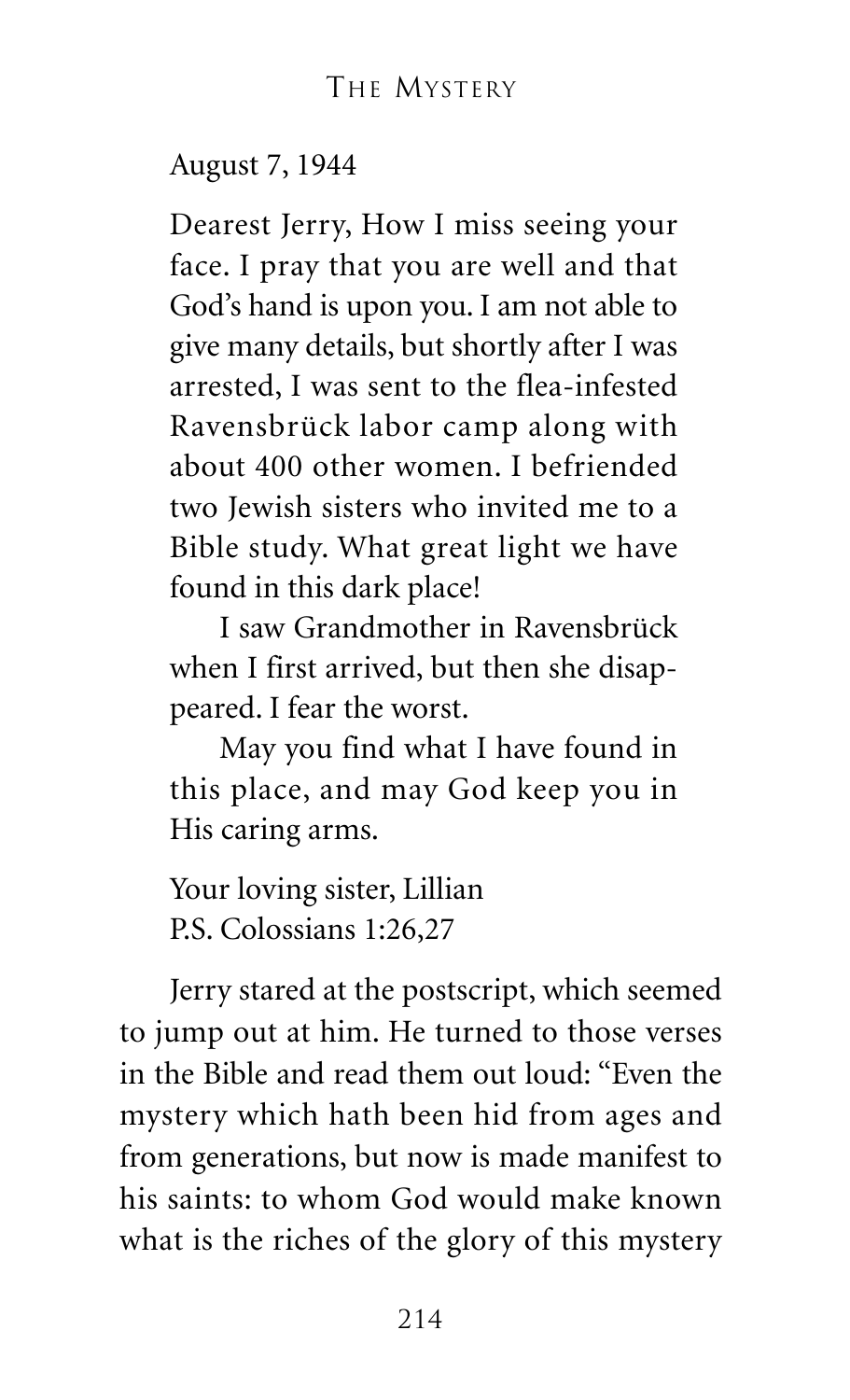among the Gentiles; which is Christ in you, the hope of glory..."

Tears welled in his eyes. He had to blink to clear them as he read the verses again: "this mystery. . . Christ in you, the hope of glory." He could almost see Mr. von Ludendorff smiling at the thought that the sentence he had begun about forty years ago had finally been completed. The "mystery" was the miracle of the Author and the source of all life dwelling in him. This is an enigma to a spiritually blind world. God is life. He is not separate from life, He is life, and when He makes His dwelling place within a mortal human being, that person becomes immortal. He receives eternal life and is "sealed" with the Holy Spirit.

Jerry now understood the meaning of Jesus' death on the cross and its legal implications. God was a Judge, while Jerry was a guilty criminal who was guilty of violating the moral Law. He was heading for a prison, a place called Hell, without parole. But Jesus had stepped into the courtroom 2,000 years ago and paid Jerry's fine in full through His suffering death and resurrection. When He cried out, "It is finished!" on the cross, He was saying, "The debt has been paid!" The demands of eternal justice had been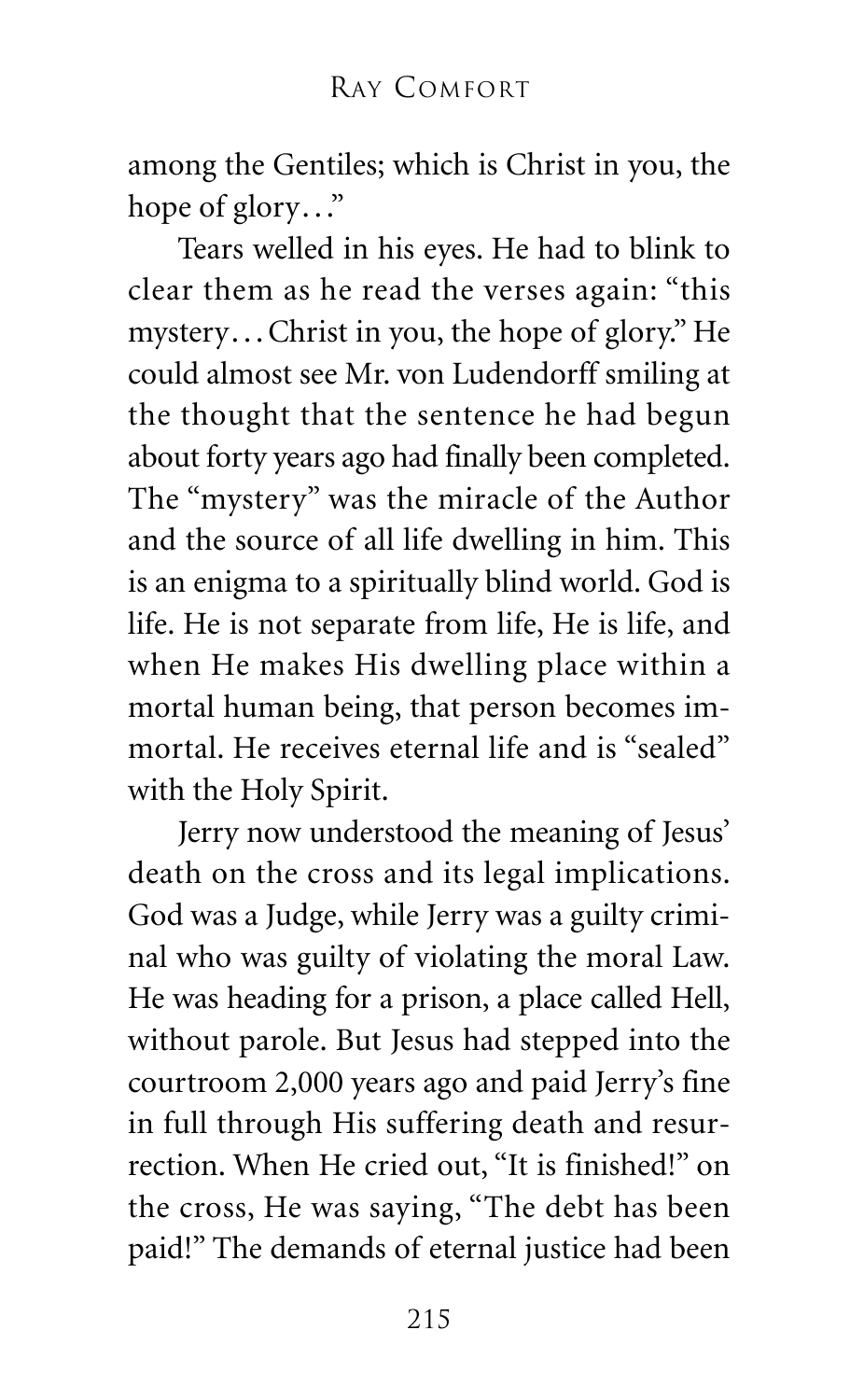satisfied. That meant that Jerry's case could be dismissed. The Judge could legally commute his death sentence and let him live forever. This was the mystery that Connie had tried to explain. It was the mystery that Reverend Smalley began to uncover for him. It had been there all the time but he couldn't see it until God had given him light.

With his hands shaking with excitement, he turned to the front of his Bible and wrote the words: "Today, May 14, 1978, I discovered 'the mystery, which was kept secret since the world be—.' He stopped and stared at the date he had just written. Tears began to fall onto the open pages of the Bible in front of him: May 14! That was a day he vowed he would never forget. It was the date he had visited the church, May 14, 1938. Exactly forty years ago! It was God's number of deliverance—forty years *to the very day* since he first sat in the Bible study and heard Mr. von Ludendorff ask, "Do you know the mystery of Christ?"

#### $\infty$

AS WAS HIS HABIT, Jerry watched the news on television that night. He listened to the concerned anchorman speak of the rise in anti-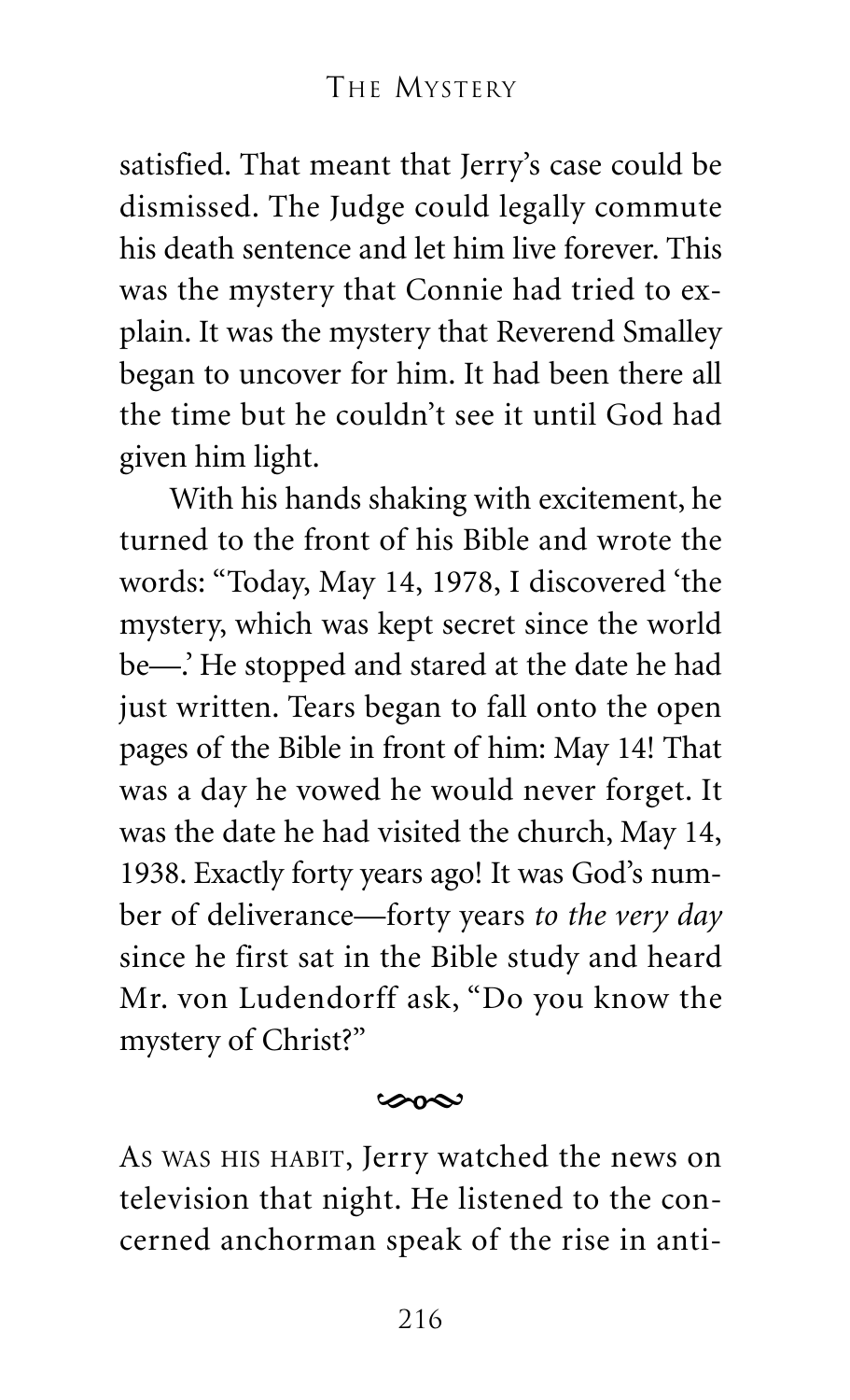Semitism in the United States. He watched a debate on the virtues of "mercy killings," of the possibilities of future experimentation with fetal tissue, on the rights of women to choose to take the life of their unborn children through abortion.

Some time later, he listened to a doctor concerned about the increase of parental abuse of children. The man supported the licensing of people to *be* parents. "After all," he said, "we have marriage licenses; we require licenses to drive cars, to own guns, to fish, to own a dog. Isn't parenting a more important issue?

"If the parents don't raise their children in a way that is consistent with the standards of the U.S., then the parents should not have the privilege of raising children. The state should remove them<sup>"</sup>

What scared Jerry was that it *sounded* reasonable.

That evening he began to understand that the war he fought in Europe was a minor skirmish compared to the *real* war. There was another war—a battle between man and his Creator, between the devil and God, between wrong and right.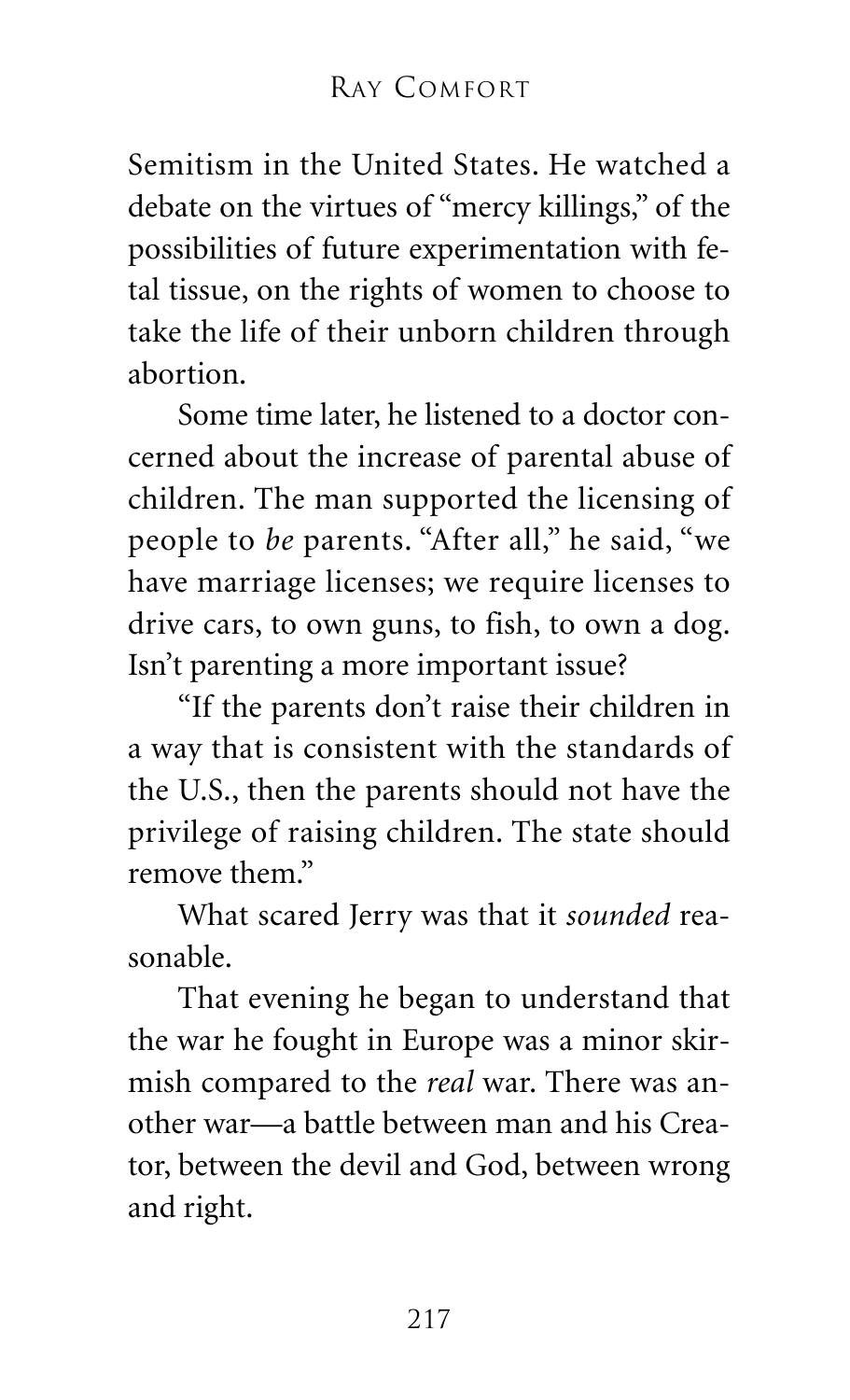There were, in truth, two wars. One was man fighting man, and the other, man fighting God. But Jerry had laid down his arms. He had relinquished his weapons of rebellion and enlisted on the winning side, in the war that would end all wars—the "good fight of faith." He had come to the end of a long journey and begun another one that would lead him to a "far more exceeding and eternal weight of glory." Jeremiah P. Adamson had found the glory that would *never* fade: the mystery of Christ in him, "the hope of glory."

Later that night, he reflected on how many times he could have been killed during the war. He thought deeply about the night of the fire, and how he might have died, had not his faithful canine friend broken free from his rope and awakened him from a deep sleep.

He bowed solemnly before his Creator and prayed: "Dear God, let me be as a faithful friend, who will break free from the restraints of fear, and awaken those who are sleeping in darkness, indifferent to the 'fire of Your wrath.' Let me sound the alarm, and cry, *'Awake thou that sleepest, and arise from the dead, and Christ shall give thee light!'*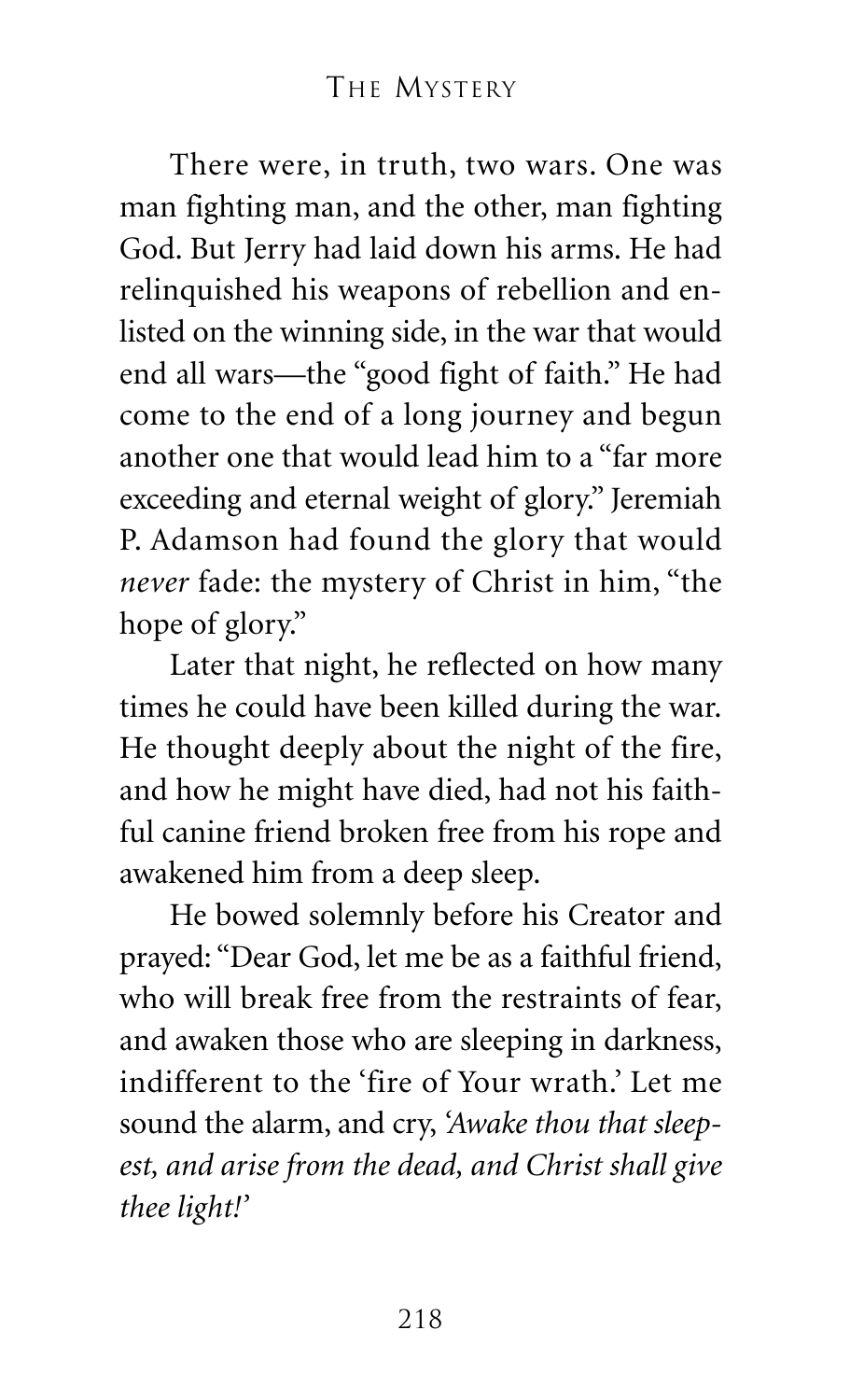"Deliver them, dear Lord . . . deliver them that they too would come to know You, and find eternal life.

"Bring them out of darkness into the glorious light of the gospel of Christ, who is the image of God. Let Your face shine upon them and reveal to them the enigma of immortality, *'the mystery, which was kept secret since the world began.'"*

This book is available in bulk at a very low cost. Please, consider purchasing copies and giving them away. Call 800-437-1893 for details or see www.LivingWaters.com.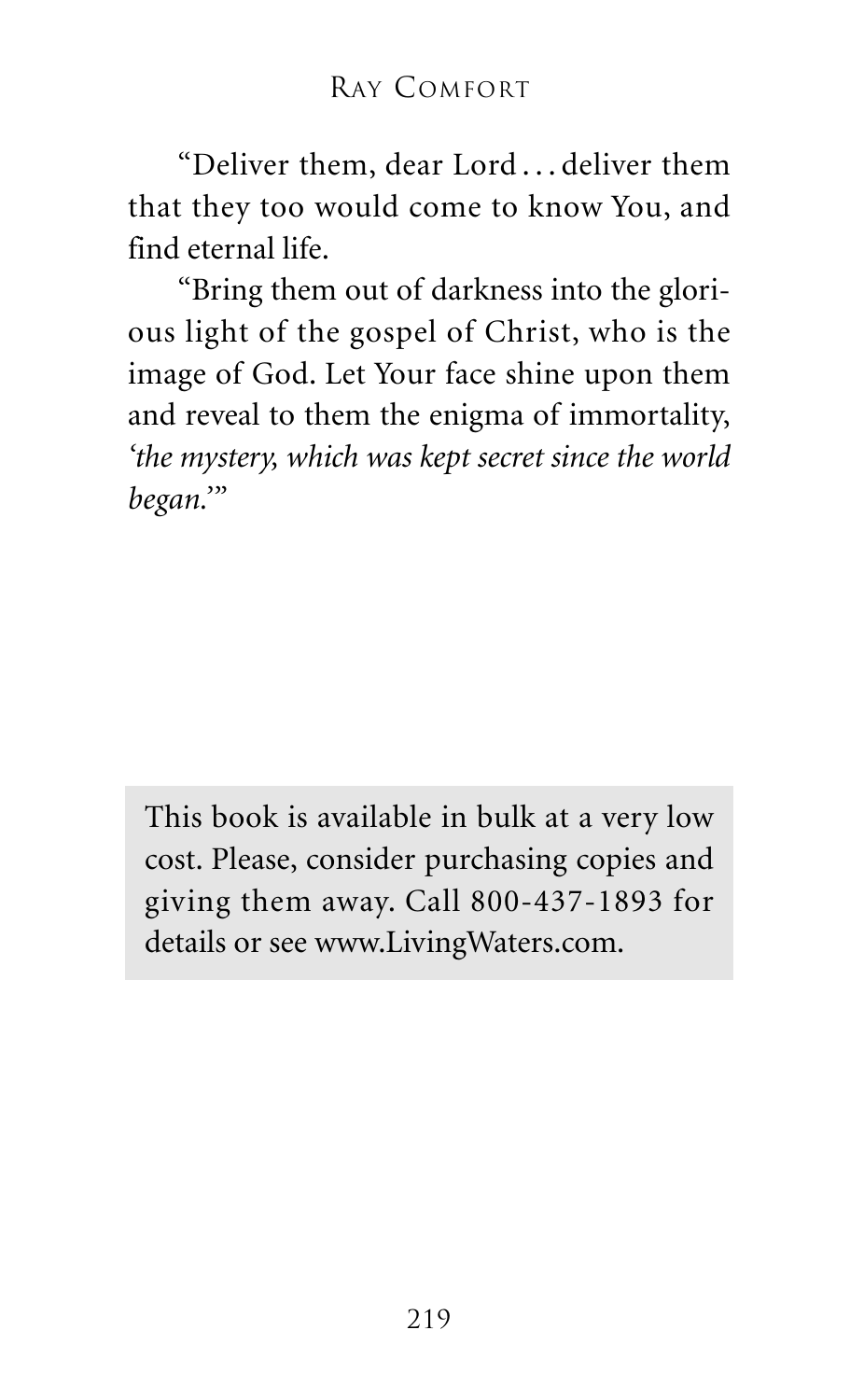## THE MYSTERY

## RESOURCES

If you have not yet placed your trust in Jesus Christ and would like additional information, please visit LivingWaters.com and check out the following helpful resources:

*The Evidence Study Bible.* Answers to over 200 questions, thousands of comments, and over 130 informative articles will help you better comprehend the Christian faith.

*How to Know God Exists: Scientific Proof of God.* Clear evidences for His existence will convince you that belief in God is reasonable and rational—a matter of fact and not faith.

*Why Christianity?* (DVD). If you have ever asked what happens after we die, if there is a Heaven, or how good we have to be to go there, this DVD will help you.







If you are a new believer, please read *Save Yourself Some Pain*, written just for you (available free online at LivingWaters.com, or as a booklet).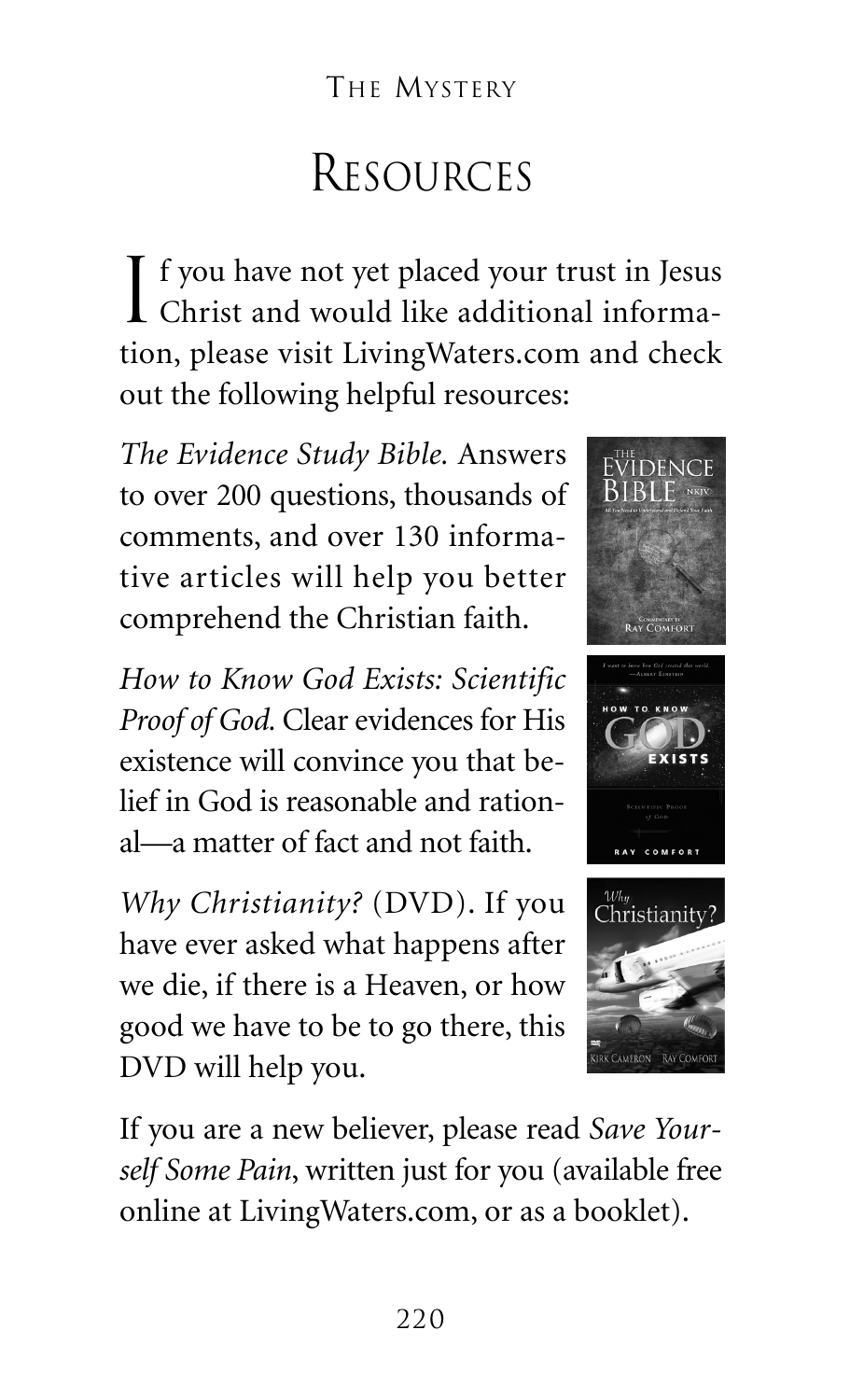## **For Christians**

Please visit our website where you can sign up for our free weekly e-newsletter. To learn how to share your faith the way Jesus did, don't miss these helpful resources:

*God Has a Wonderful Plan for Your Life: The Myth of the Modern Message* (our most important book). This essential teaching, in a brief, easy-to-read book, is designed for anyone who wants to quickly learn how to share the gospel biblically.

*Hell's Best Kept Secret* and *True & False Conversion.* Listen to these vital messages free at LivingWaters.com.

*How to Bring Your Children to Christ . . . & Keep Them There.* These timetested principles will help you guide your children to experience genuine salvation and avoid the pitfall of rebellion.







You can also gain further insights by watching the *Way of the Master* television program (WayoftheMaster.com) or listening to the Living Waters podcast.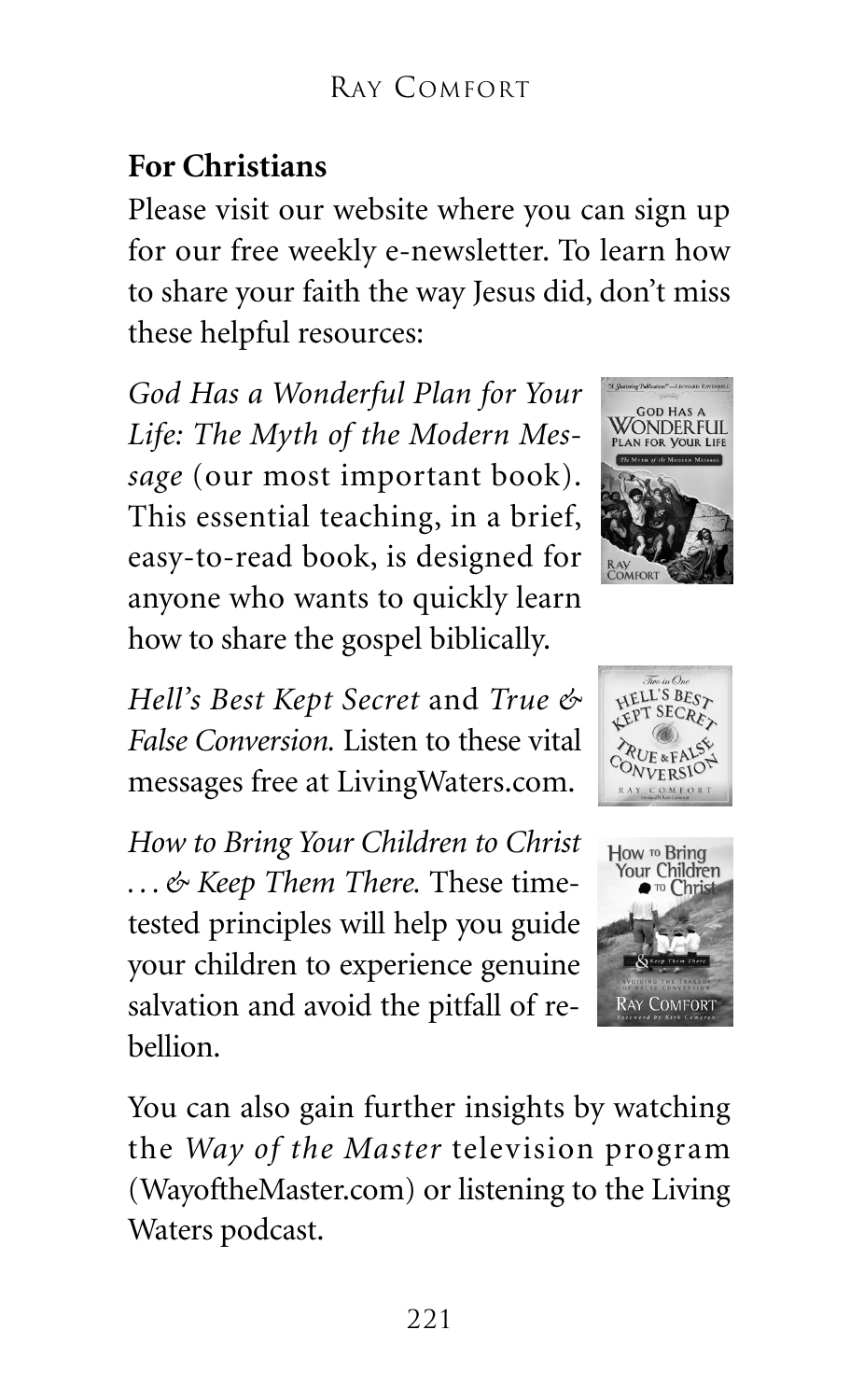For a catalog of Ray Comfort's resources, visit LivingWaters.com, call 800-437-1893, or write to: Living Waters Publications, P.O. Box 1172, Bellflower, CA 90707.